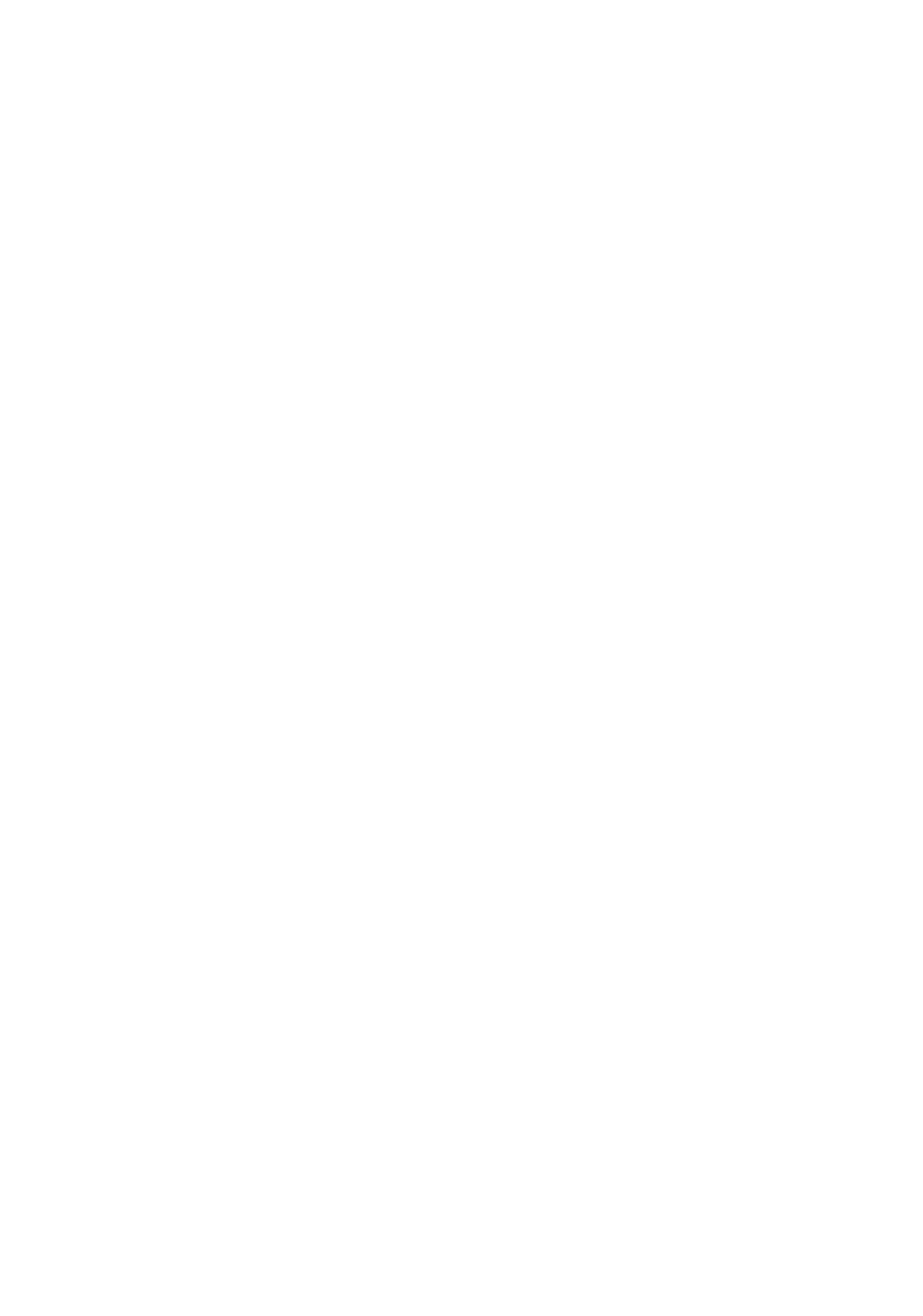# **PROTECTION OF FUNDAMENTAL RIGHTS AND FREEDOMS IN CRIMINAL PROCEDURE**

**Jiří Jelínek, Karel Klíma (eds.)**

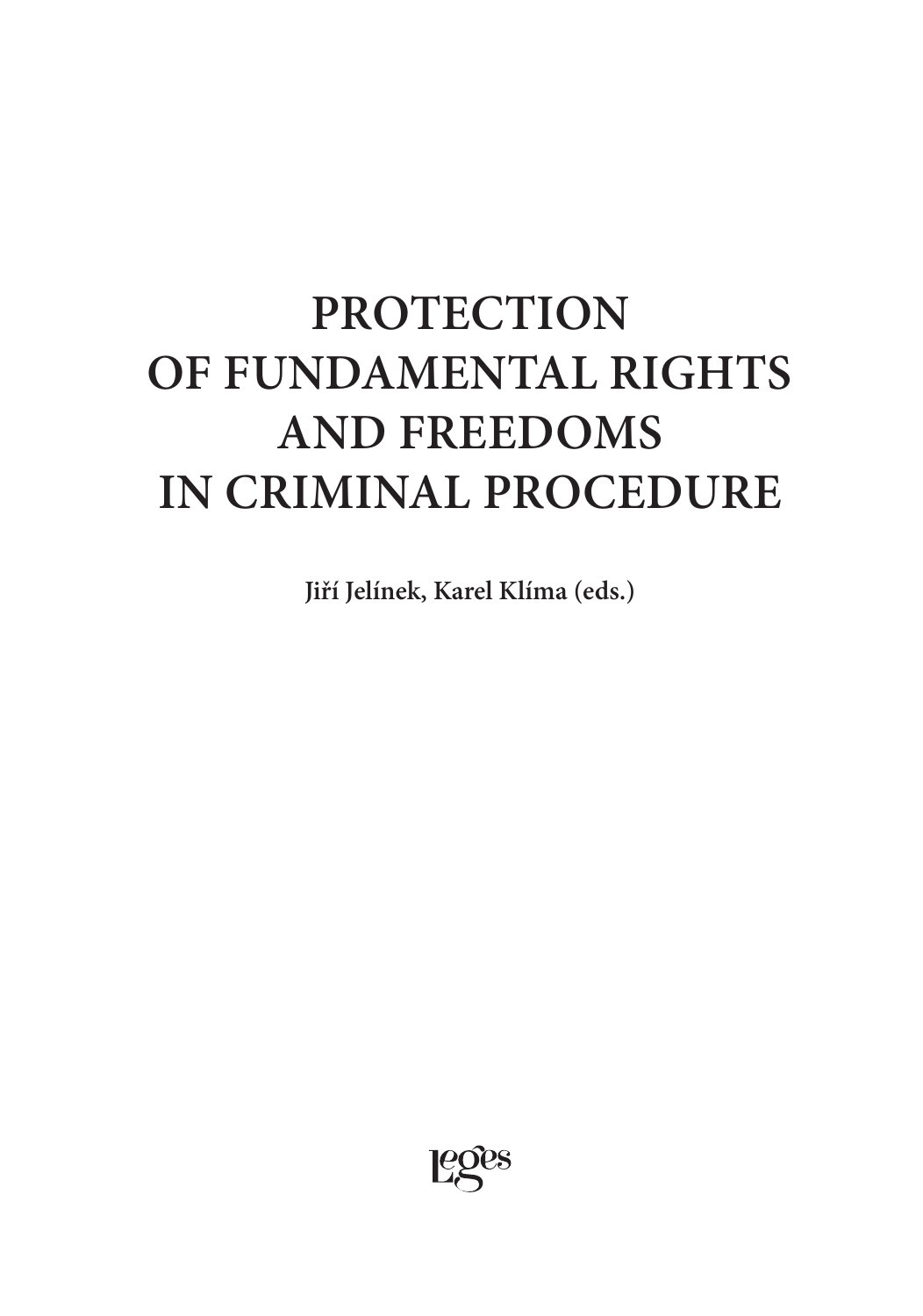*Reviewers:*

- prof. JUDr. Miro Slašťan, Department of International Law and International Relations, Faculty of Law, Comenius University in Bratislava, Slovakia
- prof. JUDr. Jaroslav Ivor, DrSc., dr. h. c., Department of Criminal Law and Criminology, Faculty of Law, Matej Bel University in Banská Bystrica, Slovakia
- prof. Jan Musil, CSc., dr. h. c., judge emeritus of the Constitutional Court of the Czech Republic
- ass. prof. JUDr. Michal Bartoň, Ph.D., Department of Constitutional Law, Faculty of Law, Palacký University Olomouc, Czech Republic
- ass. prof. JUDr. Monika Forejtová, head of the Department of Constitutional and European Law, Faculty of Law, University of West Bohemia, Czech Republic
- ass. prof. JUDr. Jiří Jirásek, head of the Department of Constitutional Law, Faculty of Law, Palacký University Olomouc, Czech Republic
- ass. prof. JUDr. Markéta Brunová, Ph.D., head of the Department of Public and European Law, University of Finance and Administration, Czech Republic

KATALOGIZACE V KNIZE – NÁRODNÍ KNIHOVNA ČR Protection of fundamental rights and freedoms in criminal procedure / Jiří Jelínek, Karel Klíma (eds.). – Prague : Leges, 2020. – 1 online zdroj Obsahuje bibliografie a bibliografické odkazy ISBN 978-80-7502-449-7 (online ; pdf)  $*$  343.13  $*$  342.7  $*$  (437.3)  $*$  (048.8:082) – criminal procedure – criminal procedure – Czechia – human rights protection – human rights protection – Czechia – collective monographs 345 – Criminal law [16]

This edited and double-blind peer reviewed monograph entails selected chapters of the Czech monograph "Ochrana základní práv a svobod v trestním řízení" (Leges, 2020) to make it available to broader international audience.

Publikace byla vydána v rámci programu institucionální podpory vědy na Univerzitě Karlově Progres Q02 "Publicizace práva v evropském a mezinárodním srovnání", jehož koordinátorem je prof. JUDr. PhDr. Michal Tomášek, DrSc.

The book was supported by Institutional Science Support Program of the Charles University Progres Q02.

The collective monograph will be published on the websites of both cooperating universities and sent for evaluation to CLARIVATE ANALYTICS to be entered in the Web of Science.

Published by Nakladatelství Leges, s. r. o., Lublaňská 4/61, Prague, Czech Republic, 2020 [Cover design and la](www.knihyleges.cz)yout Gradis

<www.knihyleges.cz>

© Jiří Jelínek, Karel Klíma, Ingrid Galovcová, Jana Odehnalová, Tomáš Pezl, Vladimír Pelc, Ivan Šimovček, Marcela Tittlová, Jana Tlapák Navrátilová, Pavel Vetešník, Zuzana Vostrá, 2020

ISBN 978-80-7502-449-7 (e-book)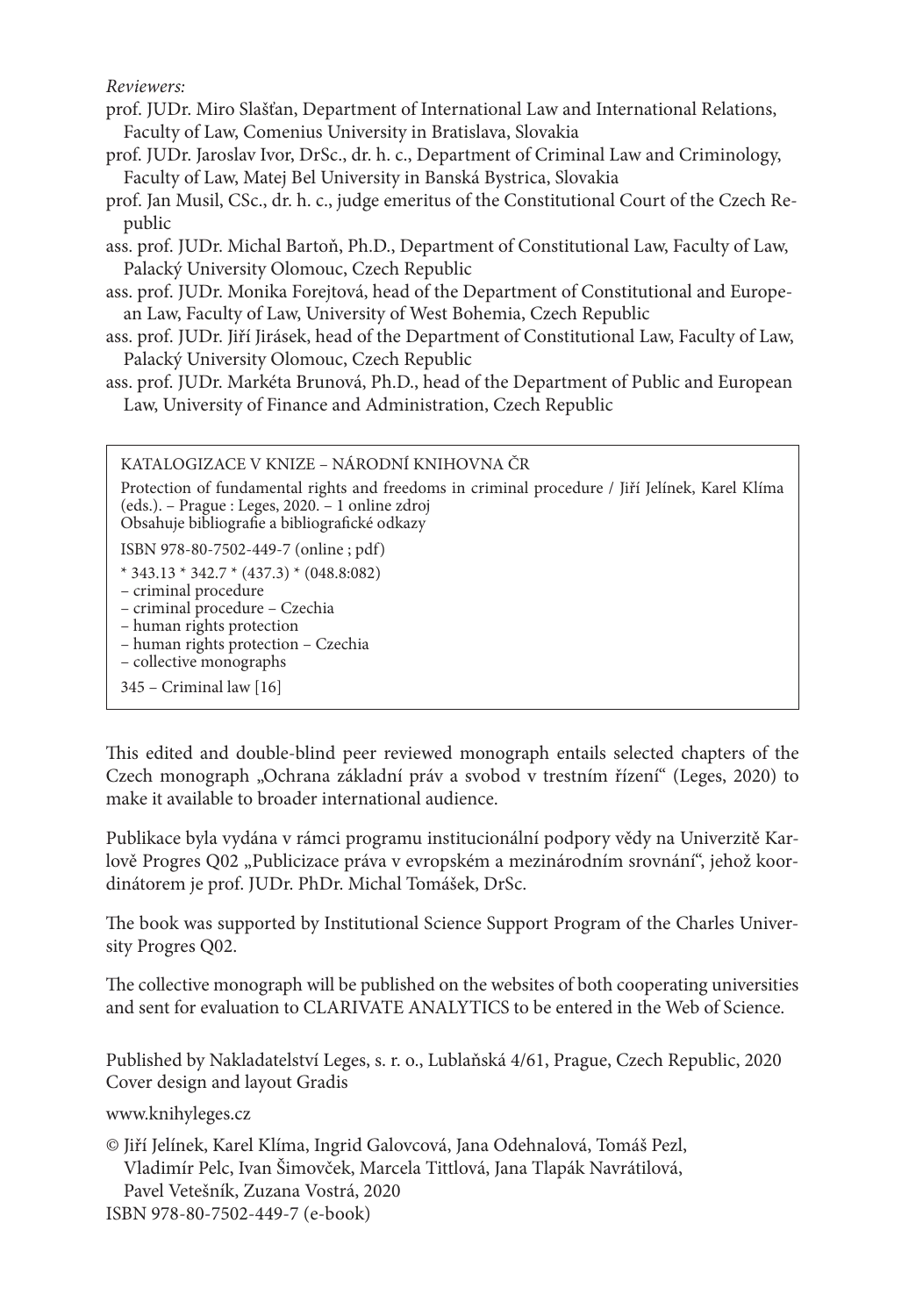## **Contents**

| Criminal procedural risks of the possible legal entry into human values<br>Karel Klíma                                                                    | 7   |
|-----------------------------------------------------------------------------------------------------------------------------------------------------------|-----|
| Providing cooperation through data retention in the context of respect<br>for the individual's fundamental rights and freedoms<br>Jana Tlapák Navrátilová | 19  |
| On the issues of spatial eavesdropping in criminal proceedings<br>and the missing legislation in the Czech Code of Criminal Procedure<br>Jiří Jelínek     | 29  |
| Adversariality - Reality or Chimera of Czech Criminal Proceedings?<br>Vladimír Pelc                                                                       | 42  |
| Right of the Accused to Review Decisions in Criminal Proceedings<br>Ivan Šimovček                                                                         | 54  |
| Confidentiality of Communication with a Lawyer as Part of a Fair Trial<br>Zuzana Vostrá                                                                   | 67  |
| Limits on the Legitimacy of Invasion of Privacy in Surveillance<br>Ingrid Galovcová                                                                       | 83  |
| Limits on the Accused's Obligation to Appear for the Acts<br>Peter Polák                                                                                  | 95  |
| Privilege against self-incrimination in the case law<br>Jana Odehnalová                                                                                   | 113 |
| Conditions and limits regarding the civil apprehension of a suspect<br>Pavel Vetešník                                                                     | 126 |
| Providing information from criminal proceedings<br>Marcela Tittlová                                                                                       | 142 |
| Criminal proceedings against a member of the Israeli government<br>Tomáš Pezl                                                                             | 156 |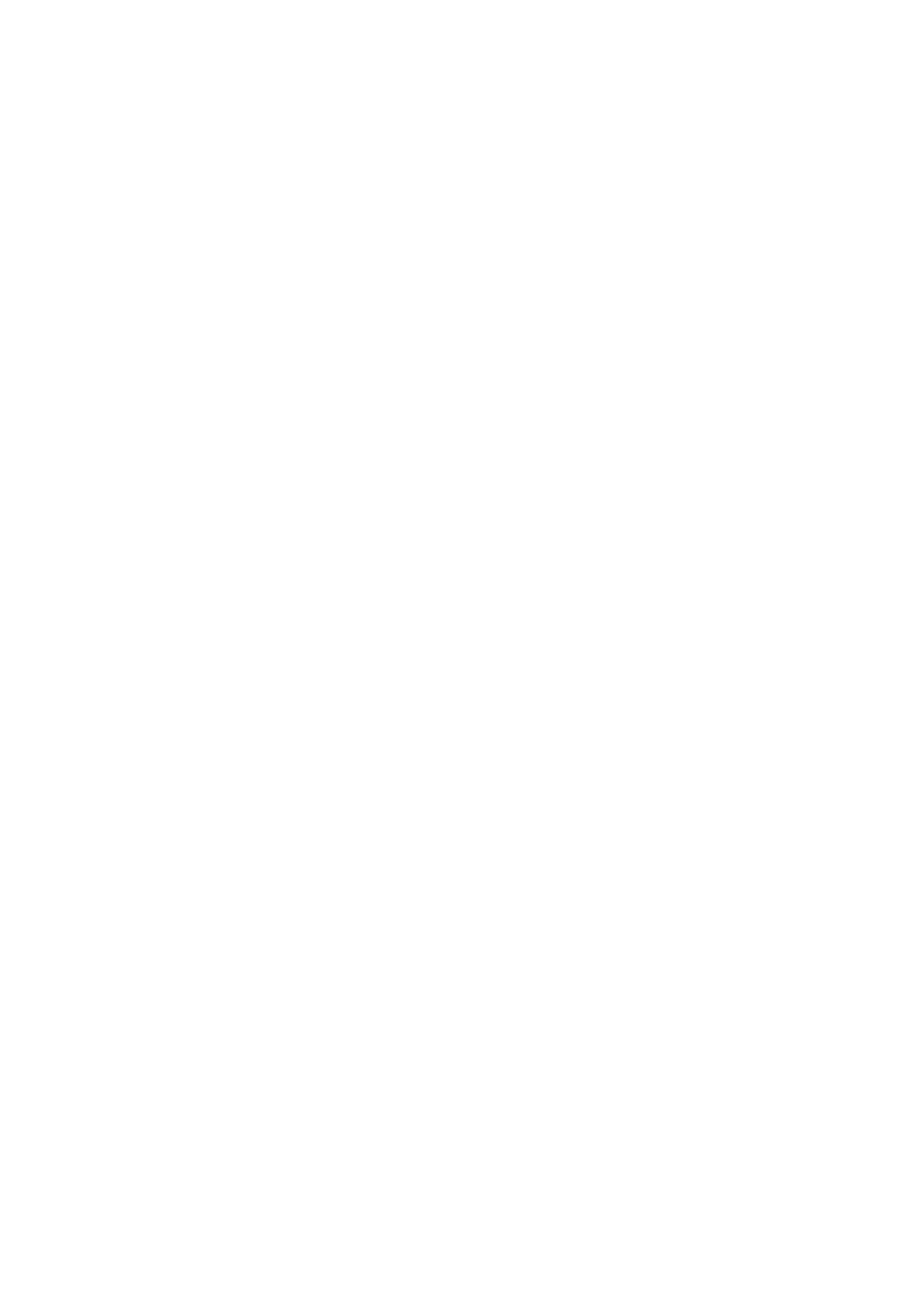# <span id="page-6-0"></span>**Criminal procedural risks of the possible legal entry into human values based upon the constitutional law**

## *Karel Klíma*

*Metropolitan University Prague, Czech Republic karel.klima@mup.cz* 

*Abstract: In principle constitutional rules allow law enforcement authorities to enter the fi eld of fundamental human rights. Based on the judicial procedural rules, the judicial authorities then legitimise the courts to decide on guilt and punishment and to decide on the penalty. A possible penalty is subsequently a more or less drastic intervention into constitutional natural law. Even while maintaining the legality of any interference with human rights, everything depends on the intensity of the use of procedural law measures, its proportionality to the actual situation, the correct choice of the measure, etc. In this sense, constitutional principles regarding the right to a fair trial are not only confronted in terms of the legality of these measures, but also, in terms of the principle of non-arbitrariness, principle of proportionality and subsidiarity, etc.*

*Key words: law enforcement, human rights, guilt, punishment, penalty, fair trial, proportionality*

## **1. Introduction**

This dissertation concerns a special relationship audit, which addresses the legal situation where criminal procedural law measures aimed at proving guilt and at fair conviction simultaneously interfere with the value system of each person who is the object of suspicion, accusation, pre-trial criminal proceedings, judicial proceedings, as well as possible criminal repressive penalties. Therefore, the Czech Republic legal system guarantees the legal basis of these measures, and pay attention to the functional and control supervision of their use, including the legal measures of their review, and also, prevent risks within their use. Therefore, it is possible to establish a hypothesis in the sense that the Constitution, Constitutional Acts and the relevant legislation and the Czech Republic legal system sufficiently protect natural persons who (especially as offenders of criminal activity) have become the object of substantive measures of the criminal procedure. It is especially necessary to address the issue regarding protecting those who are the object of criminal proceedings, in terms of the criterion with regard to the impact of these measures on human (and constitutional) natural law.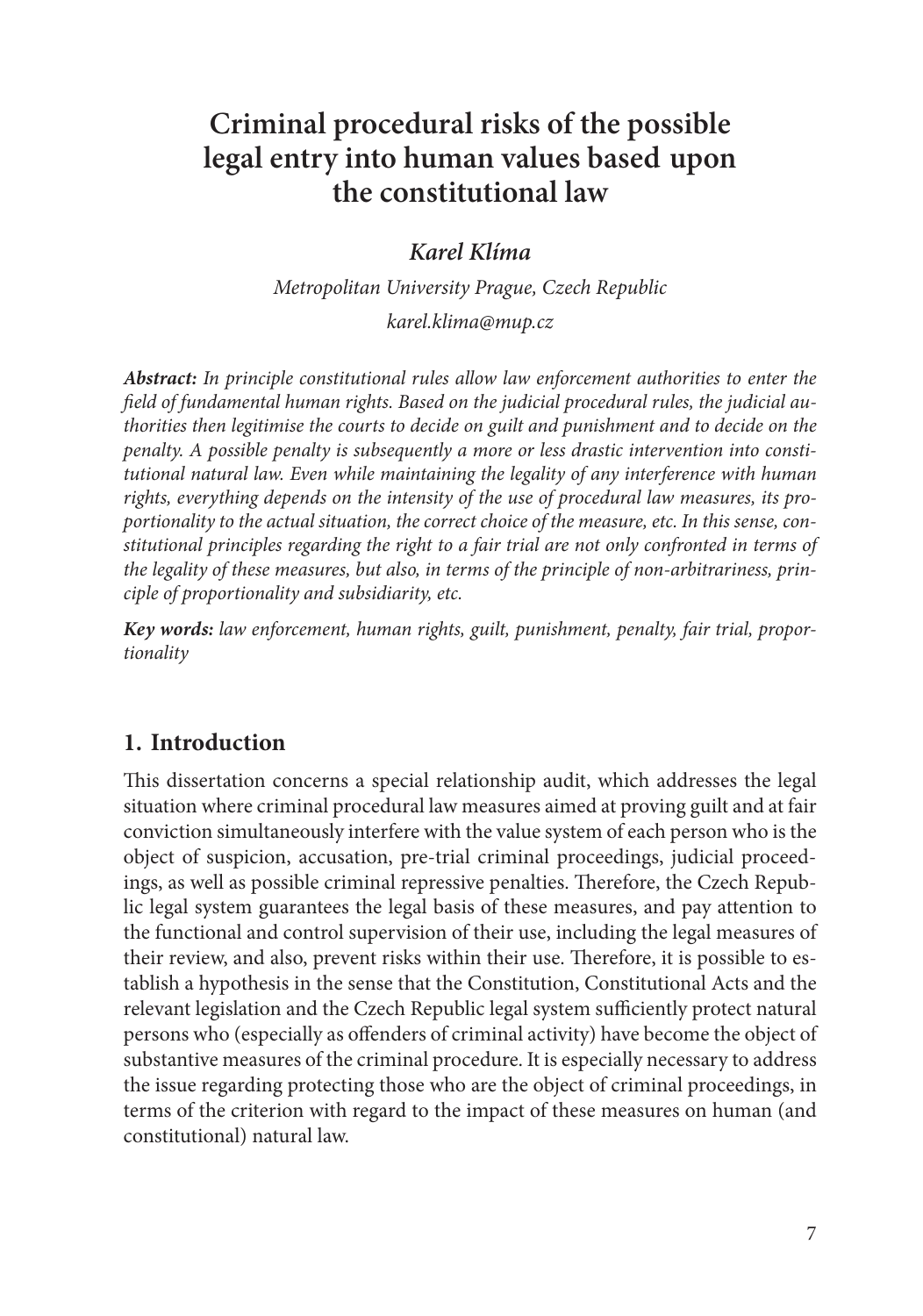## **2. Constitutional natural law as a purpose and object of criminal law protection**

The Fundamental Rights and Freedoms Charter follows-up on the constitutional protection of human life by requiring the preservation of dignity, privacy and also protecting family relationships and ties. Therefore, criminal law and all state criminal law measures, including operationally interventional instruments are aimed at protecting these values, and also at the necessary interference with these values, strictly on the basis of the laws. At the same time, it should be remembered that only freedom of thought is absolute (i.e. unrestrictable by law).<sup>1</sup> Based on the above, the Charter is defined by the protection system of the Criminal Code's "special part", namely as protection of: a) life and health, b) freedom and dignity, c) privacy, including confidentiality of letters, d) human dignity in sexual matters and e) protecting children and families. Therefore, the constitutions of democratic states (including our Charter) build on the value system of natural law and criminal codes, including the concept of the Czech Criminal Code, treat the protection of natural law as a key subject of this protection.<sup>2</sup> Therefore, of course, the focus of substantive criminal law particularly acquires a constitutional significance and the Charter's implementing effect. The concept of the criminal offences "material elements" should be understood as a legally autonomous matter (independent of the Charter), but in terms of its potential effect (especially the protection of natural law) as a quasi-constitutional matter.

Therefore, on the basis of the above-mentioned approach, it is possible to assess the criminal procedural measures from the viewpoint of their lawful use, when their purpose is to detect, investigate and prove guilt and decide on punishment. Therefore, they are directed against a natural person (suspected of committing a criminal offence, detained after or during its commission, people prosecuted in custody, tried and convicted, etc.). Given that it is the person and their freedom that is potentially and affected, natural law is the main object of state power in this relationship and of the state decisions and interventions regulated by law. In general, the crucial constitutional risk in this relationship, which is repressive in principle, is: pre-trial criminal proceedings (investigating a case), prosecuting a person in custody, the course and length of judicial proceedings, including the appeal proceedings, and subsequently, where appropriate, the actual service of an imprisonment term.<sup>3</sup>

<sup>&</sup>lt;sup>1</sup> Cf. Constitutional principle of the possibility to refuse giving testimony in: KLÍMA, Karel a kol. (et al) *Komentář k Ústavě a Listině. 2. díl (Commentary to the Constitution and the Charter. 2nd volume).* Plzeň: Aleš Čeněk, 2009, ISBN 978-80-7380-140-3, p. 1341. 2 Analysis of this matter is given by the author in: KLÍMA, Karel. *Listina a její realizace v systému* 

*veřejného a nového soukromého práva. (The Charter and its implementation in the public and new* 

*private law system).* Praha: Wolters Kluwer, 2014, ISBN 978-80-7478647-1, p. 148 et seq. 3 Regarding this, the author in the chapter: "Pojetí a realizace některých zásad a hodnot Listiny ve *vztahu k lidským právům a svobodám (The concept and implementation of certain principles and values of the Charter in relation to human rights and freedoms)"*, In: KLÍMA, Karel. *Listina a její*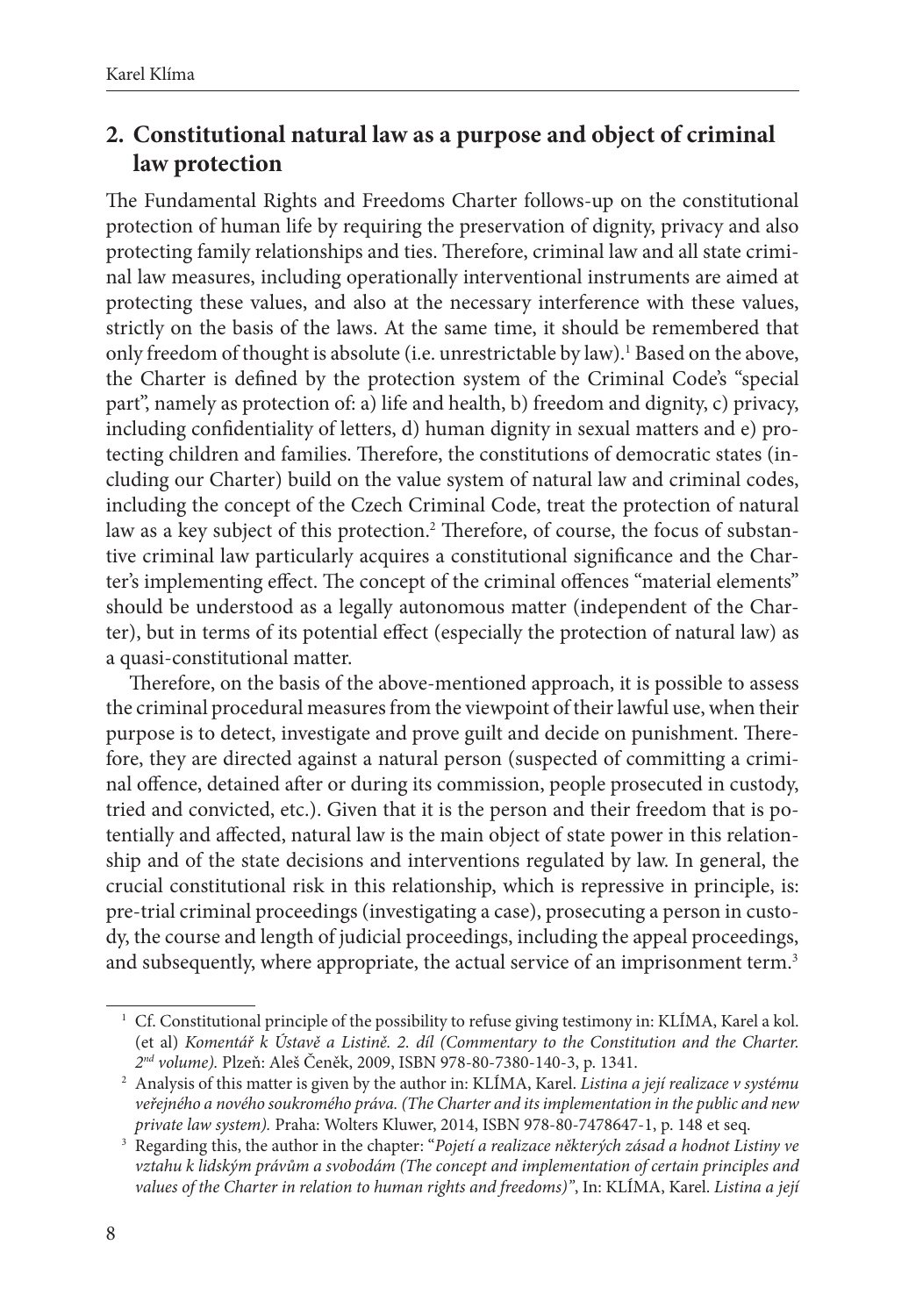## **3. European bases of legality of criminal measures and interpretative extension of the European Court of Human Rights case-law**

In assessing the national concepts of constitutional (and especially statutory) implementing regulation of permitted ways of state interference in the sphere of inviolability and freedom of a human person, the starting point is the concept of the European Convention on Human Rights and Fundamental Freedoms, as a fundamental institutional and procedural framework of legality, particularly a punitive repressive state activity. Therefore, the Convention concept interpreted and developed by the European Court of Human Rights impose certain fundamental requirements on the content of substantive national law, particularly criminal law, as well as on its application by national authorities in criminal proceedings. Consequently, these authorities are primarily responsible for the proper and correct investigation of the case so as to clarify its criminal nature (material truth).4

In terms of the above-mentioned, the recent "written", as well as the European Council case-law concept and "its" European Court of Human Rights concentrates on certain starting points that generally define (restrictive) interventions of state power especially in the human rights field (of a natural law character). In general, the exclusivity of state power based on public interest in relation to criminal activity primarily guarantees that a decision on guilt and punishment is only rendered by the court, and that any deliberate manipulation of the process will be ruled out when assigning cases to judges. On the one hand, in criminal proceedings the law determines procedures for proving guilt, and on the other hand, it simultaneously ensures the possibility of a person defending themselves within the procedure, including the assistance of a lawyer, and to prove innocence. The requirement in the sense that any arrest is justified by fulfilling the intentions of the law is also considered to be essential. This procedure is usually of a detaining nature against a person suspected of having committed a criminal offence, due to the concern that the person continues in the criminal activity or absconds.

From a more specific viewpoint, the "European concept of the rule of law" guarantees the requirement that a minor who is not criminally liable may be deprived of their liberty, for the purposes of reformatory supervision. People suspected of spreading an infectious disease, mentally ill people, alcoholics, drug addicts and vagrants may also be legally detained.<sup>5</sup> In relation to the "external sovereignty" of the

*realizace v systému veřejného a nového soukromého práva. (The Charter and its implementation in the public and new private law system).* Op. cit. pp. 17 to 25. 4 See in: KMEC, Jiří et al. *Evropská úmluva o lidských právech a základních svobodách. (European* 

Convention on Human Rights and Fundamental Freedoms). 1<sup>st</sup> edition. Praha: C. H. Beck, 2012, ISBN 978-80-7400-365-3. p. 598 et seq.<br><sup>5</sup> However, it is necessary to distinguish between a person who is infected or a person who is

suspected of being infected with an infectious disease.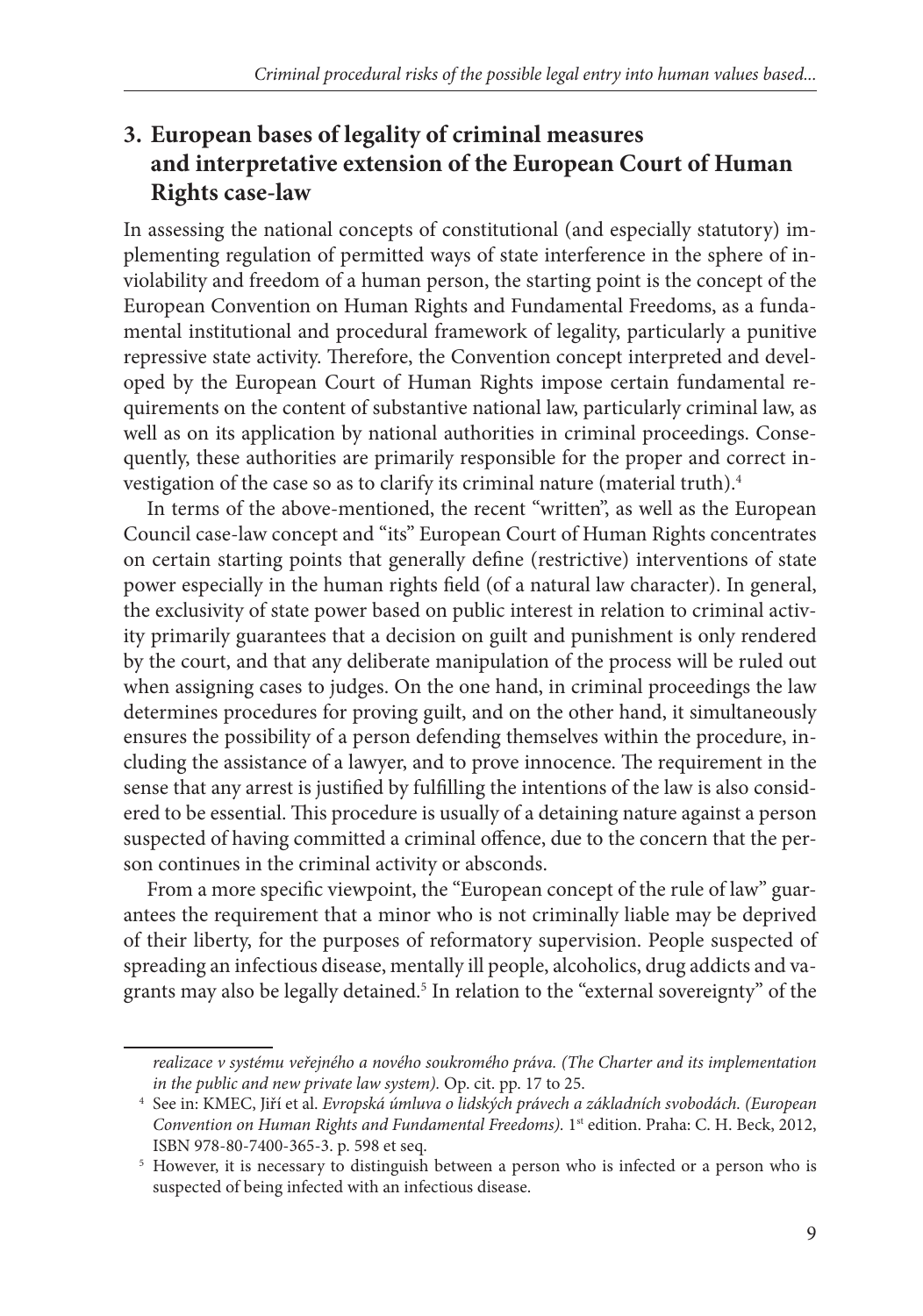state, a person may also be arrested to prevent entry into the territory, including the possibility of their legally based expulsion.

The case-law concept of the European Council, i.e. the European Court of Human Rights, is fundamentally directed towards the criminal procedural safeguards of a fair trial and the complex of guarantees of procedural protection of the natural persons concerned. From this point of view, it is essential that this doctrine sees the criminal proceedings as basically 3 different phases of criminal proceedings (in the "Czech" application as: pre-trial criminal proceedings, the respective trial proceedings, review proceedings), while the classical constitutional principles of trial proceedings are proportionately and potentially applied in each of them (it is demonstrated below particularly on the right of defence, the procedure's adversarial principle, or the presumption of innocence). However, it should also be emphasised that the theory and case law of the European Court of Human Rights, or, also, the "national" constitutional judiciary, also derived principles that may be considered as quasi-constitutional, i.e. – principle of prohibition of incrimination of oneself is an important principle, but also a Member State's legislation requirements so the system provides for the possibility of second-instance review in criminal matters. In the context of pre-trial criminal proceedings, the European Court of Human Rights considers the criminal policy regarding people in custody to be the most serious interference with personal liberty, while constantly emphasising that decision on custody must be proportionate to the need to interfere with personal liberty. In this sense, the requirements of prosecution of a person in custody must be strictly observed and the decision on custody must be rendered as a matter of priority.6

## **4. Pre-trial proceedings as a constitutionally "risky" part of a fair trial**

According to Article 3 of the Convention, "*no one will be subjected to torture or to inhuman or degrading treatment."* Article 8 of the Fundamental Rights and Freedoms Charter (as part of Constitution, Constitutional Acts and the relevant Czech Republic legislation) regulating personal freedom further expands the constitutional guarantee of the inviolability of a person as a natural subject, which can be understood as fundamental constitutional protection against public intervention which would not have legal grounds.<sup>7</sup> In the case of the European Court of Human Rights law concept, the protection of a person is extended by prohibiting the

 <sup>6</sup> See in: KMEC, Jiří et al. *Evropská úmluva o lidských právech a základních svobodách. (European* 

*Convention on Human Rights and Fundamental Freedoms).* Op. cit. p. 508 et seq. 7 The Charter, in connection with the historically established principle of British constitutional history, in the well-known document of the constitutional nature of the "Habeas Corpus act" emphasises the protection of the human individual against the usual risk of misconduct in public power, more specifically in: KLÍMA, Karel. *Ústavní právo*. *(Constitutional law).* 5th updated edition. Plzeň: Aleš Čeněk, 2016, ISBN -80-7380-606-4, p. 496.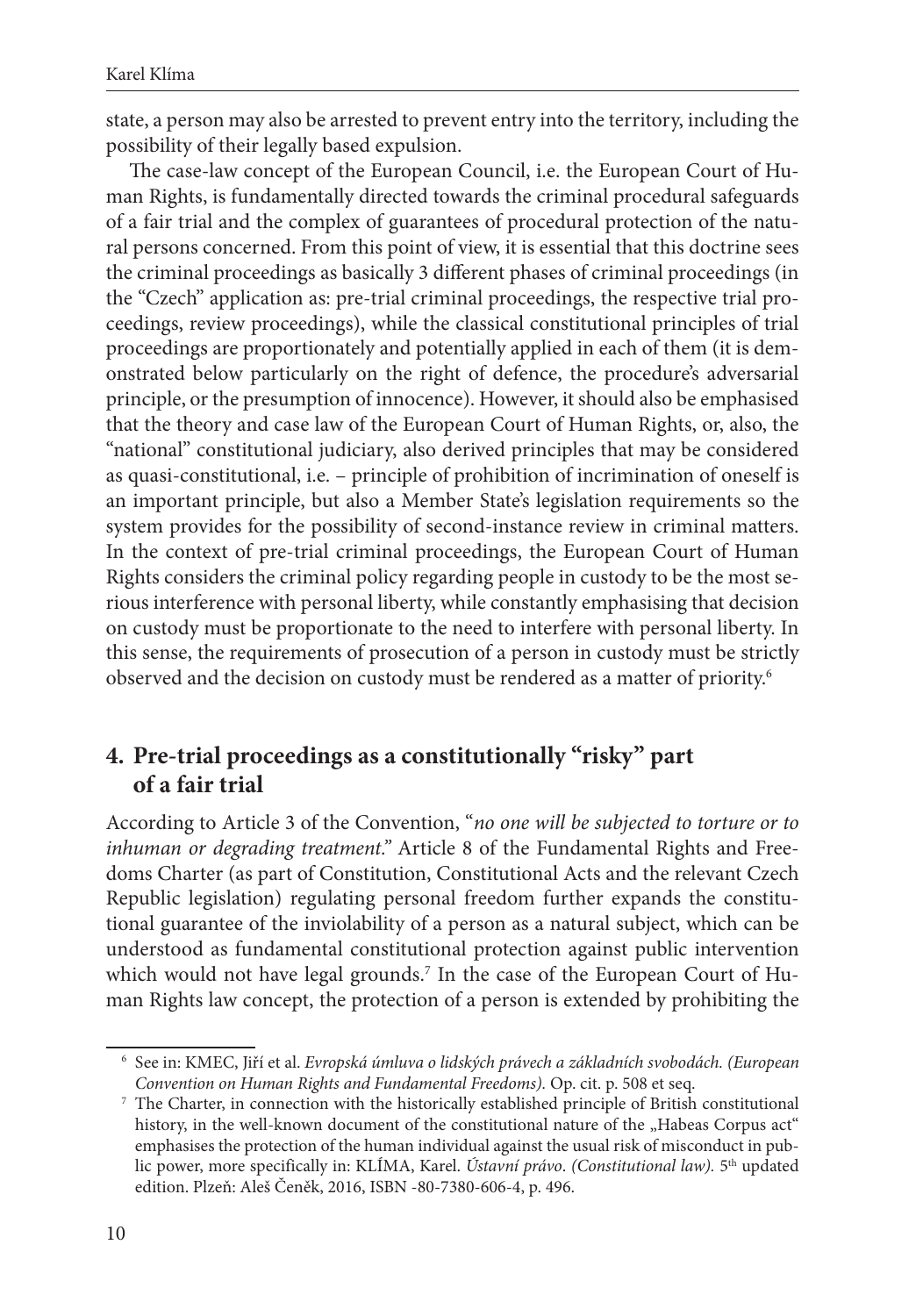so-called arbitrariness, where a state authority is provided with legal measures to use them in certain situations, but at the same time, it has an immediate need to decide without delay (and therefore without the time permitting to assess the adequacy of the measures used), or before the decision to have a quiet space of so-called discretion. Therefore, state power has considerable discretion in the use of detention measures for security and prevention, when it comes to distinguishing between deprivation of liberty and various types of liberty restrictions in terms of the intensity of detention (especially of a preventive nature). The concept is based on the exclusion of any non-legal violence, where the criterion of constitutionality is not only the legality regarding an authority's decision-making (or the so-called legality test), but the necessity of using the measure (testing the necessity of the measure's use) or exceeding the intensity of the measure's use (testing proportionality of the measure's use). The criterion of the necessity of using a certain measure is understood as the inevitability of using the measure on the basis of comparison of its application and the intended aim.

Consequently, in connection with pre-trial criminal proceedings, it is necessary to deal with the constitutional aspects of the performance of police activities and the use of legal measures in restricting human rights. Therefore, we will focus on the legal concepts such as detention, interrogation of suspects and accused people, decisions on custody and its service, operational and technical measures of police authorities, and in this context also exercising the right of defence. The so-called coercive measures of police authorities (according to Czech law) also have constitutional aspects, where as part of pre-trial criminal proceedings, they directly encounter the right of defence principle necessarily induced up to this stage. The constitutional right to defence is primarily specified in the Criminal Procedure Code by a number of accused person's rights, such as: a) the right to inspect the file and obtain extracts and copies from them [§ 65 (1)], b) the right to request a review of the procedures of the police authority and the public prosecutor [§ 157a)], c) the right to participation of the defence counsel and the accused in the individual acts of the investigation, including the right to ask questions of people under investigation  $(\S 165)$ , d) the right to examine the file after the investigation's termination (§ 166).<sup>8</sup> At the same time, every law enforcement authority decision must contain instruction on the right to file an application for remedial measure, so as to ensure that the accused (defendant) exercise their rights.

The European Convention, in so far as it regulates evidence, deals with testimony in criminal matters [Article  $6(3)(d)$  of the Convention]. Therefore, leaving it to each contracting Member State to regulate the evidence issue in its own national legal system, in terms of the admissibility of the evidential value and the burden of proof. As a result, the European Court of Human Rights encourages presenting ev-

 <sup>8</sup> It should be remembered that the inclusion of relevant articles under Title V of the Charter contains a certain conceptual contradiction, as *expressis verbis* it does not concern a "right to judicial and other legal protection" but fundamental guidelines for the exercise of the criminal judicial function of the State.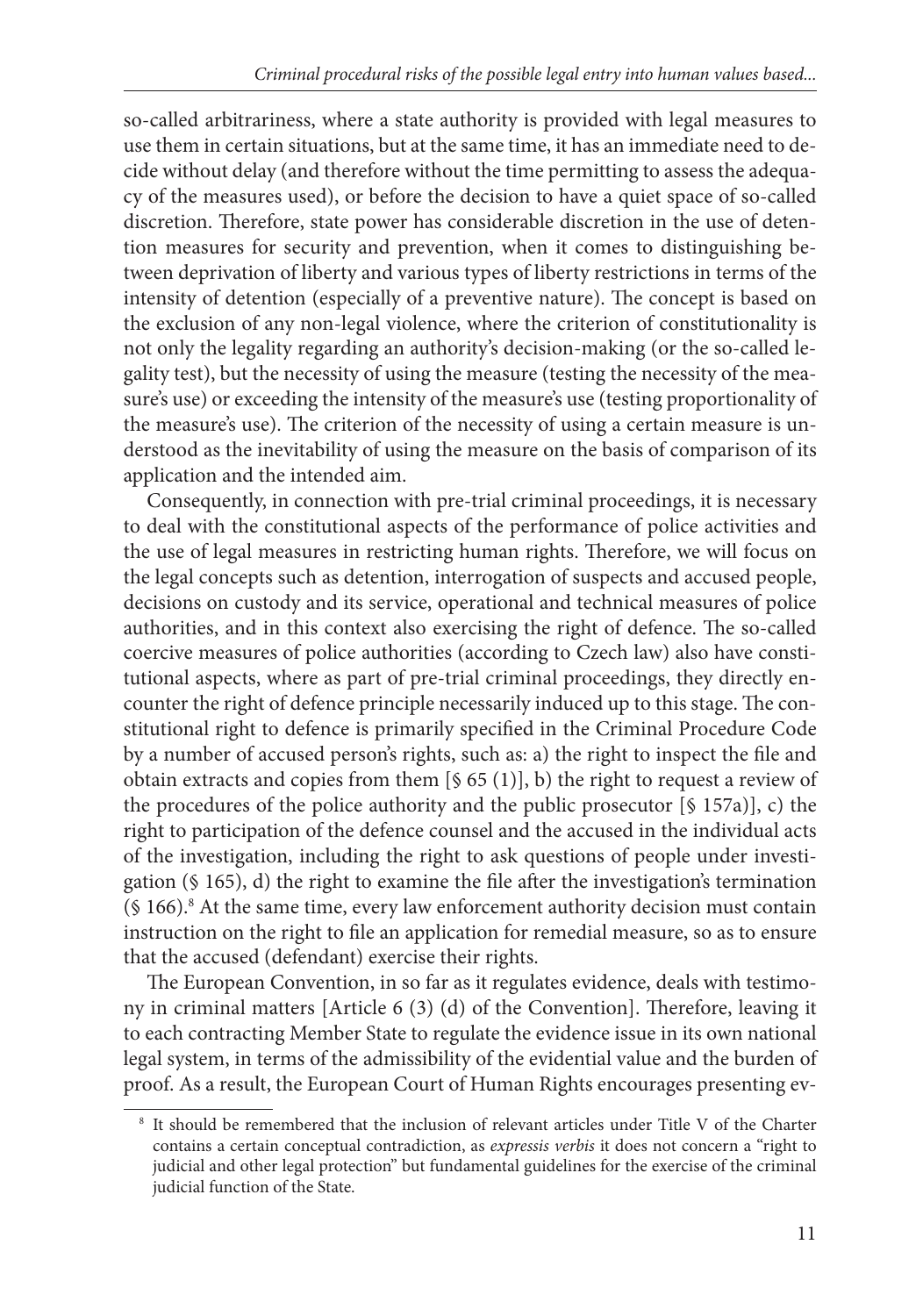idence in favour and against the plaintiff in a way that ensures a fair trial.<sup>9</sup> Special attention should be paid to unlawful evidence and omitted evidence, the accused should have a right to summon witnesses with relatively few restrictions.<sup>10</sup>

## **5. Coercive measures and restrictive measures according to Czech law**

Pursuant to the Act on the Czech Republic Police, this branch of state power performs a number of tasks in connection with the pre-trial criminal proceedings, while the police officer is bound by the public prosecutor's instructions. [cf.  $\frac{1}{2}$  3 (3) of the Act]. Particularly, when carrying out police interventions and acts, the police officer is in conflict with natural persons, acting very independently in this way, immediately or on the order of the intervention commander. They enter directly into the rights of natural and legal persons, their privacy and dignity. As a consequence, the compliance of so-called police law with the values of natural law (protected by the Charter) is a special sphere of the Charter's implementation. According to the law, every police intervention must be carried out in a manner that is proportionate to the situation.<sup>11</sup> Therefore, the Act stipulates numerous lawful authorisations of a police officer, of which we only exclude some as "risky" in terms of subject matter and established hypothesis of this dissertation, while in a catalogued order and within the nature of individual lawful authorisations we monitor their "risk intensity".

A number of coercive and restrictive measures under Czech law have a direct connection to the "initiation" of the pre-trial criminal proceedings and, if applicable, also with its course. Some of the legal procedural remedies are related to this phase, and the constitutional "risk" here is that law enforcement authorities (especially police investigators) have (often) almost unlimited *discretion* in choosing the intensity of legal measures. In this sense, it is possible to start with the police authority's authorisation to request an explanation from a person who can contribute to clarifying the facts important for detecting the offender, and this request is enforceable by law by possibly bringing the person before the authority. The authori-

<sup>&</sup>lt;sup>9</sup> European Court for Human Rights judgement on July 12<sup>th</sup>, 1988 in the case of Schenk v. Swit-

zerland no. 10862/84.<br><sup>10</sup> It follows from the case law of the European Court of Human Rights that this right is not absolute, see the European Court of Human Rights judgement on October 24<sup>th</sup>, 2002 in the case of Pisano v. Italy, no. 36732/97, European Court for Human Rights judgement on May 18<sup>th</sup>, 2004 in the case of Destrehem v. France, no. 56651/00.<br><sup>11</sup> Generally, police intervention and in particular, the issue of intensity of its interventions is an

essential issue and frequent criterion addressed by the case law of the European Court of Human Rights, as part of the constitutional principle of "inviolability of a person", see J. Kratochvíl under clause 4, as the so-called "permitted use of force", in: KMEC, Jiří et al. *Evropská úmluva o lidských právech. (European Convention on Human Rights). Komentář (Commentary).* Praha: C. H. Beck, 2013, ISBN 978-80-7400-365-3, p. 357.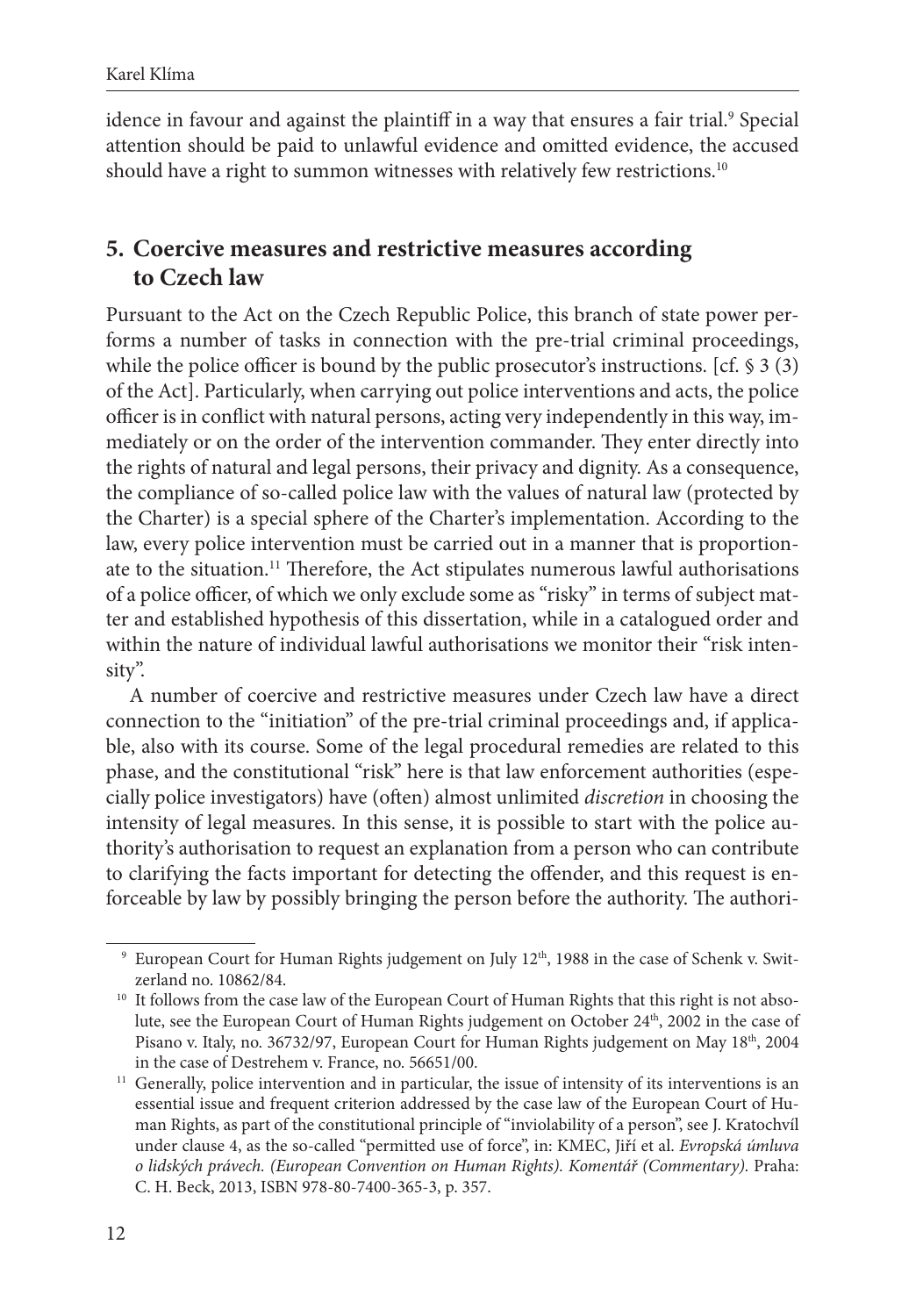sation to detain a person who through their conduct, directly endangered the lives and property of other people, tried to escape, verbally insults people in the surroundings, damages or pollutes the environment, was caught committing the criminal offence, or there is a concern that they will continue in the criminal activity, would certainly be stronger with regard to intervention and its functioning.12 We can proceed to the restriction of movement of aggressive people who attack police officers or other people, who damage property, or try to escape, by attaching them to a fixed point. The authorisation of the competent state authorities to use supportive investigative means for searching and tracking such as cover documents, conspiratorial measures, security technology, using informants etc. may be considered as certainly constitutionally incidental and as a consequence, potentially "risky". Legal authorisation for requiring various professional medical examinations, blood sampling and urine tests to detect alcohol and other addictive substances aims at obtaining evidence, i.e. they are procedures aimed at proving a criminal offence, etc.

More specifically, pursuant to Act on Police, operative investigative measures of searching and tracking, and particularly, as they may not be fully classified under the constitutional principles (due to their general and only generic-specific concept), even though they are constitutionally compliant measures, as mentioned above, i.e. permitted by the law.<sup>13</sup> They are not based on fundamental principles of constitutionality, such as protecting a person who is the subject of surveillance, detection, investigation or accused, i.e. the expected transparency of a file concerning a particular person and is available for inspection (of that person and their lawyer). These measures are potentially capable of not only violating the privacy of the potentially affected person, but also of the home, professional context, and especially the wider family privacy (concerning so-called family "third" persons). In addition, legal operative investigative searching and tracking measures are based (as expected, purposefully and therefore logically) on concealment or even confusion of the surroundings.<sup>14</sup>

Constitutional aspects may also be found in so-called police cells, which are set up as rooms for the placement of detainees.<sup>15</sup> It is an instrument for detention

<sup>&</sup>lt;sup>12</sup> If the reasons for detention cease to exist, the police officer is obliged to release the person, and the detention may last only 24 hours as of the moment of deprivation of liberty, see more in the commentary to Article 8 (2) of the Charter, in: WAGNEROVÁ, Eliška et al. *Listina základních práv a svobod. Komentář*. (*Charter of Fundamental Rights and Freedoms. Commentary.)* Praha:

<sup>&</sup>lt;sup>13</sup> The so-called "cover document" is as a written instrument or other document a purposeful measure aimed at concealing a person's true identity or at other similar purposes. Pursuant to § 73 of the Police Act, the police may use an informant as a person providing information to the police who may not be revealed.<br><sup>14</sup> In particular, the so-called informant may be the source of information that is difficult to verify.

Which potentially enter the zone of presumption of innocence in the material sense. 15 The cell must be hygienically sound and must not contain objects that could be misused to endanger the lives of the person placed therein or even the people working for the police.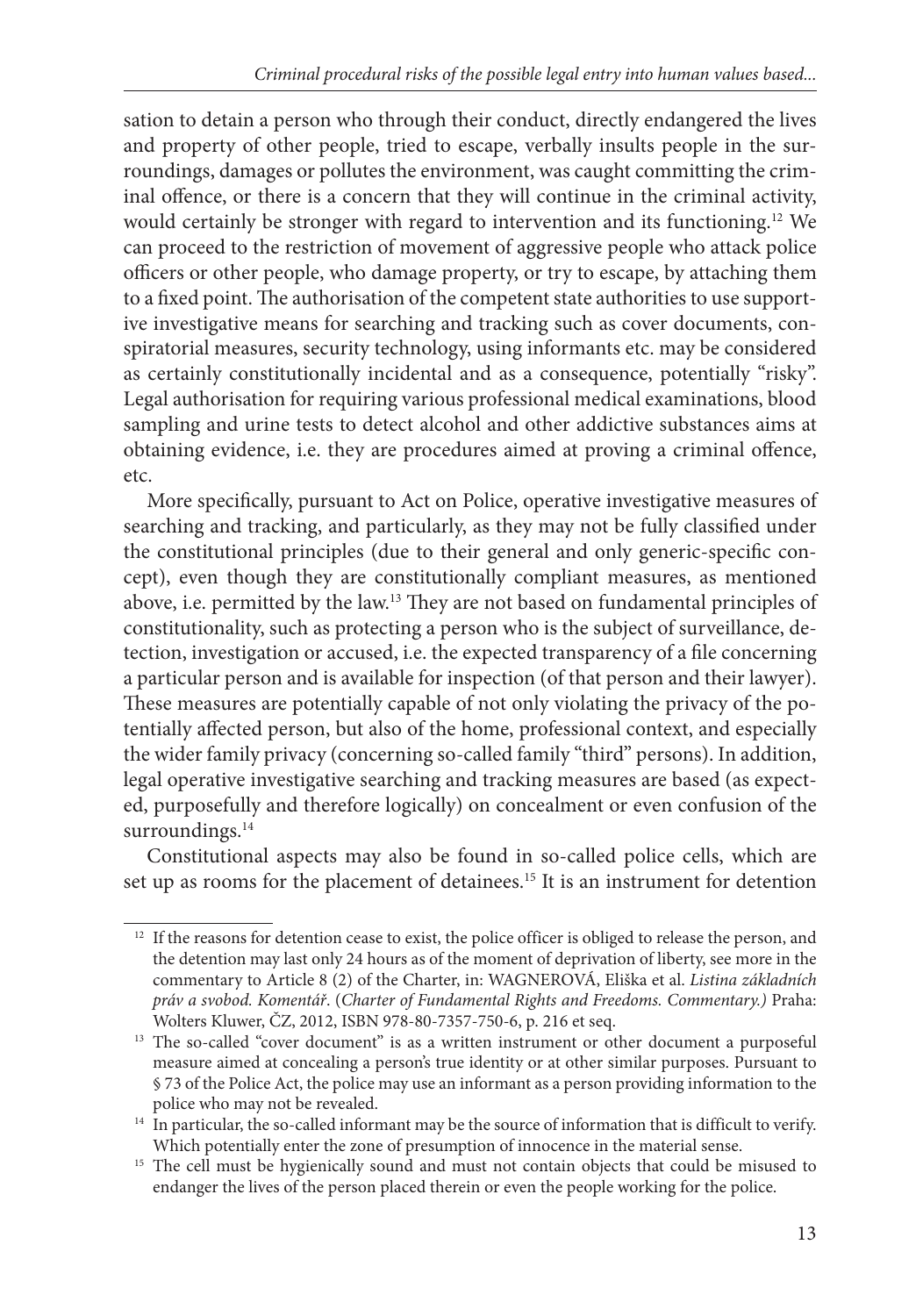potentially interfering with the fundamental rights and freedoms of a person detained, arrested, taken from custody or service of prison sentence to execute any act of the criminal proceedings, etc.<sup>16</sup> If necessary, the police officer may also use legal coercive measures by which they can accelerate the detention act into the fundamental human rights.<sup>17</sup> The use of the relevant coercive measure is entirely part of the police officer's discretionary decision-making, it should be appropriate for the situation and follow the purpose prescribed by the law and be proportionate to the situation that has arisen.<sup>18</sup>

## **6. Right to review the criminal case proceedings**

The right to an effective remedy (see Article 13 of the Convention) constitutes a very important part of a fair trial. In that sense, the guarantees provided for in Article 6 of the Convention also apply to appeal proceedings.<sup>19</sup> The main emphasis of the European Court of Human Rights is to ensure that the remedies are effective and accessible. However, the very effectiveness of the remedy does not depend on whether a favourable outcome is achieved.<sup>20</sup> With regard to Article 13 of the Convention, the European Court of Human Rights has directly held that it guarantees the accessibility of the remedy in order to strengthen the protection of the rights and freedoms enshrined in the Convention.<sup>21</sup>

<sup>&</sup>lt;sup>16</sup> Here, the police authority is heavily bound by the instructions "of a protective and assistant nature" with regard to these people, as: separating juveniles from adults, enlisting the seized items, returning the seized items after release from the cell, providing a medical examination if

necessary, preventing self-harm or even suicide, etc.<br><sup>17</sup> This particularly concerns a possible use of measures pursuant to § 51 of Czech Republic Police

Act, on such as hand-to-hand combat, handcuffs.<br><sup>18</sup> It is also necessary to remind the necessary guarantees related to the personal data processing by the Czech Republic Police, because according to a special Police Act provision (§ 66) when performing its tasks, the police are entitled to request the provision of information from the competent data controller or processor of a register operated on the basis of a special legal regulation, request information from the database of participants in the public telephone service, from the register of identity cards, from the register of travel documents, from the register of diplomatic and service passports, the register of drivers, etc., for more information see in: KLÍ-MA, Karel. *Listina a její realizace v systému veřejného a nového soukromého práva. (The Charter* 

*and its implementation in the system of public and new private law)*. Op. cit. p. 185 et seq. <sup>19</sup> See the European Court for Human Rights judgement on January 20<sup>th</sup>, 1970 in the case of Del-

court v. Belgium, no. 2689/65.<br><sup>20</sup> Cf. European Court for Human Rights judgement on February 23<sup>rd</sup>, 1993 in the case of Costello Roberts v. United Kingdom, no. 13134/87, or the European Court for Human Rights judgement on October 30<sup>th</sup>, 1991 in the case of Vilvarajah and others v. United Kingdom, no. 13163/87;

<sup>13164/87; 13165/87; 13447/87; 13448/87.&</sup>lt;br><sup>21</sup> In the European Court for Human Rights judgement on April 27<sup>th</sup>, 1988 in the case of Boyle and Rice v. United Kingdom, no. 9659/82; 9658/82.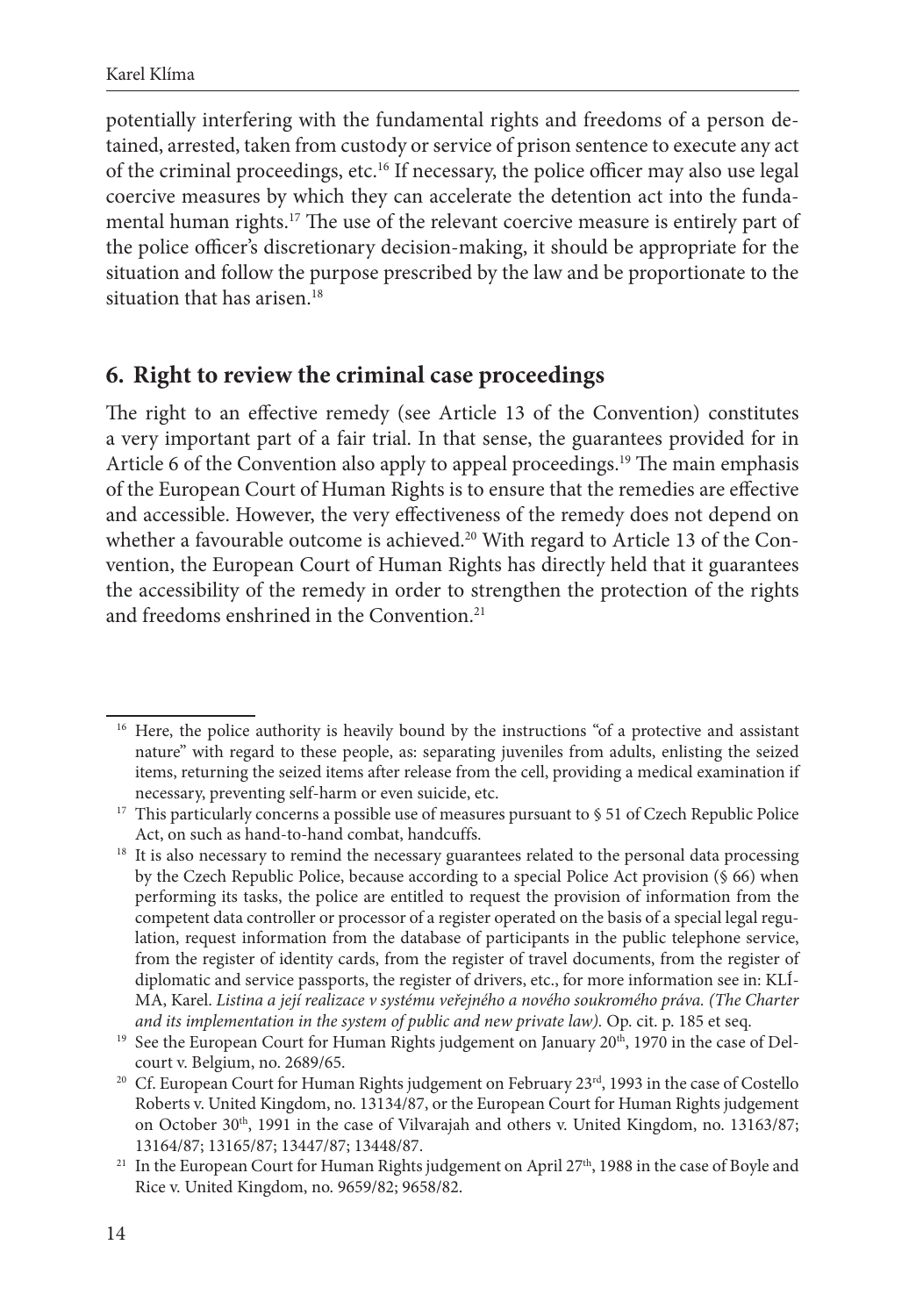## **7. Criminal proceedings and protection of juveniles and constitutional "upgrade" of this regulation**

From the point of view of the application of humanism related to the approach to criminal repression, the legislative basis of the criminal procedure in the Czech Republic includes a special approach of social and generational nature in relation to juveniles so that all law enforcement authorities can proceed with a preference for "milder" measures over the usual criminal law measures.<sup>22</sup> The intention is to give priority to measures of a liberalisation nature, as well as excluding any measures of detention nature, depending on the situation.

Special Act No. 218/2003 Sb., on the Responsibility of Juveniles for Unlawful Acts and on Juvenile Justice, regulates conditions for the responsibility of juveniles for unlawful acts specified in the Criminal Code. It also regulates measures imposed for such unlawful acts, the procedure, decision-making and justice administration in juvenile matters. The relationship of this law to the constitutional protection of human values consists in the fact that its matter is a specialised variant of the constitutional principles of criminal responsibility and punishment in relation to juveniles. The Act with such aim pursues the preventive educational activities in the application of criminal measures so that the hearing of unlawful acts committed by children under 15 years of age and juveniles is aimed at the use of such a legal measure that will help to prevent further criminal activity and eventually find a social assertion corresponding to their age and other, particularly, psychological dispositions. Therefore, the law establishes a cautious and prudent criminal policy, which leads to a certain constitutional "upgrade" of this regulation in relation to minors.

The above-mentioned can be largely be inferred in law aspects where there is a de facto a special "type" of court, i.e. in the person of a specialised judge at the relevant instance. A special guarantee then consists in ensuring special treatment of the offender, which is proportionate to their age, and especially to their mental maturity. Special procedural emphasis is placed on ensuring adequate professional defence, which is permanently reflected in the peculiarities of (especially judicial) instruction of the juvenile offender concerning their rights.<sup>23</sup> Of course, a juvenile offender has the right to a defence counsel from the moment when measures pursuant to the special law were applied against them, or acts pursuant to the Criminal Procedure Code were carried out, including exigent and unrepeatable acts.<sup>24</sup>

 <sup>22</sup> For example, in § 57, the law uses the wording *".... it is necessary to proceed with consideration* 

*and to protect his personality ..."* in relation to interrogating the accused. 23 The juvenile offender also has the right to a defence counsel in enforcement proceedings (in the case of conditional release of a juvenile), there are also peculiarities in the right to a defence counsel within a complaint for the violation of law, in appellate review proceedings, and in proceedings to sanction a new trial. 24 We should also add that a juvenile who at the time of committing a criminal offence did not

reach such intellectual and moral maturity to assess their actions, is not criminally responsible for such act, and they may be imposed the so-called *protective measures* pursuant to § 21 of the Act.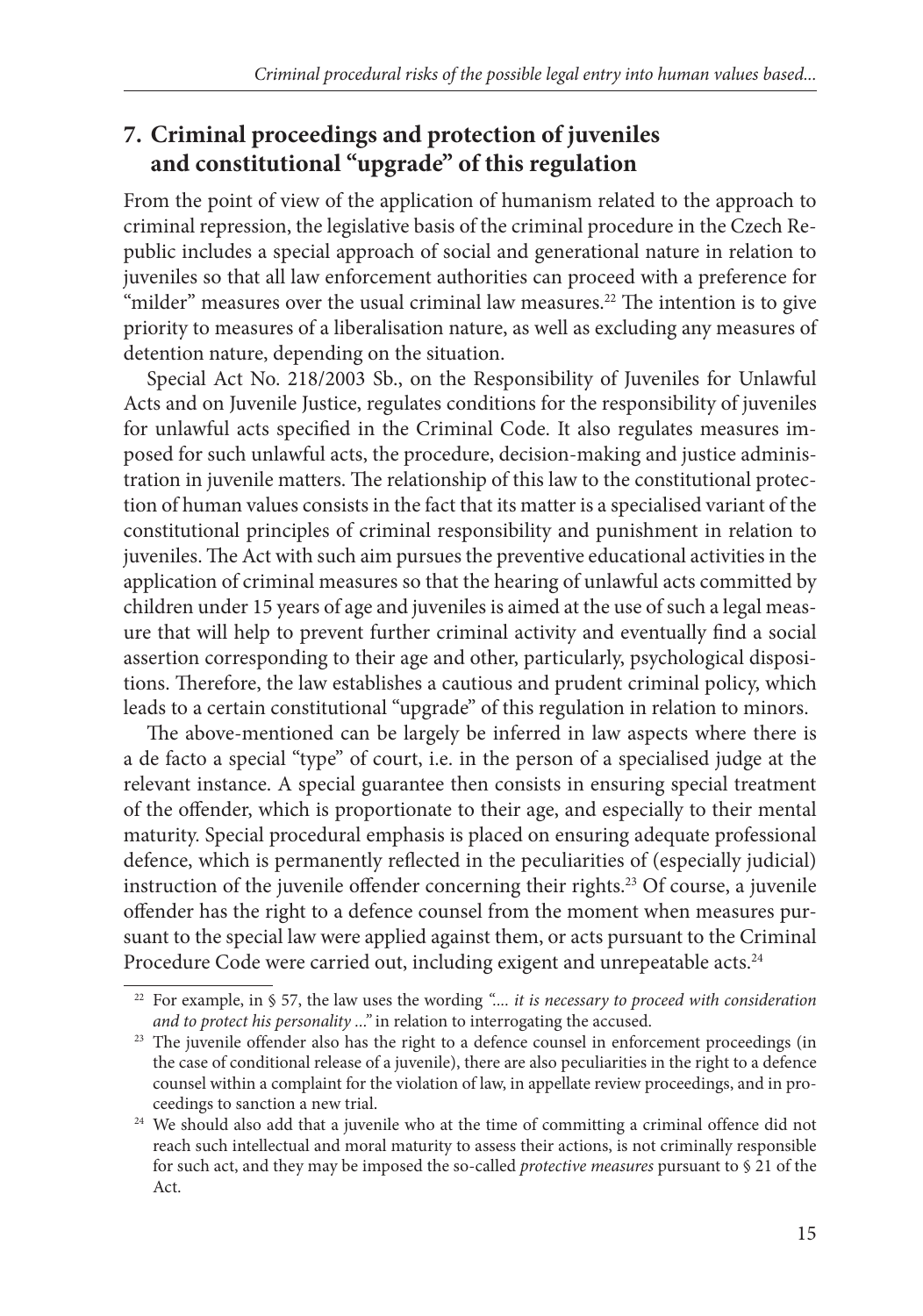## **8. Constitutional approach to "own risks" of criminal proceedings**

The application of the principles of a fair criminal procedure is not static and is therefore of a jurisdictionally developmental nature. In addition, the requirements for the constitutionality (fairness) of the procedure apply to its total duration and to any measures taken by the state in its course. Therefore, it is necessary to also consider the "precedence" of certain principles of criminal procedure before the actual trial. The state power collects facts and evidence here, seeks and investigates, that is – the search, investigation and gathering of evidence, therefore subsequently constitutes a "matter relating to a legal claim". A s a consequence, pre-trial criminal proceedings are an important basis for the adversarial grounds on which the indictment is based, which is subsequently brought before the court.

The right to a fair trial as a consolidated constitutional concept has its dynamics thereto, which is based on the incidental concept, on the basis of which the precedent activities of the European Court of Human Rights, the Czech Republic Constitutional Court and the Czech Republic Supreme Court are defined by criminal procedure safeguards, limitation of state intervention, as well as the concept of inhuman or anti-human treatment. Such precedent right is set to *a priori* protect the individuals. Therefore, its subject-matter not only becomes the legality for the use of procedural measures, but also the search for a fair balance between the general interests of society and the requirements for the individual's protection of fundamental rights and freedoms. This is also the essence of the principle of proportionality in conjunction with the principle of protection effectiveness. Therefore, the principle of legality is understood more broadly in terms of constitutional law, rather than just strictly formalistically.

First of all, the issue of the legitimate goals regarding state intervention arises. In this sense, in connection with the legal, and permitted interventions, it is necessary regarding fundamental human rights to assess whether they are in line with the so-called legitimate objectives of state interventions. The best example can be given regarding the right to respect with regard to private and family life, where protecting health and morals is the overriding legitimate objective of society.<sup>25</sup> In relation to the constitutional guarantees of freedom of thought, conscience or religion, we will emphasise the legitimate objective for the protection of public order and the protection of the rights and freedoms of others.<sup>26</sup>

It is also important that the system ensures sufficient guarantees against arbitrary application of law. This is particularly the case for those measures of criminal proceedings where the system leaves a certain discretion to the state authorities (pro-

<sup>&</sup>lt;sup>25</sup> European Court for Human Rights judgement on January  $17<sup>th</sup>$ , 2006 in the case of Elli Poluhas Dodsbo v. Sweden, no. 61564/00, or the European Court for Human Rights judgement on De-

cember 7<sup>th</sup>, 2004 in the case of Mentzen also known as Mencena v. Latvia, no. 71074/01.<br><sup>26</sup> European Court for Human Rights judgement in the case of Gil and others v. Turkey (2010), the European Court for Human Rights judgement on February 22<sup>nd</sup>, 1989 in the case of Barfod v. Denmark, no. 11508/85.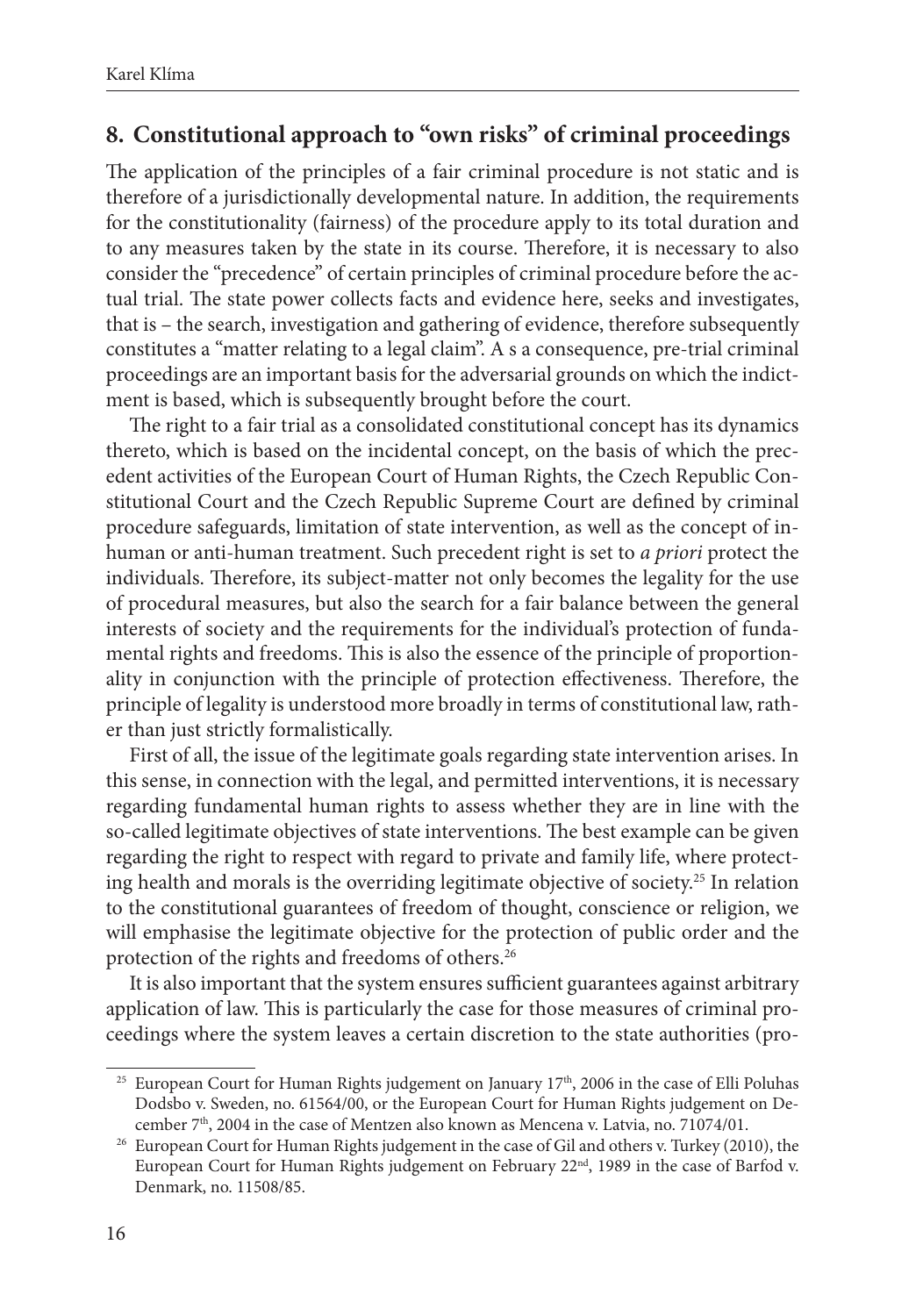cedural discretion), and "*it is therefore necessary to clearly define the extent of the discretion conferred on the relevant authorities and how to exercise this discretion"*. 27 This is related to the broader concept of legality principle regarding the used law measures, which not only requires that the procedural intervention with a fundamental human right be sufficiently legally based (the so-called formal legality), but that it is of high quality from the legal doctrine point of view with regard to the function (the legal level requirement), and also that it includes guarantees against arbitrary application of law (the so-called immanence of anti-arbitrability).<sup>28</sup>

Even the mere legal restriction of certain constitutionally guaranteed rights must not jeopardise their essence.<sup>29</sup> Another issue regarding the broader (constitutionally incidental) concept of legality is the related defined form of the concept of inhuman and degrading treatment. In this sense, inadequate (disproportionate) use of legal measures can evoke feelings of fear, anxiety, inferiority, coercion, mental blackmail, etc. There is a constitutional guarantee of possible refusal to give testimony but conducted interrogation and operative coercive circumstances and the facts presented by police may as a result discourage exercising this right. It is also necessary to object to the potentially possible purpose-made, and therefore unlawful, shift of the burden of proof. The issue of duration of the trial is a constant "risk" to the application of justice. Given that the right to a fair trial absorbs also the constitutional-audit assessment of the pre-trial phase of criminal proceedings (i.e. pre-trial criminal proceedings). Here, too, the presumption of innocence, the defence preparation, the prohibition of self-blame, but also the non-restriction of witness interrogations, must be observed. The right to a reasonable detention duration must also be deduced.

The actual trial in criminal matters is, of course, constitutionally based directly on a list of constitutionally guaranteed procedural principles. However, the concept of the right to a fair trial associates the concept of a "fair decision" by precedence with some "complementary" safeguards that extend the "demands" on its quality. In order not to interfere in the independent tactics of conducting the trial (meaning: any general criminal court), the Czech Republic Constitutional Court case law (this time), focuses on the quality of decision-making and court decisions.

<sup>&</sup>lt;sup>27</sup> See the cases of Samon Uitgevers v. the Netherlands or Rotaru v. Romania, commentary in: KMEC, Jiří et al. *Evropská úmluva o lidských právech. Komentář. (European Convention on Human Rights. Commentary.)* Op. cit. p. 109. Reference is made in this way for the example of authorised interception of telephones, where it is required to set limits for these interceptions, i.e. to define: whose telephones may be intercepted, in which cases and for how long (so in: Kruslin

v. France). 28 See the Judgment of the European Court for Human Rights of 25 March 1983 in the case of Silver v. United Kingdom, no. 7052/75, 5947/72, Judgment of the European Court for Human Rights in the case al-Nashiv v. Bulgaria, etc. 29 Commentary to Article 4 of the Charter (the so-called limits of fundamental rights restric-

tions), preferably Wagnerová, in. WAGNEROVÁ, Eliška et al. *Listina základnch práv a svobod. Komentář.* (*Charter of Fundamental Rights and Freedoms. Commentary).* Op. cit. p. 131 clauses 34 to 42.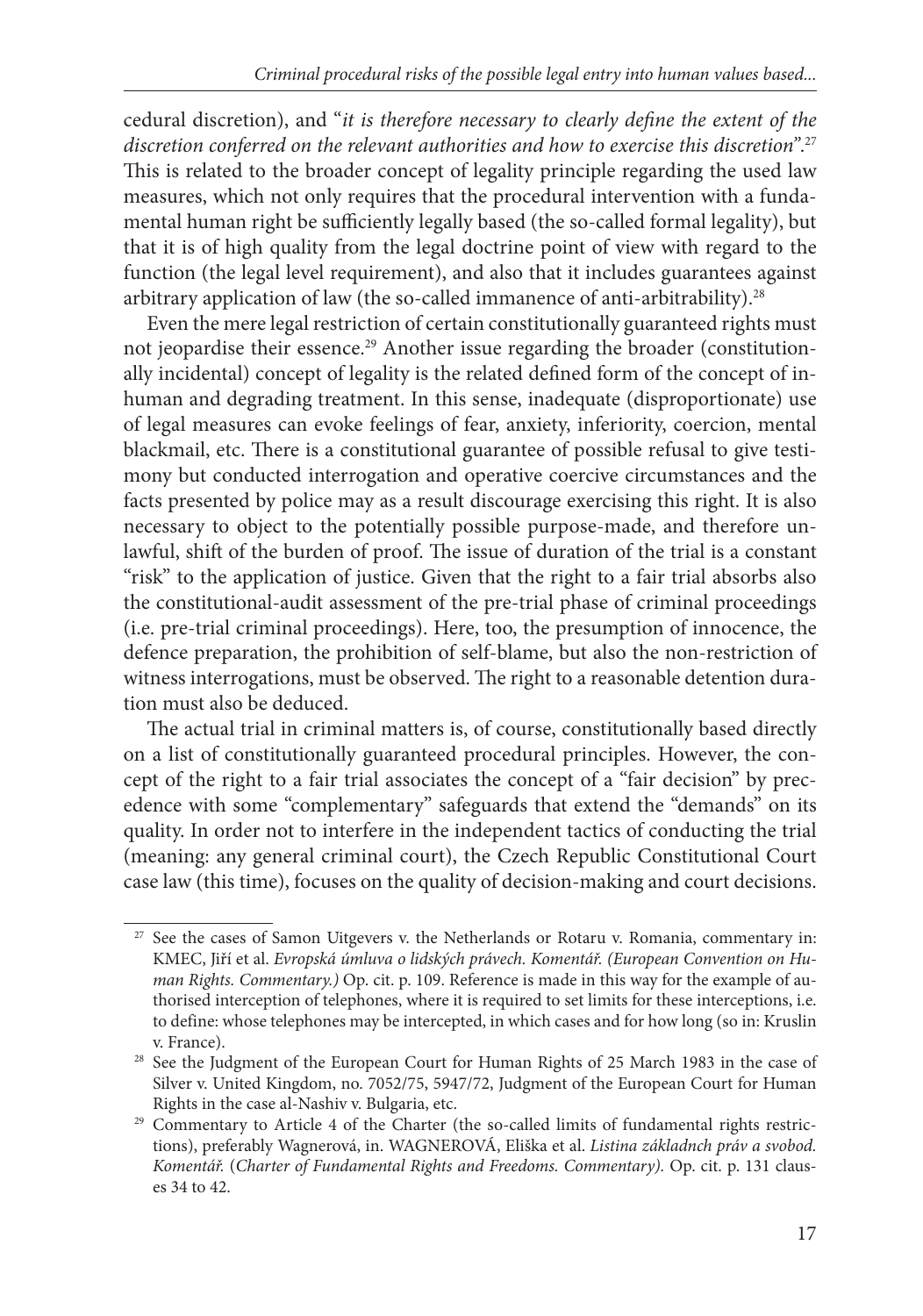Therefore, above all, the principle of free evaluation of evidence must not be an expression of arbitrariness, i.e. the evidential requirements must be exhaustively described, logically and factually justified (cf. for example, one of the first judgments III. ÚS  $464/99$ ).<sup>30</sup> The court is also obliged to justify the failure to bring evidence (see III. ÚS / 99), and if it fails to do so, this is the so-called omitted evidence (I. ÚS 413/02). From the viewpoint of second-instance court decision-making, the disposition is determined in the sense that the court's legal opinion of the first instance must not be in extreme conflict with the factual findings in this case by the court (cf. III. ÚS 74/02).<sup>31</sup> The right to a fair trial operates at general level (when reviewing the constitutionality of the rules) as well as at an individual level (i.e. in proceedings on constitutional complaints). However, the concept of this dissertation focuses for cause on decision-making on constitutional complaints, i.e. on situations where *"..... incorrect application of law by a court extends into the sphere of fundamental rights and freedoms"*. 32

## **9. Conclusion**

The constitutional approach to criminal procedure clearly enriches the concept of the rule of law and simultaneously makes it a judicial-procedural application model. As a consequence, the concept of applied justice has a dynamic nature, therefore not only developing legislation but also its own constitutional safeguards. Therefore, it is usefully able to interpret one of the key constitutional principles intensively, namely the permission to restrict fundamental human rights, but only on the basis of specific legal provisions. For that reason, it can be concluded that even legal limitation as a possible restriction of the essence of fundamental human rights has its limits. And these are linked to the operative (specific) application of criminal-procedural instruments and their necessary proportionality in the substance of the matter.

#### **Acknowledgements**

This paper is the result of Metropolitan University Prague research project no. 74-03 – "Public administration, legal disciplines and industrial property" (2020) based on a grant from the Institutional Fund for the Long-term Strategic Development of Research Organisations.

<sup>&</sup>lt;sup>30</sup> This actually is already implied from Section 125 of the Criminal Procedure Code.<br><sup>31</sup> It would also be possible to refer to the principle of subsidiarity, where a "confidential witness" may be used only when the protection cannot be ensured otherwise (Judgment of the Constitu-

tional Court of the Czech Republic of 22. October 2001, file no. IV. ÚS 37/01). 32 In this sense, commentary to the Judgment of the Constitutional Court of the Czech Republic, file no. III. ÚS 269/99 in. KOSAŘ, David et al. *Ústavní právo. Casebook. (Constitutional law. Casebook.)* Praha: Wolters Kluwer, 2014, ISBN 978-80-7478-664-8, p. 552 et seq.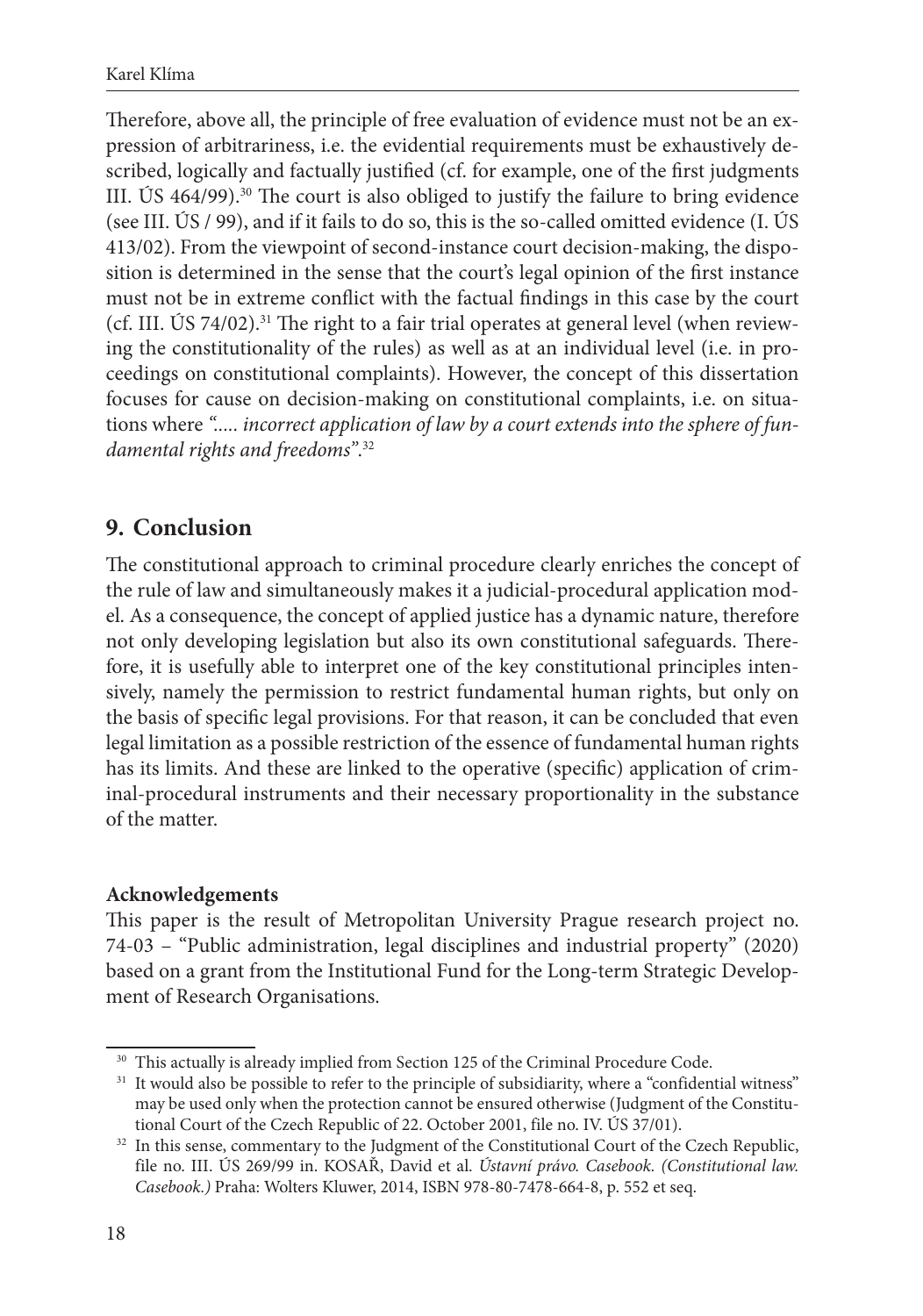# <span id="page-18-0"></span>**Providing cooperation through data retention in the context of respect for the individual's fundamental rights and freedoms**

## *Jana Tlapák Navrátilová*

*Faculty of Law, Charles University novakoja@prf.cuni.cz*

The following chapter addresses a newly introduced institute in the Criminal Procedure, *which permits law enforcement authorities to order third parties to cooperate in securing*  data in a computer system. The institute is examined primarily from the perspective of pos*sible violations of the right to privacy. Part of the chapter compares the new institute with the provisions concerning surveillance of persons and items. Attention is also paid to the Slovak legislation. Further, the institute is addressed in relation to a lawyer's duties. The chapter concludes with evaluation of the unauthorized interventions to the fundamental rights and freedoms of individuals.*

#### **1. Introduction**

A provision of Section 7b has been inserted to the Criminal Procedure Code by the Government amendment No. 287/2018 Coll. effective from 1<sup>st</sup> February 2019. It provides law enforcement authorities with a possibility to require a person holding data or having control over data stored in a computer system or any other information medium to keep such data unchanged for the time specified in an order and take necessary measures to prevent disclosure of the data retention order. The owner of data is also forbidden to allow other persons to access such data. Thus obligation of active participation of third parties in criminal proceedings was subordinated to the institute of cooperation. According to the institute in question, necessary cooperation consists not only of providing information or submitting specifi c data, but it is required by third parties to secure and store data that can subsequently be used in criminal proceedings to prove crime, while at the same time the cooperating party is forbidden to disclose the activity of the law enforcement authorities. Cooperation provided under Section 7b of the Criminal Procedure Code may thus take the form of executing criminal proceedings by persons not otherwise involved in proceedings by which, at the same time, rights and freedoms of individuals related to the stored data are significantly affected. In practice, by imposing the obligation to provide assistance under Section 7b of the CPC, law enforcement authorities require obligated entities to engage in action that interfere with fundamental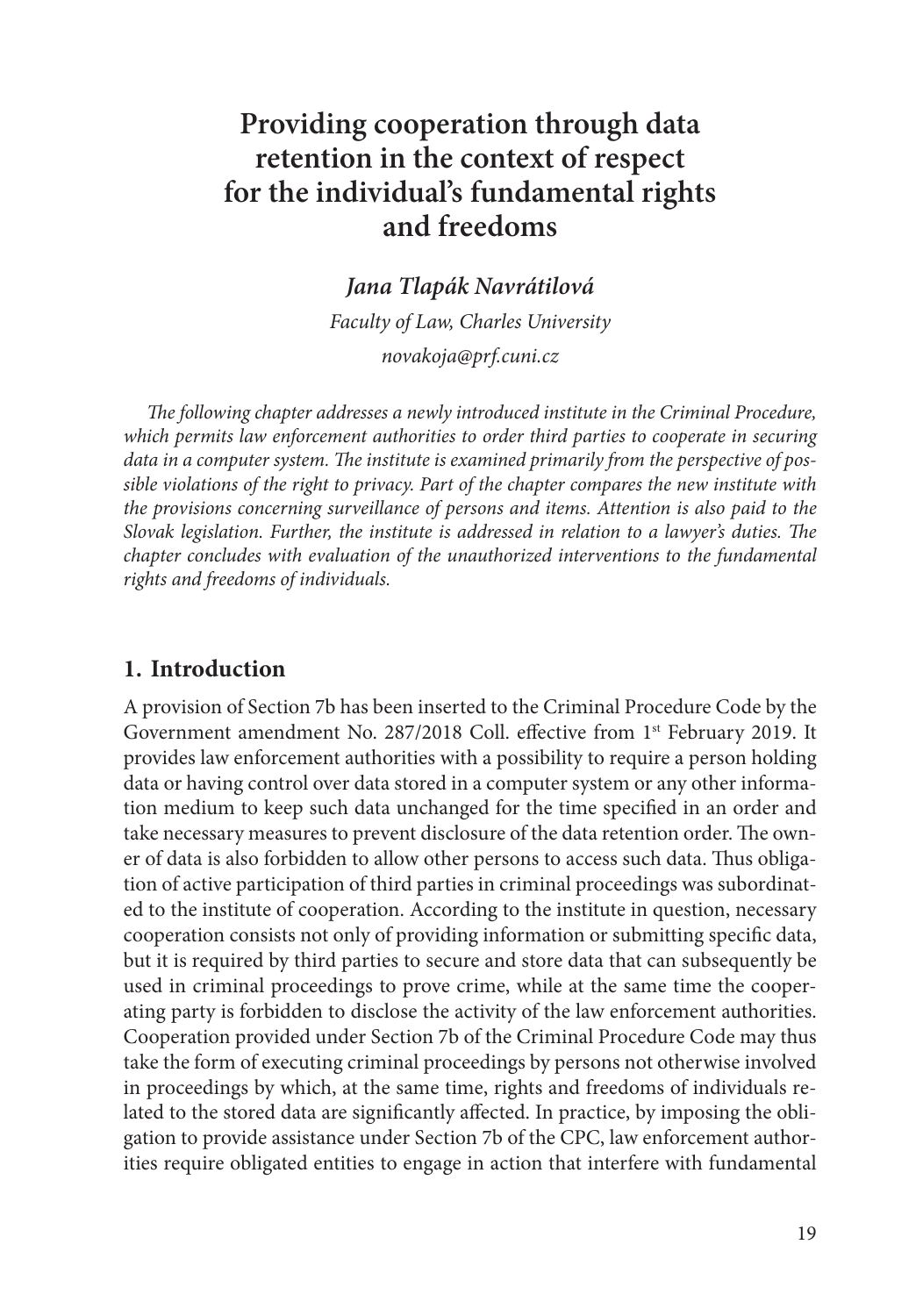rights and freedoms of individuals in a manner reserved exclusively to public authorities in accordance with the principle of enumerated powers. At the same time, an order to provide such an assistance and the possibility of imposing such an obligation shall not be subject to any authorization regime under which the legitimacy and merits of the intervention would be supervised by a court. Therefore, constitutional conformity of the provision of cooperation under Section 7b is undoubtedly questionable.

### 2. The core of Section 7b CPC and the purpose of its adoption

Before its adoption, Act No. 287/2018 Coll. amending the Criminal Code and the Code of Criminal Procedure with effect from 1<sup>st</sup> February 2019 was widely discussed in the Czech Republic in relation to introducing the crime of obstruction of justice, however the changes regarding the institute of cooperation remained unnoticed in the legislative process, and the provision in question was approved as originally drafted. Consequently, the provision of Section 7b of the CPC constitutes a major intervention not only as for the concept of interception of wire and surveillance of persons and items, but above all, without setting the necessary limits, it interferes with the fundamental rights of individuals whose data is to be stored.

According to the newly adopted Section 7b CPC:

"*(1) Where it is necessary to prevent loss, destruction or alteration of data relevant to criminal proceedings which are stored in a computer system or on a data medium, a person who holds or controls such data may be ordered to retain it unchanged for the period specified in the order and to took necessary measures to prevent disclosure of the data retention order.*

*(2) Where necessary to prevent the continuation or recurrence of a criminal offence, a person who holds or controls the data stored in a computer system or on an information medium may be ordered to prevent other persons from having access to such data.*

*(3) Issuing of an order under subsection 1 or 2 shall be authorized by the President of a Chamber, or by a public prosecutor or a police authority in case of pre-trial proceedings. The police authority needs a prior consent of the public prosecutor to issue such an order; without a prior consent, the order can be issued by a police authority only if the prior consent cannot be obtained and the case cannot be delayed.*

*(4) An order referred to in subsection 1 or 2 shall indicate data to which the order applies, the reason for which the data shall be stored or not to be accessed, and the time for which such data should be stored or accessed. The time shall not be longer than 90 days. An order must include instructions as for the consequences of not following the order.*

(5) The authority which issued an order pursuant to subsection 1 or 2 shall imme*diately deliver it to the person concerned."*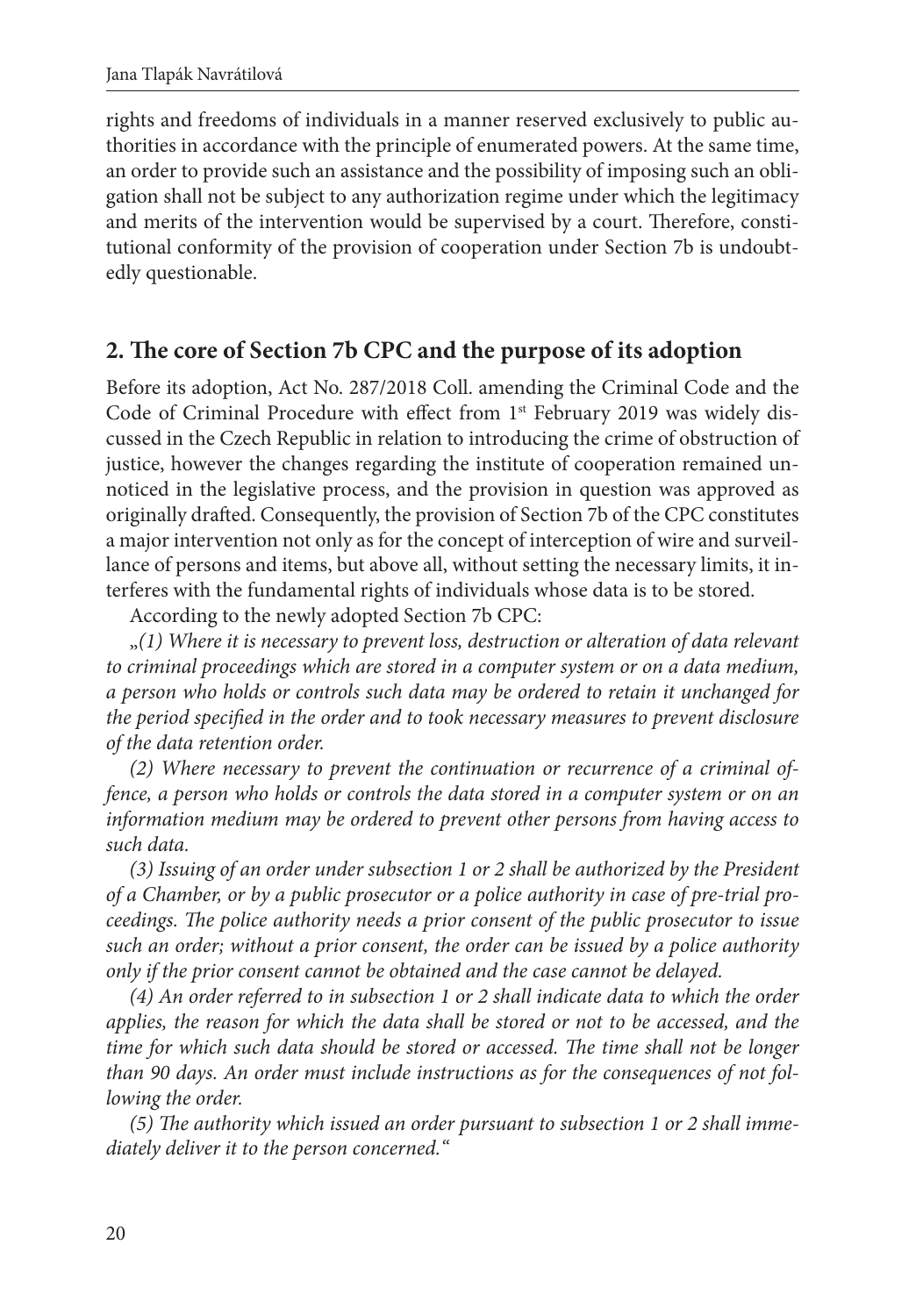The adopted provision extends general provisions on cooperation by laying down specific legal prerequisites, both in relation to the range of obliged persons and in relation to the manner of providing cooperation. Thus, a person in a specific position, i.e. a person who holds relevant data or controls such data, is obliged to provide cooperation, regardless of what entitles such a person to hold the data. Most often, it will be entities providing public communication networks or providing electronic communication services, but it can be anyone. Even a private person whose phone stores data such as photos, mail communication, or nowadays quite common private communication through various chat applications (WhatsApp, Messenger, WeChat, etc.). Similarly, it can be, for example, a security agency providing property protection, which, as a part of execution of a contract, monitors private facilities and has records of entries and movement of persons and their behaviour within the guarded areas, as well as the interior of a house, connected to the centralized security desk.<sup>1</sup> The form of cooperation does not consist in providing information or immediate transfer of data relevant to criminal proceedings to the law enforcement authorities, but in an activity of the obliged entity replacing the activity of law enforcement authorities, **i.e. handling data in the required manner, providing their storage**  and security without user's or owner's knowledge and will. Thus, an entity that does not belong among law enforcement authorities acts in a way which interferes with the rights of individuals, persons to whom the data concerns or owners of the data, and consequently performs an act of criminal proceedings, which, in the future, can be used to prove criminal activity of specific persons. In other words, public-law pretension to the rights of individuals in criminal proceedings is passed on private-law entities, which are intended to replace the activities of law enforcement authorities. In a specific case, it may happen that the user has realized his will to delete a harmful communication, but despite of that fact the server administrator had not removed the communication because, in pursuance of obliged cooperation, the data must be kept unchanged, moreover in a way that does not let the user know it remained stored and therefore the communication had not been deleted.

In case of telecommunication traffic, the nature of data is changed without knowledge and will of the subscriber, to data stored on an information medium whose protection regime may be weakened. Regardless of the fact that the Code of Criminal Procedure does not even address the issue of costs associated with such an activity (which in the case of large amounts of data stored up to 90 days may not be negligible at all). It appears that under the guise of cooperation, the law enforcement authorities delegate their activities to third parties in a manner which does not respect the fundamental rights and freedoms of individuals.

 <sup>1</sup> For example the application MyJablotron which allows remote monitoring was used by more [than 100,000 users in 2016 \(data available from: https://www.jablotron.com/en/aboutron](https://www.jablotron.com/en/aboutroncompany/#jablotron-v-cislach)company/#jablotron-v-cislach, as of 11. 3. 2020) The data from their security devices, including cameras, are stored in the cloud storage of Jablotron, i.e. even this data in relation to any user of the service may be of interest to the police, and therefore their preservation and subsequent extradition may be requested only on the basis of a request for cooperation.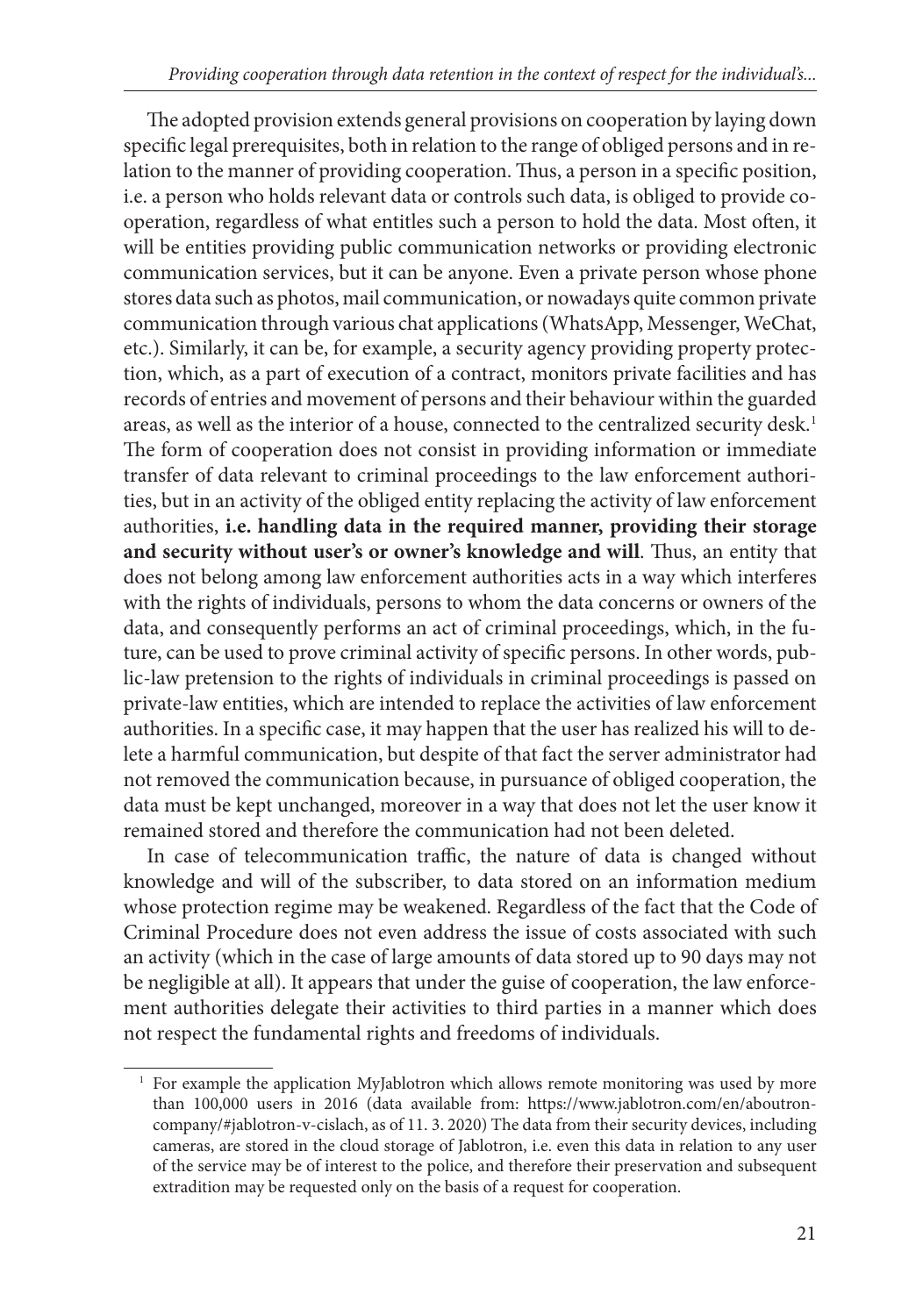According to the Explanatory Memorandum to Act No. 287/2018 Coll., legislation enabling rapid storage of data in a computer system or on a medium for the purpose of criminal proceedings is needed in order to ensure full implementation of Articles 16 and 29 of the Convention on Cybercrime of 23rd November 2001 (No 104/2013 Coll. i.t.) requiring expedited data retention for the purpose of their subsequent seizure in criminal proceedings. As the Memorandum observes: *"the current legislation of the Czech Republic does not specifi cally provide for preliminary data retention. In practice, the general provision of Section 8 of the Criminal Code on cooperation (if the criminal proceedings are being conducted in the Czech Republic) or general police procedures are used for that purpose. It, therefore, seems to be desirable*  to lay down a specific provision in the Criminal Procedure Code, regulating the pos*sibility of preliminary storage of data for the purpose of criminal proceedings, which would clearly allow for such a procedure, and, consequently, to regulate cooperation in given cases with other States."*

The Czech Republic is bound by the Convention on Cybercrime. However, the way in which the obligations of the Convention have been implemented is not the most appropriate and corresponds neither to its objective nor to the requirements imposed on the signatory States. The primary purpose of the Convention on Cybercrime is to combat cybercrime and to facilitate the detection, investigation and prosecution of criminal offences classifiable as cybercrime. At the same time, the Convention also defines the conduct that should be punished as a criminal offence. Implementing the commitments regarding procedures aimed at combating cybercrime, it directly regulates the institutes which make it possible, one of them being accelerated retention of data stored in the computer system. Thus, the institute should not be of a general nature used in any kind of crime, but the requirement of adopting such a measure applies "only" to cybercrime, i.e. acts which the Convention deems punishable as criminal offences also under national law. The Convention on Cybercrime therefore does not require measures to be taken to store any computer data but only specific computer data and traffic information, and the nature of such measures must be subject to the regime under Articles 14 and 15 of the Convention which limit the scope of such measures. These restrictions apply not only to the type of a specific crime but also to the type of evidence which should be used to its detection and demonstration.

In Article 15 (1), the Convention on Cybercrime directly states that the procedures provided for in the Convention are to be implemented and used exclusively in a certain manner: *"Such conditions and safeguards shall, as appropriate in view of the nature of the procedure or power concerned, inter alia, include judicial or other independent supervision, grounds justifying application, and limitation of the scope and the duration of such power or procedure.*" The method of implementation chosen by the Czech legislature clearly does not correspond to this obligation, since this procedure applies to all criminal offences and without prior authorization of an act affecting the fundamental rights of individuals by the court.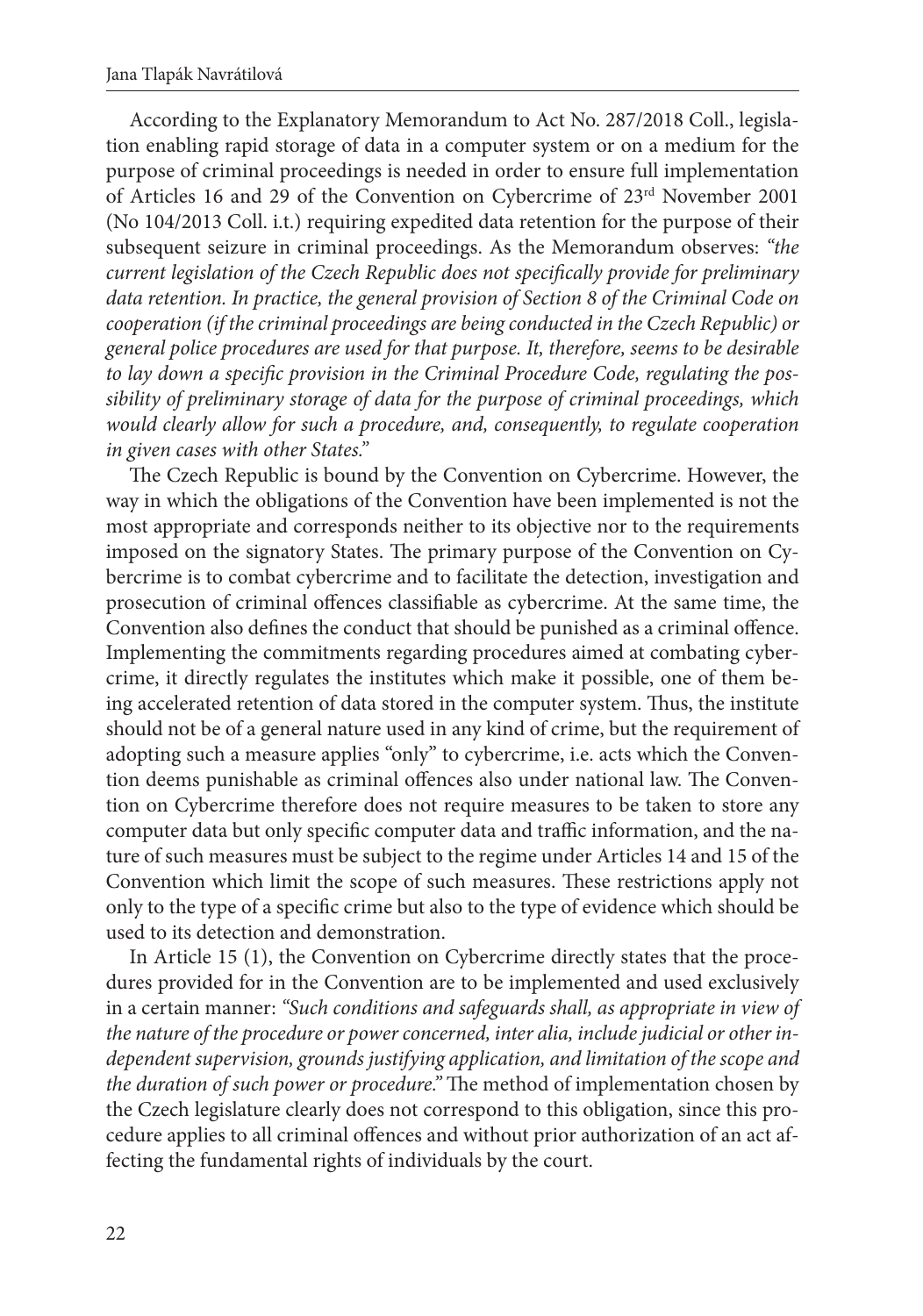## **3. Provision of cooperation under Section 7b CPC vs. the right to privacy**

Depending on the nature of data, the requirement to retain computer data potentially interferes with privacy of the individuals affected by the data in a very intensive manner. Despite this, the legal regulation of Section 7b CPC does not fulfi l the necessary prerequisites for the legal interference with the right to privacy at all.

The right to privacy is a right protected at the constitutional level, and that not only by the Charter but also by international treaties, in particular Articles 7, 10 and 13 of the Charter of Fundamental Rights and Freedoms, Article 7 of the Charter of Fundamental Rights of the European Union, and last but not least also by Article 8 of European Convention for the Protection of Human Rights and Freedoms. Under Article 8 (1) of the Convention, everyone has "*the right to respect for his private and family life, his home and his correspondence*." However, interference with the right to privacy is possible only in pursuit of one of the legitimate objectives exhaustively defined in Article 8 (2) of the Convention and at the same time fulfils other prerequisites for the implementation of such an intervention. There is no doubt that detecting and clarifying crime and detecting its perpetrators will be a legitimate objective classifiable as the State interest in protecting security and preventing crime. However, in order to achieve the desired goal at the expense of interfering privacy, it is necessary to meet the requirements of legality, proportionality and subsidiarity, and it does not suffice that a certain procedure of law enforcement authorities is allowed by law (legality). The fulfilment of these prerequisites should be provided by the legislation itself, however the decisive part will always lay in the interpretation and application in specific cases.

The concept of privacy is interpreted broadly. In interpreting the individual attributes of the right to privacy, the ECHR case-law plays an important role, and its interpretation should not be set aside when the institute is applied by national institutions in criminal proceedings which interfere with the right to privacy. In its case-law, the ECHR has also repeatedly emphasized the need for adequate and effective safeguards against abuse of national legislation allowing for privacy interference.<sup>2</sup> It is beyond doubt that the Czech Republic did not accept the trends arising from the ECHR's decision-making practice when introducing Section 7b of the CPC. The adopted legal regulation of Section 7b of the CPC does not respect limits of the legitimacy of interfering with the right to privacy. It makes no distinction between types of data stored and crimes of various natures to determine the most appropriate procedure, and does not at all take into account using more considerate means to achieve the desired goal. On the contrary, the very classification of the provisions

 <sup>2</sup> See, for example, the rulings of the European Court of Human Rights in Khan v. The United Kingdom of 12<sup>th</sup> May 2000, Liberty and others v. The United Kingdom of 1<sup>st</sup> July 2008, Roman Zakharov v. Russia of 4<sup>th</sup> December 2015, Szabó and Vissy v. Hungary on 12<sup>th</sup> January 2016, Dragojević v. Croatia on 25<sup>th</sup> October 2016 and others.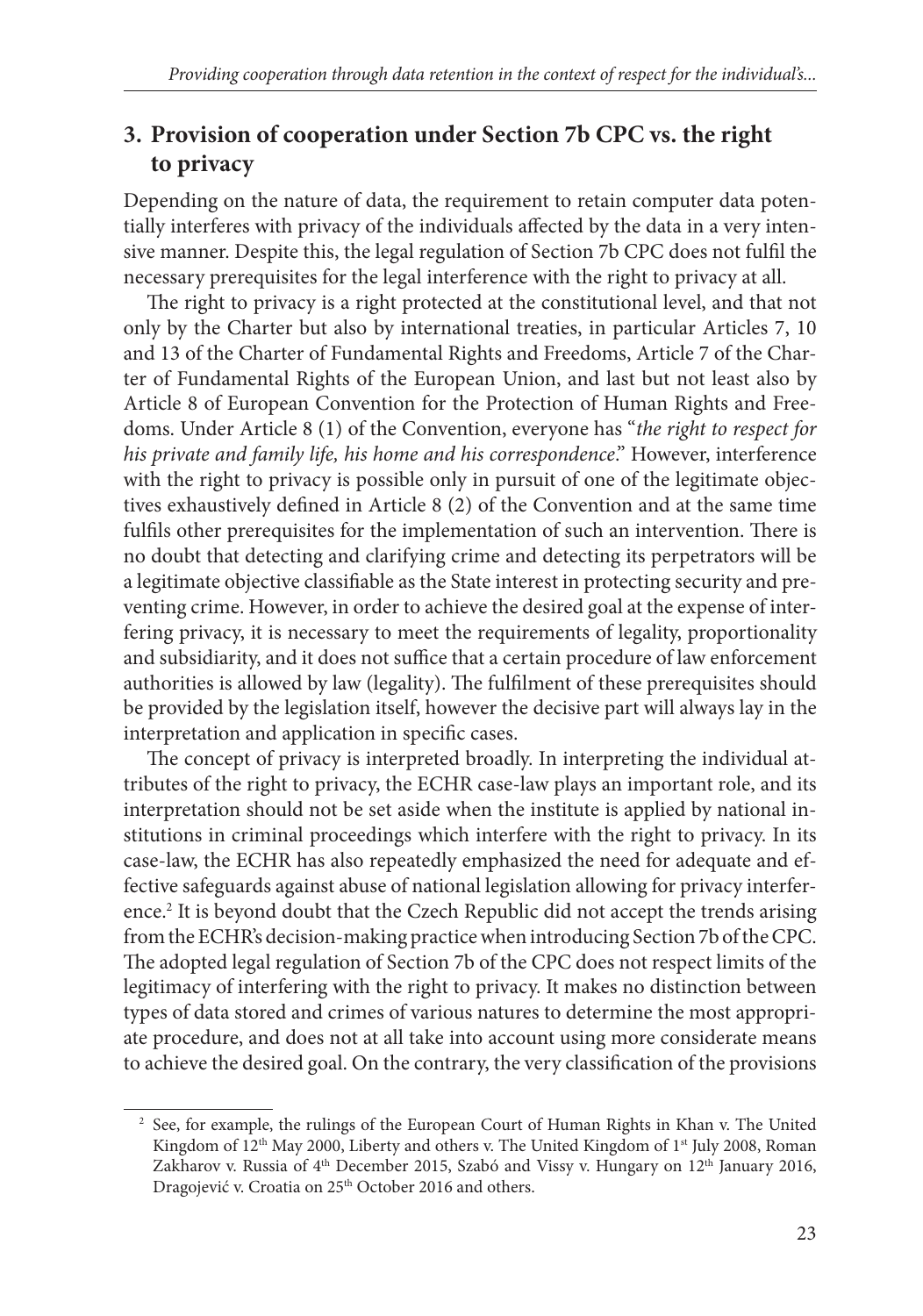of Section 7b of the CPC under "cooperation" marginalizes possible intensity of the restriction of rights of an individual and undermines the very concept of legislation regulating acts of the authorities involved in criminal proceedings related to investigation or securing evidence. For instance, in the Slovak Republic, international obligations regarding data retention were implemented in the re-codification of the Criminal Procedure Code in 2005. The retention and publication of computerized data is regulated by Section 90 of the Code of Criminal Procedure and systematically integrated in the title regulating detention of persons and objects. Thus, in the Slovak Republic, data retention is not classified under the cooperation of third parties, and the regulation of retention regime is stricter than in the Czech Republic (an order cannot be issued by a police authority, but only by a public prosecutor or court). Despite this, even more stringent approach of the Slovak legislation cannot be considered sufficiently respectful for the right to privacy, its interpretation can also be ambiguous and its way of implementation is criticized by the legal professionals<sup>3</sup>

## **4. Provision of cooperation under Section 7b CPC vs. eavesdropping**

The systematic classification of the obligation to keep data under the cooperation of third parties also violates the concept of legislation regulating the interception of telecommunication traffic. Telecommunication traffic is a form of the electronic communication, so the provision of cooperation may also apply to data relating to the electronic communication. Wiretapping, or more precisely the legal regulation of wiretapping, is itself subject to a long-term criticism of the legal professionals. The theory and application practice have already established conclusions distinguishing orders under Section 88 and 88a of the Criminal Procedure Code by time (the order under Section 88 regulates the content of communication after issuing the order, while the order under Section 88a regulates the content of communication in the past). The newly adopted provision of Section 7b CPC and its application breach the concept, as it allows for computer data (including data relating to communication content) to be frozen without a court's authorization, and to keep it and subsequently make it available to law enforcement authorities without having complied with the legal license for breaching the right to privacy. The procedure by which law enforcement authorities request stored data is also questionable.

 <sup>3</sup> ABELOVSKÝ, T. Zaistenie elektronického dôkazu vo svetle rekodifikácie trestného poriadku. *Revue pro právo a technologie.* Year 6, issue 11(2015), p. 35; RAMPÁŠEK, M. Uchovanie a vydanie počítačových údajov v trestnom konaní. *Bulletin slovenskej advokácie*. Vol. 19, issue 5 (2013), p. 21–26.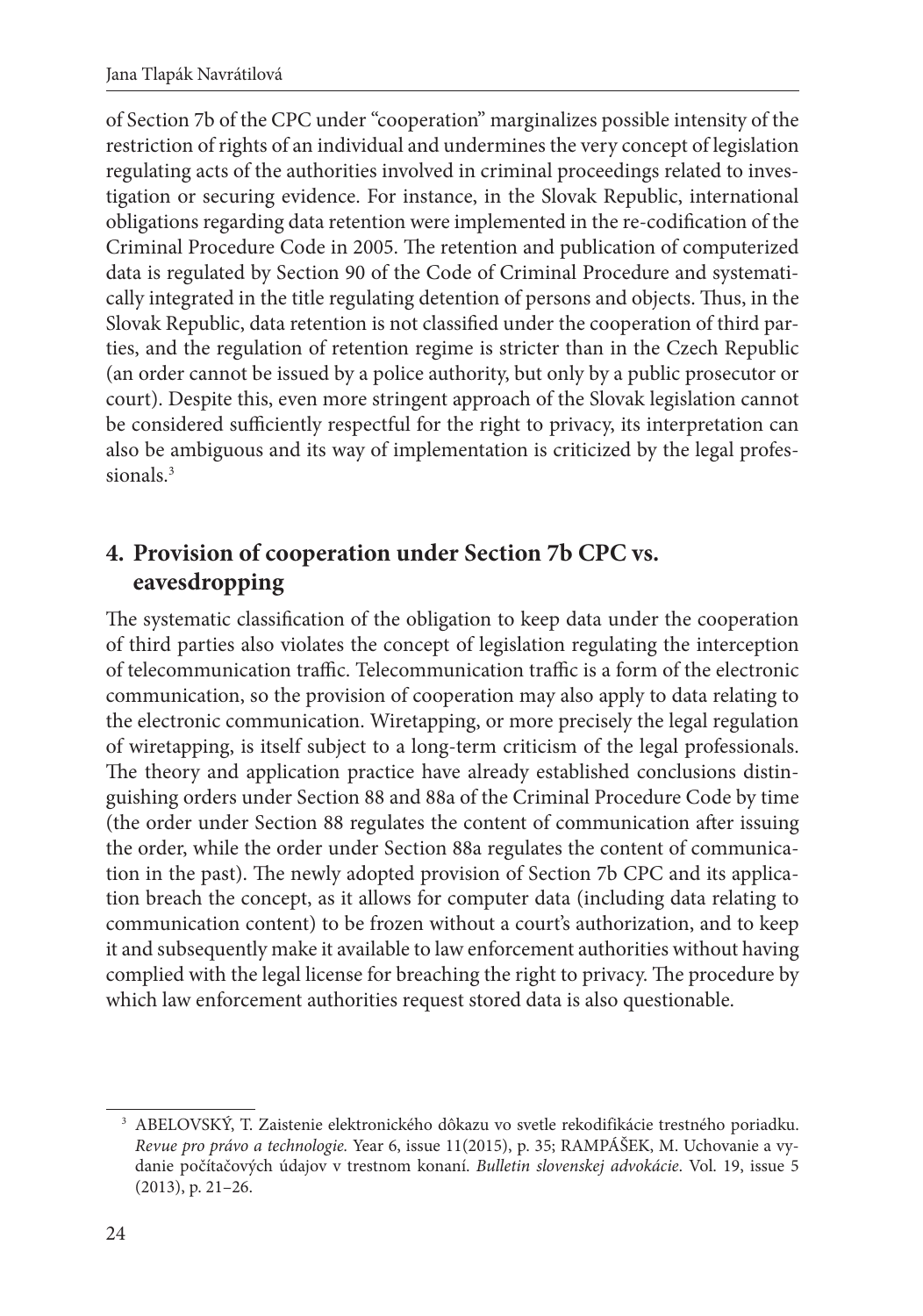In practice, the order of action taken by law enforcement authorities is as follows:

1. The law enforcement authority (the president of the chamber, pre-trial prosecu*tor or police authority with the consent of the prosecutor, or even without his prior consent in matters which cannot be delayed) shall issue an order for data retention under Section 7b CPC, stating the range of data and for how long it should be kept.*

*2. Based on the order, the person who holds or is in control of the data shall be obliged to preserve the data for a specified period of time, and shall also inform about having done so the law enforcement authority who has issued the order.*

3. The law enforcement authority will then consider whether the stored data needs *to be retrieved for the purposes of criminal proceedings. If so, it proceeds (in my opinion, totally inappropriately) as per Section 158d of the CPC regulating the procedure of surveillance persons and items. Based on the court's decision to permit monitoring as per Section 158d (1), (3) of the Criminal Code, the retained data are requested by the Department of Specialized Activities of the Police Presidium of the Czech Republic, while the day of obtaining does not belong to the period for which monitoring as per*  Section 158d of the CPC is permitted. Data is stored first and only subsequently, most often after a few days, the monitoring is approved.

Such a practice is used by law enforcement authorities despite the fact that surveillance can be only permitted for the future and no other interpretation can be concluded from the wording of Section 158d (3) of the CPC, but that a court's authorization must precede interference with inviolability of residence, letters or investigation of the contents of other documents and records kept in privacy by use of technical means and records kept in private using technical means, expressly stating that it can only be "done with the prior permission of a judge". The unrestrained interference with the right to privacy by police procedures can also be illustrated by my own experience. In connection with the analysed procedure of police authorities, I had met with a request for data retention in which the Department of Specialized Activities of the Police Presidium of the Czech Republic used following wording: "*we are requesting an act of surveillance persons and items as per Section 158d (1.3) of the Criminal Code under the conditions of Section 88 (1) of CPC, namely to deliver the contents of the e-mail box from the backup created as per the order…."*, in other words, an entity, which is not a law enforcement authority, was asked to perform a surveillance act! The adopted regulation and its practical application is thus in clear contradiction to the legal regulation of wiretapping, according to which only data on telecommunication traffic can be requested retrospectively, and not the content of communication based on a court order. Following the above-mentioned procedure, law enforcement authorities acquire "frozen" data on the basis of a court's approval to monitor persons and objects under Section 158d (1) and (3) of the CPC retrospectively, however such data consists not only of data on telecommunication traffic but also of its content, i.e. they also include data only requestable by an order issued as per Section 88 of the CPC in a legitimate process. The thing is that Section 88 of CPC sets limits to the legitimacy of the interference into the privacy of individuals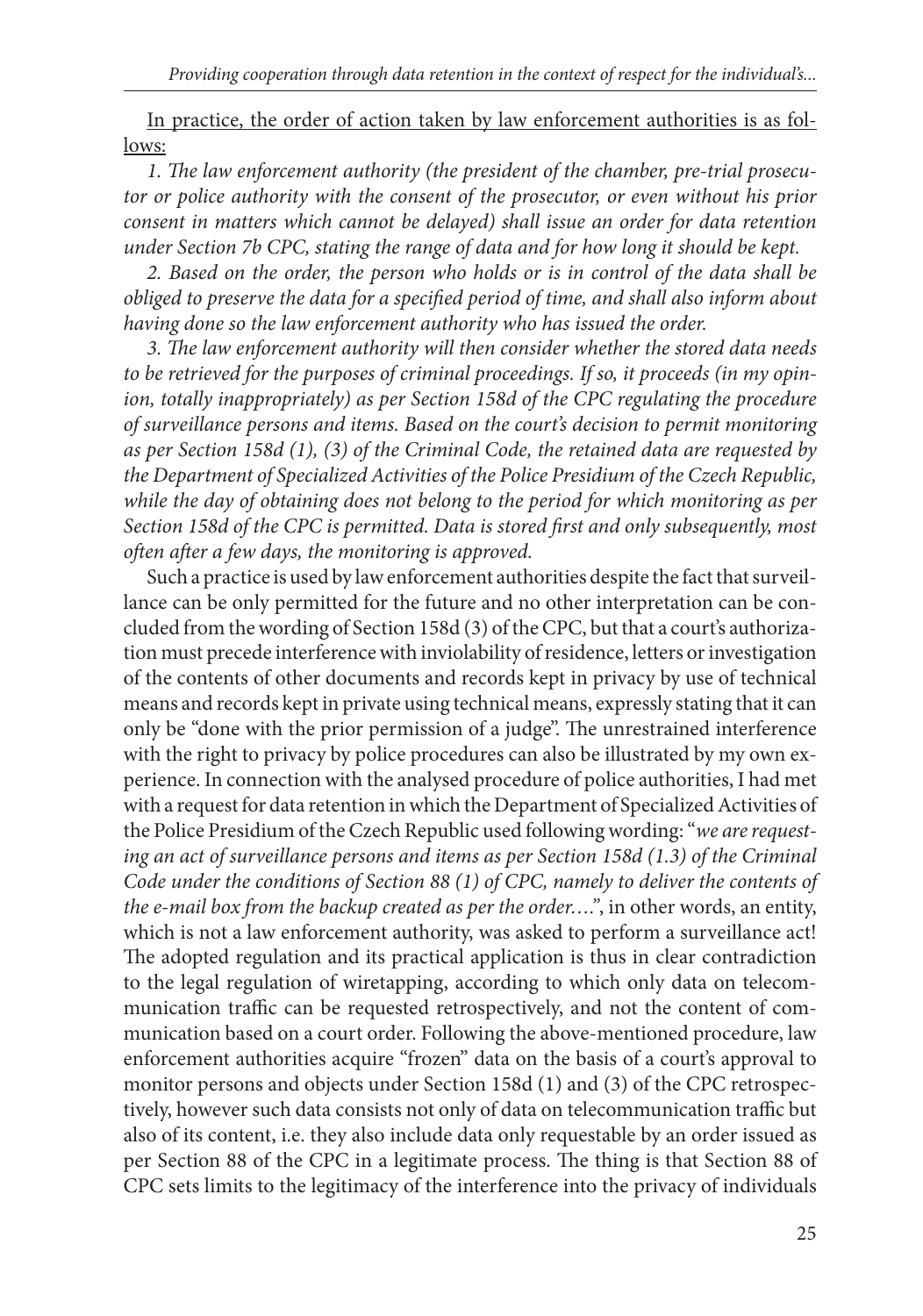not only as for time, i.e. an interception order must precede its actual implementation, but also by defining a range of criminal offences in which such interference is justified by public interest and fulfils the condition of proportionality. At the same time, it defines the necessity of a proper justification of the need for wiretapping by impossibility to clarify relevant circumstances in any other way not related to such significant interference with individual rights (subsidiarity). Finally, it also sets out other necessary conditions not only for issuing an order but also for the actual wiretapping.

In the Czech Republic, legislation regulating surveillance is subject to long-term criticism, especially in relation to the production of video and audio recordings for monitoring persons and things as per Section 158d (1, 2) CPC (also referred to as spatial eavesdropping). Respect of law enforcement authorities towards requirements for interference with the right to privacy is considered insufficient by the legal professionals.<sup>4</sup> However, requesting data from a computer system operator under Section 7b CPC goes even further. In practice, it serves as means of obtaining communication content and data on telecommunications traffic for the time preceding the time for which monitoring is allowed even without a surveillance order as per Section 88 or Section 88a of the CPC. Thus, law enforcement authorities get hold of the content of communication and data on telecommunication traffic outside the legal regulation of interference in the Criminal Procedure Code, which is unacceptable.

At the same time, by circumventing the statutory interference regime when requiring cooperation as per Section 7b of the Criminal Procedure Code, law enforcement authorities run the risk of inapplicability of in such a way obtained information and facts as evidence in criminal proceedings.<sup>5</sup> Zaoralová points out the inapplicability of data acquired in a situation where the law stipulates a different regime of their collection, e.g. in collecting information as per Section 158d CPC, while the provisions on interception should be taken into account instead; the argument being that the provisions on interception are more specialized than the legal regulation of surveillance of persons and items under Section 158 of the Criminal Code.<sup>6</sup> The same reasoning can be used in assessing the proportion to the knowledge obtained on the basis of cooperation as per Section 7b of the CPP, which, given the nature of the data, should have been obtained by applying the provisions on interception.

 <sup>4</sup> Cf JELÍNEK, J. K chybějící právní úpravě tzv. prostorového odposlechu v trestním řádu. Bul-

letin advokacie, 2018, (7–8), pp. 13–19. ISSN 1210-6348. 5 For the inapplicability of unlawful evidence, see: GALOVCOVA, I. *Využiteľnosť informácii z neúčinných dôkazov*. In Ústavně právní limity trestného práva: k odkazu Jiřího Herczega. Praha: Leges, 2019, 198 p. ISBN 978-80-7502-349-0, p. 111. 6 ZAORALOVÁ, P. *Procesní použitelnost důkazů v trestním řízení a její meze*. Praha: Leges, 2018,

p. 252.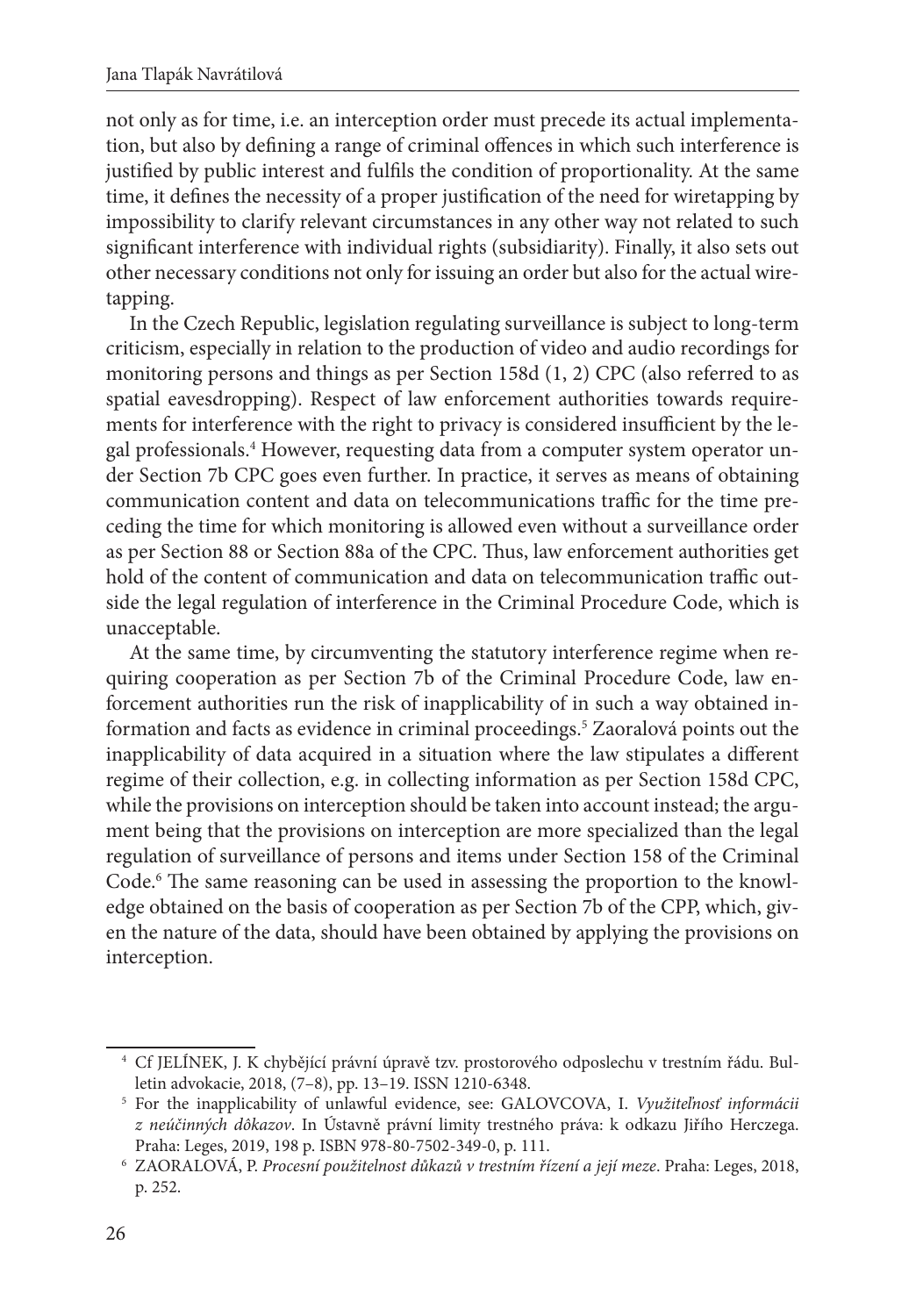## **5. Conclusion**

Cooperation provided to law enforcement authorities by third parties as per Section 7b of the CPC, i.e. cooperation consisting in storing data in a computer system and on an information medium is an institute with more than problematic legislation. The practice of ensuring data relevant to the criminal proceedings by third parties, and not exclusively by law enforcement authorities, while ignoring the impact of such activities on the fundamental rights of individuals whose data is seized, is undesirable in a democracy with the rule of law. The conflict between interests in detecting crime and punishing its perpetrators on the one hand, and respecting the fundamental rights of individuals on the other, cannot be approached with unilateral solutions that do not respect the fundamental constitutional requirements and prerequisites for limiting guaranteed rights. From the point of view of the police authority, the easiest way to data may in practice mean that it is not applicable in further course of criminal proceedings, and that not only for disrespecting the regulation of interference with an individual's fundamental rights by public authorities, but also for circumventing relevant procedures of obtaining certain types of data, i.e. circumventing special procedures of interception to obtain data in the content of telecommunication traffic. The procedure used by the law enforcement authorities in requesting cooperation under Section 7b of the Criminal Procedure Code and the subsequent request for delivering data as per Section 158d (1), 3 of the Criminal Procedure Code described in the previous chapter, completely circumvents the legal regulation of telecommunication traffic data seizure.

Failure to observe legal procedures and conditions of conducting interception and their circumvention with reference to the provisions of Section 7b of the CPC in conjunction with Section 158d (1), (3) of the CPC is an unlawful interference with the fundamental rights guaranteed to individuals, especially with the right to privacy. Shortcomings in the legislation on the provision of cooperation through data retention may also be reflected in other areas of fundamental rights. Criticism of legal professionals as for the provisions of Section 7b CPC also focuses on possible violations of the rights of defence, or more precisely the right to legal assistance in general, one of the important attributes of which is the confidentiality of the client/attorney relationship reflected also in the duty of confidentiality. In his detailed analyses of the provisions of Section 7b of the CP in relation to the lawyer's obligations, Sokol points out not only possible technical limitations of the lawyer's ability to meet the required demand for cooperation under Section 7b of the CP, but also a possible conflict of such activity with a lawyer's obligations. The fact that the application of the current legislation of the institute of cooperation under Section 7b of the CPC may lead to its abuse in an inadmissible manner requires not only the attention of legal professionals, but above all the legislator's intervention. It calls for legislative changes respecting the fundamental rights of individuals on the one hand, which, on the other hand, should still allow law en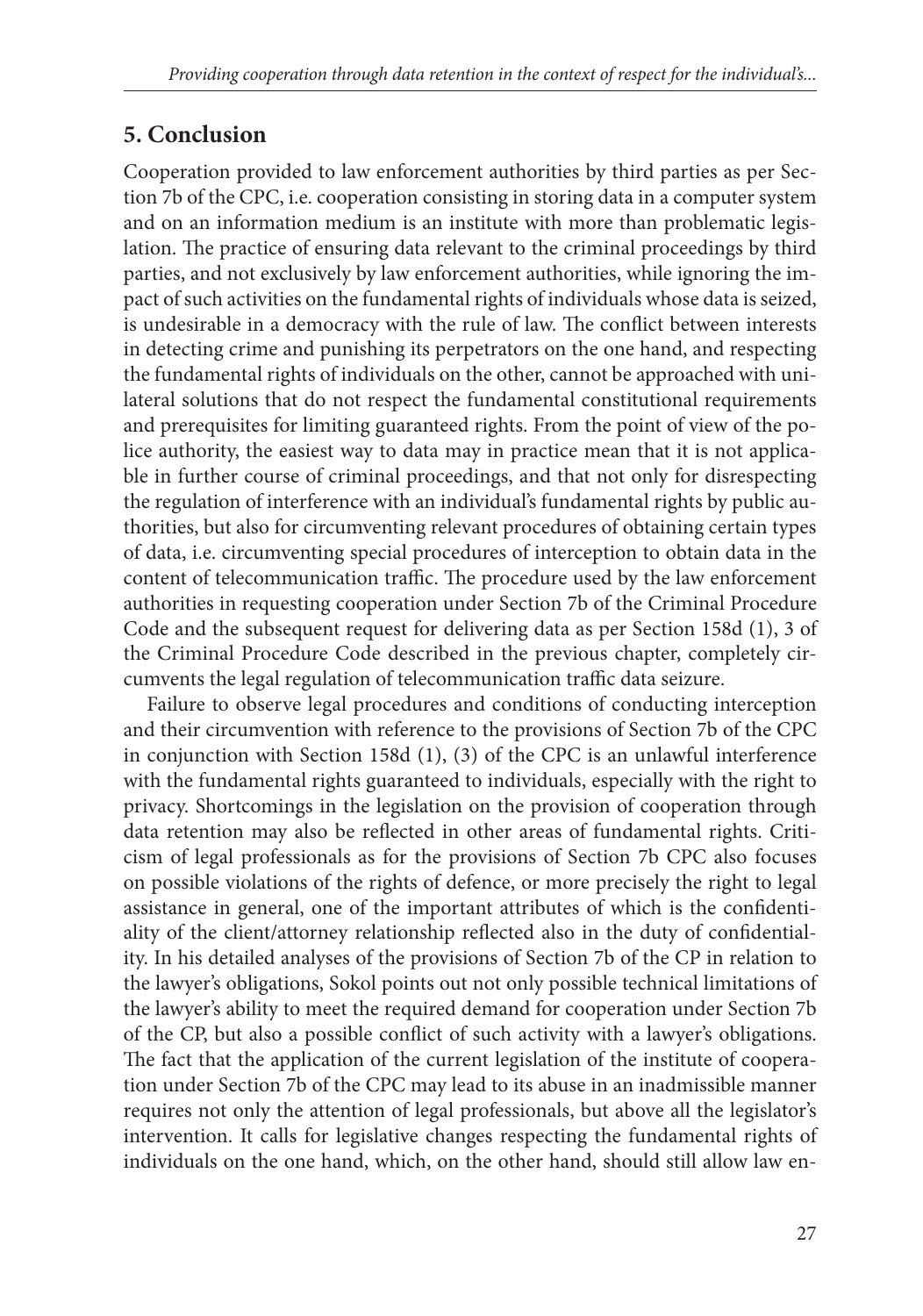forcement authorities to preserve and retrieve computer data related to specifically defined cybercrime. However, the procedure should certainly not include activities of persons not involved in criminal proceedings carried out solely on the basis of cooperation.

## **Bibliography:**

#### **Monographies**

GALOVCOVA, I. Využiteľnosť informácii z neúčinných dôkazov. In Ústavněprávní limity trestného práva: k odkazu Jiřího Herczega. Praha: Leges, 2019, 198 p. ISBN 978-80-7502-349-0, pp. 104–115.

ZAORALOVÁ, P. Procesní použitelnost důkazů v trestním řízení a její meze. Praha: Leges, 2018.

#### **Articles**

- ABELOVSKÝ, T. Zaistenie elektronického dôkazu vo svetle rekodifikácie trestného poriadku. Revue pro právo a technologie. Vol. 6, issue 11 (2015), p. 35. ISSN
- JELÍNEK, J. K chybějící právní úpravě tzv. prostorového odposlechu v trestním řádu. Bulletin advokacie, 2018, (7–8), p. 13–19. ISSN 1210-6348
- RAMPÁŠEK, M. Uchovanie a vydanie počítačových údajov v trestnom konaní. Bulletin slovenskej advokácie. Vol. 19, i. 5 (2013), p. 21–26.
- TLAPÁK NAVRÁTILOVÁ, J.; GALOVCOVÁ, I. Uchovávání dat uložených v počítačovém systému – poskytování součinnosti nebo nahrazování činnosti orgánů činných v trestním řízení? *Bulletin advokacie*, vol. 2019, i. 11, p. 36–39. ISSN 1210-6348.

#### **Other resources**

The ruling of the European Court of Human Rights in Dragojević v. Croatia of 15. 1. 2015. The ruling of the European Court of Human Rights in Khan v. United Kingdom of 12. 5. 2000.

The ruling of the European Court of Human Rights in Liberty and others v. United Kingdom of 1. 7. 2008.

The ruling of the European Court of Human Rights in Roman Zakharov v. Russia of 4. 12. 2015. The ruling of the European Court of Human Rights in Szabó and Vissy v. Hungary of 12. 1. 2016.

#### **Internet**

© [Jablotron 2020. \[as of 11. 3. 2020\] Available at: https://www.jablotron.com/sk/o-spolocnosti](https://www.jablotron.com/sk/o-spolocnosti-jablotron/#jablotron-v-cislach)jablotron/#jablotron-v-cislach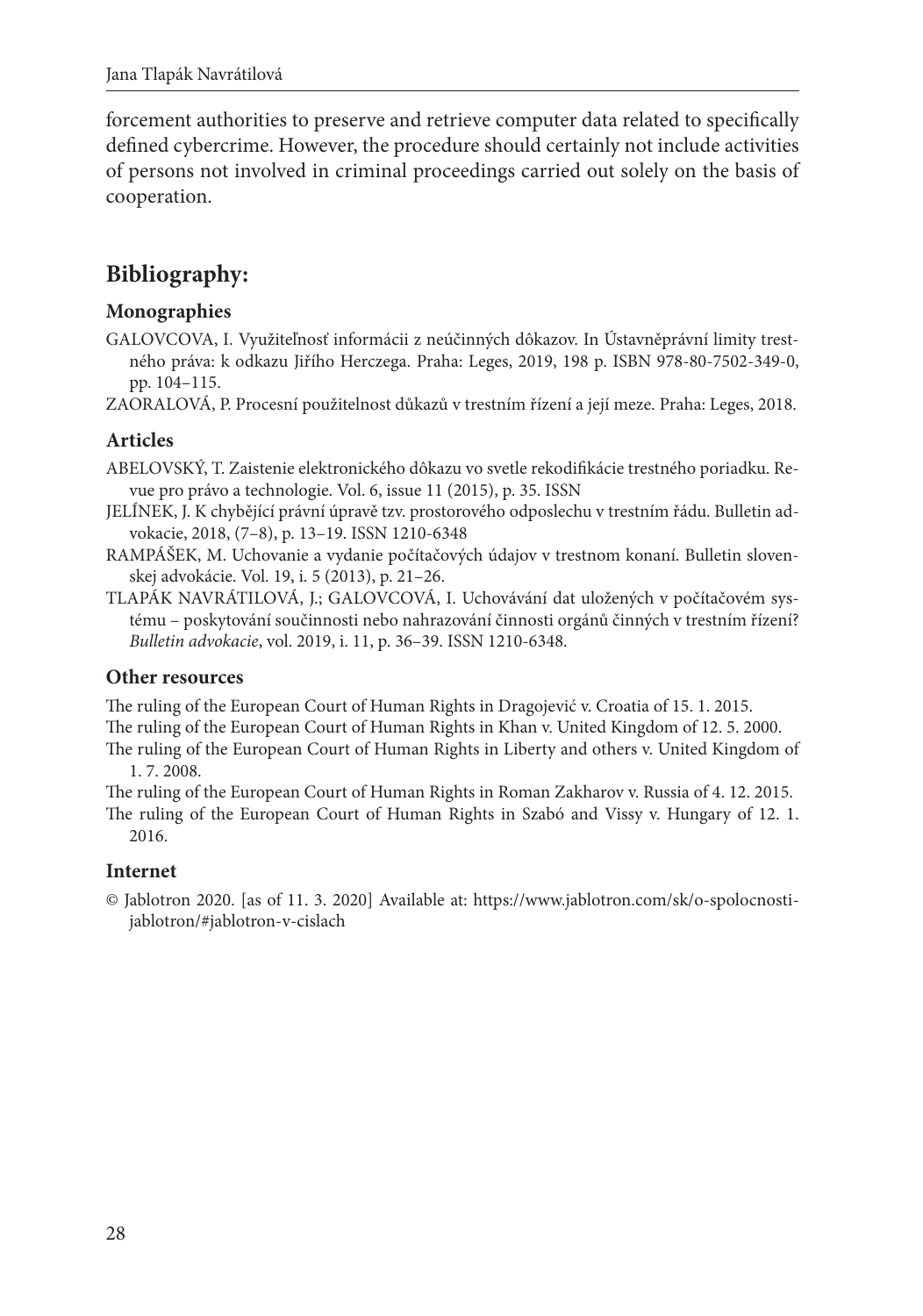# <span id="page-28-0"></span>**On the issues of spatial eavesdropping in criminal proceedings and the missing legislation in the Czech Code of Criminal Procedure**<sup>1</sup>

## *Jiří Jelínek*

*Faculty of Law, Charles University jelinek@prf.cuni.cz*

*This chapter deals with the lack of legal regulation of the so-called spatial eavesdropping (in an apartment, in a restaurant, at school, at work etc.) in the Czech Code of Criminal Procedure. Spatial eavesdropping is, actually, used in practice and the facts ascertained be*cause of it serve as evidence in criminal proceedings. The author strongly recommends in*corporating an explicit legal regulation of spatial eavesdropping in the Czech Code of Criminal Procedure. He presents the requirements for such regulation.* 

The second part of this article is devoted to the right of the eavesdropped person to request, after the interception is finished, the Supreme Court to review the legality of the interception order and the lawfulness of the interception itself. The author considers that it *would be desirable to introduce the possibility of an unlawfully eavesdropped person to challenge, by means of an extraordinary remedy, decisions as to their substance arising from the unlawful interception.*

## **1. Introduction**

The topic of this chapter is the issue of the so-called spatial eavesdropping in the Czech criminal proceedings and the missing legislation in the Czech Code of Criminal Procedure. This is an extremely topical and extremely socially serious issue, as is always the case in criminal proceedings when it comes to serious interference in the civil rights of an individual guaranteed by the Charter of Fundamental Rights and Freedoms<sup>2</sup> and international documents, in particular the European Convention on Human Rights.<sup>3</sup> In this case the rights in question are the right to privacy,

<sup>&</sup>lt;sup>1</sup> The chapter belongs to the publication output falling within the programme of the institutional support of science at Charles University Q 02 called "Publicization of Law in European and International Comparison." 2 The right to the inviolability of privacy and the right to secrecy of documents and records can be

found incorporated in a strict sense in the Czech constitutional order, namely in Article 10 (1), (2) and Article 13 of the Charter. Article 7 (1) of the Charter stresses that inviolability of the person and of privacy is guaranteed and the limitations can only be imposed in cases specified by law. 3 An infringement of the right to respect for private and family life within the meaning of Ar-

ticle 8 (1) of the Convention is particularly relevant here. This right also includes the protec-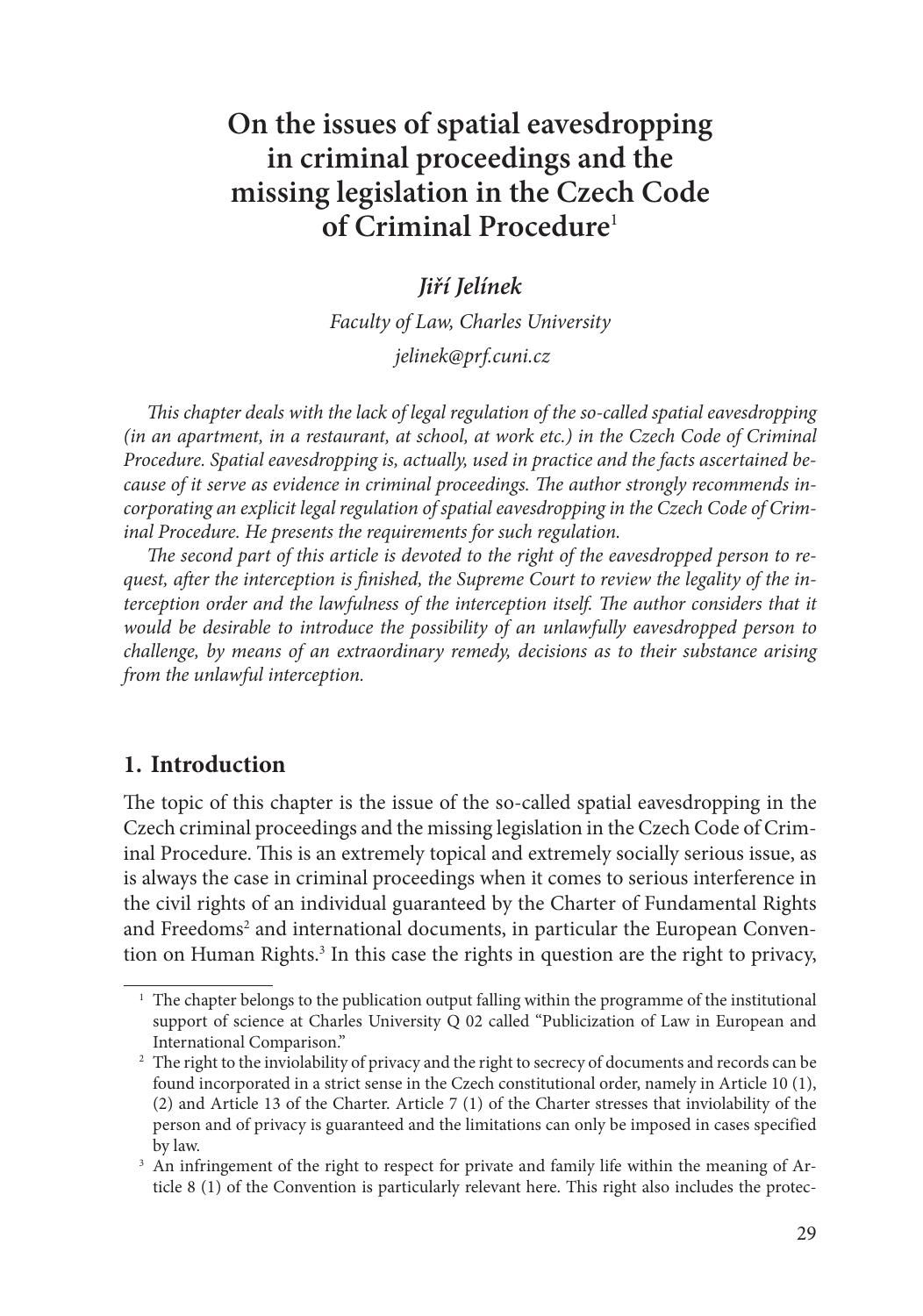the right to secrecy of messages communicated by telephone and other similar devices, the right to protection of his or her personal and family life.

When we refer to spatial eavesdropping, what we mean is the gathering of secret information by special technical means and devices which record images, sound, precise movement and activities of monitored persons in real time and space. Simply put, it is not about wiretapping telecommunications in a broad sense<sup>4</sup> or acquiring data about telecommunications traffic that has already taken place,<sup>5</sup> but about monitoring images and sound in privacy, in a house or an apartment, on the street, in the countryside, in the workplace, in a vehicle, in a restaurant, and just anywhere where it is technically possible.

Spatial eavesdropping is more invasive than wiretapping telephones. It interferes with the freedoms of a much larger number of people than just the person whose telephone is wiretapped. With spatial eavesdropping one can record everything and everyone. It is unexpected, unforeseen, unpredictable and it is also more efficient and versatile, as technical means for spatial surveillance continue to improve.

The term "spatial eavesdropping" is not defined anywhere in the Czech Code of Criminal Procedure. Defining the term is left up to legal literature and legal practice.

The application practice, in the absence of explicit legal regulation on spatial eavesdropping, "gets help" in its legalization by applying provisions in Section 158d (2) and 158d (3) of the Criminal Code because applying provisions in Section 88 and 88a (i.e. two classic cases of interception and recording of telecommunications regulated in the Criminal Code) would be unconstitutional.

Such a procedure is not only problematic from the point of view of legality, but the practical application of Section 158d (3) of the Criminal Code also brings a long series of theoretical and, in particular, practical problems, as is evidenced best by contradictory case law in the case of David Rath whose prosecution took many years.<sup>6</sup>

tion of correspondence (i.e. the protection of correspondence while ensuring the safety of the conveyed letters and documents). However, the Convention, in Article 8 (2), permits interference of a public authority in this right when it is in accordance with the law and is necessary in a democratic society in the interests of national security, public safety or the economic well-being of the country, for the prevention of disorder or crime, for the protection of health or morals, or for the protection of the rights and freedoms of others.<br>
4 Conf. Section 88 of the Czech Code of Criminal Procedure – Interception and Recording of

Telecommunications.<br>
<sup>5</sup> Conf. Section 88a of the Czech Code of Criminal Procedure.<br>
<sup>6</sup> Conf. a judgement of the Regional Court in Prague of 7<sup>th</sup> April 2015, file no. 4 T 21/2013, an

order of the High Court in Prague of 17<sup>th</sup> October 2016, file no. 6 To 106/2015, a judgement of the Supreme Court of 7<sup>th</sup> June 2017, file no. 6 TZ 3/2017 and a complaint (ref. no. MSP-87 /2017-03D- SPZ/1) for violation of the law filed by the Minister of Justice against the accused, Mr D. Rath. The relevant provisions of the Czech Code of Criminal Procedure are as follows: Section 158d (2): Surveillance, during which shall any audio, visual or other records be made, may be performed solely on the basis of a written authorization of a public prosecutor.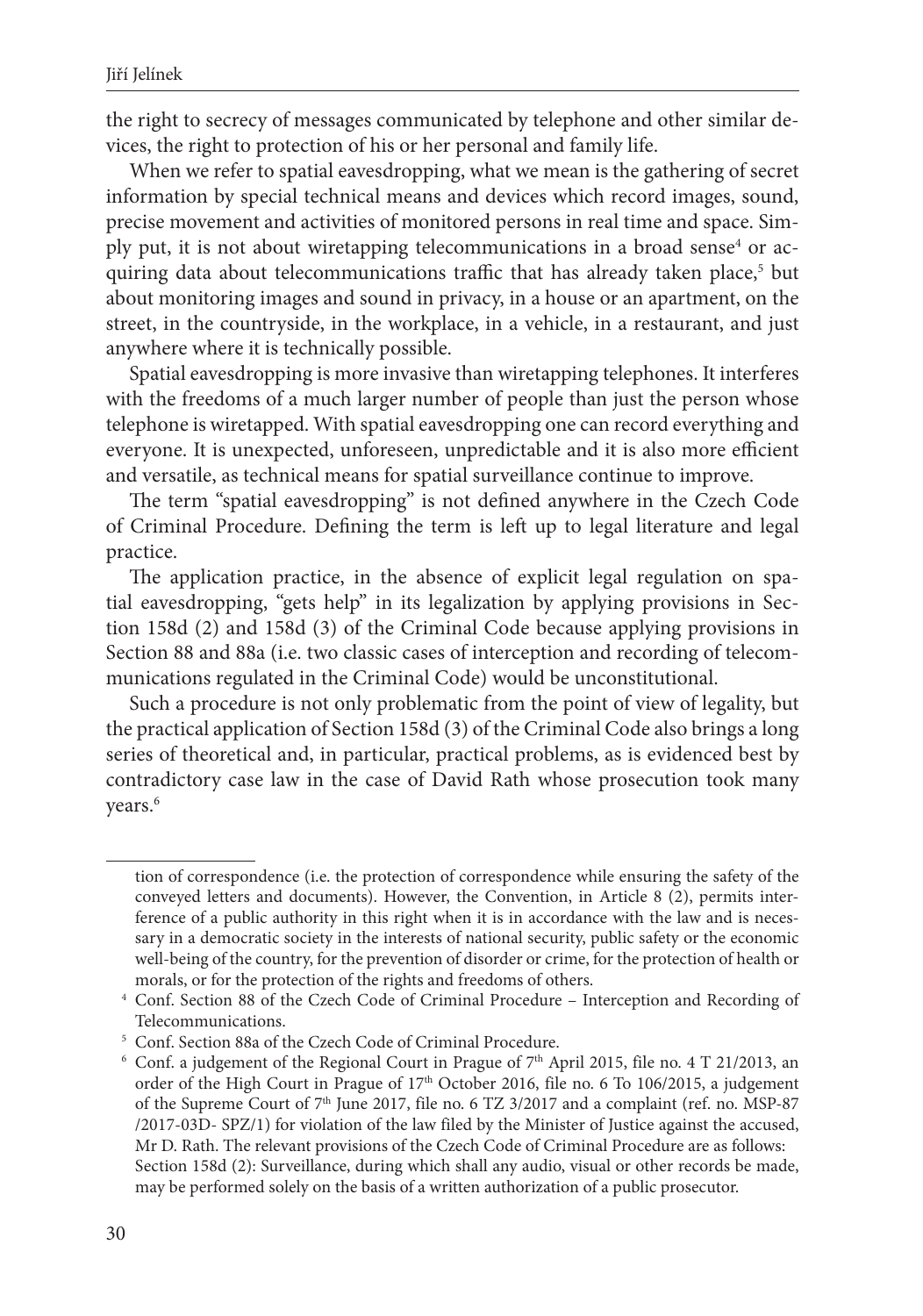Both cases of the provisions of Section 158d (2) and (3) of the Code of Criminal Procedure serve only to ascertain operational information. This stems from their systematic placement in the Criminal Code, i.e. in Part Two ("Pre-trial Proceedings"), Chapter Nine ("Procedure Prior to Initiation of Criminal Prosecution") under the heading "Surveillance of Persons and Items." They are operative-search means pursuing a different objective than the verification of facts relevant to criminal proceedings.

Spatial eavesdropping represents a specific means of proof by which it is possible to acquire and seize facts and things important for criminal proceedings. Detecting and the taking of evidence of the most serious types of crime through classical means is ineffective and in some cases even impossible.

Effective and efficient detection and evidence-taking of the most serious types of crime requires the use of specific and at the same time strongly offensive means, which allow to gain objective and undistorted information about criminal behaviour.

Uncovering of specific types of crime (corruption, drug crime, solicitation, trafficking in human beings, illegal pornography distribution, money laundering, organized crime, terrorism) is in practice considerably difficult, causing disproportion between the public interest in its sanctioning and respect for the right to a fair trial.

It is necessary to realize that while spatial eavesdropping is an effective, offensive and efficient means of detecting serious types of crime, it is also an offensive means, which strongly affects the area of fundamental human rights, for which the European Court of Human Rights has also drawn attention to in its case-law. The use of interception and recording of telecommunications, i.e. not only the so-called spatial eavesdropping, should therefore always be carefully considered in criminal proceedings. In any case, it is necessary to ensure that the basic principles of criminal proceedings are respected and that the necessary legal conditions for the use of interception and recording of telecommunications are met. If these conditions are met, information, things or documents obtained in criminal proceedings are thus granted the nature of legal evidence.<sup>7</sup>

It is always necessary to consider carefully whether the use of such offensive means in a given situation is imperative, whether the set objective cannot be achieved by other means, as the interception and recording of telecommunications undoubtedly leads to interference with the privacy of persons. Similarly, the legal conditions set out in the regulations of criminal procedure must be met, while respecting the principles of a fair trial.

Section 158d (3): If the surveillance should interfere with inviolability of residence, inviolability of letters or if it should investigate the contents of other documents and records kept in privacy by use of technical means, it can be performed solely on the basis of a prior authorization of a judge.When entering residences, only steps related to placement of technical devices may be made. 7 ZÁHORA, Jozef et al. *Dokazovanie v trestnom konaní*. Praha: Leges, 2013, p. 251.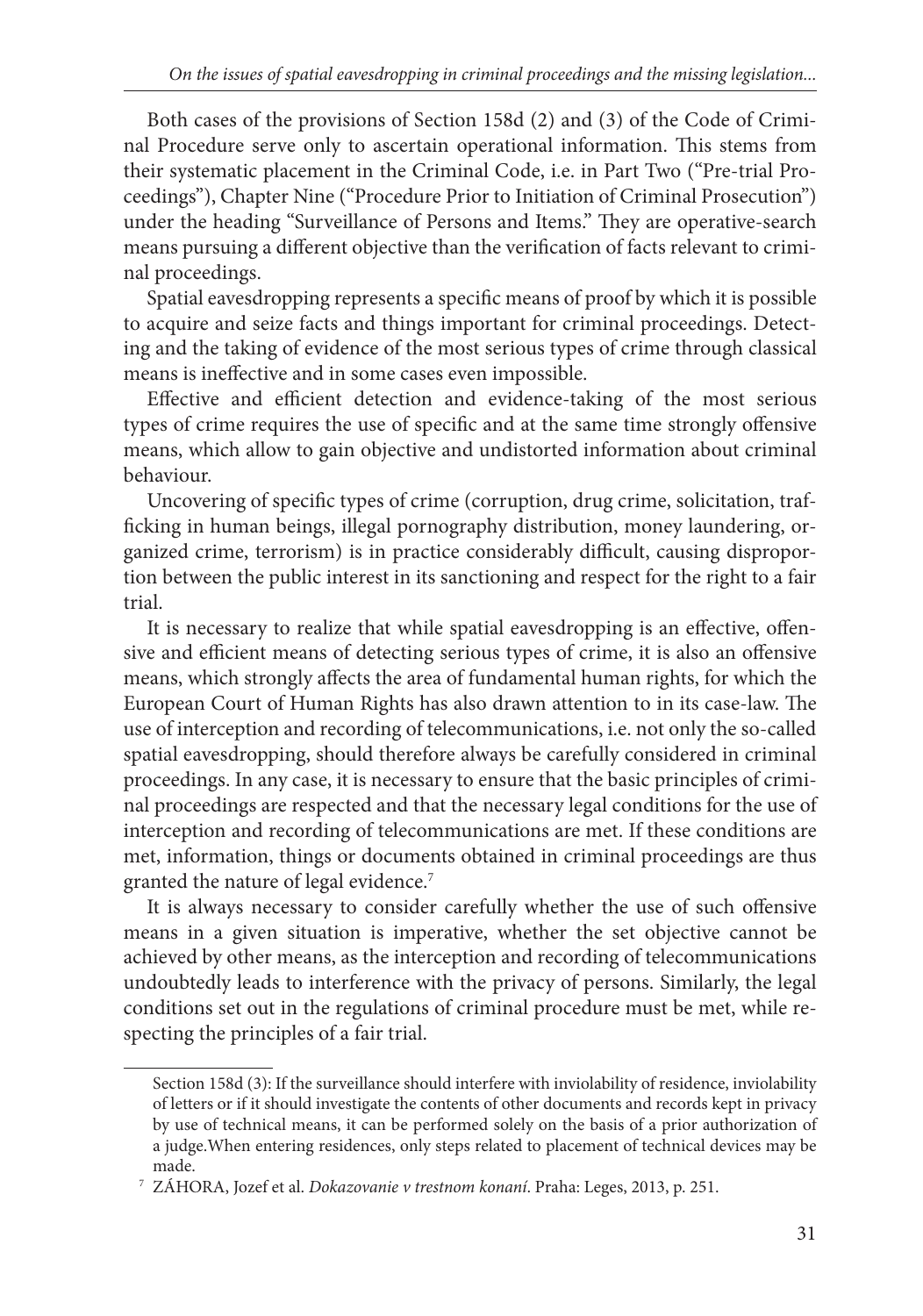Thus, the public's interest in detecting and fighting crime cannot be given precedence over the interest in the protection of innocent persons (albeit in the position of suspects) and the equally important constitutional principles of a democratic rule of law.

The current discourse on eavesdropping (i.e. not only spatial) in the Czech Republic focuses on questions such as which type of eavesdropping can be considered legal evidence and which cannot, who can carry out the eavesdropping (law enforcement authorities, private persons, intelligence services), whether the evidence from spatial eavesdropping taken in a dwelling can also serve as evidence against defendants in other criminal cases,<sup>8</sup> whether the information obtained by the eavesdropping in one type of proceeding (criminal) can be used in another type of proceeding (administrative), how to deal with the arbitrariness in issuing eavesdropping orders in situations where it is only up to the evidence carried out to establish whether the eavesdropped person has committed a crime, how to deal with the absence or insufficient justification of the eavesdropping order.

If the explicit regulation of spatial eavesdropping is missing in the Code of Criminal Procedure, then it is difficult to assess the legitimacy of the so-called spatial eavesdropping.

In the Czech Republic, the case of a High Court judge in Prague has recently attracted attention. The judge was accused of alleged crime in which "spatial eavesdropping" played an important role, in particular the spatial eavesdropping installed in the judge's administrative office.

The fact that the eavesdropping was carried out in the court building and the administrative room (office) assigned to this judge adds to the curiosity of this case. The eavesdropping undoubtedly also captured facts and information during the Senate's deliberation on a judgement which goes against the provisions of the Code of Criminal Procedure, particularly Section 127 (1) which stipulates that only judges, associate judges and a court reporter may be present at the deliberation and vote, no one else. Also, the content of the deliberations must remain confidential. Section 242 (2) of the Criminal Code on a closed session of the court can also be applicable here. The eavesdropping captured facts not only from the hearing that may have been the subject of the operational interest of the police in a certain case, but also an undetected (and probably undetectable) number of other hearings that may have had nothing to do with that one certain case. What's more, it happened repeatedly and no one knows what is the fate of the other records, irrelevant for the one certain case.

The fact that it took place in the court building, which has restricted access to designated persons and the building is guarded by the Judicial Guard and that it

 <sup>8</sup> See Advokát Rampula: Státní zástupce Lata chtěl chybnou změnou stanoviska k použitelnosti [odposlechů pomoci obžalobě. Česká justice. \[online\]. 2019 \[cit. 2019-04-06\]. Available at: ht](https://www.ceska-justice.cz/2019/04/advokat-rampula-statni-zastupce-lata-chtel-chybnou-zmenou-stanoviska-k-pouzitelnosti-odposlechu-pomoci-obzalobe)tps://www.ceska-justice.cz/2019/04/advokat-rampula-statni-zastupce-lata-chtel-chybnouzmenou-stanoviska-k-pouzitelnosti-odposlechu-pomoci-obzalobe.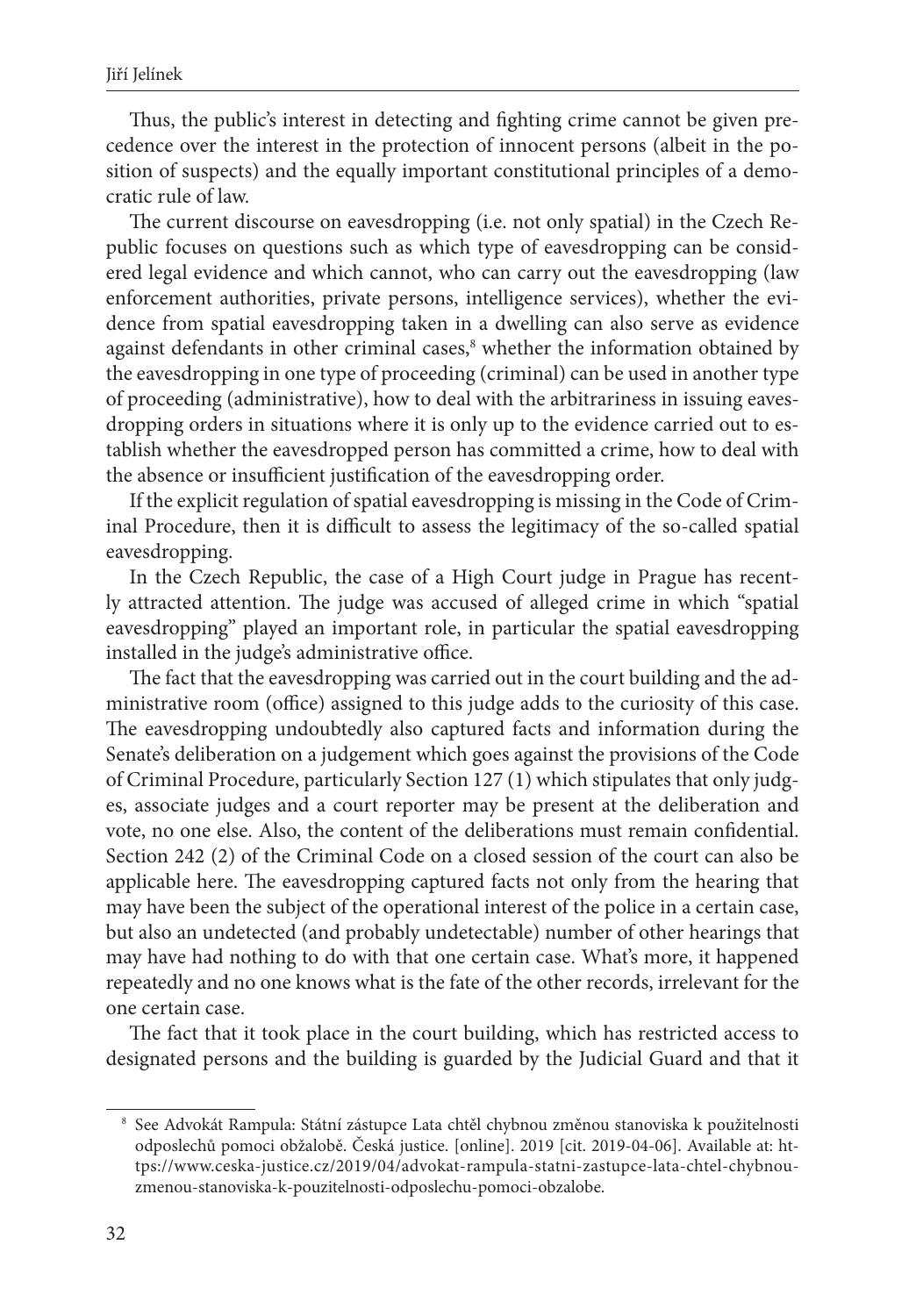happened without the knowledge of the court officials adds extraordinary seriousness to the case.9

## **2. What is most important now – the explicit legislation in the Czech Code of Criminal Procedure**

In my view, the conditions for the implementation and subsequent use of the facts acquired via spatial eavesdropping must be expressly provided for in the Code of Criminal Procedure. The upcoming recodification of the Czech criminal proceedings is a good opportunity for this. Chystaná rekodifikace českého trestního procesu je k tomu vhodnou příležitostí. I shall remind you of what I suggested and recommended earlier.10

1. The legal regulation of the so-called spatial eavesdropping is missing in the Czech Code of Criminal Procedure, although spatial eavesdropping in its implementation and consequences constitutes serious interference with constitutionally protected civil rights. This interference is not only comparable to cases of the interception and recording of telecommunications explicitly regulated in the Czech Code of Criminal Procedure (Sections 88 and 88a),<sup>11</sup> but it may be even more se-

 <sup>9</sup> Cf. e.g. Zásah na Vrchním soudu v Praze: kdo je soudce Ivan Elischer, kterého zadrželi de[tektivové? iRozhlas. \[online\]. 2018 \[cit. 2018-03-22\]. Available at: https://www.irozhlas.cz/](https://www.irozhlas.cz/zpravy-domov/ivan-elischer-vrchni-soud-v-praze-zasah-policie-obvineni_1803131331_hm) zpravy-domov/ivan-elischer-vrchni-soud-v-praze-zasah-policie-obvineni\_1803131331\_hm; or: Povolil soud odposlechy v kanceláři Vrchního soudu? Policie i státní zástupci mlčí. Česká [justice. \[online\]. 2018 \[cit. 2018-03-22\]. Available at: http://www.ceska-justice.cz/2018/03/po](http://www.ceska-justice.cz/2018/03/povolil-soud-odposlechy-kancelari-vrchniho-soudu-policie-i-statni-zastupci-mlci/)volil-soud-odposlechy-kancelari-vrchniho-soudu-policie-i-statni-zastupci-mlci/. From open journalistic sources we can also learn that in the case the police, while keeping the judge's office under surveillance, illegally manipulated with his office computer, from which it obtained several protocols on voting in criminal matters, which the accused judge as chairman of the senate presided over. The police "evaluated" the course of the voting of the members of the senate. This evaluation was put in a file created for this criminal case and one copy of the evaluation was also received by a public prosecutor of the Municipal Public Prosecutor's Office in Prague, who is required by law to supervise legality in pre-trial proceedings. At present, this information, which should according to law remain secret and inaccessible, is contained in a file and therefore is accessible to other people who have access to the file, see: Policie si v případu soudce Elischera měla nezákonně opatřit protokoly o hlasování soudců. Česká justice. [online]. [2018 \[cit. 2018-05-01\]. Available at: http://www.ceska-justice.cz/2018/04/policie-si-v-pripadu](http://www.ceska-justice.cz/2018/04/policie-si-v-pripadu-soudce-elischera-mela-nezakonne-opatrit-protokoly-o-hlasovani-soudcu)soudce-elischera-mela-nezakonne-opatrit-protokoly-o-hlasovani-soudcu. These facts suggest that the whole case will be viewed from different aspects, i.e. spatial eavesdropping, criminal law and criminal procedures. At the time of writing this article (March 2020), the case has not been finally concluded yet. 10 JELÍNEK, Jiří. K chybějící právní úpravě tzv. prostorového odposlechu v trestním řádu. *Bulletin* 

*advokacie* no. 7–8/2018, p. 17–18.<br><sup>11</sup> I leave aside the requirement that the legal and terminological modification of both "classical" types of eavesdropping should correspond to the development and terminology in the field of communication and information technologies – I consider it justified and self-evident. Cf. in this regard, in 2015 the Supreme Public Prosecutor's Office drafted a legislative proposal to change the institutes concerned, including a change in their name. Thus, for example, the "Or-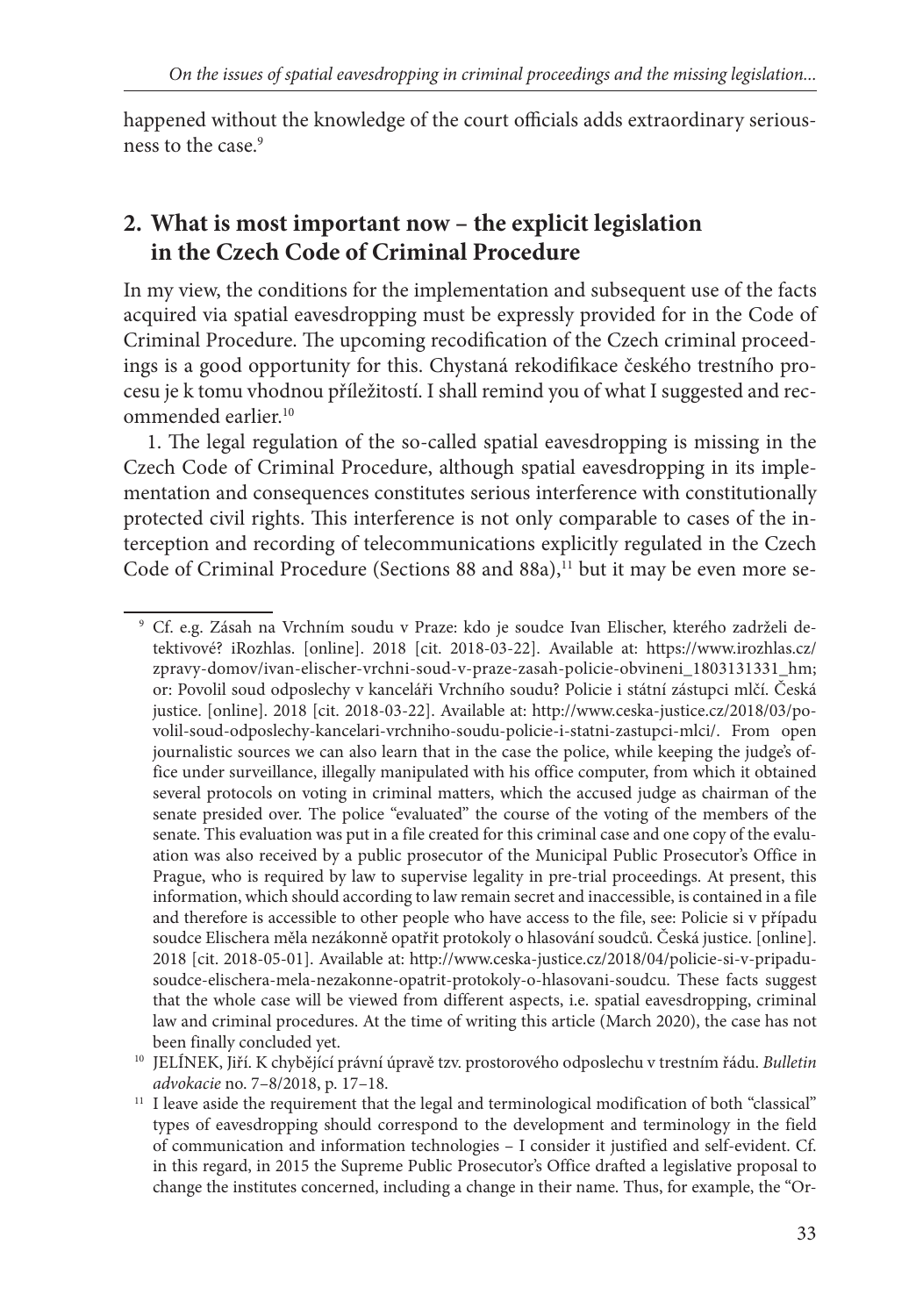rious, which is related to its nature (it is unexpected, unforeseen, unpredictable) and the technical means for spatial eavesdropping that are being continuously improved making the method more efficient and versatile. The legal regulation of spatial eavesdropping is necessary so that spatial eavesdropping cannot be used as a normal (common) way of obtaining information in criminal proceedings and that the lack of explicit legislation does not lead to the belief and practice that it is possible to eavesdrop on anyone and anywhere. The absence of specific rules for its implementation in the Czech Code of Criminal Procedure is an essential shortcoming of the current legislation.

The application practice of pre-trial proceedings does not naturally percieve the absence of explicit legislation as a problem, since it considers that the so-called spatial eavesdropping is sufficiently covered by the provisions of Section 158d  $(2)$ and (3) of the Criminal Code. Such an opinion is wrong. Both provisions are operative-search means pursuing another objective (acquisition, processing, distribution of criminalistically relevant information). Moreover, the practical application of Section 158d (3) of the Criminal Code brings a long series of theoretical and, in particular, practical problems, as evidenced by the contradictory case-law in the case of the accused David Rath whose prosecution took many years.12

2. The existing non-exhaustive list of evidence referred to in Section 89 (2) of the Criminal Code will need to be complemented by a new type of evidence – spatial eavesdropping. In the future, however, it will be desirable, in my view, to introduce an exhaustive list of evidence instead of the existing non-exhaustive list (currently under Section 89 (2) of the Criminal Code). Legislative practice, nevertheless, has resisted the introduction of such an exhaustive list for many years. The proposed legal regulation would undoubtedly be more appropriate in terms of defence, or more precisely, in terms of legal certainty. If it was enshrined in law that evidence can only be obtained from certain sources, which are listed exhaustively by the law, this would fulfill the requirement of legality, legal certainty and protection of the rights of natural and legal persons. We can argue that the current state of affairs, where some evidence (such as scent traces, polygraph, DNA analysis, micro-traces) is not covered by criminal law at all and judicial case-law must rule on their applicability in criminal proceedings, is extremely problematic.<sup>13</sup>

der for ascertaining data on telecommunication traffic" was supposed to be changed to "Order for ascertaining data on electronic messages", see RŮŽIČKA, Michal. K aplikačním problémům týkajícím se odposlechu, zjišťování údajů z telekomunikačního provozu a sledování osob a věcí v České republice. In ZÁHORA, Josef (ed.): *Teoretické a praktické problémy využívania* 

*informačno-technických prostriedkov v trestnom konaní*, Praha: Leges, 2017, p. 99. 12 Conf. a judgement of the Regional Court in Prague, file no. 4 T 21/2013, an order of the High Court in Prague, file no. 6 To 106/2015, a judgement of the Supreme Court, file no. 6 TZ 3/2017 and a complaint (ref. no. MSP-87/2017-03D- SPZ/1) for violation of the law filed by the Minis-

ter of Justice against the accused, Mr D. Rath. 13 This is a long-standing problem which was pointed out in literature already in 1982 by Bohumil Repík who also strongly argued: The reasons for only a non-exhaustive enumeration of evidence in the Code of Criminal Procedure, unless it is merely a confusion between the concepts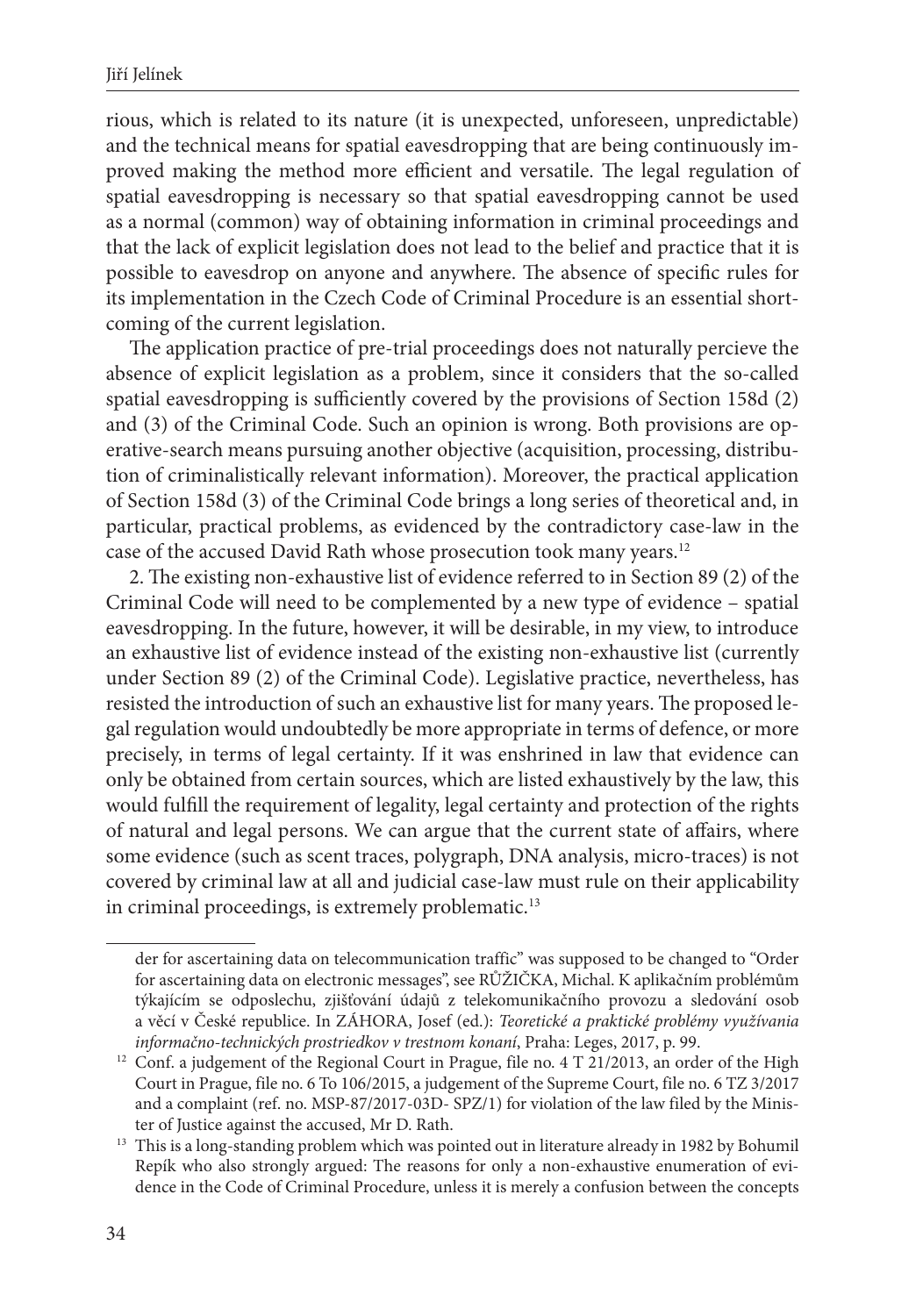3. It would be appropriate to add the actual regulation of spatial eavesdropping in the Code of Criminal Procedure to the two existing conventional types of eavesdropping (Interception and Recording of Telecommunications under Section 88 and 88a), namely in Chapter Five of the Code of Criminal Procedure, which regulates Evidence, not in Chapter Four, which deals with the Seizure of Persons, Items and Other Assets, as is the case under current legislation. Indeed, even the most recent edition of the academic textbook on criminal law considers the interception and recording of telecommunications and surveillance as an exception to the rule that individual means of proof are placed in the fifth chapter of the Code of Criminal Procedure, entitled "Evidence."<sup>14</sup> After all, information obtained through the use of information technology is also considered to be a type of evidence. Legislation in a separate subdivision dealing with all three types of interception of communications seems to be desirable. The provision on spatial eavesdropping would first define it in the introductory paragraph.

4. The legal regulation of spatial eavesdropping should be consistent with both cases of classical interception of communications (Sections 88 and 88a of the Code). In particular, the law should specify types of seriousness of criminal offences for which spatial eavesdropping is possible to be used. So far, there is no such regulation in Section 158d of the Code. I would recommend the same regulation as in Section 88 of the Code, i.e. to limit spatial eavesdropping to cases of intentional criminal offences for which the law provides for a maximum term of imprisonment of at least eight years or a criminal offence for which the Czech Republic is bound by an international treaty to prosecute. By restricting spatial eavesdropping only to cases of serious crimes or crimes and their prosecution to which we are bound by international legal instruments, it would be necessary, as prerequisite for intervention, to express the subsidiarity of the use of these means and the nature of *last resort* among the means available to public authorities in carrying out their tasks (cf. Article  $8$  (2) of the Convention). The law should also explicitly consider the scope of persons who can be eavesdropped on.

5. In connection with the above-mentioned case of the High Court judge Mr. Elischer, where the so-called spatial eavesdropping was installed not only in his administrative office but also in the court's consultation rooms and could thus cap-

of evidence and means of proof, as is sometimes argued, can rest solely on the concern that an exhaustive enumeration of types of evidence might hinder the flexible and practical application of new scientific knowledge in the process of evidence-taking. However, this concern is unfounded. Past experience has shown that the law changes more frequently and faster than the types of evidence used in practice for decades, if not centuries. In addition, the enumeration represents the penetration of new scientific procedures into the process of evidence-taking. This is also evidenced by the fact that within the framework of the Code of Criminal Procedure, new knowledge of modern sciences is continuously applied in criminalistics, see REPÍK, Bohumil. Procesní důsledky porušení předpisů o dokazování v trestním řízení. *Bulletin advokacie*,

no. 7–8/1982, p. 133. 14 JELÍNEK, Jiří et al. *Trestní právo procesní. 5. aktualizované vydání podle stavu k 1. 3. 2018*. Praha: Leges, 2018, p. 397.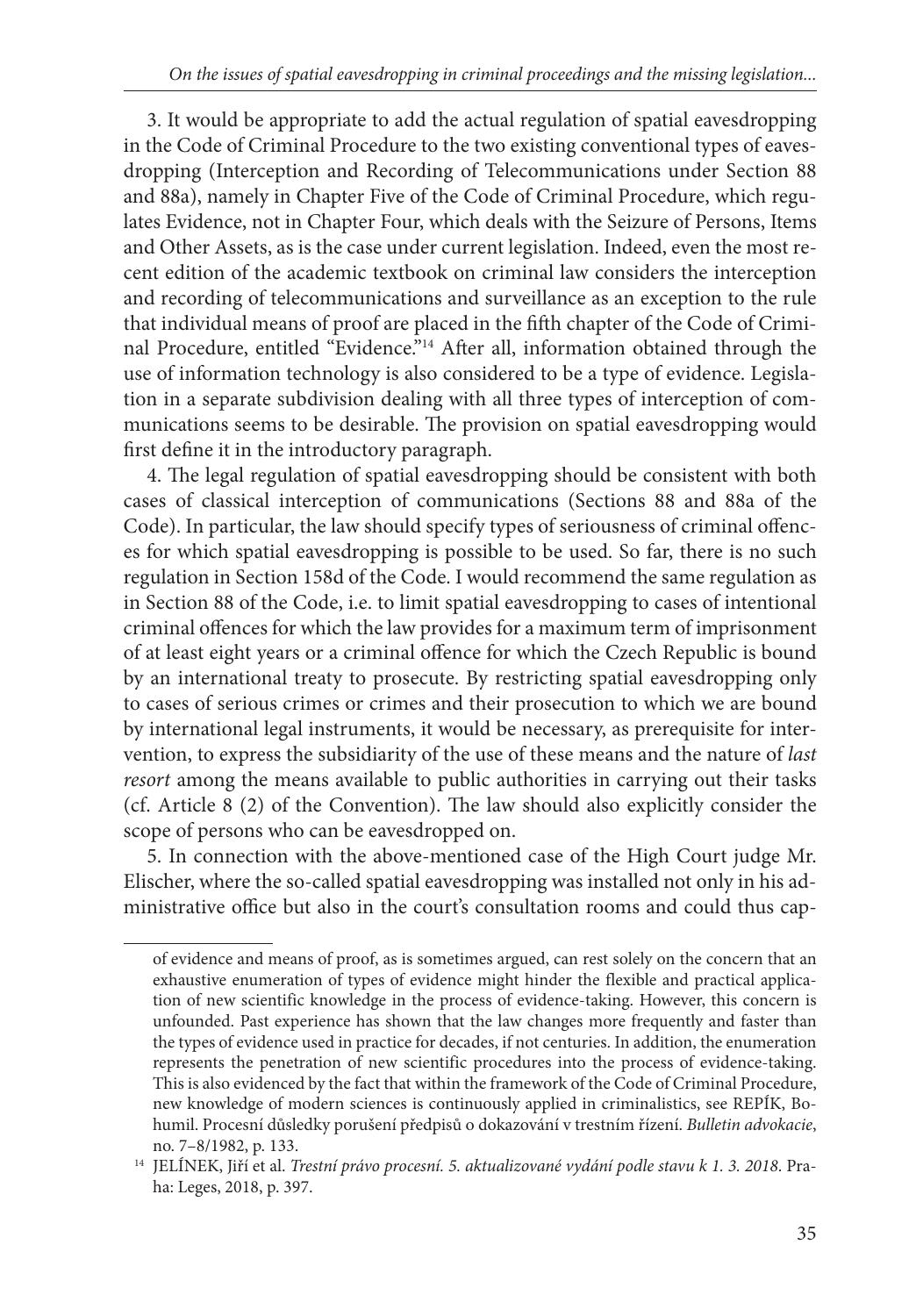ture information that were not related to the inspected case, the question arises as to whether spatial eavesdropping should not have been excluded in the so-called court consultation rooms, or in other places where the senate meetings were held. Such a regulation would obviously favour professional secrecy over the need to establish the circumstances necessary for criminal proceedings.

The idea that spatial eavesdropping should be ruled out in the above-mentioned cases provokes an angry reaction from the authorities involved in pre-trial proceedings. For example, the argument is criticized in the sense that "*such a regulation would, in particular, provide space for unpunishable spread of the so-called cabinet justice."*<sup>15</sup>

First of all, the term "cabinet justice" is not used in criminal proceedings as a synonym for a meeting of several people in a room or an office, but as a sign for violating the principle of a legal judge, which is one of the attributes of a fair trial. This is, however, not the case.

But apart from that, using the *ad absurdum* argument, we would conclude that we do not need to maintain the secrecy of the senate's vote and deliberations at all. This secrecy is unnecessary, exhausted and outdated. We could make the deliberations and court voting so public that it could literally be reported live. Instead of fictitious and staged television programs, which are usually completely contrary to the applicable law, broadcast in the afternoon, we would include a regular live session of the criminal senate of the Municipal Court in Prague (for example). Maybe then even the ratings of such programs would be higher.

6. In the future legislation, spatial eavesdropping would be authorized only by the president of the senate and in the preliminary proceedings by a judge, which is currently missing in Section 158d (2) of the Code of Criminal Procedure (here the authorization is given by the public prosecutor). With the consent of the eavesdropped person, it would be possible to carry out the eavesdropping even without the order of authorized persons.

7. Spatial eavesdropping could only be allowed for a certain period of time, with the duty of the police authority to continually evaluate the reasons that led to the use of spatial eavesdropping. The extension of spatial eavesdropping should only be possible, again, for a fixed period of time and under more stringent conditions. Continuous evaluation of the results and course of spatial eavesdropping is necessary because it constitutes a significant breach of the right to the protection of privacy. The court is also obliged, by its own duty, to provide such evidence, which proves the legitimacy of the ordered eavesdropping or rather authorized eavesdropping, unless the public prosecution authorities already do so within the scope of their duties.<sup>16</sup>

<sup>&</sup>lt;sup>15</sup> ŠČERBOVÁ, Veronika. Zamyšlení nad skutečně aktuálními problémy právní úpravy tzv. prostorových odposlechů, *Státní zastupitelství* no. 4/2019. ISSN 1214-3758. [online]. 2019 [cit.

<sup>2020-03-10].</sup> Available at: [https://www.noveaspi.cz.](https://www.noveaspi.cz) 16 Je<br/>alování osob a věcí podle $\S$ 158d $^{16}$ JELÍNEK, Milan. Ústavní meze prostorových odposlechů ke sledování osob a věcí podle $\S$ 158d trestního řádu, *Bulletin advokacie*, 2010, no. 5, p. 32.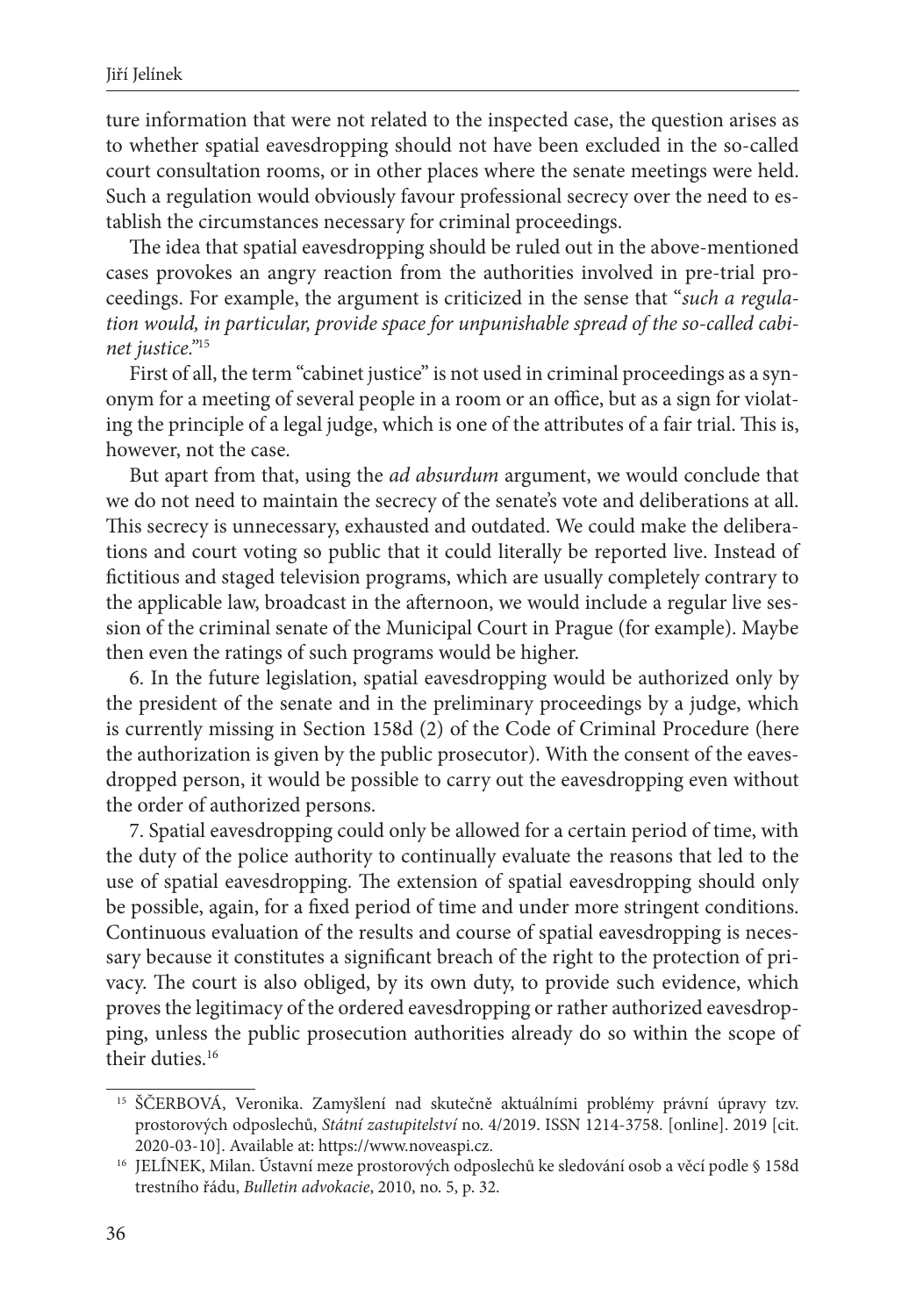8. In the Code of Criminal Procedure, it would be urgently desirable to explicitly state the basic principles of inadmissibility of evidence. Such general legal regulation would also apply to cases of inadmissible spatial eavesdropping. Such a solution would certainly be more appropriate than if these criteria were included directly in the provision on spatial eavesdropping.

9. The new legislation should also uniformly regulate the further handling of the records of eavesdropping, including the conditions under which the records may be destroyed.

10. A separate question, common for all cases on interception and recording of communications, is the obligation to inform the eavesdropped person, which should also be uniform for all three cases of eavesdropping. In particular, however, the law should redefine the consequences of illegal eavesdropping. In view of the principles of the rule of law, it is necessary that the person affected by the interception of communications be informed of such interference with fundamental rights and freedoms and, in the event of the illegality of eavesdropping, be able to defend oneself, i.e. legally challenge it. This should also apply to cases of spatial eavesdropping.

This requirement is addressed by the provisions of Section 88 (8) and (9) of the Code of Criminal Procedure, according to which the public prosecutor or Police authority, by whose decision was the case finally and effectively concluded, and in trial proceedings the presiding judge of the senate of the court of the first instance after final and effective conclusion of the case, shall inform the person about the ordered interception and recording of telecommunication traffic, if this person is known. The information shall contain identification of the court that issued the order for interception and recording of telecommunication traffic, duration of the interception and the date of its termination. A part of the information is an instruction about the right to lodge a petition to the Supreme Court to review the legality of the order for interception and recording of telecommunication traffic within six months from the day of delivering this information. The presiding judge of the court of first instance shall give the information immediately after concluding the case, the public prosecutor by whose decision was the case effectively concluded immediately after expiration of the time period for review of his decision by the Supreme Public Prosecutor according to Section 174a, and the Police authority, by whose decision was the case finally and effectively concluded, immediately after expiration of the time period for review of its decision by the public prosecutor according to Section 174 (2) e).

The information shall the presiding judge, public prosecutor or Police authority not give in proceedings on a crime, for which the law prescribes a sentence of imprisonment with the upper limit of at least eight years, committed by an organized group, in proceedings on a criminal offence committed for the benefit of an organized criminal group, in proceedings on a criminal offence of participation in an organized criminal group (Section 361 of the Criminal Code), in proceedings on a criminal offence of participation in a terrorist group (Section 312 of the Criminal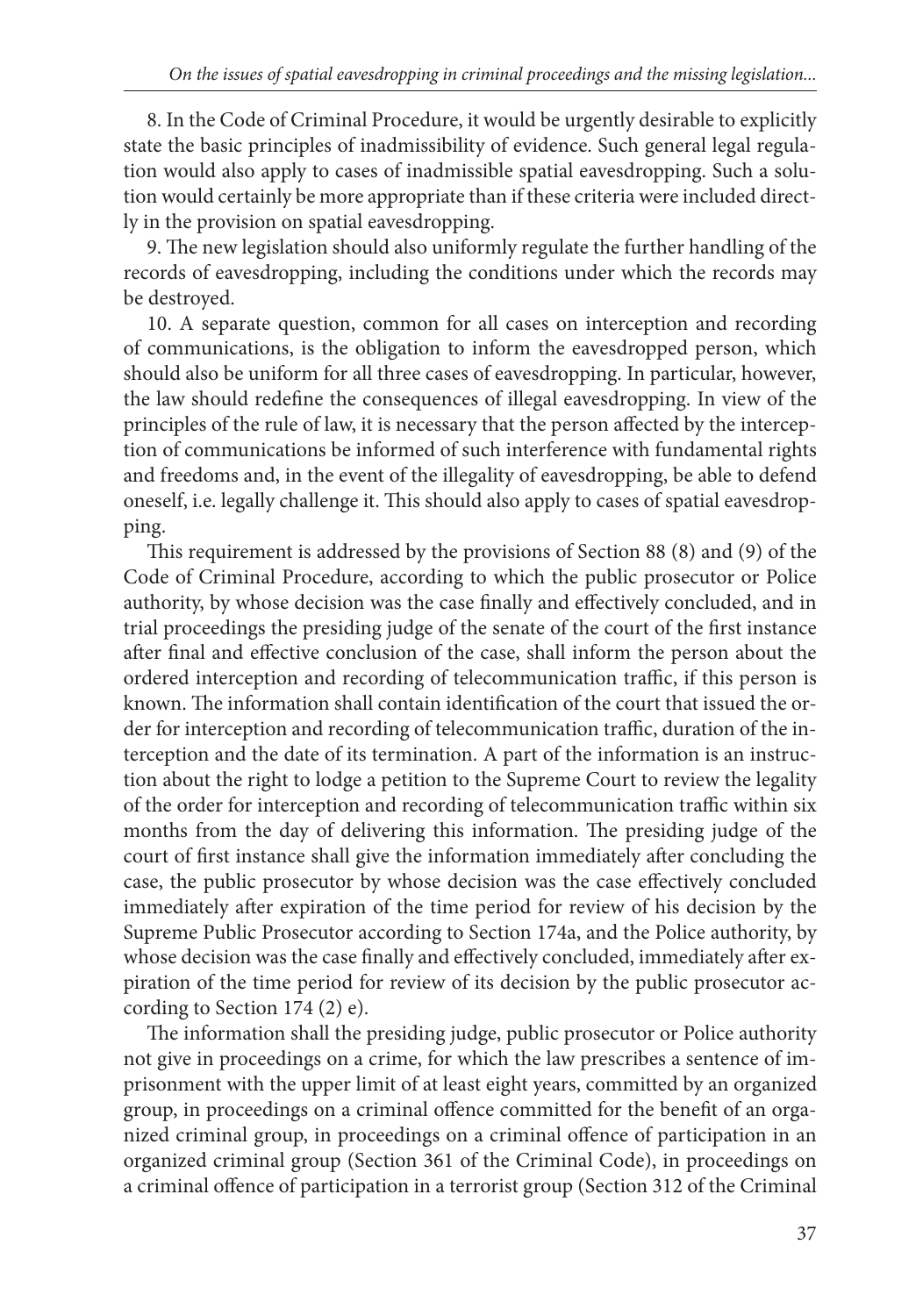Code) or if more persons participated in commission of the criminal offence and in relation to at least one of them was the criminal proceedings not yet finally and effectively concluded, or if a criminal proceeding is conducted against the person, to whom is the information to be given, or if giving such information could thwart the purpose of the criminal proceedings, or if it could imperil the security of State, life, health or rights and liberties of persons.

At first glance, it is not clear whether the above-mentioned exemption from giving information in the case of criminal proceedings to which the law provides for a maximum term of imprisonment of at least eight years applies only if the offence was committed by an organized group or whether these are two separate reasons for which the law enforcement authorities are not obliged to inform the eavesdropped persons. Given that all other cases are linked to cases of collaborative crime, but also because of the need to interpret more favourably to the circle of authorized persons, it must be concluded that these are cumulative conditions (criminal proceedings with the maximum term of imprisonment of at least eight years with the crime being committed by an organized group), which must be fulfilled so that the law enforcement authorities are not obliged to inform the person concerned.

According to Section 88 (8) of the Code of Criminal Procedure, it is therefore possible for the eavesdropped person to file a petition to review the order for the interception and recording of communications to the Supreme Court.

The proceedings before the Supreme Court are then regulated in the provisions of Sections 314l to 314n of the Code of Criminal Procedure. The court decides on the petition in closed session and if it finds that the law has been violated, it declares the violation of law by a resolution. An appeal against such decision is inadmissible. Violation of the law may occur when the order for the interception and recording of telecommunication traffic is issued, when the interception and recording of telecommunications is executed or when the interception and recording of telecommunications is both issued and executed.

On the basis of which facts the Supreme Court decides on the legality of the interception of communications can be viewed as problematic. In order to be able to assess responsibly whether the interception of communications was lawful in a particular case, the court would first have to have at its disposal the information available to the judge who ordered the interception, including information of an operational nature which cannot be provided.

However, for the entitled person, i.e. the eavesdropped person, the statement of the Supreme Court opens the possibility of potential compensation for non-material damage. On the other hand, the statement has no effect on the legal force of the judicial decision arising from the case in which the interception and recording of telecommunication traffic took place. Such legislation can hardly be described as correct.

There are two options for the future legislation.

The first option is for the entitled person whose rights have been violated by unlawful interception and recording of telecommunication traffic to file a qualified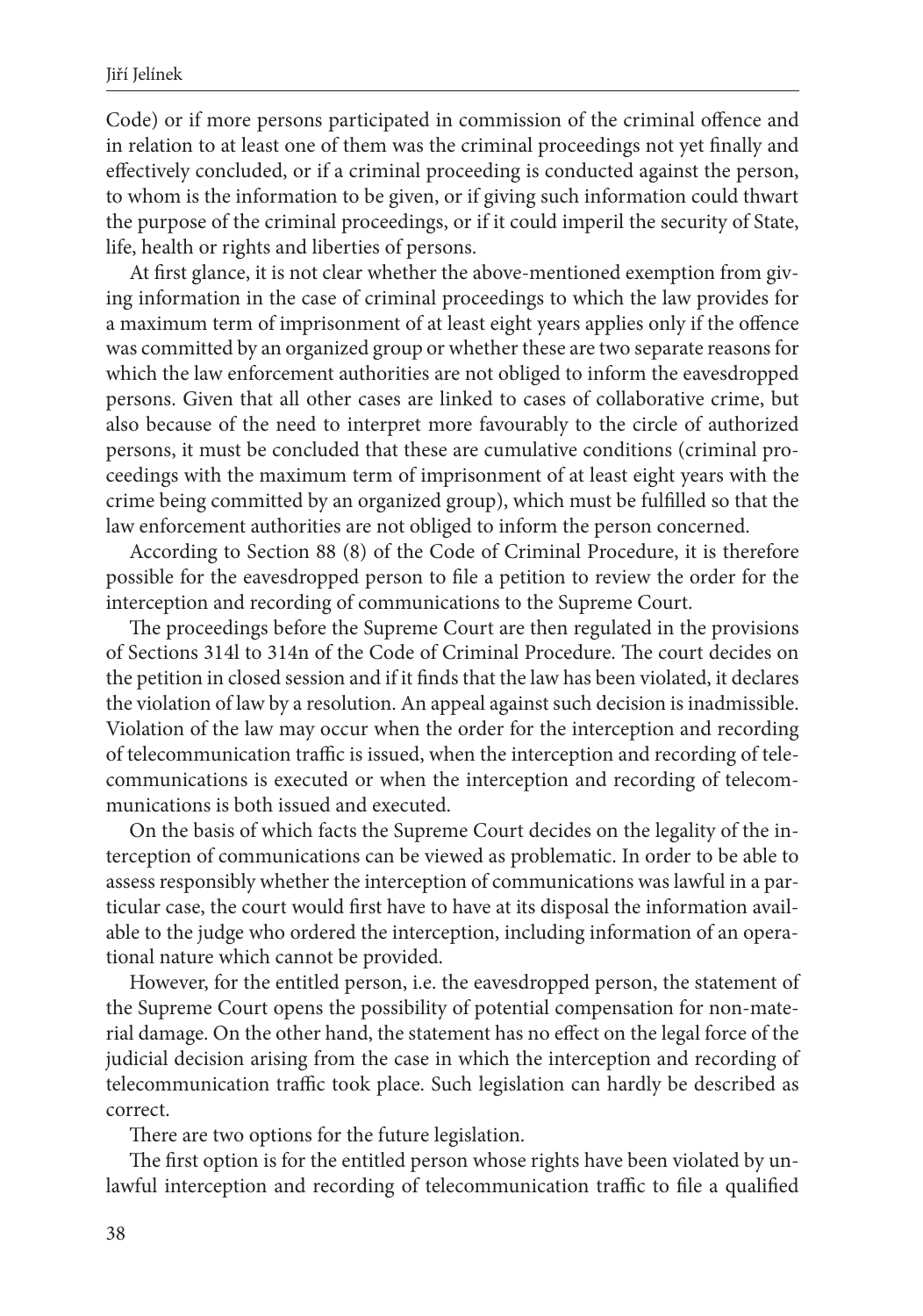complaint to the Minister of Justice in the event of such a statement by the Supreme Court. In such a situation, the Minister of Justice would be obliged to file a complaint for violation of the law, under which the previous final decision on the merits of the case could be annulled by the Supreme Court. Renewal of proceedings or appeals, taking into account their conditions (limited to certain decisions, time limits for filing, range of irregularities that may be objected, etc.), do not constitute an effective means for the entitled person by which the final decision on the merits of the case with regards to the unlawfulness of the eavesdropping could be annulled.

If the above-mentioned solution were not appropriate, for example because it would interfere with the exclusive competence of the Minister of Justice to lodge this so-called official remedy, there is another option, namely that in cases where the Supreme Court declared the illegality of ordered or executed interception of communications, the complaint for violation of the law could be filed by the President of the Supreme Court. This option has its logic in that the President of the Supreme Court could, but would not have to, file this extraordinary remedy, and therefore could consider whether the effective protection of the rights of the eavesdropped person or the interest in a fair decision in a particular criminal case would require that such an extraordinary remedy be brought in. At the same time, an extraordinary legal remedy would be preceded by expert evaluation and selection of those cases in which possible violation of the rights of the eavesdropped person would not affect the correctness and legality of the subsequent substantive decision.<sup>17</sup>

# **3. Conclusion**

The implementation of spatial eavesdropping as a means of obtaining information necessary for criminal proceedings and as a possibility to use the records of eavesdropping as evidence in criminal proceedings is not explicitly regulated in the Czech Code of Criminal Procedure. It seems urgently desirable to change this situation and to lay down explicit legislation in the Code of Criminal Procedure. The gravity of this issue and its timeliness require the legislators to address the issue before adopting an overall new legislation on criminal procedural law. I do not agree that this issue should be postponed until the forthcoming recodification of the criminal procedural law, as it has been suggested by Michal Růžička, probably because of the fear that it could lead to a reduction of the instruments to eliminate crime.18

<sup>&</sup>lt;sup>17</sup> JELÍNEK, Jiří. Odposlech a záznam telekomunikačního provozu v České republice - záruky přezkoumání zákonnosti příkazu k odposlechu. In ZÁHORA, Jozef. (ed.): *Teoretické a praktické problémy využívania informačno-technických prostriedkov v trestnom konaní.* Praha: Leges, 2017,

p. 43. 18 RŮŽIČKA, Michal. Op. cit. p. 117.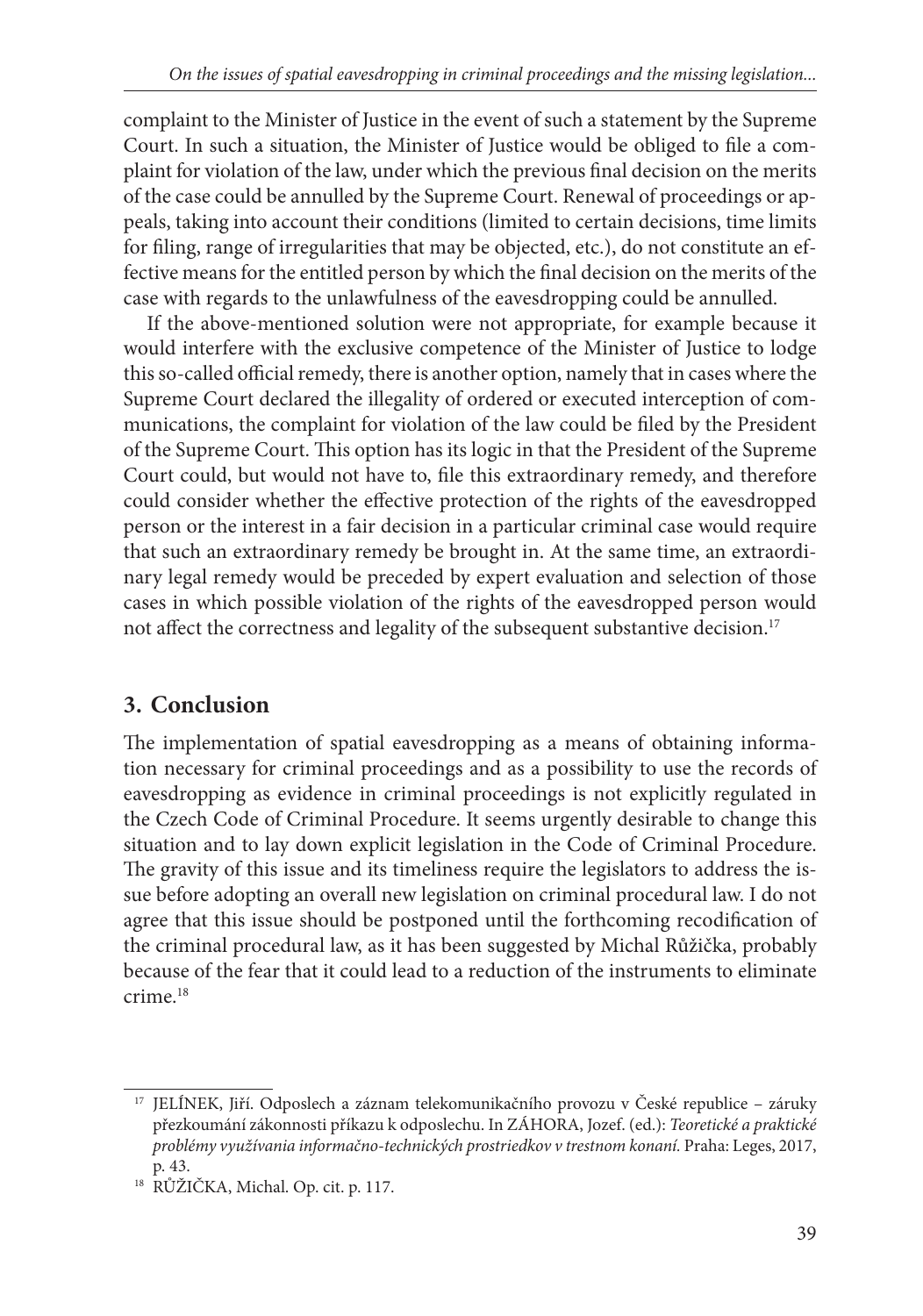## **Bibliography:**

### **Monographs**

ZÁHORA, Josef et al. *Dokazovanie v trestnom konaní*. Praha: Leges, 2013. ISBN 978-80-87576- 76-2.

### **Textbooks and commentaries**

JELÍNEK, Jiří et al. *Trestní právo procesní. 5. aktualizované vydání podle stavu k 1. 3. 2018*. Praha: Leges, 2018. ISBN 978-80-7502-278-3.

### **Contributions in collections**

- RŮŽIČKA, Michal. K aplikačním problémům týkajícím se odposlechu, zjišťování údajů z telekomunikačního provozu a sledování osob a věcí v České republice. In ZÁHORA, Jozef (ed.): *Teoretické a praktické problémy využívania informačno-technických prostriedkov v trestnom konaní*, Praha: Leges, 2017. ISBN 978-80-7502-206-6.
- JELÍNEK, Jiří. Odposlech a záznam telekomunikačního provozu v České republice záruky přezkoumání zákonnosti příkazu k odposlechu. In ZÁHORA, Jozef. (ed.): *Teoretické a praktické problémy využívania informačno-technických prostriedkov v trestnom konaní.* Praha: Leges, 2017. ISBN 978-80-7502-206-6.

### **Articles**

- JELÍNEK, Jiří. K chybějící právní úpravě tzv. prostorového odposlechu v trestním řádu. *Bulletin advokacie* č. 7–8/2018. ISSN 1210-6348.
- REPÍK, Bohumil. Procesní důsledky porušení předpisů o dokazování v trestním řízení. *Bulletin advokacie*, č. 7–8/1982. ISSN 1210-6348.
- JELÍNEK, Milan. Ústavní meze prostorových odposlechů ke sledování osob a věcí podle § 158d trestního řádu, *Bulletin advokacie* č. 5/2010. ISSN 1210-6348.
- ŠČERBOVÁ, Veronika. Zamyšlení nad skutečně aktuálními problémy právní úpravy tzv. prostorových odposlechů, *Státní zastupitelství* č. 4/2019. ISSN 1214-3758. [online]. 2019 [cit. 2020- 03-10]. Available at: [https://www.noveaspi.cz.](https://www.noveaspi.cz)

#### **Internet sources**

- Advokát Rampula: Státní zástupce Lata chtěl chybnou změnou stanoviska k použitelnosti odposlechů pomoci obžalobě. Česká justice. [online]. 2019 [cit. 2019-04-06]. Available at: [https://www.ceska-justice.cz/2019/04/advokat-rampula-statni-zastupce-lata-chtel-chybnou](https://www.ceska-justice.cz/2019/04/advokat-rampula-statni-zastupce-lata-chtel-chybnou-zmenou-stanoviska-k-pouzitelnosti-odposlechu-pomoci-obzalobe)zmenou-stanoviska-k-pouzitelnosti-odposlechu-pomoci-obzalobe.
- Zásah na Vrchním soudu v Praze: kdo je soudce Ivan Elischer, kterého zadrželi detektivové? iRo[zhlas. \[online\]. 2018 \[cit. 2018-03-22\]. Available at: https://www.irozhlas.cz/zpravy-domov/](https://www.irozhlas.cz/zpravy-domov/ivan-elischer-vrchni-soud-v-praze-zasah-policie-obvineni_1803131331_hm) ivan-elischer-vrchni-soud-v-praze-zasah-policie-obvineni\_1803131331\_hm.
- Povolil soud odposlechy v kanceláři Vrchního soudu? Policie i státní zástupci mlčí. Česká jus[tice. \[online\]. 2018 \[cit. 2018-03-22\]. Available at: http://www.ceska-justice.cz/2018/03/povo](http://www.ceska-justice.cz/2018/03/povolil-soud-odposlechy-kancelari-vrchniho-soudu-policie-i-statni-zastupci-mlci/)lil-soud-odposlechy-kancelari-vrchniho-soudu-policie-i-statni-zastupci-mlci/.
- Policie si v případu soudce Elischera měla nezákonně opatřit protokoly o hlasování soudců. Česká [justice. \[online\]. 2018 \[cit. 2018-05-01\]. Available at: http://www.ceska-justice.cz/2018/04/pol](http://www.ceska-justice.cz/2018/04/policie-si-v-pripadu-soudce-elischera-mela-nezakonne-opatrit-protokoly-o-hlasovani-soudcu)icie-si-v-pripadu-soudce-elischera-mela-nezakonne-opatrit-protokoly-o-hlasovani-soudcu.

### **Other**

Judgement of the Regional Court in Prague of 7th April 2015, file no. 4 T 21/2013. Order of the High Court in Prague of 17th October 2016, file no. 6 To 106/2015.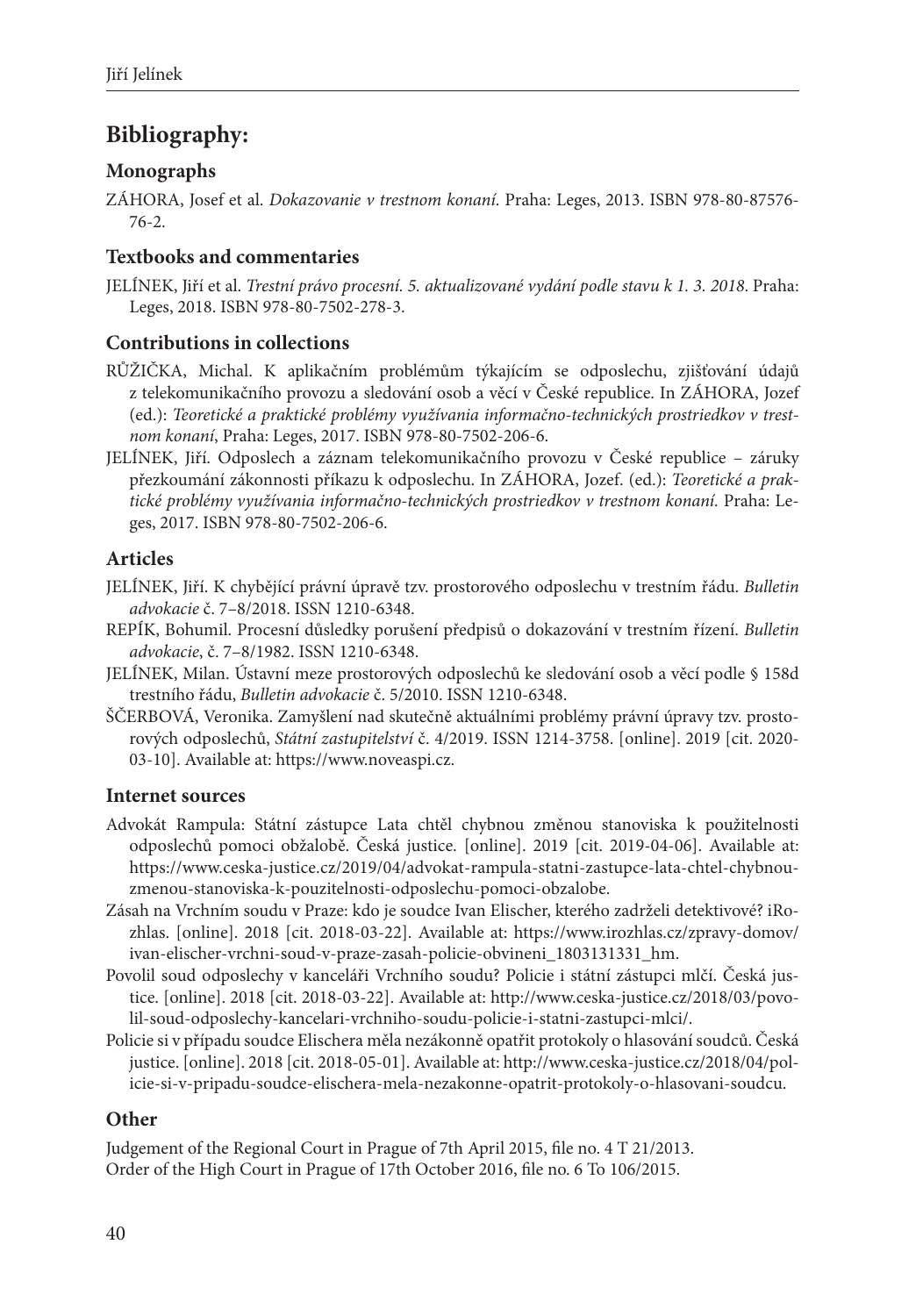Judgement of the Supreme Court of 7th June 2017, file no. 6 TZ 3/2017. Complaint for violation of the law, file no. MSP-87/2017-03D- SPZ/1.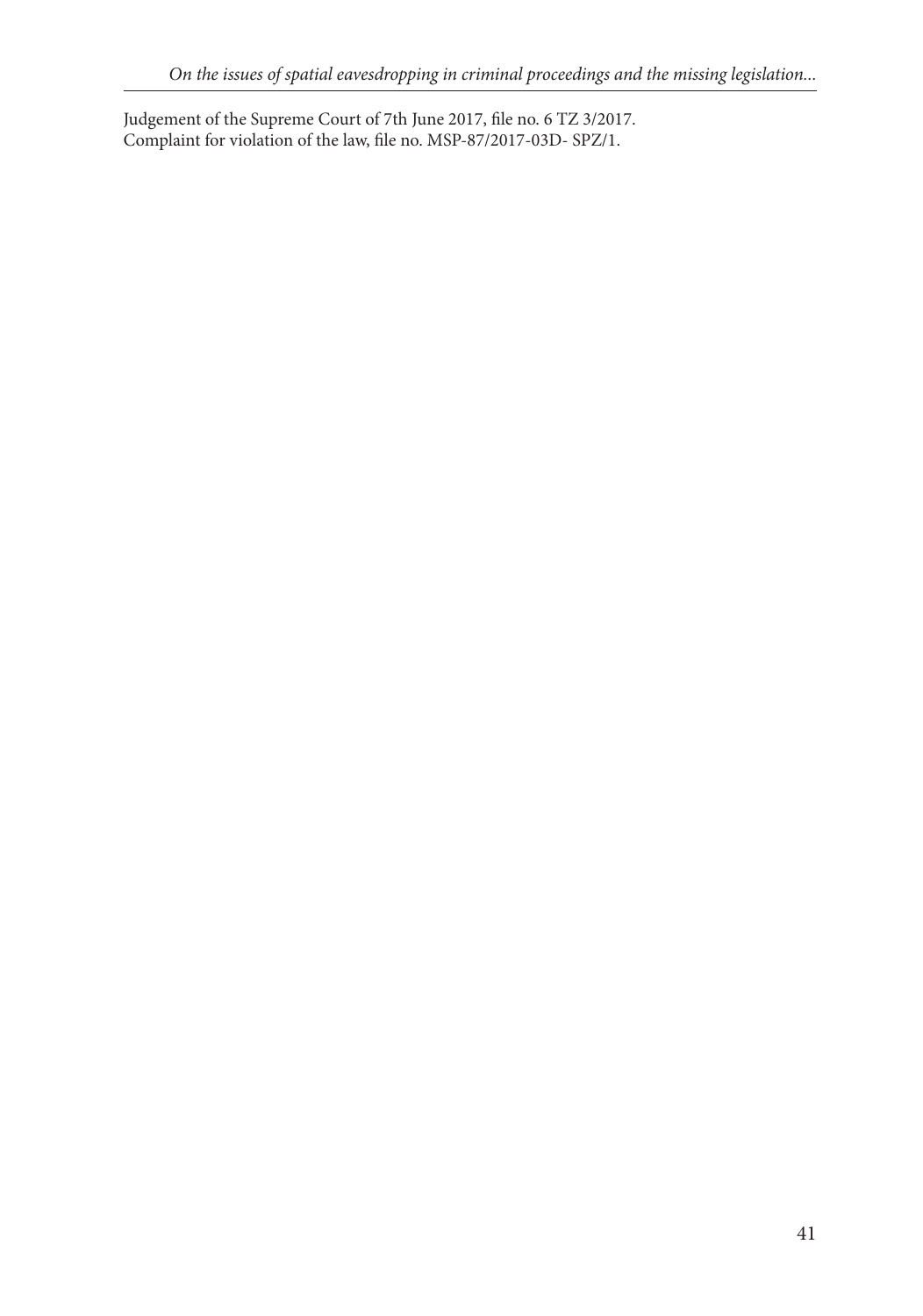# **Adversariality – Reality or Chimera of Czech Criminal Proceedings?**

*JUDr. Vladimír Pelc, Ph.D.*

*Faculty of Law, Charles University pelc@prf.cuni.cz*

Adversarial principle or adversariality, in the Czech doctrine named as "princip kontradiktornosti" or "kontradiktornost" (from the Latin *contra dicere,* i.e. to speak against), can, as an equivalent of a foreign expression (words) "contradiction", assume different meanings. In the Czech language, contradiction is mainly used to express a statement that is inherently contradictory, an announcement whose falsity can be proved by the application of the rules of formal logic.<sup>1</sup> It is therefore a pure contradiction (oxymoron) and the original Latin meaning, which expresses in particular the polemical character of adversariality, is receding into the background. The legal language, as well, uses contradiction in the meaning of oxymoron, when weighing the truthfulness and value of a statement as the so-called *contradictio in adiecto* (contradiction in an adjective). In the concept of adversariality within the legal environment, however, in addition to the first meaning, the second meaning is also increasing its importance, emphasizing the importance of discussion, in which there is a conflict of different (legal) arguments.

The traditional authoritative way of legal finding in a democratic state under the rule of law is court proceedings. Then, the fact that, within the course of court proceedings, there are conflicting different statements, their interpretation and the submission of various legal arguments that lead to the opposite conclusions, is in line with the general social preconception. There is a legal dispute. According to this idea, a legal conflict, which is a controversy (debate) over what happened, but also how to legally qualify it, shall be fairly settled by an independent court.

The goal of this chapter is to consider whether there is such a legitimate conflict of views and arguments in the Czech criminal proceedings or whether the connection of the adversarial Czech criminal proceedings is rather contradictory at its basis (*contradictio in se*).

<sup>&</sup>lt;sup>1</sup> See Kraus, J. et al. Nový akademický slovník cizích slov. Prague: Academia, 2006, p. 436.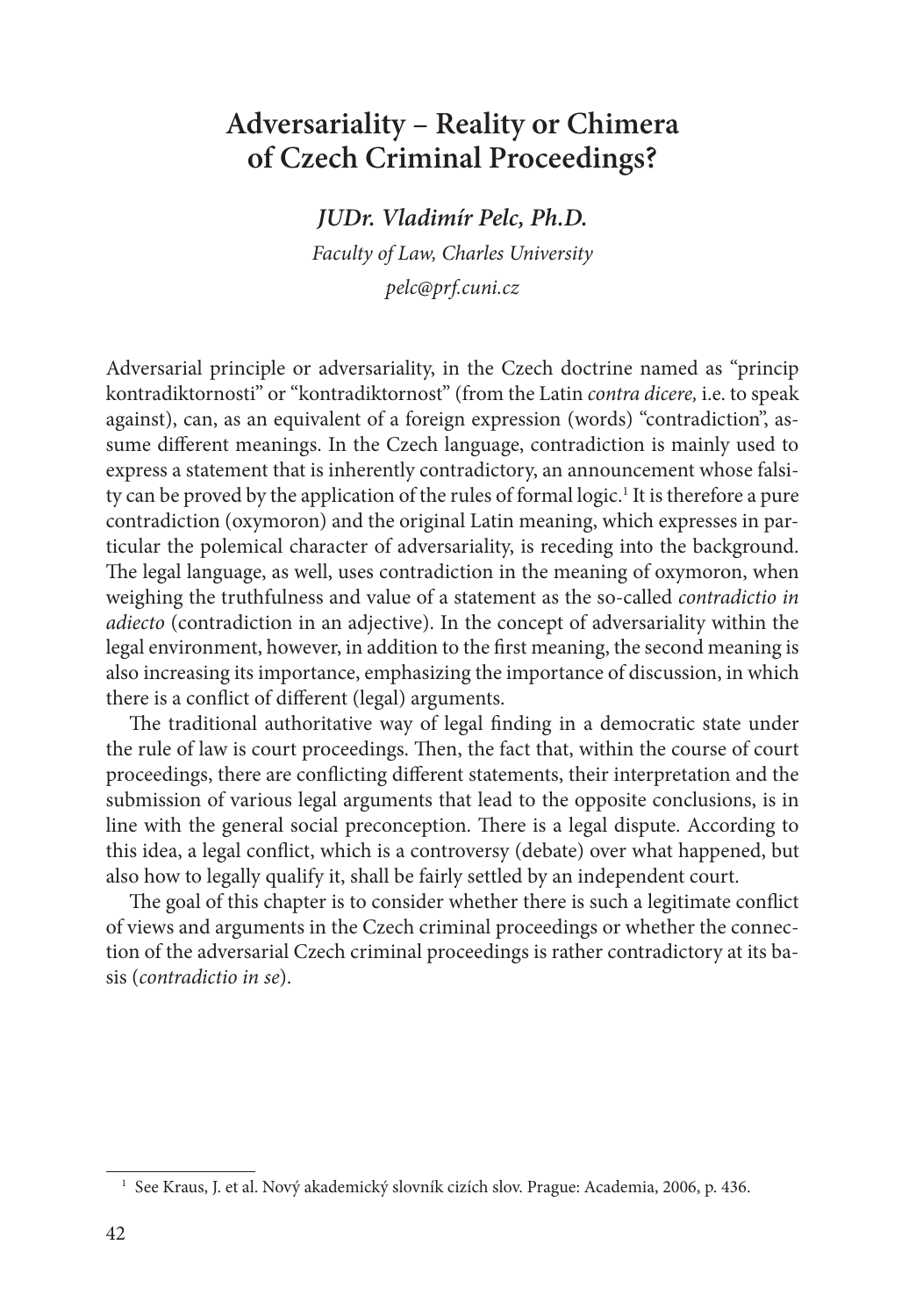## **1. Adversariality in Czech Criminal Law Doctrine**

Until recently, the adversarial principle was only associated with contentious civil proceedings,<sup>2</sup> which is sometimes referred to synonymously as adversarial proceedings (contentious).

Although there is a relatively extensive case-law of the European Court of Human Rights from the last century on the issue of the adversarial nature of criminal proceedings, the adversariality is still not sufficiently elaborated in the Czech criminal doctrine. Certain, not insignificant, references to the adversarial nature of criminal proceedings can be found in the case-law of the Constitutional Court, which connects adversariality even with the detention proceedings (No. 215/2013 of the Collection of Decisions of the Constitutional Court<sup>3</sup>) and, for example, with the recovery proceedings (No. 175/2016 of the Collection of Decisions of the Constitutional Court<sup>4</sup>). Thus, ordinary courts do not often work with the concept of adversariality.

Even in the commentary and textbook literature, there cannot be found many references to adversariality, some textbooks do not mention it at all. If they do, it is primarily in connection with other principles and rules (particularly the rights of the defense, the principle of equality of parties, etc.) and not separately. Exceptionally, some works speak of the criminal proceedings as adversarial proceedings,<sup>5</sup> thus, adversariality is identified as an attribute of the right to a fair trial within the meaning of the Art. 6 (1) of the Convention for the Protection of Human Rights and Fundamental Freedoms, the essence of which is to ensure procedural equality between the parties in proceedings based on the principle of equality of arms, allowing a criminal matter to be tried under conditions that do not place the counterparty in a disadvantageous position.<sup>6</sup> In the past, there were made some good points to adversariality by Sokol, who dealt with adversariality in the judicial phase of the criminal proceedings.7

However, the attention of doctrine has recently been increasingly turning to adversariality. In 2018, Galovcová published an excellent chapter on adversariality and in that essay she focused on adversariality in relation to the issue of evidence and even brought findings from the French literature to the Czech discourse.<sup>8</sup> In

<sup>&</sup>lt;sup>2</sup> Cf. Stavinová, J. Entry "Zásada kontradiktornosti" In: Hendrych, D. et al. Právnický slovník. 3<sup>rd</sup> Edition. Prague: C. H. Beck, 2009.<br><sup>3</sup> Judgment of the Constitutional Court from 11<sup>th</sup> December 2013, File No. I. ÚS 2208/13, pub-

lished under No. 215/2013 of the Collections of Decisions of the Constitutional Court. 4 Judgment of the Constitutional Court form 14th September 2016, File No. I. ÚS 1377/16, pub-

lished under No. 175/2016 of the Collection of Decisions of Constitutional Court. 5 See Jelínek, J. et al. Trestní právo procesní. 5th Edition. Prague: Leges, 2018, pp. 48 and 161.

<sup>&</sup>lt;sup>6</sup> *Ibidem*, p. 365.<br>7 Sokol, T. Kontradiktornost v soudní fázi trestního řízení. In: Právní rádce No. 10/2003, p. 59.<br><sup>8</sup> Galovcová, I. Uplatnenie zásady kontradiktórnosti pri dokazovaní v trestnom konaní. In: Jelí-

nek, J. Dokazování v trestním řízení v kontextu práva na spravedlivý proces. 1<sup>st</sup> Edition. Prague: Leges, 2018, pp. 128–138.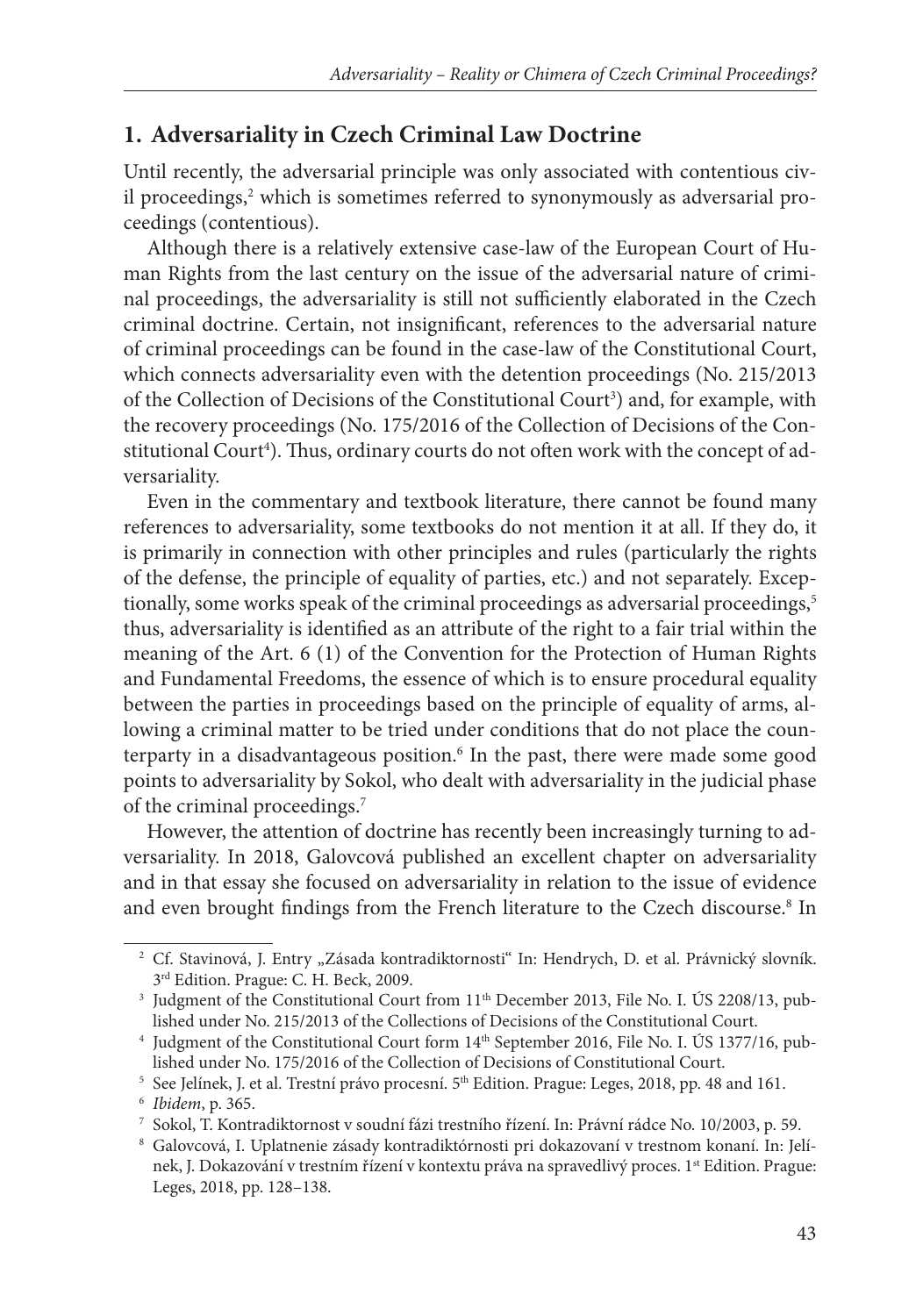a certain sense, this essay is followed by Mulák with his detailed article on adversariality from the last year.<sup>9</sup> He points to the different perceptions of adversariality in relation to the criminal proceedings and, correctly, advocates the concept of adversariality, which is based on the doctrine developed by the European Court of Human Rights. Nevertheless, in my view, the general approach to adversariality is, ultimately, too narrow, when it emphasizes the right to be informed about evidence in all possible aspects and the right to express his view to evidence, but partly leaves aside the issue of the *adversarial debate (controversy)* on the alleged facts and the circumstances which have come to light, and the legal opinions on them and on the procedural steps relating in particular to taking of evidence.

As the initial treatise on adversariality in the Czech doctrine, I still consider text of Repík in his classic work named European Convention on Human Rights and Criminal Law from 2001.<sup>10</sup> It was he who brought to the Czech doctrine the perception of adversariality as a general principle of law, which *arises from natural law* and is inherent to any judicial process, not only civil contentious procedure. He even referred to the adversarial principle as *the most important principle of the judicial process*, because it is impossible to speak of a judicial process without adversariality, since its essence is the confrontation of two parties. The prerequisite for this is that each party to the process has to have an opportunity to comment on the proposals of the other party, deny them, comment on arguments of the other party and oppose them, put forward proposals and present its own arguments. Very nice is the quotation that Repík uses: *"adversarial debate is a royal road in searching for the truth"*. More important than the above quoted argument is this one: *"there is no justice without the adversarial debate and the sooner it occurs, the greater is the chance to objectivity"*.

Therefore, it can be concluded that although adversariality is still the subject of debates, its comprehensive (monographic) elaboration in the Czech literature is still missing. First of all, given the upcoming recodification of criminal procedural law, it would need to be elaborated in its entirety, i.e. not only to perceive it in relation to various rights of defense and individual procedural acts that are part of the taking of evidence. but also as *a real conflict between the prosecution and defense* before an independent court. Thus, adversariality is not merely a principle of criminal proceedings, which is more or less related to other principles of criminal proceedings with which it is balanced, but it must be understood as *a principle of criminal proceedings*. In relation to the proceedings before the court (i.e. at the stage of trial and appeal proceedings), it constitutes *the very essence* of this stage of the criminal proceedings.

 <sup>9</sup> Mulák, J. Zásada kontradiktornosti v trestním řízení – evropské souvislosti a česká reflexe. In: Bulletin advokacie No. 3/2019, p. 33 et seq. This article is based upon the author's dissertation on the basic principles of criminal procedure. Mulák, J. Základní zásady trestního řízení a právo na spravedlivý proces. Prague: Leges, 2019, 337 pp. 10 Repík, B. Evropská úmluva o lidských právech a trestní právo. Prague: Orac, 2001, esp. p. 147 et

seq.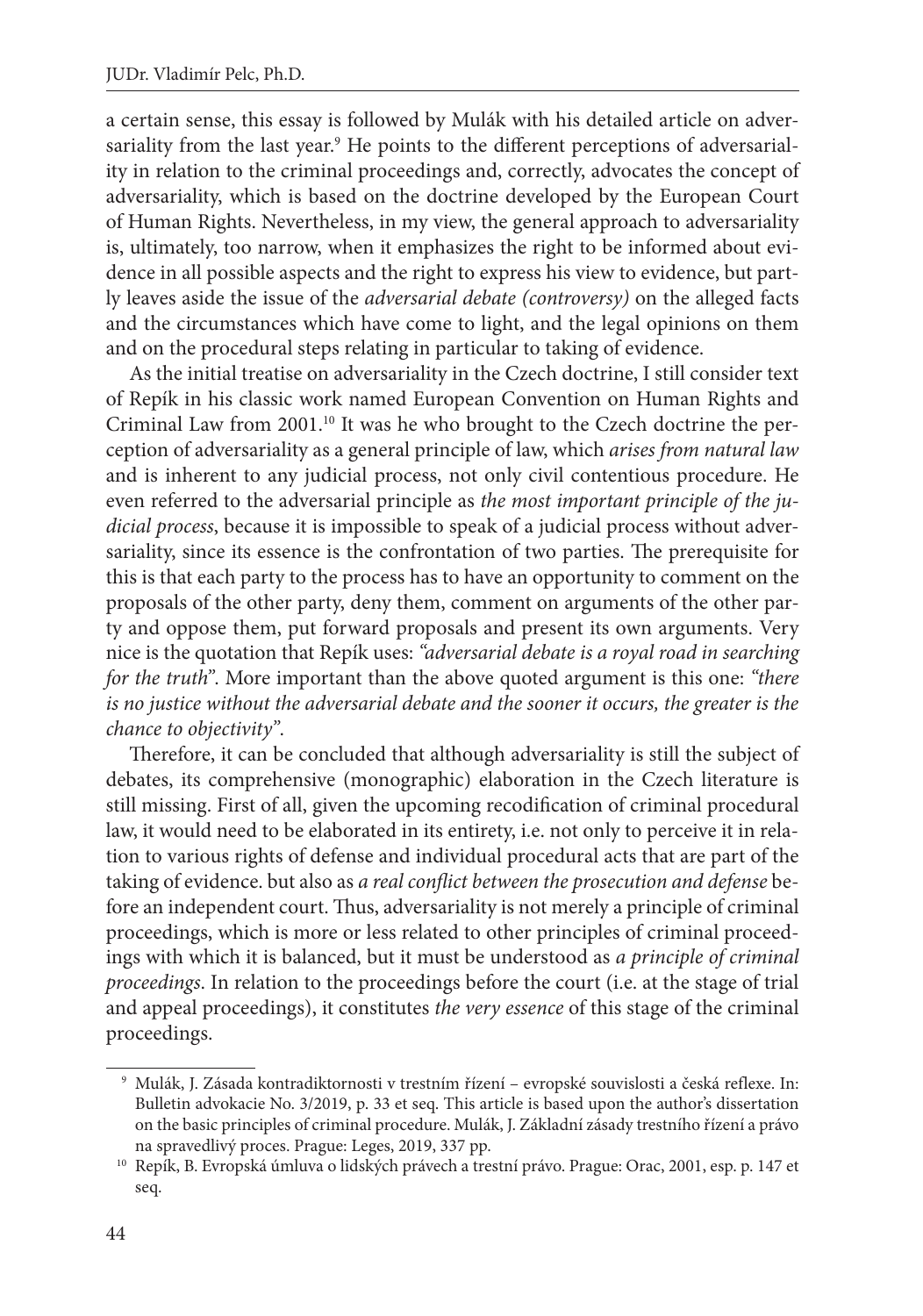## **2. Enshrinement of Adversariality in Code of Criminal Procedure**

The current Code of Criminal Procedure does not define the adversarial principle anywhere. As mentioned by Galovcová, the Czech Code of Criminal Procedure does not even include the requirement to examine evidence in an adversarial manner and to make an assessment of adversariality in relation to the execution of these procedural acts is possible only on the basis of legal regulation of individual legal institutes.<sup>11</sup> Adversariality could be *de lege ferenda* regulated within the basic principles of the criminal proceedings at the beginning of the Code of Criminal Procedure. The basis and principles of the new Code of Criminal Procedure available on the website of the Ministry of Justice<sup>12</sup> and the previously published numbered paragraphs of the forthcoming framework of the new Code of Criminal Procedure<sup>13</sup> provides for a definition of adversariality within the basic principles of criminal proceedings. The formulations in both documents are diametrically different, which in some way indicates the development of work on the recodification of the Code of Criminal Procedure.

The background and principles of the new Code of Criminal Procedure on page 20 define the adversarial principle as follows:

### *Adversarial principle*

*(1) In the taking of evidence in the proceedings before the court, the parties have the right to take evidence under the same conditions. Evidence shall be taken by the party that offered this evidence. If evidence is offered by more than one party, the presi dent of the chamber shall decide which of these parties shall take the evidence.*

*(2) If evidence is taken by a court, the parties have the right to express their opinions on the evidence presented. If evidence is taken by means of examination of a witness or an expert, each party has the right to put questions under the same conditions.*

(3) The accused must not be convicted solely or predominantly on the basis of evi*dence on which he or she has not had an opportunity to express his or her view, or, if it is the case of examination of a witness, to put questions to him.*

On contrary, the draft version of the framework of the new Code of Criminal Procedure enshrines the adversariality principle as follows:

<sup>&</sup>lt;sup>11</sup> Cf. Galovcová, I. Uplatnenie zásady kontradiktórnosti pri dokazovaní v trestnom konaní. In: Jelínek, J. Dokazování v trestním řízení v kontextu práva na spravedlivý proces. 1st Edition.

[Prague: Leges, 2018, pp. 128–138.](http://portal.justice.cz/Justice2/MS/ms.aspx?j=33&o=23&k=4980&d=281460)<br><sup>12</sup> Available online on 11<sup>th</sup> March 2020 here: http://portal.justice.cz/Justice2/MS/ms.aspx?-j=33&o=23&k=4980&d=281460.<br><sup>13</sup> Available online on 11<sup>th</sup> March 2020 here[: https://tpp.justice.cz.](https://tpp.justice.cz)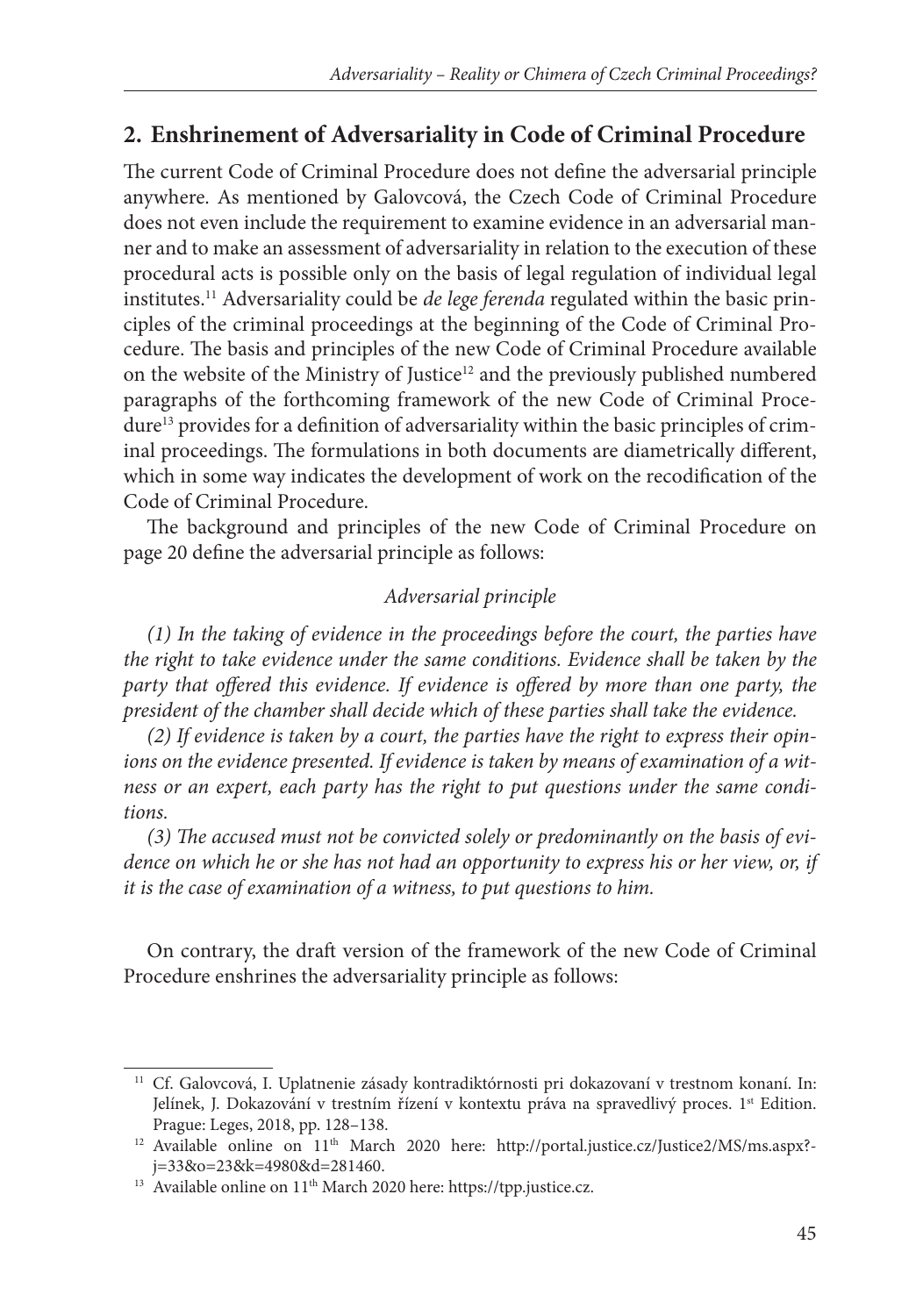### *§ 8*

## *Adversariality of procedure*

(1) The accused has the right, in the manner and under the conditions prescribed *in the law regulating criminal proceedings, to be have knowledge of the case against him or her, the criminal offence of which he or she has been accused and evidence gathered by the law enforcement authorities in pre-trial procedure, both in favor of and against him or her, and to express his or her view on them.*

*(2) Regarding the source of evidence or means of proof, parties have the right to seek, present, propose them to be taken or to take them in accordance with the law, to put questions to the persons interviewed and to express their views on the evidence taken and the evidence resulting therefrom.*

I believe that the draft version of the framework of the new Code of Criminal Procedure is a significant step back from the previous version contained in the principles and background of the new Code of Criminal Procedure, since it returns to the archaic (very narrow) concept of adversariality. where there is no formulation of the principle of equality, both in general and in relation to the examination of a witness and an expert. The deletion of the right to personal taking of evidence proposed by a party is likely to be related to the abandonment of the idea directed towards strengthening the activity of parties to the proceedings so that the trial court will not in principle be the subject, which will take evidence but actually stand above the parties as an independent arbitrator only moderating activities of the parties relating to evidence that will not, in principle, be replaced by activities of the court. For reasons of prudence, there was even a deletion of the generally respected rule according to which the accused must not be sentenced on the basis of evidence on which he had no opportunity to express his or her view and on the basis of an examination which was not adversarial. Given that the draft version of the framework of the new Code of Criminal Procedure does not even express in its fundamental principles the right to defense, it cannot be expected that the future Code of Criminal Procedure will strengthen the adversarial elements of criminal proceedings.

In my view, however, none of the above mentioned concepts corresponds to the importance of adversariality in the criminal proceedings. Given that adversariality is not a mere rule, but a principle that constitutes the very essence of criminal proceedings, I think that it should be expressed within the very purpose of the Code of Criminal Procedure. If the legislator maintains the practice of recent years and decides not to express the purpose of the  $law$ ,<sup>14</sup> the adversariality of criminal proceedings should be expressed in its introductory provision, e.g. within a de-

<sup>&</sup>lt;sup>14</sup> The purpose of the law is not even expressed in comprehension criminal legislation which meant a certain revolution in criminal law. Cf. Act No. 45/2013 Coll., on Victims of Crime and on Amendments to Certain Acts (Act on Victims of Crime) or Act No. 418/2011 Coll., on Criminal Liability of Legal Entities and Proceedings against Them.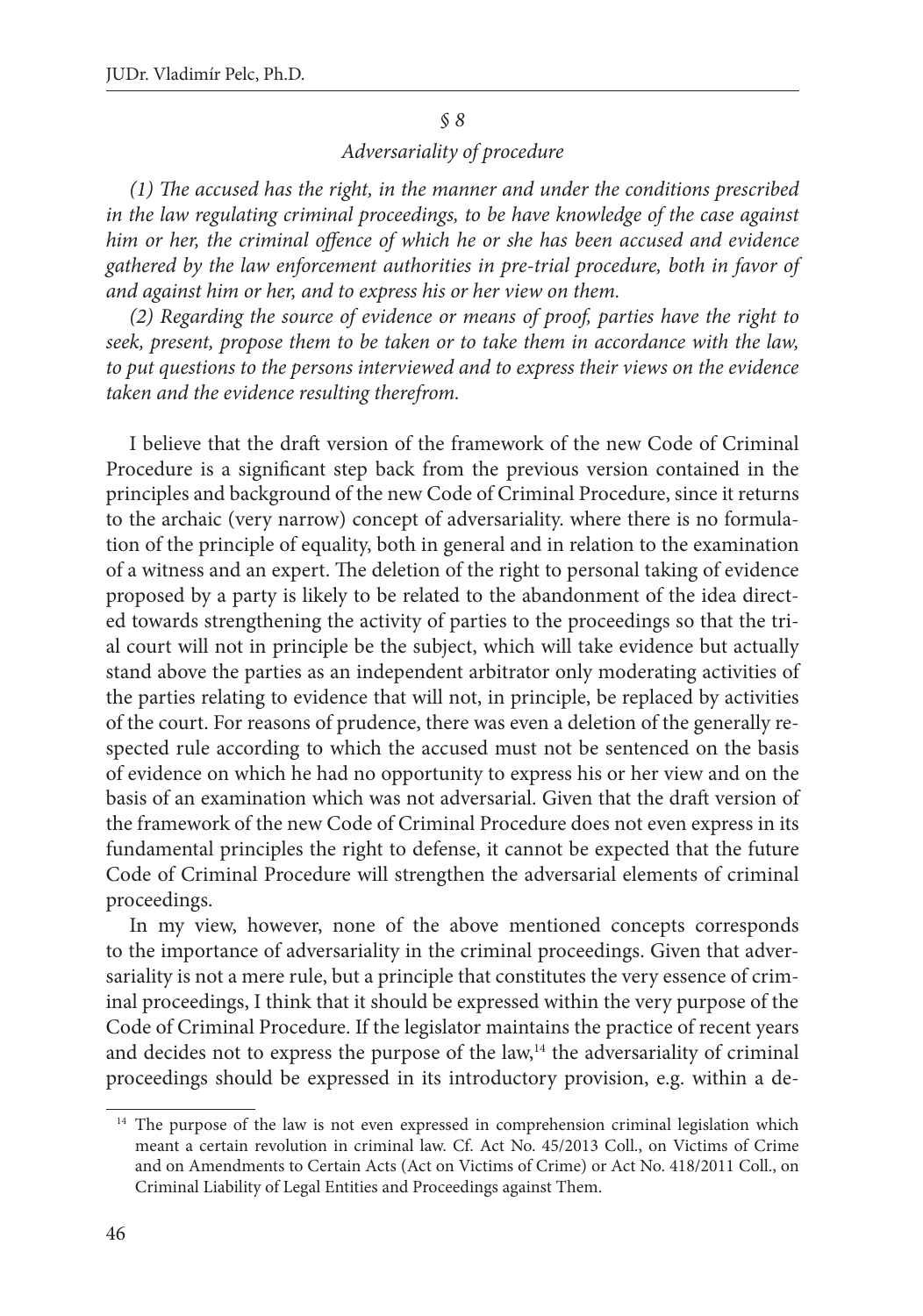scription of the subject matter of the legislation. I agree with Galovcová<sup>15</sup> that one of the possible inspirations could be the French legislation, which states right in the introductory provisions that *criminal proceedings must be fair and adversarial and must respect the rights of the parties* (cf. Article I, first sentence of the French Code of Criminal Procedure).

# **3. Adversariality from Initiation of Criminal Prosecution until Conclusion of Trial**

The pre-trial investigation and the prosecution phase begins with a resolution on initiation of criminal prosecution against which the complaint is admissible. This resolution is typically issued by a police authority and the complaint is usually decided on by the supervising public prosecutor. Since the complaint can be submitted for incorrectness of the operative part of the resolution or for breach of the provisions on proceedings which took place prior to the resolution [cf. Section 145 (1) of the Code of Criminal Procedure] and at the same time may be justified by new facts and evidence [Section 145 (2) of the Code of Criminal Procedure], the adversariality is maintained with respect to the stage of criminal proceedings in which the public prosecutor does not have the status of a party [cf. Section 12 (6) of the Code of Criminal Procedure]. The possibility of contesting the incorrectness of the operative part of the resolution is very wide, it may consist in illegality or lack of justification. A resolution can be vitiated both by errors of law or fact.<sup>16</sup> In doing so, however, from the point of view of adversariality and in the sense of a dispute or controversy with the conclusions of the police authority or public prosecutor, the anticipated activity of the defense (i.e. the accused and his or her lawyer) in the pre-trial ends. Although the accused may, through his or her lawyer, make submissions, by which the accused will express his or her views e.g. on the course of taking of evidence so far, nevertheless, the police authority and the public prosecutor are not obliged to respond to the arguments contained therein. The completion of the investigation is also connected only with the possibility to study the files and make proposals to supplement evidence [see Section 166 (1) of the Code of Criminal Procedure]. Pursuant to Section 166 (3) of the Code of Criminal Procedure, after the completion of investigation, the police authority submits to the public prosecutor a file with a recommendation for indictment or a recommendation for a decision pursuant to Sections 171 to 173 (referral of the case to other authority, termination and suspension of criminal prosecution), Section 307 (conditional discontinuance of criminal prosecution) and Section 309 of the Code of Criminal Procedure (settlement).

<sup>&</sup>lt;sup>15</sup> Galovcová, I. Uplatnenie zásady kontradiktórnosti pri dokazovaní v trestnom konaní. In: Jelínek, J. Dokazování v trestním řízení v kontextu práva na spravedlivý proces. 1<sup>st</sup> Edition. Prague: Leges, 2018, pp. 128–138.<br><sup>16</sup> Cf. Jelínek, J. et al. Trestní právo procesní. 5<sup>th</sup> Edition. Prague: Leges, 2018, p. 665.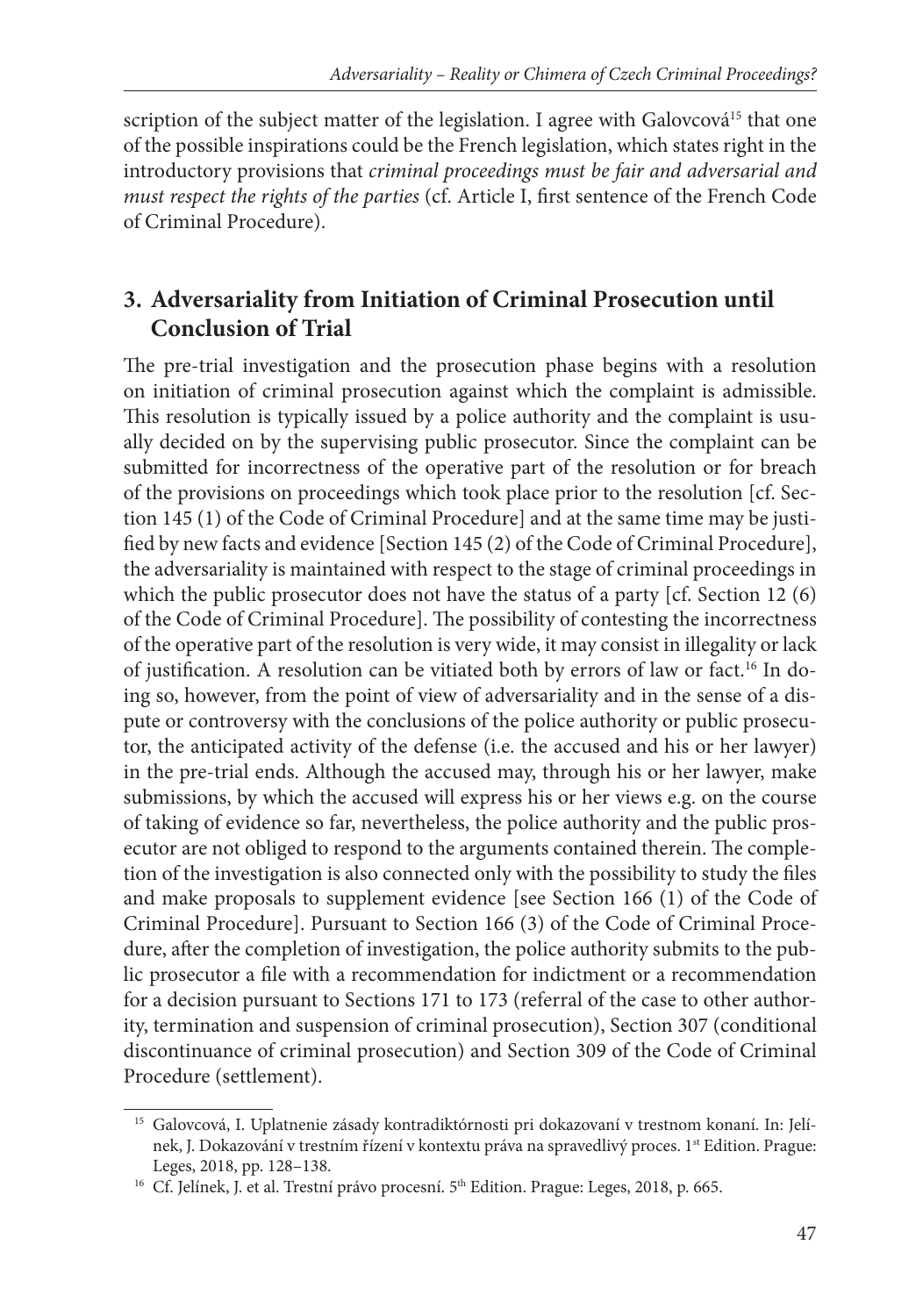The fact that current public prosecutors practically do not participate in taking of evidence does not contribute to an objective consideration of criminal cases. In the pre-trial, the public prosecutor, although he plays the active role in the pre-trial (dominus litis), does not usually take every piece of evidence. The public prosecutor participates in the investigative measures only sporadically and very rarely, even though the Code of Criminal Procedure gives him the possibility, during the pre-trial stage, to undertake practically every operation or measure to which the police authority is entitled.

The key decision that transfers a criminal case from the pre-trial stage to the trial stage, is the indictment. Unfortunately, *it does not have to respond to the previous defense of the accused*. Thus, even if the accused has made himself or through his or her lawyer a submission in which he or she claimed e.g. that the facts of which he or she is accused are not correctly legally qualified or that the factual assessment of taking of evidence so far is incorrect, the public prosecutor is not obliged to deal with such a defense, since the Code of Criminal Procedure does not impose such an obligation on him. This is a fundamental shortcoming that has in the past been criticized.17

It is noteworthy that this legislation was adopted by the democratic legislator, the original socialist legislation from 1961 required the indictment to contain both a description of factual situation with an indication of evidence on which it is based and the defense of the accused and the prosecutor's opinion on it with an indication of the facts, upon which the prosecutor considered the defense to be refuted or irrelevant, as well as the legal considerations that have been followed by the public prosecutor in assessing the facts according to the relevant provisions of the law [Section 177 (d) of the Code of Criminal Procedure in the version in force until 31st December 1993].

This was changed by the amendment to the Code of Criminal Procedure implemented by Act No. 292/1993 Coll., i.e. with effect from 1<sup>st</sup> January 1994.<sup>18</sup> The explanatory memorandum to this amendment states in its general part: "*In line with the prevailing tendency in European legal systems, the adversariality of the proceedings in the process of taking of evidence is strengthened and the principle of equality of the parties to the court proceedings is more taken into account.*" It is true that this amendment introduced a greater involvement of courts in the pre-trial stage, which in itself creates a prerequisite for fulfillment of the ideal of adversariality, but by deletion of the requirement to deal with the previous defense, adversariality was weakened.

Then, the explanatory memorandum does not state anything interesting about the specific amendment to Section 177 of the Code of Criminal Procedure: "In ac-

<sup>&</sup>lt;sup>17</sup> See e.g. Vantuch, P. Odůvodnění obžaloby bez argumentů obhajoby a rovnost stran. In: Bulletin

advokacie No. 4/2009, p. 19 et seq.<br><sup>18</sup> Act No. 292/1993 Coll., Amending and Supplementing Act No. 141/1961 Coll., On Criminal Procedure (Code of Criminal Procedure), Act No. 21/1992 Coll., On Banks, and Act No. 335/1991 Sb., On Courts and Judges.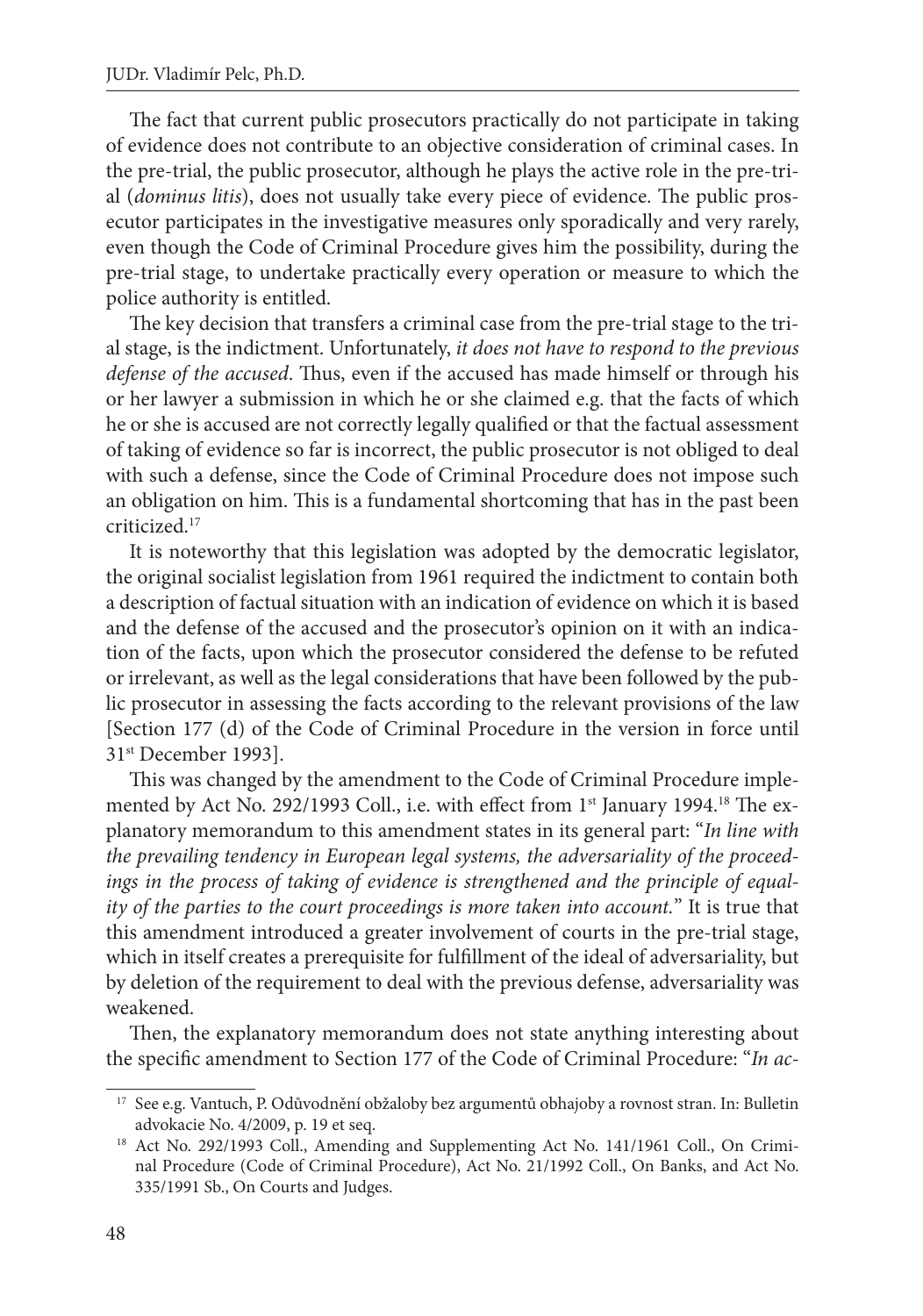*cordance with the strengthening of the importance of the judicial stage in criminal* proceedings, the content of the indictment is simplified. The requirements to state reasons in the indictment shall be modified so as to indicate primarily evidence upon *which the arguments are based and evidence which the public prosecutor proposes to take in court proceedings.*"

Nor the draft version of the new Code of Criminal Procedure (cf. Section x32) counts with the response to the defense of the accused.19

The absence of any adversarial legal argumentation at the stage of issuing an indictment is also not rectified by the legal regulation of the subsequent optional stage of criminal proceedings, which is a preliminary hearing.

I am of the opinion that many courts of first instance have not yet become sufficiently accustomed to a preliminary hearing. Moreover, after the indictment has been issued, the Code of Criminal Procedure does not stipulate any interaction with the defense, which could be *de lege ferenda* ensured e.g. by sending the text of the indictment by the court to the accused and his lawyer before the examination of the indictment with the possibility to express a view and make proposals within a specific period.

In the practice of the Czech courts, a preliminary hearing is very rare. There are even known cases in which the indictment is not examined within the meaning of Section 181 (1) and Section 186 of the Code of Criminal Procedure. Any confrontation between the prosecution and the defense before a trial is completely impossible by such a procedure, and even the "non-examinable" indictment can thus come to the trial.

In practice, there are quite often situations in which, in less serious cases, a penalty order is automatically issued after the indictment has been lodged. In my opinion, not only because the focus of the evidence is currently in the trial, the condition for issuing a penalty order, consisting in well-established facts of the case by evidence collected [cf. Section 314e (1) of the Code of Criminal Procedure], is rarely met. In such a situation, it is not possible to obtain an examination of the indictment, because after the penalty order has been lifted due to the objection filed in good time, the case must be referred to the trial [see Section 314g (2) of the Code of Criminal Procedure], the Code of Criminal Procedure does not provide for another procedure. Even in more serious cases, it is rare to find a procedure in which the case is referred to the trial within a few days after the indictment has been issued, and it is therefore clear that the indictment has not been properly examined, because it necessarily requires to study the entire file.

In the trial, the adversarial principle should essentially be enforced *without any restriction*. In this regard, however, the Czech legislation still has considerable reserves. Although the accused has the opportunity to express his or her views on the indictment as the first person, he or she must do so during his interrogation. The Czech criminal procedure does not know anything like an opening statement,

<sup>&</sup>lt;sup>19</sup> Available online on 11<sup>th</sup> March 2020 here[: https://tpp.justice.cz.](https://tpp.justice.cz)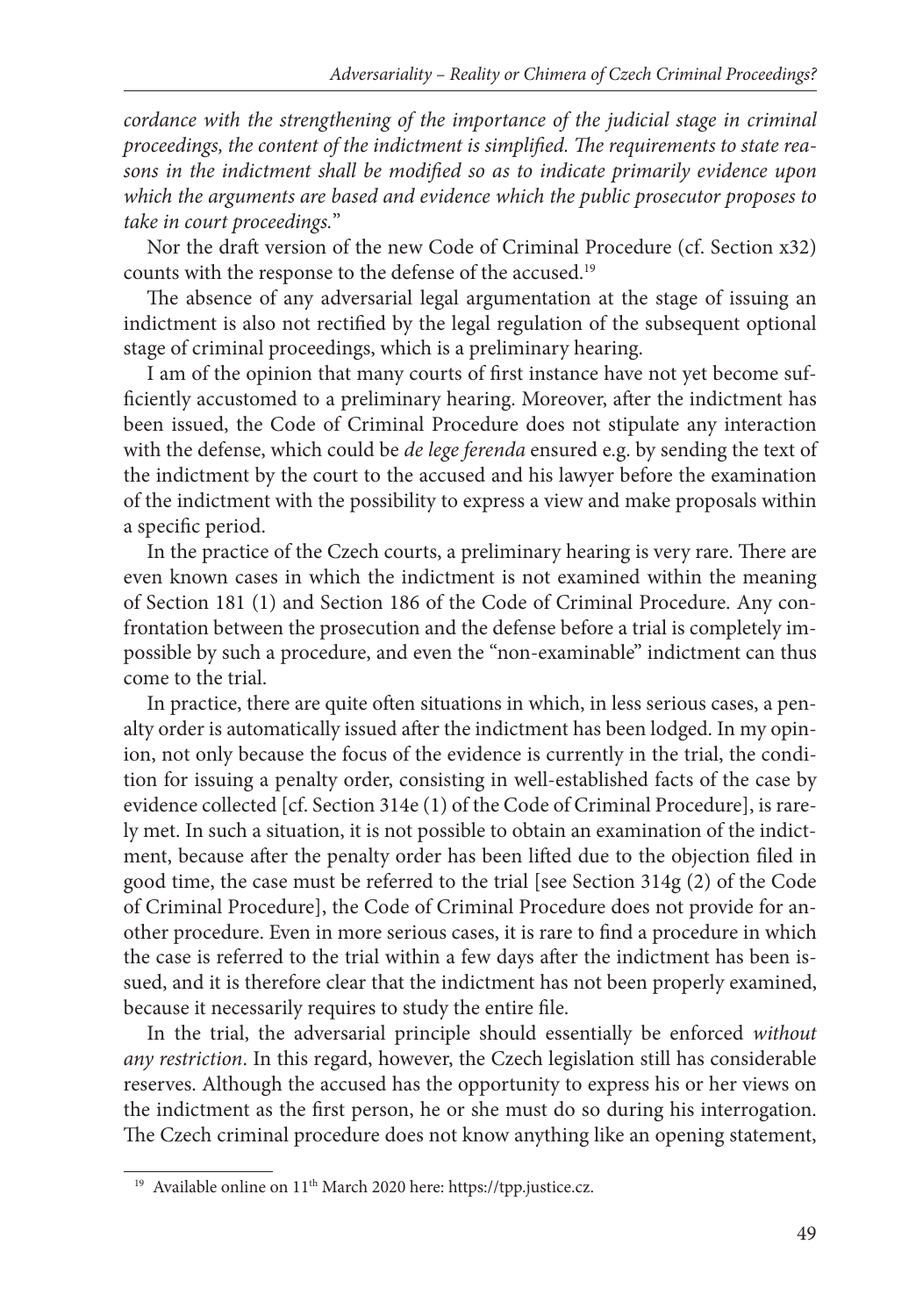in which the accused could say whether he or she feels guilty or not guilty, and he could also express his or her view on the indictment, including through his or her lawyer. Given that the public prosecutor issues the indictment at the beginning of the trial, the defense should also be able to influence the opinion of an independent court, which, in addition, then performs taking of evidence. In my opinion, this is particularly true in our concept of criminal proceedings, in which taking of evidence in the trial is mostly in the hands of a court.

Also during the course of taking of evidence in the trial, the controversy between parties to the criminal proceedings is limited and cannot be fully applied because of a lack of an explicitly enshrined possibility for the accused to express his or her view on the evidence taken through his lawyer. Some single judges and presidents of the chamber allow such a possibility, but some do not. In any case, criminal defense attorneys are not normally directly asked to express his or her view on the evidence taken, and if they wish to do so, they are placed in a difficult position in which they must react promptly and deftly so as not to disrupt the course of the trial and simultaneously not to miss the opportunity to express his or her view on the evidence taken, so they can affect the subjective beliefs of a judge. One part of the solution of this bad practice can be an agreement between the accused and his or her lawyer in advance that the accused requests a consultation with his or her lawyer before expressing a view on the evidence taken. However, such a solution is not ideal and does not solve all aspects of this problem. Inexperienced criminal defense attorneys (even due to this unsatisfactory legal regulation) sometimes, in an attempt to comment on the examination of a witness or other accused, tend to put suggestive or capricious questions when asking questions during the examination.

In my legal practice as a criminal defense attorney, when I consider it appropriate, I try to express my views on the evidence taken during the trial, which sometimes (usually when an enlightened public prosecutor participates in the trial) initiates a discussion on the issue of evidentiary situation or legal classification of the established facts. I usually do so either immediately after the evidence has been taken or at the end of a given sitting of the court, if the trial takes place in a few days. If such statements made by a criminal defense attorney are brief and concise, there is, in my view, no reason why a single judge or a president of the chamber should not allow them, on the contrary, it is an appropriate procedure especially with regard to the principle of substantive truth, the purpose of which is to establish the facts without reasonable doubt.

The only possibility provided by law for a qualified presentation of the arguments of the defense to the factual and legal situation (from the substantive and procedural point of view) are closing statements since the defendant's lawyer also has the right to a closing statement. In addition to a complaint against the resolution on initiation of criminal prosecution, this is the only genuine adversarial element in the course of which there can be a real and comprehensive polemic with the prosecution. Unfortunately, this happens shortly after the end of taking of evidence, i.e. often at the moment when the court already made decision on the outcome of the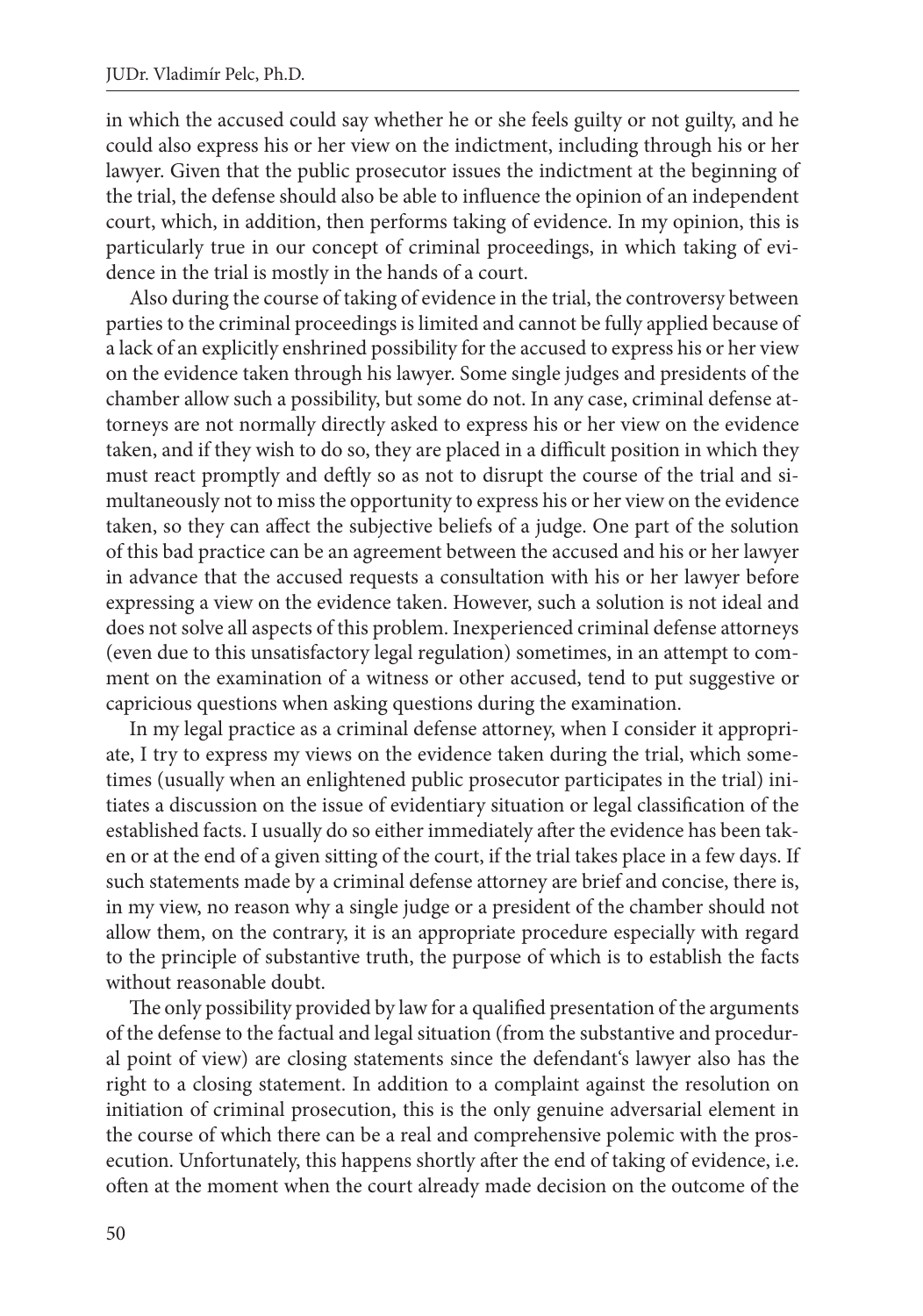proceedings. Assessing this in complete isolation, adversariality of criminal proceedings is fully implemented only in two moments of criminal prosecution, at the very beginning of the criminal prosecution (possibility to file a complaint against the resolution on initiation of criminal prosecution), when taking of evidence is still at its early stage, and at the end of the trial (in closing statements), when the decision is often already made.

# **4. Application of Adversariality in Detention Procedure**

The principle of adversariality should undoubtedly also apply when taking a decision on detention. Detention is an institute that is an obvious exception to the principle of the presumption of innocence, because, in the same way as in the case of an unconditional sentence of imprisonment, detention affects a person who has not yet been finally convicted. From this point of view, adversariality should therefore be fully done in order to minimize the risk of various injustices that are difficult to remedy.

The Czech legal regulation of taking a decision on detention has undergone a substantial change, especially as a result of the positive influence of the Constitutional Court's decisions,<sup>20</sup> by amendment to the Code of Criminal Procedure through the Act No. 459/2011 Coll. with effect from 1 January 2012. The amendment in question regulated in some detail taking place of a detention hearing, within which a decision on detention is obligatory taken, except in cases where a decision on detention is taken within a trial or a public hearing.

In its practice, the Constitutional Court has also given an opinion in the sense that the adversarial principle is also applied in detention procedures, where it is reflected in two ways. Firstly, it is the duty of the law enforcement authorities participating in taking a decision on detention to present to the accused all the specific findings of fact substantiating a justification of the detention. Secondly, it is reflected in the right of the accused and his or her lawyer to express a view on all investigations and possible evidence taken, to call into question factual allegations and evidence and to refute them with other allegations and possible evidence in rebuttal in a similar way as in a trial (No. 215/2013 of the Collection of Decisions of the Constitutional Court<sup>21</sup>). In my opinion, such an approach is completely correct and corresponds to the recent development of the Czech criminal law, which relatively recently established more detailed provisions for the so-called detention

<sup>&</sup>lt;sup>20</sup> Cf. esp. decision of the Constitutional Court from 19<sup>th</sup> February 2004, File No. III. ÚS 544/03, published under No. 6/2004 of the Collections of Decisions of the Constitutional Court, judgment of the Constitutional Court from 23rd March 2004, File No. I. ÚS 573/02, published under No. 41/2004 of the Collections of Decisions of the Constitutional Court and judgment of the Constitutional Court from 22<sup>th</sup> March 2005, File No. Pl. ÚS 45/04, published under No. 239/2005

of the Collections of Decisions of the Constitutional Court.<br><sup>21</sup> Judgment of the Constitutional Court from 11<sup>th</sup> December 2013, File No. I. ÚS 2208/13, published under No. 215/2013 of the Collections of Decisions of the Constitutional Court.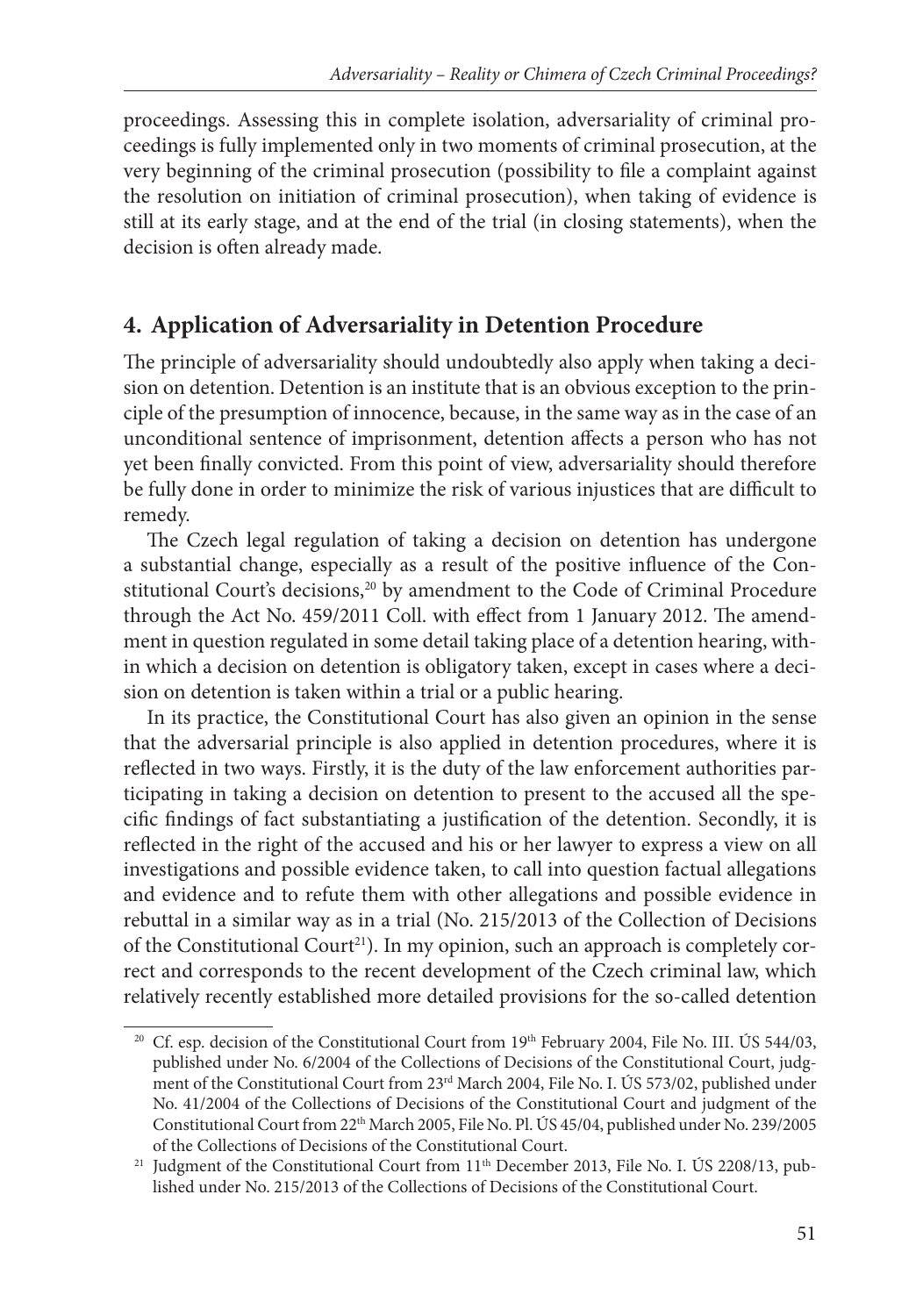procedure in the Code of Criminal Procedure and thus provided the necessary guarantees in this regard to those at risk of deprivation of liberty before a final conviction for a criminal offence.

However, such an approach is not sufficient to fulfill the ideal of adversariality in its entirety. The participation of the public prosecutor in the pre-trial detention procedure is not obligatory [cf. the provisions of Section 73f (2): "*The participation of the public prosecutor and the criminal defense attorney in the detention hearing is not necessary.*"], which is very problematic when it is a decision that can, to a large extent, violate the principle of the presumption of innocence and the public prosecutor is the person who proposes the detention of a certain person. Public prosecutors do not attend detention hearings in a large number of cases due to their high workload. Any confrontation of opinions before the judge between the defense and the prosecution is, of course, excluded in such cases. The same is true in the case of ruling of a superior court on a complaint against a decision in detention hearing. The legislation should therefore *de lege ferenda* provide for the mandatory presence of a public prosecutor in a detention hearing

## **5. Conclusion**

In my opinion, the adversariality is a real maxim and not just a fundamental principle of criminal proceedings, as it is an immanent part of criminal proceedings if we want to characterize a criminal procedure as a fair trial and if we do not want the aim of criminal proceedings to be merely establishing the so-called formal truth, but establishing the objective facts of the case. The universality of adversariality is manifested and has historically manifested itself, among other things, in the fact that it is inherent in both judicial proceedings within the Anglo-American legal culture and judicial procedures under legal orders belonging to the continental system of law. It is important to bear in mind that if the adversariality of criminal proceedings is not sufficiently guaranteed, Czech criminal proceedings may become inquisitorial process, not in a modern sense, but in an earlier, archaic sense, clearly contrary to the basic legal principles of a democratic state governed by the rule of law.

From the considerations on adversariality in the Czech criminal proceedings and its individual elements and rules, it follows a fundamental finding that *all single factors of this principle are aimed at emphasis on a justifi cation of the decisions* of law enforcement authorities and, on the other hand, they oblige both the accused and the criminal defense attorneys to greater procedural activity, which, however, is not an obstructive activity, but an activity aimed at establishing the facts without reasonable doubt (establishing the material truth). At the same time, there is a refinement of legal practice in matters of legal classification of the act and evaluation of various procedural situations.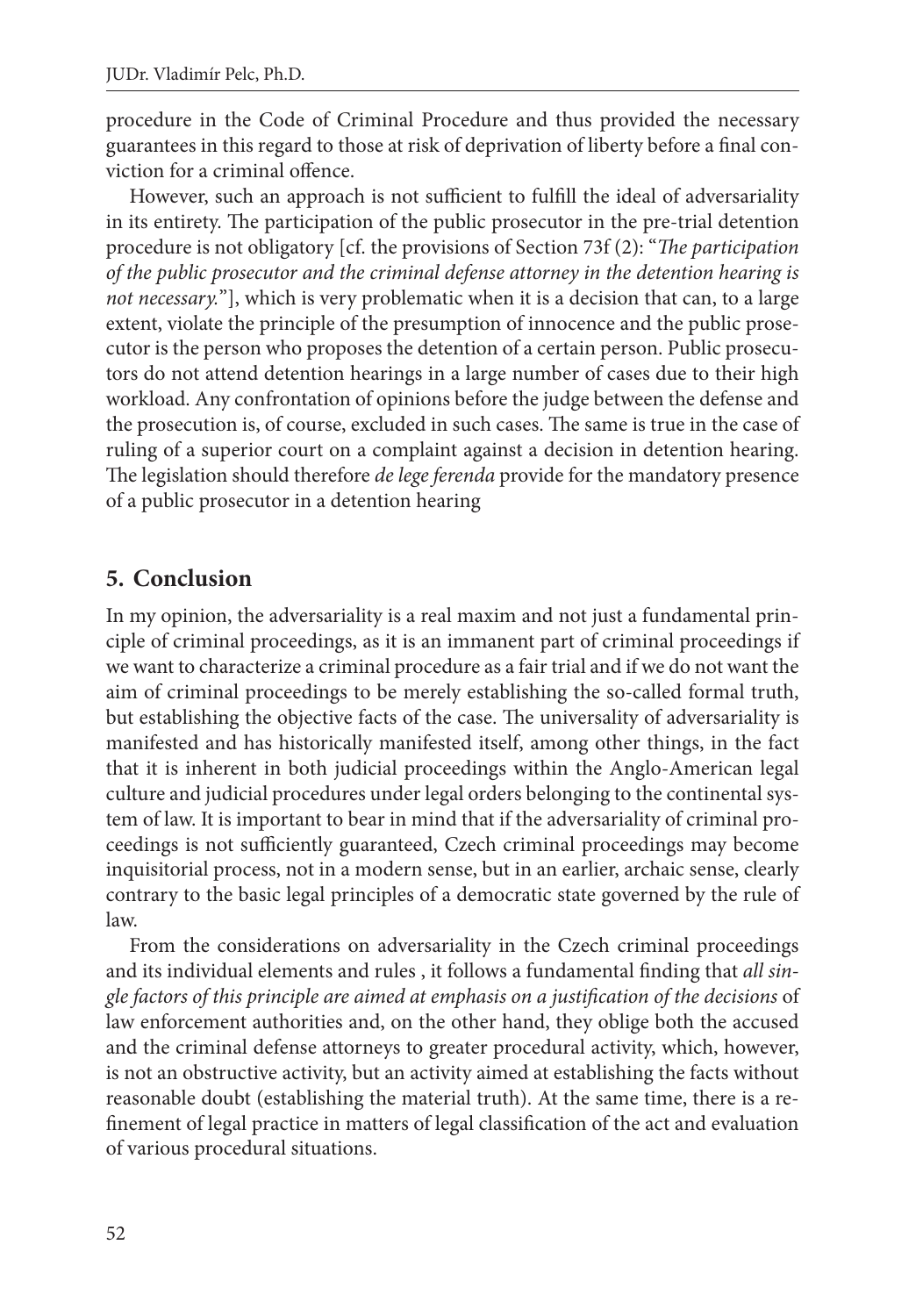Although the current Czech Code of Criminal Procedure provides for some basic guarantees of a fair trial and sets out the key preconditions for fulfilling the adversarial principle, it does not guarantee, as a whole, that certain criminal proceedings will be adversarial. In order to be able to describe a specific criminal proceeding as adversarial, in the Czech environment the accused (usually through the criminal defense attorney), the public prosecutor and the judge must act in a manner not explicitly assumed in the Code of Criminal Procedure. Criminal defense attorney must, above all, develop activity that is not foreseen by law and must be understood and accepted with helpfulness by the public prosecutor and the single judge or the chairman of the senate in the trial.

Unfortunately, the Code of Criminal Procedure does not motivate the parties to the necessary activity concerning the taking of evidence and legal thinking about the problems. If the public prosecutor does not want to, he can avoid any confrontation with the defense throughout the entire duration of criminal proceedings. The same is the case of a passive criminal defense attorney.

As for the question I have already asked in the title of this chapter, it can be concluded that although the "adversarial criminal process in the Czech legal environment" is not an obvious oxymoron, the adversariality in Czech criminal proceedings is a mere chimera rather than its reality.

The Czech legislation should *de lege ferenda* create an environment in which the parties to criminal proceedings will be in real dispute, both as to the interpretation of the facts and the interpretation of legal issues. The elements of adversariality should be present in all key decisions of pre-trial authorities. The sooner the adversariality in the sense of mutual polemics shall be introduced in criminal proceedings, the better in terms of objectivity. The adversarial element should exist at the end of the investigation. In the case of issue of an indictment, it is an absolutely necessary requirement. Thus, the procedure before a court should be fully adversarial.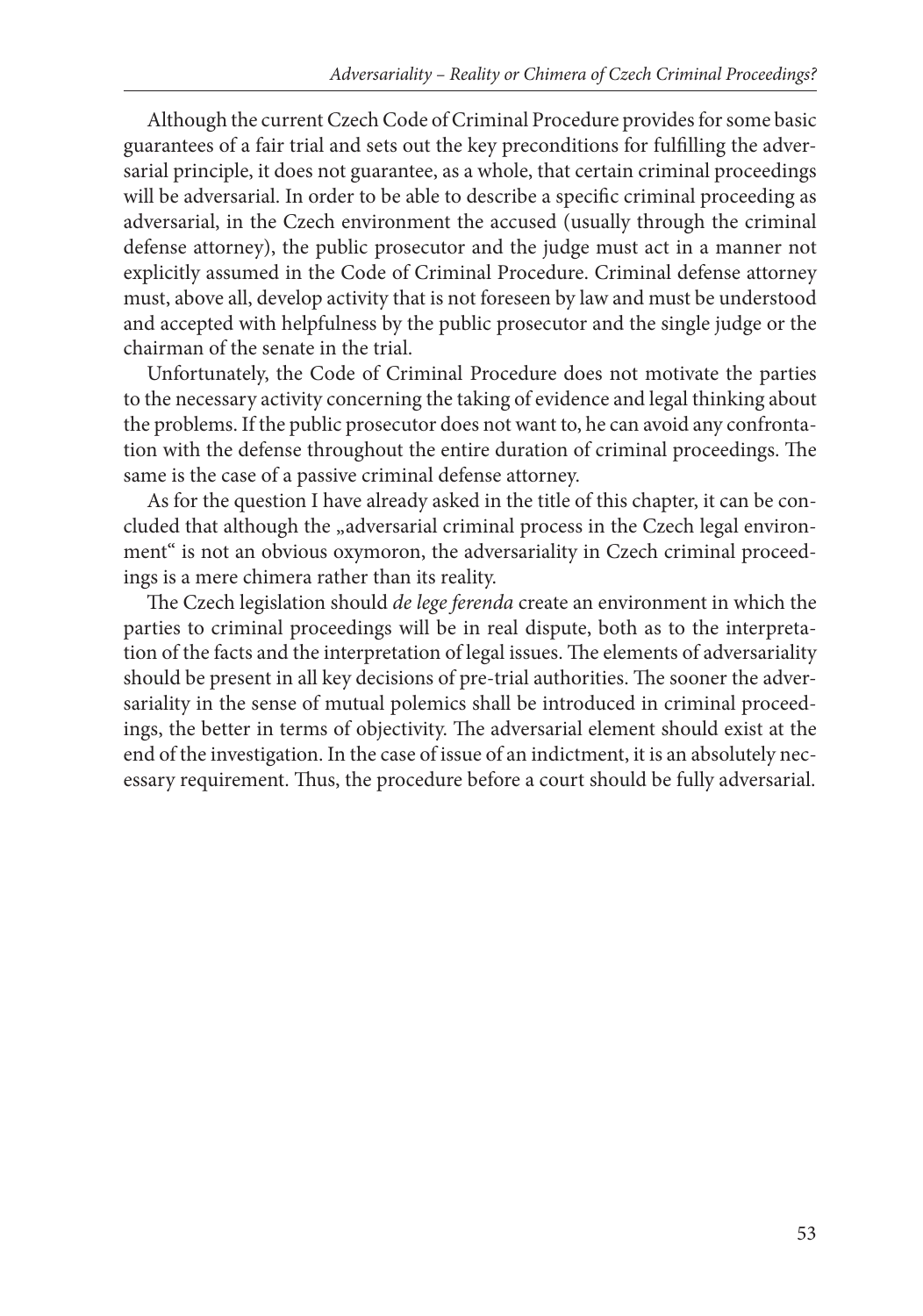# **Right of the Accused to Review Decisions in Criminal Proceedings**<sup>1</sup>

# *Ivan Šimovček*

### *Abstract*

The revision of the decisions is based on the assumption that any decision of the law enfor*cement authorities and the court may be incorrect. Decisions in criminal proceedings are the result of solving complex factual and legal issues, which may lead to errors and shortco*mings, which then affect their correctness. Effective review procedures increase the guaran*tee of decision-making by law enforcement authorities and courts, so that any valid and effective criminal decision does not raise doubts as to the fairness of criminal proceedings.*

### *Key Words*

*Revision, decision, criminal proceedings, justice.*

## **Introduction**

The criminal proceeding consists of several successive stages. However, it may be that a decision taken at first instance is not satisfactory for all procedural parties representing conflicting interests. However, the subjective correctness of the judgment from the point of view of the parties is not a enough reason for the existence of remedial criminal proceedings as a special stage.

The redress procedure assumes that any decision by the law enforcement authorities and the court may be incorrect. Despite the quality of the legal regulations of the individual stages of criminal proceedings and despite the efforts of the competent authorities to make a substantive administrative decision, errors and deficiencies may occur due to the complexity and complexity of factual and legal issues, which then affect the correctness of the criminal decision.

Effective redress increases the guarantee in the decision-making of the law enforcement authorities and the court to ensure that any valid and effective criminal decision is correct as a result of legal and fair criminal proceedings.

Remedial criminal proceedings pursue the basic objective of criminal proceedings, i. ensure that the offense is duly detected, and the perpetrator is fairly punished by law. The appeal also seeks to verify the legality and regularity of the proceedings of the law enforcement authorities and the court and to ensure the most effective protection of the procedural rights of the defendant and other persons involved in such proceedings.

<sup>&</sup>lt;sup>1</sup> This work was supported by Slovak Research and Development Agency under the Contract No. APVV-16-0106.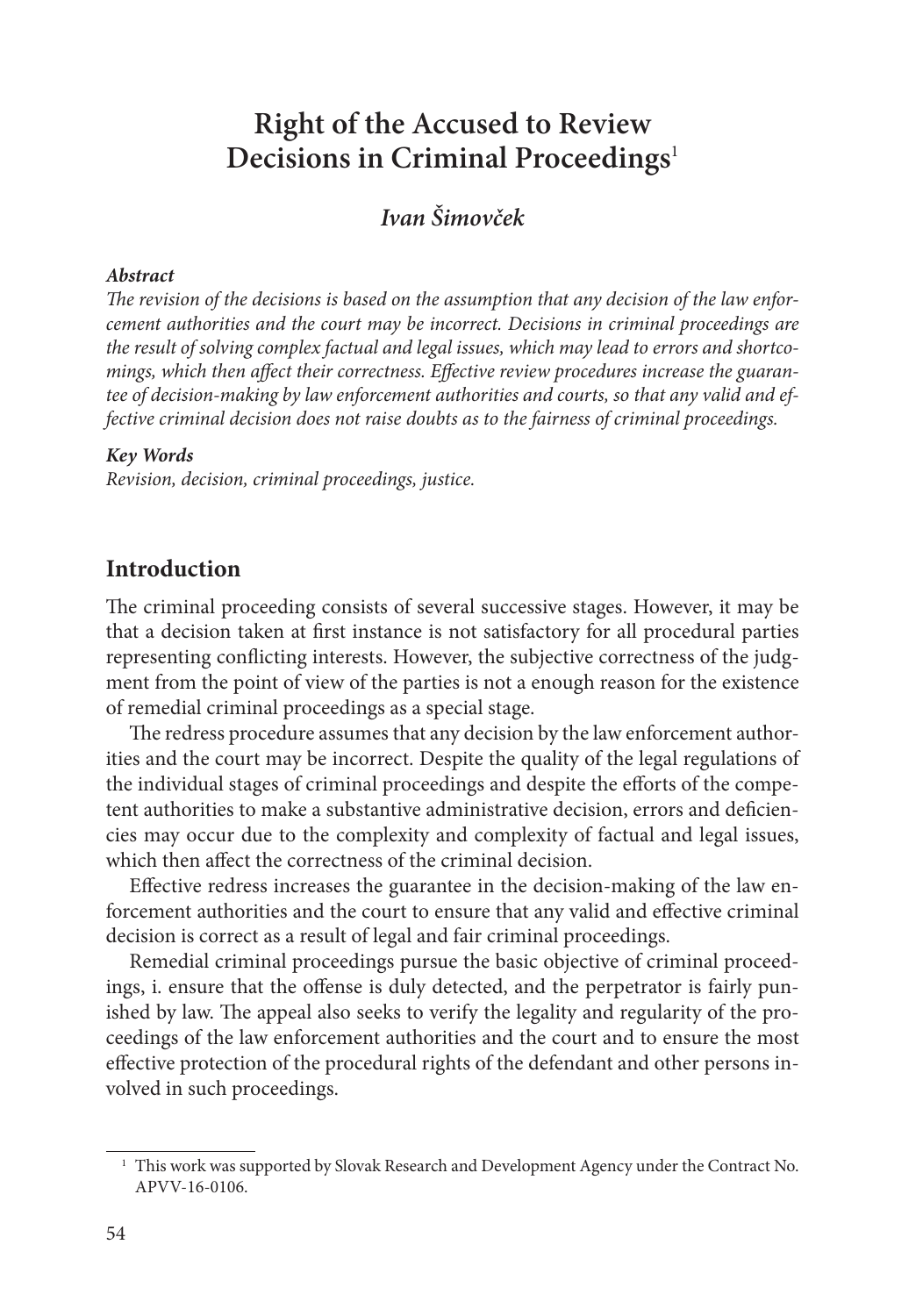The immediate purpose of criminal proceedings is to review a specific decision and, if it is found to be incorrect, to correct it. The redress procedure also provides for review of decisions of first instance law enforcement bodies and courts, allows for generalization of the findings and ensures uniform interpretation of laws.

The general principle of redress is that it must be adapted in such a way that it is accessible to all persons involved in criminal proceedings, both formally and in substance. On the other hand, the use of legal remedies in criminal proceedings must be devoid of all unnecessary formalism.

## **History**

The revision principle in Slovak criminal proceedings has historically been based on an appeal as a remedy against a decision under Roman and Canon law. The appeal brought an all-round review of the decision; j. applying the full revision principle.

Criminal redress was introduced in our conditions only gradually. In Hungary during the period of feudalism, the ruling power was exercised by the monarch through its courts. The sovereign's right to cancel or change the rulings of the courts was more of a mercy. The criminal proceedings at the time, based on a private lawsuit, allowed a private initiative to amend or revoke that decision. With the plaintiff's consent, the convicted person could be released from prison, the sentenced sentence or imprisonment could be converted into monetary satisfaction.<sup>2</sup>

The universal introduction of remedies can be dated to the seventeenth and eighteenth centuries, when it was introduced that a party that was not satisfied with a court decision could initiate a new trial in a higher court. Appeals and appeals were created during the French Revolution as remedies under the three-instance procedure.

The appeal of the court of first instance had to be first appealed by the court of second instance, and only by the appeal of the second instance court was the cassation adjudicated by the court of third instance. In this way, the remedies under the Hungarian legal Article XXXIII of 1896 on the Code of Criminal Procedure,<sup>3</sup> which provided for regular remedies (appeal, recourse, confusion complaint) and extraordinary remedies (legal remedy and retrial) were also regulated.

A recourse (complaint) against the resolution could only be filed in cases enumerated by law. The recursion could be filed by the person affected by the resolution, including witnesses, expert witnesses, immediately upon its declaration, justification of the recursion was possible within eight days. The recursion was decided by the superior court after the so-called. overhaul.

 <sup>2</sup> IVOR, J. a kol. 2010. Trestné právo procesné. Druhé, doplnené a prepracované vydanie. Bratislava : Iura Edition, 2010. p. 691. 3 Ibid, p. 701.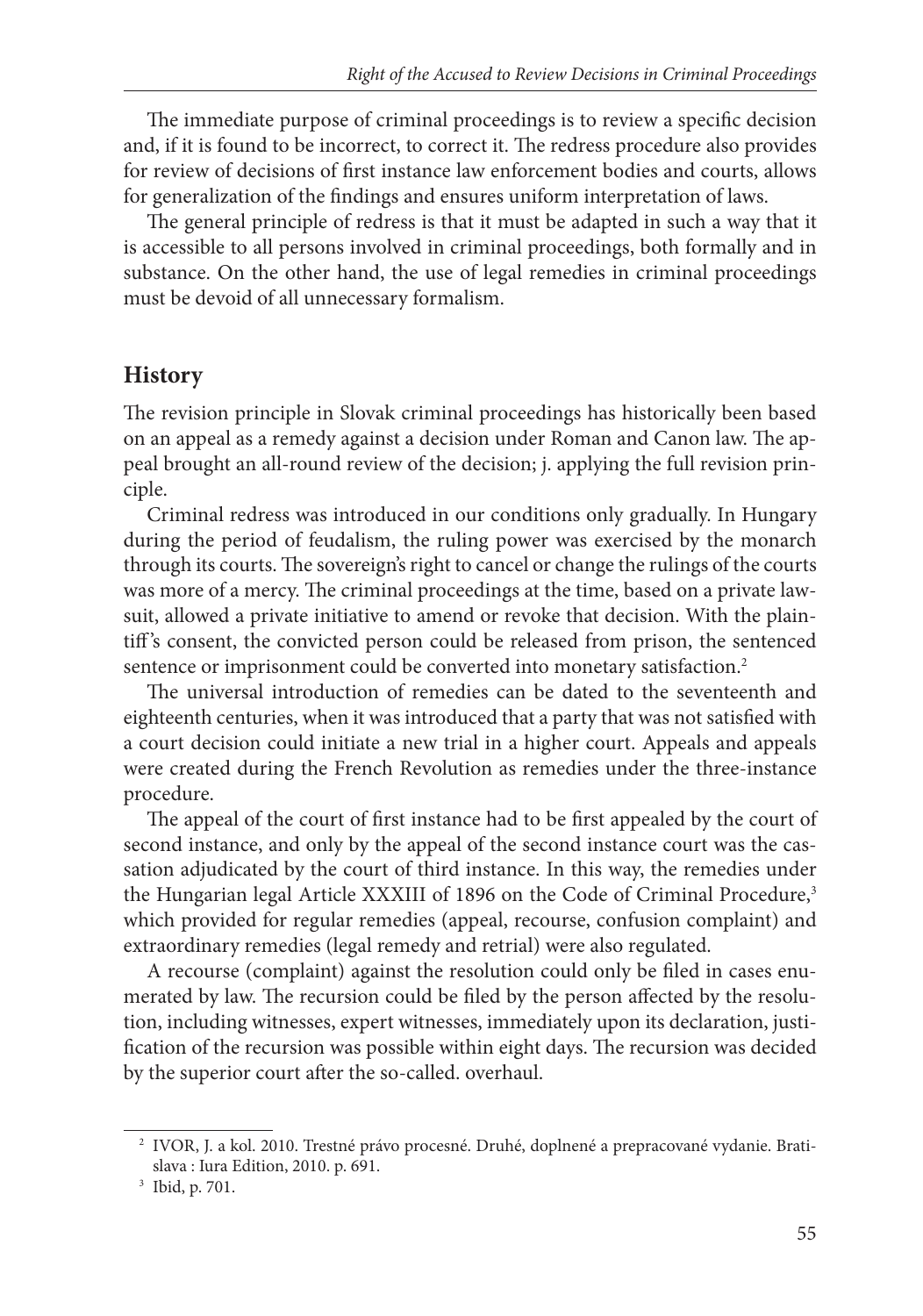Appellation (appeal) was possible against the judgment of the Court of First Instance and it was decided by the Royal Judicial Board. Appeals were not possible against judgments of the jury courts, judgments of the judiciary under the jurisdiction of the district court or administrative nobility, and judgments of the court of second instance. Appeal was possible against both the operative part and the reasoning of the decision and for errors which occurred at the main hearing and in the delivery of the judgment.

The king's representative was entitled to appeal against and against the accused, the accused, his spouse, in the case of a minor, his legal representative, also against his will, the defender also against the will of the defendant and the heir of the defendant against the verdict relating to the private right. In addition to the persons, the principal and the substitute private plaintiff, the injured party and the successor in title of the injured party were also entitled to appeal.

Appeals could be filed for formal deficiencies (for example, an unlawful court formation, a judge excluded by law as a member of a court of law, the absence of a defendant prosecuted at the main hearing, unlawful public exclusion from the hearing, unintelligence of the verdict) also for material deficiencies (for example, the court incorrectly determined the corresponding provision of the Criminal Code for the given act, wrongly assessed the saneness of the defendant, wrongly assessed the sentence, etc.).

In the interest of legal unity against a final decision or any other verdict of any criminal court that violated (offended) the law, the Crown representative could have recourse to the Royal Curia to maintain legal unity. The remedy could not be applied against the final decision of the Royal Curia. The appeal for the maintenance of legal unity was not time-bound and did not have suspensory effect. If the Royal Curia declared a violation of the law for procedural parties, this usually did not have any legal effect except for the possibility of acquittal of the convicted person, reduction of his sentence, annulment of the contested judgment and return of the matter to the relevant nobility.<sup>4</sup>

Renewal of the proceedings against the convicted person was only possible within the period of limitation of the case if new incriminating evidence appeared and the person entitled to file was a royal representative or principal private plaintiff. In favor of the convict was the possibility of reopening the proceedings on the convict's request as grounds of false documents, false expert opinion, new evidence, a case excluding illegality and so on. As a rule, the court which decided at first instance, as for the renewal of the administrative authority or the district court's judgment, was competent to decide on the renewal of the court in which they were located.

The renewal resulted in either confirmation of the original judgment, its total or partial revocation and the delivery of a new judgment. The principle of prohibition of reformationis in peius was already in force, since in the event of renewal in favor of the convict, it was not possible to measure a heavier punishment compared to the

 <sup>4 §§ 441–442</sup> Zák. čl. XXXIII/1986, o trestnožalobnom pravotnom poriadku.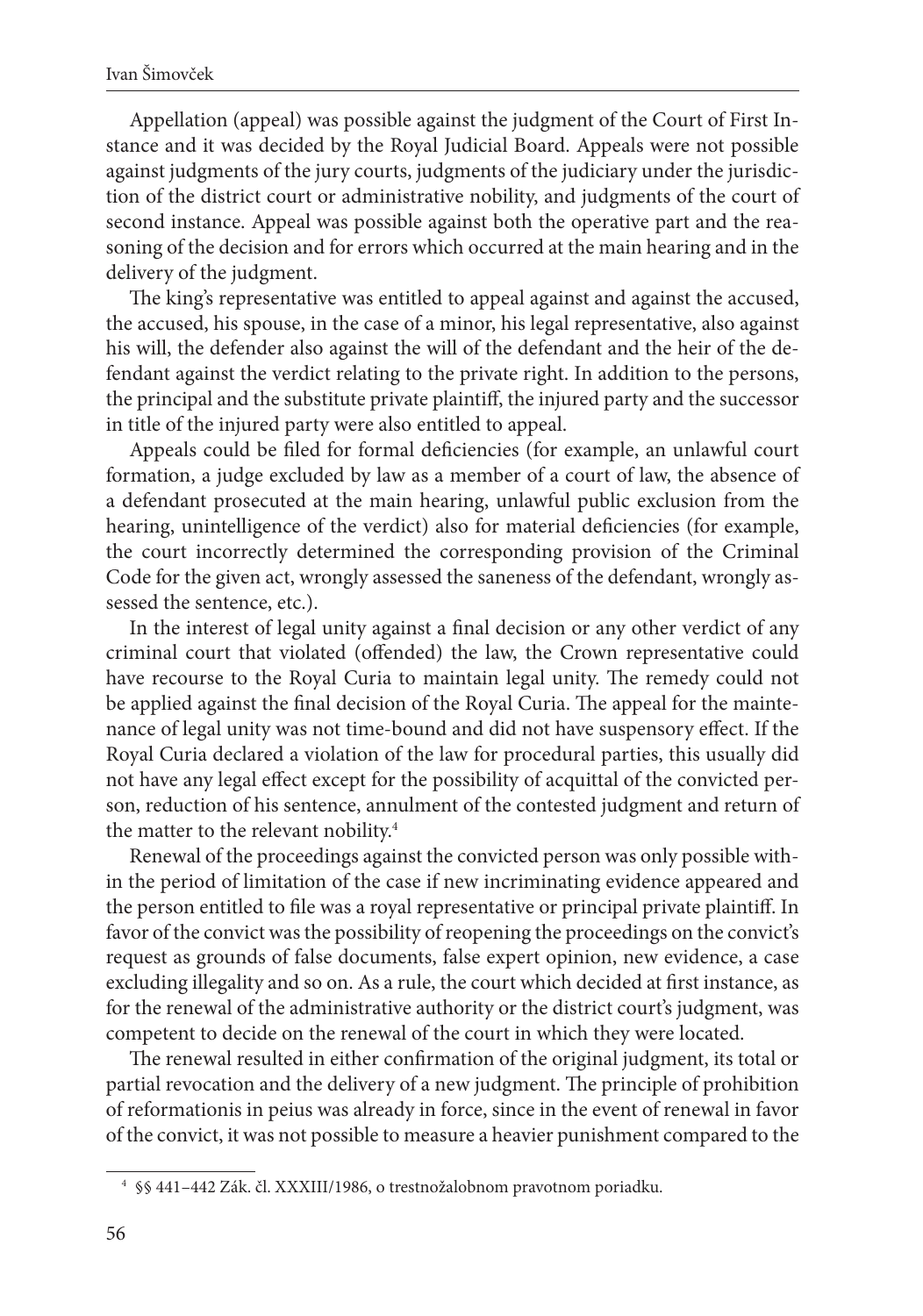sentence imposed in previous judgments. It should be noted, however, that even in the case of restitution to the detriment of the convict, the results of the main hearing could have led to an acquittal or a lesser sentence.<sup>5</sup>

In Slovakia, despite the existence of the Czechoslovak state in criminal proceedings, the Hungarian law still applied. no. XXXIII/1896, which was amended was amended in 1908, the Amendment introduced a conditional sentence and procedure for juvenile offenses. Statutory Article. Art. VII/1914 stipulated a separate regulation of criminal proceedings against juveniles.

This amendment was in effect until 1950, when the National Assembly of Czechoslovakia adopted the Code of Criminal Procedure no. 87/1950 Coll. with effect from 1 August 1950, which applied to the whole territory of the Czechoslovak state and replaced all previously valid criminal codes, while also applicable to the military judiciary.

# **Current status of the accused's right to review a decision in criminal proceedings**

The right of the accused to review a decision in criminal proceedings is one of the basic attributes of the fairness of criminal proceedings in a democratic society, since any decision in criminal proceedings may be wrong for objective and subjective reasons and therefore there must be legal means to review wrong criminal decisions.

The European Convention on Human Rights<sup>6</sup> (hereinafter: The Convention) did not initially contain the right to dual instances of criminal courts. This was changed by the Delcourt judgment, Series A, no. 6, 1968, in which it was stated that Art. Although the Convention does not force the States Parties to set up appeals or courts of cassation, but if they are established in the State, the States must guarantee the essential guarantees within the meaning of Art. 6 of the Convention, in order to prevent discrimination within the meaning of Art. 14 of the Convention.7

The revision principle in criminal proceedings was enshrined in the Convention by Additional Protocol No 7, Article 2 of which is amended, "anyone who has been shown to have committed an offense has the right to have the evidence and judgment reviewed by a higher court".<sup>8</sup> The exercise of this right is determined by law.

 <sup>5 §§ 445–462</sup> Zák. čl. XXXIII/1986, o trestnožalobnom pravotnom poriadku. 6 European Convention on Human Rights as amended by Protocols No. 11 and 14 with additional protocol and protocols no. 4, 6, 7, 12 and 13. http://www.echr.coe.int/Documents/Con[vention\\_SLK.pdf, \(downloaded 28.1.2020\).](http://www.echr.coe.int/Documents/Convention_SLK.pdf) 7 Rozhodnutie vo veci Monel a Morris, séria A, č. 64, 1983 a vo veci Sutter, séria A, č. 74,1984 In:

REPÍK, B.: Požadavky Evropské úmluvy lidských práv na trestní proces. (II. Právo na spravedlivý proces). Bulletin advokacie č. 1/1993, p. 21.<br>8 European Convention on Human Rights as amended by Protocols No. 11 and 14 with addi-

[tional protocol and protocols no. 4, 6, 7, 12 and 13. http://www.echr.coe.int/Documents/Con](http://www.echr.coe.int/Documents/Convention_SLK.pdf)vention\_SLK.pdf, (downloaded 28.1.2020).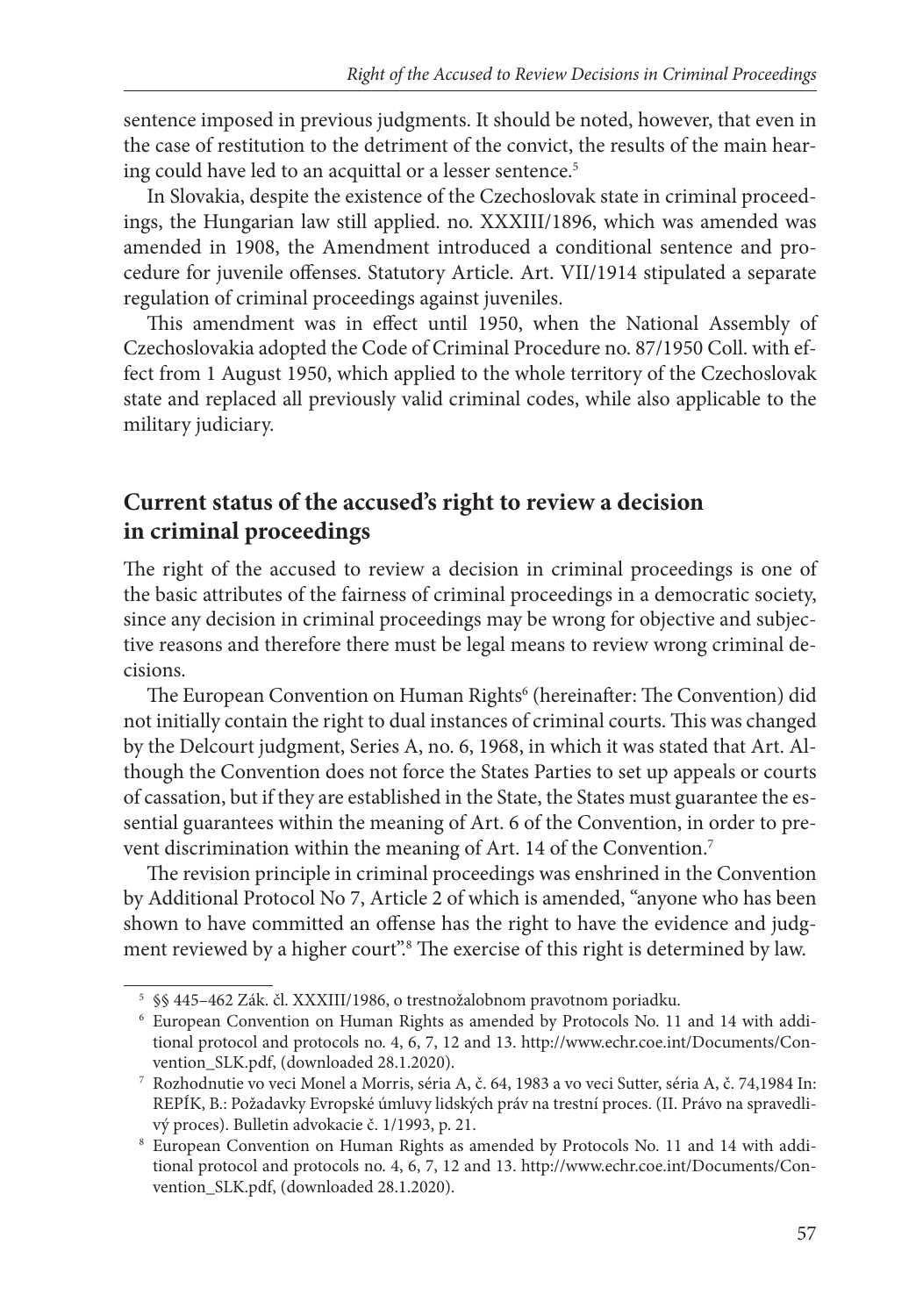The essence of the review of criminal decisions in the context of an appeal procedure as a stage of criminal proceedings is their examination in terms of their legality and justification as well as the correctness of the proceedings that preceded the issue of the examined decisions. The remedy also seeks to establish whether there are reasonable doubts as to the accuracy, legality and fairness of the decision.<sup>9</sup>

The possibility of revising a criminal decision is based on the principle of availability, e.g. a prerequisite for review of a criminal decision is a certain impetus by the accused in the form of a legal remedy.

The review of criminal decisions in the context of criminal appeal does not have the purpose of clarifying the factual and legal situation of the case. As a rule, new facts are not found in the appeal procedure and the legal assessment is reviewed based on the factual finding of the first instance body, or, for some remedies, supplemented or partially modified before the corrective body. At the same time, the appeal procedure verifies the correctness and legality of the contested first-instance decisions. The incorrectness of these decisions is manifested in errors of fact (error in facto), substantive (error in iure) and procedural (error in procedendo).

The scope and possibility of reviewing criminal decisions in criminal appeal proceedings are fully dependent on the application of the specific principles of the redress procedure, as well as on the nature of the ordinary or extraordinary legal remedies.

Possibilities and scope of revision of criminal decisions influence whether the appellate (reformative) or cassation principle applies in appeal proceedings or a combination of these elements.

The principle of appeal and cassation was originally created during the French Revolution as an appeal in the context of the trinity of the proceedings. Until 1950 it existed in our territory according to the Hungarian legal article no. XXXIII/1896 on judicial proceedings, according to which the appeal of the Court of First Instance had to be first appealed by the court of second instance, and only the second instance judgment was addressed to the cassation which was decided by the court of third instance.

Within the appellation system we recognize its two types. A complete appellation system that allows the parties to present new facts and propose new evidence (even in our law) even in the ordinary redress procedure, and a partial appellation system that does not provide the parties to the redress procedure with this possibility. According to the principle of appeal, the reviewing body, if it finds that the contested decision is incorrect, annuls the decision in question and remedies its errors itself and makes a new, flawless decision.

That principle is characterized by the possibility of challenging both the factual and legal errors of the decision and the possibility of altering the facts established by the Court of First Instance on the basis of its own wide evidence in the review

 <sup>9</sup> MUSIL, J., KRATOCHVÍL, V., ŠÁMAL, P.: Trestní právo procesní. 3. přepracované a doplněné vydání. Praha, C. H. Beck, 2007, s. 875.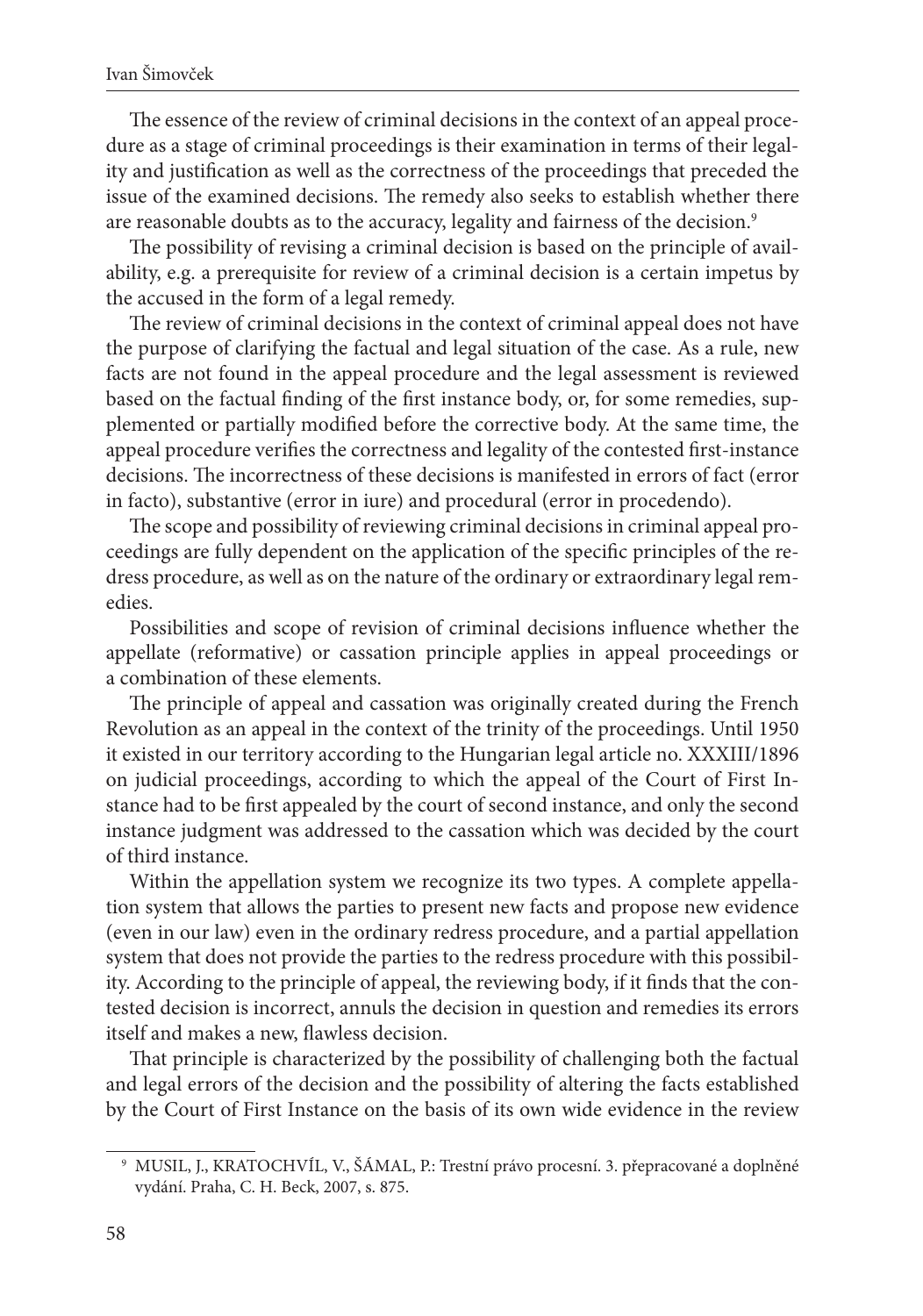procedure. Its advantage is economy and speed of action, as it prevents the repeated annulment of successive decisions. The disadvantage of this principle is that there is a risk of fundamental changes in the finding of facts which, after this procedure, will no longer be able to be examined by ordinary redress.

It is typical of an appeal in cassation that, when it finds that the contested decision is incorrect, it annuls the decision in question and remits the case for reconsideration and the decision of the first instance. It is characteristic of that system that the facts established by the first instance body are binding and inviolable for the second instance. The application of the cassation system means emphasizing the principle that the most important part of the criminal procedure is in proceedings before the first instance, where the basic principles of criminal procedure are applied as fully as possible. Persons entitled to lodge an appeal shall not deprive them of the right to lodge a new appeal if they do not agree again with the new decision given in the following first instance proceedings.

Filing a regular remedy (complaint, appeal) in criminal proceedings usually has a devolutive effect, which ensures that the remedy is decided by another, usually superior body. The Code of Criminal Procedure also knows the so-called. fiction of devolutive effect, according to which the appeal is decided by a body of the same kind and degree, but in a different composition, which the law regards as a superior body (e.g. in case a complaint was lodged against the decision of the court of appeal, it is decided by another panel of this court, which in this decision has the position of superior body).10

In the event that a complaint has been filed, the law allows so-called self-medication, which is a special way of dealing with an appeal. The essence of self-mediation is that the body against which the order is directed can comply with it if the amendment of the original order does not affect the rights of another party to the criminal proceedings. The settlement of the case by this institute constitutes a new first instance decision and therefore a further complaint is admissible against such an order.

The application for a retrial does not have a devolutive effect, since it is the court with jurisdiction which has ruled or should have decided in the case of the indictment, if the case was finally concluded by a decision of the prosecutor at first instance.

In the case of an appeal, the Supreme Court always decides. The Prosecutor General decides on the petition for annulment of final decisions in the preliminary proceedings. These remedies are sometimes referred to as centralized remedies.

Filing an appeal in criminal proceedings may result in the suspension of enforcement of the decision. suspensive effect. This effect usually has remedies if enforcement of the decision would frustrate the purpose of the remedy or if the non-recognition of such effect would cause irreparable damage. If the law does not grant

 <sup>10 § 185</sup> par. 3 of the Code of Criminal Procedure.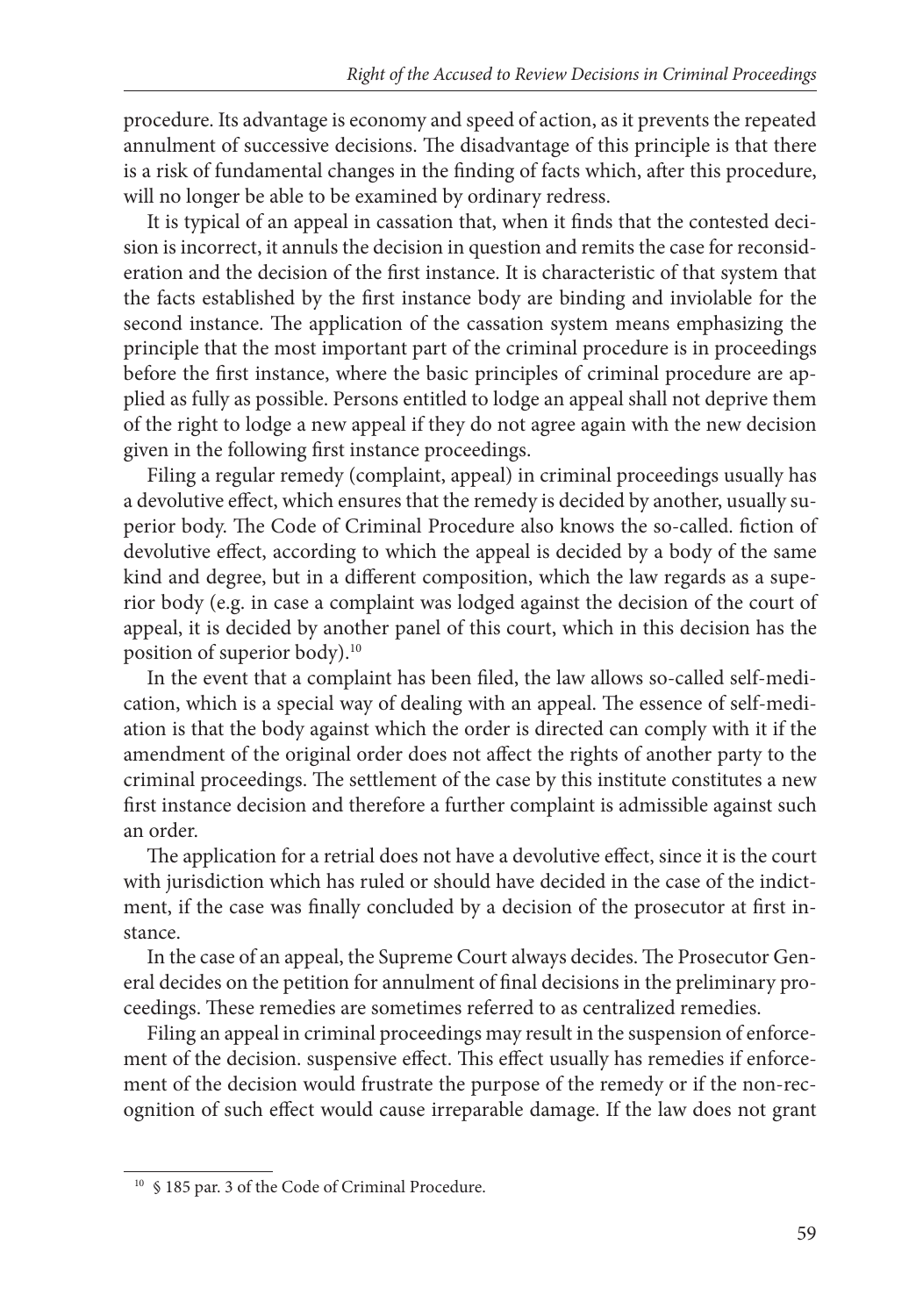a suspensive effect, then the contested decision may be enforced even if it has not entered into force (e.g. a resolution on seizure of the victim's claim).

The suspensory effect of the law grants an appeal. An appeal relating to only one of several defendants does not prevent the judgment of the other defendants from becoming final and enforceable. A complaint has a suspensory effect only where expressly provided for by law. The appeal does not have suspensory effect, but the Minister of Justice or the Attorney General may postpone or suspend the execution of the decision against which he has appealed until a decision on the case is made. After the appeal has been lodged, the appeal court may also do so. Where an application has been made to allow the accused to be reopened, the court may, in view of the nature of the facts and evidence which has come to light, revoke or suspend the execution of the sentence lawfully imposed in the main proceedings.

In remedies, we also encounter the principle of beneficio cohaesionis. It is a principle whose principle is to change the decision also in favor of the person who did not appeal, if it benefits the reason for which the decision was changed in favor of the person who brought the appeal. This principle is evident in both regular and extraordinary remedies.

Equally important is the prohibition of reformationis in peius. It expresses a request to prohibit the deterioration of the procedural status of the accused person who lodged an appeal or for whom the appeal was lodged by another authorized person. The prerequisite for the application of this principle is that a remedy against such a person is carried out solely in his favor.

However, in the event of a retrial, there is only a limited prohibition of reformationis in peius concerning only the sentence on the sentence, which means that he or she may not be punished more severely than that imposed in the main proceedings by the new judgment.

In essence, the full principle of review means that the appellate body is required to examine all the operative part of the contested decision which may have been appealed, to assess the correctness of each operative part in the light of all the relevant factual or legal errors, the contested decision was preceded by procedural irregularities which could have led to an incorrect or missing statement.

The decision will therefore be examined in its entirety and in all relevant respects, irrespective of the errors made by the appellant to the contested decision. The higher authority is required to examine the contested decision in respect of all the persons affected by it, even if only one of those persons has appealed.

The complete revision principle is currently applied in the Slovak criminal proceedings within the framework of an extraordinary remedy, which is the annulment of final decisions in pre-trial by the Attorney General. Examination of decisions of bodies active in pre-trial proceedings by the Attorney General (the Supreme Public Prosecutor in the Czech Republic) is an extraordinary remedy introduced in Slovakia by the recodified Criminal Procedure Code.<sup>11</sup> In reviewing the decisions, the

 <sup>11</sup> Act. no. 301/2005 Coll. with effect from 1.1.2006.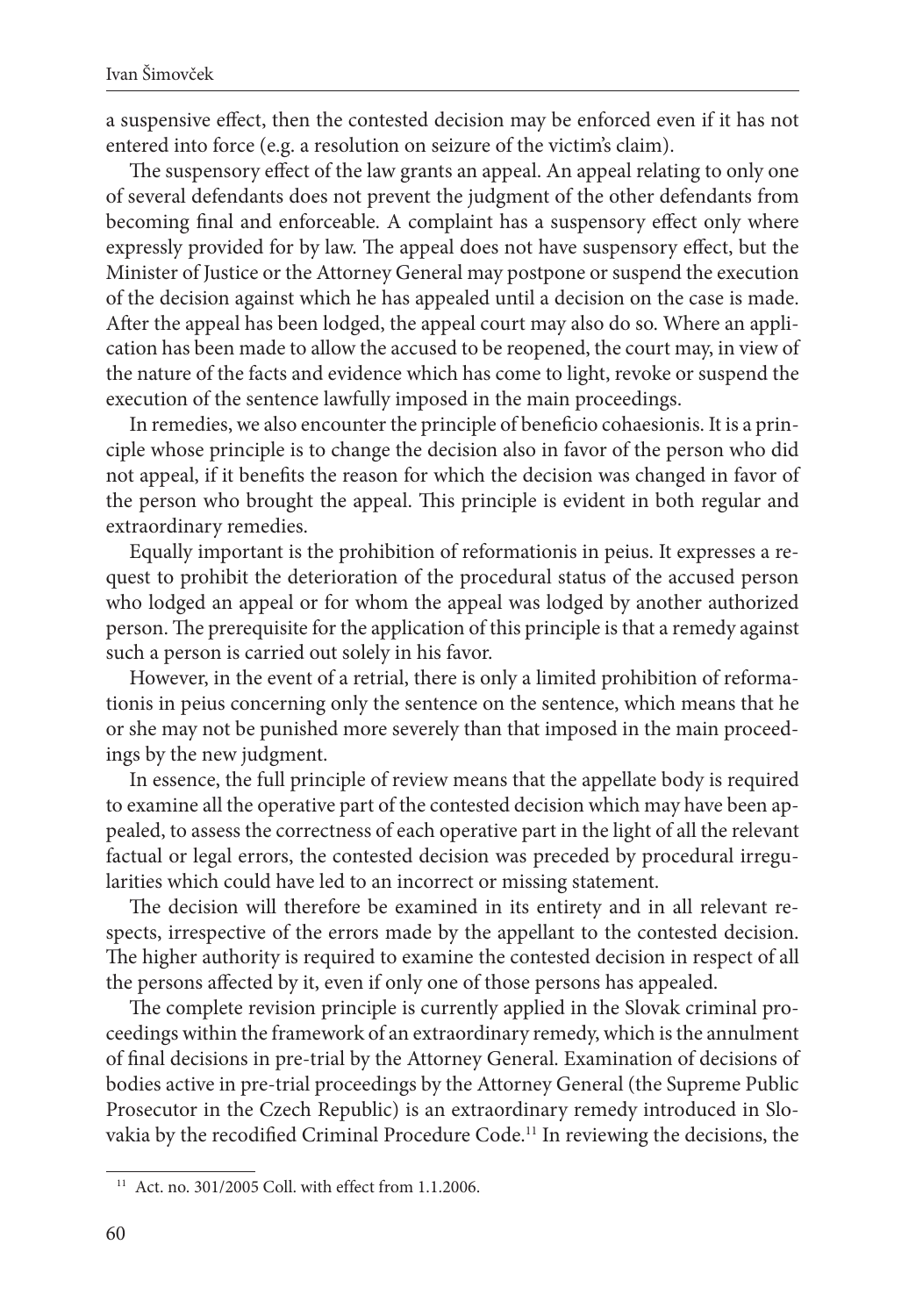full principle of revision applies, as the Attorney General is not bound by the scope of the application for recourse to the present remedy and the principle of availability does not apply either ex-officio.

Furthermore, the provisions of the Code of Criminal Procedure allowing the prosecutor in the pre-trial procedure to carry out a single procedural act or even the entire investigation and thus the taking of evidence are also applicable.<sup>12</sup>

The Attorney General shall revoke the final decision of the prosecutor or the police if such a decision or proceeding preceded by a violation of the law. Breach of the law means a material misconduct that may have affected the decision in the matter. Where the decision or proceeding referred to in paragraph 1 concerns several persons or acts, the Prosecutor General may cancel only that part of the decision or proceeding concerning any of those persons or acts. The Attorney General in proceedings under paragraph 1 shall decide by an order which is not subject to appeal.<sup>13</sup>

By a resolution of the Constitutional Court of the Slovak Republic<sup>14</sup> it was established that there is no legal entitlement to the positive acceptance of a petition of authorized persons to file an extraordinary remedy, which is also the annulment of final decisions in pre-trial proceedings. It is up to the Attorney General to decide whether to take this extraordinary remedy. However, this does not mean that the Attorney General is not obliged to deal with the complaint under the relevant provisions of the Public Prosecutor's Office Act.

Likewise, the full principle of revision applies in proceedings on complaints against decisions of law enforcement authorities. In this context, it is suggested that the possibility of endless repetition of complaints by the accused should be limited by requiring the prosecutor to examine the complainant's further request on the same matter and to notify the applicant only if it contains new facts. The Prosecutor shall notify the applicant accordingly.

The principle of limited review (limited revision principle) examines the flawlessness of only the contested statement and its previous action. In doing so, only the plea put forward is examined in relation to the person who lodged the appeal or the appeal. in favor of which the appeal was lodged.

The limited principle of review applies to a regular appeal such as an appeal. That principle is more appropriate in view of the disposable nature of the remedy than the action initiating the remedy. If the appellate court does not dismiss the appeal or set aside the judgment, it shall examine the legality and the justification of the contested statements of the judgment against which the appellant appealed, as well as the correctness of the procedure preceding them. Where an appeal has been lodged in favor of the defendant against the conviction and the court of appeal does not annul that judgment, it shall also examine in its entirety the legality

<sup>&</sup>lt;sup>12</sup> § 230 of the Code of Criminal Procedure.<br><sup>13</sup> § 363 of the Code of Criminal Procedure.<br><sup>14</sup> Resolution of the Constitutional Court of the Slovak Republic File I. ÚS No. 252/2010 of 30 June 2010.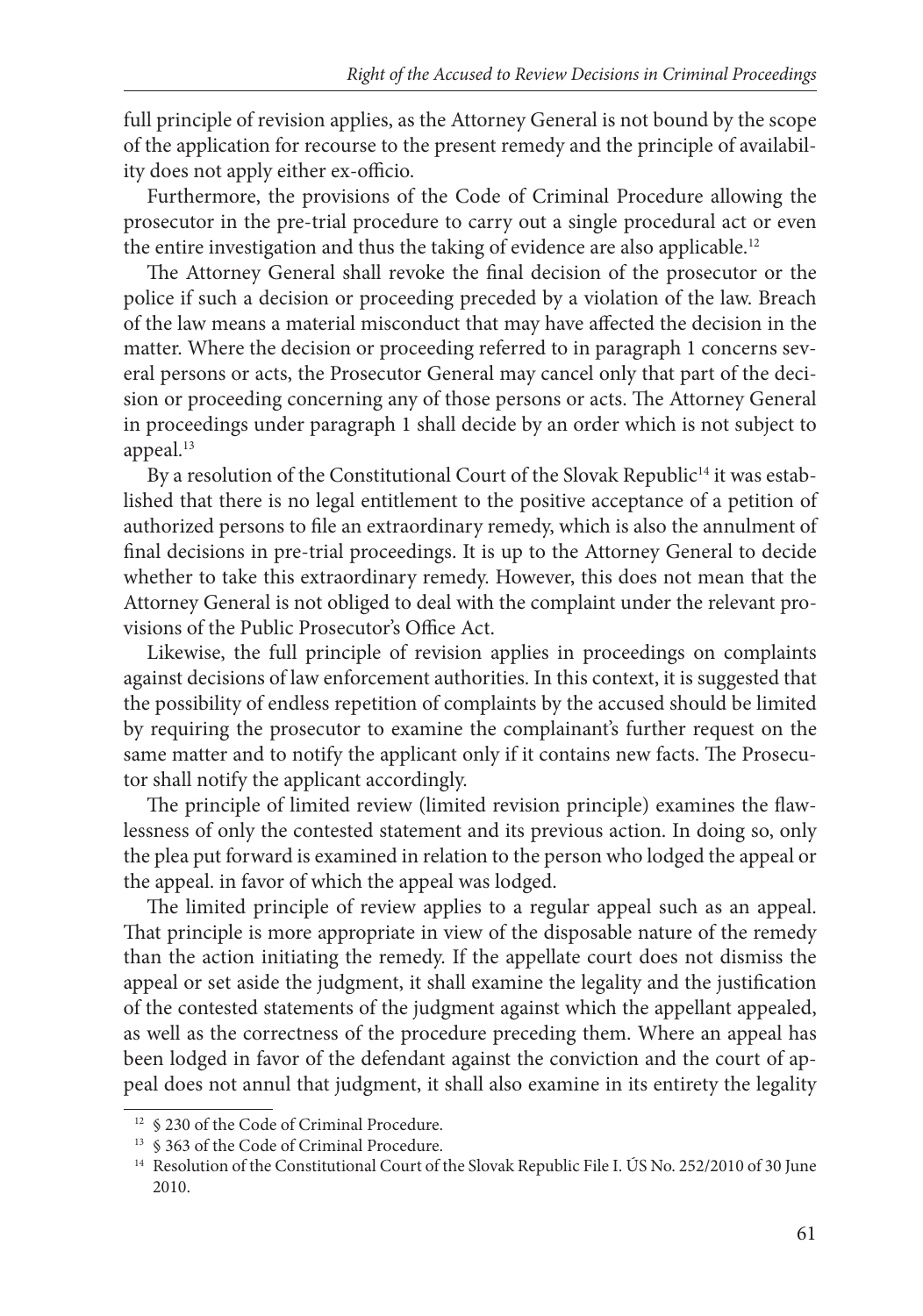and the justification of the sentence and other statements which have their basis in the guilty statement.<sup>15</sup>

The restricted revision principle does not apply to the appeal only in one case. The Court of Appeal shall only consider errors which have not been criticized on appeal if they would justify bringing an appeal.

The appellate court's review duty also determines the extent of the evidence in appeal proceedings. In the proceedings before the Court of Appeal, only evidence in good time proposed by the parties may be taken in the examination of a guilty and precedent judgment, without such a request only if the defendant is protected and assisted under a special regulation and in connection with his presence in the proceedings before the court is justified by the fear of endangering his life or health, or the life or health of his close person, being heard using technical equipment designed to transmit sound and video.<sup>16</sup>

Other evidence may also be taken in the examination of the statements following the guilty statement and, in the proceedings, preceding it.

Revision activity does not apply in the case of filing a statement of opposition to a criminal order where the criminal order is revoked. If the person entitled has lodged an objection to the criminal order, the single judge shall order the main hearing in which the single judge is not bound by legal qualifications, neither by the second and the sentence, nor by the verdict on the protective measure contained in the criminal order<sup>17</sup>

However, in the event of opposition, the de lege ferenda proposals also aim at introducing a defined review obligation. In the present case, the prosecutor's opposition, the opposition brought by his defense counsel, the opposition brought by his agent for the injured party or the person concerned must also be adequately reasoned. If the single judge does not order the main hearing after the statement of opposition has been lodged because the opposition was lodged by an unauthorized person, was lodged late or was not substantiated, he shall reject the opposition by order. A complaint having suspensory effect is admissible against this order.

For extraordinary remedies, the limited revision principle applies exclusively in the appeal procedure. An appeal may be lodged if the so-called. grounds of appeal [§ 371 (1) CPP]. However, the accuracy and completeness of the facts found cannot be examined and changed by the court of appeal.

An interesting breakthrough in the above-mentioned calculation of the challengeable decisions by appeal was brought by the Constitutional Court's ruling, which the Constitutional Court allowed to appeal also against the decision not to allow the resumption of proceedings.<sup>18</sup> In response to this finding of the US SR, the expert public believed any review of extraordinary remedies decisions by other

<sup>&</sup>lt;sup>15</sup> § 317 of the Code of Criminal Procedure.<br><sup>16</sup> § 273 of the Code of Criminal Procedure.<br><sup>17</sup> § 355 par. 3 of the Code of Criminal Procedure.<br><sup>17</sup> § 355 par. 3 of the Constitutional Court of the Slovak Republic II. ÚS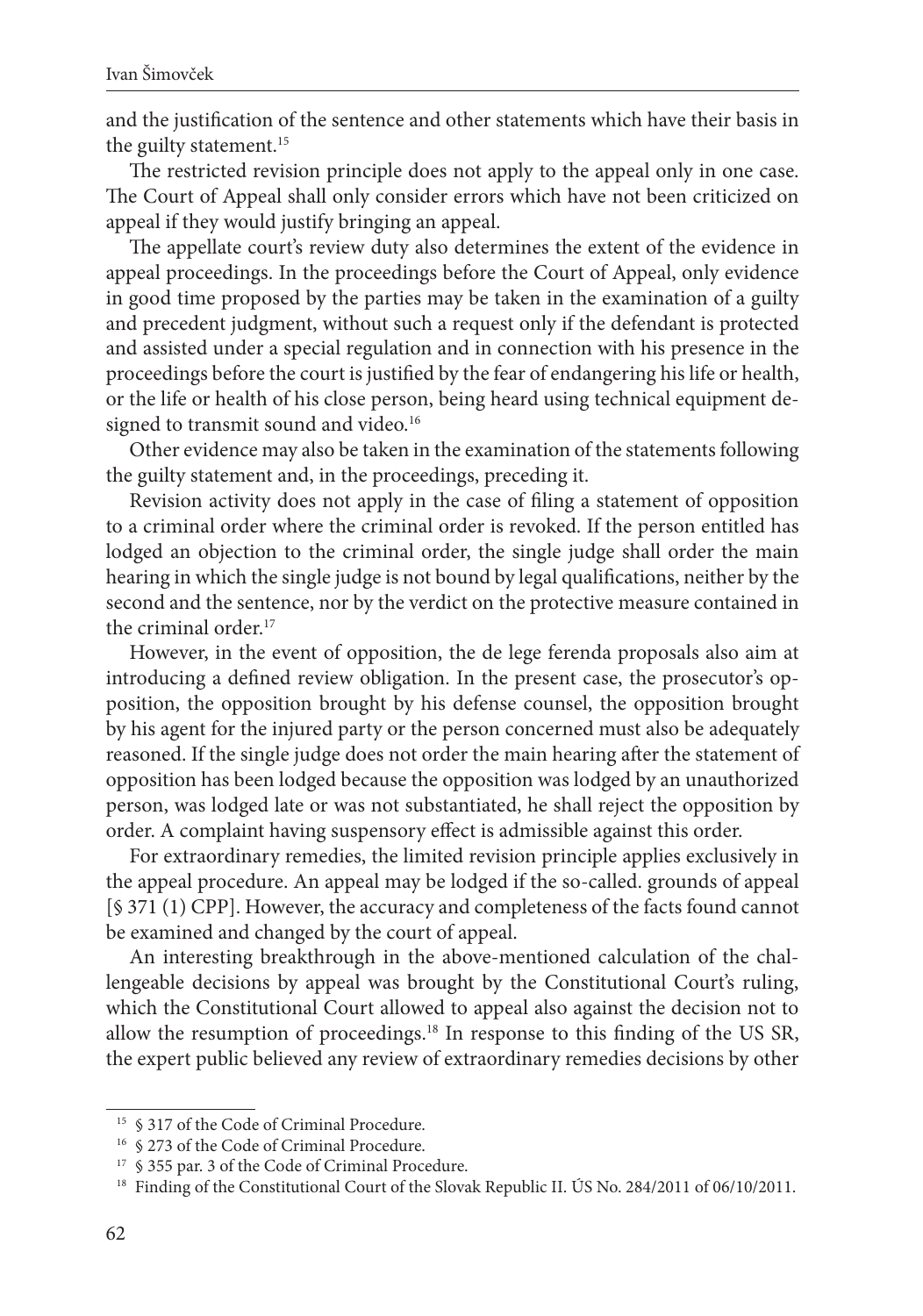extraordinary remedies is inadmissible. If the legislature had such an intention, it would explicitly introduce it into the legislation.

The full principle of revision shall apply only in the case of the ground of appeal under § 371 para. 1, par. c) CPP. There have also been efforts to complete a review obligation, even in the case of an appeal, which, however, faces strong opposition, by judicial practitioners.

For example, in its opinion of 16 September 2008, the Judicial Council of the Slovak Republic pointed out that the proposed revision principle in the appeal procedure may ultimately lead to a slowdown of the proceedings. Thus, there is a real danger that the constitutional right of a citizen to a timely judicial decision and violation of the right to a fair trial within the meaning of Art. 6 par. 1 of the Convention on Human Rights. The Judicial Council of the Slovak Republic considers the present amendment of the appeal procedure (limited revision principle) enough.19

The complaint for violation of the law in the Czech Republic applies the principle of free evaluation of evidence to a narrower extent, since the Supreme Court, as a corrective body, is not entitled to annul the contested decision, if In the present case, the contested decision cannot be criticized for any error in the principle of the free evaluation of evidence.<sup>20</sup> The application of the cassation principle on appeal means that the center of gravity of the evidence is before the institution and the court of first instance and to a limited extent in the ordinary appeal proceedings.<sup>21</sup>

The Czech Code of Criminal Procedure stipulates a limited scope of evidence in an extra appeal procedure, $22$  as the court of appeal cannot review the evidence already carried out without further possibility without the possibility to carry out such evidence itself in accordance with the principle of oral and immediate effect. If any circumstance needs to be clarified for the decision on the appeal, the presidential investigation or a member of the Board of Appeal designated by him, or at his request another law enforcement authority, shall carry out the investigations in question. In such an investigation, the means of proof within the meaning of the sixth title of the Code of Criminal Procedure shall be used. In urgent cases of urgent and unrepeatable acts, the means under the fourth title of the Code of Criminal Procedure, e.g. Procedures to seize persons and things.

Errors which cannot be remedied at a public session of the Court of Appeal are those errors in which the Court of Appeal would in principle replace the activities of the Court of First Instance and it has neither the power nor the means to do so. The Supreme Court, as an appellate body, is not entitled to extensive evidence but

<sup>&</sup>lt;sup>19</sup> Minutes of the 17<sup>th</sup> Session of the Judicial Council of the Slovak Republic of 16 September 2008 http://www.google.com/url?sa=t&rct=j&q=&esrc=s&frm=1&source=web&cd=20&ved=0CH [UQFjAJOAo&url=http%3A%2F % 2F \(downloaded on 26.9.2013\).](http://www.google.com/url?sa=t&rct=j&q=&esrc=s&frm=1&source=web&cd=20&ved=0CHUQFjAJOAo&url=http%3A%2F%2F)<br><sup>20</sup> NS ČR č. 53/1992 – I.<br><sup>21</sup> MUSIL, J., KRATOCHVÍL, V., ŠÁMAL, P.: Trestní právo procesní. 3. přepracované a doplněné

vydání. Praha, C. H. Beck, 2007, p. 882. 22 § 265 para. 7 of the Criminal Procedure Code, Act no. 141/1961 Coll.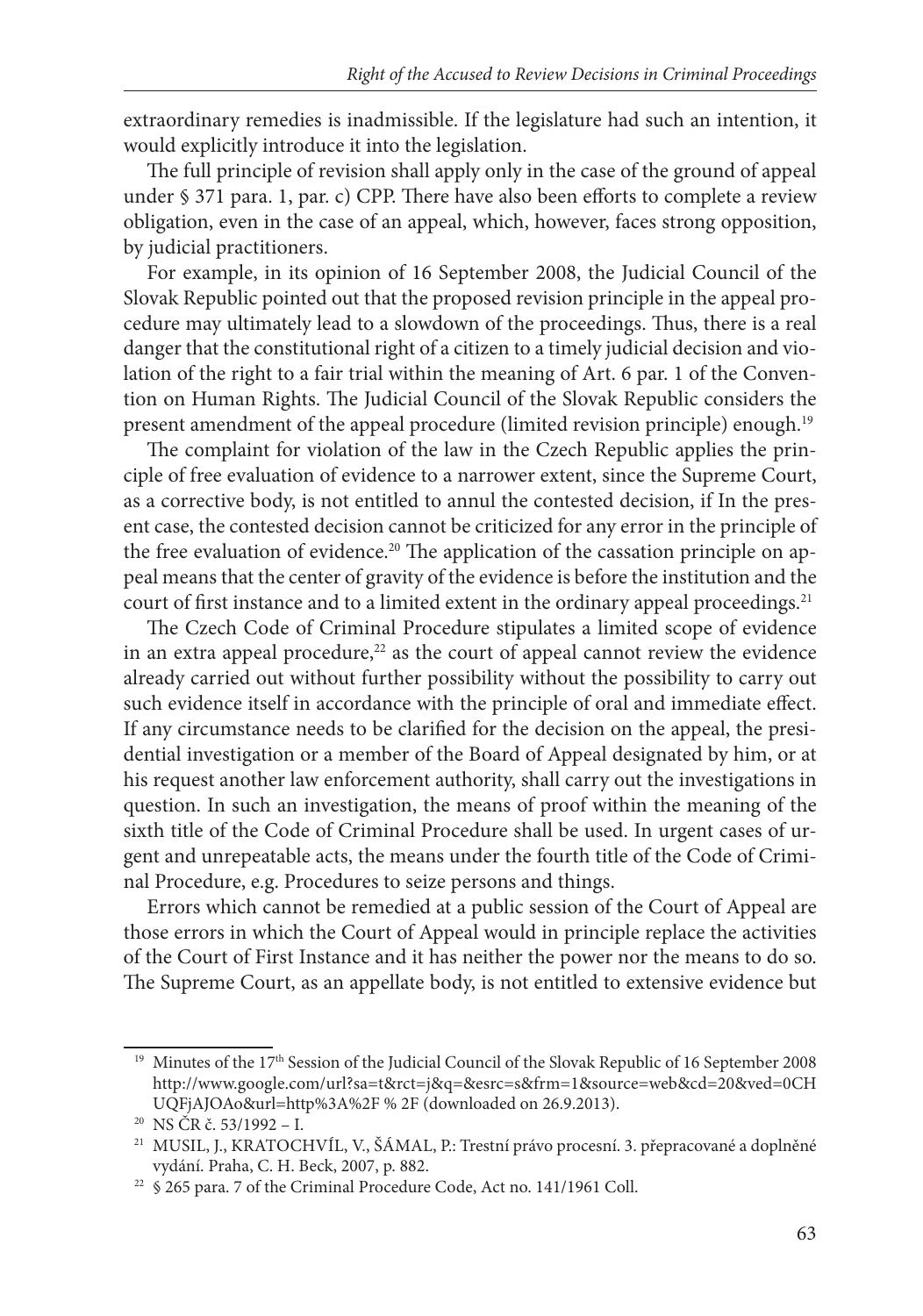only to those which are strictly necessary in order to clarify those circumstances, without which it is not possible to adjudicate on the appeal.<sup>23</sup>

The definition of an extra appeal is expressly laid down in the provision that the court of appeal is bound by the circumstances relied on in support of the grounds of appeal put forward by the appeal. Likewise, the ground for refusing an appeal is introduced if the court of appeal finds that the grounds of the appeal are not met or additionally finds another ground.<sup>24</sup>

The revision of final criminal decisions is also possible based on a renewal which is directed against the factual errors of the contested decision. The retrial procedure is specific, as the court deciding on the authorization of the retrial does not control the decision already issued but assesses the fulfillment of the legal conditions for the retrial. The scope of the evidence in a retrial is not bound by the principle of review, since the filing of an application for a retrial does not examine the correctness of the decision in the main proceedings, but whether there are legal prerequisites for the new proceedings.

In proceedings for a request for recovery (iudicium rescindens), the court only carries evidence in relation to finding out whether the account of the facts or evidence previously known to the court or the law enforcement authority is unknown, which could by themselves or in conjunction with evidence earlier justify another decision. It also proves whether the law enforcement authority or the court has not breached its obligations in the main proceedings by conducting the facts of the offense. The taking of evidence shall be carried out only based on the parties' proposals.

Renewal shall only be permitted if facts or evidence previously known by the Court come to light which could, in themselves or in conjunction with facts and evidence previously known, justify a different decision. Evidence for the establishment of the facts is then reserved for the resumed proceedings (iudicium rescisorium),<sup>25</sup> where the extent of the evidence is based on the original indictment or in the preliminary proceedings on the definition of the act in the resolution on the initiation of criminal prosecution.

The proposals de lege ferenda aim at the possibility that the court of first instance rather than the court of first instance, not the court of first instance, should decide on the authorization of a retrial (iudicium rescidens). Court of Appeal. In this way, the objectivity and impartiality of the determining authority would be ensured in the verification of accuracy. Jurisdiction for the resumed proceedings (iudicium rescisorium) would already be the court hearing the case at first instance.

The principles of the prohibition of reformatio in peius, which is subject only to the prohibition of deterioration in terms of the sentence imposed in the retrial,

<sup>&</sup>lt;sup>23</sup> SEKVARD, O.: Dovolání. Praha, Nakladatelství ORAC, 2004. p. 85–86.<br><sup>24</sup> § 382 of the Code of Criminal Procedure.<br><sup>25</sup> ŠÁMAL, P.: Opravné prostředky v trestním řízení. Praha, C. H. Beck 1999, p. 62.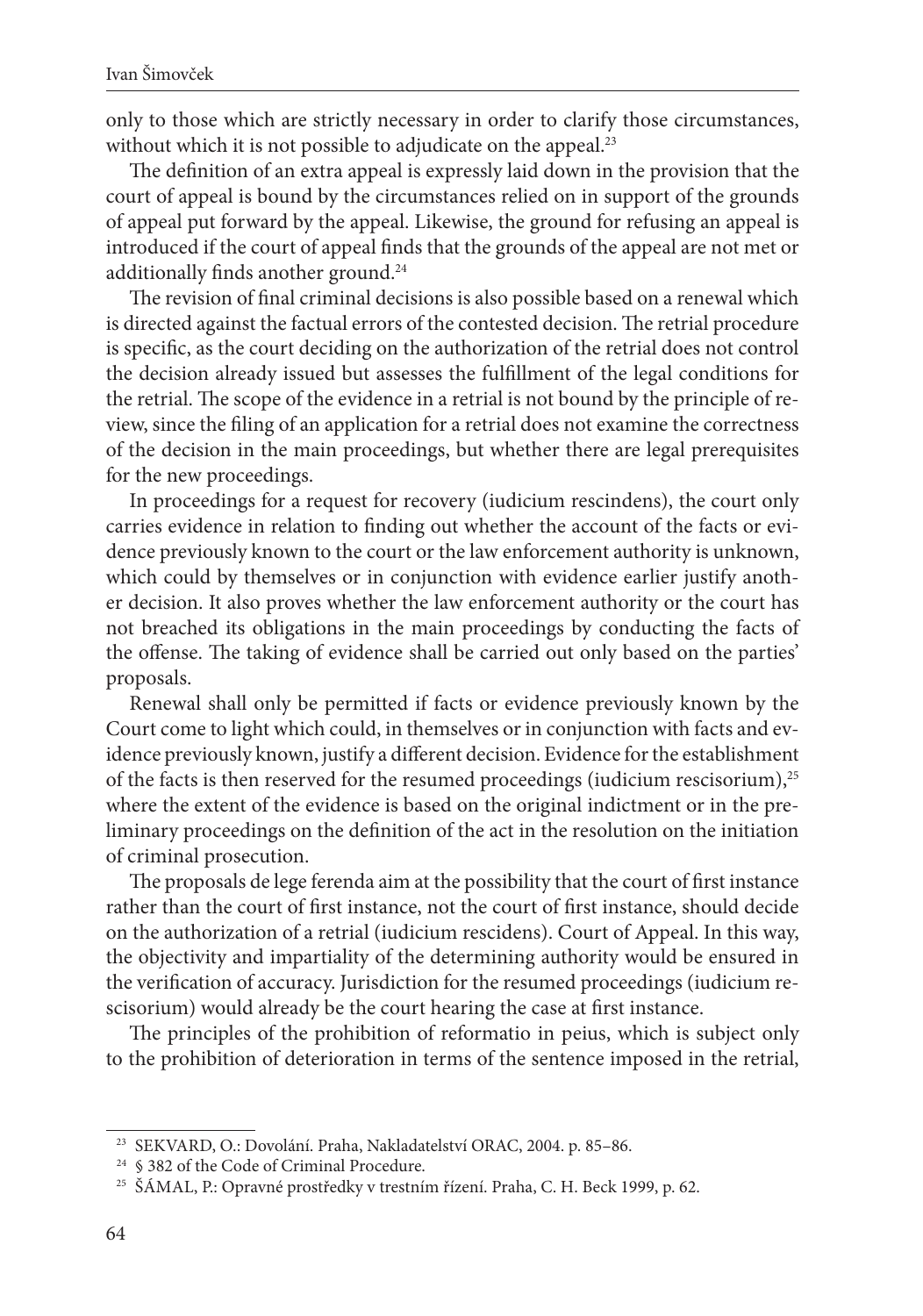should be clarified when authorizing the renewal expressly in favor of the accused that the accused must not be found guilty was based on the original decision.

It would be desirable to limit the prosecutor's right to file a retrial procedure within a time-limit depending on the type of offense committed. At the same time, the information duty<sup>26</sup> should also be adjusted to the fact if the Constitutional Court's judgment revokes the legal regulation based on which the judgment was issued.

The purpose of the resumption of proceedings is to remedy shortcomings in the factual findings of certain final decisions, in cases where their causes have come to light only after the original decision has become final.

It is also necessary to mention the application of the revision principle when filing a constitutional complaint against a valid criminal decision in accordance with the amendment to the Czech Criminal Procedure Code (Act No. 265/2001 Coll.). Proceedings before the Constitutional Court are governed by a special regulation. By analogy, the scope of the revision and thus the proof of a constitutional complaint can be deduced from the scope of the revision obligation when filing a petition for renewal. When deciding on a constitutional complaint, the Constitutional Court does not examine the correctness of the decision on the merits but examines whether the constitutional rights have not been violated by the decision in criminal proceedings. Proceedings following the annulment of a decision by the Constitutional Court are a special stage of criminal proceedings and in the professional literature it is also referred to as a post-judgment stage of criminal proceedings.<sup>27</sup>

By filing an individual complaint with the Constitutional Court, $28$  a constitutional possibility to change the decision on extraordinary remedies was created. In several such proceedings, the Constitutional Court of the Slovak Republic has acted as a defender of fundamental rights and freedoms and annulled unconstitutional decisions on these institutes, which in one case also helped to initiate a change in legislation.

As an extraordinary remedy, a convicted person's request for reconsideration of his case by a court in his presence may be considered if the conviction was delivered in the proceedings against the lost person as a special remedy. The appeal procedure applies a limited principle of revision, as the court only determines the conditions for revision of the original decision and therefore the evidence focuses only on finding out whether the convicted person has complied with the statutory period of six months from the day he became aware of the prosecution and conviction . whether the relevant limitation period laid down in the Criminal Code has expired.

<sup>&</sup>lt;sup>26</sup> § 396 par 4 of the Code of Criminal Procedure.<br><sup>27</sup> MUSIL, J., KRATOCHVÍL, V., ŠÁMAL, P.: Trestní právo procesní. 3. přepracované a doplněné vydání. Praha, C. H. Beck, 2007, p. 920.<br><sup>28</sup> Art. 127 (1) of the Constitution of the Slovak Republic and §§ 49–56 of Act no. 38/1993 Coll.

on the organization of the Constitutional Court of the Slovak Republic on proceedings before it and on the status of its judges.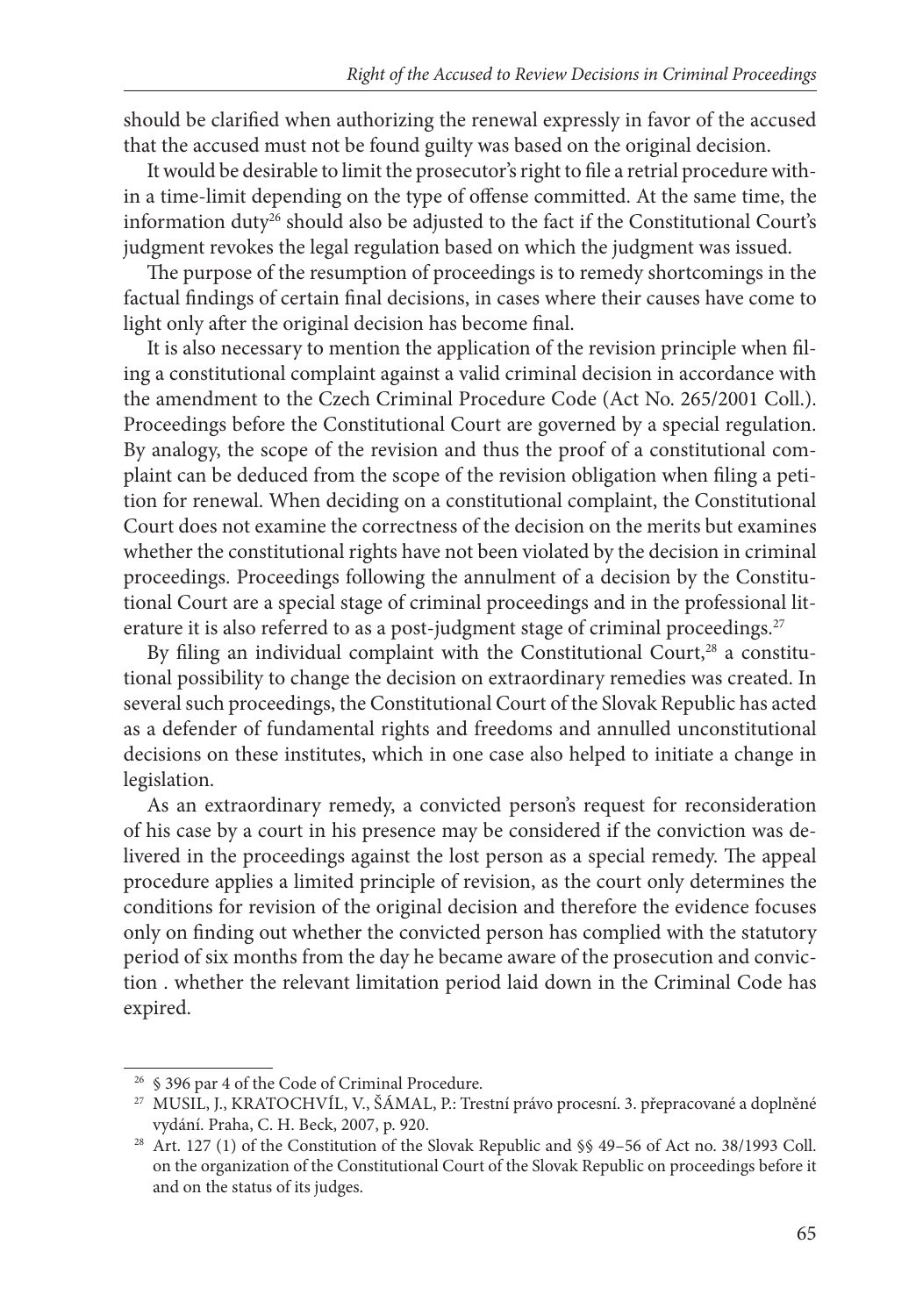# **Conclusion**

As a rule, the principle of criminal proceedings is that the right of the accused to review decisions should be adjusted to be formally and substantively accessible against all decisions concerning the accused at all stages of the criminal proceedings. The importance of the right of the accused to and the revision of the criminal decision lies in providing an increased possibility of finding the correct facts of the case and the correct legal assessment by examining previous procedures and conclusions of other law enforcement authorities or the court. The review procedure guarantees the legality of the decision-making and other activities of the law enforcement authorities and the court, as well as the elimination of errors and shortcomings of a specific decision in a criminal case.

## **Literature:**

LACLAVÍKOVÁ, M, ŠVECOVÁ, A.: Pramene práva na území Slovenska II. 1790–1918 Trnava Typi, 2012.

MUSIL, J., KRATOCHVÍL, V., ŠÁMAL, P.: Trestní právo procesní. 3. přepracované a doplněné vydání. Praha, C. H. Beck, 2007

PIPEK, J.: Rozsah přezkoumávání rozhodnutí v trestních věcech. (Revízní princíp). Praha 1988 SEKVARD, O.: Dovolání. Praha, Nakladatelství ORAC 2004.

ŠÁMAL, P.: Opravné prostředky v trestním řízení. Praha, C. H. Beck 1999.

ZÁHORA, J.: Príkaz v trestnom konaní a možnosti jeho revízie. In: Rozhodnutia súdov v trestnom konaní. Zborník príspevkov vydaný v rámci grantového projektu: "Revízia rozhodnutí v trestnom konaní". Vydal Spolok Slovákov v Poľsku – Towarzystwo Slowaków w Polsce. Kraków. 2014.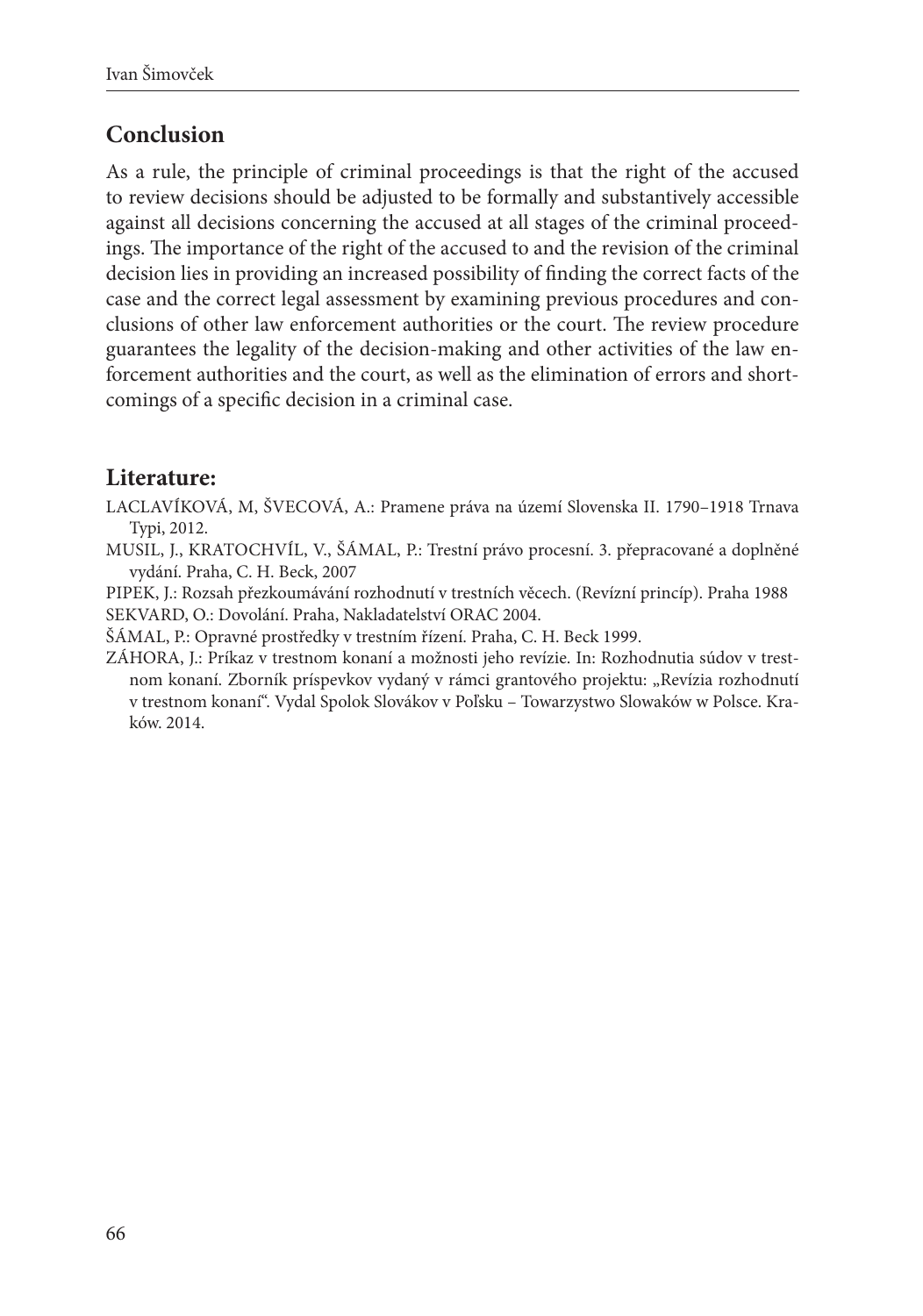# **Confidentiality of Communication with a Lawyer as Part of a Fair Trial**

### *Zuzana Vostrá*

*Metropolitan University Prague, Czech Republic zuzana.vostra@mup.cz* 

Abstract: The content of this paper is the issue of interference in the confidential relation*ship between the lawyer and their client. The nature of this relationship is supported by the duty of confidentiality, which is intended to help the client in the future to secure the full right of defence. A lawyer can only build a true and effective defence after their client has provided them with all the important information. Law enforcement authorities monitor interference in the confidentiality of this communication by public interest in detecting crime. The chapter discusses the constitutional and legal regulation of these institutes, as well as related judicial case law, especially the European Court of Human Rights. Attention will be paid to the critical assessment of this regulation and, using foreign practice, to present proposals for its amendment to provide maximum guarantees of a fair trial.*

Key words: interference, relationship, confidentiality, right of defence, law enforcement, *case law, constitutional and legal regulations, fair trial*

## **1. Introduction**

One of the basic pillars of the democratic rule of law is universal confidence in justice,<sup>1</sup> whereby the essential guarantee is the independent and impartial decision-making of courts under the conditions of a full fair trial. The equality of arms principle and the right of defence (or legal aid) are among the indisputable requisites connected with the discussed topic.

The following article closely touches on the specific relationship of confidence between a lawyer and his client, which is the cornerstone of an effective defence. Its important part and the guarantee of its fulfilment is the institute of the confidentiality of a lawyer, which among other things, should ensure that sensitive information primarily communicated by a person suspected or accused of committing a crime to his lawyer remains mutually intimate. With knowledge of this information, the lawyer's task is to build a defence that ensures that their client is in the best possible position in criminal proceedings. If the above knowledge is acquired against the will of the person concerned, violation of human rights and fundamental freedoms, such as the right to privacy or secrecy of correspondence, may violate

<sup>&</sup>lt;sup>1</sup> To this end, it should be noted that 'justice' is a difficult concept to define.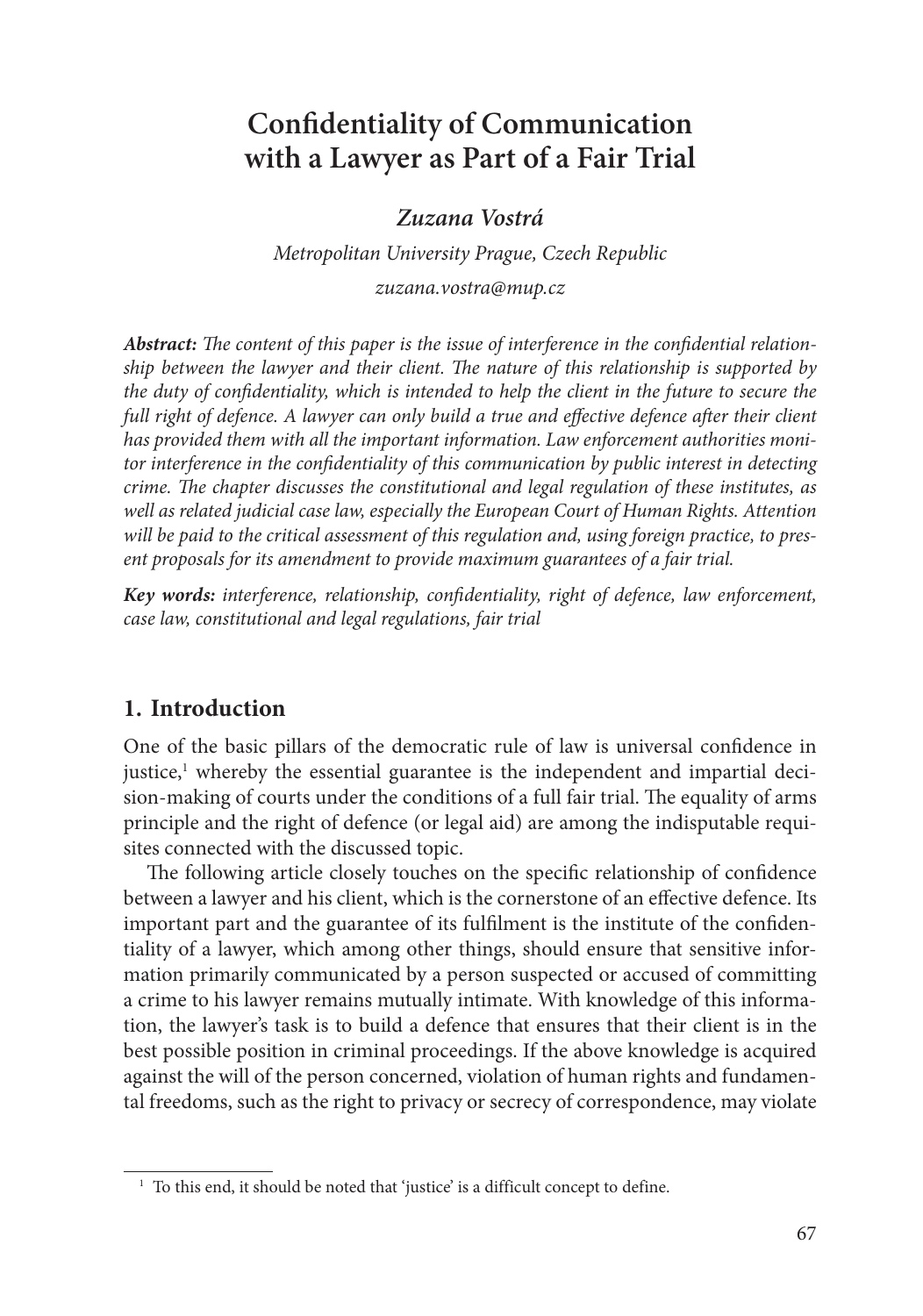the right of defence and, as a result, violate the above principle of equality of arms, hence a fair trial.

The above-mentioned confidentiality issue and possible interference with it is so extensive that attention is only focused on its selected aspects, which relate to breaking the confidentiality of communication between a lawyer and their client (accused or defendant), specifically through interception and recording their communication, lawyer's office searches, monitoring people and things and obligations on the basis of the so-called AML Act. The case law interpretation provided primarily by the Czech Republic Constitutional Court (hereinafter referred to as the 'Constitutional Court') and the ECHR will be used.

The analysis results of the above should use foreign legislation to bring proposals *de lege ferenda* to strengthen the protection of professional secrecy and protect the right of defence.

Needless to say, the discussed issue connects human rights issues with criminal law, as criminal legislation and other used legislation develop the Charter and the question is whether their wording and subsequent application by public authorities do not support a restrictive interpretation of the above human rights.

## **2. Position of a lawyer in the field of justice and lawyer-client** confidentiality

Lawyers occupy a special place in the organisation of justice, as they represent a kind of mediator or link between the disputing parties and judges. Therefore, they hold the position of 'assistants' of the judiciary. They play an important role in strengthening confidence in the judicial system, which the democratic rule of law cannot do without. It is crucial for its preservation that the public believes in the ability of lawyers to effectively defend their clients' interests.<sup>2</sup>

Consequently, lawyers become an integral part of the rule of law system. In this context, legal aid can be understood as the possibility of using the services of a legal professional – an expert, i.e., a person who knows the law and meets other requirements, who acts in the interests of their client. Simultaneously, various guarantees must guarantee that public authorities cannot act on them in a way that acts against the interests of the person they are representing. The provision of legal aid contributes to implementing equality of arms. The lawyer must also be able to obtain all the necessary data from the client to compile an effective defence, but the lawyer and the client must be guaranteed in the knowledge that these facts<sup>3</sup> are not

<sup>&</sup>lt;sup>2</sup> Morová v France, Judgement on December 15<sup>th</sup>, 2011, Complaint No 28198/09, § 42; Amihalachioaie v Moldova, Judgement on April 20<sup>th</sup>, 2004, Complaint No 60115/00, § 27 and Kyprianou v Cyprus, the Grand Chamber judgement on December 15<sup>th</sup>, 2005, Complaint No 73797/01, § 105. 3 Sometimes, of course, aggravating or incriminating.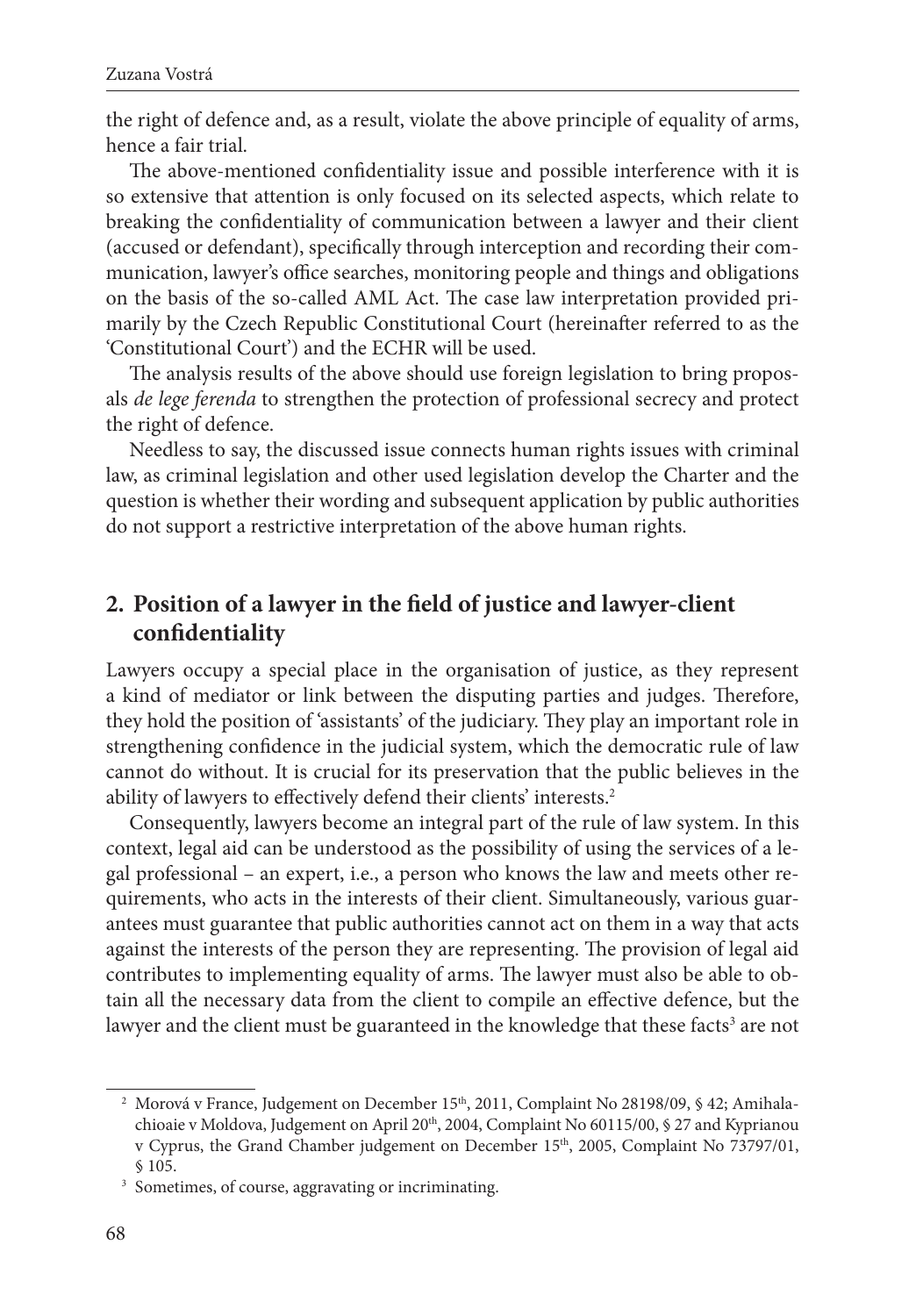known in advance to the 'other party', i.e., the relevant public authorities in criminal proceedings.4

The above-mentioned confidential relationship between the lawyer and the client is supported by the client's confidence in the lawyer's confidentiality.<sup>5</sup> It is not the lawyer's prerogative, which should establish their exclusion from the generally applicable legal order, but their obligation imposed in the client's interests. This corresponds to the obligation of state authorities to respect lawyer-client confidentiality. Lawyer-client confidentiality and its observance by a lawyer must therefore enjoy protection, especially in connection with situations where it may be disrupted or endangered. The validity of this institute stems from the client's need to trust their lawyer, from the interest of the lawyer themself to be as informed as possible in order to build an effective defence, and it is in the public interest to protect the right of defence and a fair trial.<sup>6</sup> On the contrary, its breaking can be perceived at the level of violation of the right not to testify due to the lawyer's connection with the client.

The above concept of lawyer-client confidentiality corresponds to the Constitutional Court's interpretation, which in its settled case law states on its scope that: *'Part of the right of defence according to Art. 40 of the Charter of Fundamental Rights and Basic Freedoms is the right to consult a lawyer under conditions in which information is not provided to law enforcement authorities. In such a case, the communication between the lawyer and the client is subject to the maximum possible protection*  in the client's interest, but not for the benefit of a lawyer pursuing interests conflicting with the client's interests or unrelated to the client's interests. Therefore, the client *is holder of the right of defence, not the lawyer, who in such a case does not exercise their rights, but fulfils obligations imposed on them by law. In the event that the client themself consciously waives this protection and, on the contrary, seeks the assistance of state power against a lawyer who, in their opinion, does not defend their interests, insisting on such absolute protection is a constitutionally non-conforming interpreta*tion of laws. However, if a lawyer is reasonably suspected of a serious criminal offence, *the use of operational investigative means which respects the principle of proportionality of the intervention shall not constitute an infringement of the right of defence or*  the right to legal aid.'7

 <sup>4</sup> See BAŇOUCH, Hynek. In *WAGNEROVÁ, Eliška, ŠIMÍČEK, Vojtěch, LANGÁŠEK, Tomáš,*  POSPÍŠIL, Ivo. Listina základních práv a svobod. Komentář. 1<sup>st</sup> ed. Prague: Wolters Kluwer, 2012. ISBN 978-80-7357-750-6, pp. 774–776.<br><sup>5</sup> The duty of confidentiality is explicitly enshrined in § 21 of the Act on the Legal Profession (No

<sup>85/1996</sup> Coll.). 6 See KOVÁŘOVÁ, Daniela et al. *Zákon o advokacii a stavovské předpisy. Komentář*. Prague: Wol-

ters Kluwer, 2017. ISBN 978-80-7552-631-1, p. 315, and the Judgement of the Municipal Court in Prague on June  $4<sup>th</sup>$ , 2014, Case No 11 A 62/2013 - 22.<br><sup>7</sup> Constitutional Court judgement on January 3<sup>rd</sup>, 2017, Case No III. ÚS 2847/14.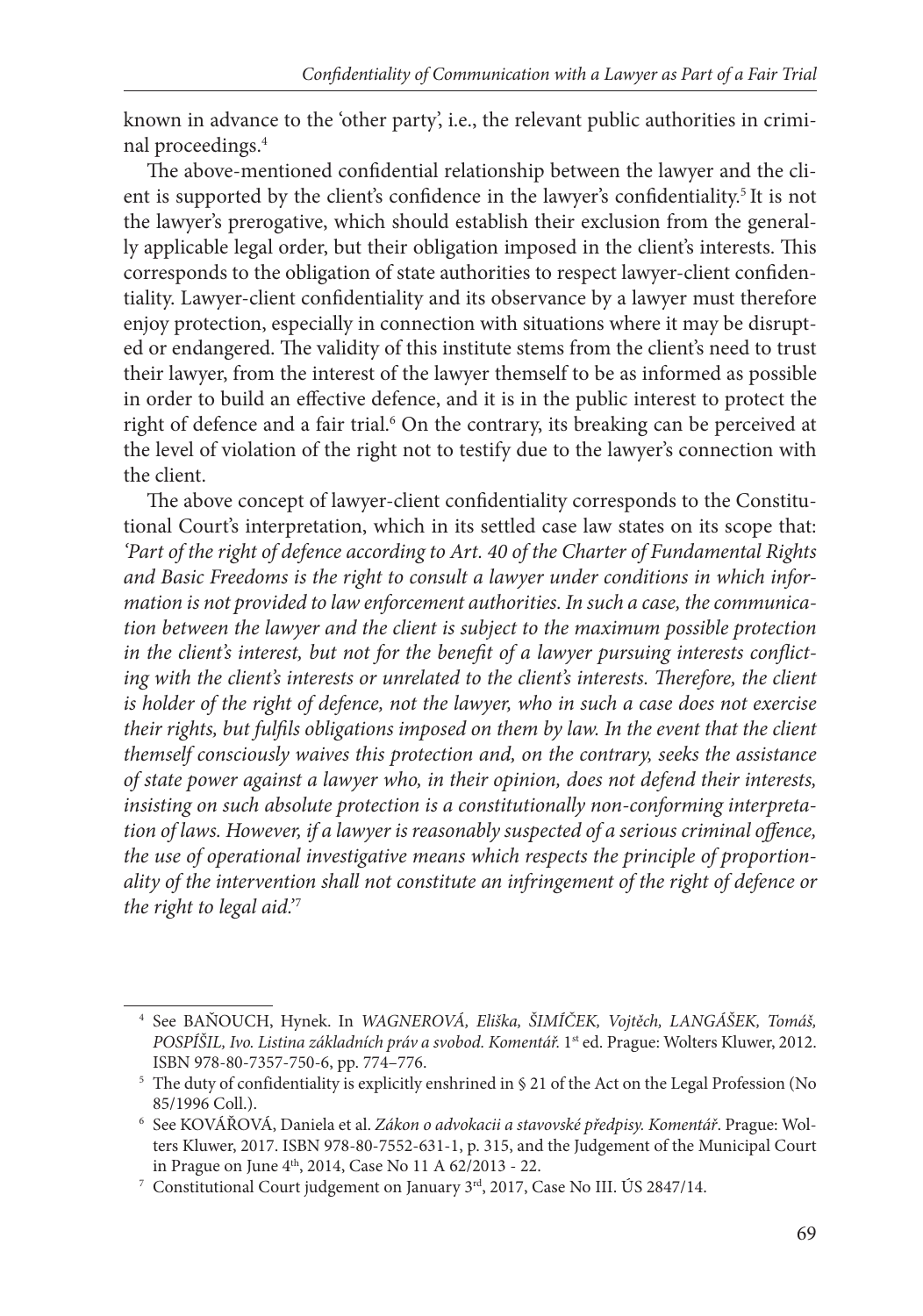# **3. Constitutional, legal, and international enshrinement of confi dentiality of communication with a lawyer**

The following part will discuss the national legislation first, followed by the European legislation. It is necessary to mention several articles of the Charter in connection with the national legislation on the confidentiality of communication between a lawyer and a client and the right of defence. As far as substantive rights are concerned, it is Art. 7(1) enshrining the inviolability of a person and his privacy<sup>8</sup> as follows: 'The inviolability of the person and his privacy is guaranteed. It may be limited *only in cases provided for by law.*' This right needs to be interpreted in the context of other rights that protect certain specific areas of privacy. The communication itself is generally protected by Art. 13 of the Charter, which enshrines the traditional secrecy of correspondence as follows: '*No one can violate the confidentiality of correspondence or the confidentiality of other papers or records, whether privately kept* or sent by post or by other means designated by law. The confidentiality of communi*cations sent by telephone, telegraph, or by other similar devices is guaranteed in the*  same way.' In connection with searches in lawyers' offices, it is necessary to mention the previous Art. 12, which provides for the inviolability of dwelling.

From the point of view of procedural rights forming a fair trial, it is definitely necessary to mention Art. 37 of the Charter, in particular Art. 37(2), which states that *'In proceedings before courts, other state bodies, or public administrative authorities, everyone has the right to legal aid from the very beginning of such proceedings.*  'Furthermore, it is not possible to omit Art. 37(3), which enshrines the equality of parties in such proceedings. The right of defence is regulated in Art. 40(3). According to this provision, the accused has *'has the right to be given the time and opportunity to prepare a defence and to be able to defend themself, either pro se or with the assistance of counsel'.* It is also necessary to mention Art. 40(4), which adds the right of the accused to refuse to testify.

Regarding the above-mentioned substantive rights, the Charter presupposes the possibility of their restriction, which must comply with the boundaries defined by Art. 4 of the Charter. At this point, it is suggested to elaborate on the already mentioned proportionality principle, which was interpreted by the Constitutional Court as follows:9 *'In assessing the possibility of restricting a fundamental right or freedom in favour of another fundamental right or freedom, the following conditions can be set under the fulfilment of which one fundamental right or freedom has priority: The* first condition is their mutual comparison, the second is the requirement to investigate *the essence and meaning of the restricted fundamental right or freedom [Art. 4(4) of*  the Charter of Fundamental Rights and Freedoms]. The mutual comparison of fun*damental rights and freedoms in conflict consists of the following criteria: The first is* 

<sup>&</sup>lt;sup>8</sup> It is necessary here to look for a connection especially with Art. 8 of the Convention.<br><sup>9</sup> Czech Republic Constitutional Court judgement on October 12<sup>th</sup>, 1994, Case No Pl. ÚS 4/94 (214/1994 Coll.).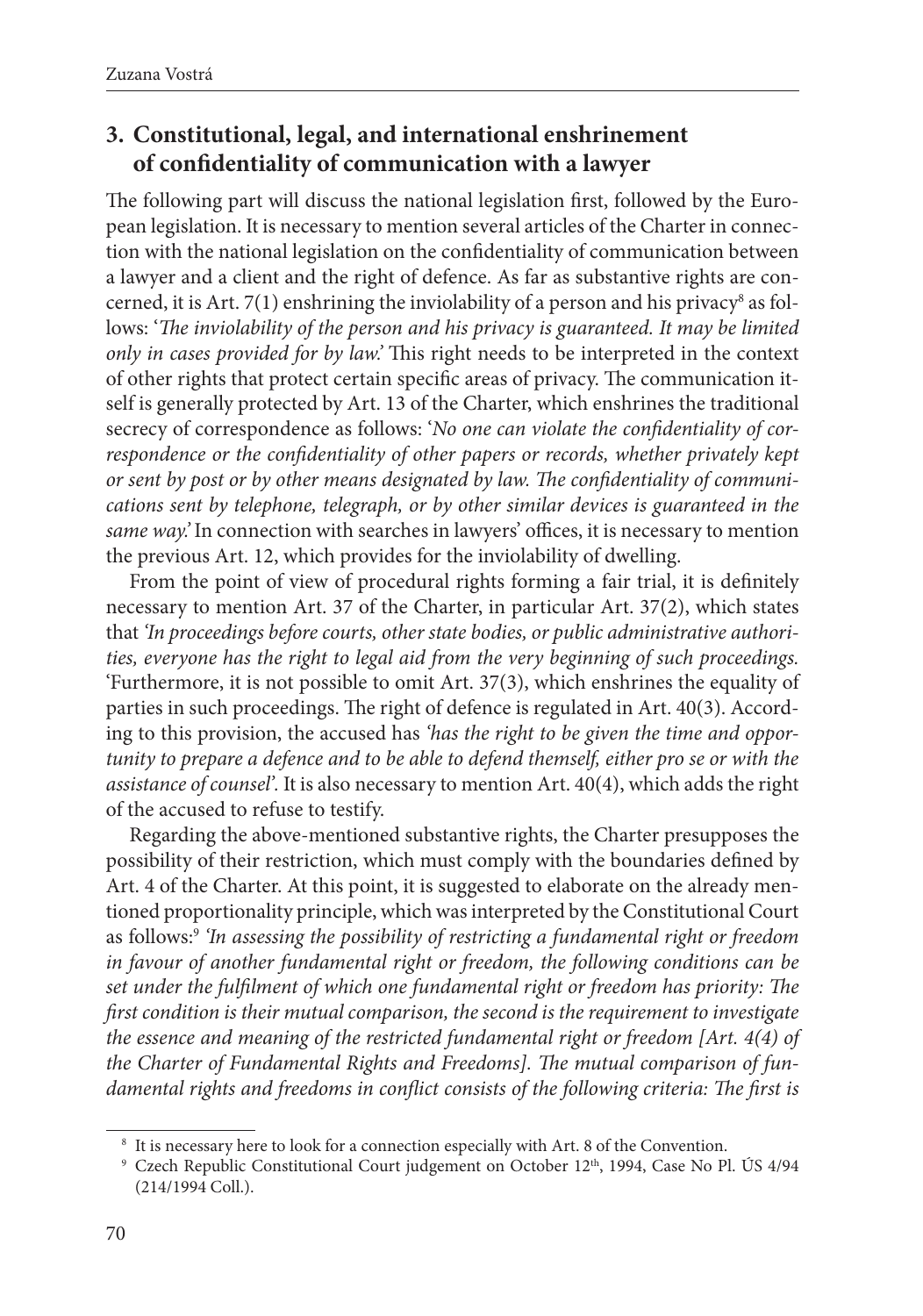*the criterion of appropriateness, i.e., the answer to the question of whether an institution restricting a particular fundamental right makes it possible to achieve the objective pursued (protection of another fundamental right). In the given case, it is possible to convince the legislator that the institute of an anonymous witness enables achievement of the objective, i.e., to ensure the protection of the inviolability of their person.*  The second criterion for comparing fundamental rights and freedoms is the criteri*on of necessity, consisting in comparing a legislative means restricting a fundamental right or freedom with other measures enabling the same objective to be achieved but*  without prejudice to fundamental rights and freedoms. The answer to meeting the cri*terion of necessity in the given case is unclear: in addition to the legislative structure, allowing the anonymity of a witness, the state may use other means to protect him (e.g., using anonymous testimony only as an investigative means for further investigation, witness protection, etc.). The third criterion is a comparison of the gravity of the two confl icting fundamental rights.'*

With regard to statutory regulation, it is necessary to mention the duty of confidentiality enshrined in  $\S 21$  of the Act on Legal Profession,<sup>10</sup> exemption from the notification obligation  $[§ 368(3)$  of the Criminal Code] and the prohibition of interrogation [§ 99(2) and § 158(8) of the Criminal Procedure Code] in connection with the confidential relationship and protection of communication between a lawyer and a client. The means of overcoming the power of these institutes are regulated in the AML Act and in the Criminal Procedure Code (CPC). Specifically, these are § 88 and § 88a regulating the interception and recording of telephone calls and finding data on telecommunications traffic, with the interception and recording of telecommunications traffic between the accused and the lawyer being inadmissible according to § 88(1). If the police authorities discover such a fact, they are obliged to destroy the interception record immediately and not use the learned information in any way. Furthermore, it is necessary to state in particular the permission of the court to monitor persons and things according to § 158d (3) of the CPC (spatial interception, remote computer infiltration, etc.) and a search warrant for premises where advocacy is performed (§ 85b of the CPC).

The above-mentioned AML Act is specifically Act No 253/2008 Coll., on selected measures against legitimising the proceeds of crime and financing terrorism. Lawyers are the obliged entities pursuant to § 2 in the performance of certain activities, especially in the administration of third-party property, including escrow, or in acting in the name or on the client's behalf in certain property matters. In certain cases, they are obliged to identify and control the client  $(\S 9$  et seq.), find out their real owner and the source of their property. In the case of suspicious transactions, they are not only obliged to refuse to execute the client's order, but also to report suspicious transactions through the Czech Bar Association to the Financial Analysis Office (§ 18 and 19). These procedures, taken in order to prevent the abuse

 <sup>10 § 21(1)</sup> states: '*The lawyer is obliged to maintain confidentiality of all facts which he has learned in connection with the provision of legal services.'*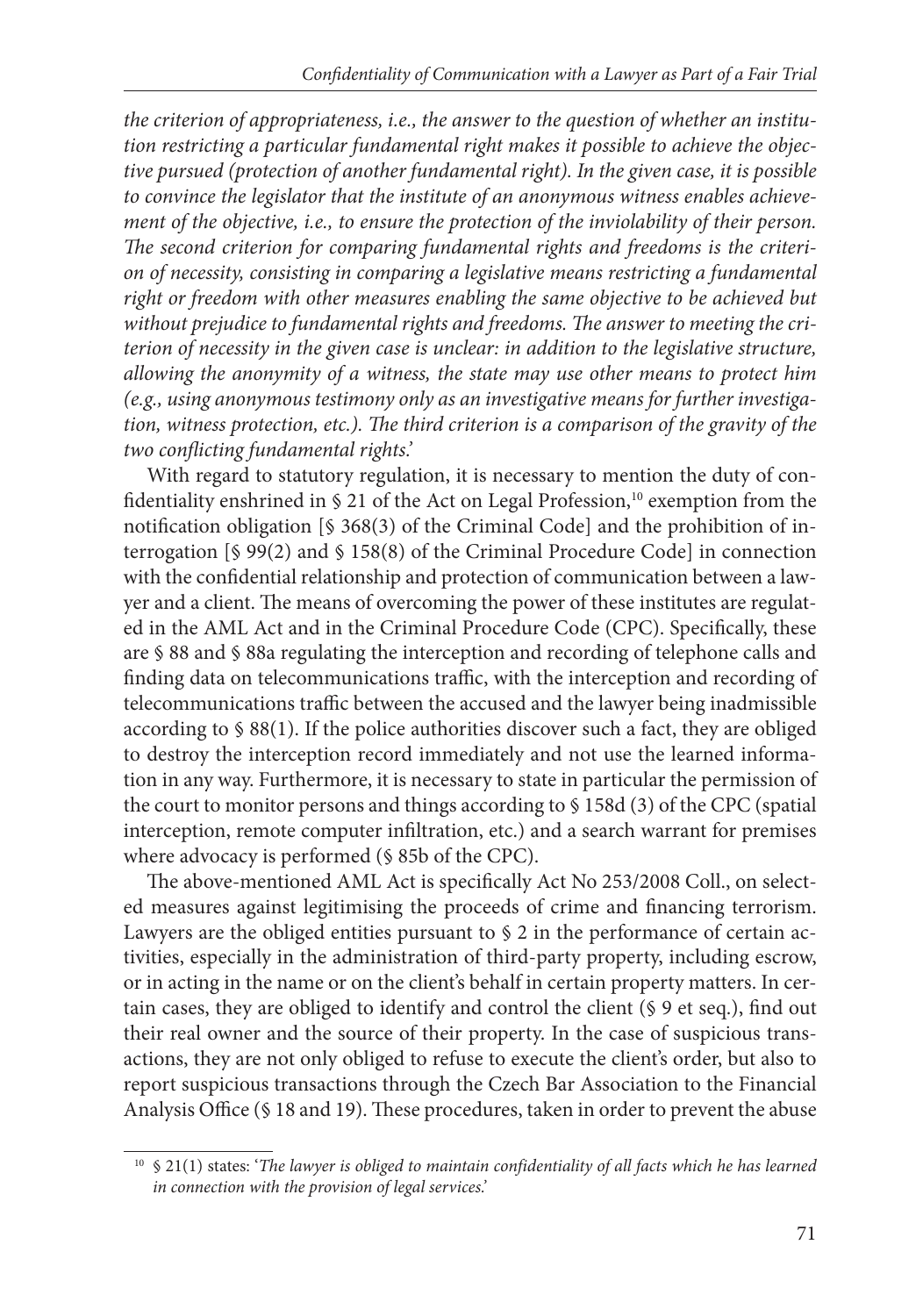of lawyer-client confidentiality in legitimising the proceeds of crime, cannot be assessed other than as contrary to this obligation and also to the confidential relationship between a lawyer and a client.

When mapping the institute of confidentiality of communication between a lawyer and a client, the Convention's selected provisions cannot be neglected, especially Art. 8 enshrining the right to respect for family and private life, and Art. 6 regulating the right to a fair trial in connection with the accused and the lawyer, specifically Art. 6(3) concerning the right of defence. Similarly, CFR also guarantees the right to respect for private and family life, home, and communication (Art. 7) and the right to an effective remedy and to a fair trial and right of defence (Art. 47 and Art. 48). In European Union law, it is worth drawing attention to the Directive 2013/48/EU of the European Parliament and of the Council on October 22<sup>nd</sup>, 2013 on the right of access to a lawyer in criminal proceedings and in European arrest warrant proceedings, and on the right to have a third party informed upon deprivation of liberty and to communicate with third persons and with consular authorities while deprived of liberty. In particular, paragraph 33 of the grounds for admission states that 'confidentiality of communication between suspects or accused *persons and their lawyer is key to ensuring the effective exercise of the right of defence* and is an essential part of the right to a fair trial. Therefore, Member States should respect the confidentiality of meetings and other forms of communication between the *lawyer and the suspect or accused person in the exercise of the right of access to a law*yer provided for in this Directive, without derogation. This Directive is without preju*dice to procedures that address the situation where there are objective and factual circumstances giving rise to the suspicion that the lawyer is involved with the suspect or accused person in a criminal offence.*'

And finally, Art. 4 of the Directive sets down that 'Member States shall respect the confidentiality of communication between suspects or accused persons and their law*yer in the exercise of the right of access to a lawyer provided for under this Directive. Such communication includes meetings, correspondence, telephone conversations and other forms of communication permitted under national law.'* <sup>11</sup>

# **4. Confidentiality of communication with a lawyer in the concept of ECHR case law**

ECHR decisions related to lawyer-client confidentiality should be an important guide, especially for the constitutional courts of each member state of the European Council. For this reason, special attention is paid to its judicial decisions. In

 $^{\rm 11}$  With regard to protecting the right of defence, this progressive legislation must be interpreted in connection with Art. 2 of this Directive, which states that it shall apply to suspected or accused persons in criminal proceedings from the moment the competent authorities of the Member State inform them with official notification or otherwise that they are suspected or accused of having committed a crime, regardless of whether they are deprived of their personal liberty.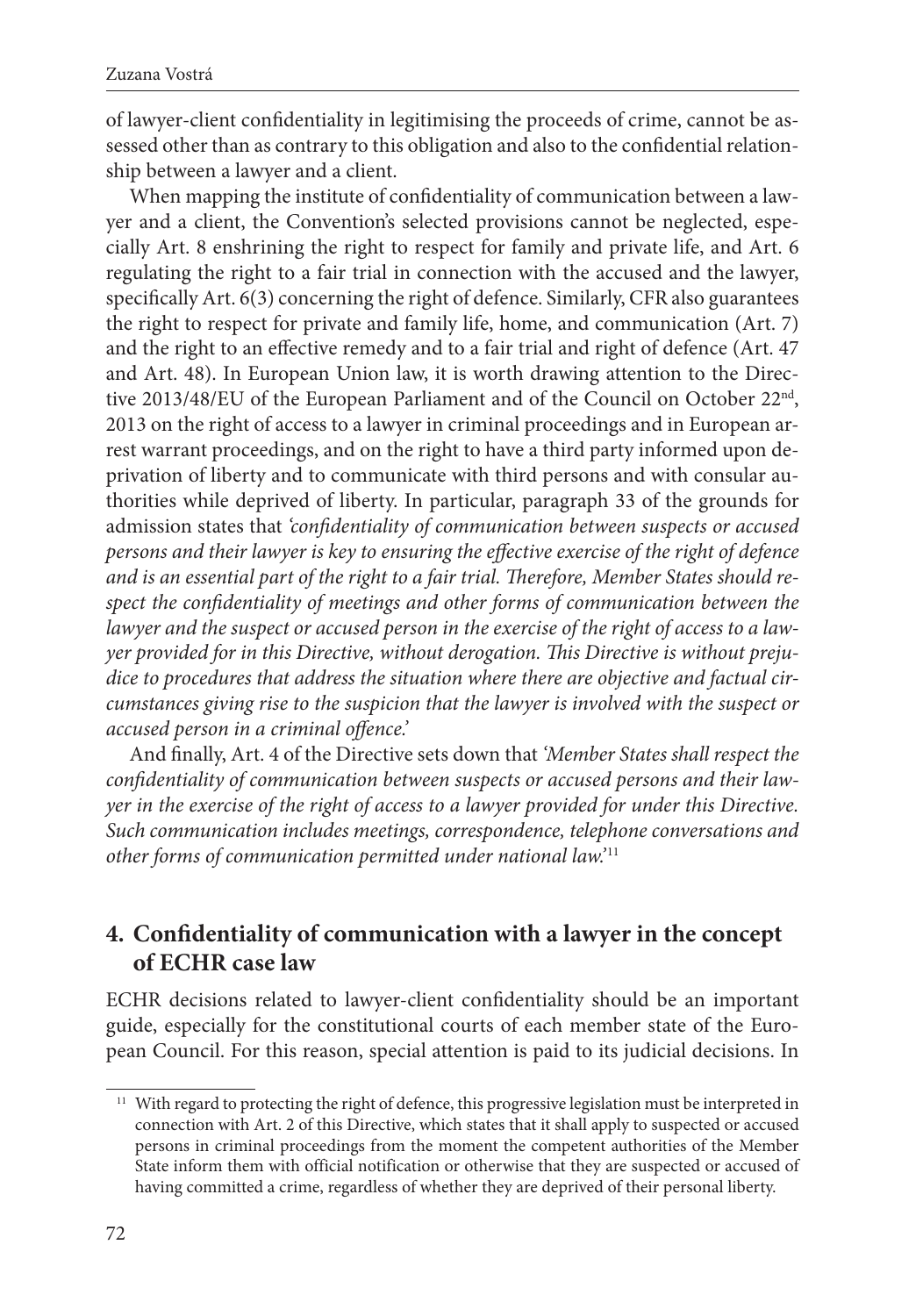general, it should be noted that this institute is most often subordinated to protecting Art. 8, which enshrines the right to respect for family and private life. Only in cases of communication from the moment of the commencement of criminal prosecution (i.e., between the lawyer and the accused), it is also assessed by the dimension of Art. 6, protecting a fair trial. Most narrowly, it is then the right of defence enshrined in Art.  $6(3(c)$ . These articles are sporadically associated with freedom of speech, which is protected by Art. 10.

In terms of the applicability of Art. 6 to a narrower number of cases, it should be noted that extending its protection to a group of cases involving suspects and their lawyers would definitely strengthen protecting the right of defence and consequently contribute to guaranteeing the quality of arms and a fair trial principle in its entirety. The 'equality of arms' principle is one aspect of the broader concept of a fair trial, which includes the basic requirement of the adversarial nature of criminal proceedings. The right to an adversarial procedure in criminal proceedings means that both the public prosecution and the defence must have the opportunity to know and comment on the opinions and evidence submitted by the other party.<sup>12</sup> If the public authority breaks the confidentiality of communication between lawyer and client, it can be favoured in the proceedings only because it has obtained information with which the suspect, for example, can be accused.<sup>13</sup>

The above idea can be supported by the ECHR case law, which applied Art. 6 in the past before the moment of formal communication of charges, for example, from the moment of the first interrogation by the police.<sup>14</sup> Here, the beginning would be a situation where the suspect in the specific case first sought a lawyer.

The ECHR ruled that the right of the accused to communicate confidentially with their lawyer implicitly follows from the right of defence guaranteed in Art.  $6(3)(c)$ . The ECHR ranks this right among the basic requirements of a fair trial in the democratic rule of law. The lawyer would not be able to provide effective assistance to their client without respecting it. However, due to its derivation, it cannot be understood as absolute. Nevertheless, its breach cannot be justified by the fact that the law enforcement authorities want to prevent the lawyers of co-defendants from agreeing on a common defence strategy.15

As already mentioned above, the confidentiality of communication between a lawyer and a client and other related institutes is most often subordinated to protecting Art. 8, guaranteeing the right to private life. There are some pitfalls to interpreting the term 'private life'. When mapping this issue, the scope of the term must

<sup>&</sup>lt;sup>12</sup> For example, see Zahirović v Croatia, Judgement on April 25<sup>th</sup>, 2013, Complaint No 58590/11,

<sup>§ 42.&</sup>lt;br><sup>13</sup> For the violation of equality of arms, see KOUDELKA, Zdeněk. Ohrožení důvěrnosti komunikace obviněného a jeho obhájce. *Bulletin advokacie*. 2019, 5. ISSN 1210-6348, p. 67. 14 For example, Gerdzhikov v Bulgaria, Judgement on February 4th, 2010, Complaint No 41008/04,

<sup>§ 23. 15</sup> See KMEC, Jiří, KOSAŘ, David, KRATOCHVÍL, Jan, BOBEK, Michal. *Evropská úmluva o lidských právech. Komentář.* Prague: C. H. Beck, 2012. ISBN 978-80-7400-365-3, p. 809.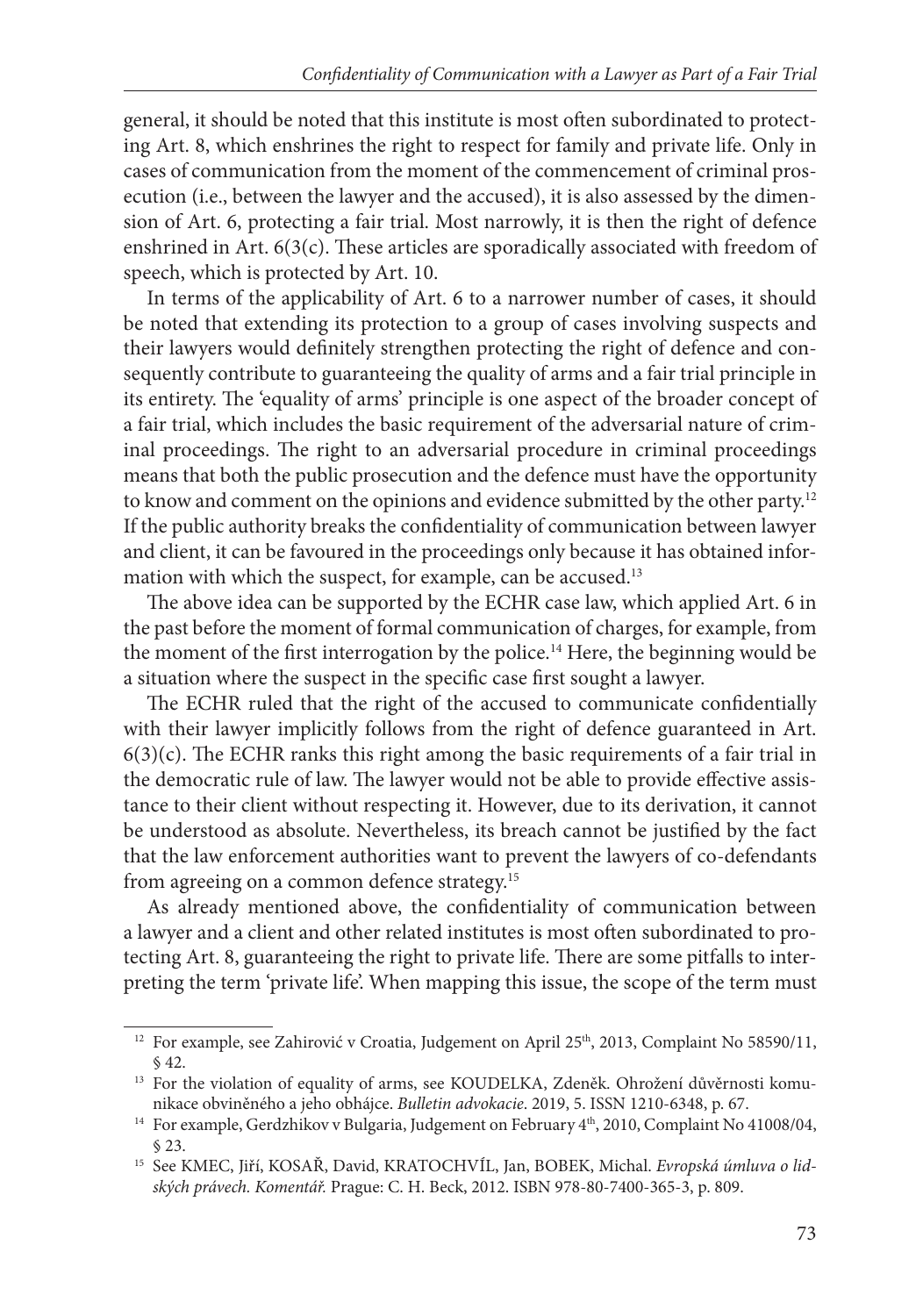be considered, the definition of which is constantly evolving, but also refined in connection with the continuous development of technological possibilities of invasion of privacy. This means that the ECHR cannot create an exhaustive definition.<sup>16</sup> According to the definition, private life includes the physical and moral integrity of man.<sup>17</sup> The main aim of Art. 8 is primarily to protect individuals against arbitrary interference by public authorities, but it is not just a matter of the state refraining from such negative interference as there are also its positive obligations, which include measures to ensure respect for private life even in the area of relations between individuals.18

The ECHR has repeatedly emphasised that telephone communication falls within the term 'private life' and 'correspondence' and that its interception is regarded as 'public authority interference' in the exercise of the right guaranteed by Art. 8 of the Convention.19 It also recalls that the said intervention does not infringe Art. 8 of the Convention if implemented 'pursuant to law', pursues one or more of the legitimate objectives set out in Art.  $8(2)$ , and is 'necessary in a democratic society.<sup>20</sup>

The phrase 'pursuant to law' means that the measure in question must be based on national law. At the same time, a certain quality of the given law is required, which lies in the accessibility to the person concerned, who must also be able to anticipate its consequences. Finally, compatibility with the rule of law is also required.21

In these cases, the ECHR notes that the purpose of intervention is usually to enable the truth to be achieved in criminal proceedings, i.e., to monitor the protection of public policy, which is one of the legitimate objectives.<sup>22</sup> As regards the assessment of whether intervention is 'necessary in a democratic society', the Court notes that states enjoy a degree of discretion in assessing the existence and extent of such a necessity.23 In principle, it is a question of considering whether the means used to achieve a legitimate objective can be considered adequate.<sup>24</sup> The existence of adequate and sufficient safeguards against misuse is essential.<sup>25</sup> If interviews are recorded and used in criminal proceedings, the persons concerned must have the possibility of 'effective control', i.e., that such wiretaps can be challenged in court.<sup>26</sup>

<sup>&</sup>lt;sup>16</sup> Uzun v Germany, Judgement on September 2<sup>nd</sup>, 2010, Complaint No 35623/05, § 43.<br><sup>17</sup> X and Y v Netherlands, Judgement on March 26<sup>th</sup>, 1985, Complaint No 8978/80, § 22.<br><sup>18</sup> Airey v Ireland, Judgement on October 9<sup>t</sup> Netherlands, § 23–24.<br><sup>19</sup> See Matheron v France, Judgement on April 29<sup>th</sup>, 2005, Complaint No 57752/00, § 27 and Prute-

anu v Romania, Judgement on February 3<sup>rd</sup>, 20015, Complaint No 30181/05, § 41.<br><sup>20</sup> Lambert v France, Judgement on April 14<sup>th</sup>, 1998, Complaint No 23618/94, § 22.<br><sup>21</sup> Amann v Switzerland, the Grand Chamber judgement on

<sup>27798/95, § 50.&</sup>lt;br>
<sup>22</sup> Pruteanu v Romania, § 46.<br>
<sup>23</sup> Lambert v France, § 30.<br>
<sup>24</sup> Robathin v Austria, Judgement on July 3<sup>rd</sup>, 2012, Complaint No 30457/06, § 43.<br>
<sup>25</sup> Klass and others v Germany, Judgement on September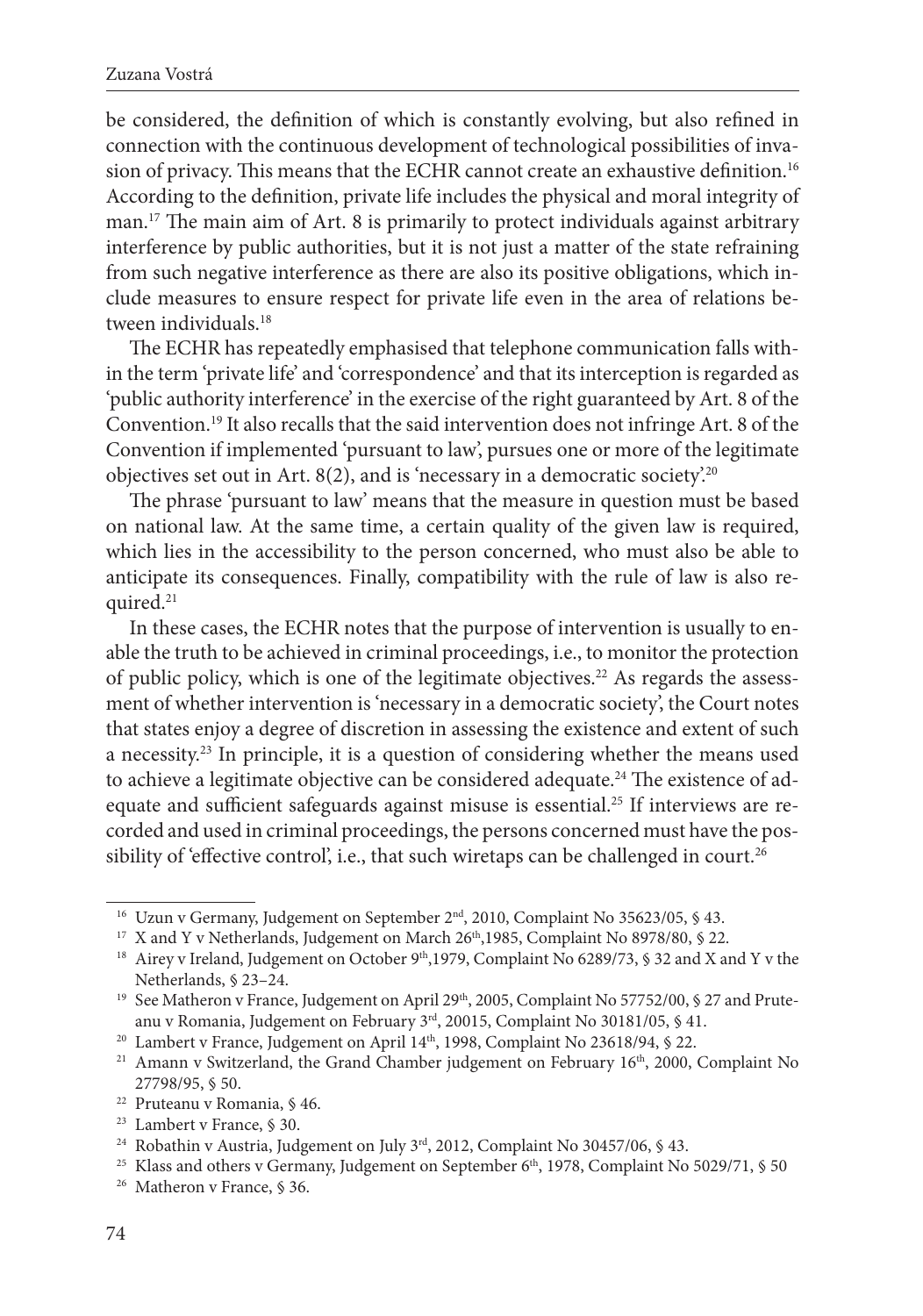The ECHR further concludes that if Art. 8 protects the confidentiality of all 'correspondence' between individuals, it provides 'enhanced protection' to communication exchanged between lawyers and their clients. It is justified by the fact that lawyers play a crucial role in a democratic society, which in a nutshell, is the defence of the parties to the dispute. Lawyers would be unable to fulfi l their role and defend their clients unless they can guarantee that such communication remains protected by professional secrecy and confidentiality. The relationship of confidence that is necessary for a successful defence is at stake. Everyone's right to a fair trial depends on this indirectly, but inevitably.27

The ECHR considers the monitoring of legal consultations taking place at a police station by means of spatial interception<sup>28</sup> or search of premises and provision of electronic data to be analogous to intercepting telephone calls.29

The Constitutional Court proceeds from the intentions defined by the ECHR case law. Some of its judicial decisions have already been mentioned above. As Gřivna<sup>30</sup> rightly points out, from the human rights point of view, the vague definition of the moment from which protecting the confidentiality of communication between a lawyer and a client should begin, i.e., more precisely from which such communication should be subject to increased protection, seems problematic. In general, it can be said that the case law is dominated by the view that the turning point is only the initiation of criminal proceedings (or the moment of criminal proceedings), and therefore, previous communication between a lawyer and a suspect is not subject to such protection. It relies on the express wording of § 88 and § 158d of the CPC, which prohibits recording communication between the accused and their lawyer, i.e., only from the moment the accusation is communicated. For example, this is Judgement Case No I. ÚS 1638/14: *'It follows from the provisions of § 158d (1) of the CPC that the surveillance of persons and objects means acquir*ing knowledge about people and objects carried out in a classified manner by techni*cal or other means. If during the surveillance, the police authorities discovers that the accused is communicating with their lawyer, it is obliged to destroy the record with the content of such communication and not use the learned knowledge in this connec*tion. This provision protects undisturbed communication between the accused and *their lawyer, including information on the content of the conversation between them and related information (e.g., about the meeting place, the communication method, etc.). However, it should be noted that the cited provision applies only to cases where criminal prosecution has already been initiated by issuing a resolution pursuant to § 160(1) of the CPC.'*

In direct contrast to the above, it is necessary to highlight the Constitutional Court Case Judgement No II. ÚS 889/10, which takes a far less positivist approach

<sup>&</sup>lt;sup>27</sup> Michaud v France, Judgement on December 6<sup>th</sup>, 2012, Complaint No 12323/11, § 118.<br><sup>28</sup> R. E. v United Kingdom, Judgement on October 27<sup>th</sup>, 2015, Complaint No 62498/11, § 131.<br><sup>29</sup> Robathin v Austria, § 39.<br><sup>30</sup> GŘI *Bulletin advokacie*. 2017, 6. ISSN 1210-6348, p. 62.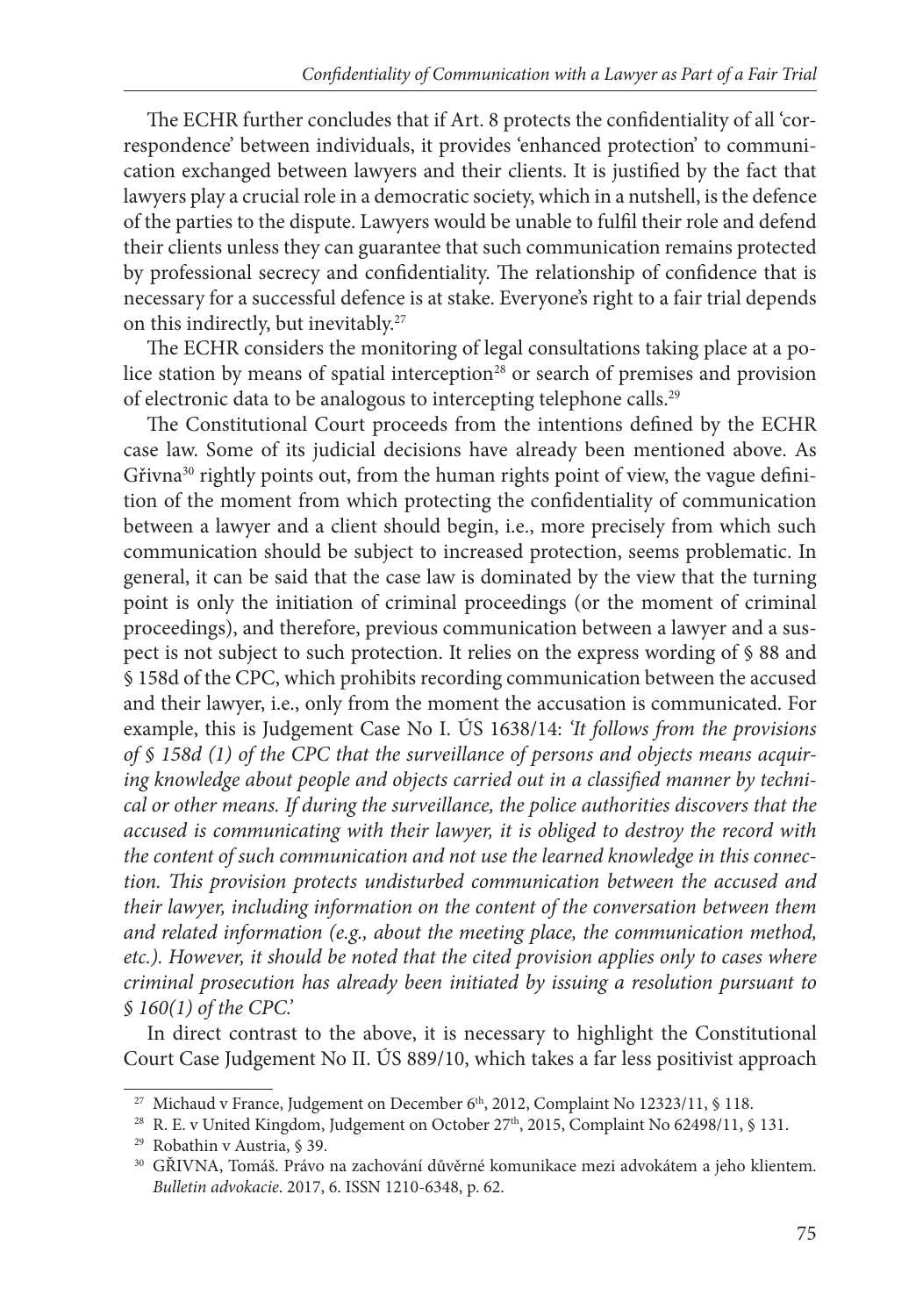and agrees with the material dimension of the right of defence in the following way: *'In addition, implementation of the fundamental right of legal aid occurring only at the moment when public authority in some formal way (here by submitting a power of attorney to a police authority or a court) learns that someone is exercising this right*  cannot be considered a constitutionally acceptable view. The period between the mo*ment when someone turns to a lawyer to provide them with legal aid and the moment*  when this fact becomes apparent to the public authority concerned can hardly be in *a constitutional vacuum. Given the basic logic of the situation, it is reasonable to assume that the fundamental right to legal aid in proceedings before public authorities also includes preparation, particularly consisting of the transmission of all known relevant information (which may be followed by terminating legal services), and procedural tactics agreement, which usually precedes negotiations with a state authority in*  terms of time. After all, lawyer's fees consider taking over and preparing representation as the first act of the legal service, and it does not follow on from the established decision-making activity of general courts that this sometimes means the notification *of a power of attorney to a public authority. From this it can be concluded that the*  lawyer's duty of confidentiality begins when the client asks him for legal services and *in connection with this, they begin to acquaint them with their problem.'*

The argument of the first act of legal service can be considered successful. It should be also noted that it has already been mentioned above that it is not possible to include the possible commission of a criminal offence by a lawyer under this term, either to the client's detriment or in complicity with the client to the detriment of other people.31

## **5. Proposals** *de lege ferenda*

From the above legislation and selected case law analysis, it clearly follows that intercepting and recording telecommunications traffic between the lawyer and the accused is inadmissible according to § 88(1) of the CPC, similarly to monitoring their communication according to § 158d (1) of the CPC. However, the fact that the confidentiality of communication between a lawyer and a client is not fully secured before the allegations are made, i.e., at the time of legal aid, for example, 'only' to a suspect, seems problematic from the viewpoint of the material security of the right of defence. After all, this is precisely the period when most of the interventions in the lawyer's duty of confidentiality logically take place, as the bodies active in criminal proceedings primarily collect the documents for its communication. Additionally, the sensitivity of interventions is supported by the fact that, in a period of ignorance of criminal prosecution, clients are naturally less vigilant in disclosing confidential information to their lawyers. This information can sometimes

<sup>&</sup>lt;sup>31</sup> For example, see Resolution on November 12<sup>th</sup>, 2014, Case No I. ÚS 1638/14, on March 24<sup>th</sup>, 2014, Case No III. ÚS 3988/13 or from January 3rd, 2017, Case No III. ÚS 2847/14, § 23.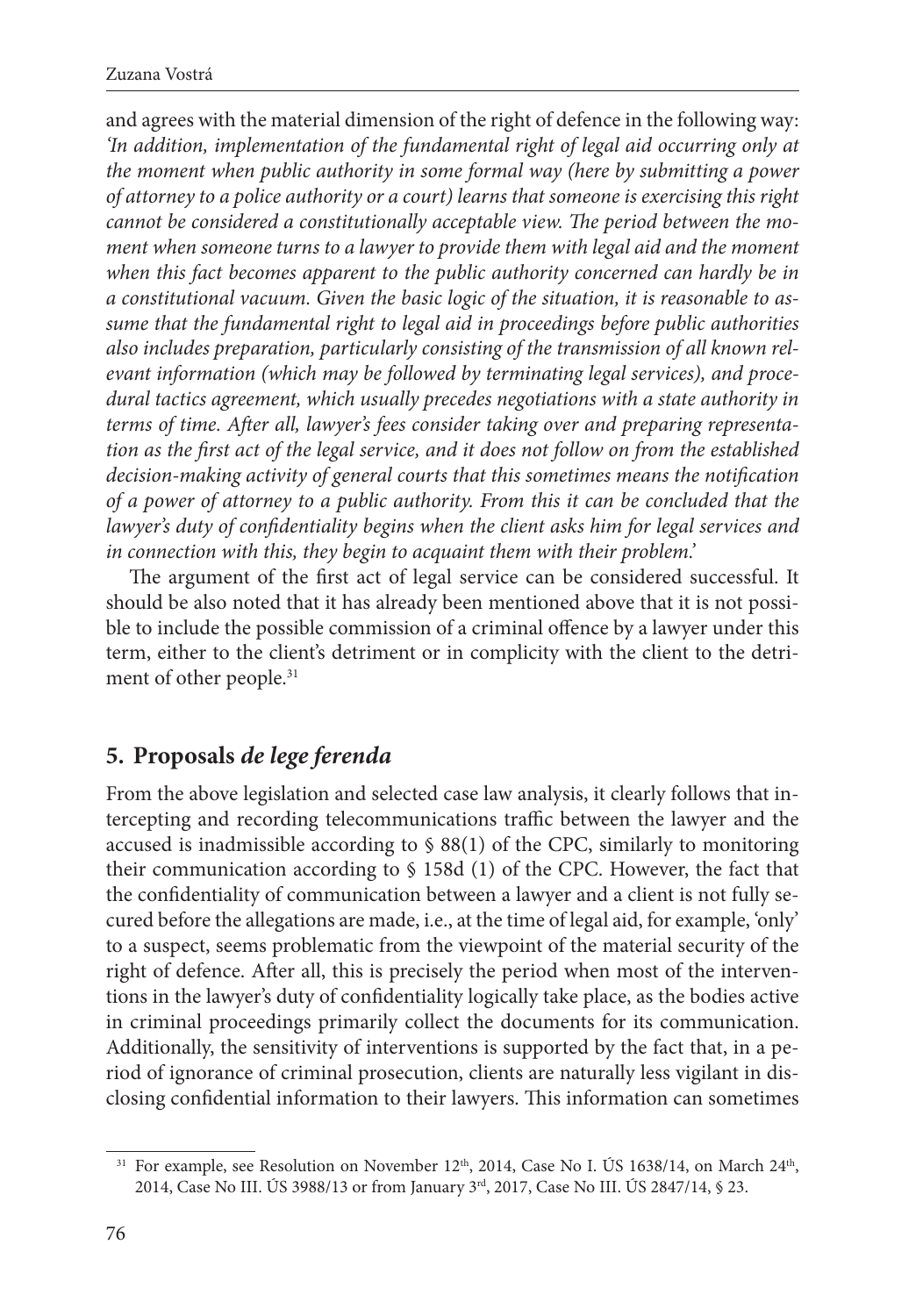make a significant contribution to the deterioration of their position in later criminal proceedings, as it can be essentially self-incriminating.

Given the purpose of the institution of professional secrecy, it is not very justified for it to be subject to two different protection regimes, the decisive factor being the moment when the allegations are made.<sup>32</sup> It is quite obvious that the relationship of confidence includes everything that the client communicates to their lawyer at the time of initial contact, while the main motivation for both is undoubtedly the best possible advice and the most comprehensive preparation for a possible future defence. If the client only provides the lawyer with sketchy information in view of the fear of a possible breach of professional secrecy, the purpose described above could be endangered or even thwarted. It follows that without absolute confidentiality between a lawyer and a client, the right of defence and therefore a fair trial, which is one of the pillars of the democratic rule of law, and cannot be guaranteed.<sup>33</sup>

It should be added to the above that the current rather restrictive interpretation of the right of defence given in the Constitutional Court's selected case law is quite surprising in view of the persistent demand for a broader interpretation of human rights, that the Constitutional Court uses to resist the formalistic approach of law enforcement authorities in applying sectoral legislation, including the CPC. To support this statement, it is possible to mention, for example, the Constitutional Court Judgement Case No II. ÚS 98/95, in which it accepts this decision: 'The lack of legis*lation in Act No 283/1991 Coll., concerning representation in submitting explanations due to a clear regulation, contained at the level of standards of the highest legal force, i.e., the Charter and the Constitution, changes nothing in the above-mentioned matter. Furthermore, the objection of lack of express legislation as a reason for refusing the right to legal aid corresponds to a purely positivist view of the law, which also does not correspond to the requirement of the rule of law which the natural-law tendencies are typical of (cf. the preamble to the Charter or Art. 85(2) of the Constitution). In conclusion, the Constitutional Court expressly states out of caution that the right to legal aid in giving explanations does not mean a police obligation to provide a lawyer in every case, but only the obligation to allow such representation.'*

In connection with ensuring the natural-law concept of the right of defence, there is a possibility to replace the words 'accused' and 'attorney' with the words 'client'

<sup>&</sup>lt;sup>32</sup> Gřivna also draws attention to the differences in the legislation of the so-called posterior protection, i.e., the possibility of using the means which a person can subsequently use for defence against the illegality of the relevant act. Review by the Supreme Court is allowed only in the case of interceptions provided for in Art. 88 of the CPC. See Unie obhájců ČR. *Stanovisko Unie obhájců ČR ze dne 14. 3. 2019, č. 1/2019 k nedostatkům právní úpravy ochrany důvěrného vztahu mezi advokátem a jeho klientem v trestním řízení* [online]. 2019 [cit. 2019-02-14]. Available from: https://www.uocr.cz/stanoviska/stanovisko-unie-obhajcu-cr-c-1-2019-k-nedostatkum-pravni-

[upravy-ochrany-duverneho-vztahu-mezi-advokatem-a-jeho-klientem-v-trestnim-rizeni/.](https://www.uocr.cz/stanoviska/stanovisko-unie-obhajcu-cr-c-1-2019-k-nedostatkum-pravni-upravy-ochrany-duverneho-vztahu-mezi-advokatem-a-jeho-klientem-v-trestnim-rizeni/) 33 See Council of Bars and Law Societies of Europe (CCBE). *CCBE Statement on professional Secrecy/legal professional privilege (LPP)* [online]. 2017 [cit. 2019-02-16]. Available from: https:// [www.ccbe.eu/fileadmin/speciality\\_distribution/public/documents/DEONTOLOGY/DEON\\_](https://www.ccbe.eu/fileadmin/speciality_distribution/public/documents/DEONTOLOGY/DEON_Postion_Papers/EN_DEON_20170915_Statement-on-professional-secrecy_LPP.pdf) Postion\_Papers/EN\_DEON\_20170915\_Statement-on-professional-secrecy\_LPP.pdf.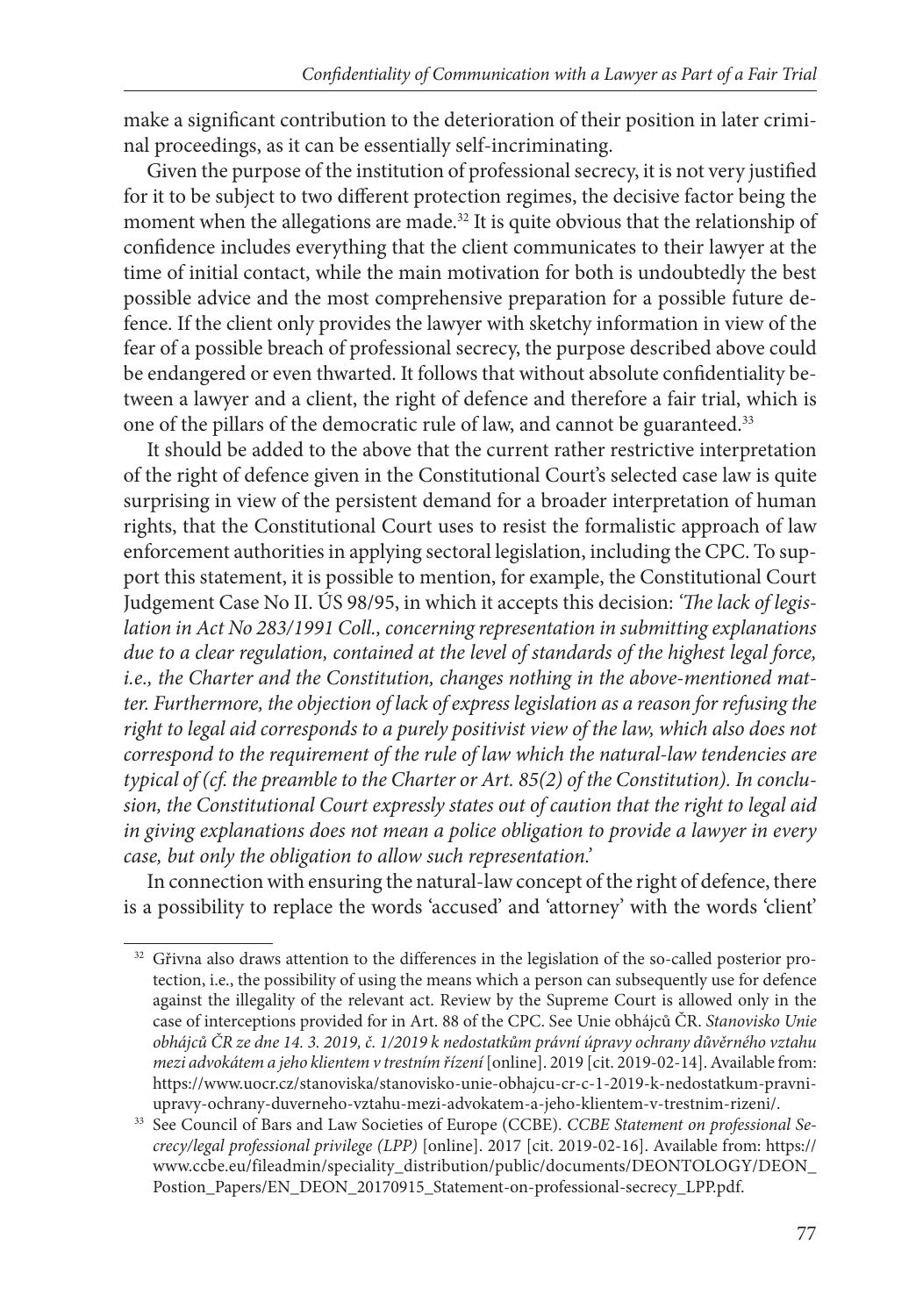and 'lawyer' in the provisions of  $\frac{6}{88(1)}$  of the CPC and  $\frac{6}{8}$  158d (1) of the CPC. This would ensure that legal aid can be implemented in full even in cases where criminal proceedings have not yet been initiated. Such a wording would rather correspond to the determination of the scope of legal aid enshrined in Art. 37(2), where this right is guaranteed from the beginning of the proceedings, which is a wider period of time than in the case of criminal proceedings according to the interpretation of the term in § 12(10) of the CPC.

The request for this regulation logically raises several counter-arguments to its detriment.34 It is primarily a reference to the problem of recognising that it is really a conversation between a lawyer and a client. However, this dilemma is also brought about by current legislation, as it is not specified in any way how the police authority should know that it is currently recording a conversation between the accused and his attorney. According to the wording of the law, the police are obliged to destroy an existing record after finding out that it is this type of communication. However, it is almost certain that some police officers have read such record and are aware of sensitive information, which significantly contributes to the deterioration of the accused's position and, as a result, to a possible violation of the equality of arms principle and a fair trial. At this point, it is worth noting that it is not possible to disguise practical cases where police officers abuse the possibilities of Terminal Online software used for comprehensive processing and evaluation of accompanying data and sound recordings obtained by interception and recording of telecommunications traffic under § 88 of the CPC. However, it is more about the awareness and approach of individual police officers to human rights and the rule of law as such in this context.

Inspiration is offered by Dutch legislation to eliminate the above-mentioned pitfall,<sup>35</sup> where protecting professional secrecy is basically governed by the same principles as in the Czech Republic, but with the use more appropriate technical support. Its essence is the possibility for each lawyer to report their telephone number through the Netherlands Bar Association to the relevant police department if they do not want their calls to be recorded. The automatic system ends the interception when it recognises that it is a telephone number registered in such way. However, this function can be unblocked, and communication can be recorded in exceptions provided by law, for example, if the lawyer is also a suspect in criminal activity.36

 <sup>34</sup> See SOKOL, Tomáš. *Problematika odposlechů komunikace advokáta s klientem* [online]. 2018 [cit. 2019-02-19]. Available from: https://www.epravo.cz/top/clanky/problematika-odposlechu-

[komunikace-advokata-s-klientem-107528.html.](https://www.epravo.cz/top/clanky/problematika-odposlechu-komunikace-advokata-s-klientem-107528.html)<br><sup>35</sup> It should be noted that there are voices pointing to the possible abuse of this system.<br><sup>36</sup> The Government of the Netherlands. Confidential telephone conversations of lawy [matically destroyed \[online\]. 2010 \[cit. 2019-02-27\]. Available from: https://www.government.](https://www.government.nl/latest/news/2010/08/23/confidential-telephone-conversations-of-lawyers-automatically-destroyed) nl/latest/news/2010/08/23/confidential-telephone-conversations-of-lawyers-automaticallydestroyed and NOVÁK. Jiří. Rozhodnutí o zákazu odposlechu advokátů v Nizozemí. *Bulletin advokacie*. 2016, 1–2. ISSN 1210-6348, p. 86.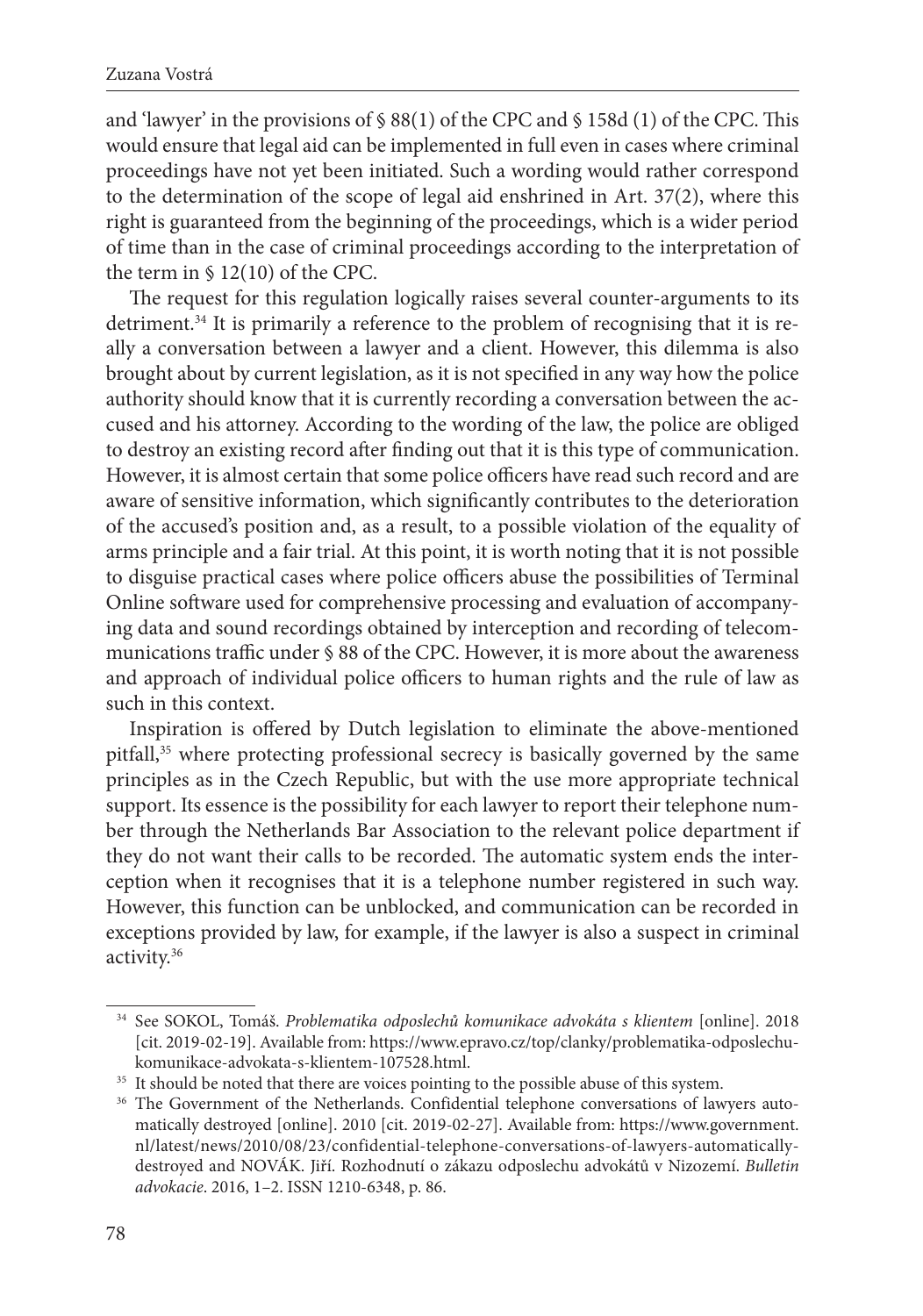Other counter-arguments are based on the claim that the increased protection provided to communication between lawyers and clients will also protect conversations, for example, on the preparation of a criminal offence, which in principle do not concern legal aid at all. It is possible to point out that conversations of this type can also be made by the accused and the attorney, although they are logically more cautious. At this point, it should be noted again that professional secrecy and its protection are always directed in client's favour, not the lawyer's, and only concern the right of defence provided in accordance with the law. It must not be an imaginary shield for the commission of a lawyer's crime or for conventions on the joint commission of a crime between themselves and a client.

Overall, it can be concluded that the legislation of the possibilities of breaking professional secrecy and confidentiality of communication between a lawyer and a client from the viewpoint of human rights protection and a fair trial directly calls for clarification and time extension of protection of communication from the attorney and the accused to the lawyer and the client. In addition to the above possibility of simple replacement of words in § 88 and §158d(1) of the CPC, there is an even more conceptual approach, the essence of which would be to enshrine a general provision in which precise limits would be set on the use of means constituting a breach of confidentiality between a lawyer and a client. This regulation is one of the essential challenges of the forthcoming recodification of the Criminal Procedure Code.

It is also interesting that the above-mentioned European Union legislation and the related case law of the European Union Court of Justice (formerly the European Court of Justice) appear to be the most advanced in this context. According to them, protecting confidential communication only applies if it occurs for the purpose and in the interest of protecting the client's rights before and after proceedings commence and if it takes place between the client and their lawyer.<sup>37</sup> Therefore, European Union legislation and judicial decision-making trends are outlined in a positive way in terms of a broader interpretation of the right of defence.

# **6. Conclusion**

The issue of confidentiality of the relationship between a lawyer and a client and the institutes of its breaking are clearly not in the forefront of the commentary literature. However, it attracts the attention of the professional public and, naturally, practicing lawyers. However, it is of great importance for the democratic rule of law. One of its typical features is the anxious observance of the boundaries of a fair trial, an essential part of which is the right of defence in criminal proceedings. This right certainly cannot be considered effective if the confidentiality of the communication between the lawyer and the client is broken, that is to say, when the police, the state attorney's office or even the court are acquainted with information intended solely

<sup>&</sup>lt;sup>37</sup> See AM & S Europe Limited v Commission, Judgement on May 18<sup>th</sup>, 1982, C 155/79.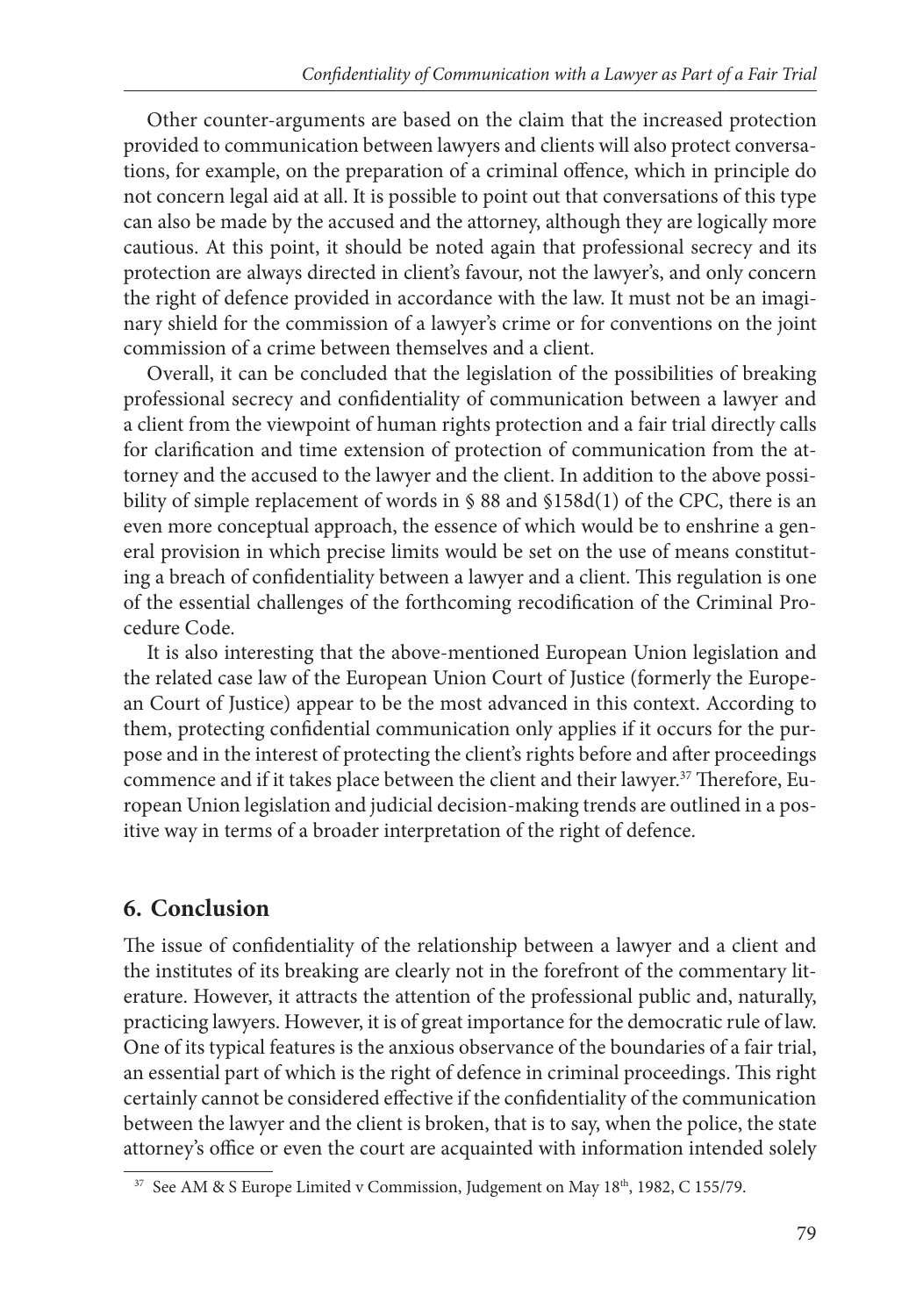for the lawyer's needs to build an effective defence. If this happens, the above-mentioned authorities will gain some insight and advantage in criminal proceedings, which may inevitably lead to a violation of the impartiality and equality of arms principles, i.e., other essentials of a fair trial.

The confidentiality of communication between a lawyer and a client is usually subordinated to the protection of the right to a private life by the case law of the Constitutional Court and the ECHR, while interference with this right is permissible under conditions set out in the Charter and the Convention. Pursuing a legitimate objective is a key consideration here. Far less numerous is the protection of the right to a fair trial, namely the right of defence, which is certainly a stronger guarantee of the inviolability of such confidentiality. In this context, international and national law explicitly provides protection for communication between the attorney and the accused, using the moment of communication of the accusation as a dividing criterion. It may seem surprising that the case law of the above-mentioned courts in relation to the right of defence in majority does not provide a broad interpretation of this human right as is the case in other cases in order to protect natural-law principles and combat legal positivism. EU legislation and the resulting EU Court of Justice (formerly the European Court of Justice) case law provide a certain positive example.

In this situation of a somewhat incomprehensibly ambiguous case law interpretation, often proposed change in the wording of the CPC, which would at least extend the protection of confidentiality of communications to the lawyer and the client, seems to be a suitable solution. However, it is important that this increased protection should only be granted to legal aid provided in accordance with the law. Legal confidentiality must only agree with the client's interests, but its meaning is much deeper. It must be borne in mind that public confidence in justice is very fragile. One of its grounds is the belief that lawyers can effectively carry out their mission to protect the interests of their clients, including building an effective defence in criminal proceedings. They are rightly considered 'assistants' of justice. Justice in society can be seen as a large system, and the direct link between professional secrecy, the confidentiality of a lawyer-client relationship, the right to a fair trial, equality of arms, court impartiality, a fair trial and the above-mentioned justice as such cannot be overlooked.

The smallest, but not insignificant, component of justice consists of the people who participate in its performance. It certainly is not beneficial to it when, in order to achieve the commendable goal of detecting crimes and punishing perpetrators fairly, they may unknowingly disturb it by their actions and by not firmly adhering to the protection of its fundamental principles.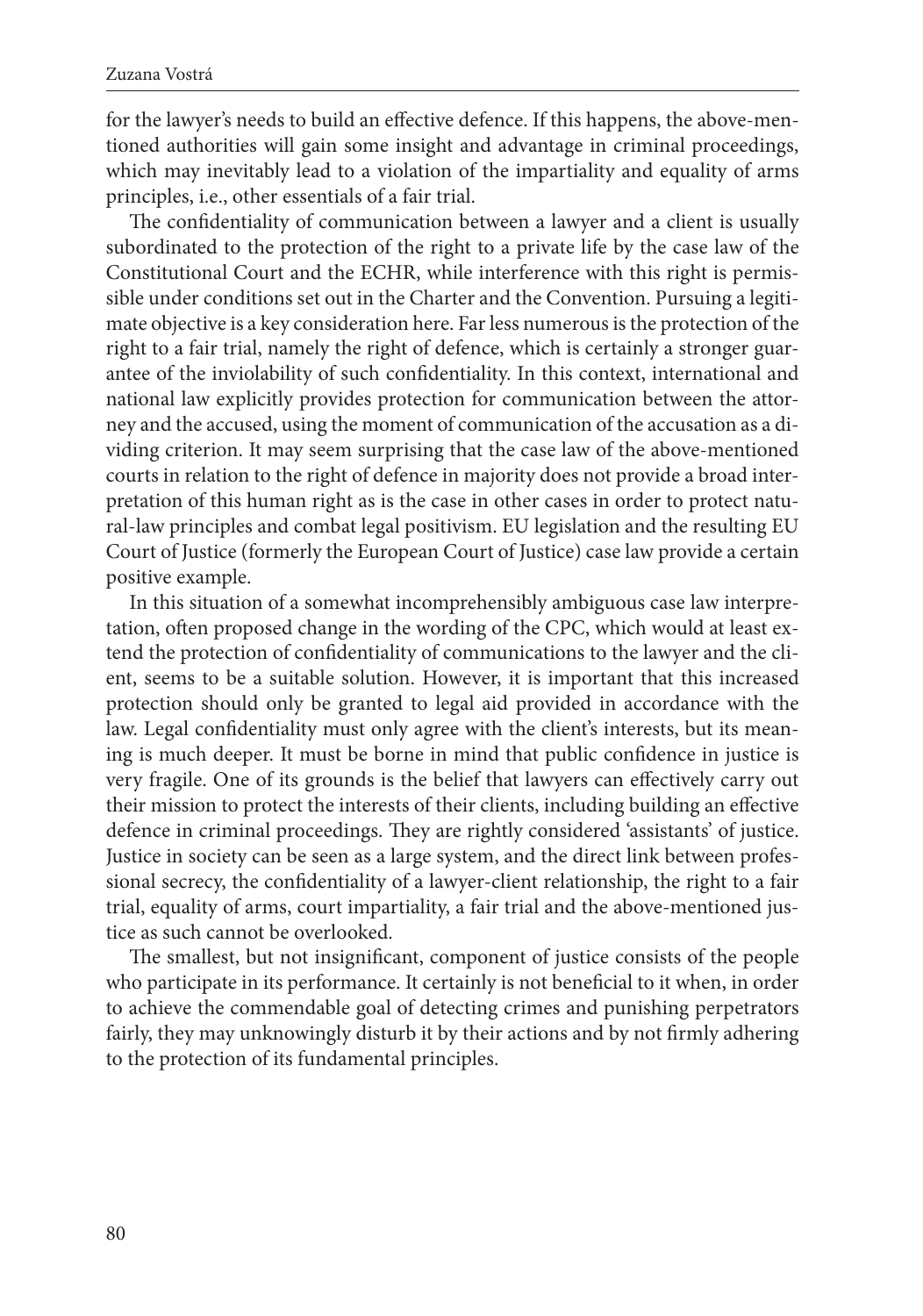#### **Acknowledgements**

This paper is the result of Metropolitan University Prague research project no. 74-03 – "Public administration, legal disciplines and industrial property" (2020) based on a grant from the Institutional Fund for the Long-term Strategic Development of Research Organisations.

# **Bibliography:**

#### **Monographs and commentaries**

- KMEC, Jiří, KOSAŘ, David, KRATOCHVÍL, Jan, BOBEK, Michal. *Evropská úmluva o lidských právech. Komentář.* Prague: C. H. Beck, 2012. ISBN 978-80-7400-365-3.
- KOVÁŘOVÁ, Daniela et al. *Zákon o advokacii a stavovské předpisy. Komentář*. Prague: Wolters Kluwer, 2017. ISBN 978-80-7552-631-1.
- WAGNEROVÁ, Eliška, ŠIMÍČEK, Vojtěch, LANGÁŠEK, Tomáš, POSPÍŠIL, Ivo. *Listina základních práv a svobod. Komentář.*1st ed. Prague: Wolters Kluwer, 2012. ISBN 978-80-7357-750-6.

#### **Articles**

- GŘIVNA, Tomáš. Právo na zachování důvěrné komunikace mezi advokátem a jeho klientem. *Bulletin advokacie*. 2017, 6. ISSN 1210-6348.
- KOUDELKA, Zdeněk. Ohrožení důvěrnosti komunikace obviněného a jeho obhájce. *Bulletin advokacie*. 2019, 5. ISSN 1210-6348.
- NOVÁK, Jiří. Rozhodnutí o zákazu odposlechu advokátů v Nizozemí. *Bulletin advokacie*. 2016, 1–2. ISSN 1210-6348.

#### **Internet sources**

- The Council of Bars and Law Societies of Europe (CCBE). *CCBE Statement on professional Secrecy/legal professional privilege (LPP)* [online]. 2017 [cit. 2019-02-16]. Available from: https:// www.ccbe.eu/fileadmin/speciality\_distribution/public/documents/DEONTOLOGY/DEON\_ Postion\_Papers/EN\_DEON\_20170915\_Statement-on-professional-secrecy\_LPP.pdf
- The Government of Netherlands. Confidential telephone conversations of lawyers automatically [destroyed \[online\]. 2010 \[cit. 2019-02-27\]. Available from: https://www.government.nl/latest/](https://www.government.nl/latest/news/2010/08/23/confidential-telephone-conversations-of-lawyers-automatically-destroyed) news/2010/08/23/confidential-telephone-conversations-of-lawyers-automatically-destroyed
- SOKOL, Tomáš. *Problematika odposlechů komunikace advokáta s klientem* [online]. 2018 [cit. [2019-02-19\]. Available from: https://www.epravo.cz/top/clanky/problematika-odposlechu](https://www.epravo.cz/top/clanky/problematika-odposlechu-komunikace-advokata-s-klientem-107528.html)komunikace-advokata-s-klientem-107528.html
- Unie obhájců ČR. *Stanovisko Unie obhájců ČR ze dne 14. 3. 2019, č. 1/2019 k nedostatkům právní úpravy ochrany důvěrného vztahu mezi advokátem a jeho klientem v trestním řízení* [online]. 2019 [cit. 2019-02-14]. Available from: https://www.uocr.cz/stanoviska/stanovisko-un[ie-obhajcu-cr-c-1-2019-k-nedostatkum-pravni-upravy-ochrany-duverneho-vztahu-mezi-ad](https://www.uocr.cz/stanoviska/stanovisko-unie-obhajcu-cr-c-1-2019-k-nedostatkum-pravni-upravy-ochrany-duverneho-vztahu-mezi-advokatem-a-jeho-klientem-v-trestnim-rizeni/)vokatem-a-jeho-klientem-v-trestnim-rizeni/

#### **Other sources**

Morová v France, Judgement on December 15<sup>th</sup>, 2011, Complaint No 28198/09

Amihalachioaie v Moldova, Judgement on April 20<sup>th</sup>, 2004, Complaint No 60115/00

Kyprianou v Cyprus, Grand Chamber Judgement on December 15th, 2005, Complaint No 73797/01

Zahirović v Croatia, Judgement on April 25<sup>th</sup>, 2013, Complaint No 58590/11

Gerdzhikov v Bulgaria, Judgement on February 4th, 2010, Complaint No 41008/04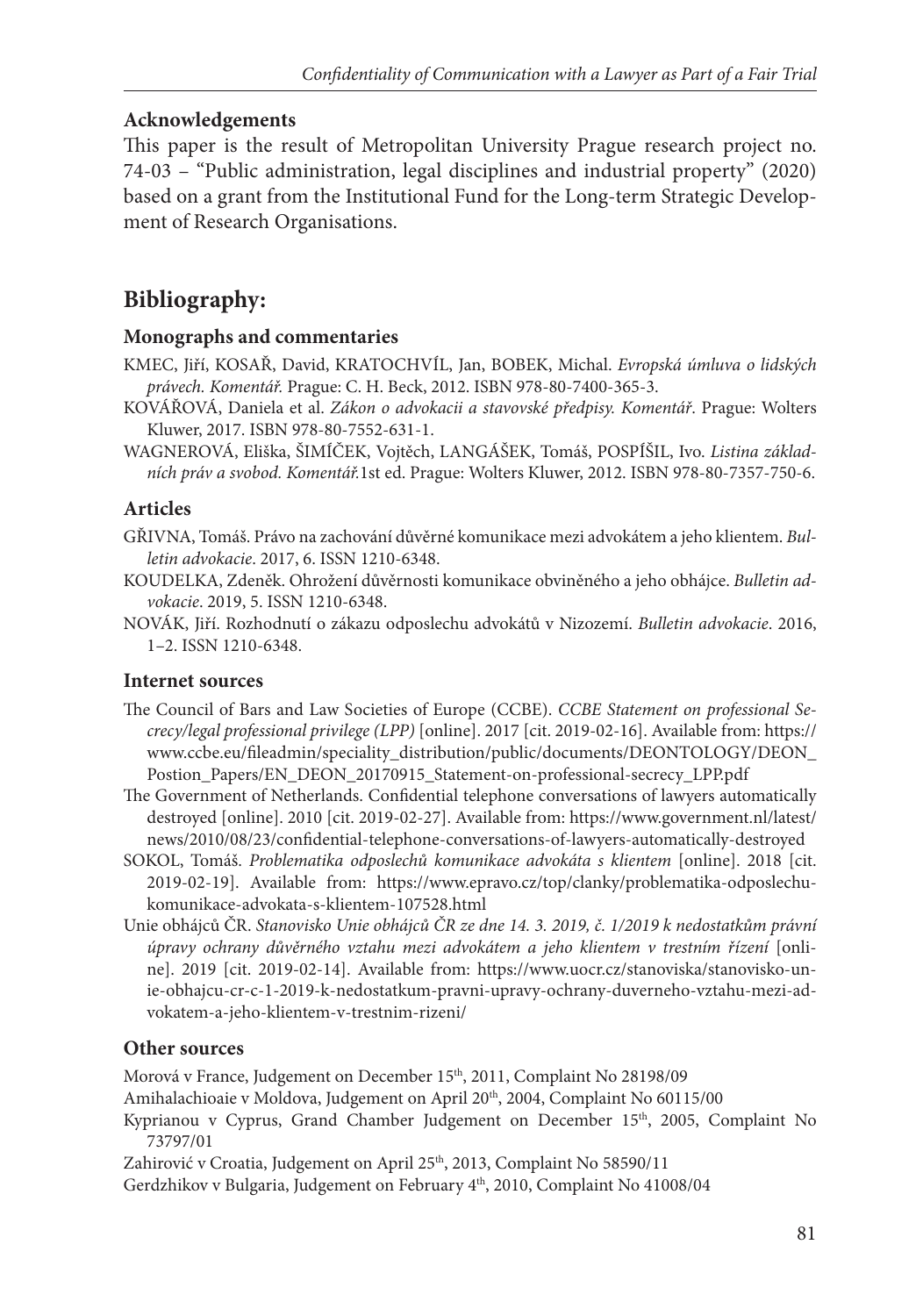Uzun v Germany, Judgement on September 2<sup>nd</sup>, 2010, Complaint No 35623/05 X and Y v Netherlands, Judgement on March 26<sup>th</sup>, 1985, Complaint No 8978/80 Airey v Ireland, Judgement on October 9th, 1979, Complaint No 6289/73 Matheron v France, Judgement on April 29<sup>th</sup>, 2005, Complaint No 57752/00 Pruteanu v Romania, Judgement on February 3rd, 20015, Complaint No 30181/05 Lambert v France, Judgement on April 14<sup>th</sup>, 1998, Complaint No 23618/94 Amann v Switzerland, Grand Chamber Judgement on February 16th, 2000, Complaint No 27798/95 Robathin v Austria, Judgement on July 3rd, 2012, Complaint No 30457/06 Klass and others v Germany, Judgement on September 6<sup>th</sup>,1978, Complaint No 5029/71 Michaud v France, Judgement on December 6<sup>th</sup>, 2012, Complaint No 12323/11 R. E. v United Kingdom, Judgement on October 27<sup>th</sup>, 2015, Complaint No 62498/11 AM & S Europe Limited v Commission, Judgement on May 18<sup>th</sup>, 1982, C 155/79 Judgement of the Municipal Court in Prague on June  $4<sup>th</sup>$ , 2014, Case No 11 A 62/2013 - 22 Judgement of the Constitutional Court on January 3rd, 2017, Case No III. ÚS 2847/14 Judgement of the Constitutional Court on October 12<sup>th</sup>, 1994, Case No Pl. ÚS 4/94 (214/1994 Coll.). Constitutional Court Resolution on November 12<sup>th</sup>, 2014, Case No I. ÚS 1638/14, Constitutional Court Resolution on March 24<sup>th</sup>, 2014, Case No III. ÚS 3988/13

Constitutional Court Resolution on January 3rd, 2017, Case No III. ÚS 2847/14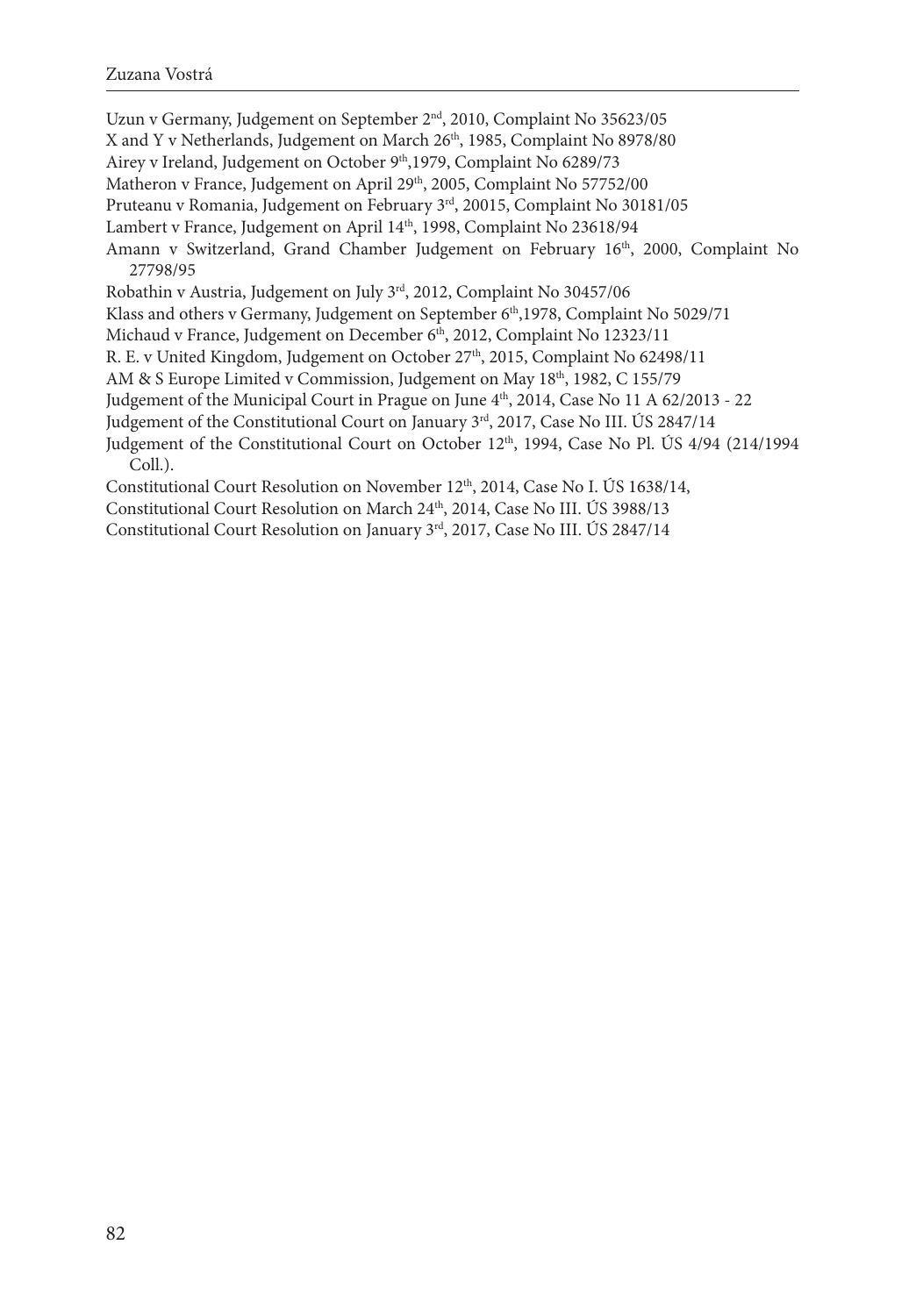# **Limits on the Legitimacy of Invasion of Privacy in Surveillance of Persons**  and Things<sup>1</sup>

### *Ingrid Galovcová*

*Faculty of Law, Charles University galovcoi@prf.cuni.cz*

*Surveillance of persons and things is a commonly used means of operative searching*  aimed at detection and clarification of crime in practice. Legislation allowing to use this in*stitute, which infringes the right to privacy of the person under surveillance, should respect the requirements defined by public authorities for infringement of the right to privacy. The chapter deals with the evaluation of the Czech legislation on surveillance of persons and things in terms of fulfilment of the limits on the legitimacy of violating the private sphere of an individual while using the institute of surveillance of persons and things pursuant to section 158d of the Criminal Procedure Code. In particular, it is critical of the permission regime with regard to the absence of a court decision on surveillance in some cases, but also of surveillance of a person at the execution stage of criminal proceedings, which occurs in practice.*

# **1. Introduction**

The effective fight against crimes requires using tools enabling to detect and clarify crimes, among which surveillance of persons and things plays an important role at the early stages of criminal proceedings. Using this institute, however, is inextricably connected with the invasion of privacy of the person under surveillance. On one hand, there is the legitimate interest of the state in detecting and punishing crimes; on the other hand, an individual's right to privacy and the guarantee of its respecting and not allowing groundless invasion of privacy by public authorities. Article 4 (2), in conjunction with Article 7 (1) and Article 10 of the Charter, require that the limits on infringement of the right to respect for private life are defined by law. However, even in a situation where surveillance of persons would be formally implemented in accordance with legal prerequisites for its implementation, some other requirements for its legitimacy cannot be ignored. In this context, it should be noted that, unlike the Convention, the Charter does not further specify the requirements of a possible restriction of the right to privacy. In contrast, the Convention in its Article 8 (2) stipulates that invasion must be permitted by law, must pur-

<sup>&</sup>lt;sup>1</sup> The chapter is a publication output within the programme of institutional support of science at the Charles University, Progress Q02 *"Publicizace práva v evropském a mezinárodním srovnání" ("Publicization of Law in European and International Comparison").*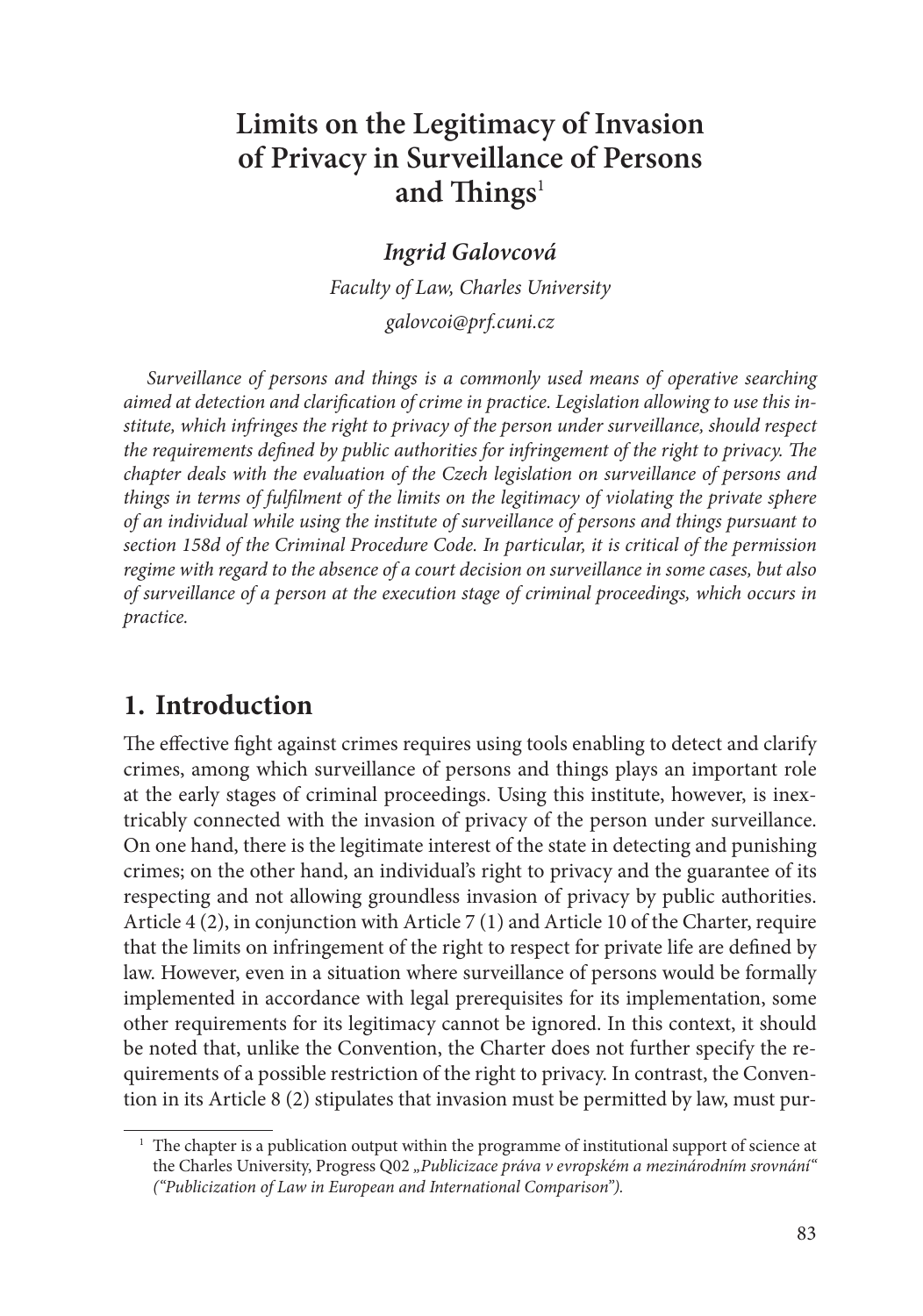sue any of the objectives set out in this provision and must be proportionate to this objective and necessary in a democratic society. It is therefore necessary to apply these criteria also to decision-making on surveillance of persons in Czech criminal proceedings.

## **2. Right to privacy and guarantees of its respect**

The right to privacy in terms of defining the provided protection is subject to the constant development, conditioned by changing conditions for the functioning of the society. The protection dimension and the notions of what is part of the private sphere are changing, and the interpretation is also strongly influenced by economic and cultural traditions and differences in the perception of an individual and his or her personal sphere. In addition to the traditional spatial definition of privacy and the emphasis on family life, the interpretation of privacy as an autonomous freedom of an individual's will comes to the fore. The concept of privacy is variable and the extent of protection must be inferred in each individual case depending on specific circumstances, while it is necessary to assess not only the space in which the protection is to be provided, but also the nature of the object of protection itself, as well as the manifestation of the concerned person's will, manifesting itself also in his or her behaviour, subject to his or her own decision-making on the extent to which his or her privacy is to be respected. Ensuring the autonomy of an individual's will is as *ratio decidendi* also evident in the decision-making practice of the ECHR relating to Article 8 of the European Convention of Human Rights providing the protection of the right to privacy.

Criminal proceedings and their procedures are often linked to the infringement of the rights and freedoms of individuals, and it is precisely the implementation of acts that have the potential to interfere with an individual's privacy that requires thorough consideration when actions of law enforcement authorities intervene in the private sphere and, with respect to the intensity of such intervention, to consider meeting the conditions of its legitimacy. The distinguishing between the public sphere and privacy in its various forms and protected dimensions is not always clear. In any activity of law enforcement authorities having the potential to endanger the right to privacy, it is necessary to assess the reach and impact of such activity with respect to specific circumstances of the case, and – in the event of conclusion of a possible infringement of the right to privacy – to examine whether all conditions enabling infringement of the right to privacy are met.

The right to respect for private life is not guaranteed absolutely; it is of a relative nature; therefore it is possible to intervene in it by using operative searching means in situations where the preconditions enabling this infringement are fulfilled and their fulfilment cannot be reduced to the legality requirement, i.e. only to complying with the procedural procedure of their use as defined in the Criminal Procedure Code. A constitutional-compliant infringement of the right to privacy requires the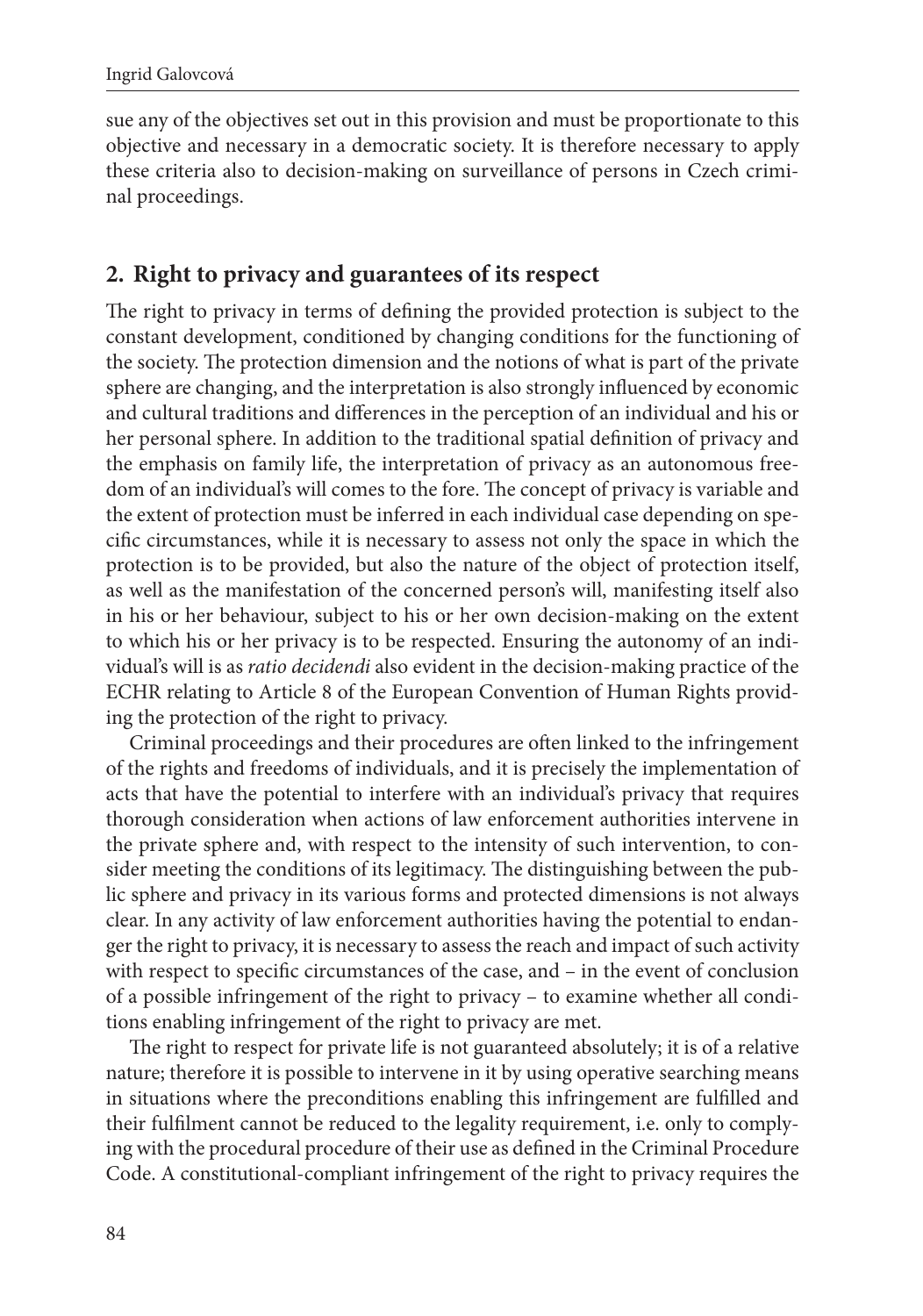application of statutory legal regulation in compliance with the respect for other limits on its legitimacy, which can also be inferred from the decision-making practice of the European Court of Human Rights, or the judicature of the Constitutional Court. Thus, law enforcement authorities must apply the legal conditions for the use of operative searching means in accordance with the guarantees interpreted by the judicature in question.

The European Court of Human Rights (ECRH) set out the general principles for meeting the requirements for legitimacy of infringement of the right to privacy occurring by surveillance of persons in criminal proceedings and assessing its conformity with the right to a fair trial, in the judgement Dragojevic v. Croatia. It referred not only to the general requirements for the national regulation of secret surveillance (legality, legitimacy of the reason and the necessity for achieving an  $objective$ ),<sup>2</sup> but also to the conditions for using special investigation techniques as defined by Recommendation REC(2005)10 of the Committee of Ministers to the Member States on special investigation techniques in relation to serious crimes, including acts of terrorism of 10 April 2005. $3$  The above-mentioned recommendation considers as special investigation techniques the procedures in criminal proceedings aimed at gathering information in such a way that the target persons are not warned, under which it is undoubtedly possible to include surveillance of persons pursuant to section 158d of CPC. The general principles for the use of special investigation techniques, as expressed in Recommendation REC(2005)10, are summarized by Záhora into three requirements to be met by the Member States, namely:

- define in the national legislation the circumstances and conditions for the use of special investigation techniques by the competent authorities;
- take legislative measures enabling the competent authorities to use investigation techniques to the extent necessary in a democratic society for effective prosecution and charges;
- take legislative measures to ensure adequate control of special investigation techniques by judicial authorities or any other independent authorities through prior authorization – supervision during investigation or ex post facto investigation.<sup>4</sup>

Recommendation REC(2005)10 does not foresee the use of special investigation techniques in relation to any crimes, but it should be used for particularly serious crimes.

 <sup>2</sup> Decision of the European Court of Human Rights in the case *Dragojevic v. Croatia* of 15 January 2015.

<sup>&</sup>lt;sup>3</sup> Recommendation Rec (2005)10 of the Committee of Ministers to Member States on "Special Investigation Techniques" in Relation to Serious Crimes Including Acts of Terrorism. [online]. [Copyright © UNHCR 2019. \[cit. 15 February 2020\]. Available from: http://www.refworld.org/](http://www.refworld.org/docid/43f5c6094.html)

docid/43f5c6094.html. 4 ZÁHORA, Jozef. *Obrazové a zvukové záznamy v trestnom konaní (Video and audio recordings in criminal proceedings).* Bratislava: Wolters Kluwer, 2018.ISBN 978-80-8168-957-4, p. 27.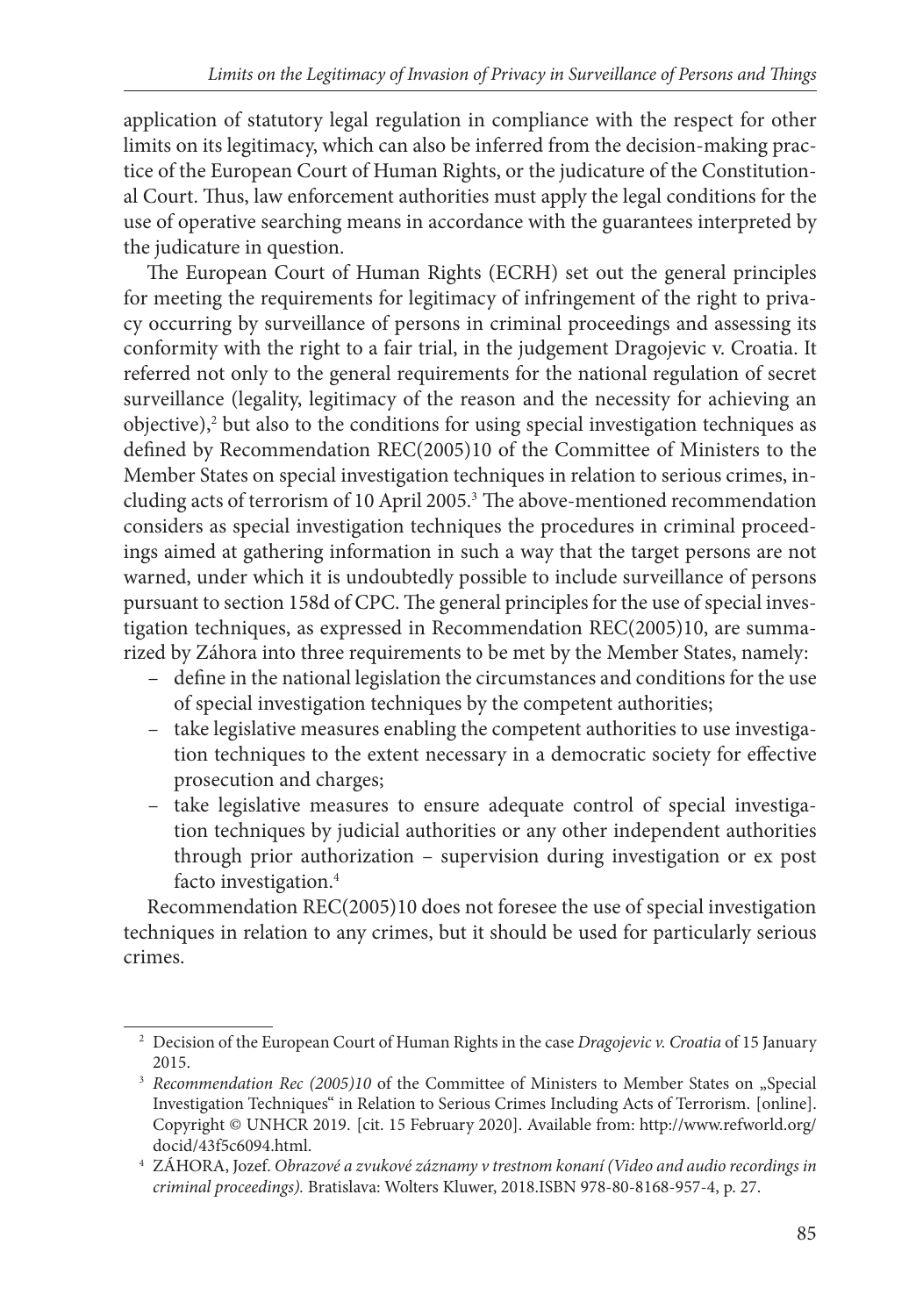As already stated, the ECHR judicature provides indisputable importance in formulating the minimum standards for determining the legitimacy of the infringement of an individual's rights by public authorities in surveillance of persons and things. The European Court of Human Rights, while assessing individual actions alleging a breach of Article 8 of the Convention by secret surveillance, does not assess national legislation and its compliance with the Convention, but it focuses on how it is applied in a particular case.<sup>5</sup> It is therefore necessary for the national court, when allowing surveillance of a person, to apply the provisions of the Criminal Procedure Code in the manner consistent with the requirements of guaranteeing the right to privacy and to respect the limits set for infringement of the right to privacy. However, the possibilities of meeting the given requirements in a situation where surveillance is not decided by the court, are questionable.

## **3. Surveillance of persons and things in the Czech legislation**

In addition to the mock transfer and use of an agent, surveillance of persons and things is one of operative searching means usable in criminal proceedings on crimes under Title Nine, Part Two of the Criminal Procedure Code, regulating the procedure before initiating criminal prosecution. The specific definition and basic conditions for the implementation of this operative searching means are defined in the provision of section 158d of CPC. The extensive legal definition of surveillance of persons and things, which pursuant to section 158d (1) of CPC means *"obtaining knowledge of a person and things carried out in a secret way by technical or other means"* is further corrected both by legal conditions for the possibility of surveillance implementation, but also by the general requirements set out for the use of operative searching means in section 158b of CPC.

Pursuant to section 158d of CPC, surveillance of persons and things is focused on obtaining knowledge of such person and things. Such a broad definition of the objective being pursued by the use of the institute in question requires further interpretation. There is no doubt that it will not be any knowledge of persons and things, but only knowledge of relevance to criminal proceedings. This does not mean, however, that any knowledge of relevance to criminal proceedings can be obtained through the surveillance institute. The systematic classification of surveillance as the means of operative searching activities cannot be ignored, i.e. means primarily used in connection with the initial stage of criminal proceedings, which precedes the initiation of criminal prosecution. Operative searching means were incorporated into the Criminal Procedure Code (CPC) by the amendment No. 265/2001 Coll., in connection with the extension of pre-trial proceedings in the Czech criminal process to include the investigation and clarification of crimes. And precisely for this stage of criminal proceedings operative searching means are pri-

 <sup>5</sup> Cf. judgment of the European Court of Human Rights in Goranova - Karaeneva v. Bulgaria, judgment of 8 March 2001, paragraph 48.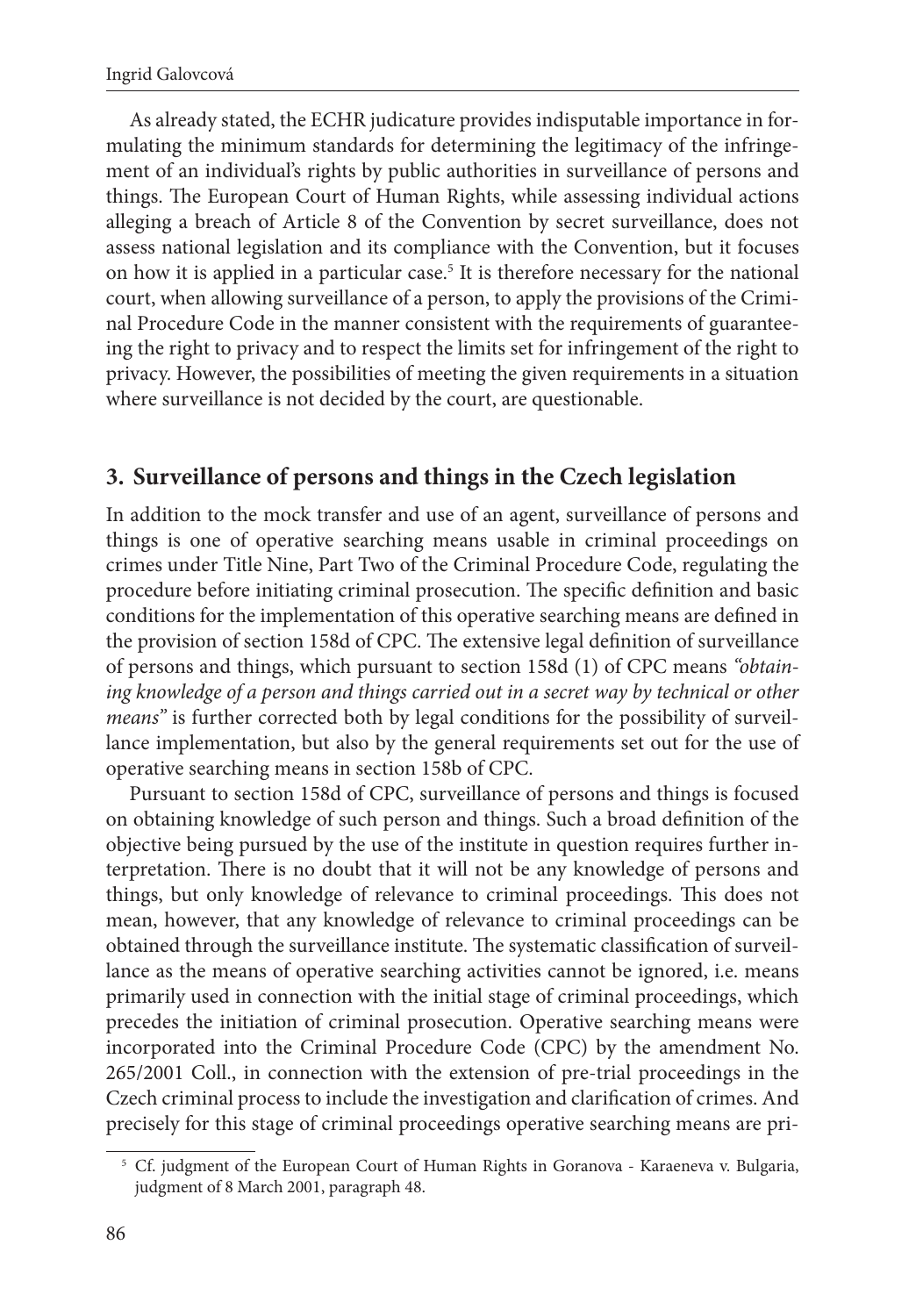marily intended. They thus enable an initial examination of the case and gaining knowledge leading to the basic clarification and conclusions on the (un)justification of the criminal prosecution initiation. However, their use is only possible when other facts and indications lead to the suspicion that a particular person or persons have committed specific crime,<sup>6</sup> and they are primarily intended to investigate an existing suspicion.

In terms of time, it is therefore not questionable to determine the moment from which surveillance can be carried out. It is the commencement of criminal proceedings, i.e. commencement of acts of criminal proceedings if there is a danger of delay, carrying out urgent and unrepeatable acts and subsequent drafting of a record (section 158 (3) of CPC). From that moment on, the use of surveillance for obtaining knowledge relevant to criminal proceedings would be procedurally consistent in terms of time. However, it seems to be more problematic to determine until what moment, in the course of criminal proceedings, the use of the institute of surveillance of persons and things is still acceptable. As already mentioned, from the point of view of the systematic classification of surveillance of persons and things among operative searching means, it is possible to deduce its determination primarily for the stage of criminal proceedings preceding the criminal prosecution initiation. However, the Criminal Procedure Code, in its section 158f, extends the possibility to use operative searning means to include some other stages of criminal proceedings when it stipulates that *"if the reason for the use of operative searn*ing means appears only after the criminal prosecution has been initiated, the proce*dure shall be in accordance with sections 158b to 158e; after criminal charges have* been filed, the President of the Chamber of the Court of First Instance shall decide on *their application even without the petition of the public prosecutor*". The use of surveillance of persons and things is therefore also enabled at the stage of investigation, i.e. after the criminal prosecution has been initiated, and even in proceedings before a court, i.e. after criminal chrages have been filed. The question remains whether the mentioned extension of the possibility to use operative searching acts in proceedings before a court applies only to proceedings before a court of first instance, or also to appellate proceedings, or as late as to enforcement procedure. The answer needs to be sought in the purpose pursued by their use, taking into account the limits enabling the invasion of privacy that will be assessed differently at these stages of criminal proceedings (especially in terms of subsidiarity and proportionality requirements), than at previous stages of criminal proceedings. It is hard to imagine that, following a guilty decision, even it it legally ineffective, observations should be made to identify findings of decisive importance for the decision of the Court of Appeal on the prosecuted crimes. As regards enforcement procedure, I am of the opinion that the use of surveillance of persons and things at this stage of the criminal proceedings is out of the question at all. The possibility to decide on sur-

 <sup>6</sup> Cf. resolution of the Constitutional Court of 12 November 2014, File No. I. ÚS 1638/14; paragraph 22.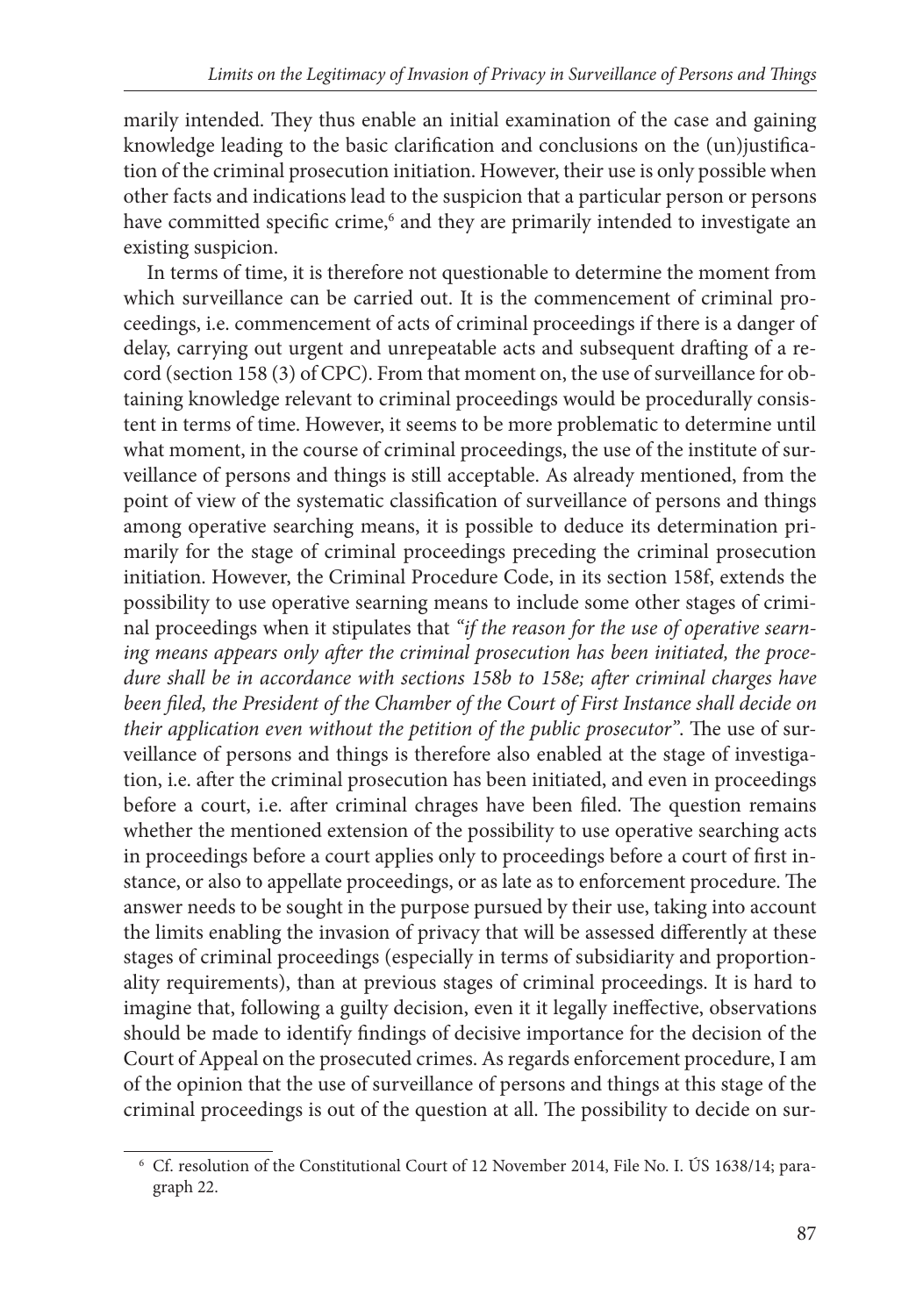veillance of persons and things at the stage of the enforcement procedure cannot be inferred either by an extensive interpretation of section 158f of CPC or by analogy. In such case, it would be an analogy encroaching on the fundamental rights and freedoms to the detriment of the convicted person, which is unacceptable in the rule of law. There is no doubt that the enforcement procedure is part of the criminal proceedings, but it is its final stage following the final termination of the prosecution. Consequently, there is no need in the enforcement procedure to ascertain the facts which would relate to the criminal activity of a person on whom it has already been finally decided.

The material prerequisite for the possibility to use the institute of surveillance of persons and things can also be inferred from the provisions of section 158b (1) of CPC, as the general regulation of the conditions for the use of operative searching means, which explicitly stipulates that operative searching means can be used exclusively in proceedings on intentional crimes, i.e. for the purpose of deciding on intentional crimes. The purpose of the enforcement procedure and the means for achieving it are different from the purpose of the criminal prosecution itself, therefore the use of operative searching means at the stage of the proceedings following a final decision on guilt and punishment was taken cannot be a legitimate measure in terms of meeting the conditions of subsidiarity of their use and proportionate to the purpose pursued at this stage of proceedings when a final decision on guilt and punishment already exists. It is therefore not possible to fulfil one of the material requirements of surveillance, which is also reflected in the definition of formal requirements for the application for surveillance permission, namely that this "must be justified by suspicion of a specific crime and, if known, also data on persons *or things to be under surveillance"* (section 158d (4) of CPC). Although it is no longer necessary, at the stage of proceedings before a court, so that the permission for surveillance of persons and things is decided at the request of the public prosecutor, the basic material presumption of surveillance permission cannot be ignored and it is not possible to order surveillance in the situation when the suspicion of crime of the person under surveillance does not exist.

Thus, the need to use the institute of surveillance of persons and things can only be associated with the verification and clarification of information indicating the suspicion of a specific crime of a certain person or its proving, using the findings as evidence in criminal proceedings if they are obtained in a procedurally consistent manner (section 158b (3) of CPC). It is essential that criminal proceedings are conducted for a deliberate crime. Regarding the type seriousness, the law does not define in any exhaustive list the crimes for which the use of surveillance would be feasible, i.e. in principle it can be stated that the institute of surveillance can be used in proceedings on any intentional crime. Correction of this statement, however, is found in the principle of proportionality, generally laid down in section 2 (4) of CPC, which is specified in relation to operative searching means in section 158b (2) of CPC, together with the principle of subsidiarity and proportionality of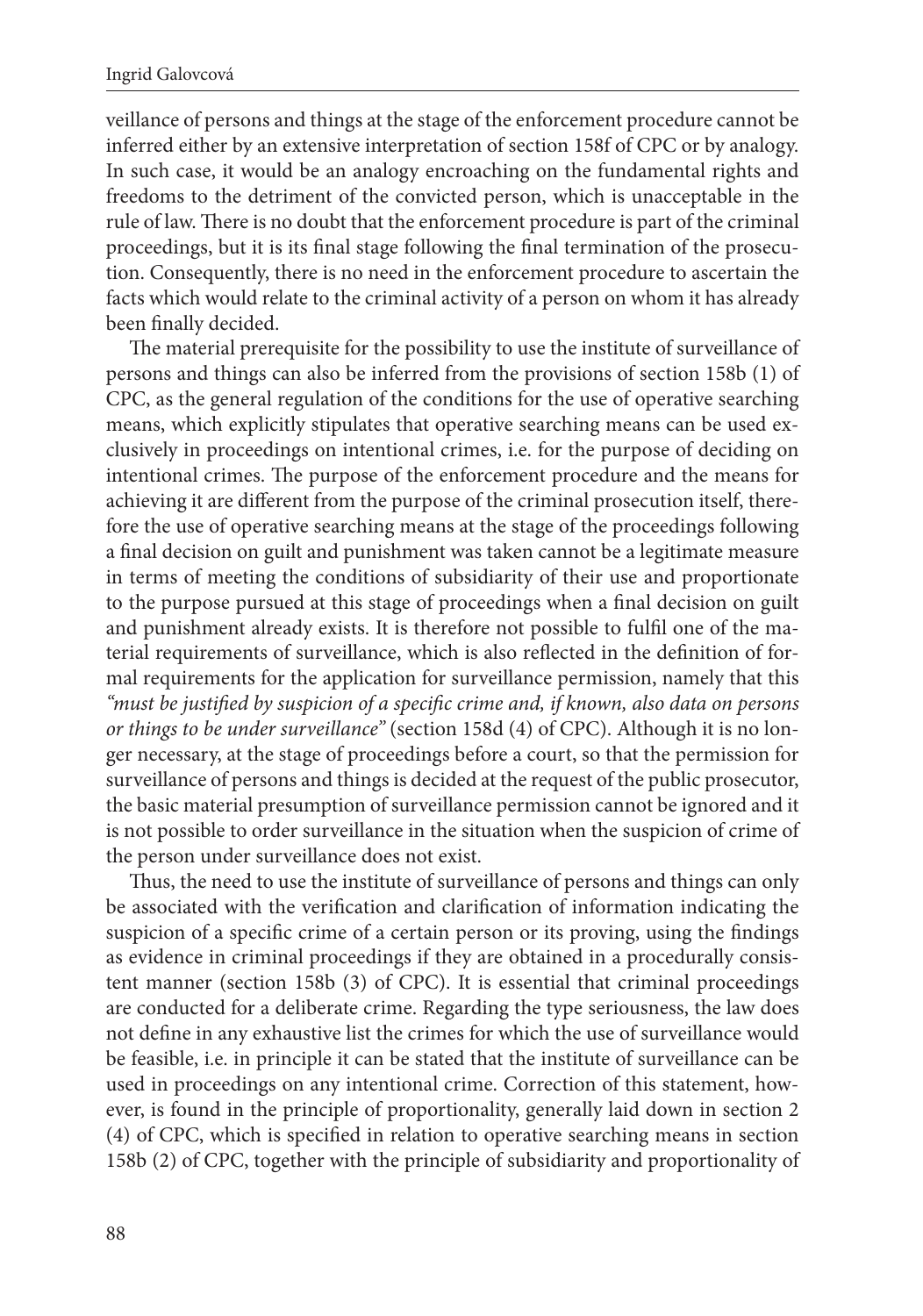the infringement of the fundamental rights of persons at whom the deployment of operative searching means is directed.

In every particular case, it will be necessary to examine, on the basis of the facts and the resulting conclusions of the nature and gravity of the crime, before the decision on surveillance is taken, whether interference with an individual's rights is not disproportionate to the purpose to be pursued by surveillance, and whether this purpose could not be achieved by other, less invasive means. The above mentioned prerequisites for the use of operative searching means are also followed by the legal regulation laying down formal procedural conditions for the implementation of surveillance of persons and things, contained in section 158d of the Criminal Procedure Code and the procedural regime for its authorization.

Decision on surveillance of persons and things, or its permission, is dependent on the intensity of the expected infringement of an individual's fundamental rights that is expected during its implementation. From the point of view of the permission regime, Gřivna distinguishes three forms of surveillance of persons and things regulated in section 158d of CPC, namely *"(1) mere surveillance; (2) surveillance in which audio, video or other recordings are made; (3) surveillance in which the integrity of the dwelling and the secrecy of letters are infringed or the content of other documents and records kept in private by technical means is ascertained"*, while at the same time criticizing the legislation in force, which may not always correspond with the embodied permission regime to the intensity of invasion of privacy with a certain form of surveillance (typically spatial eavesdropping).7

Surveillance of persons and things referred to above as *"mere surveillance"* is possible without prior authorization. Thus, the police authority performs its activities in a secret manner without being subject to any permission regime. The only restriction is the obligation not to use the findings obtained from communication of the person under surveillance with his or her defence lawyer [section 158d (1) of CPC].<sup>8</sup> I believe that the very nature of surveillance of persons (its defining characteristics), i.e. the fact that it is a matter of obtaining knowledge in a secret manner using technical or other means is associated with an infringement of the right to privacy of the person under surveillance and the constitutional conformity of this infringement by the public authority requires the prior consent of the court. The mere fact that surveillance is carried out in a public space does not mean that the privacy of the person under surveillance cannot be affected by it. It is precisely the use of technical means enabling remote surveillance which can cause the infringement of

 <sup>7</sup> GŘIVNA, Tomáš. *Zákonnost důkazů získaných sledováním osob a věcí (Legality of evidence obtained by surveillance of persons and things),* p. 320. In JELÍNEK, Jiří et al. Dokazování v trestním řízení v kontextu práva na spravedlivý proces (Taking of evidence in criminal proceedings in the context of the right to a fair trial). Praha: Leges, 2018, p. 536.<br><sup>8</sup> For the issue of the inapplicability of evidence, see GALOVCOVÁ, I. Využiteľnosť informácii

z neúčinných dôkazov (Utilization of information from ineffective evidence). In: Ústavněprávní limity trestního práva: k odkazu Jiřího Herczega (Constitutional-law Limits of Criminal Law: on the Legacy of Jiří Herczeg) – Praha: Leges, 2019, p. 104–115.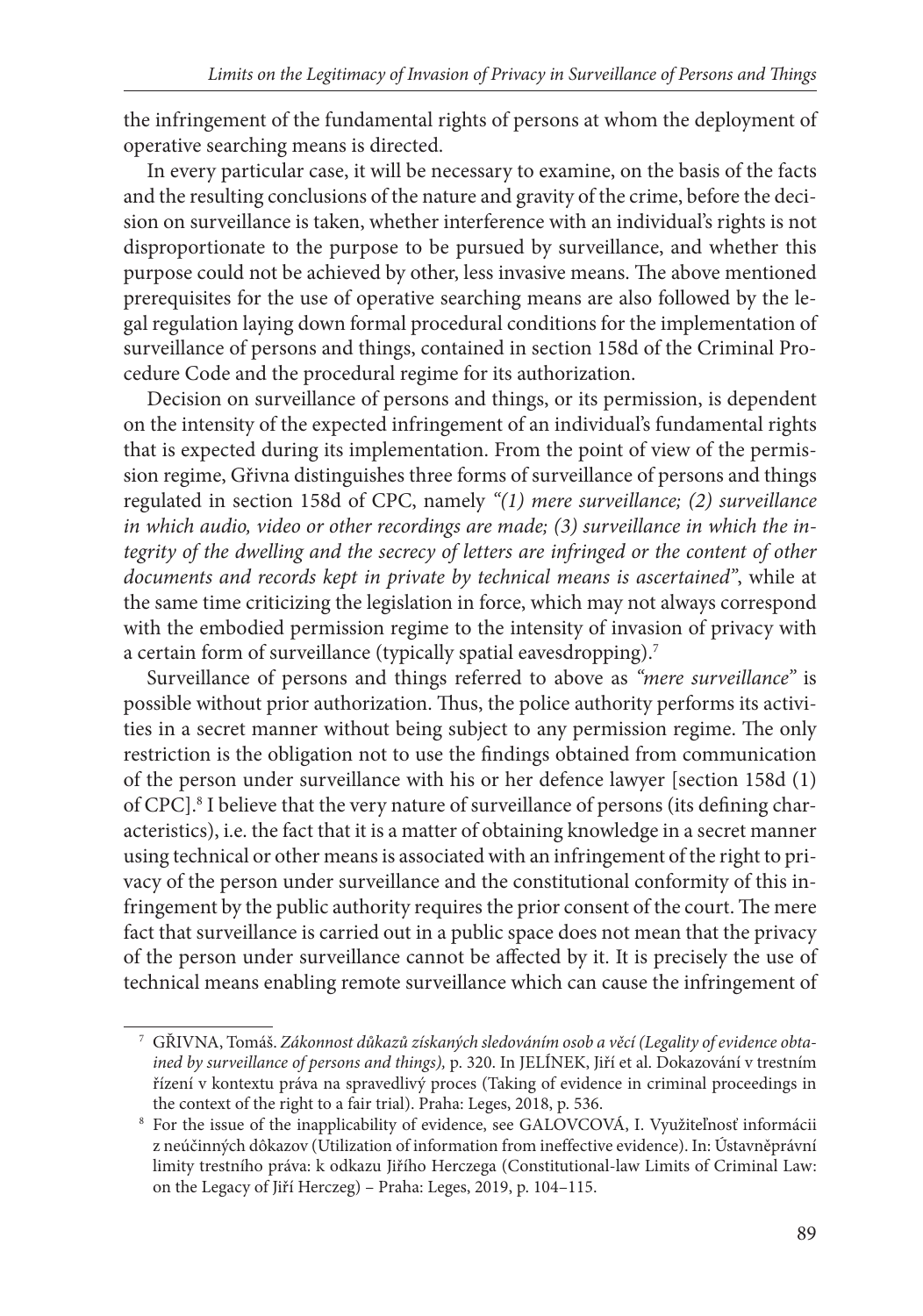the right to privacy in a particular case, even without the production of video or audio recordings from surveillance.

Respect for the right to privacy cannot generally be defined from a spatial perspective. The relevance of surveillance to the privacy of the person under surveillance and the intensity of the intervention, if any, must be assessed in each individual case with regard to its specific circumstances. In the connection of the definition of an area where infringement of the right to respect for private life may occur, Repík inferred from the ECHR judicature that these can be implemented not only in the privacy of a person, i.e. in particular at the place of residence of the person under surveillance, but the privacy is also infringed by surveillance of persons in places accessible only to a limited number of people (such as schools, hotels, restaurants, prisons, etc.), but also in places accessible to the public.<sup>9</sup> When carrying out surveillance in a public space, the invasion of privacy and its intensity will depend on several factors, while the systematic surveillance and recording of an individual's movement outside his or her place of residence, i.e. in publicly accessible areas, will undoubtedly interfere with private life,<sup>10</sup> even if no visual, audio or other recordings would be made. The very systematic nature of surveillance enabling to obtain knowledge of the person under surveillance is, in the ECHR's view, the collection and processing of personal data affecting the person's privacy, and it is capable of infringing the right to private life protected by Article 8 (1) of the ECHR.<sup>11</sup>

The court's consent is not required ether for surveillance in which audio, video or other recordings are made [section 158d (2) of the CPC]. The public prosecutor's permission is required only to carry out surveillance using audio, video or other recordings, whereas in urgent cases only an additional authorization is sufficient. The implementation of such surveillance, which represents one of the forms of the so-called spatial eavesdropping, has been criticized in the legal theory for a long time.12 Jelinek commented aptly on this issue when he referred to the legislative vacuum of spatial eavesdropping and formulated the requirements for its new

 <sup>9</sup> REPÍK, Bohumil. *Audiovizuální sledování osob mimo soukromé prostory ve světle judikatury Evropského soudu pro lidská práva (Audiovisual surveillance of persons away from private premises in the light of the judicature of the European Court of Human Rights)*. Criminal Law Revue, Year

<sup>2003,</sup> Vol. 12, p. 349. 10 Cf. judgment of the European Court of Human Rights in the case *Uzun v Germany* of 2 Septem-

ber 2010, item Nos. 45, 46.<br><sup>11</sup> Cf. judgment of the European Court of Human Rights in the case Uzun v Germany of 2 September 2010, item No. 52. 12 See e.g. JELÍNEK, J. K chybějící právní úpravě tzv. prostorového odposlechu v trestním řádu

<sup>(</sup>The lack of legislation of the so-called spatial eavesdropping in the Criminal Procedure Code). Advocacy Bulletin, 2018, (7–8), p. 13–19. ISSN 1210-6348; GŘIVNA, Tomáš. Zákonnost důkazů získaných sledováním osob a věcí (Legality of evidence obtained by surveillnace of persons and things), p. 320. In JELÍNEK, Jiří et al. Dokazování v trestním řízení v kontextu práva na spravedlivý proces (Taking of evidence in criminal proceedings in the context of the right to a fair trial). Praha: Leges, 2018, p. 536.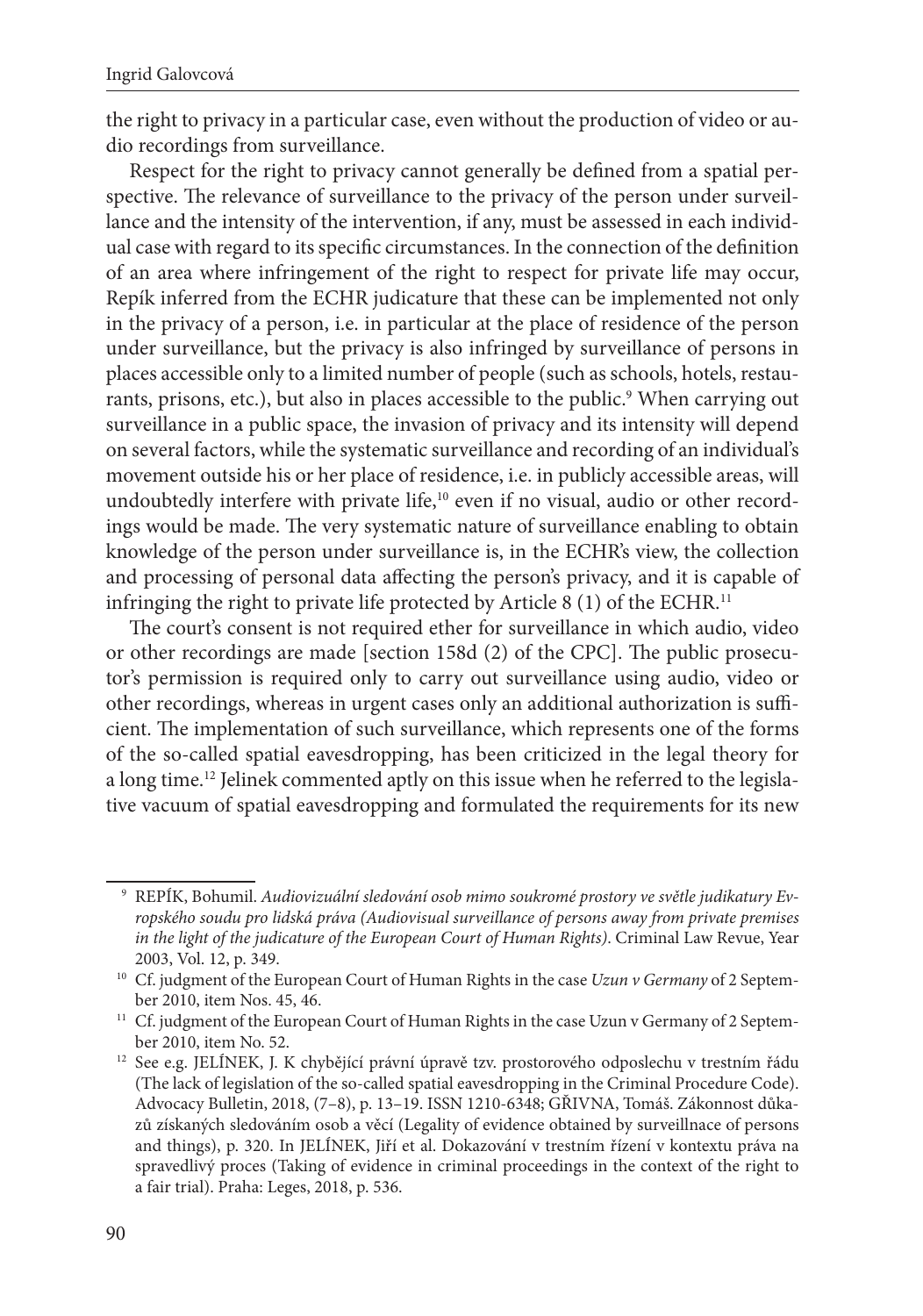legislation.13 His conclusions on the necessity of quick adoption of the legislation on so-called spatial eavesdropping can only be supported. However, there are sporadic opposite opinions appearing in professional periodicals. For example, according to Ščerbová, *"in these cases, the authorization of surveillance by a public prosecutor is an adequate standard of the protection for the rights of the persons under surveillance*".14 From the reasoning on which her conclusion is based, it is possible to deduce misunderstanding of the basic principles of criminal proceedings and the requirements for the interpretation and application of standards of the Criminal Procedure Code in a constitutionally conforming manner, as they also follow from the judicature of the European Court of Human Rights in relation to the methods of secret surveillance.

The court's consent with surveillance of persons and things is required by law only if surveillance is intended to infringe the integrity of the dwelling and the secrecy of letters or the content of other documents and records kept in private is to be ascertained by technical means pursuant to section 158d (3) of CPC. It is the most intensive form of invasion of privacy, where the necessity of its implementation and fulfilment of all legal conditions and constitutional-law prerequisites of implementation is to be assessed by a court that should guarantee the legitimacy of the invasion of privacy.

# **4. Case interpretation**

The problematic application of the institute of surveillance of persons and things in the application practice can be demonstrated in the case (published in media) of the convicted person R. J. The convicted person, who was suspended from imprisonment pursuant to section 325 (1) of the Criminal Procedure Code (due to his severe illness), applied for the waiving of the remainder of imprisonment under section 327 (3) of the Criminal Code, while proving the incurability of his illness by expert opinions on his health condition. The court of first instance did not comply with his motion and the case was decided, on the convicted person's complaint, by the High Court in Prague. In the course of the complaint proceedings, the High Court in Prague decided to carry out surveillance of the convicted person under section 158d  $(2)$  and  $(4)$  of CPC with the justification that information should be obtained as to whether the named person is observing the necessary therapeutic measures, which can only be ascertained by surveillance, since it is necessary to act conspiratorially and to avoid any evidence of ongoing surveillance at all costs.

<sup>&</sup>lt;sup>13</sup> JELÍNEK, J. K chybějící právní úpravě tzv. prostorového odposlechu v trestním řádu (The lack of legislation of the so-called spatial eavesdropping in the Criminal Procedure Code). Advocacy Bulletin, 2018, (7–8), p. 13–19. ISSN 1210-6348.<br><sup>14</sup> ŠČERBOVÁ, V. Zamyšlení nad skutečně aktuálními problémy právní úpravy tzv. prostorových

odposlechů (Reflection on truly problems of legal regulation of the so-called spatial eavesdropping). Public Procecutor's Office, 2019 (4), p. 19–25. ISSN 1214-3758.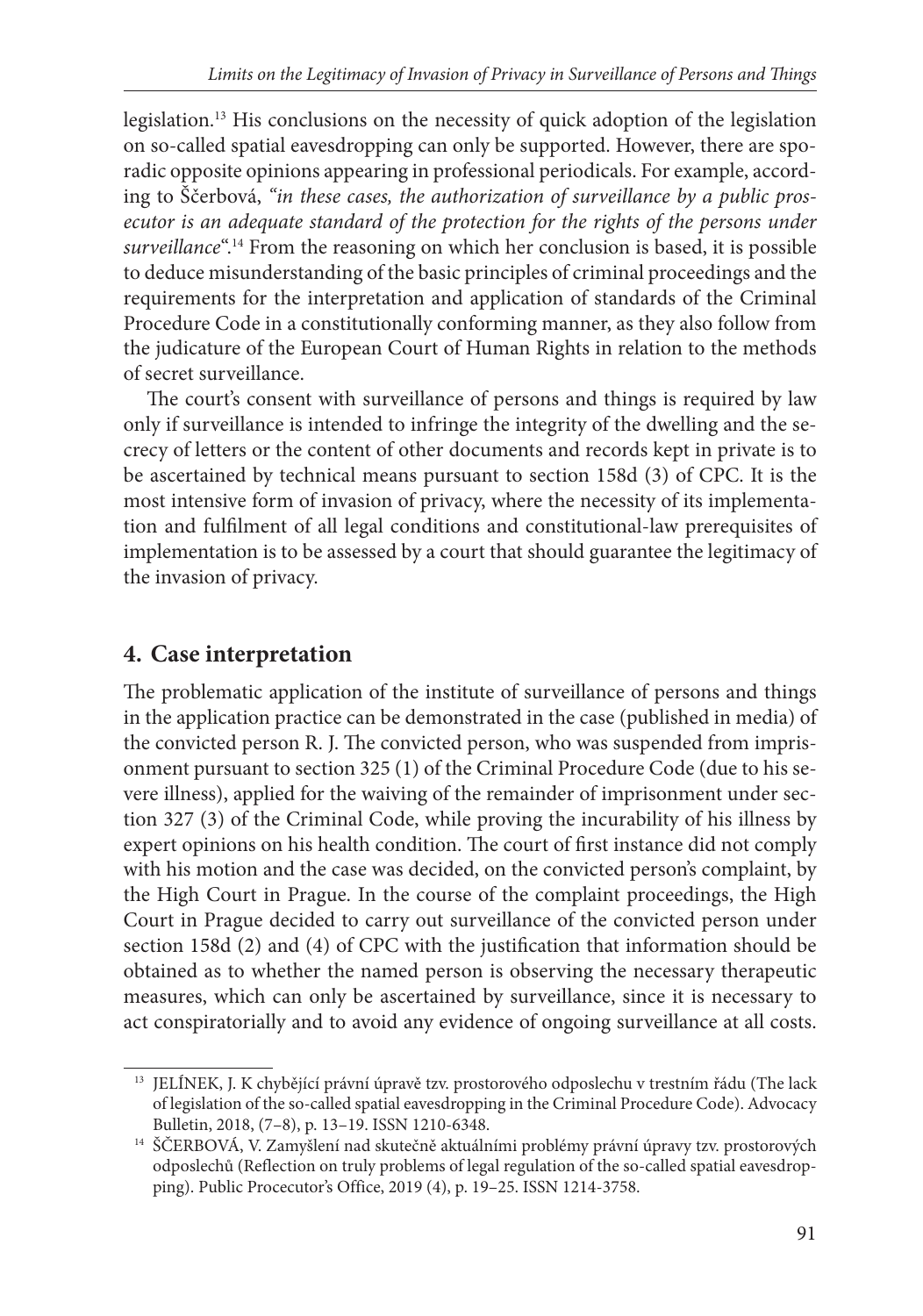While doing that, it is possible to make audio, visual or other records documenting the convicted person's movement outside his or her residence.

The reason for ordering surveillance of the person was thus obtaining knowledge of the convicted person's behaviour at the time of interruption of the sentence of imprisonment for health reasons, i.e. if he adheres to medical measures relating to his state of health, but this cannot be considered to be a legal reason. Even if the convicted person fails to comply with the treatment measures, it may have an impact at the most on his health, but certainly this conduct does not constitute his delinquent responsibility, i.e. the suspicion of a specific criminal activity of the person under surveillance cannot be inferred. And it is precisely the purpose of gaining knowledge of specific crime for what the institute of surveillance is intended. Absence of this purpose results in the non-existence of one of the basic material conditions for the surveillance implementation, or the invasion of privacy of the person under surveillance.

If the court decides in the enforcement procedure on the convicted person's request to waive the remainder of imprisonment pursuant to section 327 (3) of CPC, it is not possible to ascertain by surveillance a circumstance relevant to its decision-making on the postponement. It is hard to imagine that the meeting of the legal presumption for this decision, i.e. that the convicted person became ill with an incurable, life-threatening illness or an incurable mental illness, would be ascertained by the court by surveillance of the person convicted. In any way, an individual's conduct in public cannot influence the objectively supported (by medical findings) existence of an incurable, life-threatening illness or incurable mental illness. Compliance with the treatment regime with the diagnosis of such a disease is not a fact that would be a legal condition affecting the court's decision to waive the remainder of imprisonment.

In the case in question, the High Court in Prague ruled on the convicted person's complaint with reference to surveillance course reports, which, according to its findings, significantly support the accuracy and justification of the contested decision of the first instance court that failed to comply with the request for waiving the remainder of imprisonment, even in spite of the fact that it believed it was proven that the convicted person is incurably ill and that his illness can endanger his life at any time and anywhere.

### **5. Conclusion**

Surveillance of persons and things is operative searching means which may result in infringement of the right to privacy of the person under surveillance, while the intensity of such infringement varies and depends on specific circumstances. It is essential that law enforcement authorities in the application of the institute of surveillance do not act purely formalistic, but examine in each individual case both the existence of material conditions for the surveillance implementation, but at the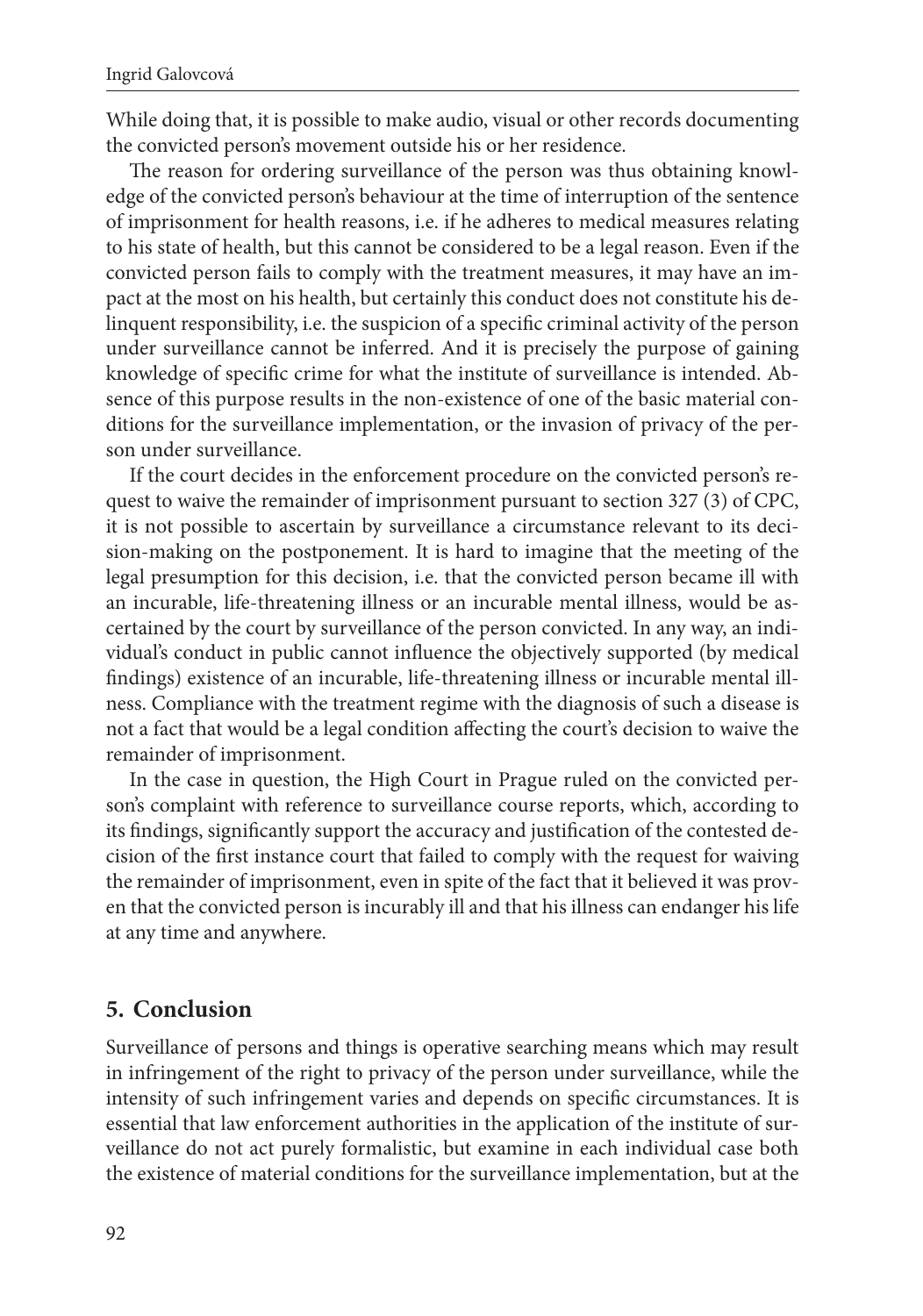same time do not neglect to respect the preconditions under which the invasion of privacy implemented can be considered to be constitutionally conforming. At the same time, the legal regulation of surveillance of persons and things does not correspond to the constitutional-law standards of infringement of the fundamental rights of an individual. Current practice, where, despite the infringement of the right to privacy as a result of surveillance without the permission of the court, the findings obtained by surveillance are used in criminal proceedings not only as operative searching information, but also as evidence in criminal proceedings, should not be tolerated.

It is also clear from the described case interpretation that the problem is not only the insufficient regulation of surveillance permission regime, but also the inconsistent application of the institute concerned without taking into account the purpose to be achieved by its use. Surveillance of a person at the enforcement stage of criminal proceedings is focused on a purpose other than the investigation of crimes and the prosecution of their perpetrators, and it does not constitute a means necessary in a democratic society for achieving a legitimate objective. Termination of criminal prosecution is a circumstance which may have an impact on the measuring of the presumed infringement of the right to privacy of the person under surveillance with the interest of the state in the effective fight against crimes. The limits enabling the infringement of the right to privacy must be respected in any situation where it is considered to use the institute of surveillance of persons in criminal proceedings, and the stage at which surveillance is to be implemented may also be significant in terms of their fulfilment.

# **Bibliography:**

### **Monographs**

- GALOVCOVÁ, I. Využiteľnosť informácii z neúčinných dôkazov. In: Ústavněprávní limity trestního práva: k odkazu Jiřího Herczega (Utilization of information from ineffective evidence. In: Constitutional-law Limits of Criminal Law: on the Legacy of Jiří Herczeg) – Praha: Leges, 2019, p. 104–115.
- GŘIVNA, Tomáš. Zákonnost důkazů získaných sledováním osob a věcí (Legality of evidence obtained by surveillance of persons and things), p. 320. In JELÍNEK, Jiří et al. Dokazování v trestním řízení v kontextu práva na spravedlivý proces (Taking of evidence in criminal proceedings in the context of the right to a fair trial). Praha: Leges, 2018, p. 536.
- ZÁHORA, Jozef. Obrazové a zvukové záznamy v trestnom konaní (Video and audio recordings in criminal proceedings). Bratislava: Wolters Kluwer, 2018.ISBN 978-80-8168-957-4, p. 27.

### **Articles**

- JELÍNEK, J. K chybějící právní úpravě tzv. prostorového odposlechu v trestním řádu (The lack of legal regulation of the so-called spatial eavesdropping in the Criminal Procedure Code). Advocacy Bulletin, 2018, (7–8), p. 13–19. ISSN 1210-6348
- REPÍK, Bohumil. Audiovizuální sledování osob mimo soukromé prostory ve světle judikatury Evropského soudu pro lidská práva (Audiovisual surveillance of persons away from private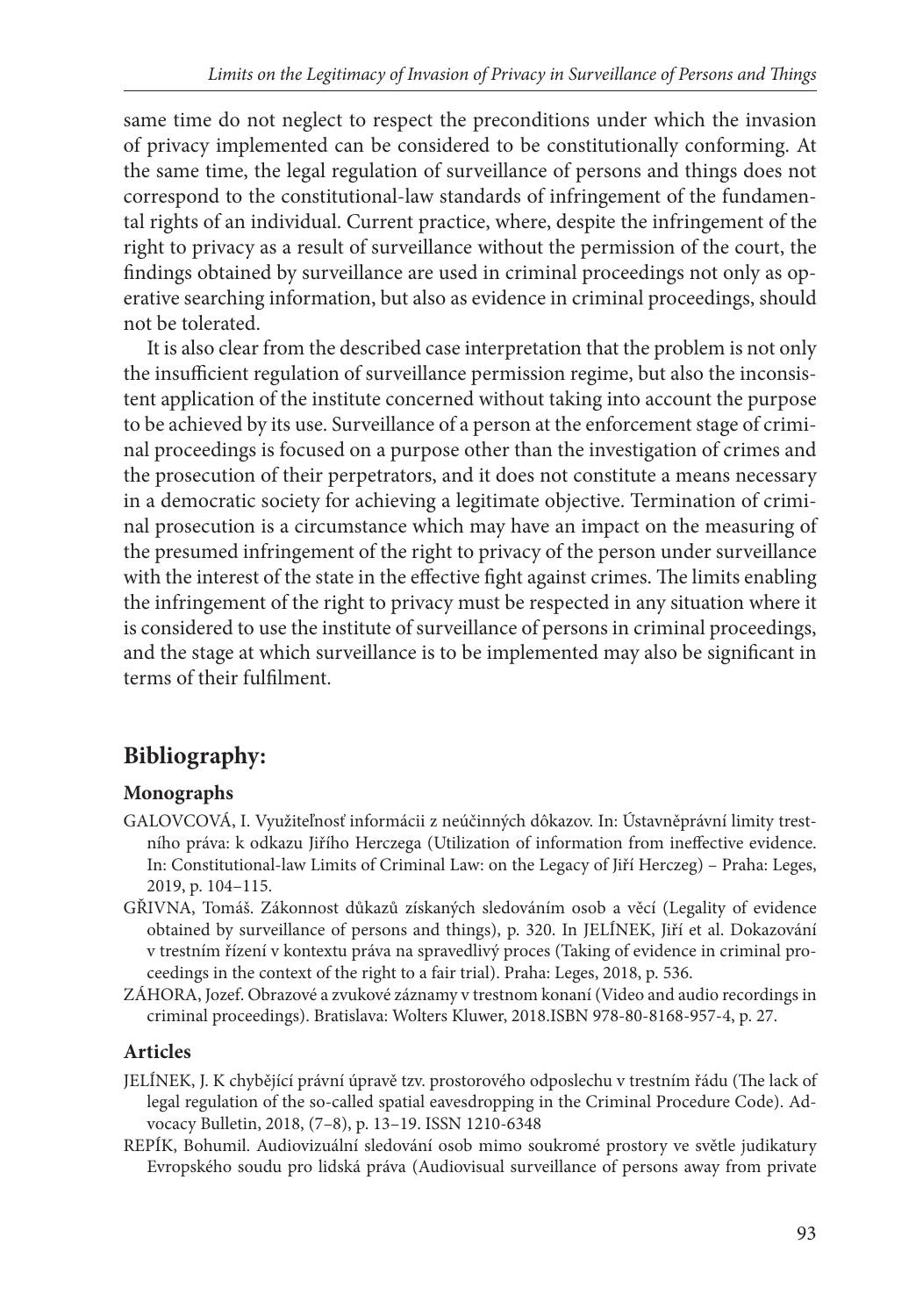premises in the light of the case law of the European Court of Human Rights). Criminal-Law Revue, Year 2003, Vol. 12, p. 349

ŠČERBOVÁ, V. Zamyšlení nad skutečně aktuálními problémy právní úpravy tzv. prostorových odposlechů (Reflection on truly actual problems of legal regulation of the so-called spatial eavesdropping). Public Prosecutor's Office, 2019 (4), p. 19-25. ISSN 1214-3758.

#### **Internet sources**

Recommendation Rec (2005)10 of the Committee of Ministers to Member States on "Special Investigation Techniques" in Relation to Serious Crimes Including Acts of Terrorism. [online]. [Copyright © UNHCR 2019. \[cit. 15 February 2020\] Available from: http://www.refworld.org/](http://www.refworld.org/docid/43f5c6094.html) docid/43f5c6094.html.

#### **Other sources**

Decision of the European Court of Human Rights in the case Dragojevic v. Croatia of 15 January 2015.

- Decision of the European Court of Human Rights in the case Goranova Karaeneva v. Bulgaria, judgment of 8 March 2001.
- Decision of the European Court of Human Rights in the case Uzun v. Germany of 2 September 2010.

Resolution of the Constitutional Court of 12 November 2014, File No. I. ÚS 1638/14.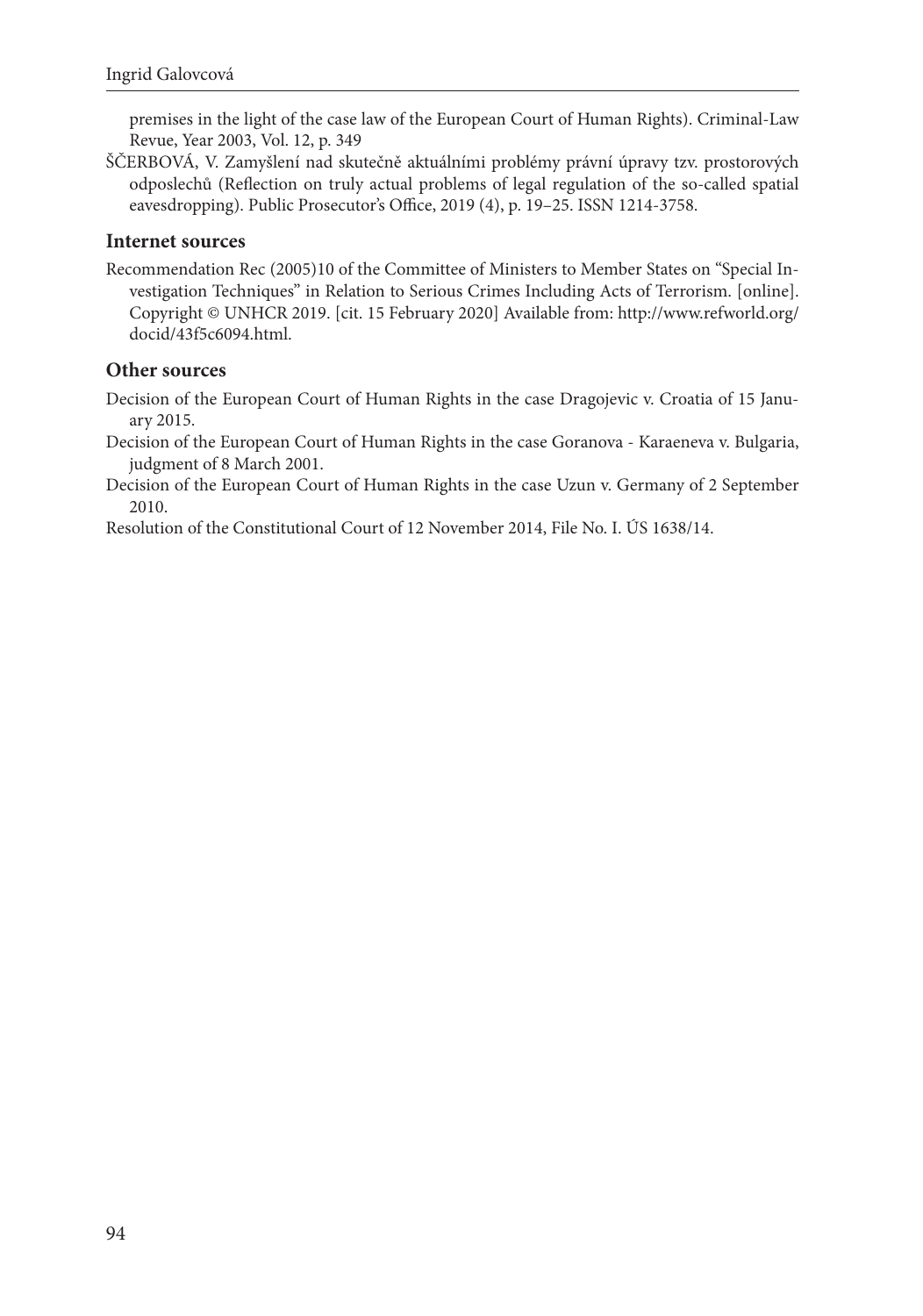# **Limits on the Accused's Obligation to Appear for the Acts of Criminal Proceedings on the Basis of a Summons**

## *Peter Polák*

**Abstract:** *One of the basic obligations of the accused in criminal proceedings is the obligation to appear on a summons. This obligation of the accused is based on legal regulation,* which also implies limits on itsfulfilment. These limits arise mainly from legal regulation *from which the obligation is issued, but also from its content and scope, as well as from the legislation on the consequences of failure to comply with that obligation. The limits of the* accused's obligation to appear on a summons are also affected by the case law of the na*tional courts and the European Court of Human Rights. The content of this contribution is focused on the examination of the above-mentioned facts.*

**Keywords:** *accused in criminal proceedings, summons of the accused, obligation of the accused to appear on a summons* 

### **1. Introduction**

The status of the accused<sup>1</sup> in criminal proceedings is perceived by both the lay and the expert public, rather through the accused's rights that are primarily conferred upon the accused by the Code of Criminal Procedure, as a basic legal regulation for criminal proceedings with the force of the law. In the Slovak Republic, it is Act No. 301/2005 Coll., Code of Criminal Procedure, as amended (the "Criminal Procedure Code" or the "CPC"). But the accused's rights also arise from the international treaties on human rights and fundamental freedoms, such as the Convention for the Protection of Human Rights and Fundamental Freedoms (the "Convention"),<sup>2</sup> the Constitution of the Slovak Republic<sup>3</sup> or from other legislation having the force of law. However, less is spoken and written about the accused's obligations in the case of criminal proceedings. This stems from the fact that criminal proceedings, as a procedure provided for by law, that are mainly conducted by prosecuting authorities<sup>4</sup> and courts, during which criminal offences are intended to be properly identified and their perpetrators fairly punished by law, must meet, both formally and

<sup>&</sup>lt;sup>1</sup> The accused means a person who is being prosecuted for a specific criminal offence.<br><sup>2</sup> The Council of Europe's Convention for the Protection of Human Rights and Fundamental

Freedoms, as amended by the Additional Protocols published by the Communication from the Federal Ministry of Foreign Affairs No. 209/1992 Coll.<br><sup>3</sup> Organic Law No. 460/Coll. – the Constitution of the Slovak Republic, as subsequently amended

by the organic laws. 4 Prosecuting authorities mean the police officers with procedural powers to act in criminal pro-

ceedings as well as public prosecutors.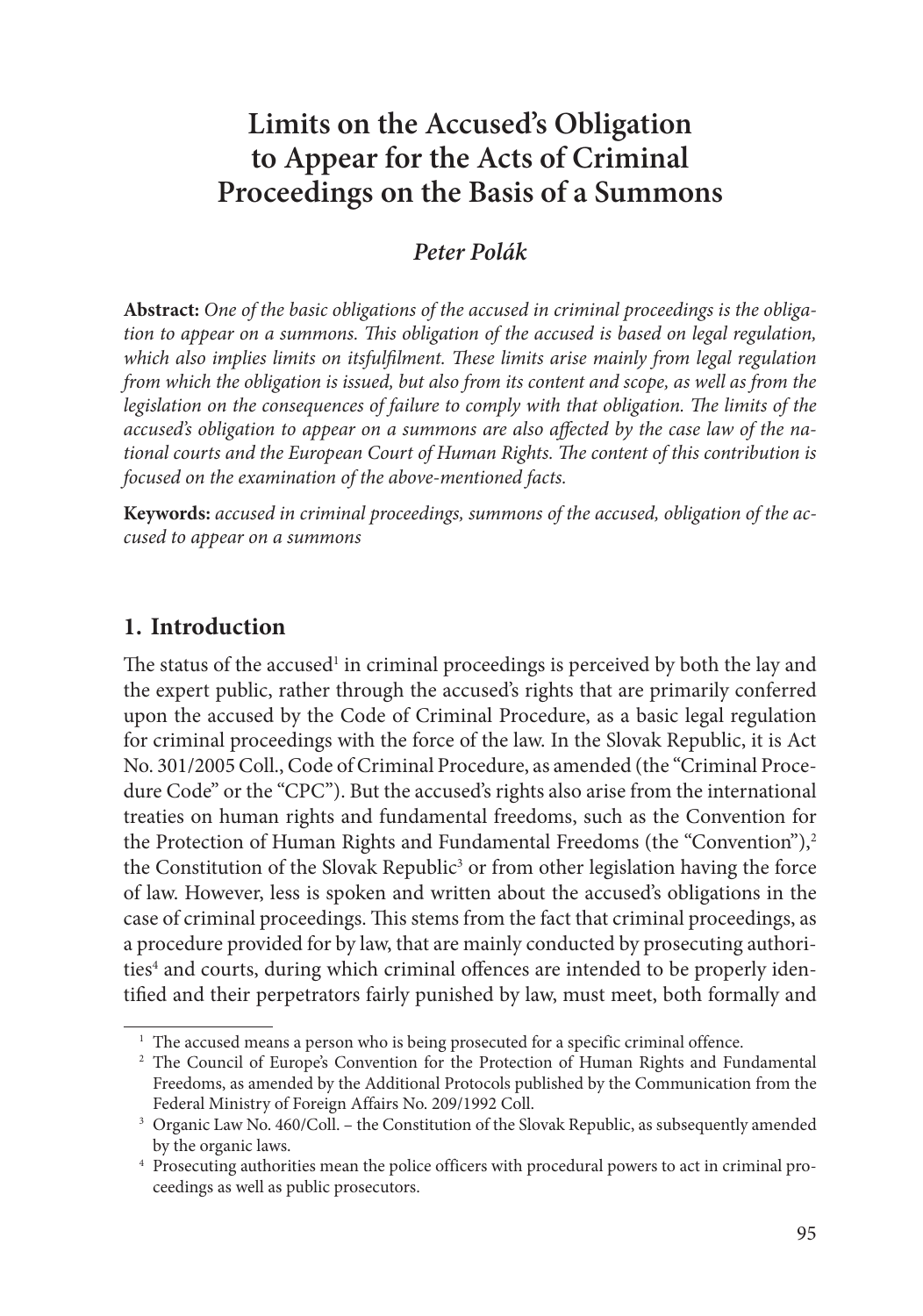materially, the international and constitutional standards of a fair trial in a democratic and legal state. Still, it should be remembered that a fair trial consists of a complex set of procedural relations among the state authorities, the accused and other parties to the criminal proceedings, which does not only include the rights of the accused. The requirement for a fair trial is a means which, in the rule of law, is intended not only to guard against the arbitrariness of state authorities in the pursuit of the objectives of the criminal proceedings. The requirement for a fair trial also constitutes protection against an obstruction of the purpose of the criminal proceedings by the parties thereto, including an obstruction of the same by the accused.

Therefore, it does not contradict the concept of a fair criminal trial if, in order to fulfil the purpose of the criminal proceedings by an individual, legitimate obligations which the obliged entities are expected and required to meet are imposed upon them directly by law, or by the prosecuting authorities and courts under a law. In the event of a failure to do so, it is also legal and legitimate that those authorities should have available effective and appropriate means to legally enforce the fulfilment of such obligations.

One of the basic obligations of the accused in the case of criminal proceedings is the accused's obligation to appear before a prosecuting authority or court after he/she has been summoned to do so. The purpose of the said obligation is to ensure that the accused is present at a procedural act performed by a prosecuting authority or a court, even at the cost of a reasonable restriction on the accused's freedom of movement. But in this respect, it should be pointed out that, as a rule, the accused's presence at a procedural act is one of the accused's rights in the criminal proceedings from the perspective of his/her right to a fair trial. Also, in many cases, the accused's personal presence at a procedural act is a prerequisite for exercising the other procedural rights of the accused, which are included in his/her right to a fair trial. The exercising of the accused's rights, such as the right to a personal defence or the right to personally ask the witnesses questions, serves as an example. In the exercising of these rights, the accused's presence is expressly expected and in his/her absence, exercising such a right is even excluded.<sup>5</sup> The European Court of Human Rights ("ECtHR") normally holds the opinion that the accused's presence in proceedings should be a necessity in regard to criminal cases.<sup>6</sup> Although the ECtHR has admitted the possibility of hearing a case in the accused's absence under certain circumstances, such a possibility is not always in line with the interests of justice, especially where the accused's presence is necessary in order to establish the facts of the case.

There are a wide range of open questions about the accused's obligation to appear for a procedural act that is performed in criminal proceedings after being served with a summons. This particularly involves the establishment of clear pre-

<sup>5</sup> *Colozzav. Italy,* ECtHR's judgement of 12 February 1985, Application No. 9024/80.

<sup>6</sup> *Ekbataniv. Sweden,* ECtHR's judgement of 26 May 1988, Application No. 10563/83.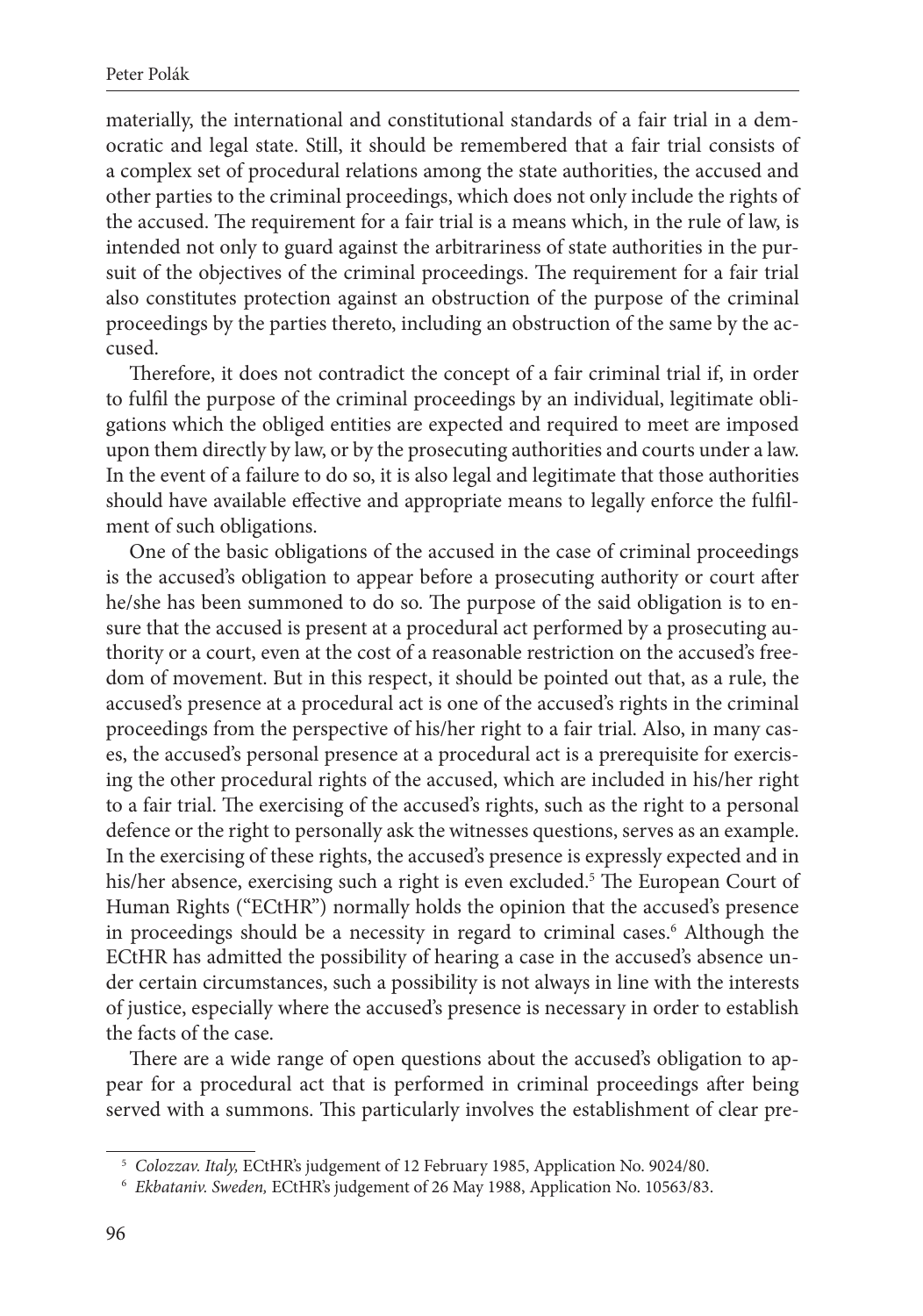conditions for the commencement of the accused's obligation to appear for a procedural act on the basis of a summons, and the determination of the contents of such an obligation, including its scope and the limits thereon. However, such a question may also concern the determination of legal consequences for a failure to fulfil the said obligation of the accused, or legal consequences for the obstruction of its fulfilment

# **2. General Part on the Accused's Obligation to Appear on the Basis of a Summons**

The purpose of the accused's obligation to appear on the basis of a summons is to ensure that the accused is present at a procedural act during the criminal proceedings carried out by a prosecuting authority or court, at a predetermined place and time. The said obligation means that for the accused, his/her right to decide where he/she will be at a particular time is restricted.

Given that personal freedom and freedom of movement are guaranteed as a constitutional principle, any restriction on those freedoms is an exception to the application of such a principle. That is why the reasoning of the prosecuting authorities and courts for the need to restrict an individual's freedom in a particular case must always reflect this relationship between the principle and its exception.<sup>7</sup>

The same also applies to the obligation to appear on the basis of a summons. Obviously, summoning a person is always inevitably linked to interference with the personal freedom of the summoned individual who is to be detained. The accused's obligation to appear on the basis of a summons is the most moderate means of restricting his/her freedom, since it transiently interferes with the part of the accused's personal freedom which is the freedom of movement guaranteed by Article  $23(1)$  of the Constitution of the Slovak Republic. The freedom of movement is also guaranteed by the Convention, namely by Art. 2 of Additional Protocol No. 4 to the Convention. The ECtHR's case-law stipulates that, if interference with personal freedom does not reach the intensity of the deprivation of freedom, but it merely concerns, for example, the obligation to report to the police at a certain time,<sup>8</sup> the application of Art. 5 of the Convention is excluded and only the application of Art. 2 of Additional Protocol No. 4 to the Convention comes under consideration.<sup>9</sup> Art. 5 of the Convention guarantees the right to liberty (personal freedom) and security. By contrast, Art. 2 of Protocol No. 4 to the Convention guarantees the right to liberty of movement and the freedom to choose one's residence. These said rights may

 <sup>7</sup> Decision of the Constitutional Court of the Slovak Republic, I. ÚS 165/02, dated 18 February 2004.

<sup>8</sup> *Cipriani v. Italy,* judgement of 30 March 2010, Application No. 22142/07 or *Villa v. Italy*, judgement of 20 April 2010, Application No. 19675/06.

<sup>9</sup> *Guzzardi v. Italy,* judgement of 6 November 1980, Application No. 7367/76 or *Trijonisv. Lithuania,* judgement of 15 March 2006, Application No. 2333/02.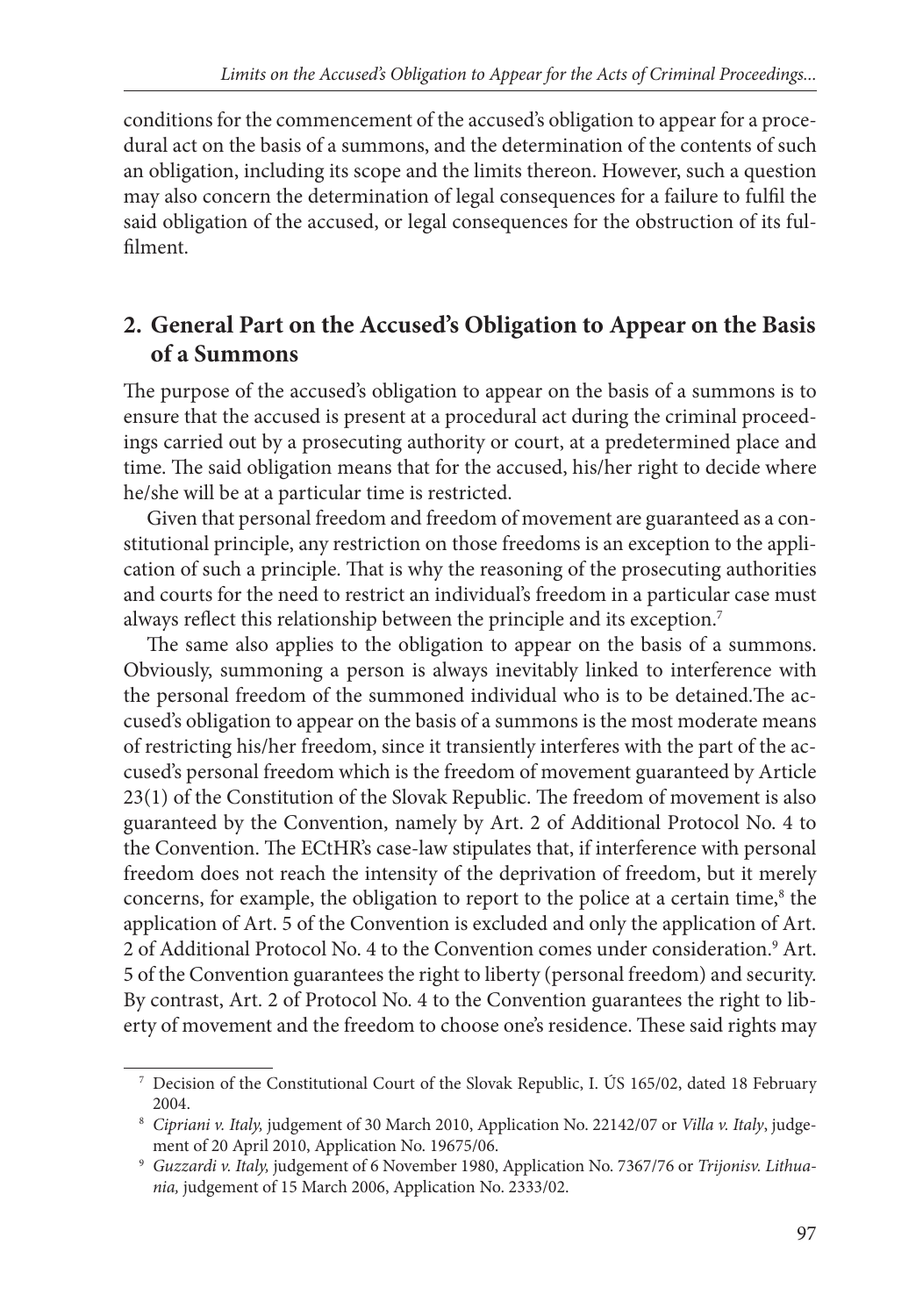only be restricted by law if such a restriction is necessary in a democratic society in the interests of national security or public safety, for the maintenance of public order (*ordre public*), for the prevention of crime, for the protection of health or morals, or for the protection of the rights and freedoms of others [Article 2(3) of Protocol No. 4 to the Convention].

A person's obligation to appear for a procedural act in criminal proceedings to which that person has been summoned is his/her fundamental procedural duty. However, the said obligation is not directly imposed upon the person by law (*ex lege*). In order for such an obligation to commence, the competent authorities must undertake an action in the form of their own procedural act. This procedural act involves **due and timely service of a summons** upon a person to be summoned. If the aforementioned conditions for summoning are not met, including instructing the summoned person on the possibility of being brought in and on the possibility of imposing a disciplinary fine on the person in the event of his/her failure to appear for a procedural act without justification, the summoned person's obligation to appear for a procedural act shall not commence based on such a summons, or it shall commence in an altered form (e.g. it will not be possible to bring in, or impose a disciplinary fine on a person who has not fulfilled his/her obligation arising from the summons).

The foregoing implies that the obligation to appear for a procedural act on the basis of a summons applies not only to the accused. In addition to the accused, it is possible to summon other persons, for example, a witness [Section 127(1) of the CPC], an agent [Section 117(11) of the CPC] or a person who needs to be heard concerning circumstances suggesting that he/she could have committed a crime [Section 196(2) of the CPC]. In relation to the criminal proceedings conducted against a legal entity, it is necessary to add that due to the nature of a legal entity, the obligation to appear for a procedural act on the basis of a summons shall apply to the persons who are authorised to act on behalf of the accused legal entity [Section 27(4) of Act No. 91/2015 Coll. on Criminal Liability of Legal Entities – hereinafter referred to as the "Legal Entities' Criminal Liability Act"], where it is mostly the statutory body of the accused legal entity [Section 27(1) of the Legal Entities' Criminal Liability Act]. But it has not been excluded that other persons, such as a representative of the accused legal entity [Section 27(2) of the Legal Entities' Criminal Liability Act] or a guardian appointed by a court [Section 27(7) of the Legal Entities' Criminal Liability Act], will also be obliged to do so.

A summoned person's obligation to appear for a procedural act on the basis of a summons may commence at virtually any stage of the criminal proceedings, whether at a procedural stage prior to the institution of the prosecution, in a preparatory procedure or at the individual stages of the proceedings before a court. A summoned person's obligation to appear shall commence in relation to a procedural act for which he/she has been summoned to appear. In respect to the place and time at which the obligation to appear on the basis of a summons is to be fulfilled, the general provisions of the Criminal Procedure Code on acts of crimi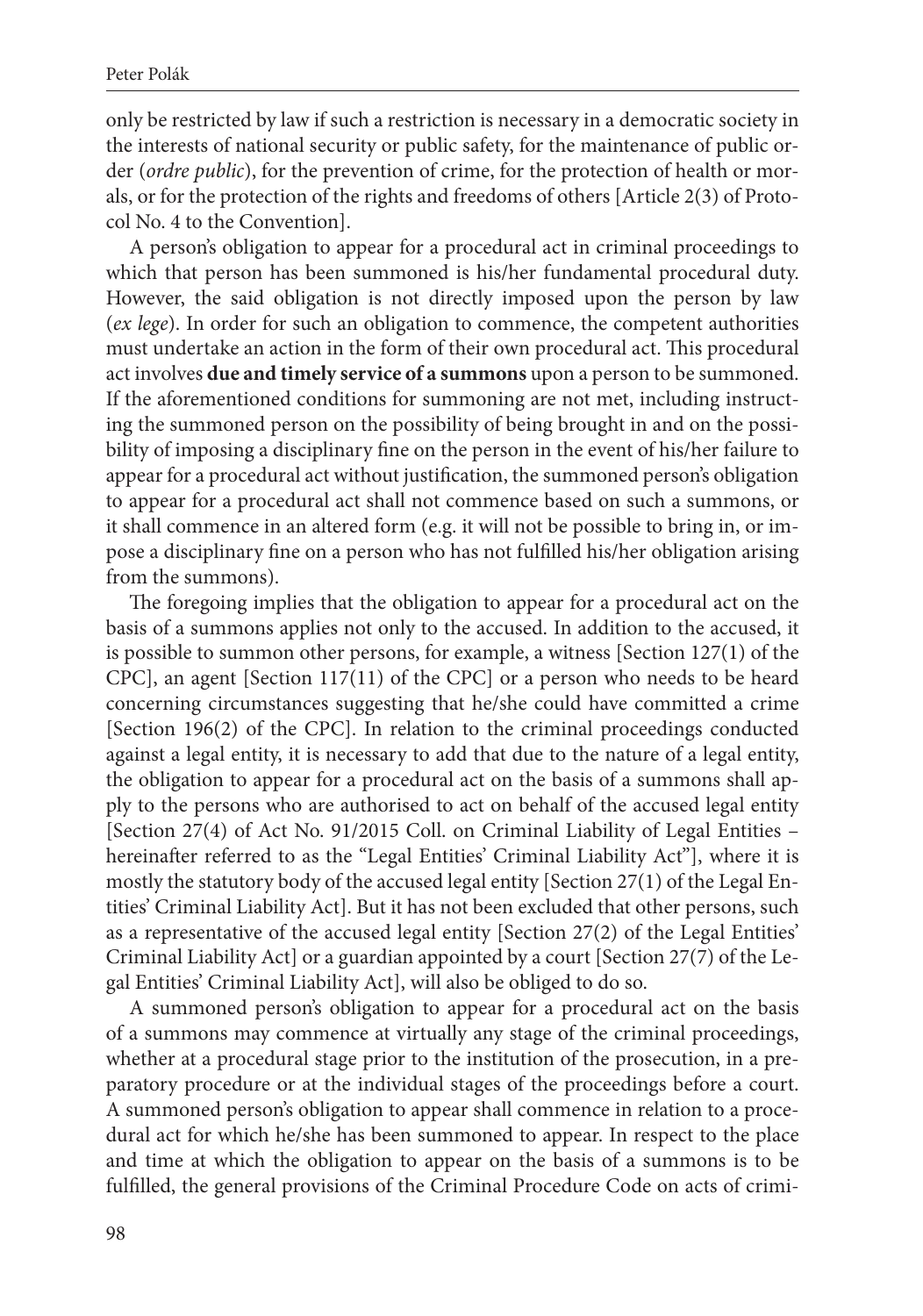nal proceedings are primarily applicable. Section 55(2) of the CPC stipulates that the acts of criminal proceedings are performed by the prosecuting authorities and a court, in principle, between 7:00 a.m. and 8:00 p.m. and in official rooms. In justified cases, the acts of criminal proceedings may also be carried out outside the official rooms and the specified time.

# **3. Conditions for Commencement of the Accused's Obligation to Appear on the Basis of a Summons**

It should be emphasised that the sole precondition for the commencement of the accused's obligation to appear for a procedural act in criminal proceedings before a prosecuting authority or a court, upon being summoned to do so, is **the due and timely service of a summons upon the accused to appear for the procedural act**. The foregoing arises from the provision of Section 120(1) of the CPC, which stipulates that "if the accused, who has been duly and timely summoned to an interrogation or other act, fails to appear there without sufficient justification, he/she may be brought in for the purposes of such an act". By the said provision, the legislator has also laid down a condition for the possibility of bringing in the accused so that "the accused needs to be notified of the possibility of being brought in, or other consequences of the accused's failure to appear for a procedural act, in the summons served upon him/her".

The service of a summons upon the accused is also a procedural act carried out by a prosecuting authority or a court, which is aimed at ensuring that the accused appears for another act in the criminal proceedings. In practice, this is the most common and the most moderate means of ensuring the accused's presence at the criminal proceedings. Some experts are of the opinion that "the summons itself is not associated with coercion, and when coercion is used it is assumed that a person will voluntarily appear before an authority that has served the summons upon that person."<sup>10</sup> This conclusion cannot be fully accepted. Serving a summons upon the accused or another person is the result of a procedural activity carried out by a public authority and the exercising of its power. A served summons gives rise to a procedural obligation imposed upon a specifically designated summoned person (e.g. an accused person or a witness) by a public authority that expects the summoned person to duly fulfil such an obligation. The summons is not originally of a coercive nature, but can be considered coercive by means of its derivation. Therefore, in the event of a failure to fulfil the obligation imposed upon the accused in the summons to appear for a procedural act, the accused may be forced to do so by using coercive measures under the Criminal Procedure Code.

A summons served to the accused is inherently a request made by a competent authority to the accused, which, in principle, obliges the accused to appear in per-

<sup>&</sup>lt;sup>10</sup> OLEJ, J. – ROMŽA, S. – ČOPKO, P. – PUCHALLA, M.: Trestné právo procesné. Košice: UPJŠ, 2012, s. 73.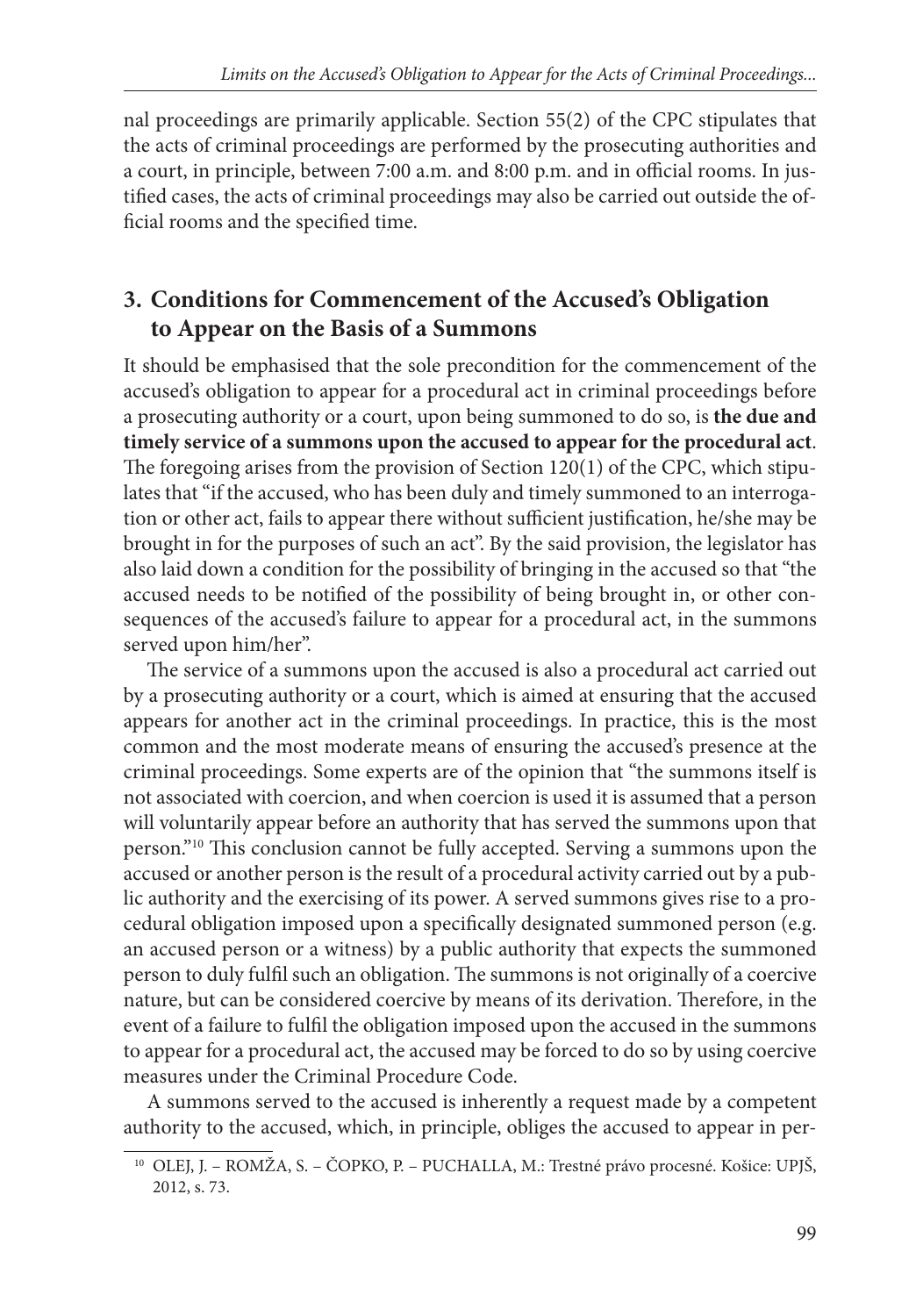son before the competent summoning authority at the place and time specified in the summons, in order to ensure that the accused is present for the procedural act.<sup>11</sup> Until the adoption of the Legal Entities' Criminal Liability Act, it was excluded that a person other than the accused, acting for the accused or on his/her behalf, could appear before a prosecuting authority or court instead of the accused after the accused had been served with a summons. Since the Legal Entities' Criminal Liability Act came into effect, it is no longer true that the obligation to appear on the basis of a summons can be fulfilled solely by the accused in person, because a legal entity's personal presence at a procedural act is inherently excluded [Section 1(2) of the Legal Entities' Criminal Liability Act]. Only the persons authorised to act on behalf of the accused, as a legal entity, may fulfil the said obligation for that legal entity [Section 27 of the Legal Entities' Criminal Liability Act].

With respect to the form of a decision, a summons can be classified into a group of measures implemented by the prosecuting authorities and courts,<sup>12</sup> which are accepted in both the theory of criminal procedure<sup>13</sup> and in the practice of forensic applications.14

One of the requirements for the commencement of the accused's obligation to appear before a competent authority on the basis of a summons, pursuant to Section 120(1) of the Criminal Procedure Code, is that the accused is summoned "duly". The Criminal Procedure Code does not specify this relatively vague legal concept in more detail, which has also been highlighted by the Constitutional Court of the Slovak Republic in practice.15 Nor does it contain **a list of formal or**  content requirements for summoning the accused, upon the fulfilment of which the act of summoning the accused could be regarded as a due summons in terms of its form and contents. The only content requirement for a due summons referred to in Section 120(1) of the Criminal Procedure Code is instructing the accused on the possibility of being brought in, and on the other consequences of his/her failure to appear on the basis of a summons. It was precisely the lack of a legal text, consisting of the absence of a detailed list of content requirements for a summons, that brought into both the practical and theoretical perspectives on procedural law, a considerable inconsistency in what a proper summons to be served upon the accused can be deemed to comprise.

<sup>&</sup>lt;sup>11</sup> IVOR, J., ZÁHORA, J.: Repetitórium trestného práva. 4. vydanie. Bratislava:Wolters Kluwer,

<sup>2019,</sup> s. 143. 12 Pursuant to Section 10(19) of the CPC, a measure means an informal oral or written decision of

a technical and organisational or an operational nature. 13 IVOR, J. – POLÁK, P. – ZÁHORA, J.: Trestné právo procesné I. Bratislava: Wolters Kluwer, 2017, s. 299, or ČENTÉŠ, J. a kol.: Trestný poriadok. Veľký komentár. Bratislava: EUROKÓDEX,

<sup>2014,</sup> s. 333. 14 Ruling of the Constitutional Court of the Slovak Republic, Ref. No. II. ÚS 254/2017, dated 12 April 2017. 15 Ibidem.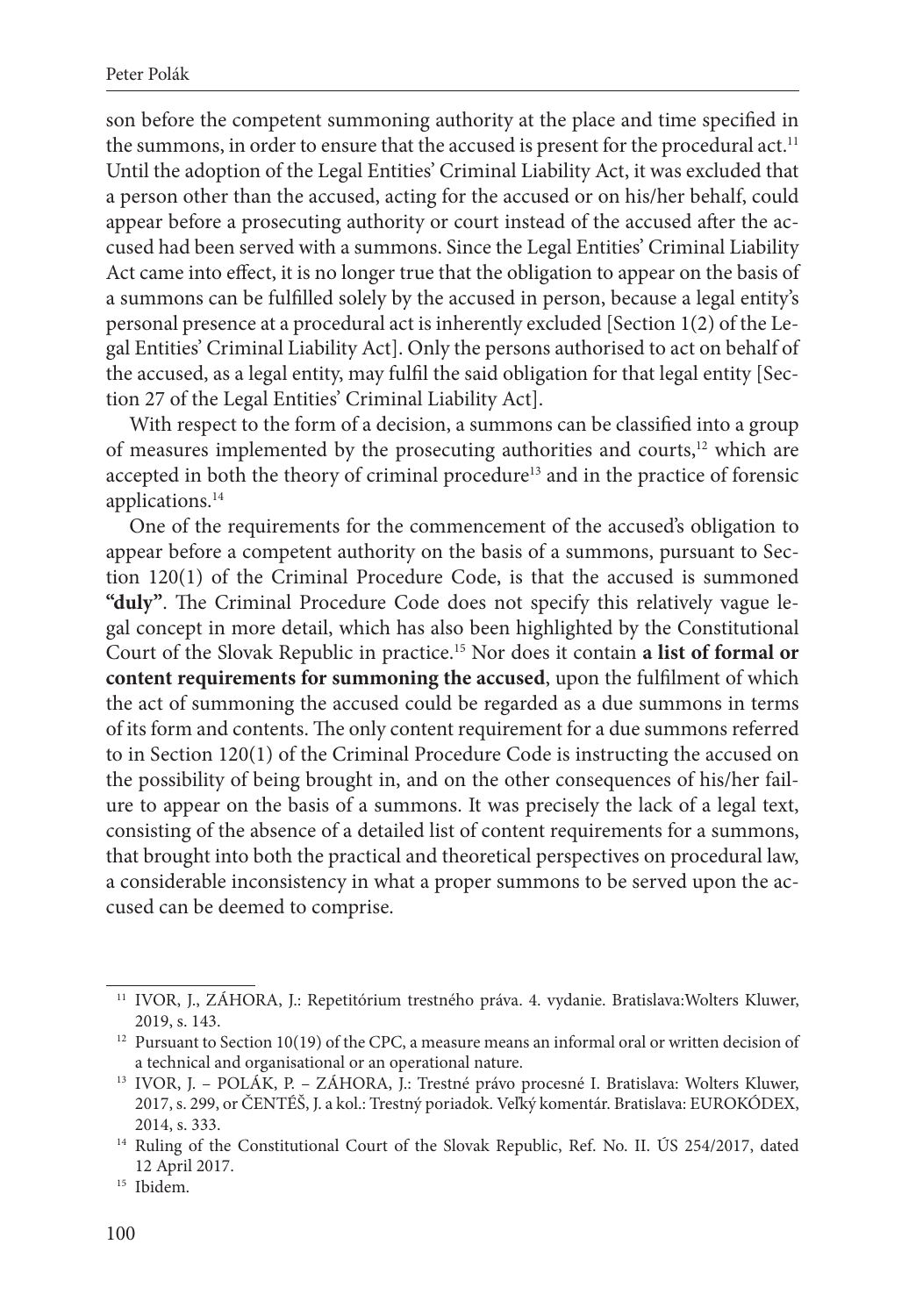However, based on the conclusions of judicial practice and the published opinions of the expert public,<sup>16</sup> it can be stated that **a proper summons to be served upon the accused under Section 120(1) of the CPC shall contain the following particulars**:

- a clear indication that the given document constitutes a summons;
- designation of the competent prosecuting authority or court that is summoning the accused;
- the procedural status of the accused;
- the type of an act to which the accused is being summoned (e.g. an interrogation of the accused, a main hearing, a public session, etc.);
- the summons must clearly indicate that the person being summoned is the one obliged to appear in person;<sup>17</sup>
- a designation of the criminal case with a file reference or an investigation file number under which the summoning authority is hearing the case, including a brief description of the criminal case [e.g. that it is a criminal case of suspected human trafficking under Section 179(1) of the Criminal Code, etc.];
- the accused's identification data, such as his/her name and surname, date and place of birth, his/her place of residence or other data necessary to prevent the accused from being confused with another person;
- the place, date and time of the procedural act to which the accused is being summoned. If the summons to be served upon the accused states an incorrect date or time at which the summoned person is to appear for the procedural act, such a summons shall not be deemed proper pursuant to Section  $120(1)$  of the CPC;<sup>18</sup>
- comprehensible instructions indicating whether the accused's presence at the act is necessary, the possibilities of and reasons for justifying the accused's absence from the act, the (im)possibility of carrying out the act in the accused's absence, the possibility of the accused being brought in, as well as other consequences of his/her failure to appear on the basis of the summons;
- in the case of an accused person who declares that he/she does not speak the language employed in the criminal proceedings, or if there are reasonable doubts as to whether the accused has a command of the language employed in the criminal proceedings, a translation of the summons should be annexed to the summons, and such a translation must be made in a language which

 <sup>16</sup> IVOR, J. – POLÁK, P. – ZÁHORA, J.: Trestné právo procesné I. Bratislava: Wolters Kluwer, 2017, s. 299 a nasl., or ČENTÉŠ, J. a kol.: Trestné právo procesné. Všeobecná časť. Šamorín:

[HEURÉKA, 2016, s. 217.](https://www.beck-online.cz/bo/document-wiew.seam?documentId=nnptembrgnpwk5tlge3c443cl4ytsnrrl4ytimk-7obtdsma) 17 [ŠÁMAL, P. a kol.: Trestní řád. Komentář. 7. vyd. Praha: C. H. Beck, 2013, dostupné na: ht](https://www.beck-online.cz/bo/document-wiew.seam?documentId=nnptembrgnpwk5tlge3c443cl4ytsnrrl4ytimk-7obtdsma)tps://www.beck-online.cz/bo/document-wiew.seam?documentId=nnptembrgnpwk5tlge3c4 43cl4ytsnrrl4ytimk-7obtdsma. [cit. 20-10-2019] ,s odkazom na český judikát uverejnený pod

č. R 29/1997. 18 Rozhodnutie Najvyššieho súdu ČSR, sp. zn. 11 Tz 9/77, zo dňa 10.3.1977. Pozri tiež napr. uznesenie NS SR, sp. zn. 4 Tost 41/2012, zo dňa 13.11.2012.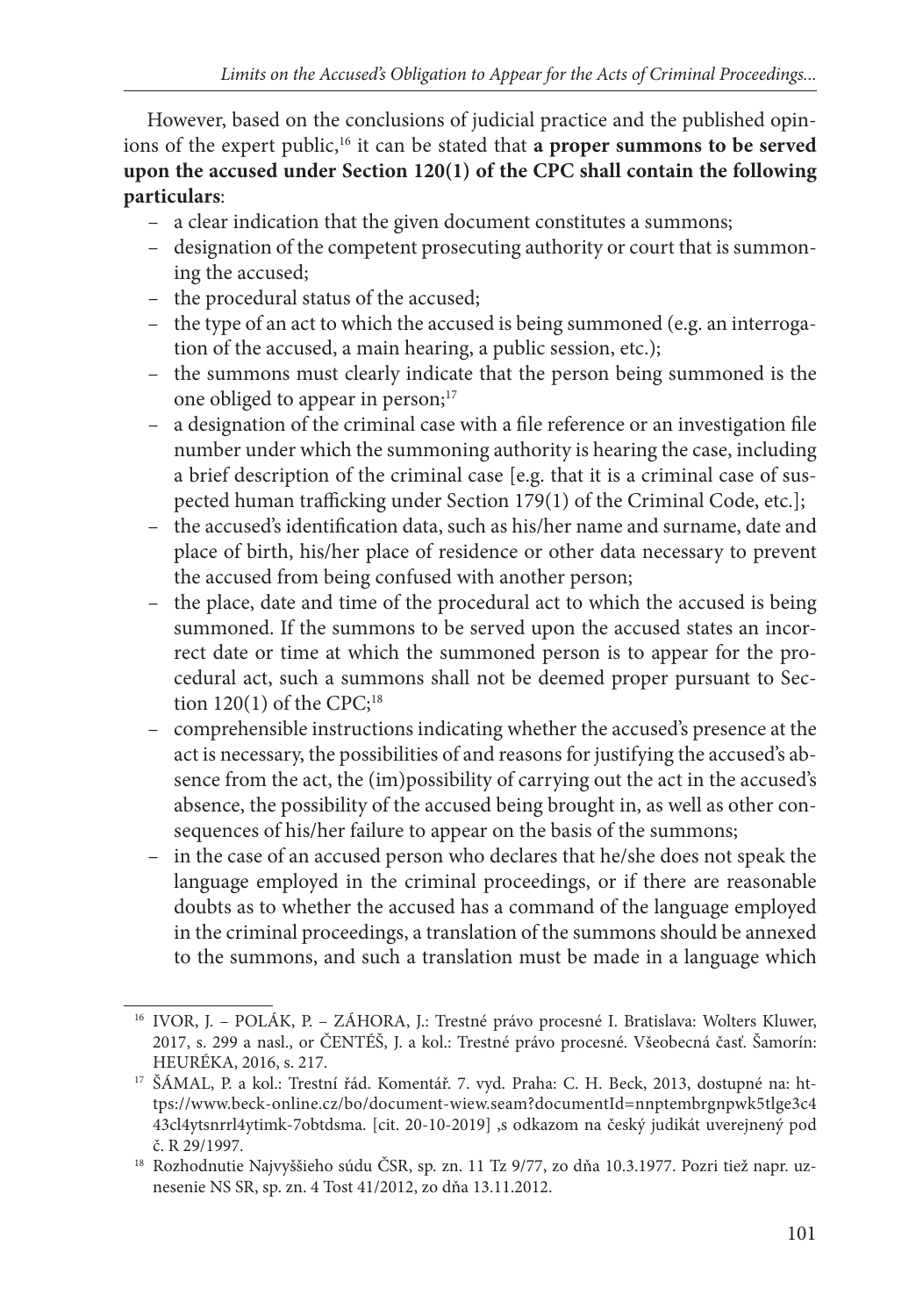the summoning authority knows that the accused undoubtedly understands, or which it can be reasonably assumed that the accused understands.

A possible error in a summons served upon the accused, which could consist solely of stating a wrong date for the issuing of the summons or in not specifying the date of the issuing of the summons, is not an error that would disqualify the summons from being deemed "proper".<sup>19</sup>

With regard to the construction of Section 120(1) of the CPC, it does not deal with a **question of the form of the summons to be served upon the accused.** Some of the experts on the law of criminal procedures assume that a summons is usually made in writing, whether in general terms or specifically in relation to the accused. But they do not exclude the possibility that a summons may also be made in a form other than in writing.20 However, there is another expert opinion based on the fact that the only admissible form for a summons is a written form.<sup>21</sup>

The conclusion that the only admissible and due form for a summons is a written form can be reached by the construction of the relevant provisions of the Criminal Procedure Code concerning the service of process. These are, specifically, Section 65(1) of the CPC and Section 66(1) of the CPC. Both Sections above govern the procedure for the service of process in criminal proceedings. While Section 65(1) of the CPC is a general legal norm (*lex generalis*), a legal norm contained in Section 66(1) of the CPC is, in relation to Section 65(1) of the CPC, a special norm (*lex specialis*). Section 65(1) of the CPC creates a general legal basis for the service of process in criminal proceedings. Section 66(1) of the CPC establishes a legal framework for the service of process in criminal proceedings, specifically in regards to a personal service (delivery into one's own hands). Section 66(1) of the CPC *expresisverbis*states that a summons is also served upon the accused by a delivery into his/her own hands. It follows logically that for such a summons to be served upon the accused it shall be made in writing, otherwise it would be undeliverable as mail.<sup>22</sup>

The said opinion is not contrary to the conclusion of Section  $65(1)$  of the CPC, which stipulates that "If it is necessary to repeat a procedural act or adjourn a main hearing or a public session, it is sufficient to notify the persons present who are to reappear for the procedural act of its new date. The content of such a notification and the fact that these persons have acknowledged such a new date shall be recorded in the minutes." In this case, the legislator has provided for a procedure distinct

<sup>&</sup>lt;sup>19</sup> Uznesenie Ústavného súdu SR, II. ÚS 254/2017, 12.04.2017.<br><sup>20</sup> ČENTÉŠ, J. a kol.: Trestné právo procesné. Všeobecná časť. Šamorín: HEURÉKA, 2016, s. 217., ČENTÉŠ, J. a kol.: Trestný poriadok. Veľkýkomentár. Bratislava: EUROKÓDEX, 2014, s. 333., IVOR, J. – POLÁK, P. – ZÁHORA, J.: Trestné právo procesné I. Bratislava: WoltersKluwer, 2017,

s. 300. 21 OLEJ, J. – ROMŽA, S. – ČOPKO, P. – PUCHALLA, M.: Trestné právo procesné. Košice: UPJŠ, 2012, s. 73. 22 ČOPÁK, K.: Povinnosťobvineného dostaviťsa na predvolanie. IN: Paneurópske právnické lis-

[ty č. 02/2019. ISSN 2644-450X, https://www.paneuropskepravnickelisty.sk/wpcontent/uploads](https://www.paneuropskepravnickelisty.sk/wpcontent/uploads /2019 12/PPL_2019) /2019 12/PPL\_2019.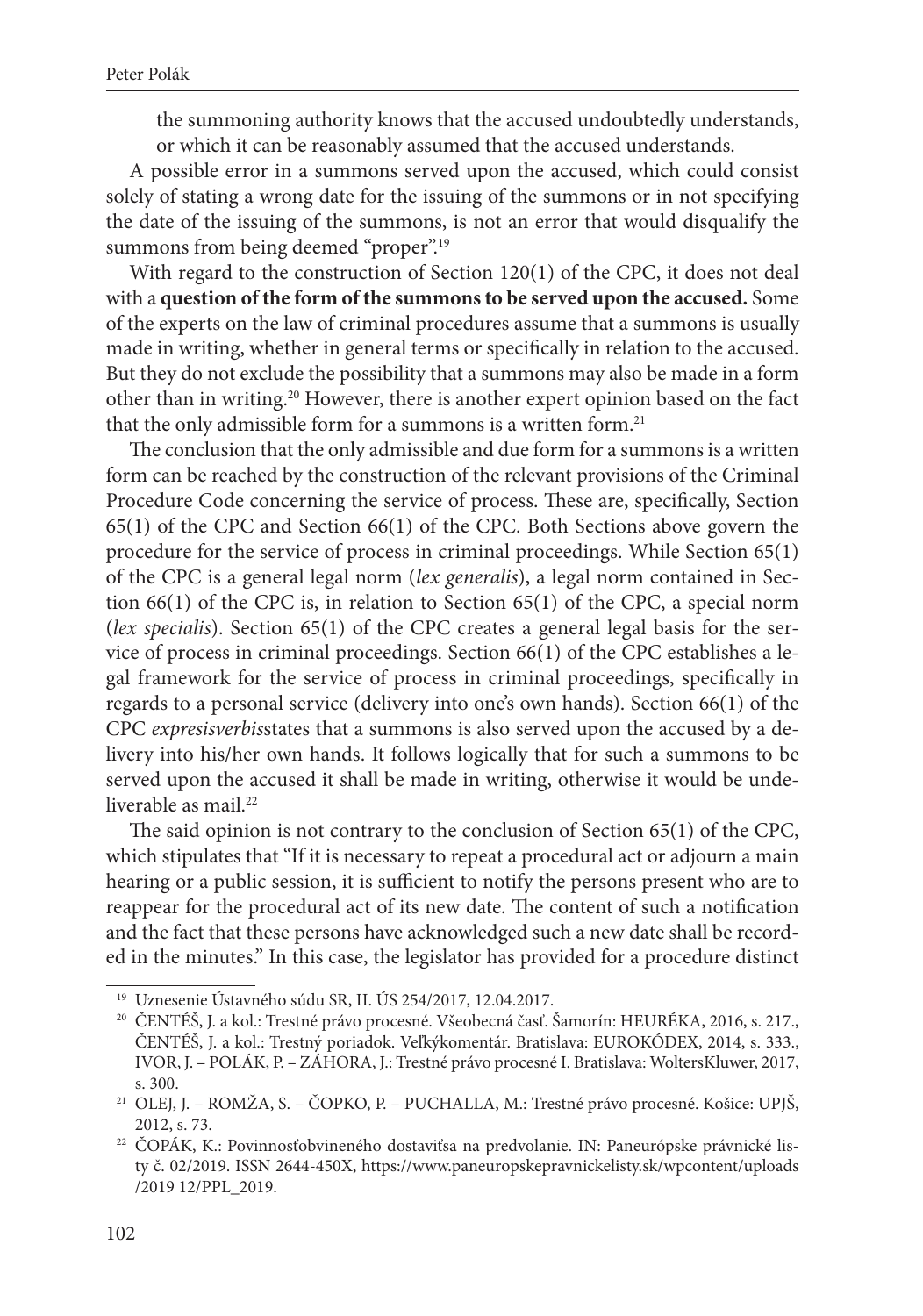from the service of a summons, which is referred to as a "notification". The said notification is announced by a prosecuting authority or court solely to the persons who are present at such an announcement and are to reappear for the procedural act. The opinion that a summons to be served upon the accused may only be made in writing does not contradict the text of the Decree of the Ministry of Justice of the Slovak Republic No. 543/2005 Coll. on the Administration and Office Rules for District Courts, Regional Courts, the Special Court and Military Courts (the "Administration and Office Rules Act"). Section 46(2) of the Administration and Office Rules Act implies that a summons shall usually be made in writing. However, a summons in a form other than in writing is permissible in urgent cases, only if it is so provided for by law. But the Criminal Procedure Code does not expressly provide for any form of a summons other than a written form. Therefore, any form of a summons other than a written form is inadmissible.

On the other hand, Section 65(8) of the CPC allows the prosecuting authorities and courts to also make the service of process (i.e. to deliver judicial documents) upon an accused person, a defence counsel, an aggrieved party and his/her representative, an informant, a legal guardian, a party interested and his/her representative, a custodial institution and a prison establishment by electronic means, provided that such documents bear a qualified electronic signature. This said possibility, however, does not obviously apply to a personal service (delivery into one's own hands) under Section 66 of the CPC. In terms of its systematic inclusion in the Criminal Procedure Code, Section 65(8) of the CPC is contained in the general provisions on a service of process. The provisions on a personal service (delivery into one's own hands) contained in Section 66 of the CPC constitute the so-called "*lexspecialis*" in relation to the "general" provision in question. Neither the general legal provision on the service of process, nor the provisions concerning personal service, makes explicit reference to the fact that the service of process by electronic means can also be applied in cases of personal service. Therefore, the application of the general provision on the service of process by electronic means is precluded in the case of a personal service.

The legal conditions for summoning the accused also include conditions associated **with the service of a summons**. In relation to the accused, the service of process is the obligation of the prosecuting authorities and courts. By doing so, they are actually helping the accused to fully exercise his/her right to a fair trial. This also clearly follows from the Decision of the Constitutional Court of the Slovak Republic II. ÚS 52/98, dated 26 January 1999, which states that "The obligation to serve the parties to criminal proceedings with the documents containing information on the acts carried out in the case and to enable such parties to respond to them must be deemed to be included in the right of defence, just as in the case of the other legal procedures overlapping throughout the criminal proceedings (presence at the interrogation of the accused persons, witnesses, aggrieved parties, confrontations, etc.)." The said obligation of the state to the accused is also fulfilled when a summons is served upon the accused into his/her own hands [Section 66(1)(a) of the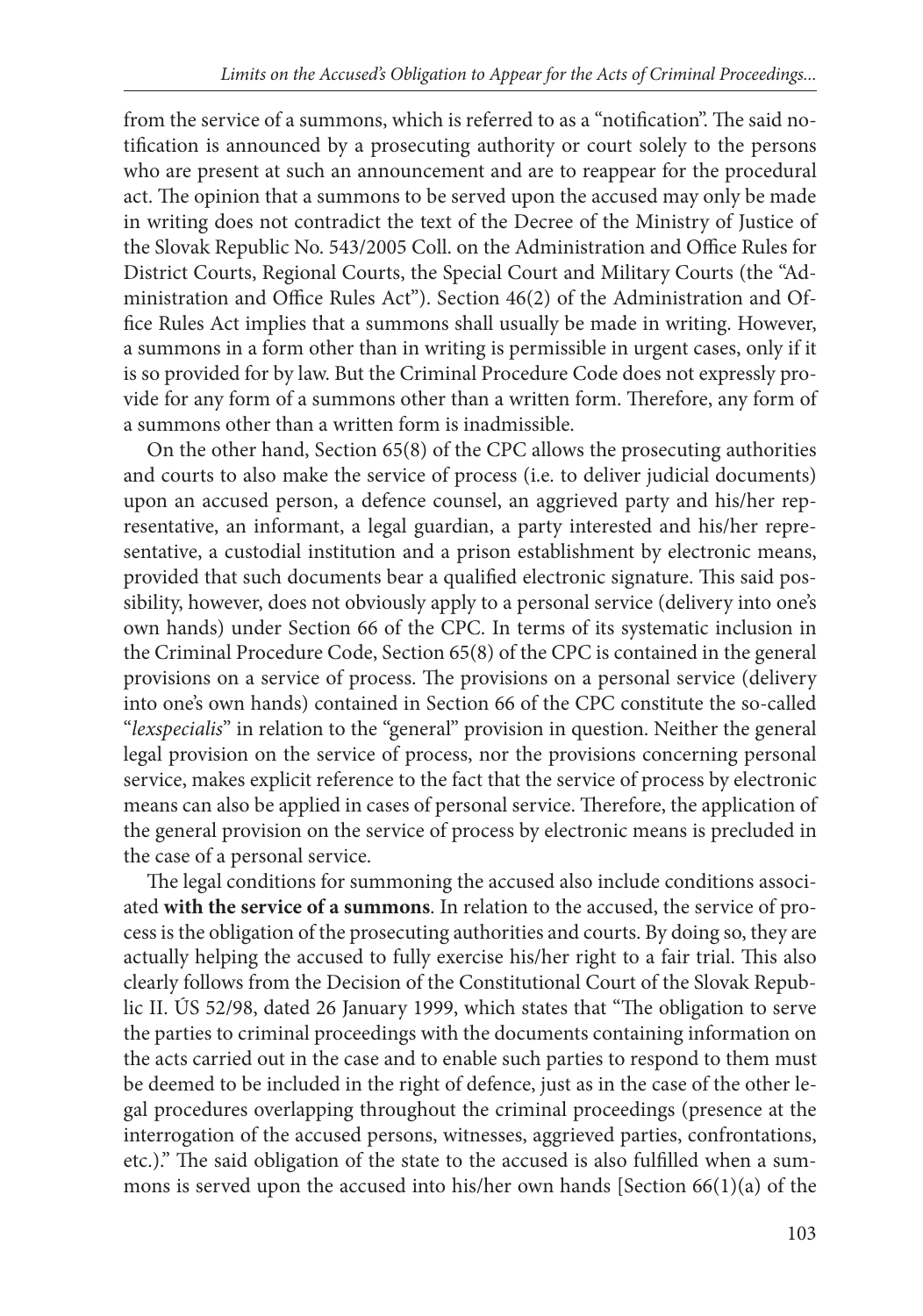CPC]. A failure by the competent authorities to follow this procedure is an obstacle to the commencement of the accused's obligation to appear for the procedural act on the basis of a summons.

Based on Section 120(1) of the CPC, as well as on Section 66(1)a) of the CPC, it can be stated that the Criminal Procedure Code requires that two cumulative conditions be observed when serving a summons upon the accused, as a prerequisite for the commencement of his/her obligation to appear before the summoning authority upon being summoned to do so. This is a condition for the due and timely service of a summons to the accused.

The condition for the timely service of a summons to the accused is to ensure sufficient time for the accused, between the service of the summons and the performance of the procedural act. This time is to be used by the accused to prepare for the procedural act, including for the consideration of the defence tactics by the accused. The condition for the timeliness of the service of the summons thus guarantees the accused's right to a reasonable time to prepare the defence. The issue, however, is how to interpret the term "timely", since such a term is vague. It can only be assumed that the term "timely" can be understood to mean a space of time providing the accused with a reasonable time to prepare for the procedural act, including creating opportunities for how to appear at the specified time and place. The "reasonable time" shall depend on the circumstances of each individual case (e.g. on the complexity of the case, the assessment of the stage of the criminal proceedings, etc.). The assessment of the "reasonableness of time" must also include a space of time necessary to access the documents and other evidence that the accused needs to prepare for the defence, as well as the opportunity to contact and consult with his/her lawyer, or to find a lawyer who will undertake his/her defence, etc.<sup>23</sup> The question of what a "reasonable time" for such preparation means cannot be answered unequivocally. This is also apparent from the relevant ECtHR case-law that takes a casuistic approach to the definition of a "reasonable time". For example, with regards to the acts of a pre-trial or an appellate procedure, the ECtHR allows a shorter period of time as a reasonable time for preparation, as opposed to the preparation for a main hearing where it requires a longer period of time.<sup>24</sup>

In this respect, some inspiration can be drawn from the provisions of the Criminal Procedure Code which, for example, in relation to a time limit for serving the accused with a summons to attend a main hearing or a public session, states that such a time limit must be "no less than five working days" [Section  $247(1)$  of the CPC, Section 292(4) of the CPC]. Th e said time limit should also be accepted *"per analogiam"* by the competent authorities when serving a summons upon the accused in a pre-trial. It can therefore be concluded that, under the current legislation, a summons served upon the accused in a timely manner can generally mean a summons that has been served upon the accused within five working days pri-

<sup>&</sup>lt;sup>23</sup> MOLEK, P.: Právo na spravedlivý proces. Praha: WoltersKluwer, 2012, s. 363.<br><sup>24</sup> Ibidem, s. 363 a nasl.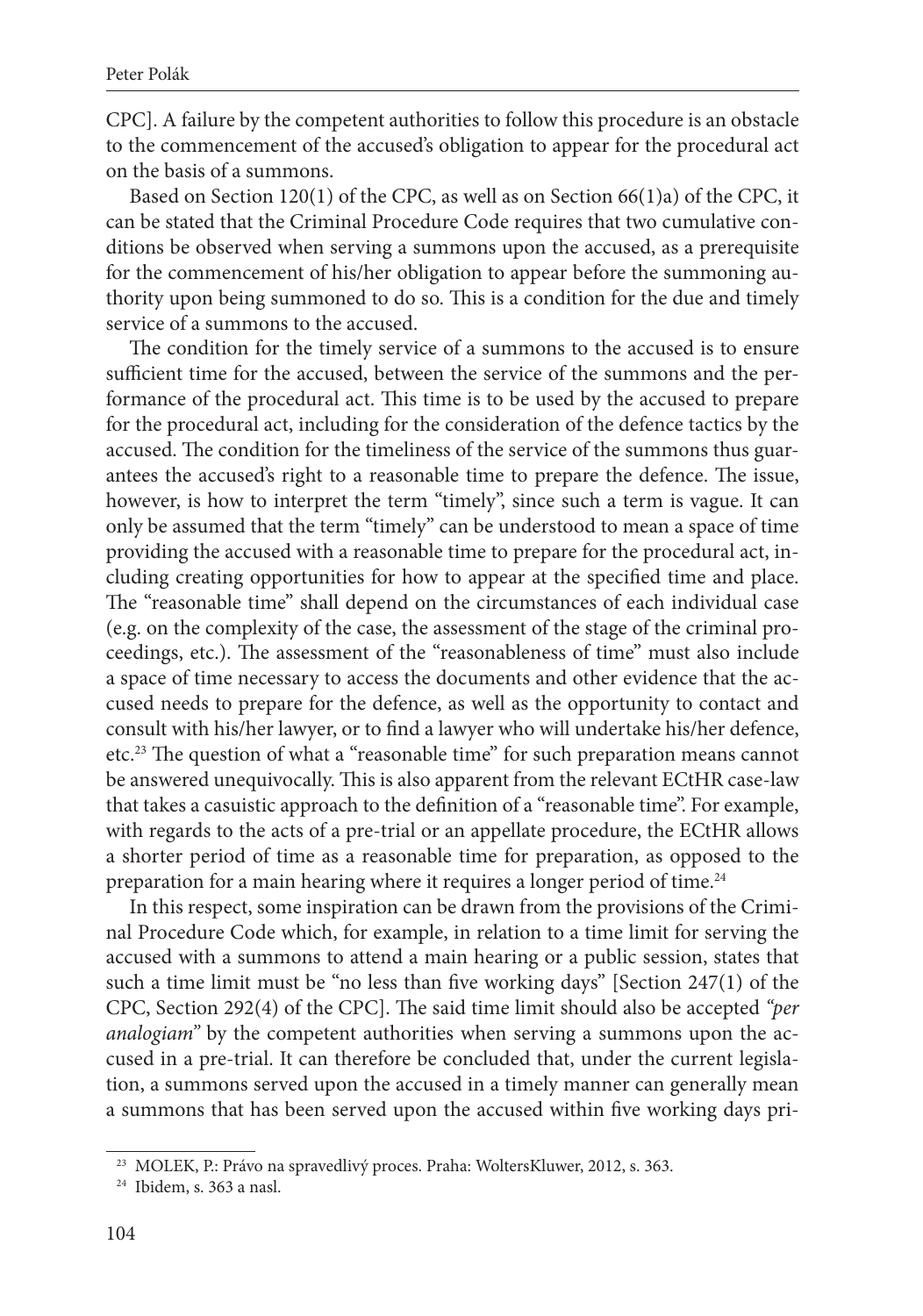or to the performance of the act. However, the possibility should not be excluded that this period will be shorter in the case of a pre-trial. On the other hand, there is nothing to prevent the prosecuting authorities or courts from serving a summons upon the accused within a time limit of more than five working days. However, it should be stressed that, even in the case of the service of a summons upon the accused within a longer time limit, the requirement for a reasonable time should be complied with. Such a procedure could be regarded as being inconsistent with the right to a reasonable length of criminal proceedings if a prosecuting authority or court has summoned the accused to a procedural act with a disproportionately long time between the service of the summons and the planned date of the procedural act.

Another condition associated with the service of the summons upon the accused is the requirement that the accused should be served with the summons in a proper manner. The said requirement is fulfilled through a special method of service, i.e. delivery into the accused's own hands. A personal service of process (i.e. delivery of judicial documents into one's own hands) is based on the fact that a serving authority (usually a postman, but a member of the Police Force, a process-server, etc. shall not be excluded either) surrenders the mail to be served only:

- into the hands of its addressee; or
- into the hands of a person who has been authorised by the addressee specifi cally for this purpose, either by virtue of a written authorisation at the time of the surrender of the mail items not older than six months, containing the addressee's authenticated signature, or by virtue of an authorisation issued by a post office; $25$  or
- to a person authorised to act on the addressee's behalf by law (as a rule, this will be the legal representative of a natural person or the statutory body of a legal entity).

The service of a document intended for delivery into such a person's own hands cannot be replaced only by acquainting that person with the contents of the document to be served. Even in this case, the addressee shall personally acknowledge the receipt of the served document (R 59/1967) by stating the date of receipt and applying his/her signature thereto (mostly on a so-called return receipt, pre-printed on the face of a postal envelope, from which it can be physically separated). It is solely the date of receipt of the mail and the signature of the addressee (or the other person authorised to receive the mail) which are deemed to be the proof of delivery. It is not possible to prove the service of a document intended for delivery into one's own hands in any other manner – e.g. by the testimony of other persons that the addressee has received the mail intended for delivery into his/her own hands (R 52/1975).

<sup>&</sup>lt;sup>25</sup> In this case, the power of attorney can only be effectiv elyexercis edif the delivereris the post office. Conversely, a written power of attorney with a certified signature of the addressee can always be effectiv elyexercised, regard less the fact which institution delivers the consignment – author's note.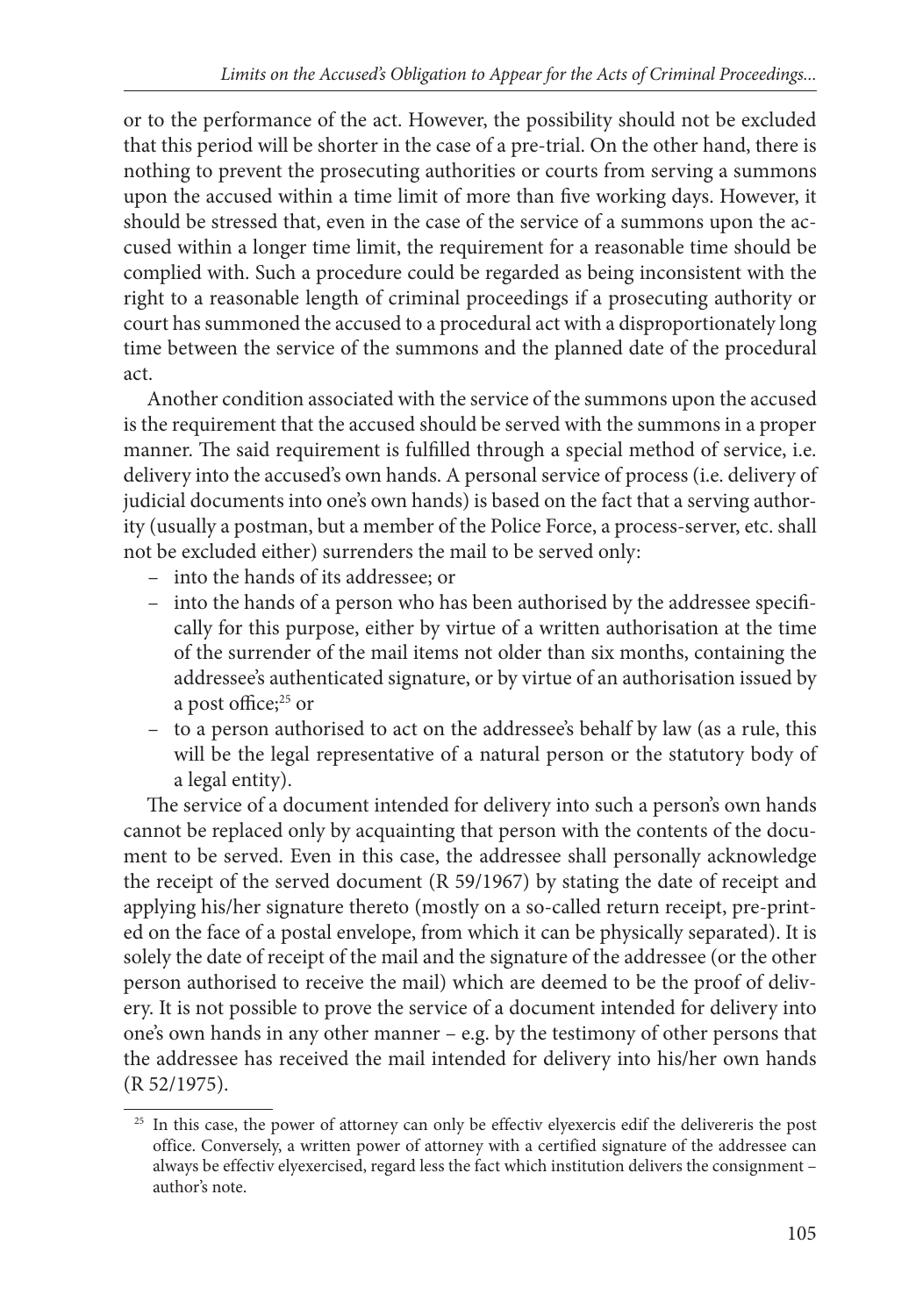However, it may be the case that the addressee of a mail items to be delivered into his/her own hands has not been reached at the time of the service. Then, the procedure specified in Section 66(3) of the CPC comes under consideration, according to which the mail can be deposited with the institution that serves it. In such a case, the addressee shall be notified in an appropriate manner that the serving authority will redeliver the mail at a specific date and time. If, despite such a notification, the new attempt to deliver the mail remains ineffective, the mail shall be deposited with a post office or a municipal authority. The addressee shall be notified in an appropriate manner where and when he/she can collect the mail. If the addressee fails to collect the mail within three working days of the deposition thereof, the last day of that period shall be deemed to be the day of the receipt, even if the addressee has not learnt about the deposition.

As a rule, the mail is delivered into the addressee's own hands to the address reported by the addressee to the prosecuting authority or the court as the address of his/her whereabouts. However, the law does not provide for a case where the mail is to be delivered if the addressee has not yet had the option to report such an address to the competent authority. In that case, the competent authorities should principally attempt to deliver the mail to the address which is recorded as the addressee's permanent residence, temporary residence or residence abroad in the relevant citizens' residence register.<sup>26</sup>

Personal service may also be made if the addressee has a reserved delivery to a post-office box or, upon an agreement with the post office, collects their mail at the post office without having a reserved post-office box. Then, the procedure specified in Section  $66(4)$  of the CPC shall apply.

Where the accused is a legal entity, any mail items shall be served upon its statutory body, elected representative or guardian to the address they have indicated as the address for personal service during the first interrogation. If such persons change their address or method of service, they shall notify the competent authority or court of such a change without delay [Section 27(5) of Legal Entities' Criminal Liability Act]. In the period prior to the first interrogation, the procedure set forth in Section 68(1) and (3) of the CPC shall apply to the personal service of process upon a legal entity. Under the said section, the documents intended for bodies or legal entities are to be served upon the employees authorised to receive such documents, or upon a person who is entitled to act on behalf of that body or legal entity.

Delivery of a mail intended for receipt by one's own hands may also be effected if the addressee refuses to receive such mail, of which the addressee shall be advised by the postman. In that case, the refusal to receive the mail, including the date and reason for such a refusal, shall be recorded on the mail, which shall be returned to the sender. The sender will then assess whether or not the addressee's refusal to

<sup>&</sup>lt;sup>26</sup> Cf. Act No. 253/1998 Coll. on Reporting the Residence of Slovak Nationals and on the Register of the Inhabitants of the Slovak Republic, as amended.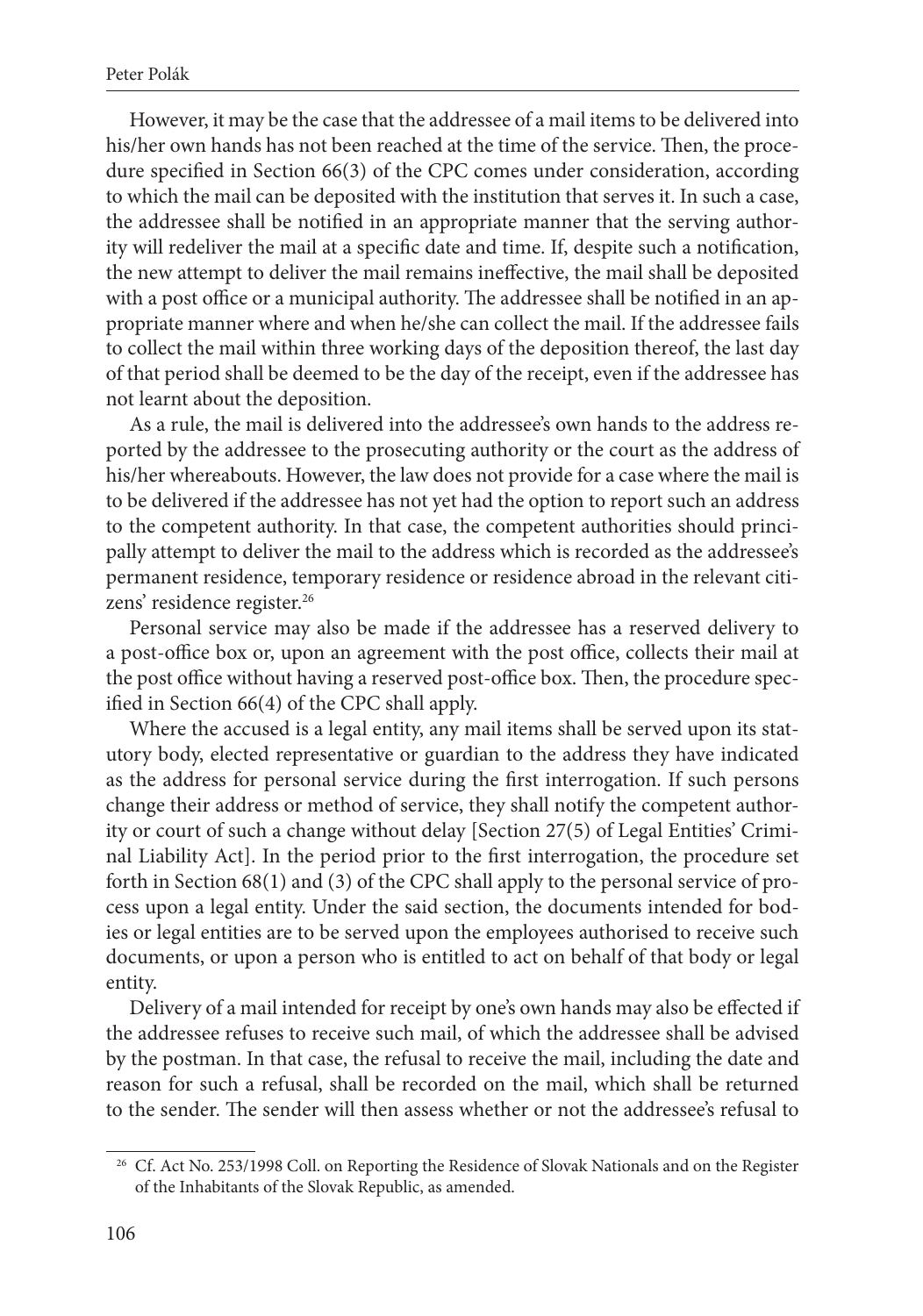receive the mail was reasonable. If the competent authority concludes that the refusal to receive the mail was unreasonable, the mail shall be deemed to have been received as of the date of the addressee's refusal to receive the mail [Section 67(2) of the CPC].

In addition to the aforementioned procedure, the personal service of process is specifically provided for by the CPC chapter concerning the proceedings against a fugitive. In that case, the effective delivery of a document intended for receipt by the accused's own hands requires that such a document be delivered into the own hands of the accused's defence counsel (Section 359 of the CPC). A summons to a main hearing and a public session in the proceedings against a fugitive shall also be published in an appropriate manner [Section 361(2) of the CPC].

The obligation of the prosecuting authorities and a court to serve documents in a person's own hands is maintained, even if a summons is to be served upon the accused who is abroad. The personal service of process is then effected by using the institution of letters rogatory (i.e. a request for legal aid), in accordance with Section 536(1) of the CPC or a bilateral or multilateral international treaty. If a foreign state where a summons is to be served upon the accused is a Member State of the European Union, then a legal act of the European Union which comes under consideration in that specific situation shall apply (e.g. the European Investigation Order).

# **4. Facts Conditioning a Termination of the Accused's Obligation to Appear on the Basis of a Summons**

If the accused has been duly and timely served with a summons, he/she is obliged to appear for the procedural act and at the time and place specified in the summons. It is evident that this obligation is limited in time and, in conjunction with other legal facts, will terminate at some point. A list of these legal facts is not provided for in a coherent form, but can be deduced by a logical interpretation from the individual related provisions of the Criminal Procedure Code.

As a rule, the accused's obligation to appear for a procedural act on the basis of a summons shall terminate on the occurrence of the following legal facts:<sup>27</sup>

- the fulfilment of this obligation by the accused, as the most common reason for the termination of such an accused's obligation;
- the accused's death in the case of a natural person, if the death has occurred after the service of the summons and before the performance of the procedural act of the criminal proceedings specified in the summons;
- a timely and sufficient justification for the accused's absence under Section 120(2) of the CPC or Section 293(8) of the CPC, because the accused's

<sup>&</sup>lt;sup>27</sup> ČOPÁK, K.: Povinnosť obvineného dostaviť sa na predvolanie. IN: Paneurópske právnickél isty [č. 02/2019. ISSN 2644-450X, https://www.paneuropskepravnickelisty.sk/wpcontent/uploads](https://www.paneuropskepravnickelisty.sk/wpcontent/uploads /2019 12/PPL_2019)  /2019 12/PPL\_2019.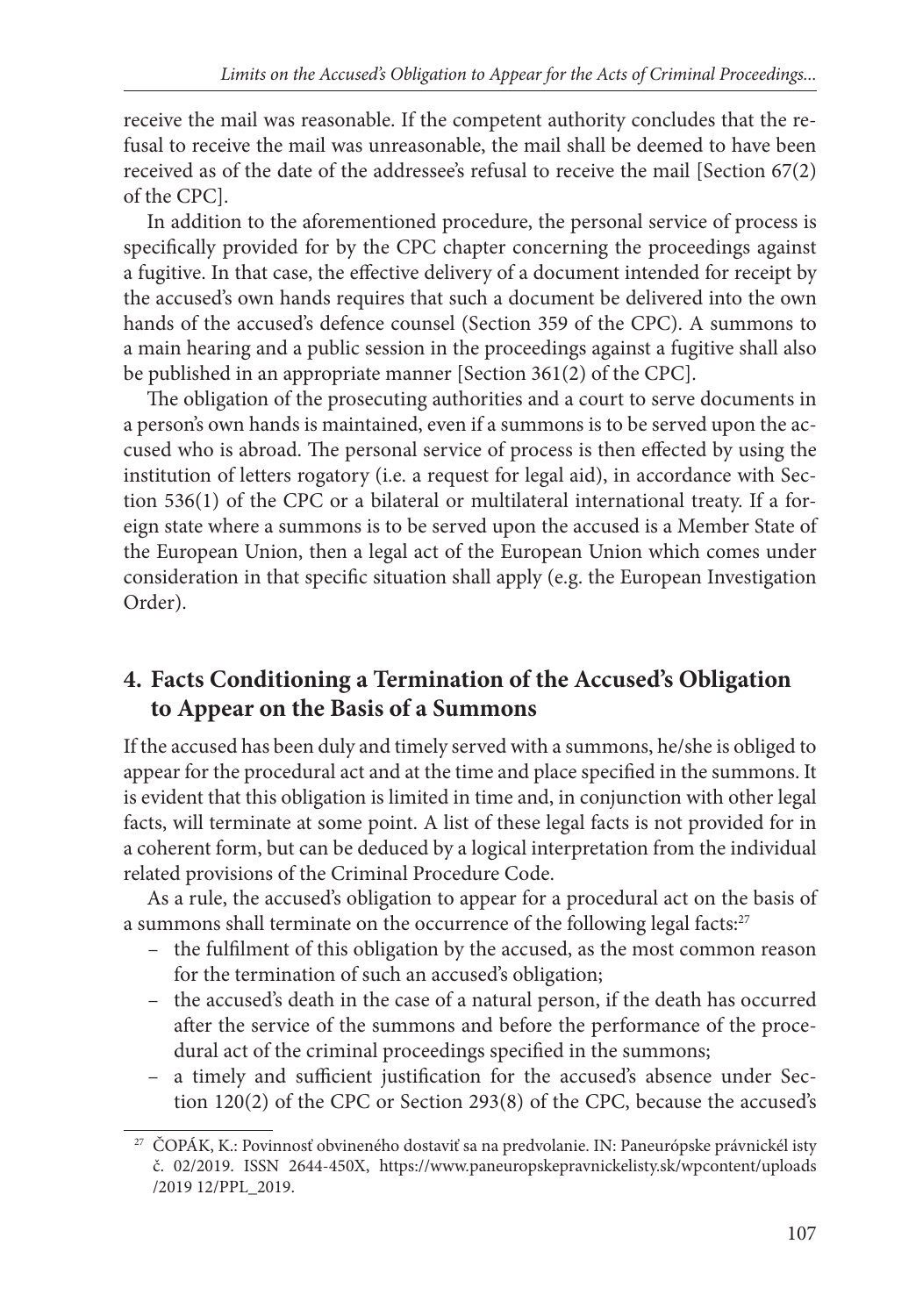obligation to appear for the procedural act on the basis of a summons also entails the obligation to duly and timely justify the accused's absence to the competent authority, if it is impossible for the accused to appear for the procedural act that has been ordered.<sup>28</sup> The accused's justification for his/her absence from the procedural act ordered by the competent authority solely through a defence counsel is insufficient if, by means of a summons, the competent prosecuting authority wishes to ensure that the accused is present at that act in person (e.g. if the act cannot be performed in the accused's absence). This fact must always be particularly emphasised in the summons intended for the accused, e.g. by using the wording "Your presence is necessary". For this reason, it is also the accused's personal duty to notify the competent authority of the existence of any obstacles to his/her presence at the act.<sup>29</sup> The sufficiency of such a justification also requires an urgent notification once the accused has become aware of the reason that prevents him/her from being present at the act.<sup>30</sup> Where the accused justifies his/her absence from the ordered act due to medical reasons, he/she is also obliged to accompany such a justification by a qualified attending physician's statement. If the accused fails to accompany the justification by such a statement, or accompanies the justification only by an unqualified physician's statement, his/her obligation to appear for the procedural act in the criminal proceedings shall remain valid. The qualified attending physician's statement means only a statement which clearly shows that the accused's medical condition does not allow him/her to be present at the procedural act to which he/she has been summoned, without endangering the accused's life or seriously deteriorating the accused's medical condition or if, in the event of the accused's presence at the ordered procedural act, there is a risk of spreading a dangerous infectious human disease [Section 120(2) of the CPC];

– The accused's refusal to attend the main hearing  $[252(3)$  of the CPC] and the accused's refusal to attend the public session [Section 293(7) of the CPC], or at the accused's express request to hold the main hearing in his/her absence [Section 252(3) of the CPC] or at the accused's express request to hold the public session in his/her absence [Section 293(7) of the CPC].

The accused may not, in a legally effective manner, waive his/her right to attend the main hearing or public session, or refuse to attend the main hearing or public session in advance, i.e. prior to the service of a due summons to attend the former

 <sup>28</sup> A summoned person's sufficient justification shall contain the relevant reason that prevents him/her from attending a public session (e.g. temporary incapacity for work or another serious comparable reason), which is substantiated in a credible manner and involves communicating those reasons to the summoning authority in good time, i.e. sufficiently in advance, so that the summoning authority can manage to take measures to avoid incurring unnecessary costs in

the proceedings (R 83/2001).<br><sup>29</sup> Ruling of the District Court of Žilina, File Ref. 34T/146/2009, dated 27 November 2009.<br><sup>30</sup> Ruling of the Supreme Court of the Slovak Republic, File Ref. 3Tdo/32/2015, dated 9 September 2015.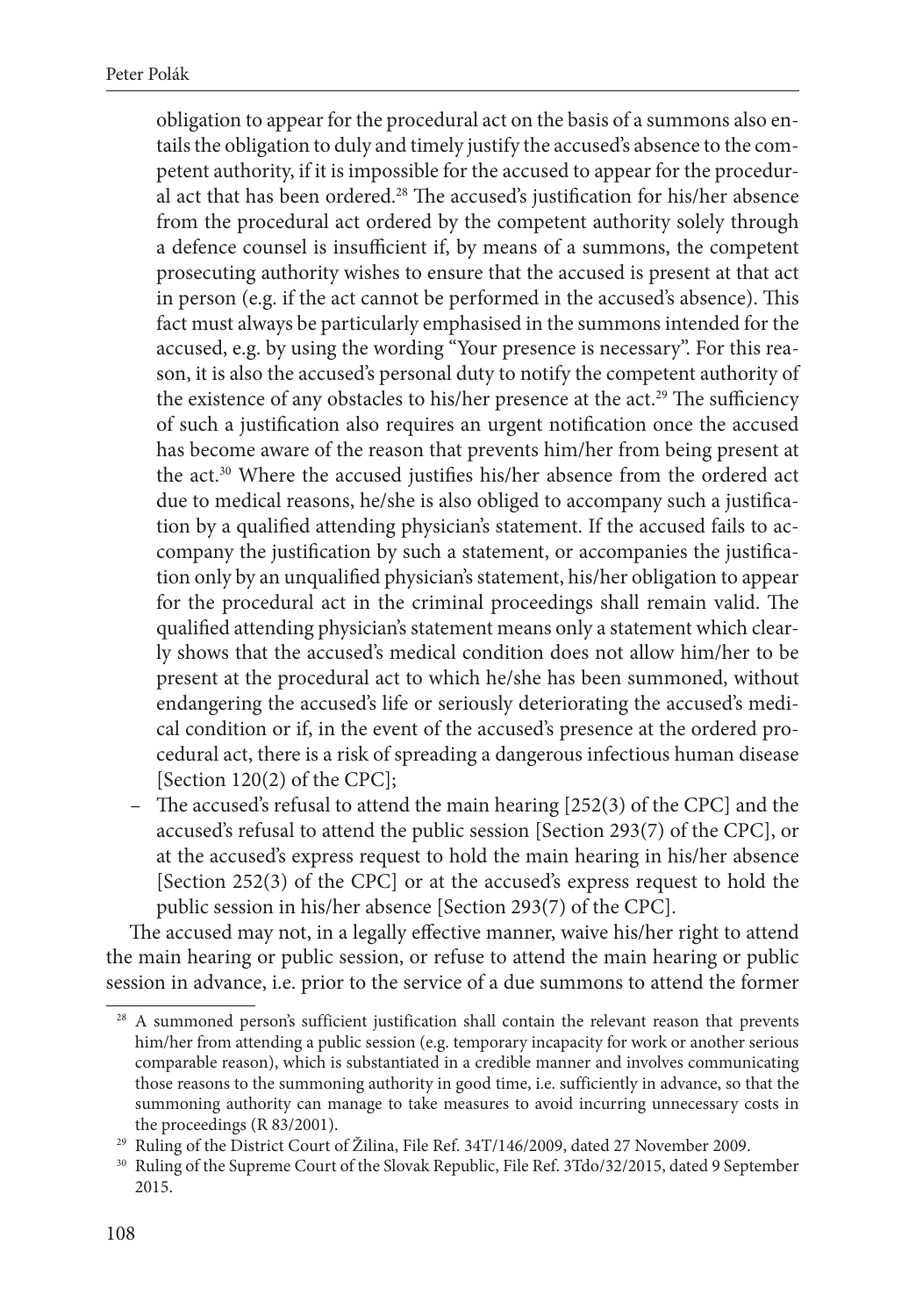or the latter form of proceedings before a court. If, upon the commencement of the accused's obligation to attend the main hearing or public session, the accused waives his/her right to attend the main hearing or public session, or refuses to attend the same, his/her obligation to appear for such a procedural act (i.e. to attend such proceedings) on the basis of the summons shall terminate. The accused has the possibility of formulating his/her express consent to carrying out the procedural act in his/her absence, or his/her express refusal to appear for such an act either specifically (in relation to a specific date of the act) or generally in relation to the entire act, should it be carried out during several days (e.g. if the main hearing is adjourned for another date). If the accused formulates the declaration of his/her will generally, such a declaration of his/her will also extend to the adjourned dates of the main hearing or public session, since this is the only, as interrupted, act of the criminal proceedings.31 If the accused is deprived of his/her legal capacity or his/her legal capacity is limited, it is the accused's legal representative who shall, on the accused's behalf, be entitled to refuse to appear for the act or expressly request to carry out the act in the accused's absence, even against the accused's will if this is in the accused's favour [Section 35(1) of the CPC]. A special situation may arise should a juvenile accused express his/her will not to attend the main hearing or public session in the case of a guilt and punishment agreement. Pursuant to Section 343(1) of the CPC, the main hearing and public session in the case of a guilt and punishment agreement cannot be held in the absence of the juvenile who is accused. Should the juvenile who is accused deliver to the court a request to hold the main hearing and public session on the guilt and punishment agreement in his/her absence, or expressly refuse to appear for such acts (i.e. to attend such proceedings), sucha juvenile accused's declaration of will shall not become legally effective. The foregoing implies that his/her obligation to appear for the act on the basis of a summons will not terminate and will remain valid. Should the juvenile accused fail to appear for the acts referred to in Section 343(1) of the CPC, the competent court will be obliged to adjourn such an act until a new date and to apply, in the next procedure, one of the means to ensure that the juvenile accused will be present at such an act on the new date;

 – Acceptance by the competent court of a declaration made by a defence counsel of the accused who is deprived of his/her legal capacity or whose legal capacity is limited, so that he/she does not insist on a personal interrogation of the accused at the main hearing or public session;<sup>32</sup>

<sup>&</sup>lt;sup>31</sup> Ruling of the Supreme Court of the Slovak Republic, File Ref. 2 Tdo 53/2015, dated 22 Septem-

ber 2015.<br><sup>32</sup> Section 252(2)(d) of the CPC and Section 294 of the CPC stipulate that: "If, in the court's opinion, the case can be reliably decided and the purpose of the criminal proceedings can also be achieved in the absence of the accused who is deprived of his/her legal capacity or whose legal capacity is limited, and the accused's defence counsel declares that he/she does not insist on an interrogation of the accused, the court shall rule that such an act be carried out in the accused's absence".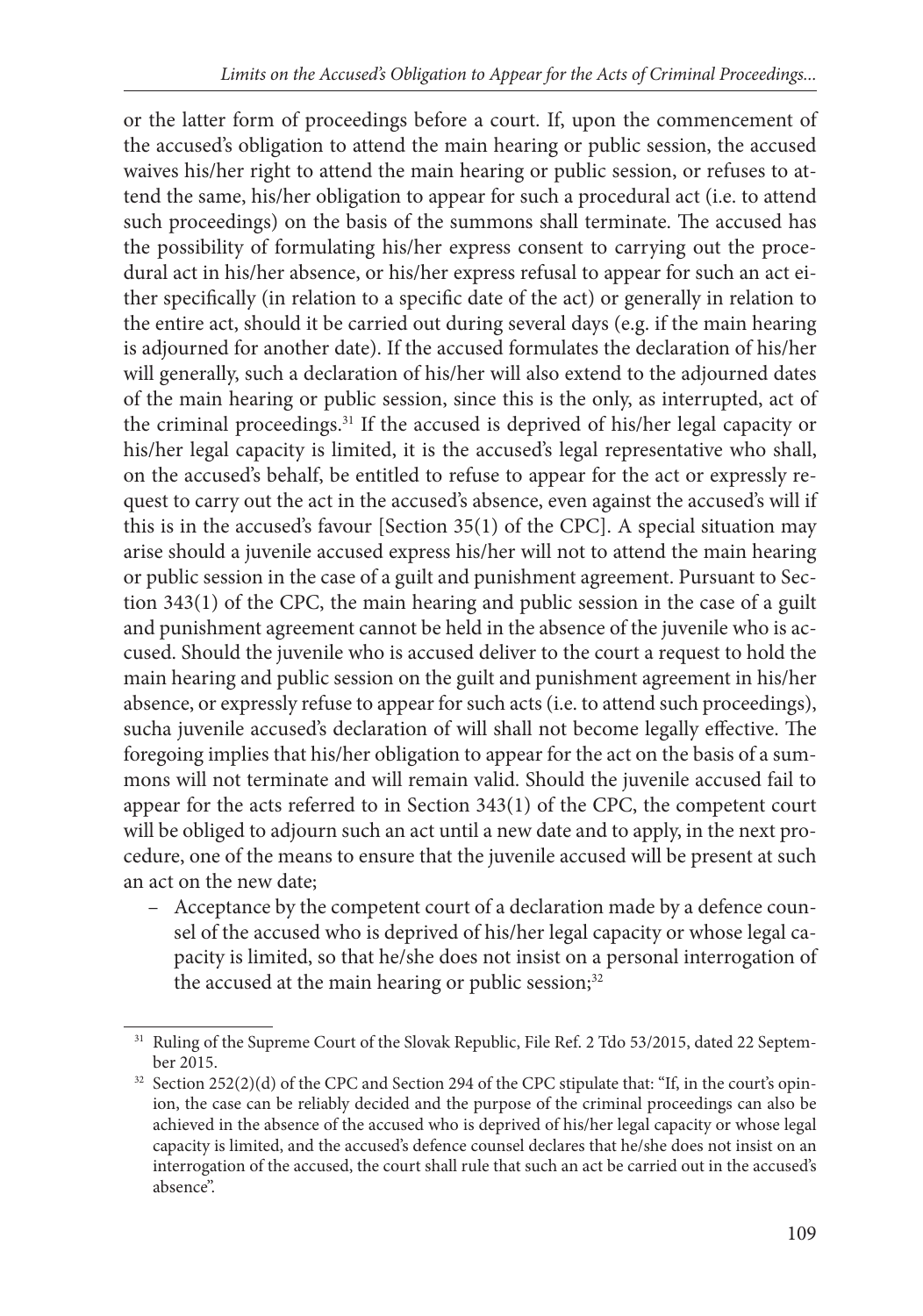- The decision of a prosecuting authority or court which clearly shows that the accused's obligation to appear for the act on the basis of a summons has terminated (e.g. a court's decision to hold the main hearing in the accused's absence; cancellation of the date of the act by the authority that decided to serve the summons; a decision has been reached on issuing a new summons; a court's decision has been made to adjourn the main hearing or public session, which the accused has failed to attend without sufficient justification, although his/her presence at this act had been necessary, to a new date, etc.).

Failure to comply with the obligation to appear for the act on the basis of a summons may have various procedural consequences for the accused. Even in this case, these consequences can be enumerated on the basis of a logical interpretation of the related provisions of the Criminal Procedure Code. Such consequences may, for example, include the re-summoning of the accused for the proper performance of a procedural act under Section 120(1) of the CPC; an order to bring the accused in under Section  $120(1)$  of the CPC; the imposition of a disciplinary fine under Section 70 of the CPC; forfeiture of a cash bail bond received by the court in favour of the state, under Section 81(3) of the CPC; taking the accused who was released (left at large) on the basis of bail received by the court into custody, under Section 81(4) of the CPC; the imposition of an obligation upon the accused to provide compensation for the costs of the procedural act which, due to his/her failure to comply with the obligation to appear for such an act on the basis of summons, could not have been carried out, or for the costs of the procedural act that needed to be adjourned for the same reason under Section 554(1) of the CPC.<sup>33</sup>

It is even possible to contemplate a potential criminal liability against the accused for committing the criminal offence of contempt of court, pursuant to Section  $343(c)$  of the Criminal Code. This comes under consideration in the case of a clearly unjustified and repeated intentional failure by the accused to comply with his/her obligation to attend the main hearing or public session of the court on the basis of a summons.

#### **5. Brief Evaluation of the Issue under Examination**

In light of the foregoing, it can be concluded that the legal provisions in the institution of summoning the accused in the Slovak Republic are currently in full compliance with the requirements of the relevant international legislation, mainly with regard to the respect for human rights and fundamental freedoms. If there are any problems with the application of the institution of summoning the accused, then these relate to the overly general provisions of the Criminal Procedure Code that concern this institution and that raise problems in terms of its interpretation and

<sup>&</sup>lt;sup>33</sup> ČOPÁK, K.: Povinnosť obvineného dostaviť sa na predvolanie. IN: Paneurópske právnické listy [č. 02/2019. ISSN 2644-450X, https://www.paneuropskepravnickelisty.sk/wpcontent/uploads](https://www.paneuropskepravnickelisty.sk/wpcontent/uploads /2019 12/PPL_2019) /2019 12/PPL.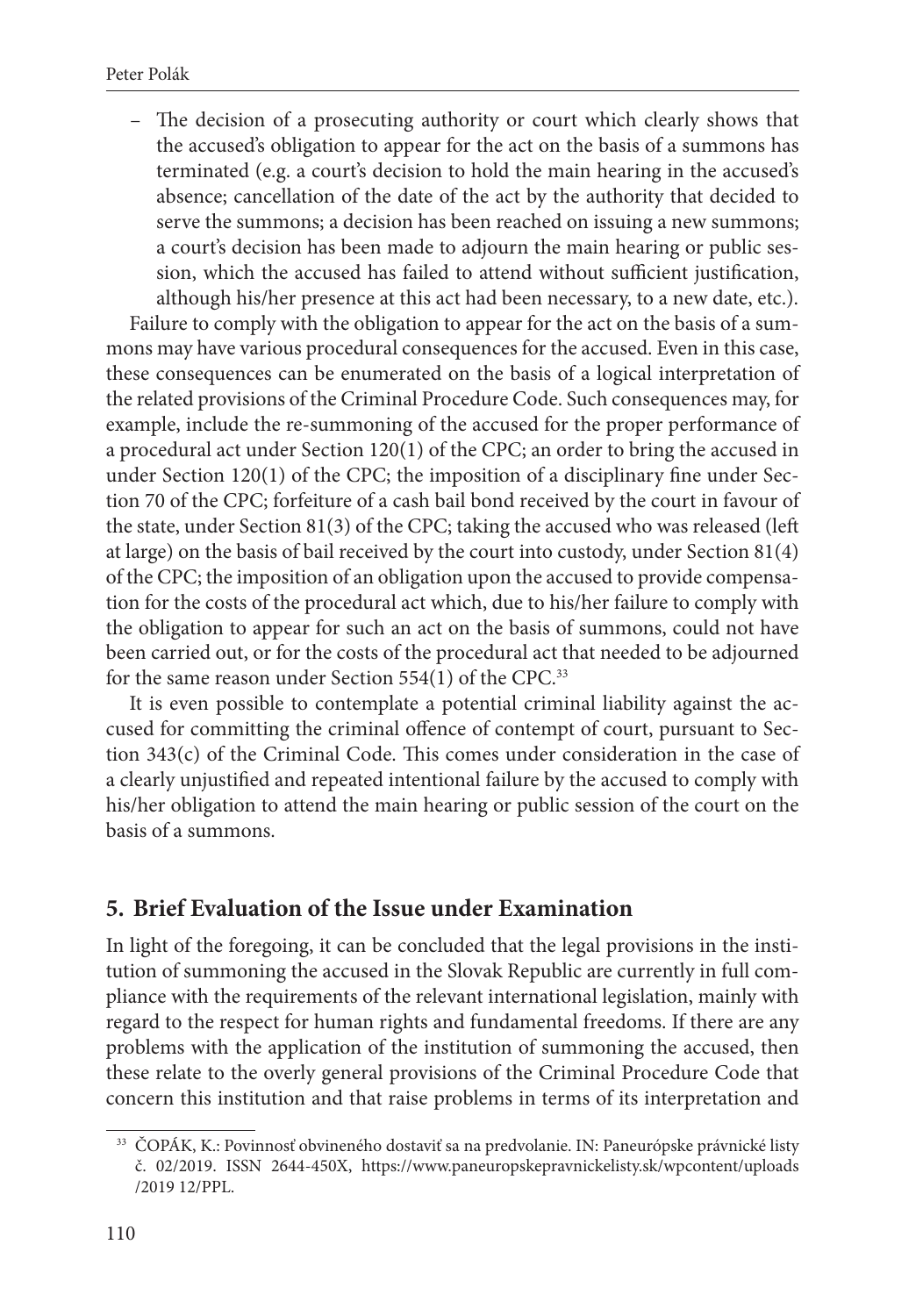construction. Specifically, the issue is the content and interpretation of the vague provision of the phrase "duly and timely summoned" in Section 120(1) of the CPC. These problems are also transferred to the application in practice, where they are mostly associated with the actual effectuation of the service of the summons upon the accused. Nonetheless, the said situation seems to be sufficiently compensated for by the judicial practice and the case-law arising therefrom. Given that the Czech Republic has similarly ambiguous legislation on summoning the accused, the aforementioned knowledge and conclusions on the issue under examination could also apply in the legal environment of this country.

# **Bibliography:**

#### **Monographs**

#### **Textbooks and comments**

- ČENTÉŠ, J. a kol.: Trestný poriadok. Veľký komentár. Bratislava: EUROKÓDEX, 2014, s. 944, ISBN 978-80-8155-021-8
- ČENTÉŠ, J. a kol.: Trestné právo procesné. Všeobecná časť. Šamorín: HEURÉKA, 2016, s. 438, ISBN 978-80-8173-020-7
- IVOR, J. POLÁK, P. ZÁHORA, J.: Trestné právo procesné I. Bratislava: Wolters Kluwer, 2017, s. 528, ISBN 978-80-8168-593-4
- IVOR, J., ZÁHORA, J.: Repetitórium trestného práva. 4. vydanie. Bratislava:Wolters Kluwer, 2019, 218 s., ISBN 978-80-571-0025-6
- OLEJ, J. ROMŽA, S. ČOPKO, P. PUCHALLA, M.: Trestné právo procesné. Košice: UPJŠ, 2012, s. 300, ISBN 978-80-7097-965-5
- ŠÁMAL, P. a kol.: Trestní řád. Komentář. 7. vyd. Praha: C. H. Beck, 2013, s. 4700, ISBN 978-80- 7400-465-0

#### **Internet sources**

ČOPÁK, K.: Povinnosť obvineného dostaviť sa na predvolanie. IN: Paneurópske právnické lis[ty č. 02/2019. ISSN 2644-450X, https://www.paneuropskepravnickelisty.sk/wp-content/up](https://www.paneuropskepravnickelisty.sk/wpcontent/uploads /2019/12/PPL_2019)loads/2019/12/PPL\_2019

#### **Other sources**

- Ruling of the Constitutional Court of the Slovak Republic, Ref. No. I. ÚS 165/02, dated 18 February 2004
- Ruling of the Constitutional Court of the Slovak Republic, Ref. No. II. ÚS 254/2017, dated 12 April 2017
- Decision of the Supreme Court of the Czechoslovak Republic, File Ref. 11 Tz 9/77, dated 10 March 1977
- Ruling of the Supreme Court of the Slovak Republic, File Ref. 4 Tost 41/2012, dated 13 November 2012.
- Ruling of the Supreme Court of the Slovak Republic, File Ref. 3Tdo/32/2015, dated 9 September 2015.
- Ruling of the District Court of Žilina, File Ref. 34T/146/2009, dated 27 November 2009.

MOLEK, P.: Právo na spravedlivý proces. Praha: WoltersKluwer, 2012, s. 576, ISBN 978-80-7357- 748-3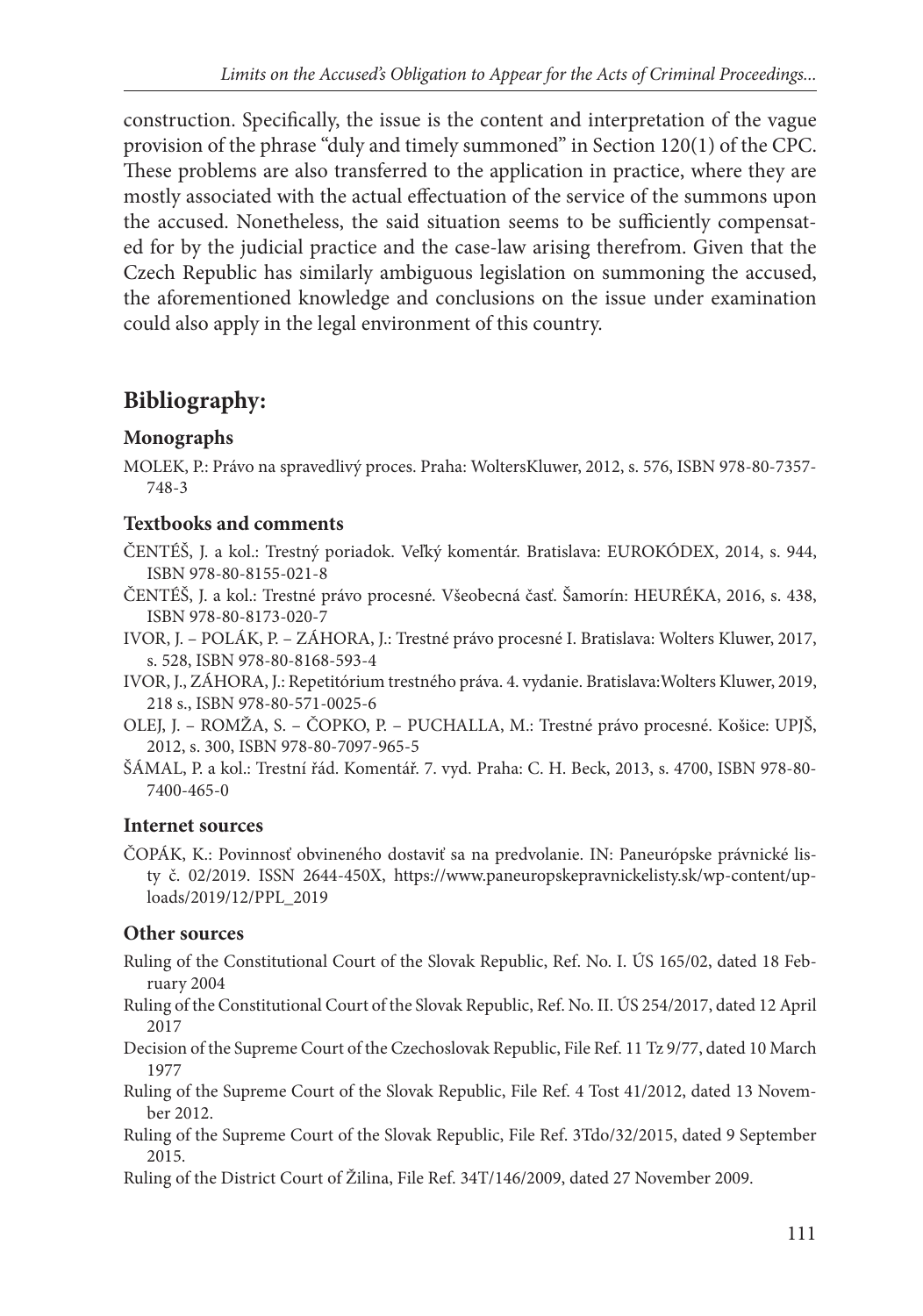- Judgement of the Supreme Court of the Slovak Republic, File Ref. 2 Tdo 53/2015, dated 22 September 2015.
- The ECtHR's decision in Case *Colozza v. Italy*, judgement of 12 February 1985, Application No. 9024/80
- The ECtHR's decision in Case *Ekbatani v. Sweden*, judgement of 26 May 1988, Application No. 10563/83
- The ECtHR's decision in Case *Cipriani vs. Italy*, judgement of 30 March 2010, Application No. 22142/07
- The ECtHR's decision in Case *Guzzardi v. Italy*, judgement of 6 November 1980, Application No. 7367/76
- Organic Law No. 460/1992 Coll., the Constitution of the Slovak Republic, as subsequently amended by the organic laws
- Act No. 253/1998 Coll. on Reporting the Residence of Slovak Nationals and on the Register of the Inhabitants of the Slovak Republic, as amended

Act No. 300/2005 Coll., the Criminal Code, as amended

Act No. 301/2005 Coll., the Code of Criminal Procedure, as amended

- Act No. 305/2013 Coll. on Exercising Public Authority Powers via Electronic Means and on Amendments to Certain Acts, as amended
- Act No. 91/2016 Coll. on the Criminal Liability of Legal Entities and on Amendments to Certain Acts, as amended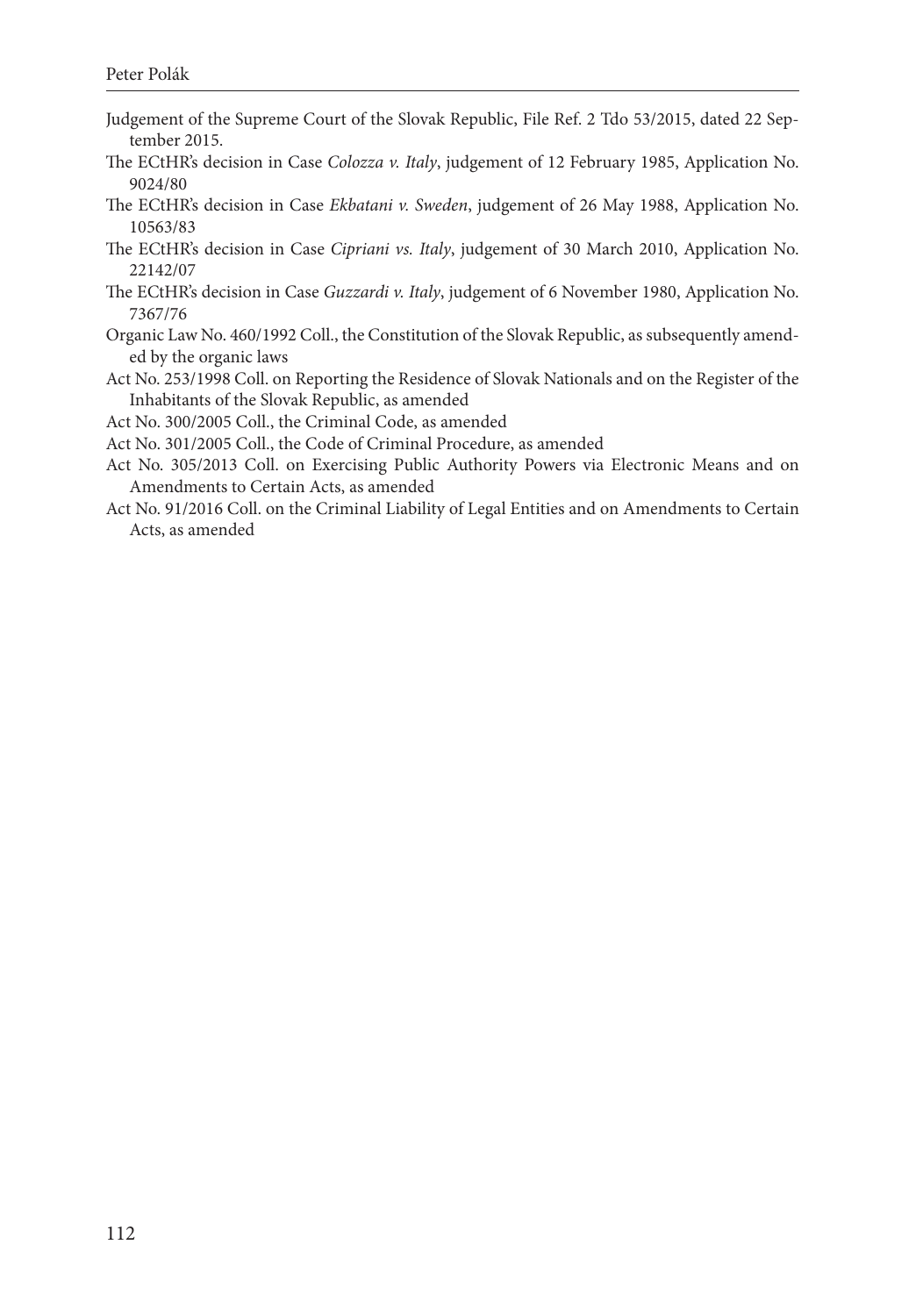# **Privilege against self-incrimination in the case law**  of the Constitutional Court<sup>1</sup>

### *Jana Odehnalová*

*Metropolitan University Prague, Czech Republic jana.odehnalova@mup.cz* 

Abstract: The paper deals with selected aspects of the traditional principle of nemo tenetur, which may conflict with the legitimate interest of society in detecting and punishing the of*fender and with the effectiveness of the processes towards this. After a brief historical and general introduction, the author selects several specifi c areas in which the boundaries of the*  relationship of both social interests are long-term unstable, indistinct, and evolving. This *concerns the possibility and intensity of coercion of a suspected or accused person to cooperate in criminal proceedings or administrative punishment, the scope of application of the nemo tenetur principle in the case of legal persons or in the case of the motor vehicle keep*er's liability for the offence. The constitutional limits of the nemo tenetur principle are com*pleted by the application practice and the case law of the courts of all types, and it is always necessary to carefully weigh whether the chosen solution meets the conditions of rational balance and proportionality.*

Key words: nemo tenetur, effectiveness of processes, constitutional limits, case law, propor*tionality*

## **1. Introduction**

The right to a fair trial is a constitutional institution which, in general, is intended to guarantee the justice of procedural law by public authorities as one of the basic functions of a democratic state governed by the rule of law. To this end, legal standards, usually of a constitutional nature, set out a range of diverse legal privileges and principles on which the doctrine of fair trial is built. However, individual legal privileges and principles cannot be understood and interpreted in isolation, but always in the context of other principles, which may sometimes seem contradictory, and it is necessary to seek their mutually reasonable balance and proportionality.

The specific boundaries between the various principles of a fair trial are determined by application practice, they are often indistinct and moving. This is also the case with the traditional legal privilege against self-incrimination,i.e., *nemo te-*

<sup>&</sup>lt;sup>1</sup> The chapter was prepared within the project of the Scientific Research Plan of the MUP No 74-03 *'Public Administration, Legal Disciplines and Industrial Property'* financed from the support of the Ministry of Education, Youth and Sports for the institutional development of the research organisation in 2020.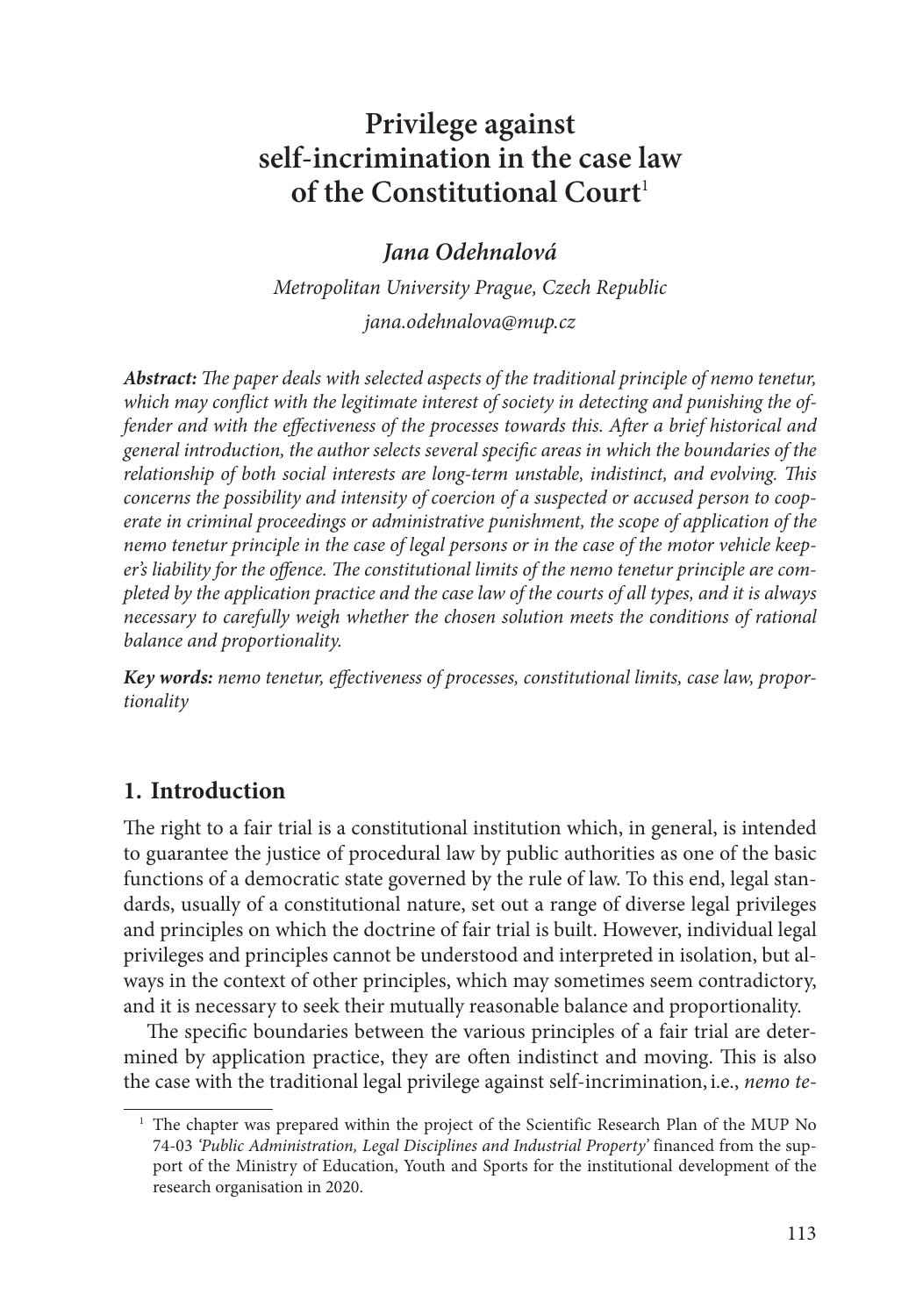netur se ipsum accusare.<sup>2</sup> This privilege is of particular importance in criminal and tort administrative law, where the public authority, as a de facto counterparty, must not obtain a procedural advantage by having a monopoly on enforcing its will, and must provide evidence other than by forcing a person to testify leading to proving responsibility or guilt for the prosecution.3 On the other hand, the *nemo tenetur* principle should be interpreted in the light of society's fundamental interest (public interest) in detecting and punishing the offender, which is the primary mission of those proceedings in which the principle particularly applies. However, public interest cannot justify interventions that suppress the very essence of the right to a fair trial, including the privilege against self-incrimination.

Therefore, the intention of this chapter is to specify the current approach of case law and legal theory to some aspects of the fine line between *nemo tenetur* principle on the one hand and public interest in the effective conduct of criminal (or other) proceedings on the other hand.

### **2. Historical basis and legislation**

The *nemo tenetur* principle is not an achievement of modern society, its roots go deep into history. For example, the Jewish *Talmud* (dating from 300 BC to 600 AD) expressed this principle by saying that 'no man stands closer to man than himself, and no man makes himself a criminal' (Talmud, Sanhedrin 9, 1). The Old Testament judge not only unable to force the defendant's confession but could not even use a voluntary confession to convict them. In European terms, this principle was recognised by early canon law; for example, it is proclaimed in their writings by the Church Fathers Aurelius Augustinus and Johannes Chrysostomus.4

The defendant turned into a mere object of criminal proceedings during the medieval inquisitorial criminal proceedings, the *nemo tenetur* principle was completely forgotten for several centuries. Coercing the defendant into testifying took many forms, for example, the defendant was forced to swear to tell the truth and breaking this oath was a felony. *Torture* was the standard means of brutally enforcing the defendant's testimony. The defendant's confession was declared the queen of evidence (*regina probationum*). The gradual renaissance of the privilege against self-incrimination did not occur until after the great bourgeois revolutions with gradual reform steps in the 19<sup>th</sup> century. The privilege, which at first was only part of the criminal

 <sup>2</sup> No man has to accuse himself, sometimes also as *nemo tenetur se ipsum prodere* – no man is to be compelled to incriminate himself or *nemo tenetur edere instrumenta contra se*, i.e., no man is bound to produce instruments against himself *(hereinafter the 'nemo tenetur' principle)*. 3 BAŇOUCH, Hynek. *Komentář k čl. 37.* In: WAGNEROVÁ, Eliška, ŠIMÍČEK, Vojtěch, LANGA-

ŠEK, Tomáš, POSPÍŠIL, Ivo et al. *Listina základních práv a svobod*, *Komentář.* Prague: Wolters Kluwer, 2012, p. 771. ISBN 978-80-7357-750-6. 4 MUSIL, Jan. Zákaz donucování k sebeobviňování (nemo tenetur se ipsum accusare). *Kriminal-*

*istika.* 2009, 42 (4), pp. 252–263. ISSN 1210-9150.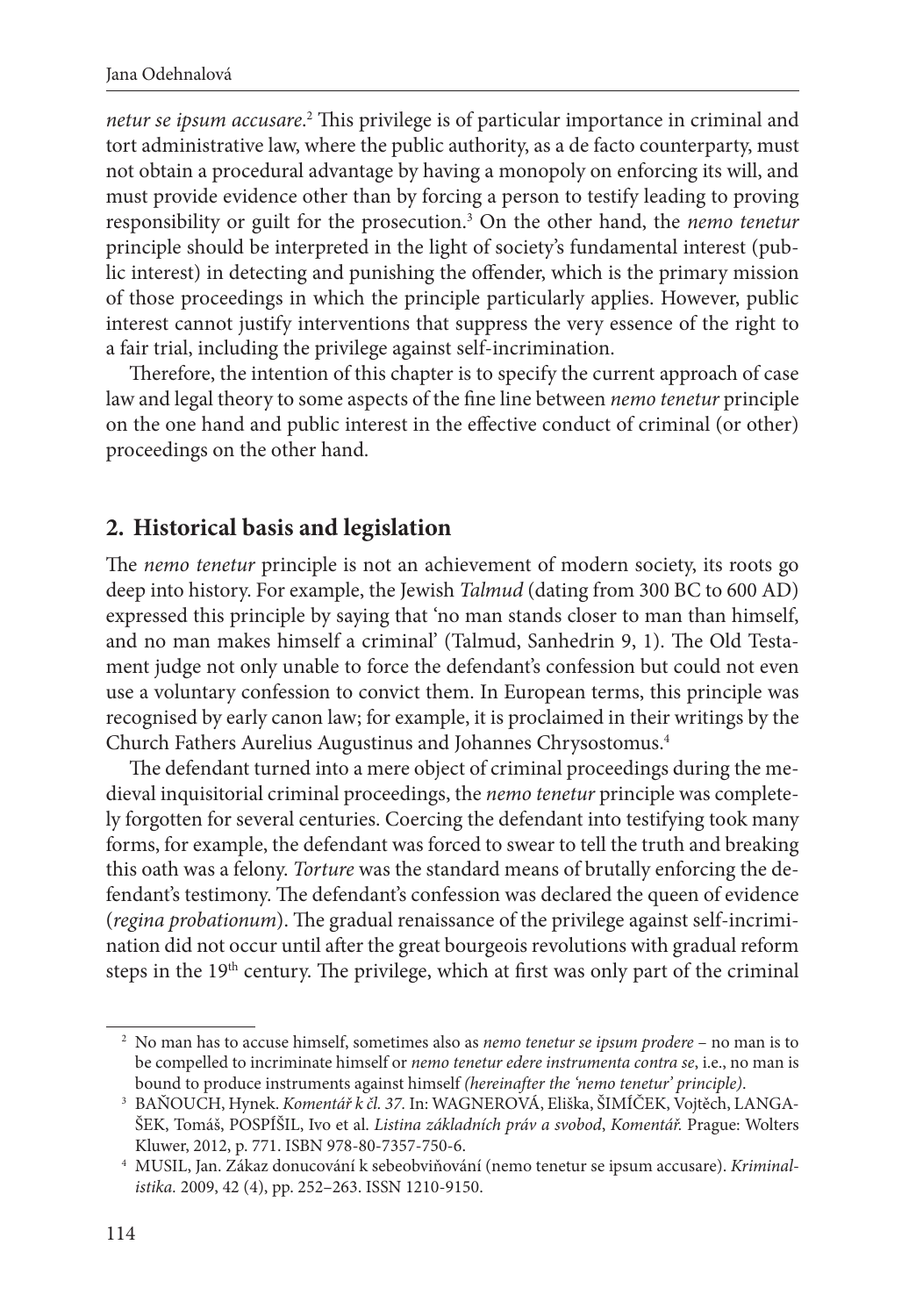law, is gradually entering the constitutional legislations of European countries and international human rights conventions.<sup>5</sup>

The rule appeared in countries with a continental system of law in the second half of the 20<sup>th</sup> century, which is generally later than in the countries of common law, and its expressive protection is standard in most democracies (France, Canada, Germany, Spain, Denmark, etc.).<sup>6</sup> At the same time, the essence of this principle implies an obligation to exclude evidence if it was obtained by violating it, otherwise the existence of such a rule would be meaningless.<sup>7</sup>

The right not to contribute to one's own accusation is derived in the constitutional order of the Czech Republic from Article 37(1) of the Charter, which establishes the right of everyone to '*refuse to testify if it would cause a risk of criminal prosecution to themself or a close person*', and further from Article 40(4) of the Charter (which is in relation to the first provision in the ratio of speciality) stipulating that '*the accused has the right to refuse to testify; he may not be deprived of this right in any way*.' In the first case, it is a general procedural right of 'everyone' applicable to any type of judicial or administrative proceedings, without distinction to whom and in what procedural position someone should testify – therefore it not only applies in criminal law, but also in civil proceedings<sup>8</sup> or in other proceedings.<sup>9</sup> The second provision only concerns the *'accused'* and does not stipulate the obligation to justify exercising the right to refuse to testify. At the same time, the defendant is not only allowed not to testify, but to testify untruthfully or to testify in any way he deems appropriate.<sup>10</sup> This defendant's right must not only be fully respected in criminal proceedings, but also in the administrative punishment field, which also follows from the interpretation of Article  $6(1)$  of the Convention.<sup>11</sup>

The legal regulations of sub-constitutional law further elaborate these provisions, i.e., they regulate a person's obligation to testify and, as a rule, the reasons

<sup>&</sup>lt;sup>5</sup> For more details on the historical development of this principle, see ibid. or similarly MUSIL, Jan. *Princip nemo tenetur*. In: FENYK, Jaroslav et al. *Pocta D. Císařové k 75. narozeninám*. Prague: Lexis Nexis, 2008, p. 76 et seq. ISBN 80-86920-25-9.<br>
6 PRADEL, Jean. *Droit penal compare*. 2e ed. Paris: Dalloz, 2002, p. 501. ISBN 2-247-04110-8.<br>
<sup>7</sup> For more details see ZAORALOVÁ, Petra. *Procesní použitelnos* 

*meze.* Prague: Leges, 2018, p. 140 et seq. ISBN 978-80-7502-310-0. 8 Cf. Article 126(1) of CPR *'Every natural person who is not a party to the proceedings is obliged to* 

*appear at the summons of the court and testify as a witness. He must tell the truth and keep nothing secret. He may only refuse to testify if there is a danger of criminal prosecution for themselves or close persons; the court shall decide on the justification for refusing to testify.'*

<sup>&</sup>lt;sup>9</sup> Cf. Article 14(1) of the Act on State Control, according to which natural persons are not obliged according to Article  $11(d)$  to – provide true and complete information – in cases where its fulfilment would cause a danger of criminal prosecution to oneself or close persons*.* For more information on the application of this principle in the control process, see PRÁŠKOVÁ, Helena. Princip nemo tenetur v kontrolním procesu. *Správní právo.* 2012, 5–6, pp. 283–290. ISSN 0139- 6005. 10 KLÍMOVÁ, Hana. *Komentář k čl. 40 odst. 4 LZPS*. In: KLÍMA, Karel et al. *Komentář k Ústavě* 

*a Listině. Part 2.* 2nd extended edition. Plzeň: A. Čeněk, 2009, p. 1393 et seq. ISBN 978-80-7380-

<sup>140-3. 11</sup> Cf. Judgment of the Czech Republic Constitutional Court, case No I. ÚS 1849/08.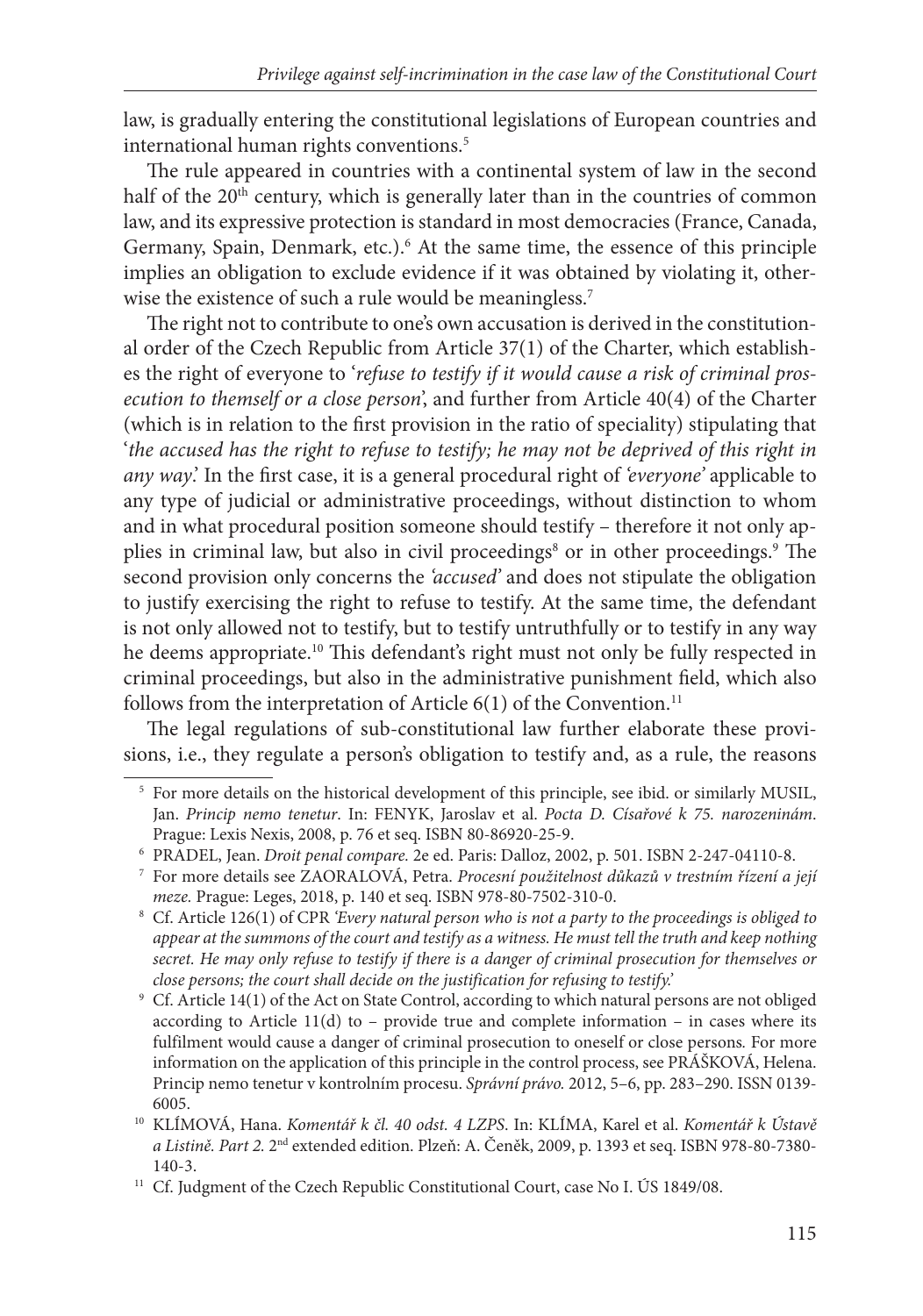for refusing to testify, while the essence and meaning of constitutional principles always being preserved and investigated. However, the Charter's direct applicability is also possible, especially if the procedural standard does not give the person who is obliged to testify the right to refuse to testify or if it is disputed whether it gives the person the right, and if there is no such procedural standard.<sup>12</sup>

The *nemo tenetur* principle is not explicitly included in the European Convention on Human Rights either, but the privilege against self-incrimination is derived primarily from the general right to a fair trial in Article 6 of the Convention and also from Article 3 of the Convention prohibiting anyone from being subjected to inhuman or degrading treatment or punishment, which implies that the evidence obtained by threat or even the use of such treatment (coercion) cannot be used. According to ECHR case law, the right to refuse to testify and the right against self-incrimination are a generally accepted international standard which is part of the right to a fair trial.<sup>13</sup> The ECHR emphasises in its case law that these rights constitute recognised international standards at the heart of the concept of a fair trial within the meaning of Article 6 of the Convention, whereby the purpose is, inter alia, to protect the defendant against undue coercion by public authorities.<sup>14</sup>

A similar right is provided in Article 14(3)(g) of the ICCPR according to which anyone charged with a criminal offence may not be forced to testify against themself or confess guilt.

#### **3. Application of the** *nemo tenetur* **principle in application practice**

#### **3.1 General background and trends**

The *nemo tenetur* principle is a general principle which can be defined as a fundamental principle in any proceedings in which a party to proceedings is confronted by a public authority and may be penalised. The principle is not applied in private-law relations whereby the parties to such relation are equal.<sup>15</sup> The *nemo tenetur* 

 <sup>12</sup> KNAPP, Viktor, SOVÁK, Zdeněk. *Komentář k čl. 37.* In: PAVLÍČEK, Václav et al.: *Ústava a ústavní řád České republiky. Komentář*. Part 2. Práva a svobody. Praha: Linde Praha, 2002,

p. 294 et seq. ISBN 80-7201-391-2.<br><sup>13</sup> ECHR judgment on December 21<sup>st</sup>, 2000 in Heaney and McGuinness v Ireland.<br><sup>14</sup> ECHR judgment on June 1<sup>st</sup>, 2010 in Gäfgen v Germany.<br><sup>15</sup> In this context, the Czech Republic Const on January 24th, 2013 concerning the obligation to provide information to the vehicle insurer concluded that the provision of information to the insurer cannot be considered testimony that could cause a danger of criminal prosecution to a close person as the insurer is not a state body. However, it is possible to argue with a generalising statement in the same judgement that *'… exercising the right to refuse to testify with reference to a close person in accordance with Article 37(1) of the Charter is appropriate only in the context of criminal or administrative (offence) proceedings, but not in the context of civil proceedings in which entities with equal status appear in a mutual relationship*.' The CPR explicitly mention this possibility for the participants in the proceedings and witnesses when testifying in the provisions of Article 126.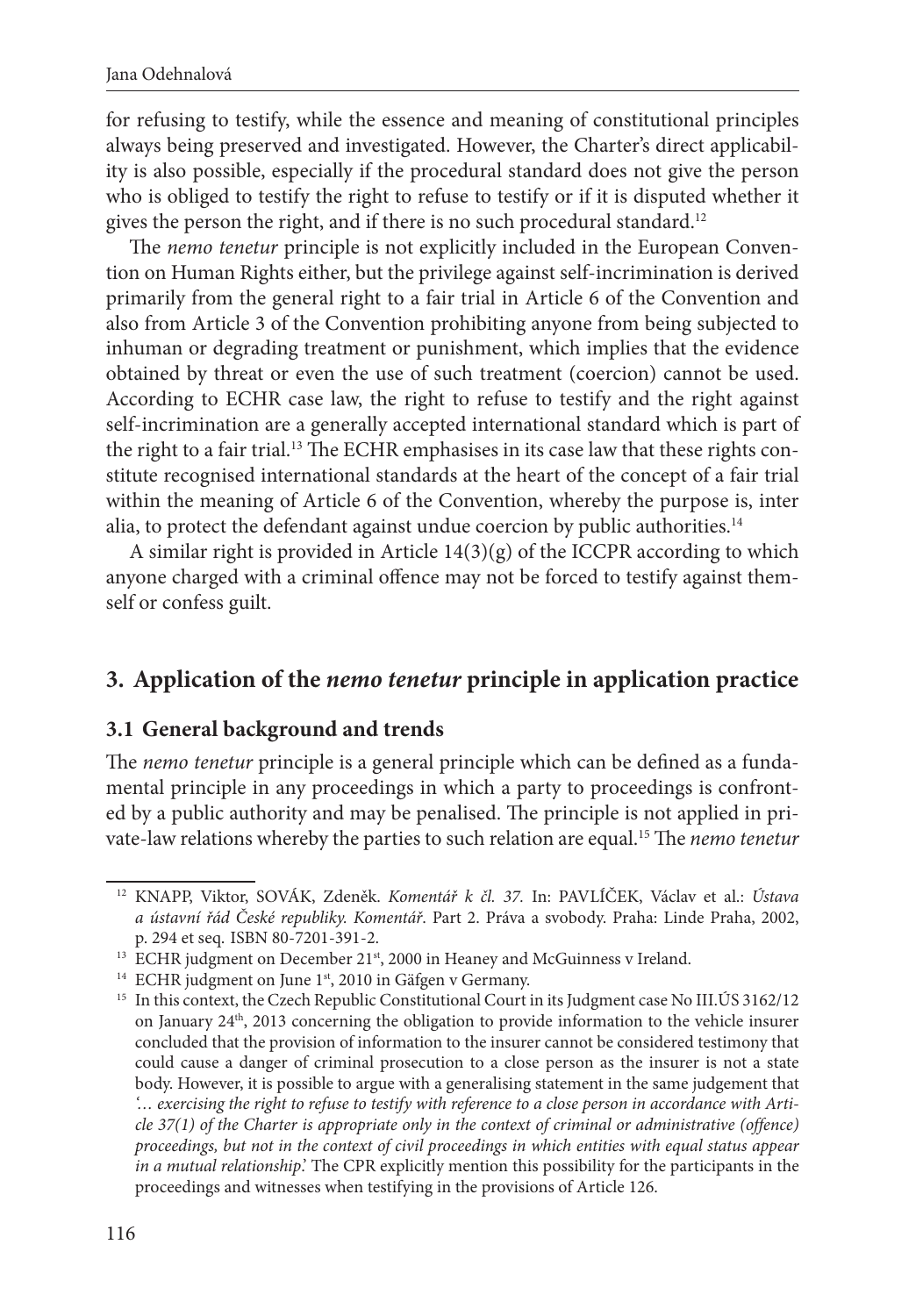principle can be implemented through its three components, which are: the right to remain silent, the right not to incriminate oneself, and the right not to be forced to testify or to engage in other active actions.

Therefore, it is clear that the right to refuse to testify, as protected by the Charter of Fundamental Rights and Freedoms, is not entirely identical in content to the right not to incriminate oneself, and the two rights only partially overlap. On the one hand it is possible to contribute to one's own accusation other than just by testimony (especially by providing evidence, cooperation, etc.), on the other hand, the defendant's motivation to refuse to testify may be different than fear of contributing to self-incrimination or incrimination of a close person (e.g., refusal to cooperate with public authorities).

These Charter provisions are interpreted more broadly in the context of the more general *nemo tenetur* principle and the ECHR case law and not only include the right to refuse to testify, but also the right to refuse certain other forms of active action (cooperation) potentially leading to the detection or confirmation of the offender, including the right not to be forced to engage in such active action.

Although it is not clear from constitutional legislation what the position of a close person<sup>16</sup> (or the application of a reference to a close person) is in situations where it is not testimony (or possibly in certain circumstances even an explanation<sup>17</sup>), but another form of cooperation with public authorities (for example, typically the provision of factual or documentary evidence against a close person), it is clear that it must also be interpreted broadly by analogy. This is also confirmed by the amendment to the Criminal Procedure Code,<sup>18</sup> which, in connection with the evolving case law in the area of the *nemo tenetur* principle, supplemented the current provisions of Article 78(3) of the CRC, according to which no person can be compelled to submit or deliver an item which, at the time when it is requested to be

<sup>&</sup>lt;sup>16</sup> On the concept of a close person, cf. Judgement of the Constitutional Court of the Czech Republic case No II. ÚS 955/18, where the court addresses the necessary degree of intensity of the

relationship between close but not related persons in the context of the *nemo tenetur* principle. 17 Determining when it is possible, or still possible to justifiably reject the explanation turns out to be a rather complicated matter. This seems to be the extreme option of the Constitutional Court's statement, which concluded that if the person in question was identified by the police as the only possible perpetrator of the offence, he could not be fined for failing to appear to give an explanation, because he could, perhaps only potentially and theoretically, contribute to their punishment regarding the offence, which has been referred to several times by administrative courts. However, if the condition of a single offender is not met, i.e., it does not follow from the summons that the one from whom an explanation is requested must necessarily be the sole offender, or even no potential offender is identified at all (e.g., in case of motor vehicle keeper's offences), mere summons does not represent violation of the privilege against self-incrimination. (Judgement of the Constitutional Court of the Czech Republic case No I. ÚS 1849/08; also see the judgment of the Regional Court in Hradec Králové No 30 A 38/2010-25, the judgment of the Regional Court in Plzeň No 30 A 12/2015-34 and the judgment of the Regional Court in Brno No 22 A 66/2014 -2), for example. Cf. MATES Pavel, PÚRY, František. Zákaz nucení k sebeobviňování. *Bulletin advokacie.* 2019, 3, p. 7–13. ISSN 1210-6348. 18 Implemented by Act No 55/2017 Coll.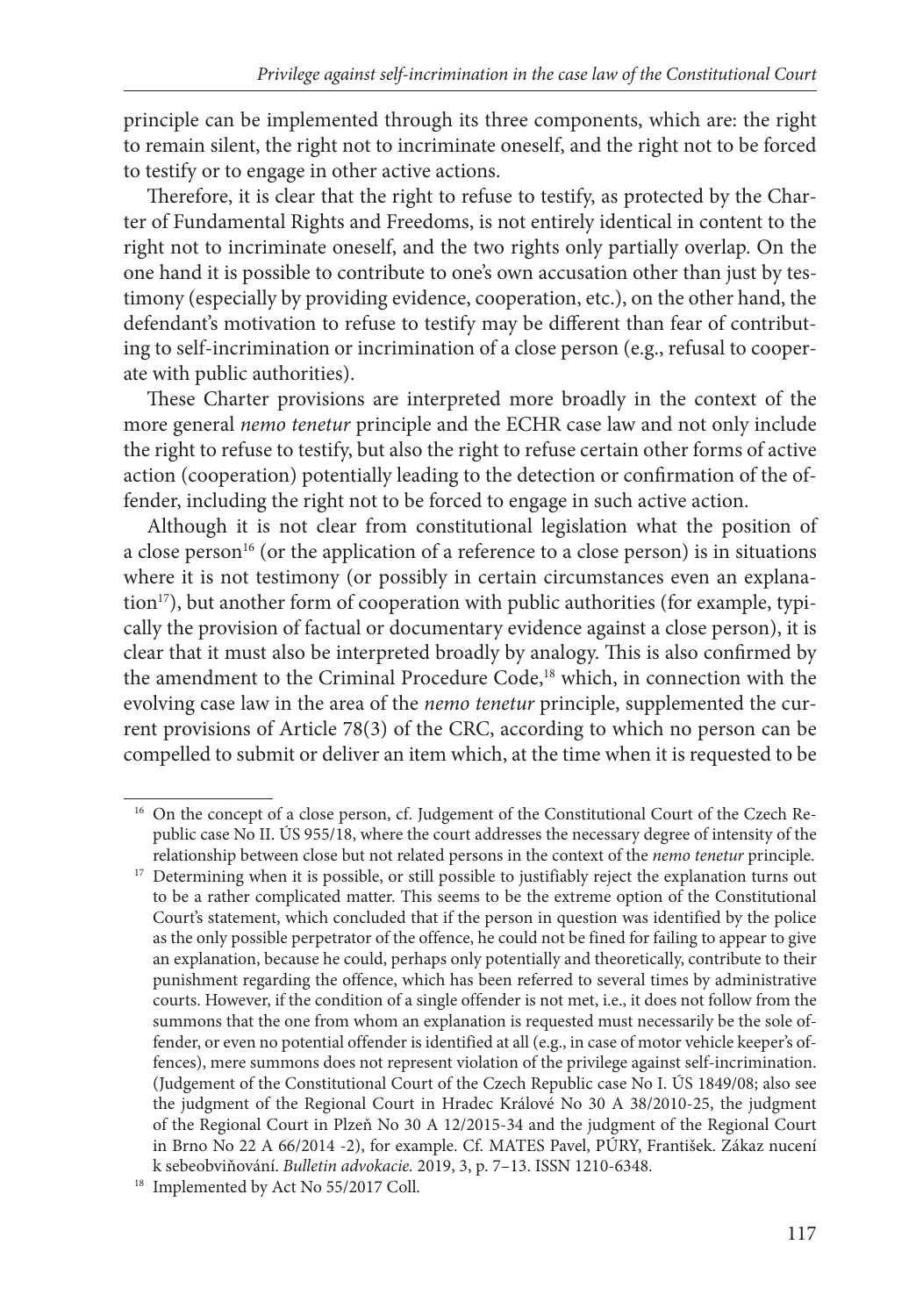submitted or delivered, may serve as evidence against them or their close relative; this is without prejudice to the provisions on taking such an item, house search, searching other premises and lands, and searching a person. Therefore, the right of the person concerned not to expose themself or a close person to the risk of criminal prosecution is now explicitly emphasised for editorial obligation; however, it does not prevent the item from being taken away from the person.<sup>19</sup>

The case law interpreting the *nemo tenetur* principle is multi-layered and relatively numerous, both at the national level (general courts, and the Constitutional Court) and at supranational level, mainly from the production of the European Court of Human Rights and can be found in the CJEU case law.20 Application practice addresses a number of problems related to various specific issues, such as the range of entities to which these principle applies, the scope and manner of the principle's implementation in different types or stages of proceedings, the legitimacy of various investigative methods, in relation to the possibility of imposing procedural fines or physical coercion or overcoming of resistance, questions of proportionality, etc., also with regard to the consequences of the (in)applicability of the evidence obtained.

#### **3.2 Constitutionally legitimate scope of coercion**

Significant development has been noted in the Constitutional Court case law in terms of whether the accused (or suspect) can be forced to issue evidence that objectively exists (i.e., forced to act actively) or whether he can only be forced to tolerate removing such evidence (i.e., passive conduct). It is the attitude of the person concerned (activity or passivity) required by coercion that is decisive in terms of whether the *nemo tenetur* principle has been violated.

A very important Constitutional Court decision in this matter was the decision of the Constitutional Court Plenum No Pl. ÚS-st. 30/10,<sup>21</sup> according to which acts pursuant to Article 114 of the CPC consisting in taking scent, hair samples and a buccal swab, whereby the is to obtain objectively existing evidence for forensic examination and which do not require active action of the accused or suspect, but only toleration of their performance, cannot be seen as acts whereby the accused or suspect would be forced to constitutionally inadmissible self-incrimination. In this case, these are procedures the performance of which the accused (suspect) only tolerates, most often they are only obliged to tolerate securing an objectively existing

<sup>&</sup>lt;sup>19</sup> See the explanatory memorandum to Act No 55/2017 Coll.<br><sup>20</sup> For example, the ECJ judgement on January 20<sup>th</sup>, 2001 in Mannesmannröhren-Werke AG v EC Commission, which dealt with the question of the applicability of the *nemo tenetur* principle to legal persons. 21 Judgement of the Constitutional Court of the Czech Republic No Pl. ÚS-st. 30/10 on Novem-

ber 30<sup>th</sup>, 2010. On the previous development of case law, cf. e.g. FRANĚK, Jan Zákaz nucení *k sebeobviňování v trestním řízení a jeho pojetí v judikatuře Ústavního soudu* [online] 2010. [cit. [20-02-2020\] Available from: https://www.bcak.cz/publikace/zakaz-nuceni-k-sebeovinovani-v](https://www.bcak.cz/publikace/zakaz-nuceni-k-sebeovinovani-v-trestnim-rizeni/)trestnim-rizeni/.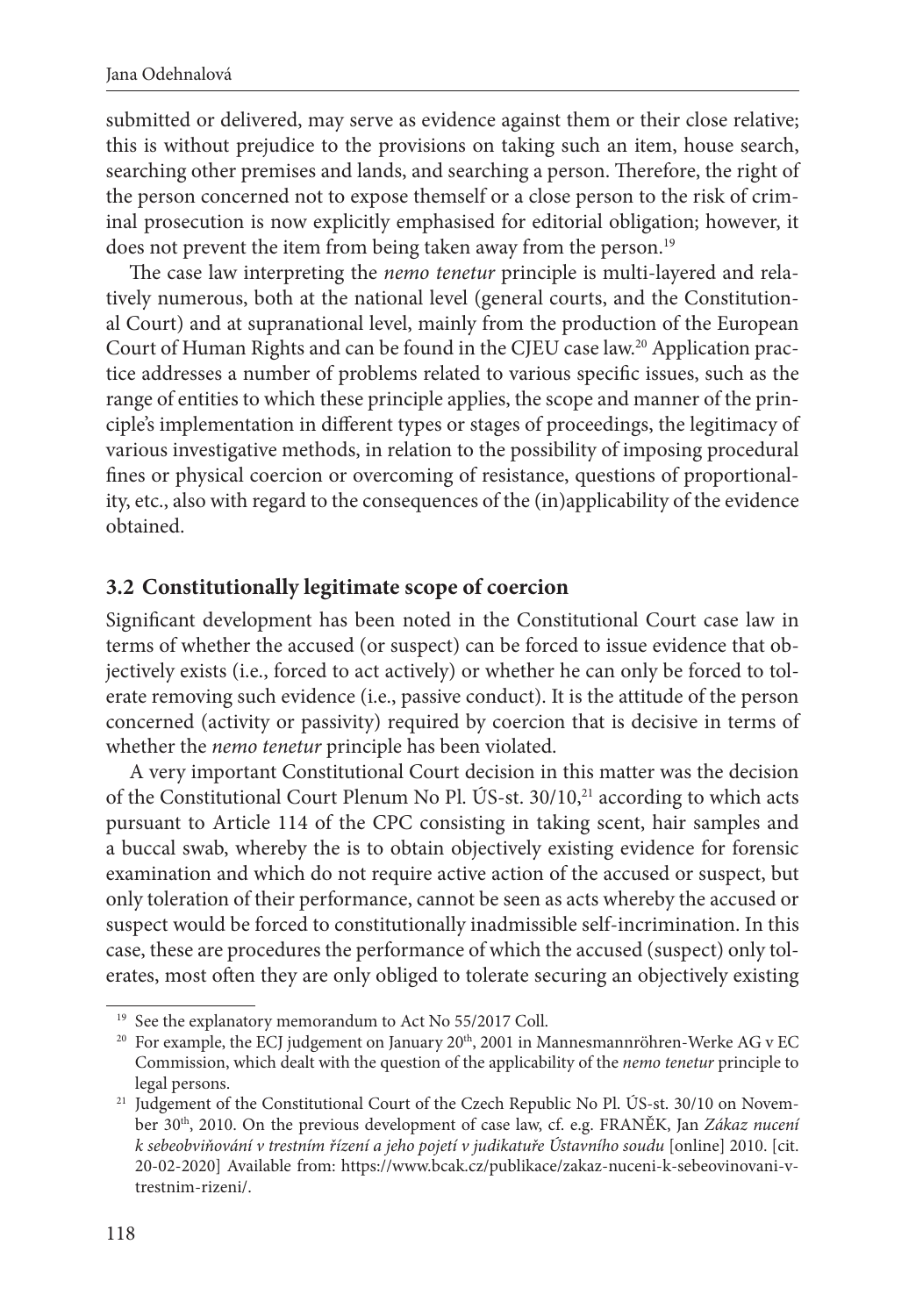sample of matter. The body of the accused (suspect) is a passive object of search, no active cooperation is required. The accused or suspect is obliged to attend the collection of biological material, for which they can be coerced by means of a procedural fine or by overcoming resistance. However, the way in which the resistance of the person concerned can be overcome must be proportionate to the intensity of the resistance. It is therefore possible to use legal coercive measures to ensure the cooperation of the accused or suspect in obtaining this evidence.

The Constitutional Court also relied on the ECHR case law in resolving the issue of setting the limits of state coercion. In its case law, the European Court declared inadmissible the aforementioned enforcement of a person's active contribution to self-incrimination, and assesses whether the nature and degree of coercion exceeded the admissible scope in individual cases where the accused (suspect) refused to cooperate in obtaining evidence, that is, whether the degree of coercion used exceeds the intensity of coercion usually required to obtain evidence of this type. The threat and the imposition of sanctions for failure to provide information to law enforcement authorities are, in its view, incompatible with the right to a fair trial if they destroy the very essence of the right against self-incrimination. In assessing whether the use of coercion by law enforcement authorities to obtain evidence violated the right against self-incrimination, the European Court takes four criteria into account: the nature and intensity of the coercion, the existence of relevant procedural guarantees, the seriousness of public interest in investigating and punishing the offence, and the manner and purpose of using the obtained evidence.<sup>22</sup>

The need for the aspect of proportionality between protected interests and the intensity of intervention in assessing the constitutional aspects of the use of coercive means was previously pointed out by Musil, who also defined specific aspects of proportionality: '*The nature or the means used to intervene in the personal sphere of the accused (in their bodily integrity in the case given) is important, particularly the intensity of the intervention, the value of the target pursued by the means, as well as the intensity of coercion.'*<sup>23</sup>

Although the above-mentioned Constitutional Court decision set the boundary in relation to the required activity/passivity of the accused or suspect, it also assesses the intensity of coercive means in relation to their purpose but, as pointed out by a different opinion of Wagnerová, it does not assess the intervention of public authorities in terms of its adequacy in relation to the right to privacy of the person concerned, and does not describe the specific circumstances of the case and gives the impression that this information is irrelevant. Yet the degree of suspicion may

<sup>&</sup>lt;sup>22</sup> See, for example, ECHR judgment on July  $11<sup>th</sup>$ , 2006, No 54810/00, in Jalloh v Germany. (It involved inducing vomiting to obtain a drug ampoule, which was subsequently used as evidence

against them.) 23 MUSIL, Jan. Zákaz donucování k sebeobviňování (nemo tenetur se ipsum accusare). *Kriminalistika.* 2009, 42 (4), pp. 252–263. ISSN 1210-9150, similarly in a different opinion on Judgement III. ÚS 655/06.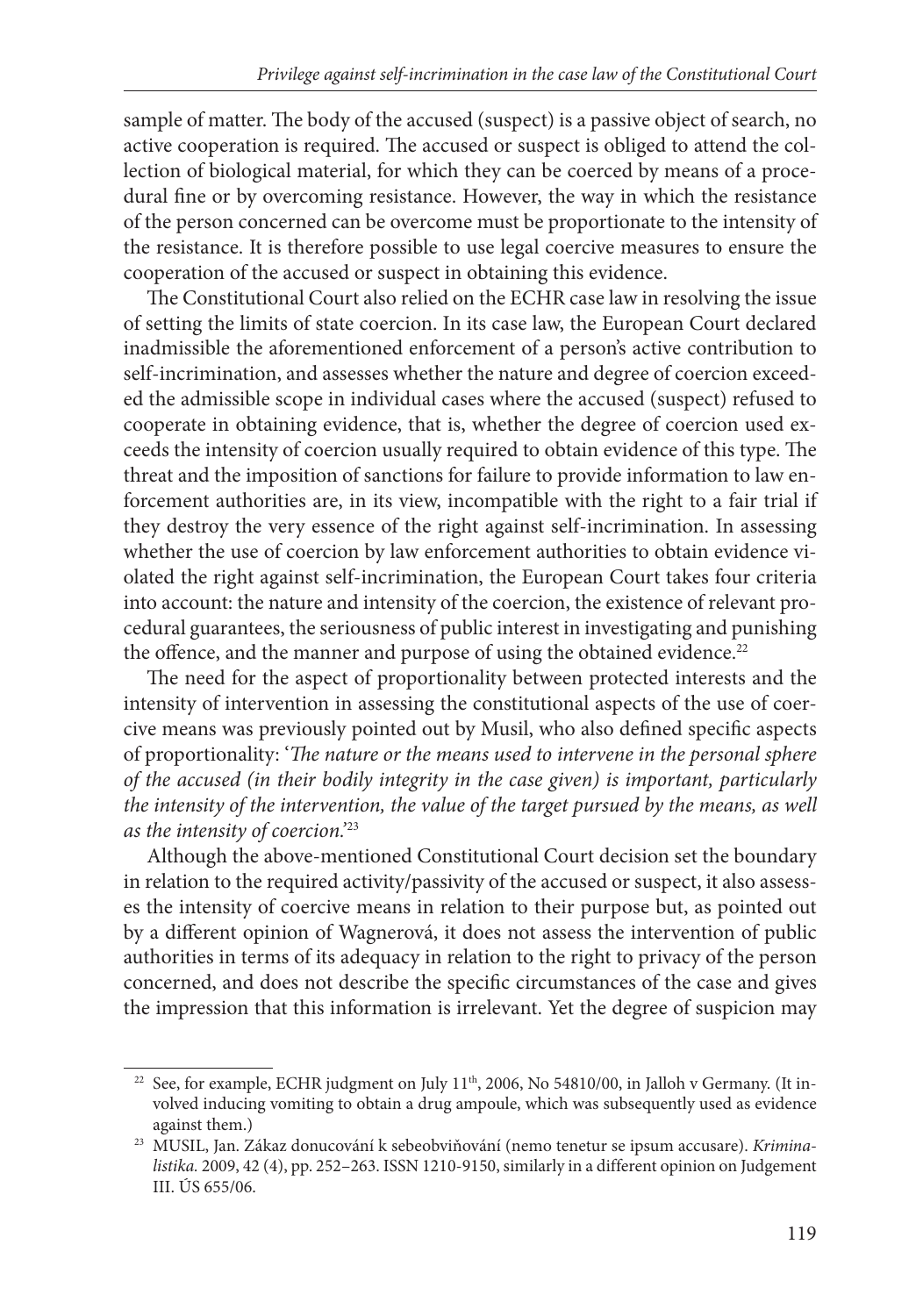be different in a person, regardless of the different procedural position of the suspect and the accused.<sup>24</sup>

However, in this sense, the obligation to appear for the performed act is not considered an active act (see, e.g., CPC Article 90). The accused (or witness) may be forced to appear for questioning by means of a procedural fine and even being taken to such act. Recognition of when a person is obliged to participate, but not to speak during the act can be an example.<sup>25</sup>

Obtaining and securing evidence for the purposes of criminal proceedings against the will of the accused cannot be considered as illegal and unconstitutional coercion of the accused to provide evidence against themselves. This would be the case if the active cooperation of the accused were observed by coercion or the threat of coercion; forcing the accused to tolerate something does not violate the *nemo tenetur* principle.26

#### **3.3 Legal persons and the** *nemo tenetur* **principle**

The situation regarding legal persons is somewhat unclear and more complicated. Whether the protection against coercion to self-incrimination also applies to legal persons, or to what extent, has long been questionable. Although different opinions can still be found today (see below), most doctrine and case law not only grant legal persons this right in criminal proceedings, but also in administrative proceedings. It particularly argues that if a natural person accused of a criminal offence or administrative offence is granted the right against self-incrimination, it is not possible to deny this right to the accused legal person, because in principle legal per-

 <sup>24</sup> Cf. the different opinion of Wagnerová to Judgement Pl. ÚS-st. 30/10 '*It is certain that the acts in question infringe the person's personal private sphere (at least to the extent of the right to informational self-determination) which is to subjected to them, i.e., they infringe a certain and important aspect of their right to privacy. Therefore, from the point of view of the assessment of proportionality(specifically from a necessity viewpoint) regarding restriction or interference with the privacy of such a person, a fundamental answer to the question of what their position is in criminal proceedings at the moment when the act under Article 114 of the Penal Procedure Code is to implemented. The degree of justification for the suspicion of the person concerned of committing criminal offence is, in my opinion, the quantity that can make an interference with the fundamental right to personal privacy (information self-determination) justified or vice versa. The seriousness of the crime under investigation also plays an important role.'* 

<sup>&</sup>lt;sup>25</sup> Judgment of the Constitutional Court of the Czech Republic case No III. ÚS 528/06 on October 11<sup>th</sup>, 2007. The Constitutional Court acknowledged that recognition finds itself on the very border in terms of the *nemo tenetur* principle, as it is a borderline act between active and passive action. It stated that '*the requirements that are placed on the accused during recognition are not of such a nature that they can be described as coercion to accuse oneself or self-incrimination*'. In its decision-making practice, the Constitutional Court proceeded on the principle of proportionality between individual values and rights protected by the constitutional order. It saw recognition as '*a highly effective means of proof, and therefore an institute enabling the achievement of public* 

*good consisting in the proper clarification of crimes and fair punishment for their perpetrators*.' 26 Judgement of the Constitutional Court of the Czech Republic on February 5th, 2013, case No III. ÚS 1675/12.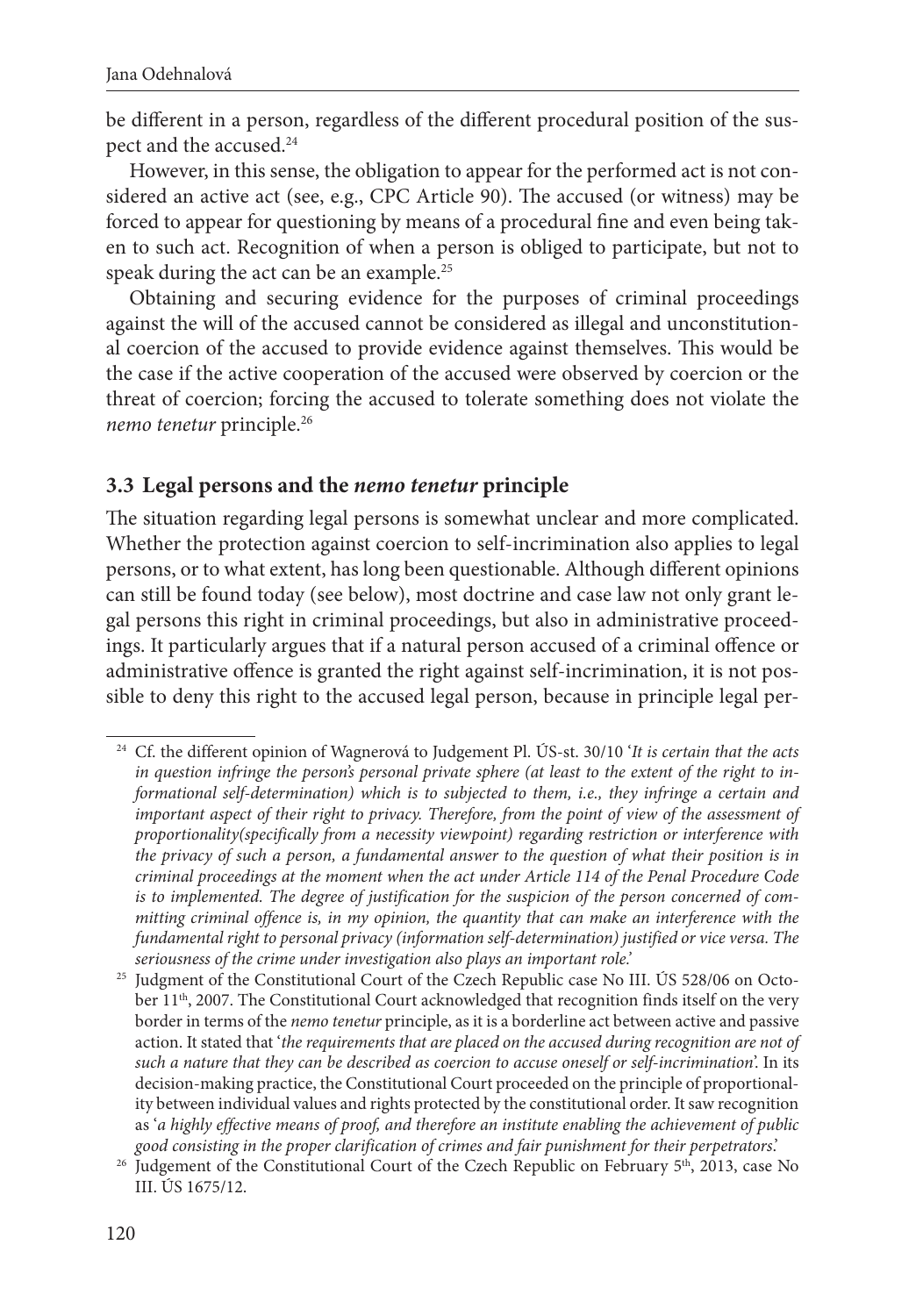sons must have equal procedural status; legal persons are also subject to the right to a fair trial.<sup>27</sup>

Czech criminal law states quite unequivocally that *'with regard to that, the basic principles of criminal procedural law and those procedural institutes and procedures regulated in the Criminal Procedure Code that are not directly linked to the accused – natural persons (to whom the exclusion condition "unless it is excluded by nature" referred to in Article 1(2) applies concerning the application of the Criminal Procedure Code), are also undoubtedly applicable in criminal proceedings against a legal person. This, of course, also applies to such rights and principles as (...) the privilege against* self-incrimination, etc., which also apply in proceedings against legal persons.<sup>'28</sup> The Constitutional Court case law can be interpreted in a similar way,<sup>29</sup> where the Constitutional Court admits that the right not to testify not only applies to natural persons, but also to legal persons or their statutory bodies and employees, pointing out the fact that otherwise the right not to testify enshrined in Article 40 of the Charter. Accordingly, the High Court in Prague subsequently stated that '*a member of a statutory body of a legal person may refuse to testify as a witness, but not with reference to being close to the legal person, but with reference to the right against self-incrimination, i.e., to the traditional "nemo tenetur" principle of criminal proceedings*.'30

The *nemo tenetur* principle applies to legal persons, but only to a limited extent according to European case law. While legal persons may be compelled to provide certain evidence which already exists or which they are intended to have by nature of their business activity, they cannot be compelled to openly admit to an illegal activity in the form of incriminating answers to questions formulated by the investigating authorities. Therefore, under the threat of sanctions, Legal persons are obliged to cooperate with public authorities in the scope of providing existing documents, records, data, and possibly to provide administrative authorities with aggregated data – i.e., data created from original data (e.g., lists of clients, etc.). In this connection, reference may be made to the ECJ case law,<sup>31</sup> in which the court stated, for example, that a party to proceedings is obliged to issue a copy of a cartel agreement at the request of an administrative authority, but is not obliged to answer the question regarding how individual provisions of the cartel agreement were

<sup>&</sup>lt;sup>27</sup> PRÁŠKOVÁ, Helena. *Op. cit.*, p. 284.<br><sup>28</sup> ŠÁMAL, Pavel, DĚDIČ, Jan, GŘIVNA, Tomáš. *Trestní odpovědnost právnických osob: komentář.* 

Prague: C. H. Beck, 2012, p. 74. ISBN 978-80-7400-116-1.<br><sup>29</sup> Judgement of the Constitutional Court of the Czech Republic on March 23<sup>rd</sup>, 2006, case No III ÚS 451/04. 30 Judgement of the High Court in Prague of 10 February 2016, case No 5 To 96/2015. For details

on this judgement, cf. also MATOCHA, Jakub, SMEJKAL Ladislav *K právu svědka v trestním řízení odmítnout výpověď proti právnické osobě* [online] Available from: https://tablet.epravo. cz/10-2016/tema-vydani-k-pravu-svedka-v-trestnim-rizeni-odmitnout-vypoved-proti-ob-

[vinene-pravnicke-osobe/.](https://tablet.epravo.cz/10-2016/tema-vydani-k-pravu-svedka-v-trestnim-rizeni-odmitnout-vypoved-proti-obvinene-pravnicke-osobe/)<br><sup>31</sup> Judgments of [th](https://tablet.epravo.cz/10-2016/tema-vydani-k-pravu-svedka-v-trestnim-rizeni-odmitnout-vypoved-proti-obvinene-pravnicke-osobe/)e ECJ case No T-374/87 on March 8<sup>th</sup>, 1995 or case No T-112/98 on February 20th, 2001.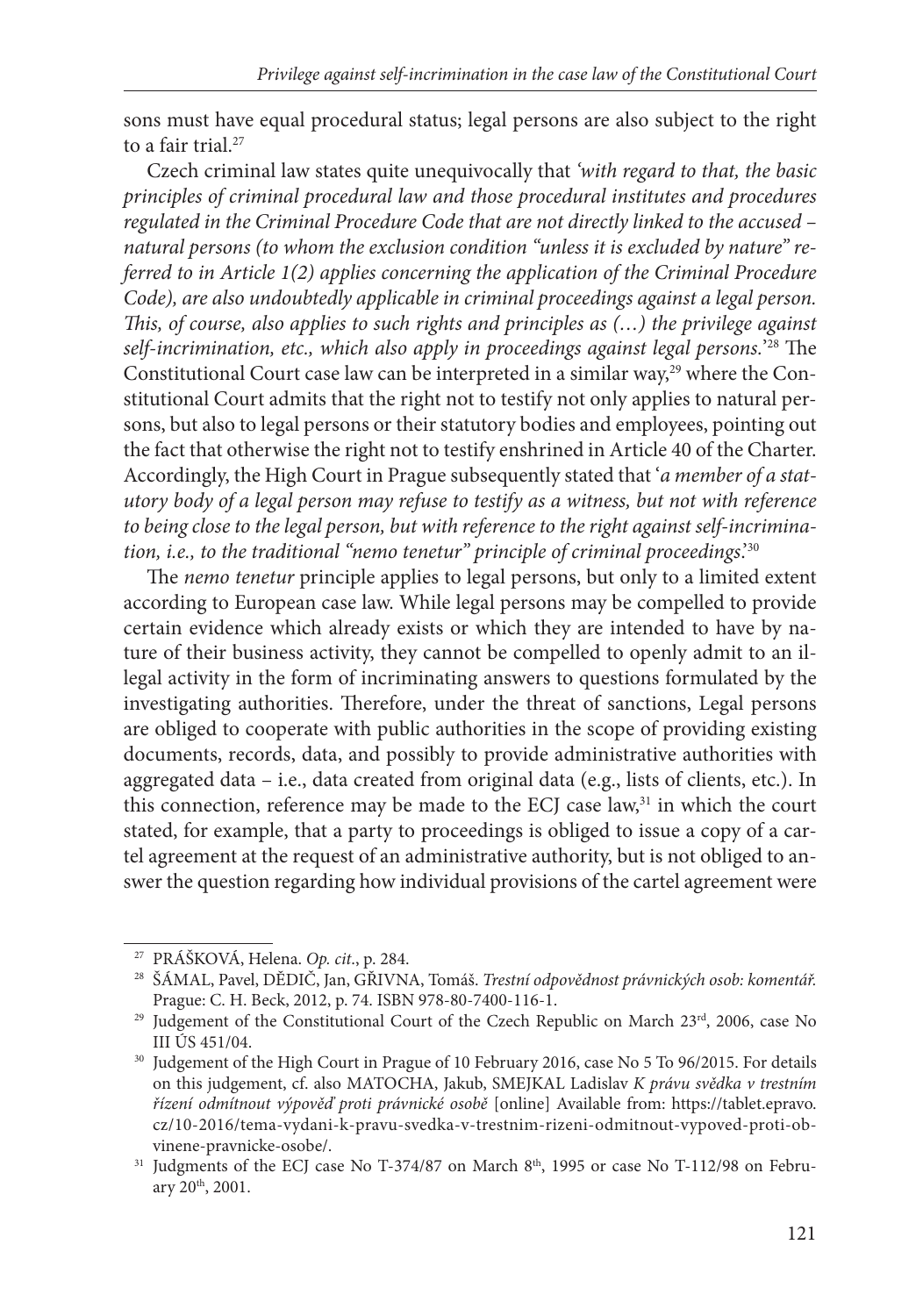reflected in its production process and describe this mechanism, as it is an explicit admission of guilt.<sup>32</sup>

Following the case law of the European Court in Luxembourg, the opinion of Švásta should be pointed out, who came to a different conclusion from the national courts concerning the application of the *nemo tenetur* principle to legal persons, namely that *'legal persons cannot be granted the right against self-incrimination whether it is a criminal proceeding or a proceeding on another administrative*  offence.<sup>'33</sup> The author based this conclusion on three reasons. Firstly, in its original form, the origin of the *nemo tenetur* principle since the application of this principle was intended to protect the physical integrity, dignity and health of the accused in criminal proceedings. Therefore it aims to protect human life, and not to protect the economic interests of legal persons. Secondly, the origin of the criminal liability institute for legal persons, which was taken from the Anglo-Saxon legal field recognising that the *nemo tenetur* principle does not apply to a legal person. Thirdly, is to consider the meaning of legislation regulating the criminal liability of legal persons or liability for other administrative offences in the event that legal persons cannot be forced to provide data and information that is available to them by their nature.34

On the other hand, both legal theory and application practice quite agree that a natural person may never be a person close to a legal person, because the relationship between close persons can only arise between natural persons. For example, an employer of persons interviewed may not invoke infringement of their procedural rights. Nor is it conceivable that employees could aid their employer's prosecution as a close person, because a legal person cannot be a close person.<sup>35</sup>

Provisions of Article 20(2) of the New Civil Code state that the special conditions of restrictions on protecting third parties laid down by law for close persons also apply to similar legal proceedings between a legal person and a member of its statutory body or a person who significantly influences a legal person as its mem-

<sup>&</sup>lt;sup>32</sup> For more details on the application of the *nemo tenetur* principle to legal persons in administrative proceedings, cf. ŠVÁSTA, Pavel. *Zákaz sebeobvinění právnické osoby v řízení o správním deliktu.* [online] Dissertation thesis. 2018. [cit. 20-02-2020] Available from: https://dspace.cuni. [cz/bitstream/handle/20.500.11956/105339/140068056.pdf?sequence=1&isAllowed=y or more](https://dspace.cuni.cz/bitstream/handle/20.500.11956/105339/140068056.pdf?sequence=1&isAllowed=y)  concisely ŠVÁSTA, Pavel. *Několik krátkých úvah k problematice aplikace zásady nemo tenetur na právnické osoby* [online] Available from: https://www.pravniprostor.cz/clanky/trestni-pravo/

[nekolik-kratkych-uvah-k-problematice-aplikace-zasady-nemo-tenetur-na-pravnicke-osoby.](https://www.pravniprostor.cz/clanky/trestni-pravo/nekolik-kratkych-uvah-k-problematice-aplikace-zasady-nemo-tenetur-na-pravnicke-osoby) 33 ŠVÁSTA, Pavel. *Několik krátkých úvah k problematice aplikace zásady nemo tenetur na právnické osoby* [\[online\] Available from: https://www.pravniprostor.cz/clanky/trestni-pravo/nekolik](https://www.pravniprostor.cz/clanky/trestni-pravo/nekolik-kratkych-uvah-k-problematice-aplikace-zasady-nemo-tenetur-na-pravnicke-osoby)kratkych-uvah-k-problematice-aplikace-zasady-nemo-tenetur-na-pravnicke-osoby.

<sup>34</sup> *Ibid.*

<sup>&</sup>lt;sup>35</sup> For example, see the Judgement of the Supreme Administrative Court Case No 8 Afs 17/2012 on January 17<sup>th</sup>, 2013 or Judgement of High Court in Prague case No 5 To 96/2015 on February 10th, 2016.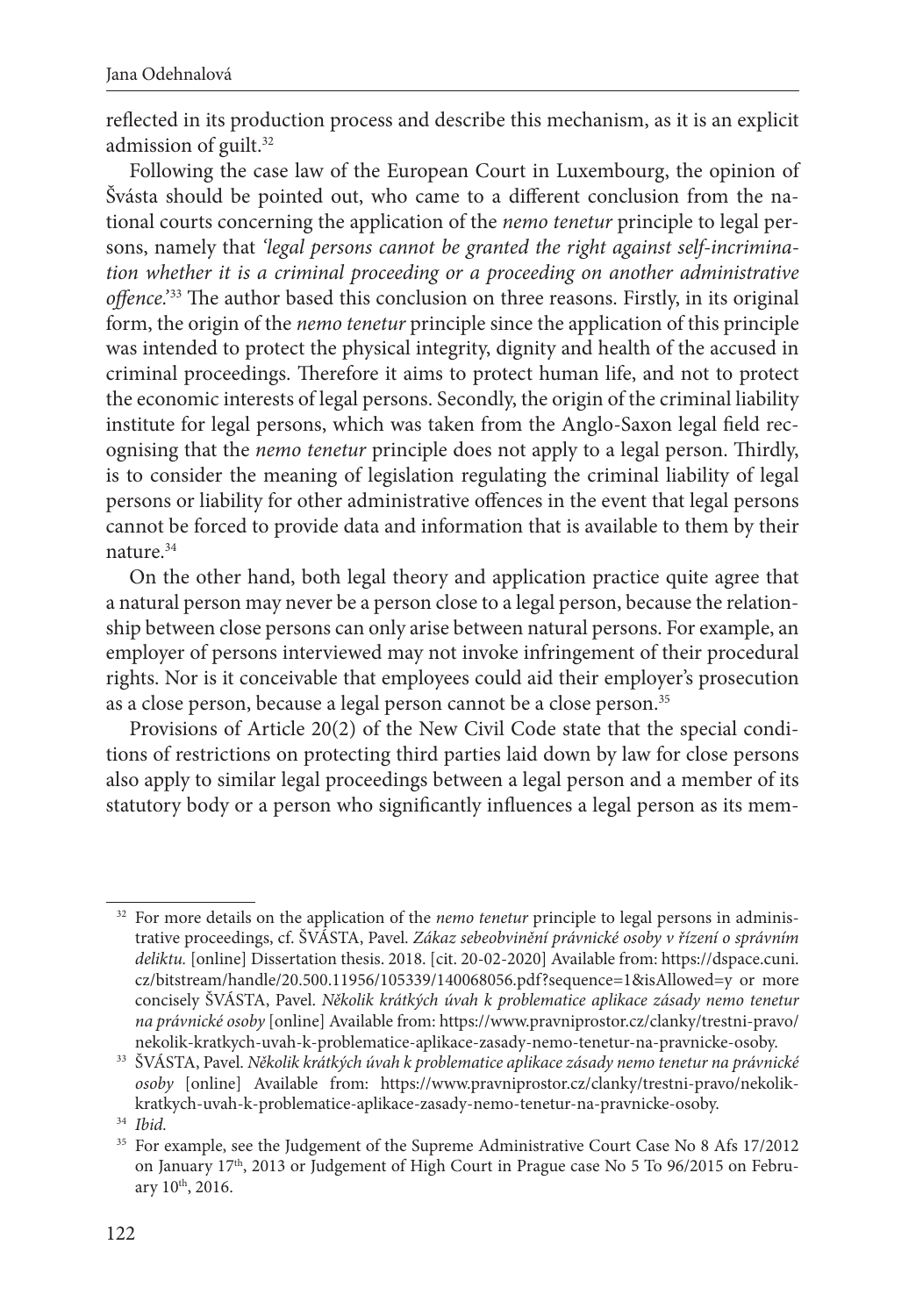ber or under an agreement or other fact*,* but this applies only to the area of private  $law<sup>36</sup>$ 

#### **3.4 Objective liability for the offence of a vehicle keeper and the** *nemo tenetur* **principle**

The fragility of the boundary between the accused person's right to the *nemo tenetur* principle on the one hand and society's interest in reducing infringements, namely road safety and traffic flow, on the other hand can be presented on the basis of the current often mentioned objective liability for motor vehicle keeper's offence.

In order for the vehicle keeper to be objectively liable, the law requires the cumulative fulfilment of three conditions: a breach in the rules must be detected by automated technical means used without an operator or by unauthorised stopping or standing; violation regarding the driver's duties or traffic rules shows signs of an offence and simultaneously, violating the rules does not result in an accident.  $37$  The offence will only be discussed if the municipal authority of the municipality with extended powers does not initiate administrative offence proceedings and postpones the case because it found no facts to justify commencing proceedings against a person, or stops the administrative offence proceedings because there was no proof that the accused committed the act.<sup>38</sup>

The Constitutional Court reviewed the constitutionality of this legislation from several standpoints, including the *nemo tenetur* principle. It came to the conclusion that the very possibility of the vehicle keeper avoiding prosecution for an administrative offence under Article  $125f(1)$  of the Road Traffic Act by identifying the vehicle driver, which is a consequence of the subsidiarity of this administrative offence to the driver's offence, does not constitute a legal or factual obstacle for exercising the right to refuse to testify due to the danger of criminal prosecution against them or their close person in accordance with Article 37(1) of the Charter. Each of these administrative offences pursues a different purpose. While the driver's subjective liability for an offence is a consequence of their infringement, the vehicle keeper's objective liability for an administrative offence is an expression of their wider responsibility as the vehicle owner or the person operating the vehicle with the owner's consent.39

Although the Constitutional Court emphasised the legitimate aim of the legislation in question (i.e., eliminating the situation where certain offences under the Road Traffic Act could not be effectively prosecuted in large numbers precisely be-

<sup>&</sup>lt;sup>36</sup> For details on the status of a legal person as a close person in private law, cf. also Judgement of the National Council of the Czech Republic on January 27<sup>th</sup>, 2010 No 29 Cdo 4822/2008 and Judgement of the National Council of the Czech Republic on November 26<sup>th</sup>, 2013 No 29 Cdo 1212/2012. 37 Provisions of Article 125f of Act No 361/2000 Coll., on road traffic, as amended. 38 See MATES, Pavel. Přestupek provozovatele motorového vozidla. *Bulletin advokacie.* 2018, 7–8.

pp. 24–27. ISSN 1210-6348.<br><sup>39</sup> Judgement of the Constitutional Court of the Czech Republic, Pl. ÚS 15/16 on May 16<sup>th</sup>, 2018.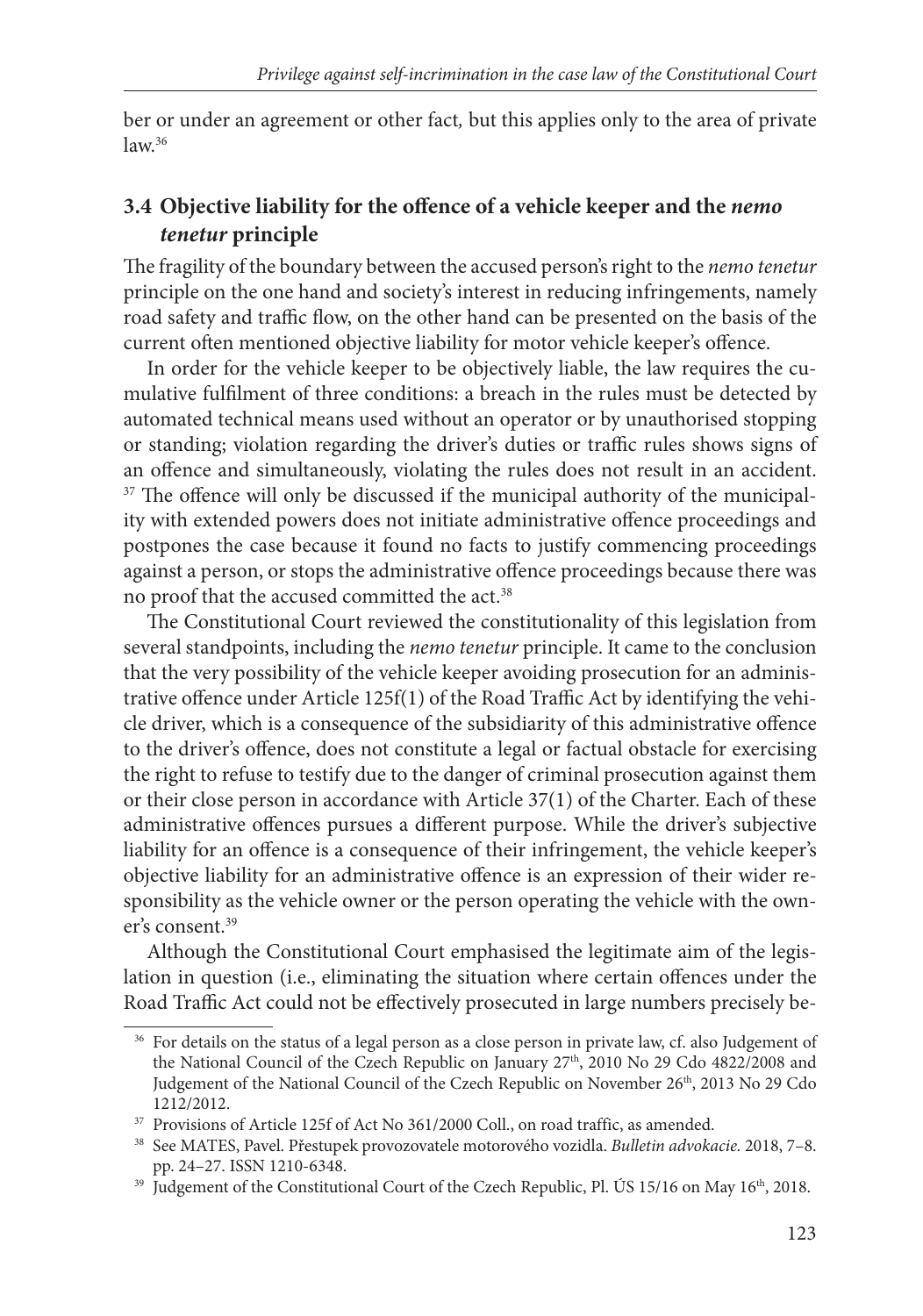cause the vehicle keeper who was aware of who was driving exercised his right and refused to testify on the grounds that it could cause a risk regarding their own prosecution or a close person), it deviated significantly from its previous case law with this conclusion, in which the *nemo tenetur* principle was interpreted rather extensively<sup>40</sup> and was not accepted by the professional public unequivocally.

Particularly, the court's statement that a breach of such an obligation is not sanctioned if the keeper fails to disclose the data concerning the driver's identity at the time of the offence which would affect them or their close persons because they are liable to a fine is criticised. The statement that the possibility of avoiding prosecution for an administrative offence under Article  $125f(1)$  of the Road Traffic Act by identifying the vehicle driver, which is a consequence of the subsidiarity of this administrative offence against the driver's offence, does not yet constitute a legal or factual obstacle to exercising the right to refuse to testify seems feeble.<sup>41</sup>

Perhaps most surprising is the conclusion that the restriction of the right to refuse to testify is given by comparing the consequences of both offences, i.e., according to Article 125c of the Road Traffic Act and the motor vehicle keeper. The Constitutional Court chose a quantitative criterion in this case when it concluded that an offence under Article 125f was subject to a lower fine and no points were recorded, and that the keeper could claim compensation from the person who had actually caused the illegal situation. Although the vehicle operator is indeed at risk of a fine lower than that which could be imposed on the person who actually committed the infringement for an unproven offence, points will not be deducted and no prohibition of activities can be imposed, this does not change their exposure to pressure to identify oneself or a close person, which he can get rid of only by being punished, which is certainly not in line with the privilege against self-incrimination.42

#### **4. Conclusion**

Law is not an exact science; it does not contain components that could be measured and evaluated by instruments. The evaluation of the role and effect of law within specific legal institutes in society depends primarily on the persuasiveness of argumentation, the strength of the arguments used often arising from subjective values and opinions, and the degree of ability to influence the subjective values and opinions of others.

 <sup>40</sup> Cf. Judgment of the Constitutional Court of the Czech Republic case No I. ÚS 1849/08. The Constitutional Court concludes that it is not possible to fine a person who refuses to provide an explanation to an administrative body in the event that it is clear that he could, even in theory,

contribute to their sanction for the offence. 41 See MATES, Pavel. *Op. cit.*, p. 26. 42 MATES Pavel, PÚRY, František. Zákaz nucení k sebeobviňování. *Bulletin advokacie.* 2019, 3, pp. 7–13. ISSN 1210-6348.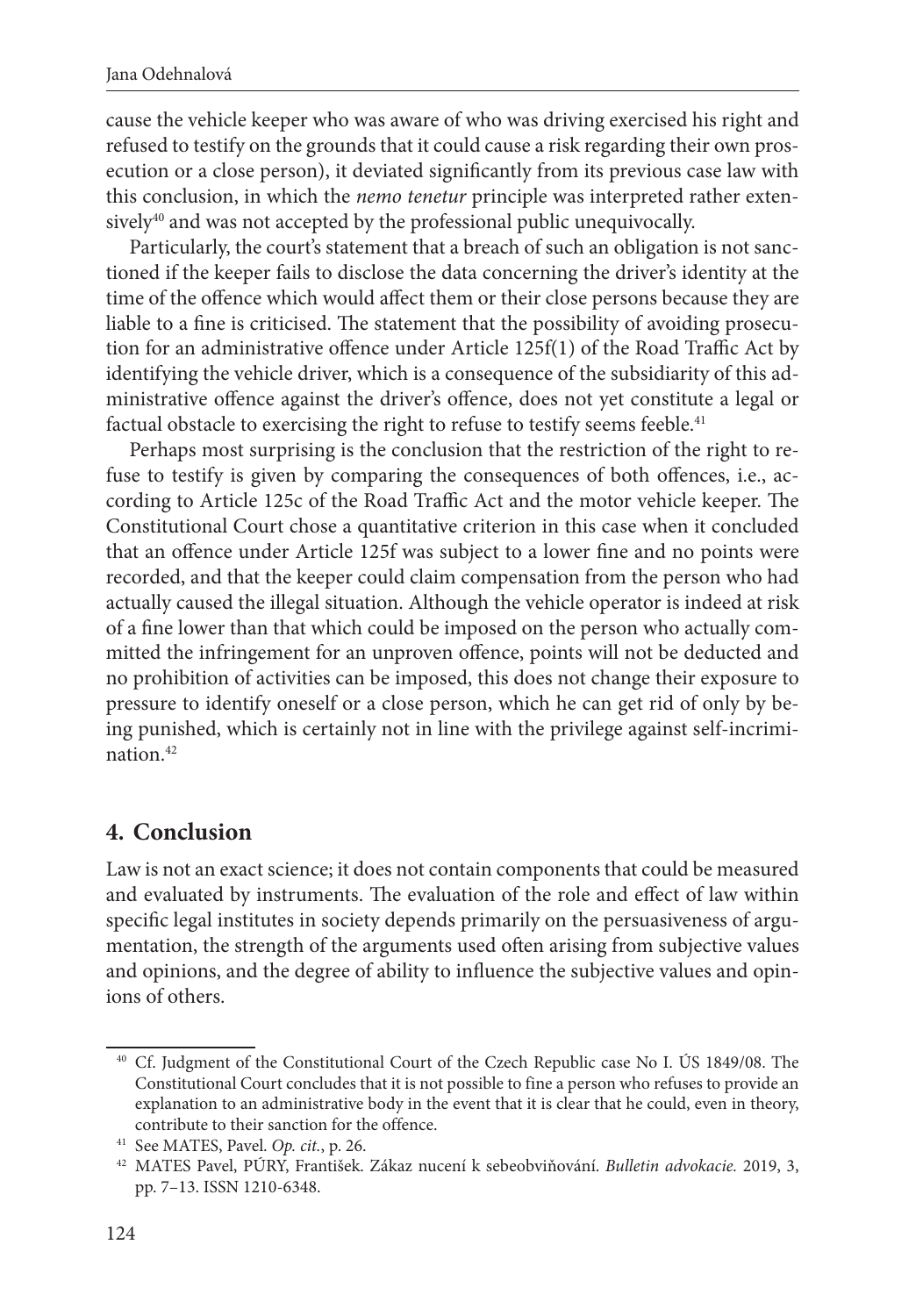The intention of the chapter was not to pretend to be the only 'correct' solution to the *nemo tenetur* principle's sometimes conflicting relationship as a traditional principle of a fair trial on the one hand and on the other hand, the legitimate interest of society in combating crime in effectively conducted trials. The relationship between the two social values is complex and is reflected in several different situations, not just in the criminal law field. The chapter selectively chooses and only points out some of these situations, in which the mutual limits of both social interests are unenshrined or debatable in the long term in the current legal doctrine and application practice.

Although the mutual relations of the two public interests will undoubtedly be further defined, either directly by legislation or by interpretation in legal doctrine or judicial activities, it must always be carefully considered whether the solution chosen in a particular case meets the condition of rational balance and proportionality. It must be examined and not only sought in the interaction of the two social values mentioned, but also with regard to other fair trial principles, the dignity and natural rights of man and the values and functions of the rule of law.

#### **Acknowledgements**

This paper is the result of Metropolitan University Prague research project no. 74-03 – "Public administration, legal disciplines and industrial property" (2020) based on a grant from the Institutional Fund for the Long-term Strategic Development of Research Organisations.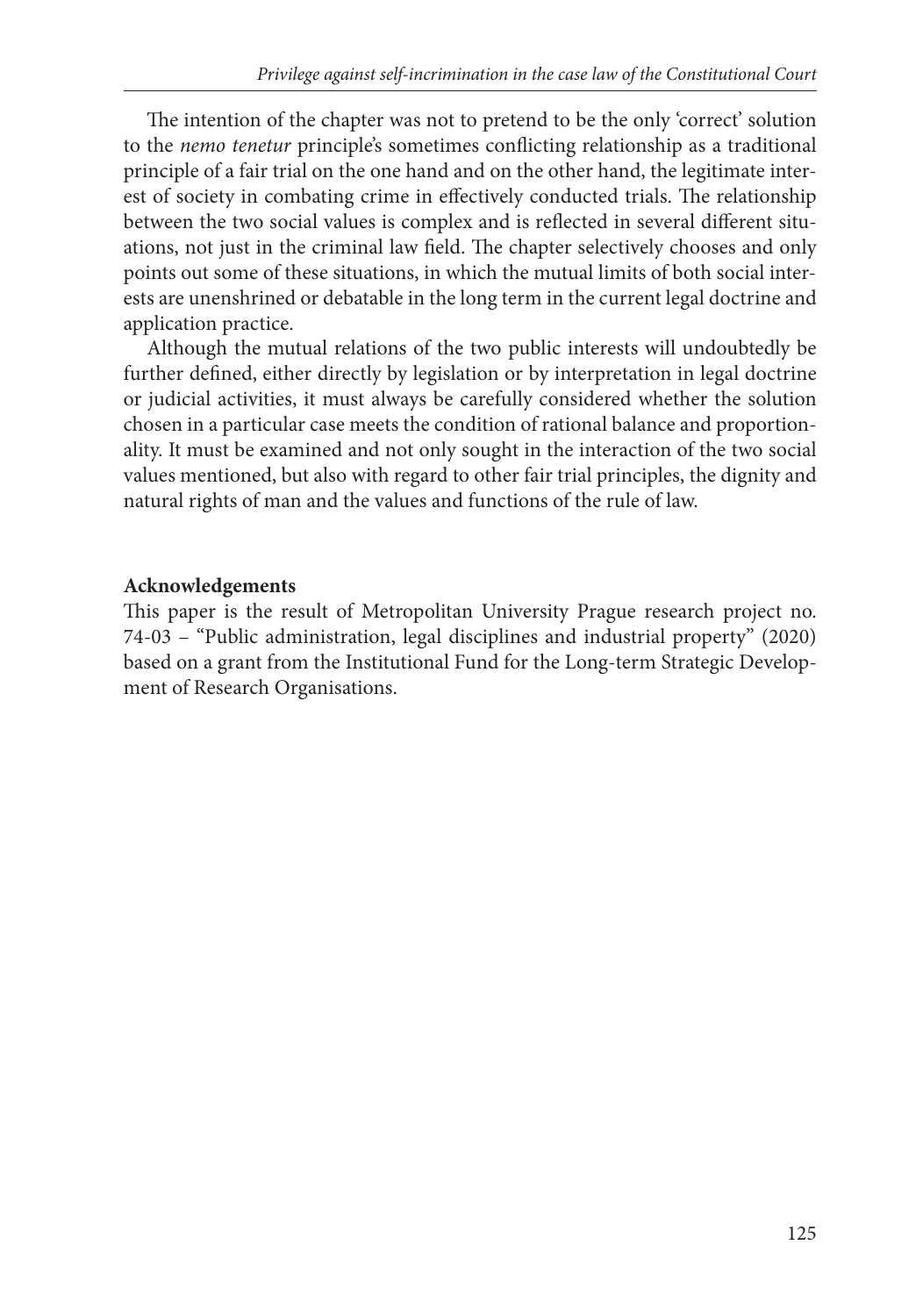# **Conditions and limits regarding the civil apprehension of a suspect**

# *Pavel Vetešník*

*Metropolitan University Prague, Czech Republic pavel.vetesnik@mup.cz*

Abstract: The subject of the present paper is to define the conditions and limits regarding *the civil apprehension of a suspect, i.e. a person who was caught when committing a crimi*nal offence or immediately thereafter, and whose personal liberty may be restricted by any*one. The article will assess who may use this concept and for what purpose, and what are the prerequisites, conditions and grounds for using thereof. As the legal regulation fails to contain the manner by which a person's personal liberty may be restricted, in this article,*  the author will also focus in this direction. The article will also focus on whether this con*cept can also be used in the case of administrative infractions and civil wrongs. Further in my article I will also deal with the assessment of human rights and freedoms which are protected, but also affected, by this concept.* 

*Key words: civil apprehension, personal liberty, legal regulation, administrative infractions, civil wrongs, human rights and freedoms*

# **1. Introduction**

As follows from § 76 (2) of the Criminal Procedure Code, the personal liberty of a person who was caught when committing a criminal offence or immediately thereafter may be restricted by anyone, if it is necessary to establish his or her identity, to prevent an attack or securing evidence. However, they are obliged to immediately refer this person to the police authority, a member of the armed forces may also be referred to the closest unit of the armed forces or corps manager. If it is not possible to refer the person immediately, the restriction imposed on personal liberty must be reported to one of the mentioned authorities without undue delay. The concept of restricting personal liberty is one of the remains of a general principle of civil self-help contained in § 14 of the New Civil Code<sup>1</sup> in the field of criminal proceedings.2 Self-help under § 14 of the New Civil Code which is a classic example of an exception from the state monopoly of violence,<sup>3</sup> may be implemented by the

<sup>&</sup>lt;sup>1</sup> The previous regulation was contained in § 6 of Act no. 40/1964 Sb., the Civil Code, as amend-

<sup>&</sup>lt;sup>2</sup> ŠÁMAL, Pavel, Jan MUSIL, Josef KUCHTA et al. *Trestní právo procesní*. *(Criminal procedure law.)* 4th revised edition. Praha: C. H. Beck, 2013. ISBN 978-80-7400-496-4. p. 273. 3 MELZER, Filip, Petr TÉGL et al. *Občanský zákoník: velký komentář*. *(Civil Code: Large Com-*

*mentary.)* Praha: Leges, 2013. ISBN 978-80-87576-73-1. p. 243.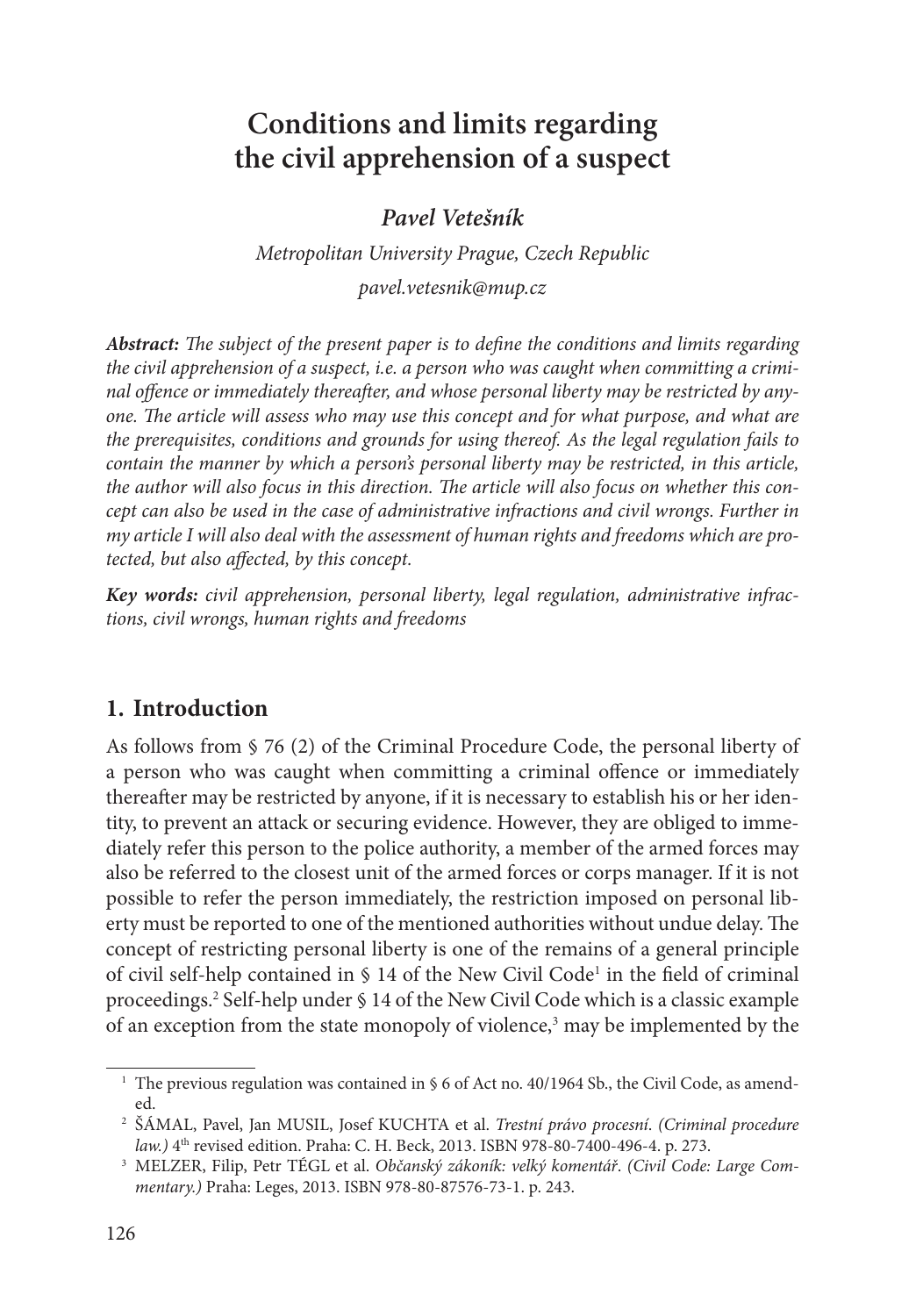provision of § 76 (2) of the Criminal Procedure Code. However, it is possible that a person who uses self-help may use other circumstances excluding criminal liability, such as self-defence under § 29 of the Criminal Code.<sup>4</sup> With regard to the definition of the self-help concept as such, I refer to the academic literature.5

The concept of restricting a person's personal liberty constitutes a circumstance excluding criminal liability.<sup>6</sup> If the prerequisites for restricting personal liberty are met, the person who restricts another person with regard to their personal liberty shall not commit a criminal offence pursuant to  $\frac{1}{2}$  171 of the Criminal Code,<sup>7</sup> because they are entitled to restrain from enjoying a person's personal liberty.<sup>8</sup> No other circumstance excluding criminal liability is admissible against a person who, in accordance with § 76 (2) of the Criminal Code, restricts another person regarding personal liberty. Therefore, it is possible to concur with the conclusion that: *"If the security agency personnel's actions were perfect, the self-defence against them is not admissible, as it is the exercise of a right or obligation (cf. decision No. 55/1977 Sb.rozh.tr)."*<sup>9</sup>

However, the use of this concept interferes with the civil rights and freedoms guaranteed primarily by the Charter, namely by Article 7 (1), which guarantees the inviolability of a person and their privacy, and may only be limited only in cases prescribed by the law, and also by Article 8 (1) and (2), whereby personal liberty is guaranteed and no one shall be deprived of their liberty except on the grounds and in the manner specified by the law.<sup>10</sup> However, the mentioned rights not only apply to a person who is restricted on their personal liberty, but also to a person who restricts the personal liberty of a person caught when committing the criminal offence or immediately thereafter, because that person may be affected by the criminal offence. In such a case, Article 11 (1) of the Charter shall also be applied, which states that everyone has the right to own property.

In view of the fact that the personal liberty of a person caught when committing the criminal offence or immediately thereafter may be restricted by anyone, including a person unaffected by that criminal offence, there is no doubt that the purpose of such a personal liberty restriction is to prevent the frustration of the purpose of

 <sup>4</sup> Czech Republic Supreme Court Resolution on September 17th, 2015, file no. 8 Tdo 1008/2015. 5 MELZER, Filip, Petr TÉGL et al. *Občanský zákoník: velký komentář*. *(Civil Code: Large Commentary.)* Praha: Leges, 2013. ISBN 978-80-87576-73-1. pp. 241–252. 6 ŠÁMAL, Pavel et al. *Trestní řád: komentář*. *(Criminal Procedure Code: Commentary.)* 7th edition.

Praha: C. H. Beck, 2013. ISBN 978-80-7400-465-0. p. 973. 7 Whoever restrains someone from enjoying personal liberty, shall be sentenced to imprisonment

for up to two years.<br><sup>8</sup> NOVOTNÝ, František a kol. *Trestní právo procesní*. *(Criminal procedure law.)* 2<sup>nd</sup> updated edi-<br>tion. Plzeň: Publishing and editorship Aleš Čeněk, 2017. ISBN 978-80-7380-677-4. p. 195.

<sup>&</sup>lt;sup>9</sup> Czech Republic Supreme Court Resolution on May  $17^{\text{th}}$ , 2006, file no. 8 Tdo 572/2006.<br><sup>10</sup> JELÍNEK, Jiří et al. *Trestní právo procesní. (Criminal procedure law.)* 4<sup>th</sup> updated and supplemented edition. Praha: Leges, 2016. ISBN 978-80-7502-160-1. p. 302.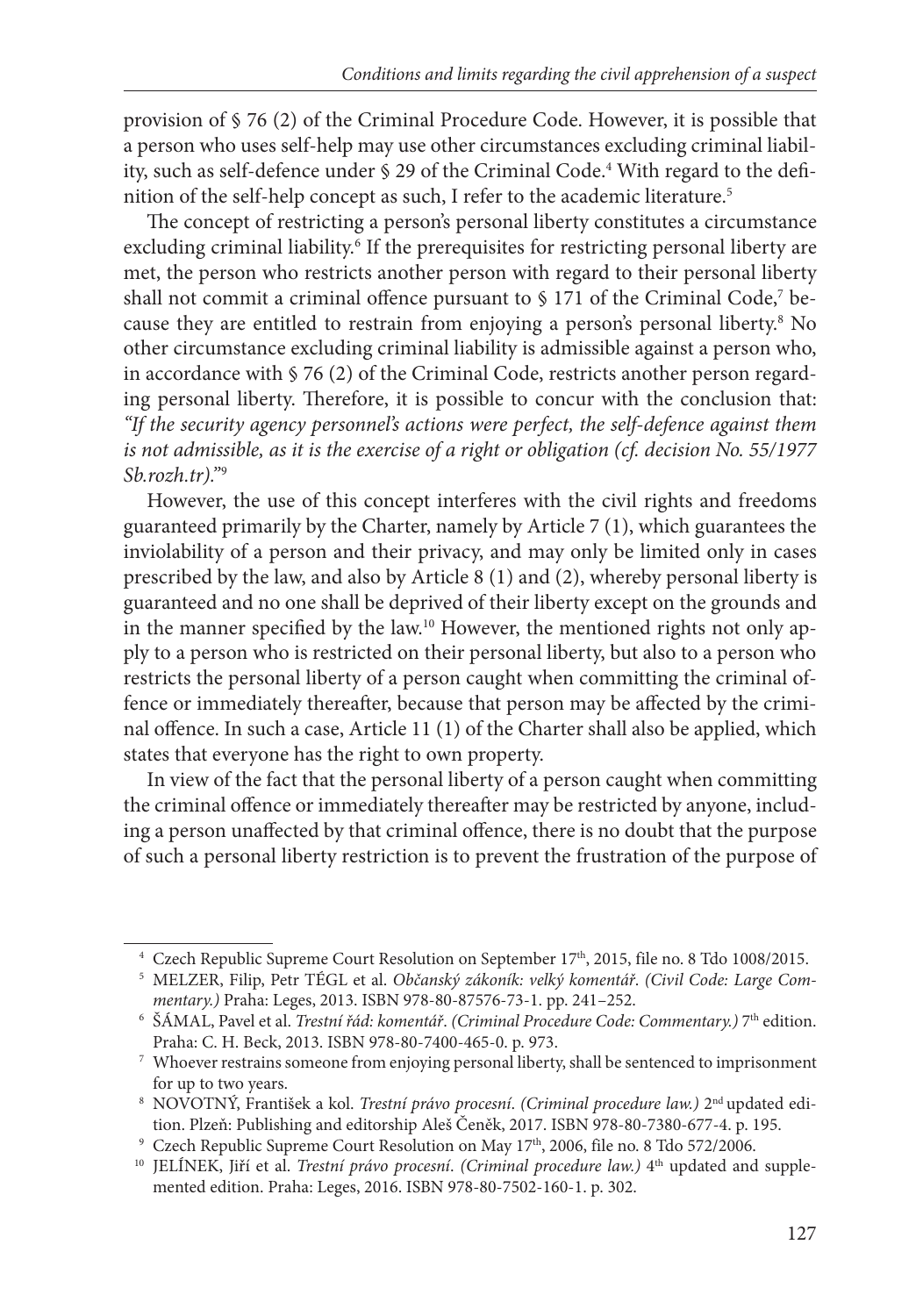criminal proceedings where there is a risk of delay,<sup>11</sup> or the right of everyone to help achieve the purpose of criminal proceedings.12 However, the purpose of restricting personal liberty may also be the protection of the subjective rights of the person affected by this criminal offence, who may be affected by this offence, usually the property and personal rights.

# **2. Prerequisites for restricting personal liberty**

#### **2.1. Who may restrict personal liberty**

It clearly follows from the provision of § 76 (2) of the Criminal Procedure Code that anyone may restrict the personal liberty of a person caught when committing the criminal offence or immediately thereafter, with the exception of a police authority, for whom  $\S 76 (1)$  of the Criminal Procedure Code shall apply.<sup>13</sup> The academic literature adds to the definition of the subject entitled to restrict the personal liberty of a person referred to in § 76 (2) of the Criminal Procedure Code that it is not excluded that a police officer who is not a member of a police authority under  $\S 12$  (2) of the Criminal Procedure Code may proceed according to this provision.<sup>14</sup> This person can be, for example, a municipal police officer.<sup>15</sup> The case law has concluded that if the conditions under  $\S 76 (2)$  of the Criminal Procedure Code are fulfilled, i.e. if it concerns a person who was caught when committing the criminal offence or immediately thereafter, their personal liberty may be restricted by, for example, a security agency employee.16 Restriction of the personal liberty of a person caught when committing a criminal offence or immediately thereafter is a right and not an obligation, unless otherwise provided by other law. Such is the case concerning Act No. 553/1991 Sb., on the Municipal Police, as amended, which in the § 7 stipulates that if a criminal offence is being committed, the municipal police officer has an obligation, regardless whether during the working hours or non-working hours, to carry out an intervention within the limits of the law, where this intervention means also restricting a person's personal liberty.17

 <sup>11</sup> ŠÁMAL, Pavel, Jan MUSIL, Josef KUCHTA et al. *Trestní právo procesní*. (*Criminal procedure.)*

<sup>4</sup>th revised edition. Praha: C. H. Beck, 2013. ISBN 978-80-7400-496-4. p. 273. 12 RŮŽEK, Antonín et al. *Trestní právo procesní*. *(Criminal procedure law.)* 3rd revised edition. Pra-

ha: Karolinum, 1996. ISBN 80-7184-207-9. p. 48.<br><sup>13</sup> Czech Republic Supreme Court Judgement on January 29<sup>th</sup>, 2004, file no. 30 Cdo 203/2003.<br><sup>14</sup> ŠÁMAL, Pavel et al. *Trestní řád: komentář. (Criminal Procedure Code: Comm* 

Praha: C. H. Beck, 2013. ISBN 978-80-7400-465-0. p. 973. 15 VETEŠNÍK, Pavel and Luboš JEMELKA. *Zákon o obecní policii: komentář*. *(Act on Municipal* 

*Police: Commentary.*)  $7^{\text{th}}$  edition. Praha: C. H. Beck, 2019. ISBN 978-80-7400-729-3. p. 309.<br><sup>16</sup> Czech Republic Supreme Court Resolution on July 21<sup>st</sup>, 2006, file no. 8 Tdo 838/2006.<br><sup>17</sup> VETEŠNÍK, Pavel et al. Ob Čeněk, 2013. ISBN 978-80-7380-463-3. p. 120.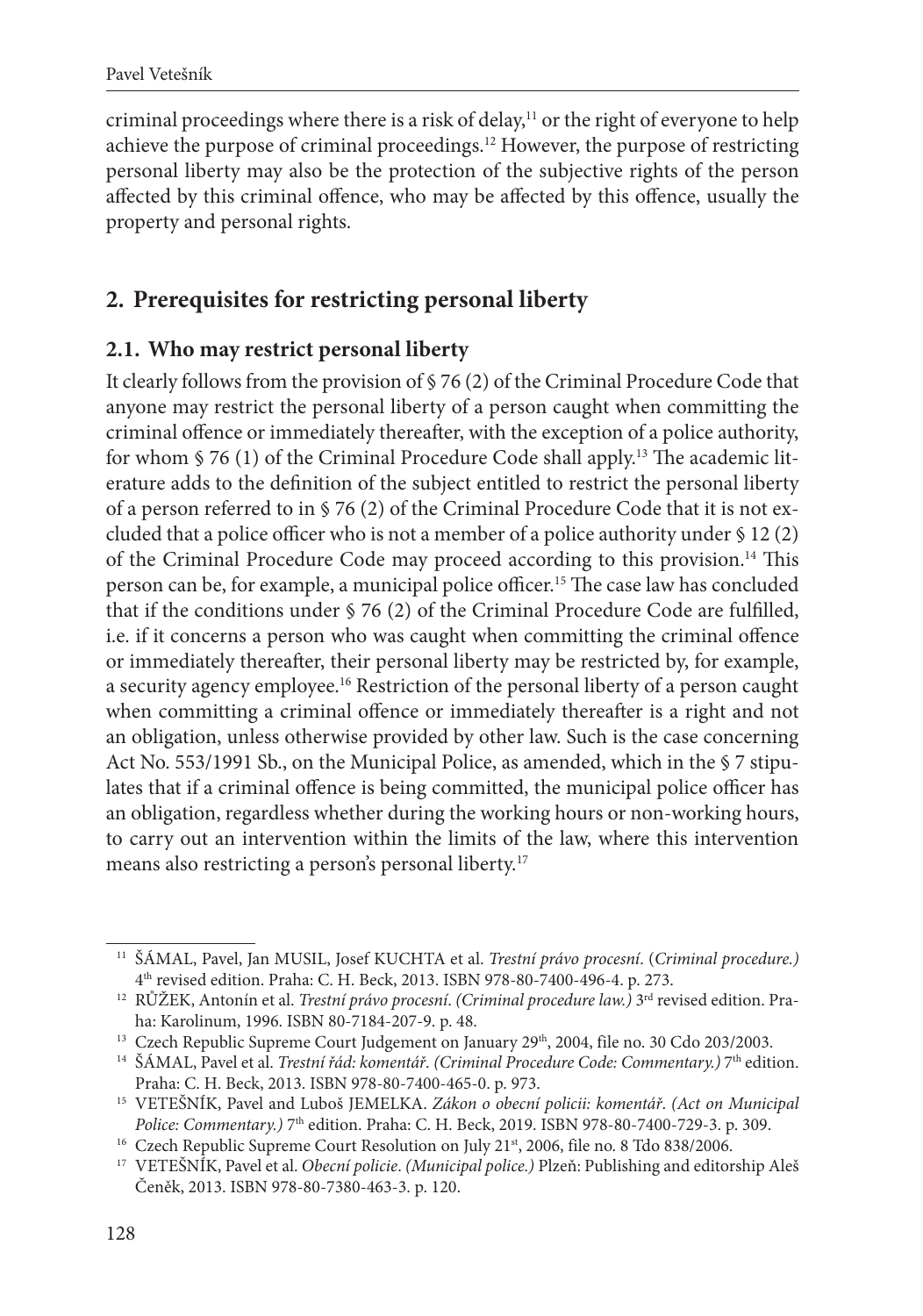## **2.2. Being caught when committing a criminal offence or immediately thereafter**

The prerequisite for restriction of personal liberty of a person is being caught when committing a criminal offence or immediately thereafter. The personal liberty of such a person may be restricted both when actually caught personally when committing the criminal offence, as well as, with regard to the notion "immediately thereafter", after termination of the criminal offence,<sup>18</sup> within a reasonable time limit after the commission of such criminal offence. A criminal offence is an unlawful act which the Criminal Code determines as criminal and which has the elements prescribed by such a Code.<sup>19</sup> As is clear from the case-law, it is not for a person who restricts another person's personal liberty to make a qualified and irrefutable assessment that a criminal offence has in fact been committed in that way, since law enforcement authorities are otherwise authorised to do so. Therefore it is important that the person deprived of their liberty must then be referred to the police authority immediately, and a member of the armed forces may be referred over to the closest armed forces unit or corps manager or at least the restriction of personal liberty must be reported to one of these authorities. It is then up to such authority to consider whether the suspicion has been revoked or not.<sup>20</sup>

Consequently, a justified belief that a person has committed a criminal offence will suffice to restrict personal liberty. The Supreme Court added to this justified suspicion that: *"At the same time, (…) the named injured parties were in principle entitled to apprehend the accused pursuant to § 76 (2) of the Criminal Code, as at the time of the theft of goods in the Tesco supermarket they could reasonably assume that the accused had committed the criminal offence of theft within the meaning of § 205 of the Criminal Code, especially when in the alternatives according to § 205 (1) (b)*  to (e), (2) of the Criminal Code, this criminal offence is committed regardless of the *stolen item's value and regardless of the amount of damage caused thereby. At the time the injured parties began to apprehend the accused after their provable theft, they did not yet know and could not know the exact type or value of the goods stolen by the accused, so their justified suspicion of committing the criminal offence of theft, whereby* the offender could have been the accused, could not be dispelled. After all, it was the *accused who, by escaping, thwarted the possibility that the injured parties, as employees authorized to protect Tesco supermarket's property from theft, could verify what goods the accused had stolen and their value. Th is did not happen until later, when the accused had already committed the prosecuted act. In view of the above, there is no doubt that the injured parties were subjectively convinced that the criminal offence of theft had been committed by the accused, and therefore they reasonably tried to ap-*

<sup>&</sup>lt;sup>18</sup> Czech Republic Supreme Court Judgement on October 31<sup>st</sup>, 2000, file no. 30 Cdo 1683/2000.<br><sup>19</sup> § 13 (1) of Act no. 40/2009, the Criminal Code, as amended.<br><sup>20</sup> Czech Republic Supreme Court Judgement on October 31<sup>st</sup>

Czech Republic Supreme Court Judgement on January 29<sup>th</sup>, 2004, file no. 30 Cdo 203/2003, or Czech Republic Supreme Court Resolution on July 15th, 2005, file no. 30 Cdo 2382/2004.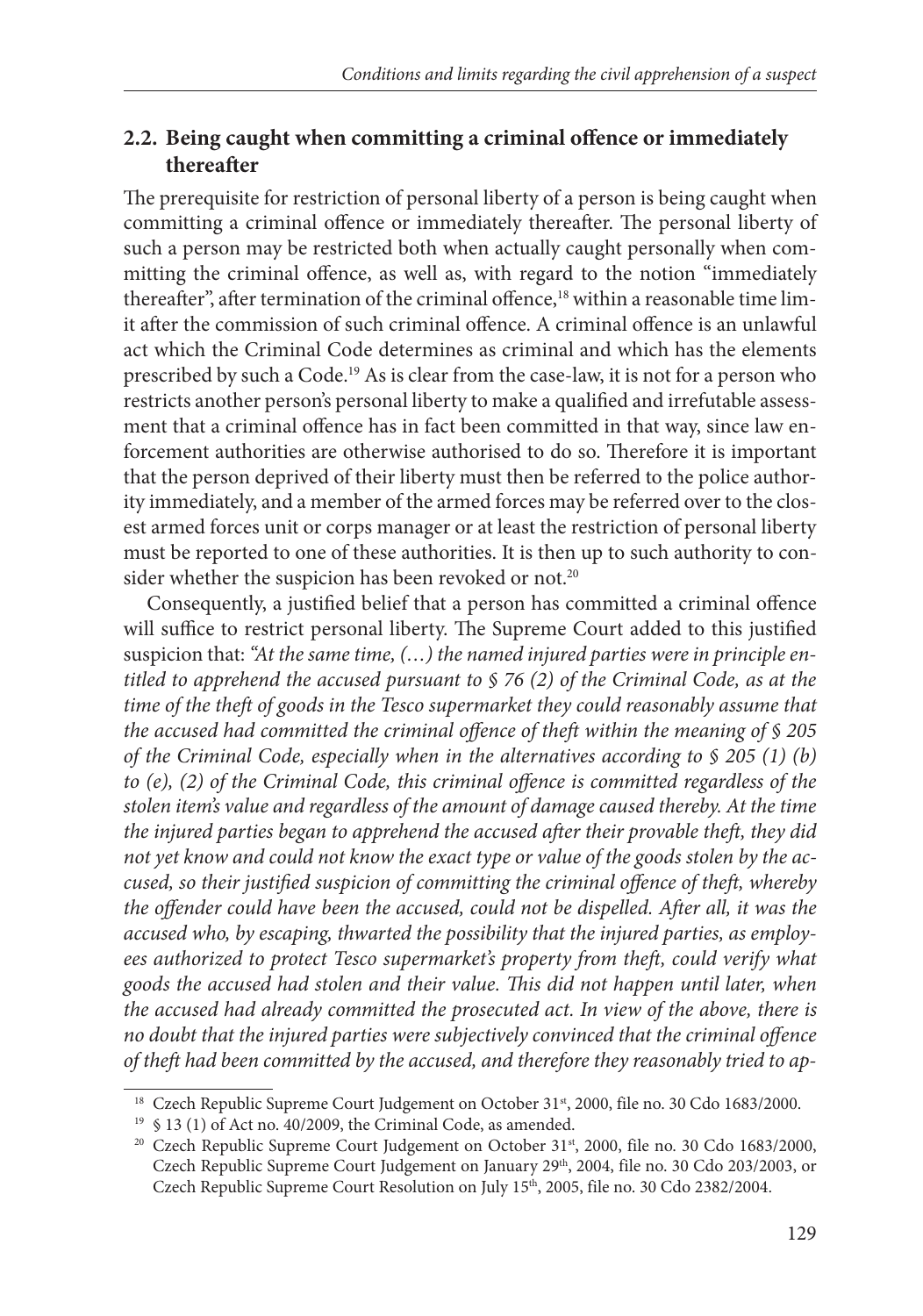prehend him and the accused unjustifiably prevented them from doing so with vio*lence and threats of violence, which took place using weapons".*21 In another case, the Supreme Court stated with reasonable justified suspicion that: "City police officers *themselves conceived the restriction of the driver's personal liberty as detention pursuant to § 76 (2) of the Criminal Code on the grounds that his escape raised suspicion on*  them, according to which the driver had committed a criminal offence in connection *with driving a motor vehicle, namely, for example, obstructing the enforcement of an offi cial decision or menace under the infl uence of an addictive substance. Given the circumstances of the escape, this suspicion may already be considered as real, notwithstanding the fact that in the subsequent course its justification was fully confirmed.* The apprehension of the accused as a person identical with the driver who escaped *from the roadside inspection location took place in a situation meeting the conditions of the provisions of § 76 (2) of the Criminal Code, even if the accused was a person*  'caught when committing a criminal offence or immediately thereafter'. The accused *was already objectively caught when committing the criminal offence of obstructing the enforcement of an official decision and expulsion pursuant to § 337 (1)(a) of the Criminal Code just by carrying out the roadside inspection, although at the time of the inspection it was not yet clear to the city police officers".*<sup>22</sup>

The Criminal Procedure Code fails to define the notion of "immediately thereafter", or fails to stipulate any reasonable period of time for how long from commissioning the criminal offence that a person's personal liberty can still be restricted. In a specific case, the Supreme Court held that a period of 30 minutes may still be accepted as such period and added that: "After almost 30 minutes had expired, the accused was restricted on personal liberty in a situation where he was first unsuccess*fully pursued by a city police officer and subsequently he was also immediately sought* by other police officers around the area where he escaped, and where he was hiding *from police officers in vegetation in a location 300–400 metres away from the place of escape. Immediately after the accused escaped, the activity of city police officers was constantly and continuously aimed at his capture and completed by the accused's apprehension in a shelter located in the area, which police monitored. In this situation, there is no convincing reason to consider the objected period of 30 minutes between the accused's escape and restriction of his personal liberty as a circumstance preclud*ing the fulfilment of the conditions of detention pursuant to § 76 (2) of the Criminal *Procedure Code".*<sup>23</sup>

#### **2.3. Grounds for restricting personal liberty**

For personal liberty restriction, the Criminal Procedure Code prescribes fulfilling at least one of three grounds. The first ground is the identification of the person who was caught when committing a criminal offence or immediately thereafter.

<sup>&</sup>lt;sup>21</sup> Czech Republic Supreme Court Resolution on August  $29^{\text{th}}$ , 2012, file no. 5 Tdo 809/2012.<br><sup>22</sup> Czech Republic Supreme Court Resolution on November 26<sup>th</sup>, 2014, file no. 7 Tdo 1499/2014.<br><sup>23</sup> Czech Republic Suprem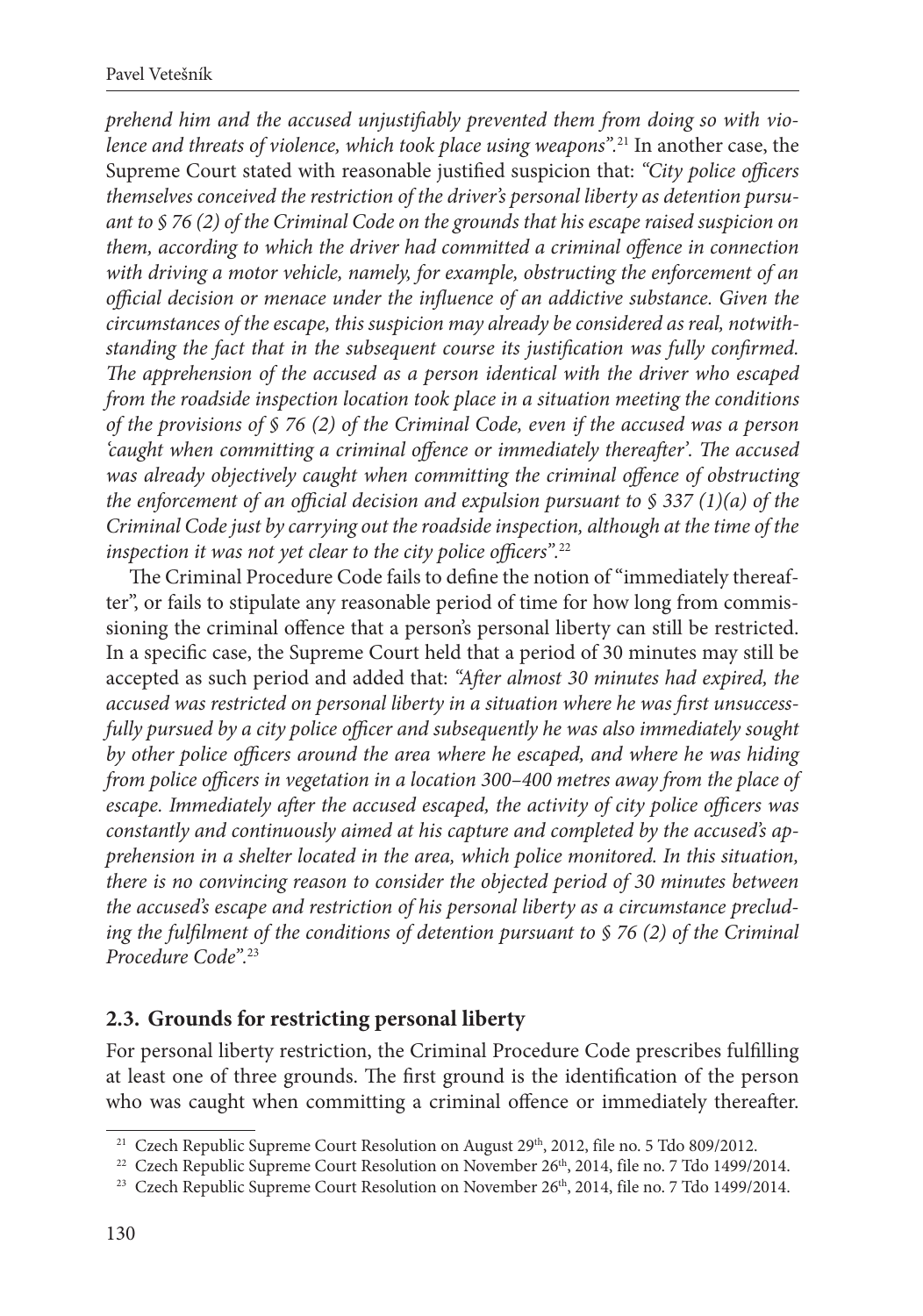However, this ground would not be fulfilled if these people knew each other.<sup>24</sup> The academic literature added thereto that the restriction of personal liberty to establish an identity is only restricting the personal liberty of a person actually caught when committing and if it is necessary to establish the identity of the person being searched (e.g. because they were seen at the crime scene, is reasonably suspected, but managed to escape), the police authorities have the right to bring this person before them for up to 24 hours in order to establish their identity under other laws.25 This first reason for restricting a person's personal liberty shall not, by its nature, apply to a municipal police officer, who is, pursuant to  $\S 12$  (2)(b) of Act No. 553/1991 Sb., on the Municipal Police, as amended, entitled to request a person to prove their identity if they are a person suspected of committing a criminal offence.<sup>26</sup>

The second ground is to prevent the escape of a person who was caught when committing a criminal offence or immediately thereafter. Case law has concluded that, depending on the circumstances of the case, a possible departure from the crime scene (from the place of attack or conflict, etc.) may also be qualified as an escape, without the person who is subsequently restricted on personal liberty intending to wait for the police authority who had been sent for.<sup>27</sup> The third ground is to secure evidence. Here, it is necessary to proceed with regard to the provision of § 89 of the Criminal Procedure Code, which defines in a demonstrative manner what needs to be proved in criminal prosecution to the necessary extent and what can serve as evidence. Case law added to that: "The significance of securing such evidence in the immediate aftermath of an event which may be considered as a criminal offence is then undisputed. Here too, therefore, the Court of Appeal failed to logically *explain why it considered that there was no reason to secure the relevant evidence"*. 28

With regard to the failure to meet these grounds, the Supreme Court held that: "The intervention of a security agency employee against a person who is not suspected of committing a criminal offence, consisting in restricting their personal liberty, *may not be considered justified, even if the employee performs it at the request of the Czech Republic Police to apprehend this person for the purposes of fulfilling its other* tasks. The fact that the security agency employee acted in this way at the request of the *Czech Republic Police is not relevant for the assessment of the legitimacy of his intervention (…)".*29 Regarding the failure to meet the grounds for restricting personal liberty by police officers who allegedly requested a bribe from a person who wanted to apply § 76 (2) of the Criminal Procedure Code, the Supreme Court held that the grounds were not met, because the person could have connected with the op-

<sup>&</sup>lt;sup>24</sup> Czech Republic Supreme Court Judgement on January 29<sup>th</sup>, 2004, file no. 30 Cdo 203/2003.<br><sup>25</sup> ŠÁMAL, Pavel et al. *Trestní řád: komentář. (Criminal Procedure Code: Commentary.)* 7<sup>th</sup> edition.

Praha: C. H. Beck, 2013. ISBN 978-80-7400-465-0. p. 973. 26 VETEŠNÍK, Pavel and Luboš JEMELKA. *Zákon o obecní policii: komentář*. *(Act on Municipal* 

Police: Commentary.) 2<sup>nd</sup> edition Praha: C. H. Beck, 2019. ISBN 978-80-7400-729-3. p. 309.<br><sup>27</sup> Czech Republic Supreme Court Judgement on January 29<sup>th</sup>, 2004, file no. 30 Cdo 203/2003.<br><sup>28</sup> Czech Republic Supreme Court J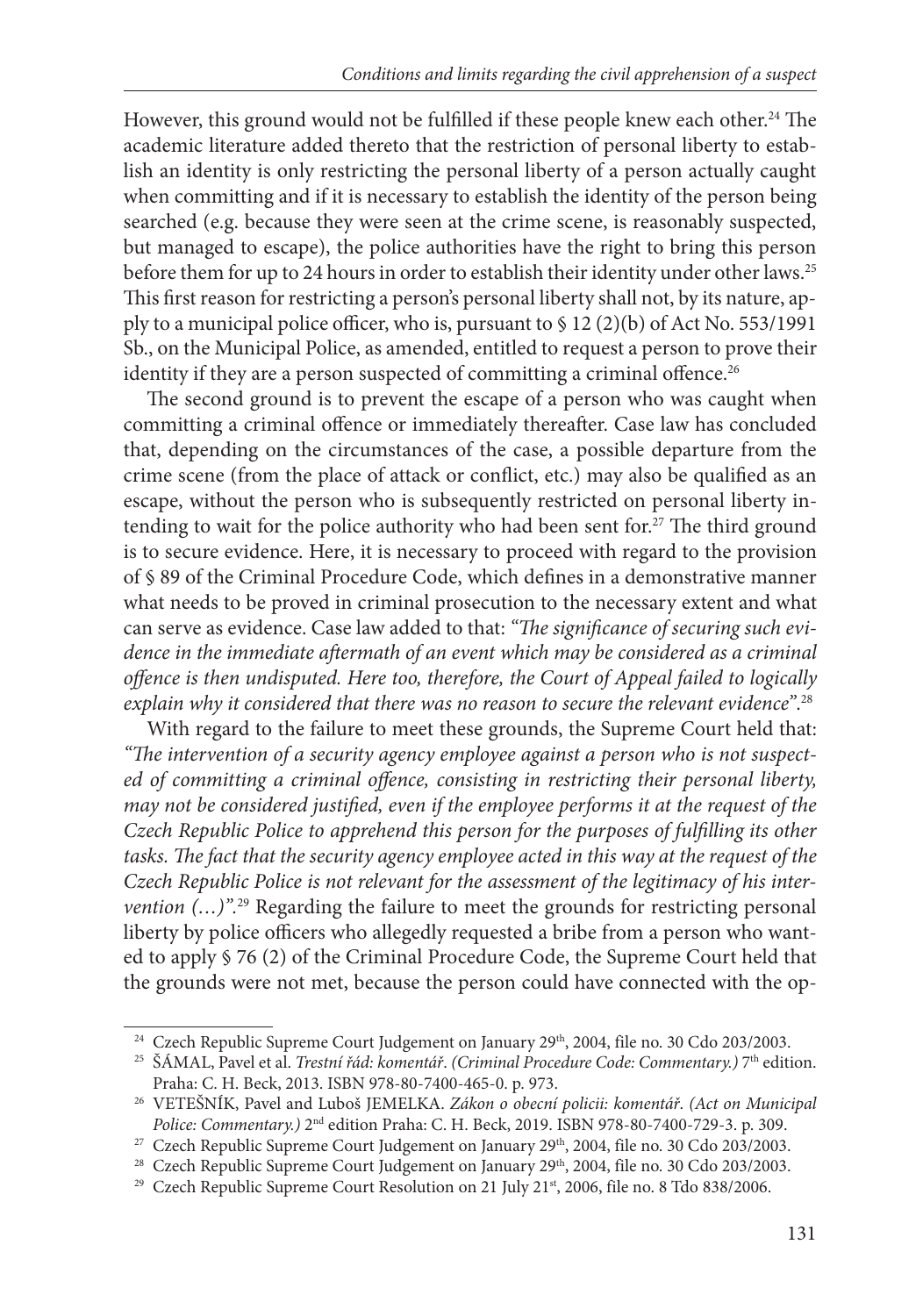erational officers of the Czech Republic Police without any difficulties through the emergency telephone number, reported what actions the police officers committed against them, identified their vehicle, the place where they were located and where they were heading, and could have stated that they had their documents, and if applicable, with how much money. Thereby, they would enable the Czech Republic Police both to identify the police officers in terms of their identity and to detain them while driving, excluding the possibility of their escape, and simultaneously create a favourable situation for securing real evidence, which should especially be the personal documents held by the police officers. If such a person decided to take action against the police officers by conduct in which the courts saw a criminal offence, it was a conduct which in the given circumstances was unnecessary either to establish the identity of police officers or to prevent their escape and ultimately secure evidence. Whether this person decided to provide or refuse the objected bribe, they had a real opportunity to identify the police officers, for example, according to their vehicle registration plate, when the matter was subsequently reported to the Czech Republic Police. The escape of the police officers in the sense that they would be completely out of reach of the relevant measures of the Czech Republic Police did not pose a real threat and cannot be confused with the possible departure of police officers from the crime scene. With regard to the evidence, which was supposed to be as real evidence, particularly, the personal documents of that person held by the police officers, the person, just to the contrary, precluded by their conduct their securing, because they created the conditions for the police officers to get rid of them. In additional, it must have been clear to this person that in the final stage they could not solve the matter other than by establishing contact with the Czech Republic Police.<sup>30</sup>

#### **2.4. Conditions for restricting personal liberty**

The basic condition is the principle of proportionality (restraint),<sup>31</sup> which is emphasised in § 76 (2) of the Criminal Procedure Code by the words "if it is necessary". If this were not necessary, i.e. if one of the grounds for restricting a person's personal liberty was not fulfilled, it would be a deviation from this circumstance excluding criminal liability. The academic literature supplemented thereto: "If the purpose of *restricting personal liberty (establishing the identity, preventing escape or securing evidence) may be achieved by other means less restricting the liberty of the person caught committing the criminal offence, then such other means must be used (arguments 'if necessary')."*32 Another condition is the obligation to refer the person whose personal liberty was restricted immediately to the police authority, a member of the armed

<sup>&</sup>lt;sup>30</sup> Czech Republic Supreme Court Resolution on 25 January 25<sup>th</sup>, 2005, file no. 7 Tdo 4/2005.<br><sup>31</sup> JELÍNEK, Jiří et al. *Trestní právo procesní*. (*Criminal procedure law.*) 4<sup>th</sup> updated and supple-

mented edition. Praha: Leges, 2016. ISBN 978-80-7502-160-1. p. 303. 32 DRAŠTÍK, Antonín, Jaroslav FENYK et al. *Trestní řád: komentář*. *(Criminal Procedure Code: Commentary.)* I. volume. Praha: Wolters Kluwer ČR, 2017. ISBN 978-80-7552-600-7. p. 613.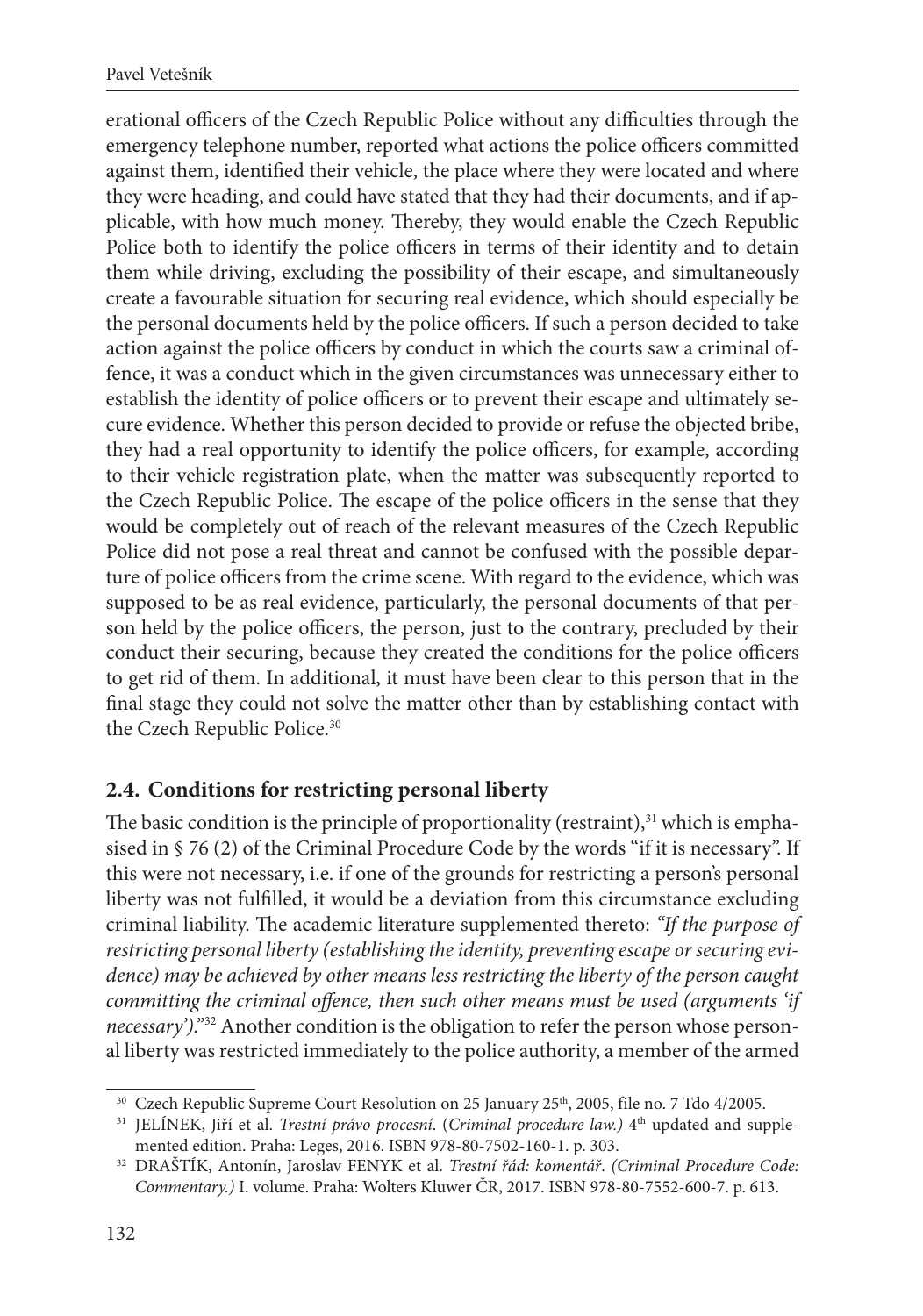forces may also be referred to the closest unit of the armed forces or corps manager. However, this police authority is not a municipal or city police. The law no longer stipulates whether referral should take place at the place where the person's personal liberty was restricted or at one of authorities. Therefore, it is not excluded that a person with personal liberty restrictions, for example by being locked in a vehicle's cargo area, is handed over to one of these authorities at their place. However, if such a person cannot be referred immediately, restriction of personal liberty must be reported to one of these authorities without delay. The reason is that such a restriction shall last only for as long as is strictly necessary.<sup>33</sup> However, the condition for the implementing personal liberty restrictions, as opposed to self-help, is not the fact that the intervention of public power is not accessible, although this will usually be the case.<sup>34</sup> For restricting a person's personal liberty, grounds for detention are not needed that pursuant to  $\S$  67 of the Criminal Procedure Code.<sup>35</sup> Nor is there a condition that a person caught when committing a criminal offence or immediately thereafter subsequently physically resists.<sup>36</sup>

# **2.5. Manner of restricting personal liberty**

Unfortunately, the Criminal Procedure Code fails to stipulate how a person's personal liberty may be restricted. As follows from the case law, restricting personal liberty may be implemented for a person caught when committing a criminal offence or immediately thereafter in various ways, including, for example, by locking them in an apartment or other suitable place, etc., $37$  or by handcuffing them. $38$ The right to use handcuffs in the event of restriction of a person's personal liberty pursuant to § 76 (2) of Criminal Procedure Code is stipulated for the municipal police officer in § 18a (1)(a) of Act No. 553/1991 Sb., on the Municipal Police, as amended. However, a person who has restricted another person regarding personal liberty pursuant to § 76 (2) of the Criminal Procedure Code may not restrict such a person on any other rights, i.e. search them, prohibit them from calling or prevent them from engaging in any other activities that do not aim at frustrating the restriction of personal liberty. The main purpose of restricting a person's personal liberty is therefore to prevent their free movement.<sup>39</sup> With regard to the purpose of restricting personal liberty, academic literature regarding § 171 of the Criminal Code

<sup>&</sup>lt;sup>33</sup> JELÍNEK, Jiří et al. *Trestní právo procesní*. *(Criminal procedure law.)* 4<sup>th</sup> updated and supplemented edition. Praha: Leges, 2016. Student. ISBN 978-80-7502-160-1. p. 312. 34 ŠÁMAL, Pavel, Jan MUSIL, Josef KUCHTA et al. *Trestní právo procesní*. (*Criminal procedure* 

*law.)* 4<sup>th</sup> revised edition. Praha: C. H. Beck, 2013. ISBN 978-80-7400-496-4. p. 273.<br><sup>35</sup> Czech Republic Supreme Court Judgement on January 29<sup>th</sup>, 2004, file no. 30 Cdo 203/2003.<br><sup>36</sup> Czech Republic Supreme Court Reso

Praha: C. H. Beck, 2013. ISBN 978-80-7400-465-0. p. 974. 39 VETEŠNÍK, Pavel et al. *Obecní policie*. *(Municipal police.)* Plzeň: Publishing and editorship Aleš

Čeněk, 2013. ISBN 978-80-7380-463-3. p. 264.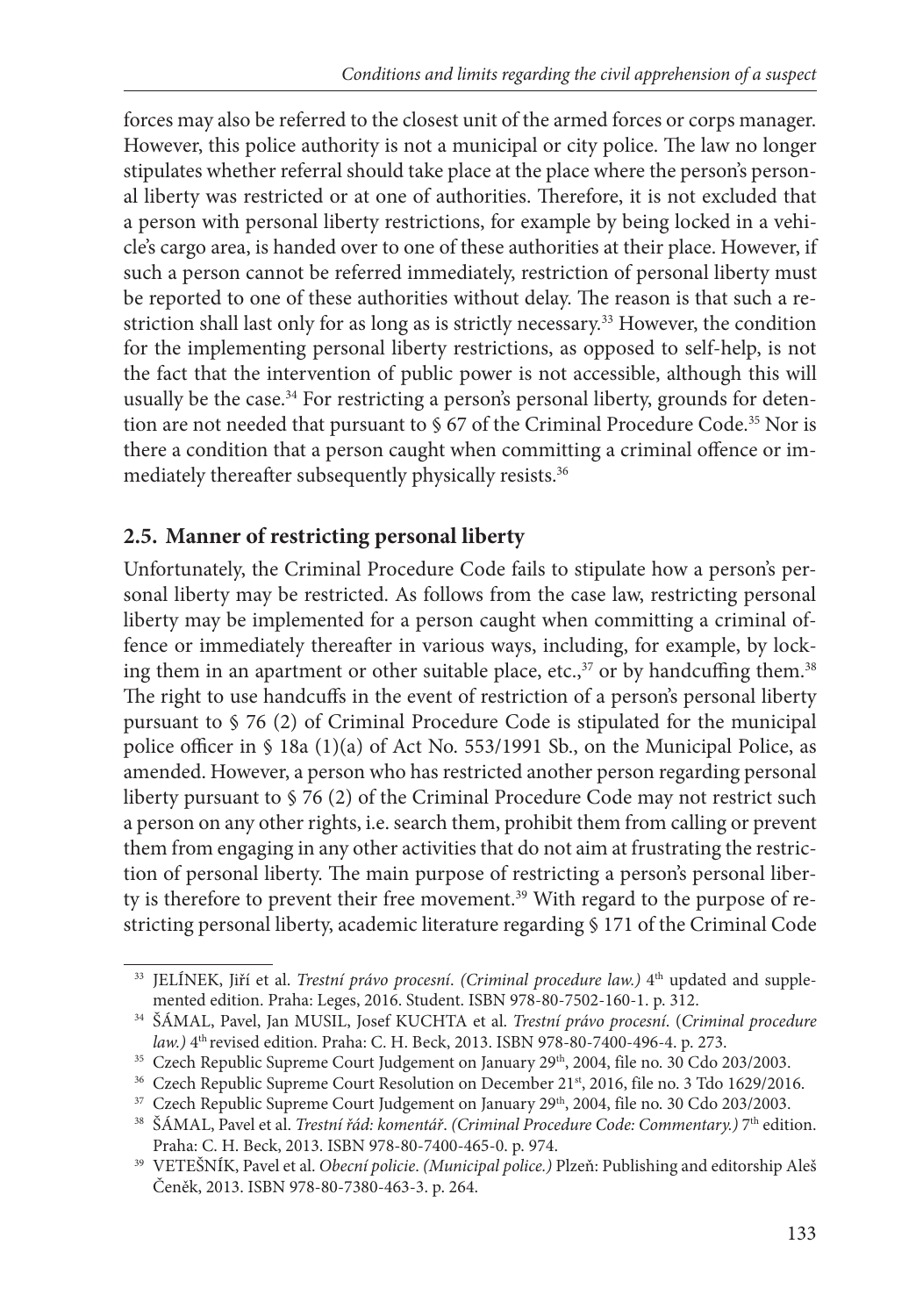states:*"Restraint from enjoying personal liberty is an interference with personal liberty, which prevents or restricts a person's free movement and simultaneously prevents them from making free decisions about their movement. Restraint from enjoying per*sonal liberty will be difficult to overcome (cf. R 1/1980, p. 20)".<del>"</del> When a person's personal liberty is restricted, it is not excluded that this person is continuing to commit the criminal offence and therefore the person who restricts the personal liberty of such a person may actively intervene through self-defence pursuant to § 29 of the Criminal Code. The Supreme Court held thereto: "(...) Intervened against the *accused with the intention of apprehending them, and therefore acted in self-defence, the limits of which they did not exceed, and reacted immediately and proportionately to the imminent danger of theft that threatened from the accused at that moment. As a result, it is at the same time excluded that the physical attack of the accused, in*  which the injured party suffered an injury as a result of the altercation between them, *is precluded from being regarded as a necessary defence, since that is inadmissible in that context (see Decision No 9/1980). Sb. Rozh. Tr.)41*". However, if the attack on an interest protected by criminal law does not directly threaten or persist, necessary defence cannot be used.

### **3. Failure to meet the prerequisites for restricting personal liberty**

If the prerequisites for restricting personal liberty are not met, it is a deviation from the limits set out in § 76 (2) of the Criminal Procedure Code, i.e. an excess from the circumstances excluding criminal liability. Regarding the failure to meet these prerequisites, the Supreme Court held: *"(…) It is quite obvious that the conditions speci*fied in § 76 (2) of Criminal Procedure Code in the assessed case were not met, the at*tack of the injured parties by the appellant happened in a time interval which was not insignificant after the theft of the military belt buckle in their shop, and their conduct towards the injured parties was not aimed and necessary to establish their identity, prevent their escape or secure evidence. It is also undisputed from the factual findings of the court that the conditions pursuant to § 76 (2), second and third sentences of the Criminal Procedure Code were not met either".*42 Regarding the person who has not fulfilled the prerequisites for restricting personal liberty: "(...) therefore the condi*tions of self-defence within the meaning of § 13 of the Criminal Code may be met, if the person whom this employee unjustifi ably restrains from enjoying personal liberty uses violence to overcome the resistance of the person who restricts his personal liberty. In such a case, the legitimacy of self-defence is based on the fact that the person in* 

 <sup>40</sup> ŠÁMAL, Pavel et al. *Trestní zákoník*, *komentář. (Criminal Code. Commentary.)* 2nd edition. Pra-

ha: C. H. Beck, 2012. ISBN 978-80-7400-428-5. p. 1713.<br><sup>41</sup> Czech Republic Supreme Court Resolution on December 17<sup>th</sup>, 2014, file no. 8 Tdo 1417/2014.<br><sup>42</sup> Czech Republic Supreme Court Resolution on June 25<sup>th</sup>, 2012, fi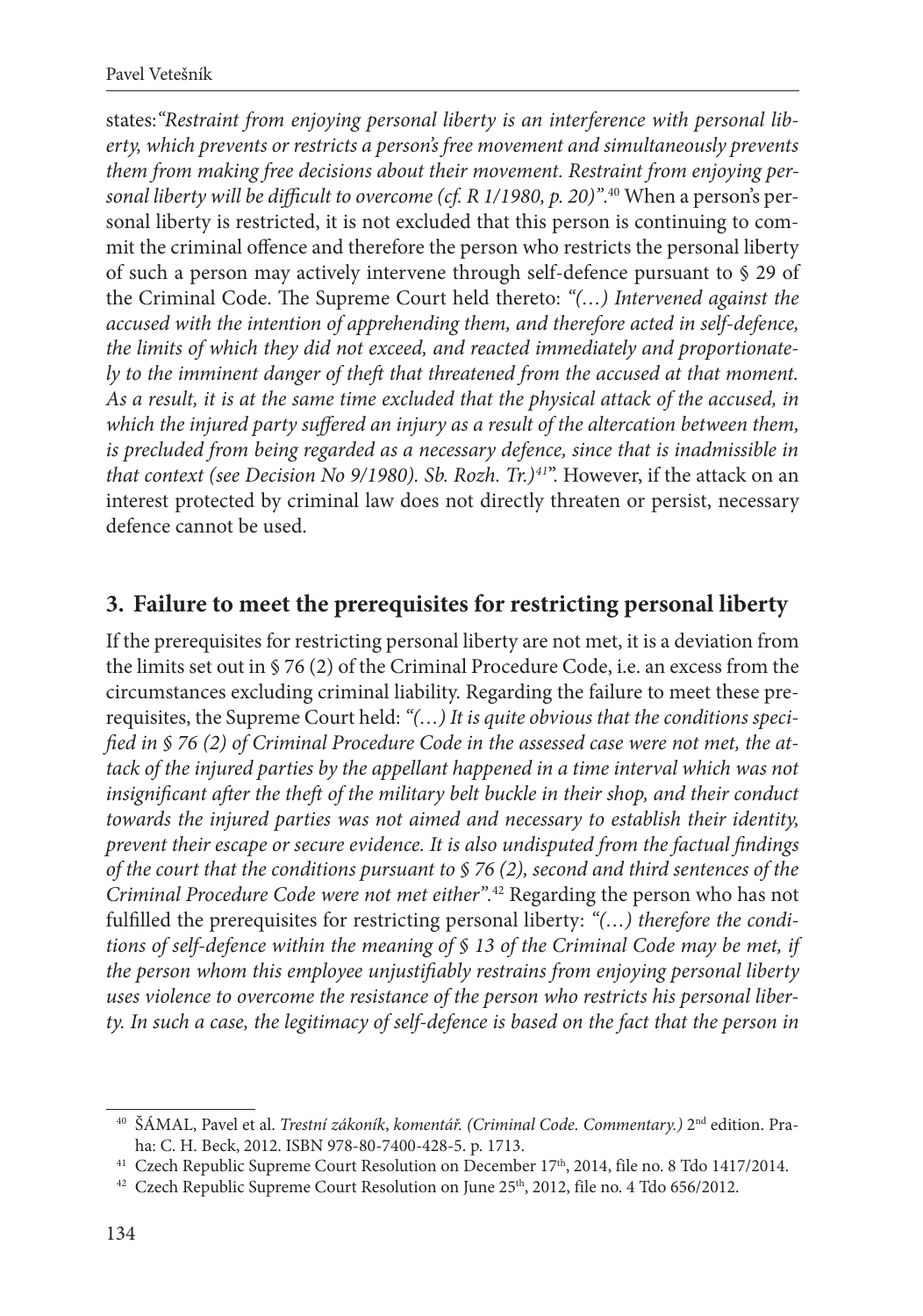*question deters the attack on an interest protected by the Criminal Code, in particular in the interest of society in protecting personal liberty."*<sup>43</sup>

With regard to the fact that the restriction of personal liberty pursuant to §76(2) of the Criminal Procedure Code is considered as the circumstance excluding criminal liability, in case of error in fact it shall be proceeded pursuant to § 18 of the Criminal Code, in particular  $\S$  18 (4) of the Criminal Code. The Supreme Court added thereto: *"A negative error in fact which would exclude the accused's criminal liability could therefore only be involved if he mistakenly considered the injured par*ty to be the offender of the criminal offence committed immediately. A person caught committing a criminal offence may only be a person caught at the time of committing the criminal offence. It is already clear from this fact that such a person cannot *be a person who so far acts only in the form of preparing for a crime, or, in this given*  case, a tipster looking for persons or flats suitable for committing subsequent property criminal offence. Preparation, as the lowest development stage of criminal activ*ity, poses only a distant danger that a consequence will occur sometime in the future,*  which is an element of criminal offence. Preparation as the intentional creation of *conditions for commissioning a criminal offence (§ 7 of the Criminal Code), whether in the form of so-called tipping or inspecting a future crime scene, may not lead to the*  conclusion that such a person is an offender of a criminal offence, but only to a suspi*cion that this person is preparing to commit the criminal offence in the future. These facts were known to the accused when they defended themself by saying that the injured appeared to them to be highly suspicious and considered them to be a person*  who is identifying objects suitable for subsequent theft. This precludes the existence *of a negative error in fact, where the offender, just to the contrary, considers that the facts conditioning criminality are not given. Therefore, if the accused considered that* the injured party is the so-called tipster, he could not consider them to be the offender of a criminal offence whom he was entitled to apprehend them (restrict their per*sonal liberty) pursuant to § 76 (2) of the Criminal Procedure Code when committing*  the criminal offence or immediately thereafter. It is not necessary for the accused to *know exactly the wording of this provision of the Criminal Code. It is sufficient that they knew the decisive facts which precluded the possibility of intervening against the*  injured party in the manner provided for in § 76 (2) of the Criminal Code. The ac*cused therefore mistakenly thought that they were acting in accordance with the law*  and their conduct was not criminal. Therefore they acted in the so-called negative er*ror in law, where, however, the principle is applied that ignorance of the criminal law*  and what is a criminal offence is no excuse. In the event of a negative error in fact, the *accused could act only if he mistakenly believed that the injured party had committed*  a criminal offence in the house at the given time and therefore considered them, con*trary to the facts, to be caught when committing the criminal offence or immediately* thereafter. However, this was not the case of such a situation, in which the criminal li-

<sup>&</sup>lt;sup>43</sup> Czech Republic Supreme Court Resolution on July 21<sup>st</sup>, 2006, file no. 8 Tdo 838/2006.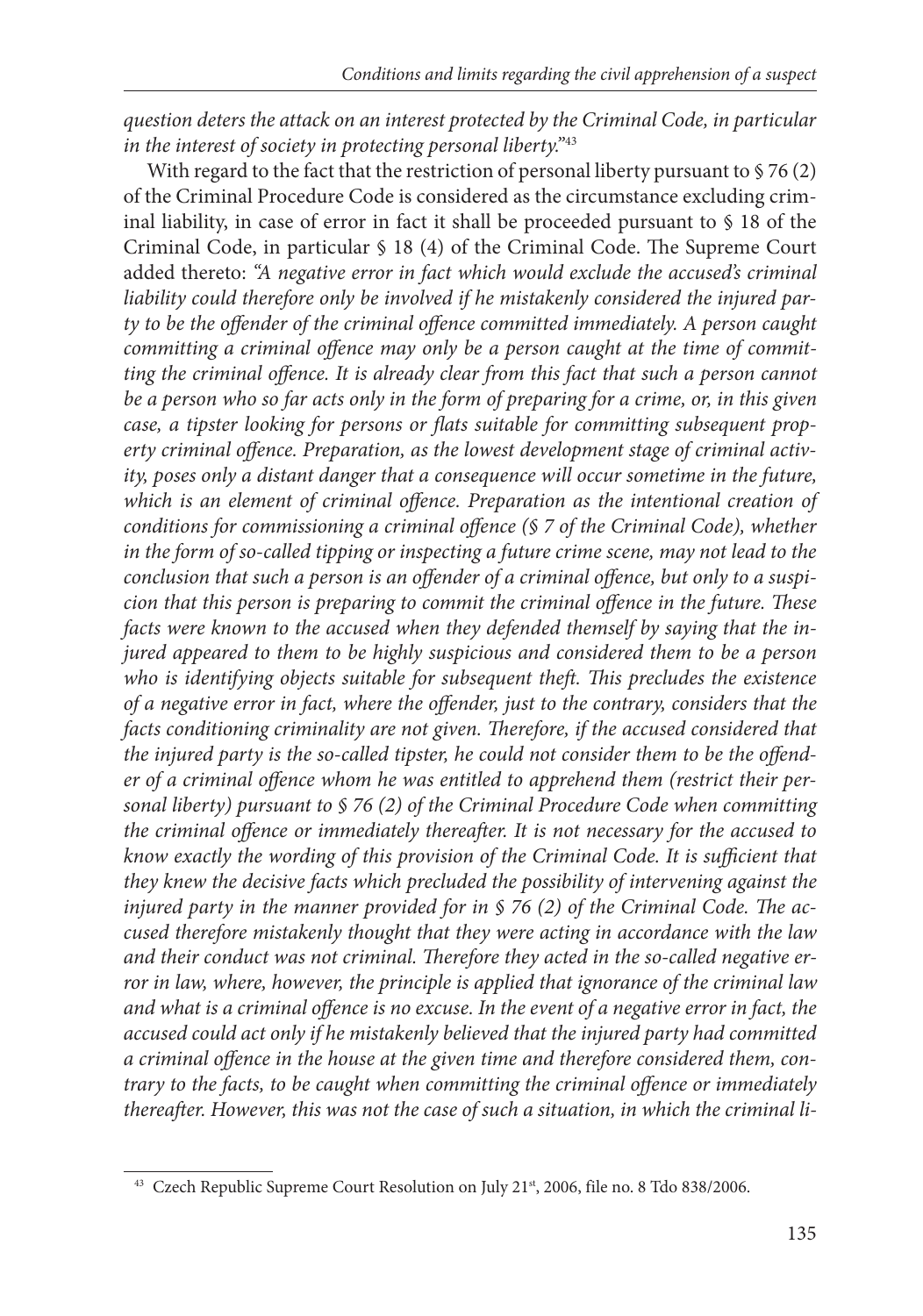*ability of the accused of an intentional criminal offence would be excluded as a result of an error*".44

# **4. Procedure after the referral of a person restricted on personal liberty**

The procedure after the referral of a person with personal liberty restrictions to a police authority is the same as if the person is detained by the police authority.45 As follows from § 76 (4) of the Criminal Procedure Code, the police authority to whom the person caught when committing the criminal offence was referred shall release them without delay in the event that the suspicion is revoked. If the detained person is not released from custody, they shall pass the transcript on their interrogation along with the prepared resolution to initiate criminal prosecution and other material evidence to the public prosecutor so they can file a petition for remand in custody. The police authority must submit the petition without undue delay so that the person detained under the Criminal Procedure Code can be referred to the court within 48 hours of detention, otherwise they must be released. The academic literature agrees that the period of 48 hours is calculated from the moment the suspect is taken over by the police authority (in case of a member of the armed forces since the takeover by the armed forces unit or the corps manager).<sup>46</sup> To this end, it is necessary to add a conclusion that the procedure under § 76 (2) of the Criminal Procedure Code is not a detention within the meaning of Article 8 (3) of the Charter,47 and *"therefore it does not refer to it as a detention but as a 'personal liberty restriction'), but it is an expression of self-help and the basis for impunity for such conduct, which would otherwise accomplish the elements of a criminal offence of illegal* 

 <sup>44</sup> Czech Republic Supreme Court Resolution on January 18th, 2007, file no. 7 Tdo 1429/2006. 45 FENYK, Jaroslav, Dagmar CÍSAŘOVÁ a Tomáš GŘIVNA et al. *Trestní právo procesní*. *(Criminal* 

*procedure law.)* 6th edition. Praha: Wolters Kluwer ČR, 2015. ISBN 978-80-7478-750-8. p. 274. 46 JELÍNEK, Jiří et al. *Trestní právo procesní*. *(Criminal procedure law.)* 4th updated and supplemented edition. Praha: Leges, 2016. ISBN 978-80-7502-160-1. p. 312; ŠÁMAL, Pavel, Jan MUSIL, Josef KUCHTA et al. *Trestní právo procesní*. (*Criminal procedure law.*) 4<sup>th</sup> revised edition. Praha: C. H. Beck, 2013. ISBN 978-80-7400-496-4. s. 273; CÍSAŘOVÁ, Dagmar, Jaroslav FENYK, Světlana KLOUČKOVÁ, Václav MANDÁK, František PÚRY, Bohumil REPÍK, Antonín RŮŽEK a Tomáš GŘIVNA. *Trestní právo procesní*. (*Criminal procedure law.)* 4th updated version. Praha: Linde, 2006. ISBN 80-7201-594-X; FENYK, Jaroslav, Dagmar CÍSAŘOVÁ a Tomáš GŘIVNA et al. *Trestní právo procesní*. (Criminal procedure law.) 6<sup>th</sup> edition. Praha: Wolters Kluwer ČR, 2015. ISBN 978-80-7478-750-8. p. 274; ŠÁMAL, Pavel et al. *Trestní řád: komentář*. *(Criminal Procedure Code: Commentary.)* 7th edition. Praha: C. H. Beck, 2013. ISBN 978-80-7400-465-0. p. 973; DRAŠTÍK, Antonín, Jaroslav FENYK et al. *Trestní řád: komentář*. *(Criminal Procedure Code: Commentary.)* I. volume. Praha: Wolters Kluwer CZ, 2017. ISBN

<sup>978-80-7552-600-7.</sup> p. 613. 47 The accused or suspect of criminal offence may only be detained in cases provided by the law. The detained person must be informed immediately of the reasons for the detention, heard and released within 48 hours or referred to the court. The judge must hear the detainee within 24 hours of their referral and decide whether to remand them in custody or release them.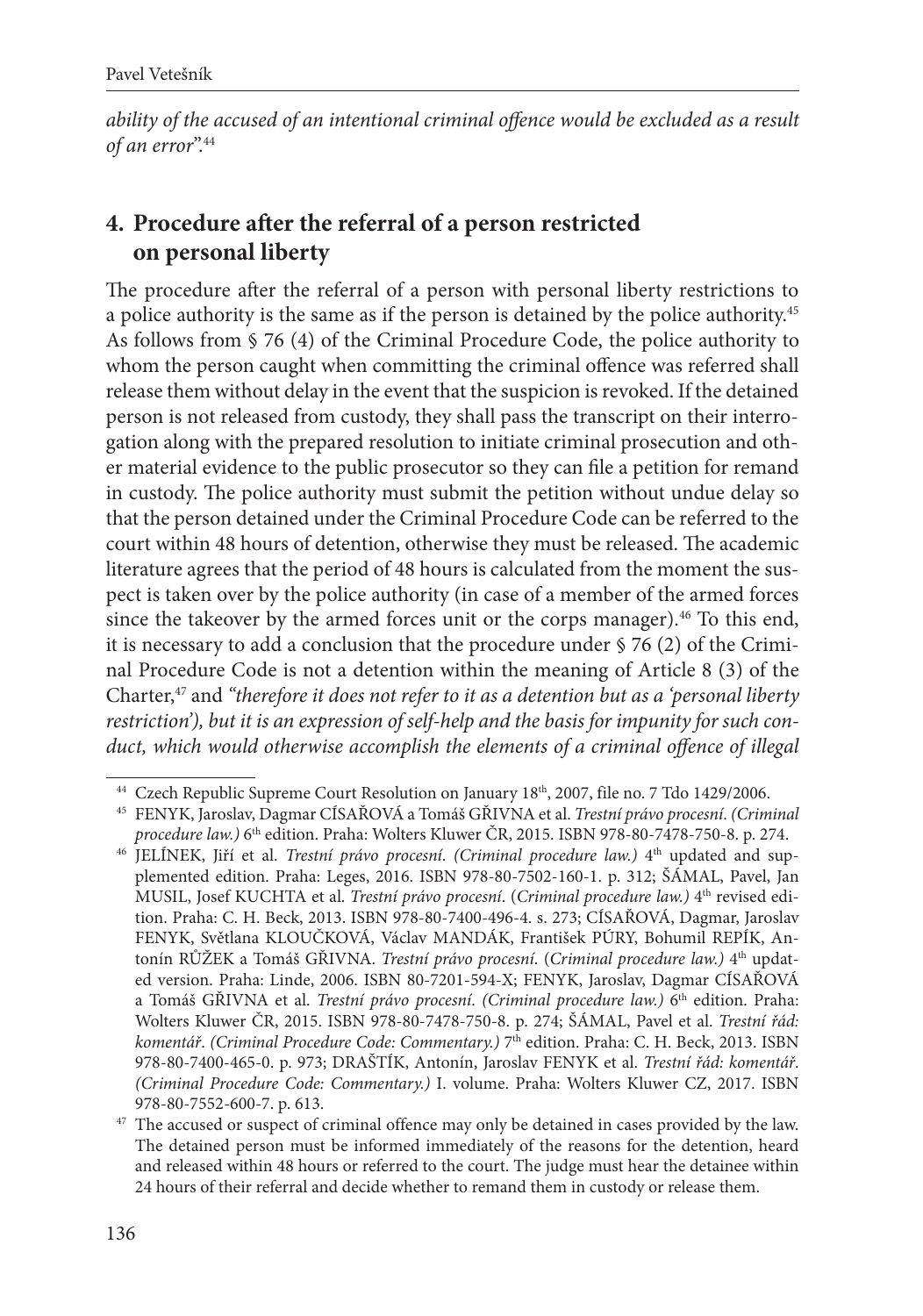*restraint (§ 171 of the Criminal Code). (…) Only as of the referral of the apprehended*  person to the police authority the detention of a suspect of a criminal offence pursuant *to Article 8 (3) of the Charter shall begin.*"48

However, an opposite view can also be encountered where: *"(…) provisions of § 76 (2) of the Criminal Procedure Code also poses a problem of a constitutional nature. According to Article 8 (3) of the Charter of Fundamental Rights and Freedoms a detained person shall immediately be informed of the grounds for detention, questioned and, within 48 hours at the latest, either released or turned over to a court. At the time when the Charter came into force, the Criminal Procedure Code did not know the so-called 'restriction of personal liberty', but deprivation of personal liberty*  under § 76 (2) of the Criminal Procedure Code was denoted as detention. The guarantees of Article 8 (3) of the Charter therefore also applied to this provision. The pe*riod laid down in Article 8 (3) of the Charter therefore had to also include the apprehension period pursuant to § 76 (2) of the Criminal Procedure Code. If the law*  stipulated the beginning of the detention only after the person was referred to the po*lice authority, it was in conflict with the Charter. If then another amendment to the Criminal Procedure Code denoted the apprehension of a suspect under § 76 (2) of the Criminal Procedure Code as a 'restriction of personal liberty', the deprivation of liberty under § 76(2) of the Criminal Procedure Code was in fact excluded from the protection of Article 8 (3) of the Charter and the scope of the guarantees set out in this provision of the Charter was materially limited. However, the rights guaranteed by Article 8 (3) of the Charter may not be restricted by the law (see Article 4 (2) of the Charter*). The legislator's procedure may be qualified as an indirect amendment of the *Charter made by an ordinary law. The term infraudem constitutionis strongly arises in this context. By the legislator's procedure, it was possible to circumvent the Charter, but not the Convention, in which the terms arrestation or arrest have an autonomous meaning and are understood to mean any deprivation of personal liberty for the purposes of criminal proceedings, regardless of its name in national law and regardless of*  the fact who is authorized to carry it out. The period of 'promptly' in Article 5 (3) of *the Convention for the release of a person or their turning over to the court shall be calculated from the moment of de facto deprivation of liberty, regardless of who is authorised to do so under national law, in our case as of the moment of deprivation of liberty under § 76 (2) of the Criminal Procedure Code and not as of the moment the person has been referred to the police authority."*<sup>49</sup>

Personally, I am of the opinion that the period of restricting personal liberty of a person caught when committing a criminal offence or immediately thereafter is included within 48 hours under § 76 (4) of the Criminal Code only if the restrict-

 <sup>48</sup> WAGNEROVÁ, Eliška, Vojtěch ŠIMÍČEK, Tomáš LANGÁŠEK, Ivo POSPÍŠIL et al. *Listina základních práv a svobod: komentář*. *(Charter of Fundamental Rights and Freedoms: Commentary.)*

Praha: Wolters Kluwer CZ, 2012. ISBN 978-80-7357-750-6. p. 236. 49 REPÍK, Bohumil. Zbavení svobody za účelem zjištění totožnosti ve světle štrasburské judikatury. (Deprivation of liberty for the purpose of establishing the identity in the light of the Strasbourg case law.) *Bulletin advokacie*. 2004, 4/2004, 27–31. ISSN 1210-6348. p. 30.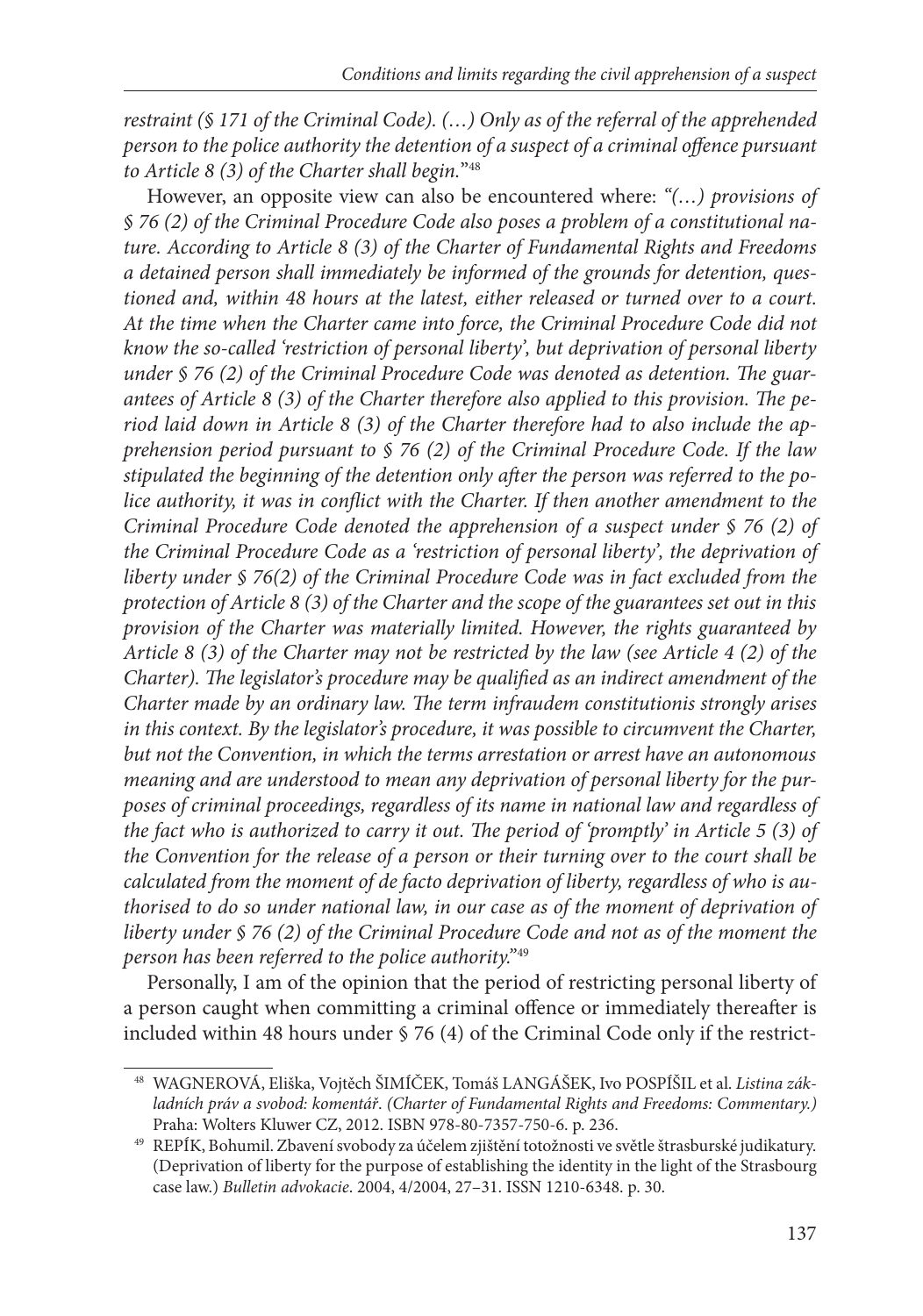ing person is a municipal police officer, who does not act as a private person but as an official person, to whom the Act No. 553/1991 Sb., on the Municipal Police, as amended, stipulates additional authorisations in connection with personal liberty restriction.<sup>50</sup> I am also of the same opinion in cases where a police officer who is not a member of a police authority under § 12 (2) of the Criminal Procedure Code proceeds according to § 76(2) of the Criminal Procedure Code. I consider the acts of the municipal police officer and such police officer as criminal procedural, not only administrative according to the police laws.

# **5. Restricting personal liberty for an administrative infraction or civil wrong**

It is a question whether the personal liberty of a person caught when committing an administrative infraction or a civil wrong, or immediately thereafter, may be restricted. Regarding the definition of the administrative infraction as such, I refer to academic literature.<sup>51</sup> Part of the professional public<sup>52</sup> and the case law<sup>53</sup> admit the application of § 76 (2) of the Criminal Procedure Code only when committing a criminal offence. Other part of the professional public states that: "The fact that *the administrative infraction law fails to recognise a concept analogous to civil apprehension pursuant to § 76 (2) of the Criminal Procedure Code does not mean that the personal liberty of a person suspected of committing an administrative infraction cannot be interfered with under any circumstances. It is possible in a limited number*  of cases. This is the case if there is such interference with personal liberty in a situa*tion that allows self-defence*".<sup>54</sup> The case law has admitted the restriction of personal liberty of a person caught committing an administrative infraction, or immediately thereafter, tacitly and with reference to the exercise of self-help under the Civil Code.<sup>55</sup> With reference to the Judgment of the Supreme Administrative Court,<sup>56</sup> the Supreme Court added that: *"Basically in agreement with the Supreme Administrative Court, it is necessary to ask whether and under what conditions the intervention of the* 

 <sup>50</sup> VETEŠNÍK, Pavel et al. *Obecní policie*. (*Municipal police)* Plzeň: Publishing and editorship Aleš

Čeněk, 2013. ISBN 978-80-7380-463-3. p. 264. 51 JEMELKA, Luboš and Pavel VETEŠNÍK. *Zákon o odpovědnosti za přestupky a řízení o nich. Zákon o některých přestupcích. Komentář*. *(Act on Administrative Infractions Liability and the proceedings thereon. Act on certain Administrative Infractions. Commentary.*) 2<sup>nd</sup> edition. Praha:

C. H. Beck, 2020. ISBN 978-80-7400-772-9. pp. 43–63. 52 JELÍNEK, Jiří et al. *Trestní právo procesní*. *(Criminal procedure law.)* 4th updated and supple-

mented edition. Praha: Leges, 2016. ISBN 978-80-7502-160-1. p. 311.<br><sup>53</sup> Czech Republic Supreme Court Resolution of 21 July 2006, file no. 8 Tdo 838/2006.<br><sup>54</sup> KLAPAL, Vít. Možnosti omezení osobní svobody podezřelé ze spác ties of restricting personal liberty of person suspected of committing an administrative infrac-

tion) Trestněprávní revue. 2006, 6/2006, pp. 173–176. ISSN 1213-5313.<br>
<sup>55</sup> Czech Republic Supreme Court Resolution on May 17<sup>th</sup>, 2006, file no. 8 Tdo 572/2006.<br>
<sup>56</sup> Czech Republic Supreme Administrative Court Judgement

<sup>34/2010,</sup> č. 2208/2011 Sb. NSS.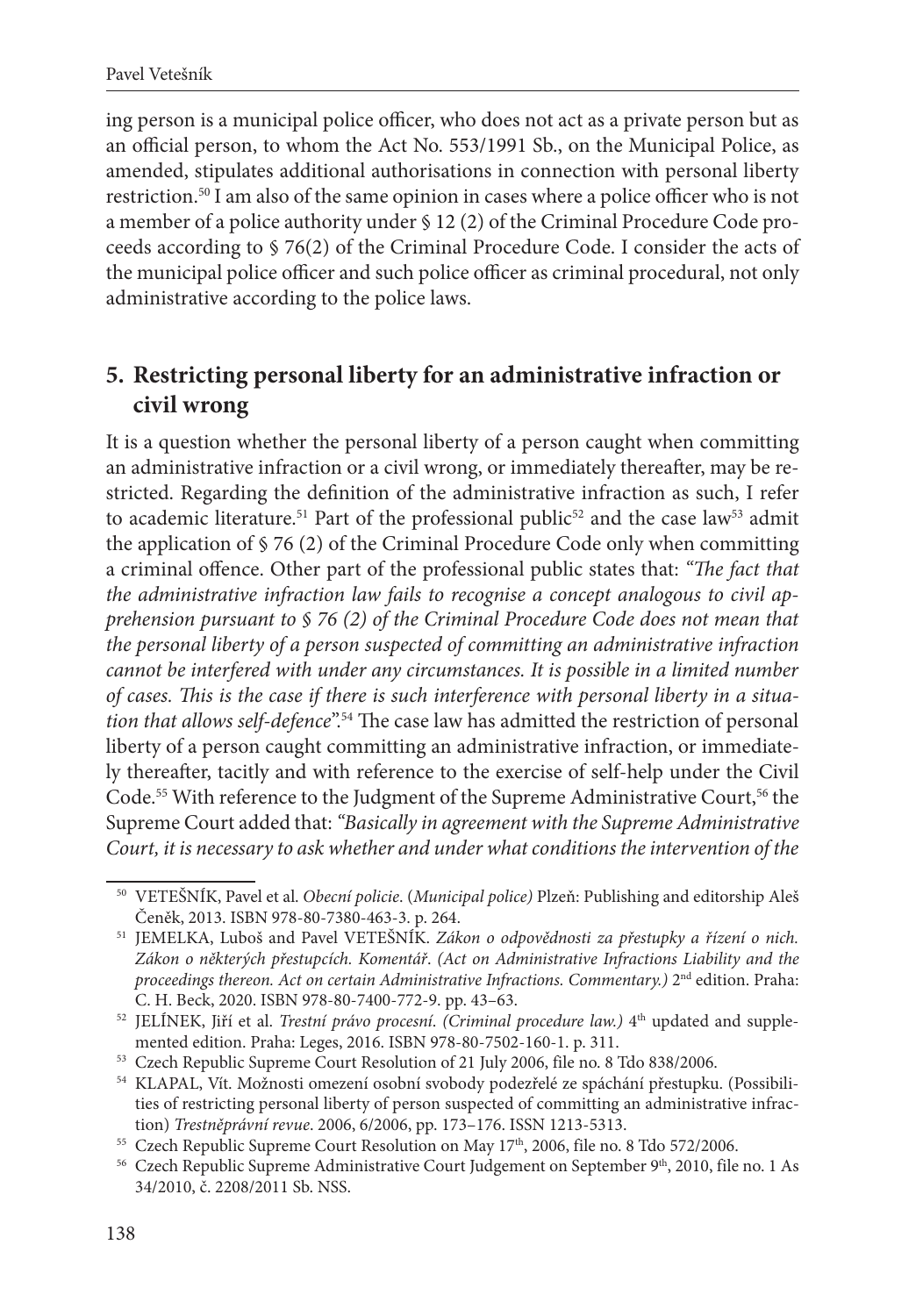*ticket inspector against a free rider may establish the inspector's criminal (or administrative infraction) liability*. *Only an unlawful act [§ 13 (1) of the Criminal Code] may be a criminal offence (as well as an administrative infraction). The self-defence (§ 29 of the Criminal Code) and necessity (§ 28 of the Criminal Code) are circumstances excluding criminal liability. In this context, the self-defence comes into consideration, which is based on the fact that an otherwise criminal act by which someone averts a danger directly threatening an interest protected by criminal law is not a criminal offence. However, it is not a self-defence if the defence was clearly disproportionate to the manner of attack. The reasoning of the cited decision of the Supreme Administrative Court indicates that in a situation where the passenger fails to present a valid ticket and subsequently fails to even fulfi l the secondary obligation pursuant to § 37 (5)(d) of Act No. 266/1994 Sb., on Rail Systems, that is the obligation according to the request of the authorised person either to follow him to a suitable public administration workplace to establish the identity, or to remain in a suitable place until the arrival of a person authorised to identify the passenger, an interest protected by the law which is the operator's property protection rights, is being attacked. In such a case, the self-defence of the ticket inspector or other authorised person is permissible, using the possibility to avert this attack by apprehending the passenger who is trying to escape, therefore escaping the consequences of riding without a valid ticket [§ 2 (a) of Act No. 200/1990 Sb., on Administrative Infractions, as amended]"*. 57 However, it should be added that if the attack on an interest protected by the law no longer directly threatens or persists, self-defence may no longer be used. From the above-mentioned case law of the Supreme Courts admitting restrictions on personal liberty of a person caught also when committing an administrative infraction or immediately thereafter part of the professional public concludes that a person caught when committing a civil wrong or immediately thereafter may also be restricted on personal liberty, adding that: *"Private apprehension under § 14 (2), second sentence, is based on the condition of proportionality. (…) It should be noted that even this type of self-help may not be used even if the wrongdoer has already established peaceful conditions.*"<sup>58</sup> In conclusion, I would like to add when using self-defence, a person caught committing an administrative infraction or immediately thereafter may be restricted on personal liberty, but in case of a purely civil wrong, I have reasonable doubts about this.

# **6. Conclusion**

The concept of restricting personal liberty, the purpose of which is to prevent the purpose of criminal proceedings from being frustrated where there is a risk of delay and whereby the person affected by the criminal offence may protect their subjective rights, has, in my view, its place in the legal system. Using this concept inter-

<sup>&</sup>lt;sup>57</sup> Czech Republic Supreme Court Resolution on September 17<sup>th</sup>, 2015, file no. 8 Tdo 1008/2015.<br><sup>58</sup> MELZER, Filip, Petr TÉGL et al. *Občanský zákoník: velký komentář. (Civil Code: Large Commentary.)* Praha: Leges, 2013. ISBN 978-80-87576-73-1. pp. 248–251.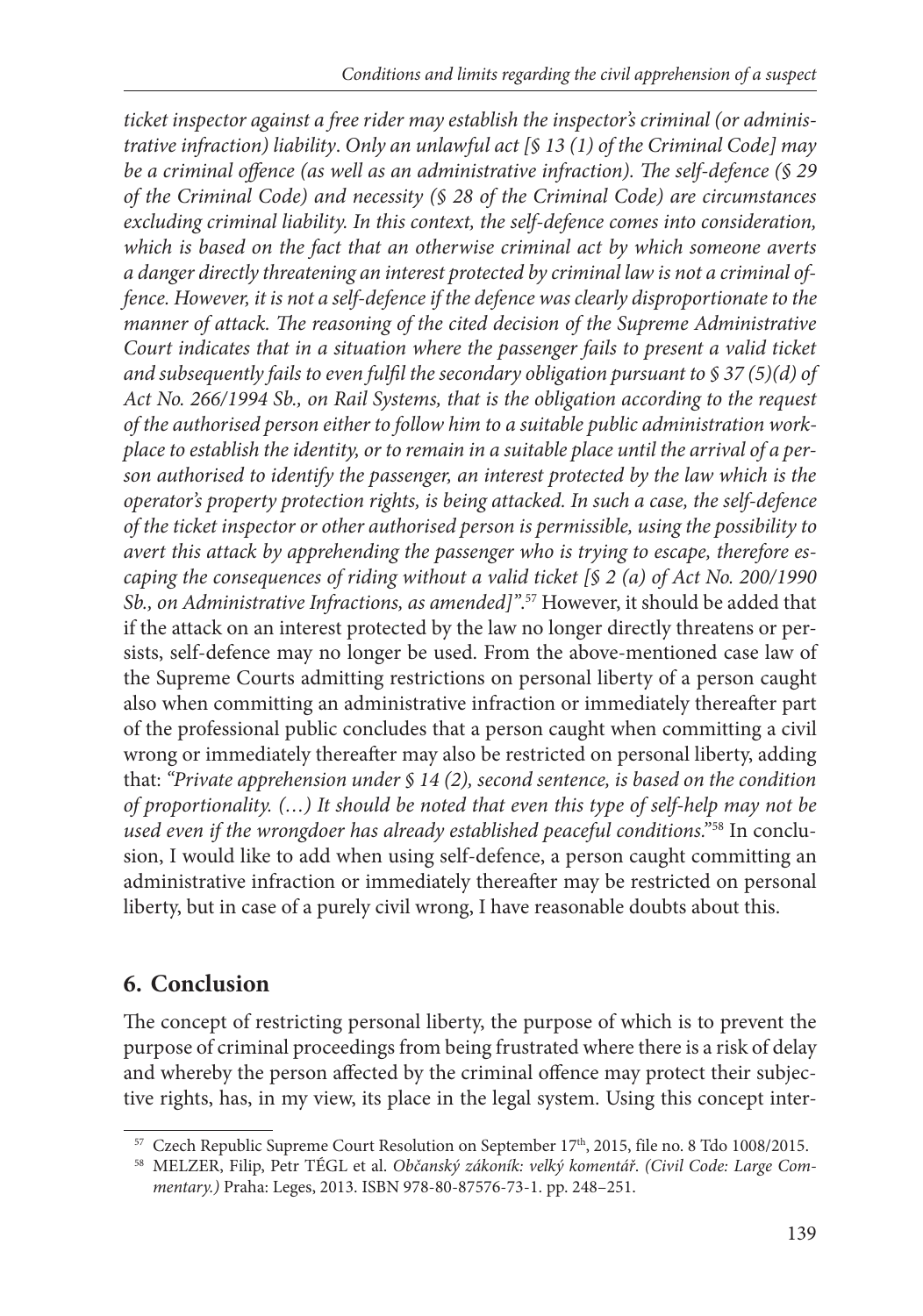feres with the personal rights of a person restricted on personal liberty, but within the limits set by the law. However, using this concept also protects the personal and property rights of the person affected by the criminal offence. I believe that everyone should have the possibility not only to avert the directly imminent or ongoing attack of a criminal offender on an interest protected by criminal law, but also to apprehend such an offender. Therefore, I consider the grounds for restricting personal liberty as sufficient. Although the provision of  $\frac{1}{2}$  76 (2) of the Criminal Procedure Code is relatively brief, the case law has already defined the limits of using this concept. Nevertheless, it would be appropriate to explicitly determine whether the period of restricting the personal liberty of a person caught when committing a criminal offence or immediately thereafter is included within a period of 48 hours pursuant to § 76 (4) of the Criminal Procedure Code or not. Due to legal certainty, it would also be appropriate to explicitly determine whether a person caught when committing an administrative infraction or a civil wrong, or immediately thereafter, may also be restricted on personal liberty. In the case of an administrative infraction, where I have no doubt that, when using the self-defence, even a person caught committing an administrative infraction may be restricted on personal liberty, it may be *de lege ferenda* recommended that the reasons and conditions for restricting personal liberty be defined in the Act on Administrative Infractions Liability and the proceedings thereon.

#### **Acknowledgements**

This paper is the result of Metropolitan University Prague research project no. 74-03 – "Public administration, legal disciplines and industrial property" (2020) based on a grant from the Institutional Fund for the Long-term Strategic Development of Research Organisations.

## **Bibliography**

#### **Monographs**

VETEŠNÍK, Pavel et al. *Obecní policie*. *(Municipal police.)* Plzeň: Publishing and editorship Aleš Čeněk, 2013. ISBN 978-80-7380-463-3.

#### **Textbooks and commentaries**

- CÍSAŘOVÁ, Dagmar, Jaroslav FENYK, Světlana KLOUČKOVÁ, Václav MANDÁK, František PÚRY, Bohumil REPÍK, Antonín RŮŽEK and Tomáš GŘIVNA. *Trestní právo procesní*. (*Criminal procedure law.)* 4<sup>th</sup> updated version. Praha: Linde, 2006. ISBN 80-7201-594-X.
- DRAŠTÍK, Antonín, Jaroslav FENYK et al. *Trestní řád: komentář. (Criminal Procedure Code: Commentary.)* I. volume. Praha: Wolters Kluwer CZ, 2017. ISBN 978-80-7552-600-7.
- FENYK, Jaroslav, Dagmar CÍSAŘOVÁ a Tomáš GŘIVNA et al. *Trestní právo procesní*. (*Criminal procedure law.)* 6th edition. Praha: Wolters Kluwer CZ, 2015. ISBN 978-80-7478-750-8.
- JELÍNEK, Jiří et al. *Trestní právo procesní*. *(Criminal procedure law.)* 4th updated and supplemented edition. Praha: Leges, 2016. Student. ISBN 978-80-7502-160-1.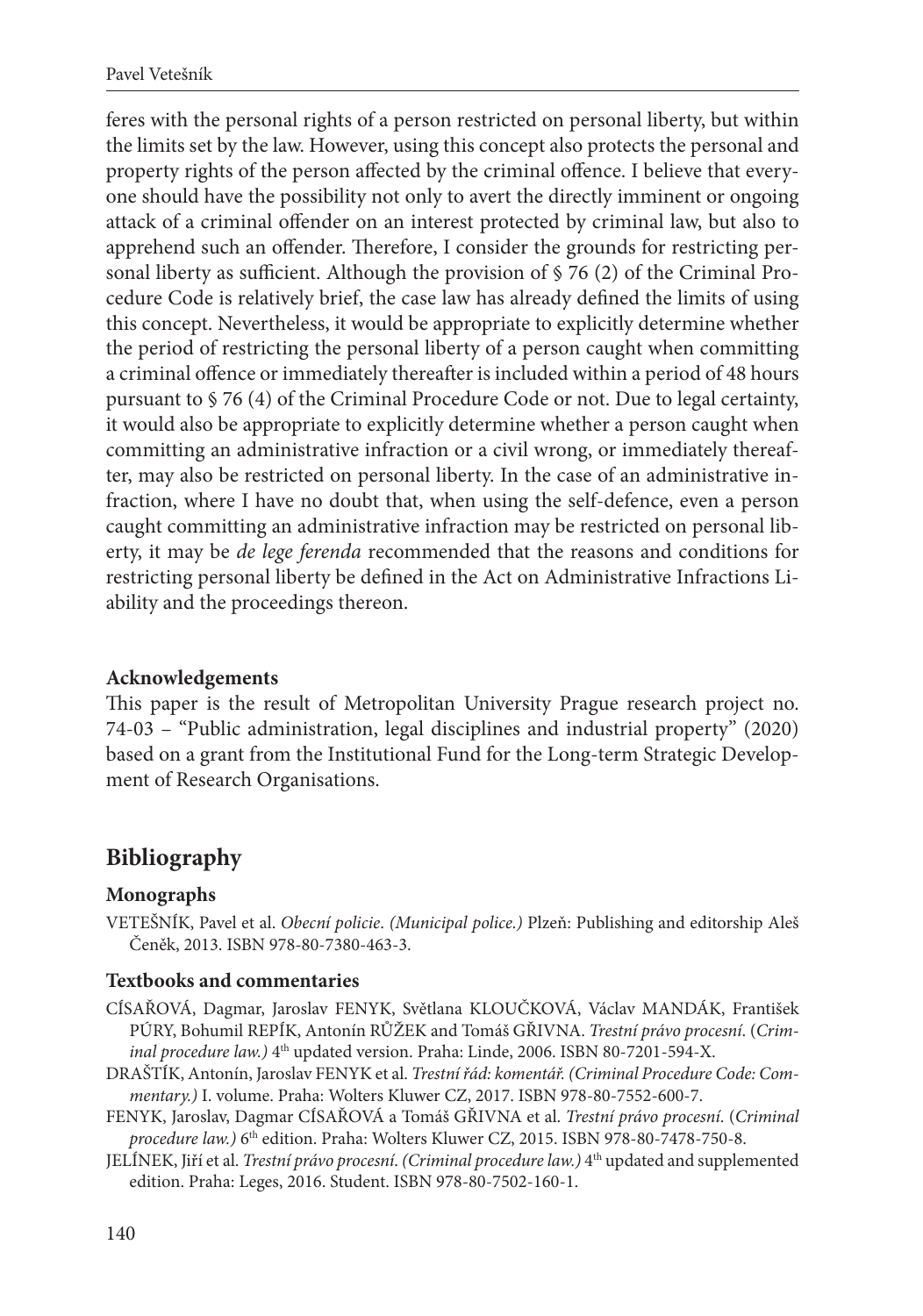- JEMELKA, Luboš and Pavel VETEŠNÍK. *Zákon o odpovědnosti za přestupky a řízení o nich. Zákon o některých přestupcích. Komentář*. *(Act on Administrative Infractions Liability and the proceedings thereon. Act on certain Administrative Infractions. Commentary.*) 2<sup>nd</sup> edition. Praha: C. H. Beck, 2020. ISBN 978-80-7400-772-9.
- MELZER, Filip, Petr TÉGL et al. *Občanský zákoník: velký komentář*. *(Civil Code: Large Commentary.)* Praha: Leges, 2013. ISBN 978-80-87576-73-1.
- NOVOTNÝ, František et al. *Trestní právo procesní*. *(Criminal procedure law.)* 2nd updated edition. Plzeň: Publishing and editorship Aleš Čeněk, 2017. ISBN 978-80-7380-677-4.
- RŮŽEK, Antonín et al. *Trestní právo procesní*. *(Criminal procedure law.)* 3rd revised edition. Praha: Karolinum, 1996. ISBN 80-7184-207-9.
- ŠÁMAL, Pavel, Jan MUSIL, Josef KUCHTA et al. *Trestní právo procesní*. *(Criminal procedure law.)* 4th revised edition. Praha: C. H. Beck, 2013. ISBN 978-80-7400-496-4.
- ŠÁMAL, Pavel et al. *Trestní řád: komentář. (Criminal Procedure Code: Commentary.)* 7<sup>th</sup> edition. Praha: C. H. Beck, 2013. ISBN 978-80-7400-465-0.
- ŠÁMAL, Pavel et al. *Trestní zákoník*, *komentář. (Criminal Code. Commentary.)* 2nd edition. Praha: C. H. Beck, 2012. ISBN 978-80-7400-428-5.
- VETEŠNÍK, Pavel and Luboš JEMELKA. *Zákon o obecní policii: komentář*. *(Act on Municipal Police: Commentary.)* 2nd edition. Praha: C. H. Beck, 2019. ISBN 978-80-7400-729-3.
- WAGNEROVÁ, Eliška, Vojtěch ŠIMÍČEK, Tomáš LANGÁŠEK, Ivo POSPÍŠIL et al. *Listina základních práv a svobod: komentář*. *(Charter of Fundamental Rights and Freedoms: Commentary.)* Praha: Wolters Kluwer CZ, 2012. ISBN 978-80-7357-750-6.

#### **Articles**

- KLAPAL, Vít. Možnosti omezení osobní svobody podezřelé ze spáchání přestupku. (Possibilities of restricting personal liberty of a person suspected of committing an administrative infraction) *Trestněprávní revue.* 2006, 6/2006, 173–176. ISSN 1213-5313.
- REPÍK, Bohumil. Zbavení svobody za účelem zjištění totožnosti ve světle štrasburské judikatury. (Deprivation of liberty for the purpose of establishing the identity in the light of the Strasbourg case law.) *Bulletin advokacie.* 2004, 4/2004, 27–31. ISSN 1210-6348.

#### **Other sources**

Czech Republic Supreme Court Judgment on October 31<sup>st</sup>, 2000, file no. 30 Cdo 1683/2000.

Czech Republic Supreme Court Judgment on January 29<sup>th</sup>, 2004, file no. 30 Cdo 203/2003.

- Czech Republic Supreme Court Resolution on July 15<sup>th</sup>, 2005, file no. 30 Cdo 2382/2004.
- Czech Republic Supreme Court Resolution on January 25<sup>th</sup>, 2005, file no. 7 Tdo 4/2005.
- Czech Republic Supreme Court Resolution on July 21<sup>st</sup>, 2006, file no. 8 Tdo 838/2006.
- Czech Republic Supreme Court Resolution on May 17<sup>th</sup>, 2006, file no. 8 Tdo 572/2006.

Czech Republic Supreme Court Resolution on January 18<sup>th</sup>, 2007, file no. 7 Tdo 1429/2006.

Czech Republic Supreme Administrative Court Judgement on September 9<sup>th</sup>, 2010, file no. 1 As 34/2010, č. 2208/2011 Sb. NSS.

Czech Republic Supreme Court Resolution on June 25<sup>th</sup>, 2012, file no. 4 Tdo 656/2012.

Czech Republic Supreme Court Resolution on August 29<sup>th</sup>, 2012, file no. 5 Tdo 809/2012.

Czech Republic Supreme Court Resolution 26 November 26<sup>th</sup>, 2014, file no. 7 Tdo 1499/2014.

Czech Republic Supreme Court Resolution on December 17th, 2014, file no. 8 Tdo 1417/2014.

Czech Republic Supreme Court Resolution on September 17<sup>th</sup>, 2015, file no. 8 Tdo 1008/2015.

Czech Republic Supreme Court Resolution on December 21<sup>st</sup>, 2016, file no. 3 Tdo 1629/2016.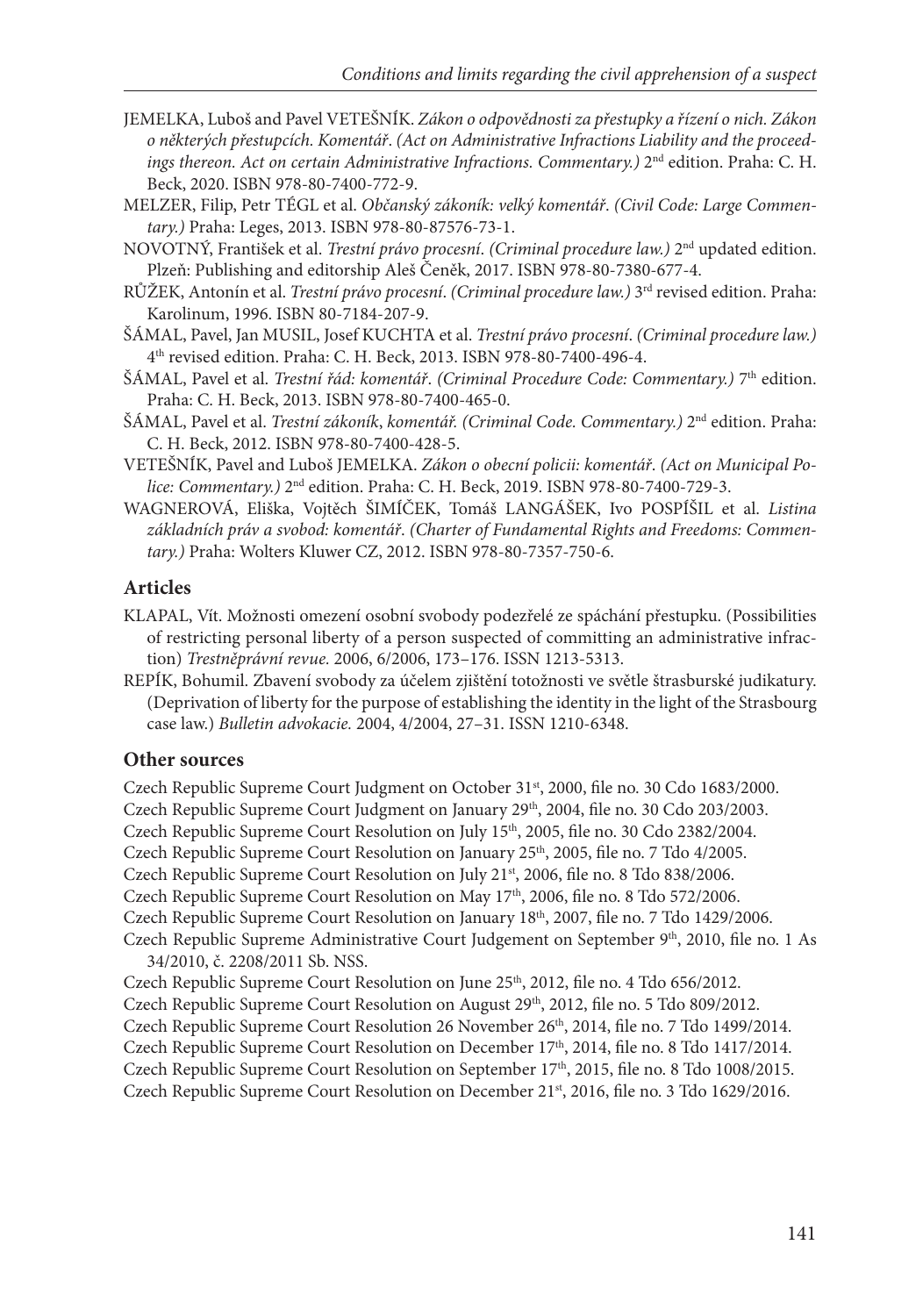# **Providing information from criminal proceedings**  in the Czechoslovak context<sup>1</sup>

# *Marcela Tittlová*

*Providing information from criminal proceedings represents one of the means by which individuals – the public can learn about the nature and state of ongoing criminal prosecutions. It is necessary to distinguish between the right to information, which must necessarily be limited by the nature and purpose of the criminal proceedings and the individual procedural acts. In our conditions, the legislator sets down several limits, restrictions on provid*ing information from criminal proceedings. These are concrete rules that law enforcement *authorities and courts should be consistent with respect. In comparison, the Czech legal reg*ulation is considerably more consistent, which necessarily associates significantly more re*strictions, but also higher guarantees for the protection of the rights of persons concerned.*

# **1. Providing information from criminal proceedings under Slovak legislation**

The Right to Information is one of the constitutionally and supranational guaranteed rights. In the constitutional context, its starting point is Article 26 of the Constitution of the Slovak Republic, which contains the rights of individuals to obtain information for purpose of their use for various purposes, but usually for their own personal needs. The law enforcement authorities are obliged to provide information from their activities to the public in an appropriate manner. What is meant by the "appropriate way" must be interpreted in the context of individual cases. On the other hand, the legislator lays down in detail how information from criminal proceedings is provided, and also formulates limits that characterize the content and scope of information provided by law enforcement authorities and courts.

It can be stated that information from criminal proceedings is undoubtedly an area of general public interest by its nature and character. Thus, the right to provide information is derived by individuals from a constitutional basis and from some legal acts. Typically, the legal regulation of the Act No. 211/2000 on access to information and amending certain other acts (the Freedom of Information Act), as amended, is often used in this respect. It is natural that interests in the proper and effective detection of criminal activity, detection of offenders and conviction of offeders or criminals must be given priority over the interests of individuals to provide specific information. It is also natural that, in the alternative, it would necessarily

 <sup>1</sup> Táto štúdia bola podporovaná Agentúrou na podporu výskumu a vývoja na základe zmluvy č. APVV-15-0272.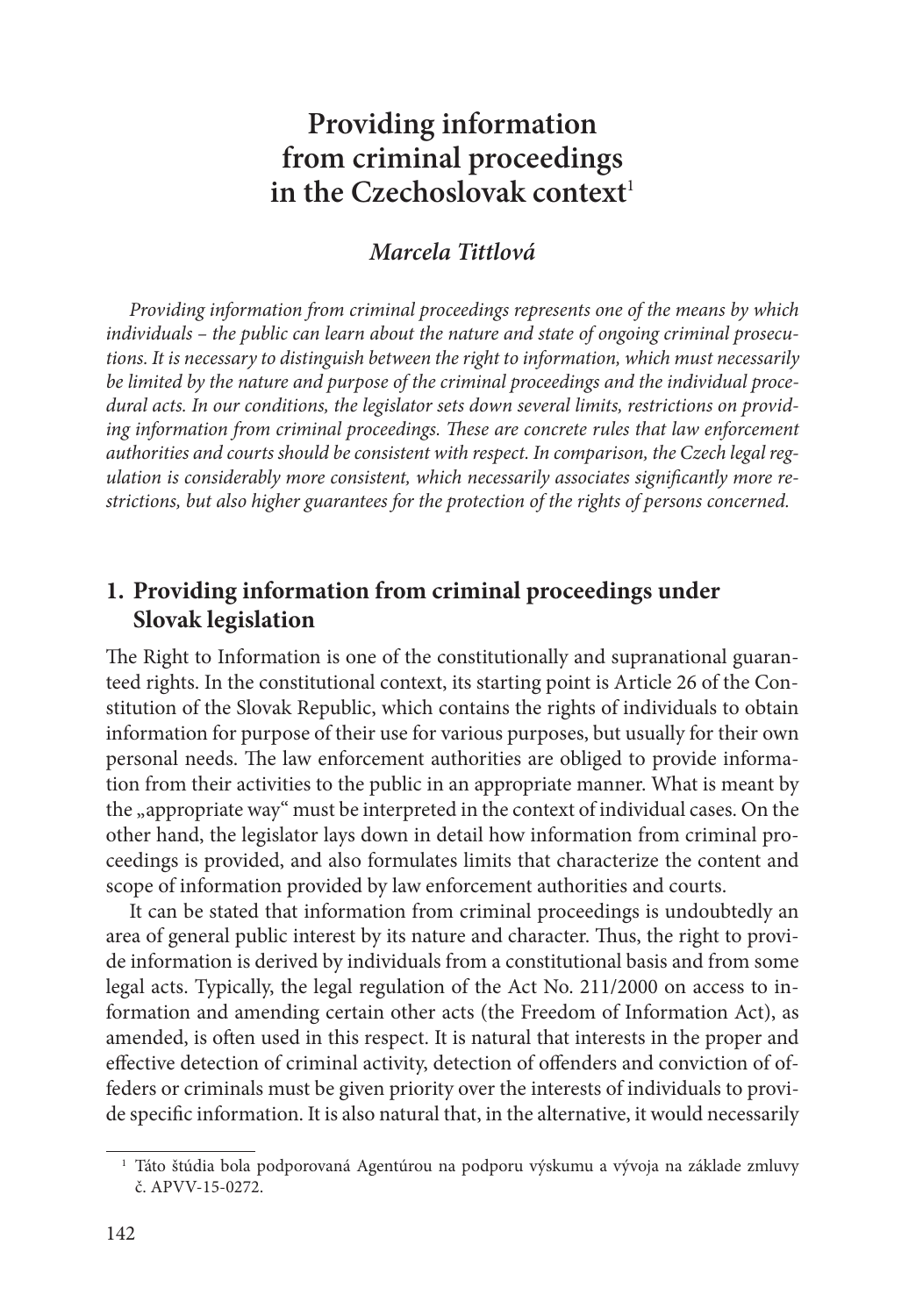be expected and assumed that individuals would be disproportionately interfered with the effectiveness of procedural acts – acts of criminal proceeding, obstruction of the purpose of criminal proceedings, and failing to fulfill the essential tasks on which criminal law is based (especially protection of society, fair sanction of offenders). In practice, there are cases where information from criminal proceedings is demanded by persons who are not directly involved in criminal proceedings and who are bound by specific motives and reasons to obtain information.<sup>2</sup> On the other hand, the applicants for information from criminal proceedings are also participants themselves, who use the provisions of the Freedom of Information Act to ensure their rights in order to circumvent the restrictive provisions of the Code of Criminal Procedure.3

Without prejudice to the fact that the Code of Criminal Procedure sets out precisely the rules, conditions and limits within which law enforcement authorities may operate in providing information to the public. The purpose of criminal proceeding and individual procedural acts within it is necessarily beyond the right of individuals to obtain freely information of any nature from ongoing criminal proceedings and on the content of procedural acts, mainly for their own private purposes. The rights of parties and subjects of criminal proceedings to information directly related to their procedural position in criminal proceedings are regulated in detail in their provisions by the Code of Criminal Procedure.

While, in accordance with the requirements of a fair trial, the main hearing is public, the public is not, in principle, allowed to pre-trial proceedings according to the Slovak procedural rules. This legislation enables the law enforcement authorities to carry out the individual procedures for the examination of criminal complaints, to carry out the pre-trial actions so that at the end of this procedure the judgement in that case can givem in one of the legal ways. That non-interference in the conduct and exercise of procedural acts is justified by the requirements for the attainment of the purpose of criminal proceedings, which are undoubtedly the most legitimate requirements. To this end, the right of individuals to freedom of information can undoubtedly be restricted to the extent necessary required.

It is evident that allowing the public to pre-trial proceedings could have a negative impact on the purpose of criminal proceedings and individual procedural acts. The dissemination of information of the procedural acts taken, on the planned procedural acts could lead to the real offender adapting his activities so his identity is not acertained, he will not commit them at all, postpone them and so on. Providing them without respecting legal limits and restrictions could lead to a frustration of the purpose of procedural acts and the purpose of the whole criminal proceedings.

 <sup>2</sup> Pagáč M.: Právo na informácie z trestného konania. Analýza postupov správnych orgánov v pôsobnosti MV SR v kontexte aktuálnych rozhodnutí NS SR. In Magister Officiorum č. 1/2015,

s. 1–2. 3 Wilfling, P.: Zákon o slobodnom prístupe k informáciám – komentár, problémy z praxe, rozhodnutia súdov. Bratislava: VIA JURIS, 2012, s. 91 a nasl.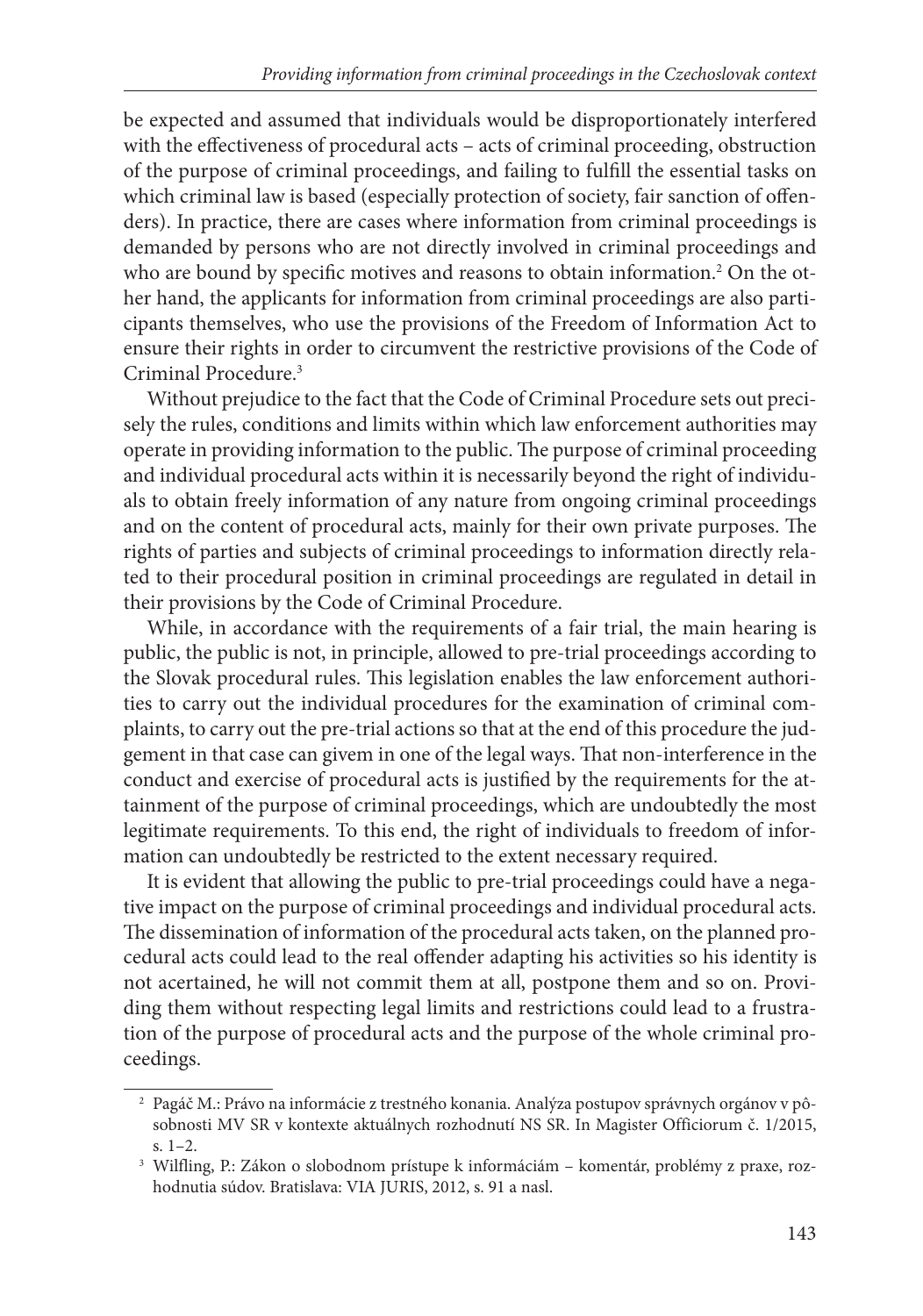Having regard to the purpose of the pre-trial proceedings, in principle they are non-public. Information is provided to the public in accordance with a number of rules and principles set by the Criminal Procedure Code of the Slovak Republic. On the one hand, this provides for some public scrutiny in relation to the conduct of realized criminal proceedings, satisfying the potential requirements of individuals for information from criminal proceedings, while respecting the purpose of the procedural steps taken and maintaining the possibility of achieving the purpose of criminal proceedings.

Sometimes providing information in this concept is confused with the free access to information, where it is possible to obtain information from the public authorities upon request. There are two diametrically different areas of legal regulations that have common spill-overs. In the case of providing information from criminal proceedings, it is a regulation contained directly in the provisions of the Criminal Procedure Code of the Slovak Republic, while in the case of free access to information it is a regulation set out in a separate law. There is extensive but not uniform decision-making practice of the Slovak courts in relation to their mutual relationship. However, it can be concluded that the right to information and its provision under the right to freely request information from state authorities must be limited in the context of criminal proceedings by specific rules, conditions, limits within which information can be realized.

The procedural legislation, which is expressed through a single paragraph – Section 6 of the Criminal Procedure Code of the Slovak Republic, contains specific rules and principles for providing information on criminal proceedings, as well as specifies entities involved in this information to the public. Providing information is ensured by official state authorities through their spokemen to media varied in nature, which aims to inform the public that does not jeopardize the purpose of criminal proceedings or procedural acts, while respecting the requirements and rules stated by the Criminal Code of the Slovak Republic.

Law enforcement authorities are not allowed to provide persons other than those determined by law with depreciations of pre-trial decisions, respectively providing information of criminal proceedings is strictly regulated by Section 6 of the Criminal Code of the Slovak Republic. This regulation, due to the nature of criminal proceedings and the principle of the presumption of innocence, which is one of the basic principles of criminal proceedings in a democratic society, does not allow law enforcement authorities to provide others than legally determined persons depreciations of pre-trial decisions, respectively make these decisions public. Neither law nor the Constitution of the Slovak Republic, nor the right of the public to know the detailed reasons for the decision in order to know whether the prosecution was justified because the restriction of the right to information contained in Article 4 of the Constitution of the Slovak Republic clearly refers to the law, which in this case is the Code of Criminal Procedure.<sup>4</sup>

 <sup>4</sup> NS SR 10 Sži 3/2016.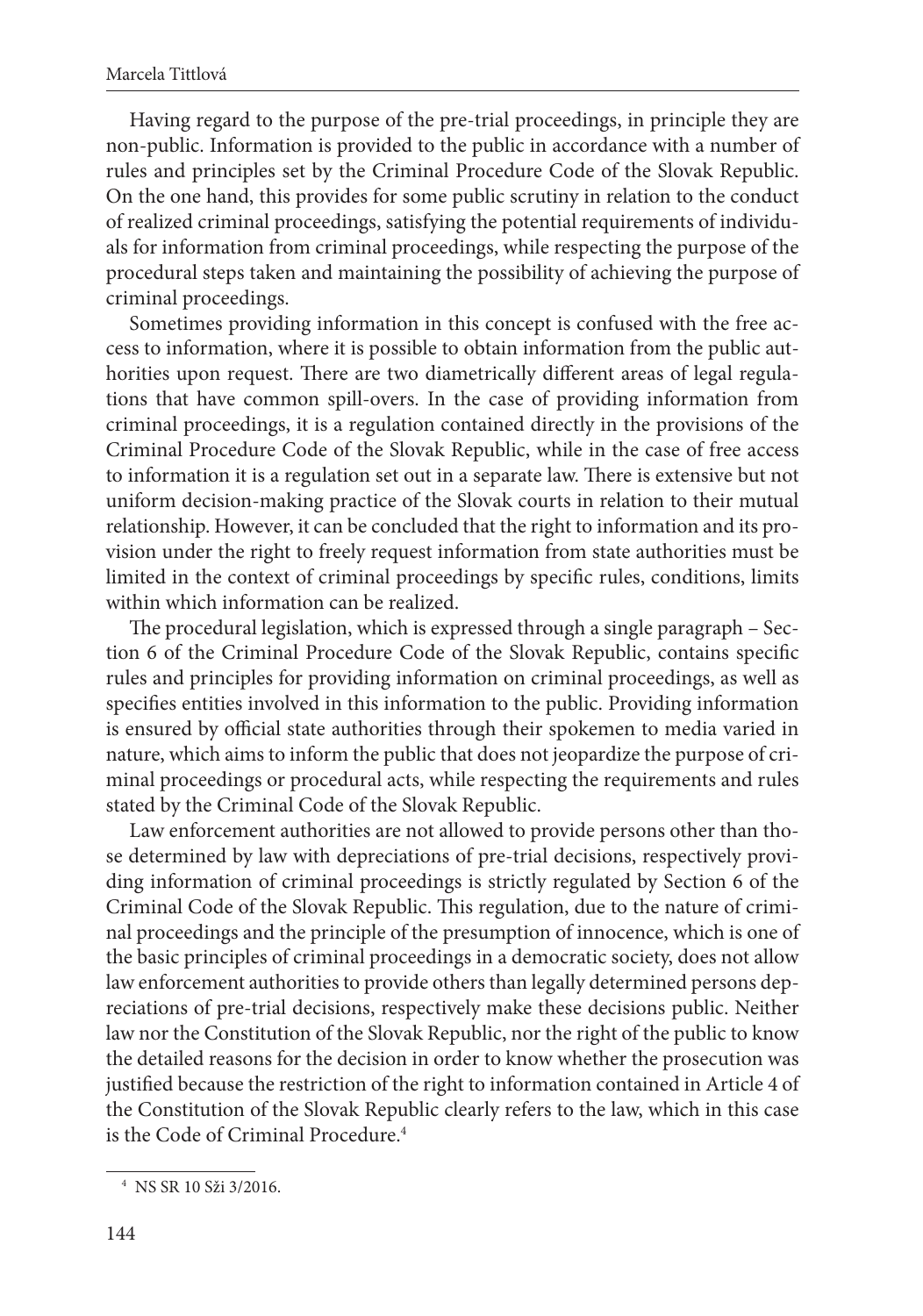Information from the pre-trial proceedings to the public is provided by the law enforcement authorities, from the proceedings before the court in accordance with the formulated rules by the courts. Article 6 of the Code of Criminal Procedure puts in place the obligation for both law enforcement authorities and courts to respect the rules of providing information to the public. The limits, constraints or barriers within which courts and law enforcement authorities can move and must respect, are therefore common to all parts of the criminal proceedings. The providing the information is realized through various types of communication media, respectively means such as television, newspapers, radio, etc. There are several rules linked to the protection of information, as well as the protection of persons involved in criminal proceedings in various procedural positions, as well as the purpose of procedural acts. The constraints and limits, within which the law enforcement authorities (and courts) have to move when providing information from criminal proceedings, are formulated in general terms and therefore independently of the part of the criminal proceedings. In accordance with it, law enforcement authorities are obliged to inform the public (to provide pre-trial information), and these rules and limits are also obliged to be respected by the courts in providing information to the public in part of the prosecution that is pending before the courts. These limits are regulated by the Slovak procedural regulation as follows: (Section 6 of the Code of Criminal Procedure):5

- when providing information it has to be taken into account the protection of classified information, legally protected secrets such as banking, tax, business, postal and telecommunications secrets;
- it not provided, respecivetly not informed about facts whose communication (to the public, unauthorized persons) could lead to the frustration or difficulty of clarifying and investigating the main case and achieving the purpose of criminal proceedings;
- the principle of the presumption of innocence must be strictly respected and, in accordance with it, informed of ongoing acts, persons involved in criminal proceedings in connection with formal qualification;
- personal data and information of a private nature (relating to a dwelling, family, correspondence, if not directly related to the present case or proceeding) are strictly protected in such a way that they are not published, respecitively as a rule, they should not be published;
- in particular, the interests of minors, juvenils and injured persons are protected in criminal proceedings by not disclosing information and data about them at all.

Ad a.) For providing information on criminal proceedings, it is necessary to ensure the protection of legally protected secrets (banking, tax, business, postal and telecommunications secrets) so that their content cannot be divulged. The law en-

 <sup>5</sup> Ivor, J., Polák, P., Záhora, J.: Trestné právo procesné. I. Bratislava: Wolters Kluwer, 2017, s. 68 a nasl.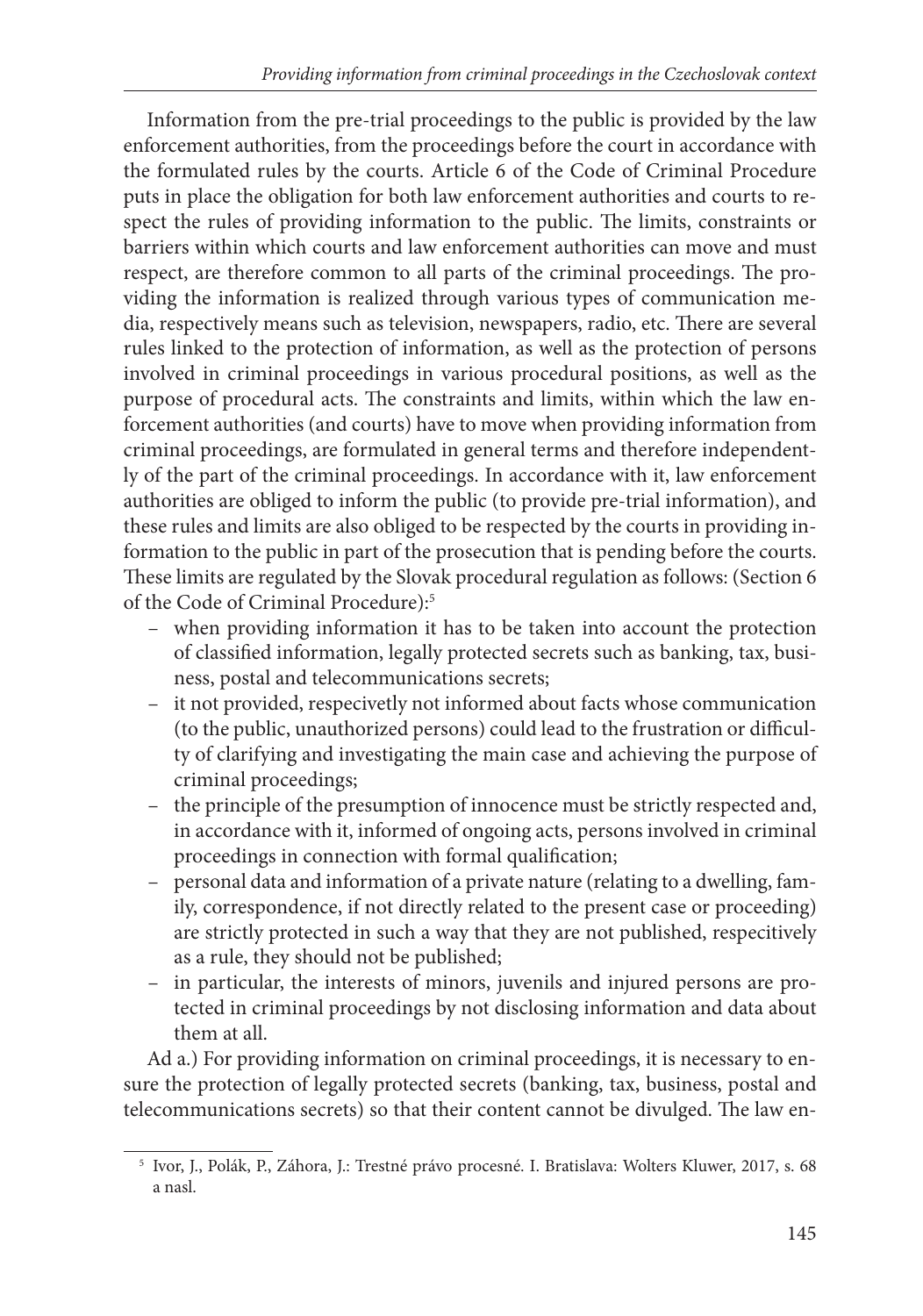forcement authorities as well as the courts are obliged when providing information to the public on criminal proceedings, to make such textual arrangements so that the content of these secrets protected by law cannot be divulged.

With regard to classified information at different levels of classification<sup>6</sup> as well as individual types of legally protected secrets (such as banking, tax, telecommunications, etc.), the possibilities of providing the information contained therein, as well as the conditions of disclosure, the group of persons authorized to acquaint themselves with the content of these facts and secrets, provides a special legal regulation. Although law enforcement authorities and courts have the possibility to obtain such information for their activities, their applicability is limited by the purpose of the criminal proceedings. Beyond criminal proceedings, they are not authorized to use them and, ultimately, are not authorized to make their content available to third parties, the public. When providing information from criminal proceedings, law enforcement authorities and courts are obliged to proceed in such a way that the contents of the above facts and legally protected secrets are not disclosed to the public and they are also obliged to take all measures to prevent the disclosure of such information. In the case of a request for providing information of this kind, they are obliged to refuse to provide it with reference to this legislation.

Ad b) In the framework of the provision of information, it is not possible to provide the public with information that could be directed to the purpose of the procedural acts and the specific stages of the criminal proceedings and the criminal proceedings as such. Nor providing any information capable of making difficult for achieve that purpose, preventing the present case from being properly and comprehensively examined, clarified and investigated. It is evident that in advance are not announced interceptions that are otherwise themselves under way intelligencelly,<sup>7</sup> nor prvoding information of house searches which are planned. Communication of such information to the general public could lead to the purpose of these procedural acts being frustrated and their implementation would not provide evidence relevant to the law enforcement authorities. Lessons learned could be distorted as a result of the announcement of such intentions, altered by the deliberate action of the perpetrators and third parties. Information on such procedural acts shall be provided to the public only when they are not capable of jeopardizing or frustrating the proper clarification and investigation of the case, the attainment of the purpose of the procedural acts and the stages of criminal proceedings. By official information means, as a rule the public is informed of their carrying out at the time when their execution has already begun or such procedures have already been completed. In particular, at this time, individuals no longer have the possibility to negatively influence the course of the procedural acts, to thwart their purpose, or they can no

 <sup>6</sup> Polák, P., Brvnišťan, M.: Bezpečnostný štandard v systéme utajovaných skutočností. In Zborník príspevkov z medzinárodnej vedeckej konferencie ,,Riešenie krízových situácií v špecifickom

prostredí", Fakulta špeciálneho inžinierstva, Žilina, 2012. <br/> 7 Záhora, J. a kol.: Obrazové, zvukové a obrazovo-zvukové záznamy v trestnom konaní. Bratisla-<br/>  $^7\,$  Záhora, J. a kol.: Obrazové, zvukové a obrazovova: Wolters Kluwer, 2018, s. 61 a nasl.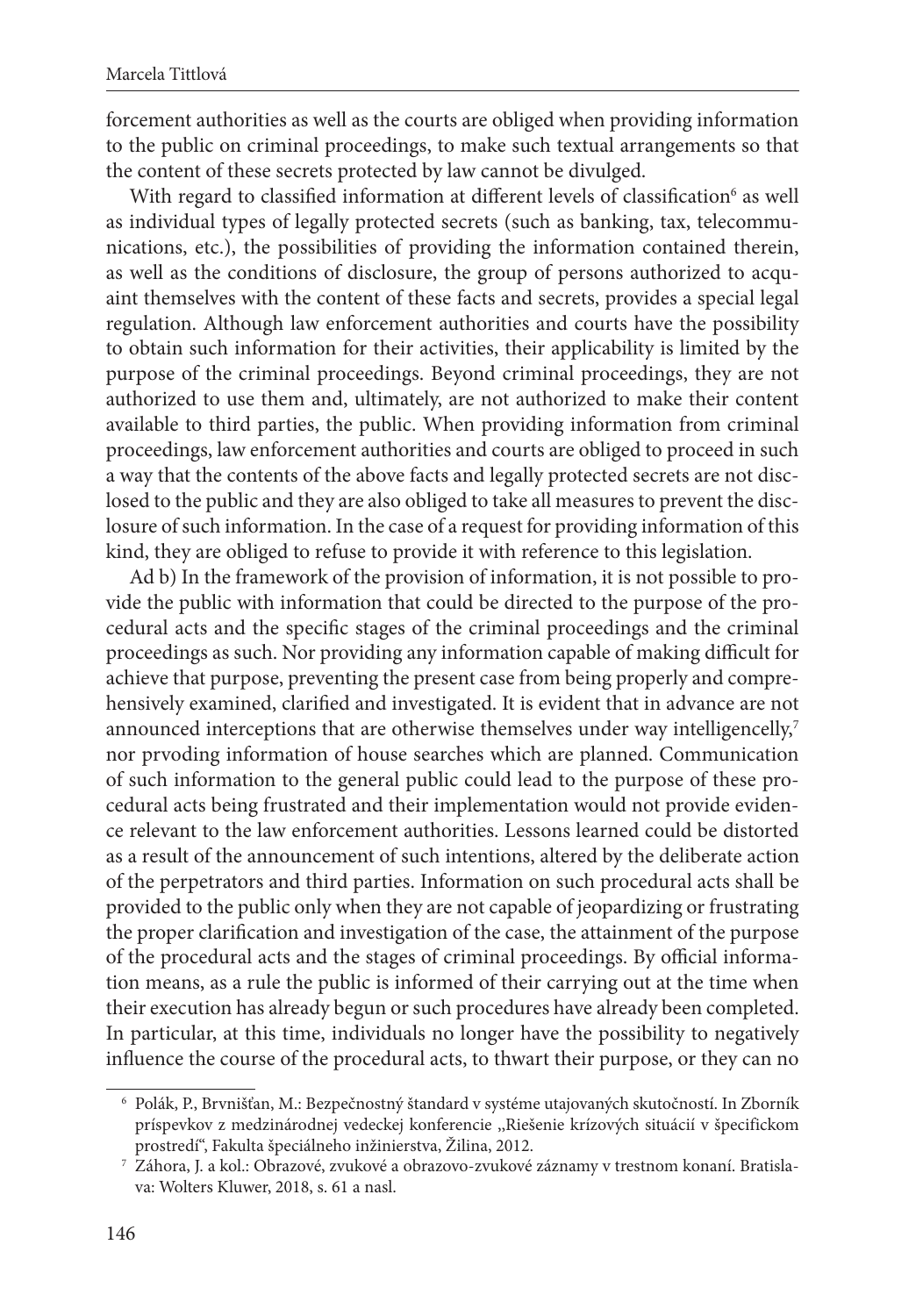longer influence them in any way as they have already been done.<sup>8</sup> It is obvious that this is a rule aimed at protecting the purpose of criminal proceedings as formulated in Section 1 of the Code of Criminal Procedure, and so does to protect the effectiveness of individual procedural acts.

Ad c.) Providing information to public must be conducted strictly in accordance with the principle of the presumption of innocence. Apart from the importance of this principle and the systematic integration into the system of criminal procedural principles, this principle is implemented and often infringed in the context of public information. The content of the presumption of innocence is that everyone is considered innocent in criminal proceedings until proven otherwise by a final conviction (by criminal order or court judgment).

The law enforcement authorities, as well as courts, are obliged to treat the accused of a crime respecting and applying this rule. This means, inter alia, that the accused of a crime must be treated as if he were innocent, that he must be treated and that how people must behave to him. Neither the speeches, nor the manner in which the law enforcement authorities or the courts behave or perform, the indictment of the accused in the criminal proceedings can be perceived to be a perpetrator. This does not exclude the possibility of law enforcement authorities or courts to provide information on the accused person in the form of his full name. In accordance with data protection rules, it is not possible to provide public information which is of a personal data nature and which aim or may be aimed at identifying a person or making it identifiable.

It is not excluded that the public should be provided with data on the accused in the form of his full name and surname. The only limit in this respect is that it is always necessary to state with full name and surname the actual procedural status of the person being prosecuted. It is excluded that the accused of crime be informed as the perpetrator, and that persons suspected or accused of ordering crimes be designated directly as ordering party (the decision as to which the party is actually ordering party is linked to the decision of the criminal court and the validity of the conviction).9 It is also excluded that, in the context of information provided to the public, it should be noted that they were aware of facts that should be confirmed, determined or proven at a later date, in the future, with respect to the accused.

The problems of informing the public and at the same time infringement of the principle of the presumption of innocence in the context of public information are very common for our media. Is it possible to ask where this problem arises, which can ultimately be referred to as a breach of the rules of providing information to the public? This may be a problem that arises directly when providing information from criminal proceedings by government officials, or a problem arising from subsequent interpretation by means of mass communication. With regard to cases of

 <sup>8</sup> Šimovček, I. a kol.: Trestné právo procesné. Druhé rozšírené vydanie. Plzeň: Aleš Čeněk, 2016,

s. 78 a nasl.<br>9 Ivor, J., Polák, P., Záhora, J.: Trestné právo procesné. I. Bratislava: Wolters Kluwer, 2017, s. 68 a nasl.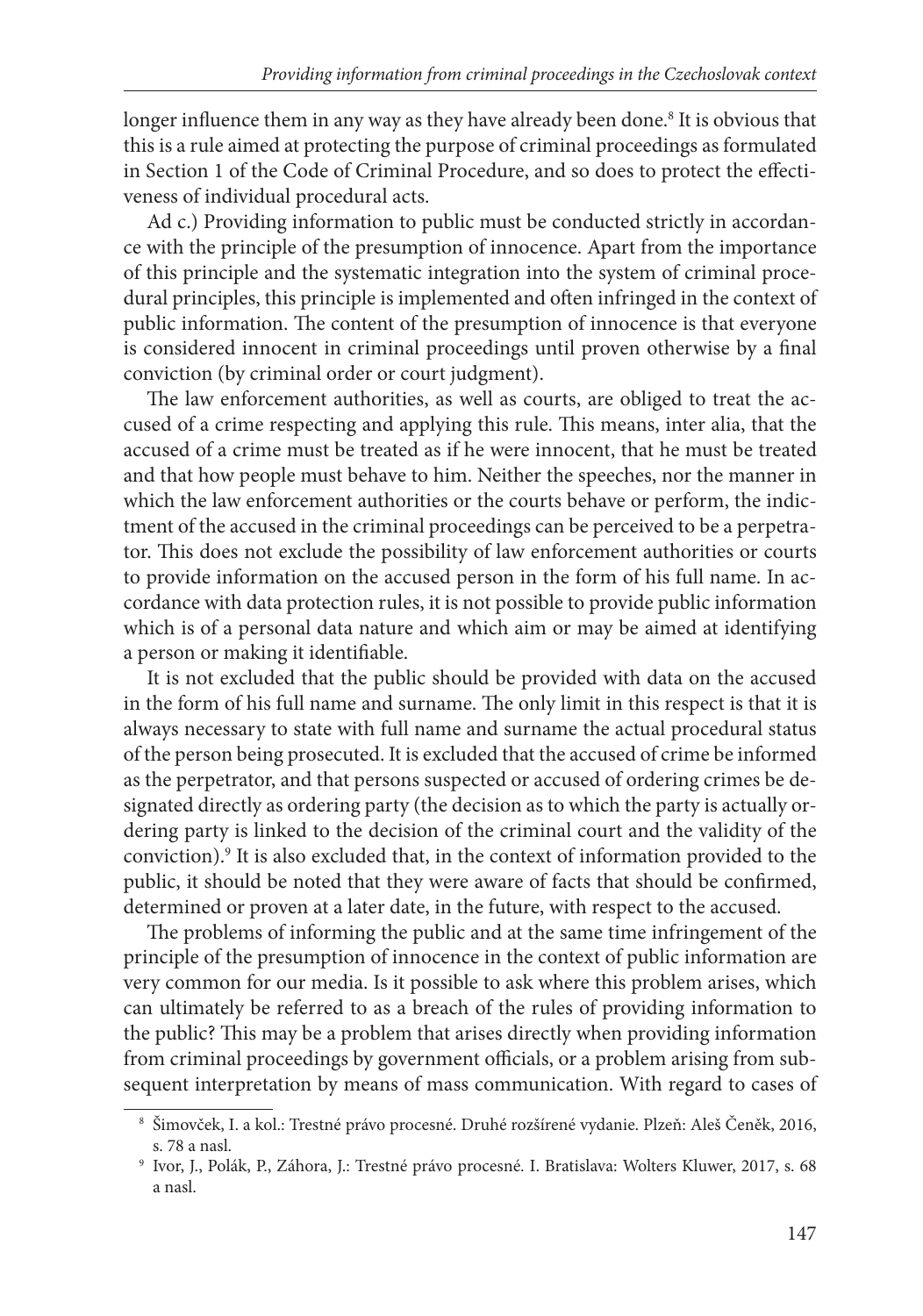infringement of the principle of the presumption of innocence, instruments of civil law for the protection of individuals may be brought to the attention, as well as any claims for damages which may be caused to the person concerned by infringement of the principle of the presumption of innocence.

Moreover, the media presentation itself often negatively affects the right to a fair trial by imposing on the public a certain idea of the persons and their guilt, innocence, and their involvement in the crime. It is, inter alia, capable of causing serious harm to the person concerned in respect of his or her gravity, rights, social life, employment, etc., if the person concerned is showed in a manner not respecting the principle of the presumption of innocence. Although some criminal proceedings are still pending or may have resulted in a cessation or acquittal of the accused, as a result of a media presentation, public may consider individuals at this time, or despite the cessation of criminal prosecution or acquittal of the accused, as perpetrators, although the legal reality is fundamentally different. Naturally, it is possible to ask whether they also interfere with the impartiality and independence of judicial decision-making, as court decision-making will necessarily be influenced by society's mood, a social order of conviction based on media presentation of facts that media often cannot work with or should not work with in terms of respecting procedural principles. As the media are an important tool for crime prevention, they are capable of creating opinions and social opinions in our environment as well as shaping and influencing them both in a positive and negative sense.

It is possible to examine which article in the process of public information fails to respect the principle of the presumption of innocence. At the level of law enforcement authorities or courts, it is at the same time a violation of criminal procedural rules and rules of providing information to public, so that any disciplinary and personal sanctions may be considered. At the media level, there is a demand for improved controls and the formulation of tools (including fines) to eliminate this problem. It is always a question of who is the originator of the violation of these rules, resp. who incorrectly and in contravention of legal rules provides information from criminal proceedings.

Ad d.) The provision of Section 1 of the Criminal Procedure Code of the Slovak Republic clearly defines the subject of criminal proceedings and consequently the provisions of the Criminal Procedure Code of the Slovak Republic also define the rights and obligations of law enforcement authorities and courts during criminal proceedings. It is unnecessary to detect information going beyond the subject of evidence in the course of criminal proceedings and, at the same time, it is unnecessary for the public to be provided with information on criminal proceedings that interferes in a disproportionate manner with the guaranteed rights of individuals. Interrogations shall also seek only information which is relevant to the present case and which does not interfere in disproportionate manner with the privacy of persons, except detecting the reason or motive of the offense.

If law enforcement authorities or courts have information of a private nature, information about privacy, family, correspondence, etc., that information may be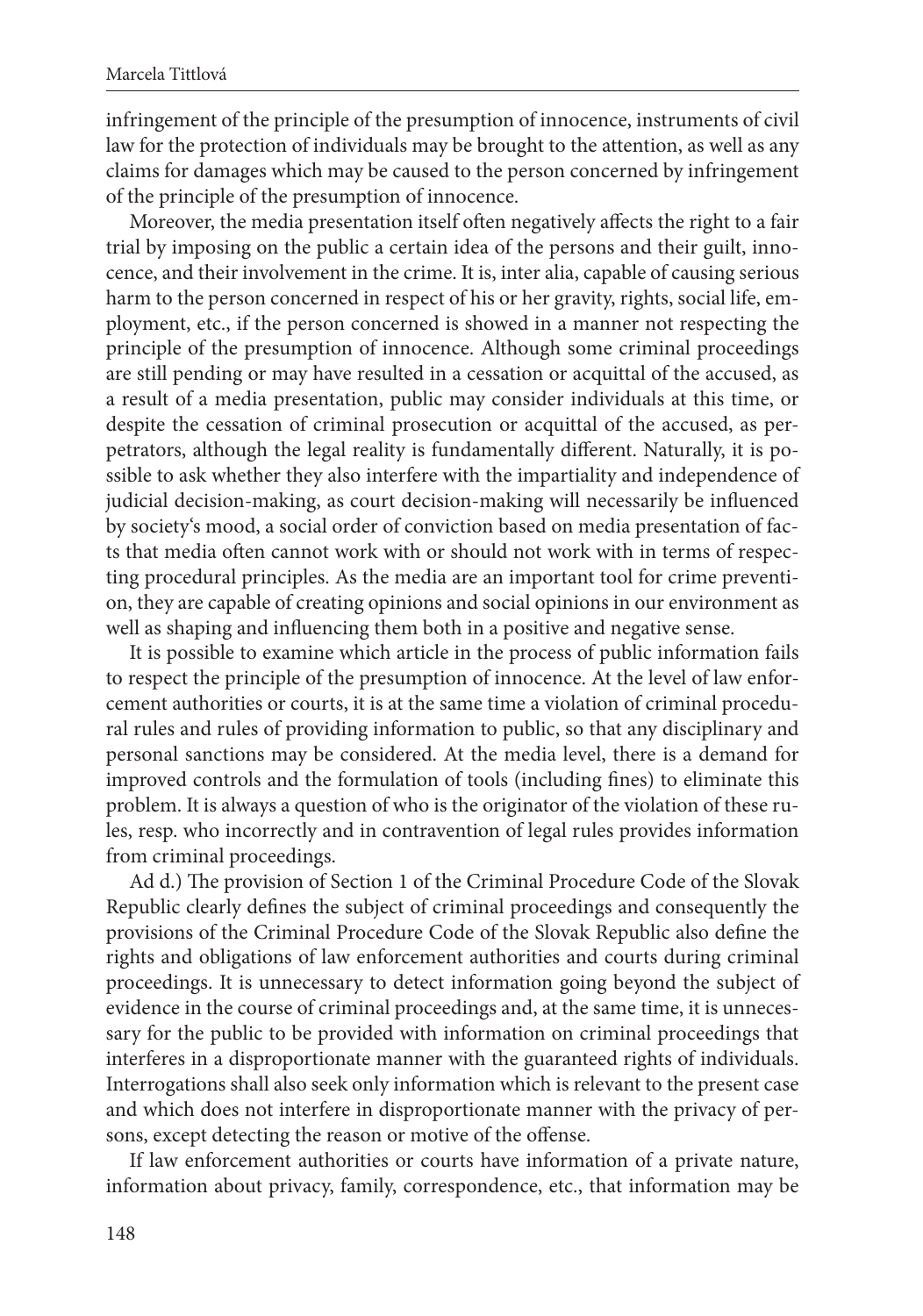relevant to their own activities from its view but is not provided to the public. Undoubtedly, a lot of this information is inevitably needed for their own activities, procedural steps and decision-making in criminal proceedings. Nor personal data, which is protected under the provisions of the new personal data protection legislation, are not made public or disclosed.<sup>10</sup> The law enforcement authorities and courts are required not to disclose personal data, and are required to refuse to provide personal data when required to do so under the right of free access to information.

Ad e.) In the provision of information from criminal proceedings, the interests of injured persones and victims of crime, minor and juvenile interests are signifi cantly protected. This rule is implemented in the prohibition of providing information about such persons. Information about them is not published at all in order to protect and prevent further victimization. This is also a rule that is often infringed by the media, and information on minors and juveniles is often published with minimal protection. Infrequently, we are witnessing the publication of wider information about injured minors or juveniles (presentation of places where they go to school, what activities they do in their free time, data about home and siblings), which in their summary are able to directly identify such a person. Here too, naturally, the question is where these rules are infringed, consequently, whether that directly at the level of information provided by law enforcement authorities (most often through spokemen) or at the level of media presentation. In any case, these are serious interventions in the guaranteed rights of protected persons, which we witness almost on a day-to-day basis.

# 2. The fundamental principles of providing information **in criminal proceedings under Czech legislation**

The Czech procedural regulation of providing information from criminal proceedings on the basis of the Code of Criminal Procedure of Czech Republic is much stricter, but at the same time more extensive. We meet with opinions that this regulation is considerably stricter in terms of what information can be provided from criminal proceedings. On the other hand, also with opinions that it is a regulation that is more effective in protecting the interests of criminal proceedings and specific individuals in various procedural positions. In any case, it is necessary to ask what led the legislator to adopt such strict conditions for providing public information from criminal proceedings and undoubtedly, one important argument will be that media presentation often does not respect basic procedural procedures, principles of criminal proceedings, negatively affects the course and purpose of criminal proceedings. It is noted that these are rules designed to fulfill the principles of criminal procedure and to protect the purpose of procedural acts. They are based

<sup>&</sup>lt;sup>10</sup> Čentéš, J. a kol.: Trestné právo procesné. Všeobecná a osobitná časť. Šamorín: HEURÉKA, 2016, s. 57 a nasl.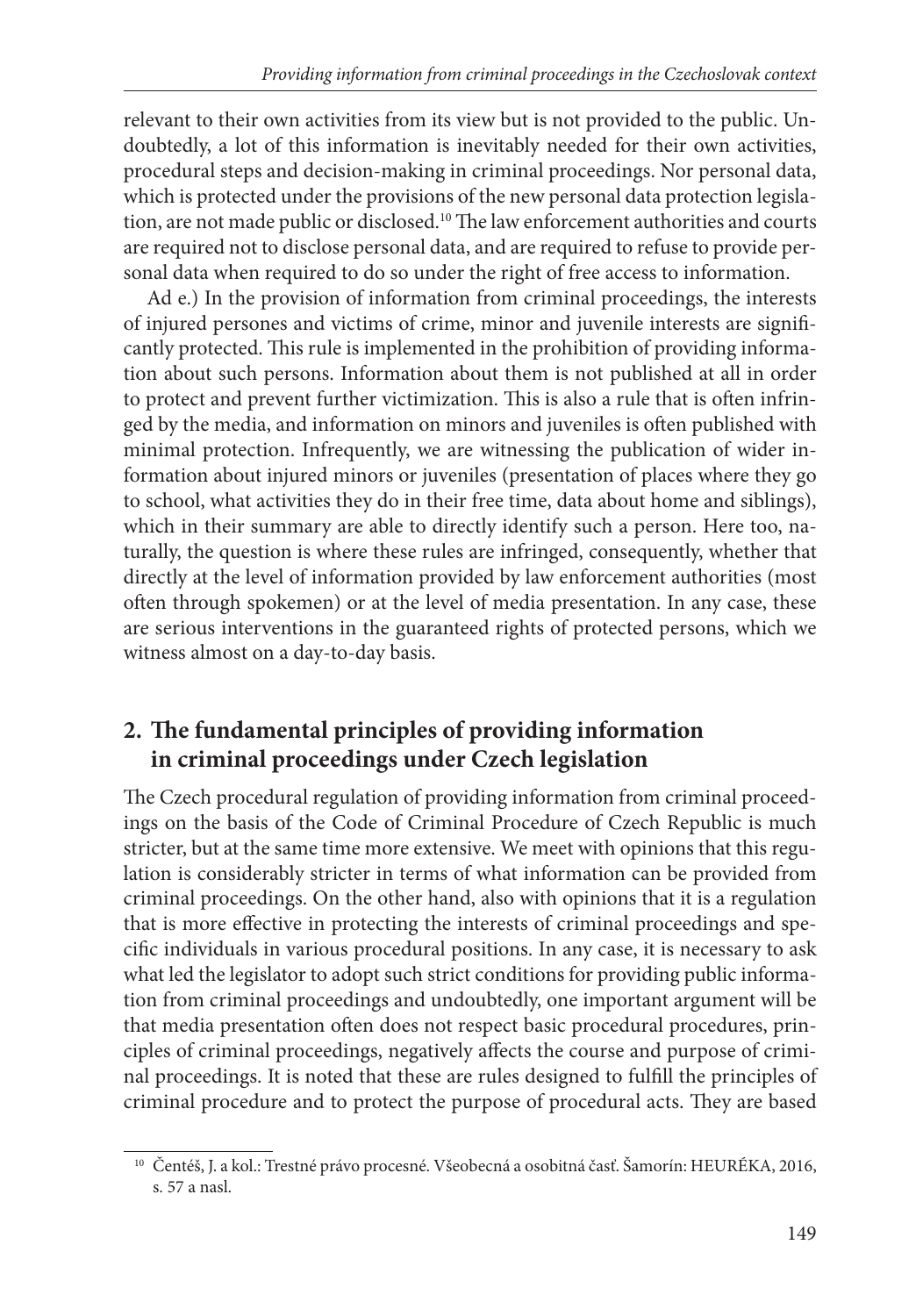on a number of prohibitions – prohibitions on providing information from criminal proceedings.<sup>11</sup>

Specifically, there is a relatively wide range of prohibitions, which were incorporated into the provisions of the Code of Criminal Procedure of Czech Republic by the amendment to this Act No. 52/2009 Coll., often referred to as "the Muzzle Act". In particular, from the media point of view, this act was perceived very negatively, especially due to the intensive interference with the right to freedom of information, which is otherwise guaranted by the constitutional basis of the state. The amendment began to be discussed in 2008 and is very closely related to the abuse of children in the Kuřim case. Just the insensitive publicity, insensitive access of the media to child victims formed the basis for considerations of tightening the rules for providing information from criminal proceedings to the public. Undoubtedly, the protection of injured persons and the protection of victims, the protection of victims who are underage, is one of the main ideas of this amendment. Neither the media presentation objected to this direction in any fundamental way, nor did it significantly oppose the protection of adult victims. Lastly, in our opinion that this is not about the age of the victim as it is about the extent and nature of the harm caused to victim by the crime and the fact that the crime has affected her rights and interests protected by law. In view of the above facts should be clearly guiding ideas in providing protection.12

The legislation at issue was the subject of several conflicts of opinions, legal and constitutional assessments. Its current legislation differs in part from the original proposed wording, respectively the proposed modification has been partially mitigated, although most of the main parts have been preserved to their present form.

Within the meaning of Section 8a of the Code of Criminal Procedure of Czech Republic, the law enforcement authorities are obliged to provide information from criminal proceedings and implement this obligation through public means of communication. In this process, they must respect the rules and limits laid down in from Section 8a. to Section 8d. of the Code of Criminal Procedure of Czech Republic. In some cases, the provision of information may be reserved by the public prosecutor by police authorities being able to provide information only with the public prosecutor's consent. Such a rule providing more control in our country is completely absent. However, mentioned regulation by the public prosecutor applies only to cases of providing information to the public and by means of communication $13$ 

Providing information is realized in accordance with the principle of the presumption of innocence and in such a way as not to jeopardize the purpose of the criminal proceedings. Persons, who are involved in criminal proceedings, may

<sup>11</sup> Šámal, P., Musil, J., Kuchta, J. a kol.: Trestní právo procesní. 4. přepracované vydání. Praha: C. H. [BECK, 2013, s. 126.](http://vezenipronovinare.cz/CZ/jak-vznikl-zakon)<br><sup>12</sup> [Stručná historie náhubkového zákona. Dostupné na http://vezenipronovinare.cz/CZ/jak-](http://vezenipronovinare.cz/CZ/jak-vznikl-zakon)

vznikl-zakon (z 17.2.2020). 13 Rozhodnutie Mestského súdu Praha 8A 117/2016 - 39.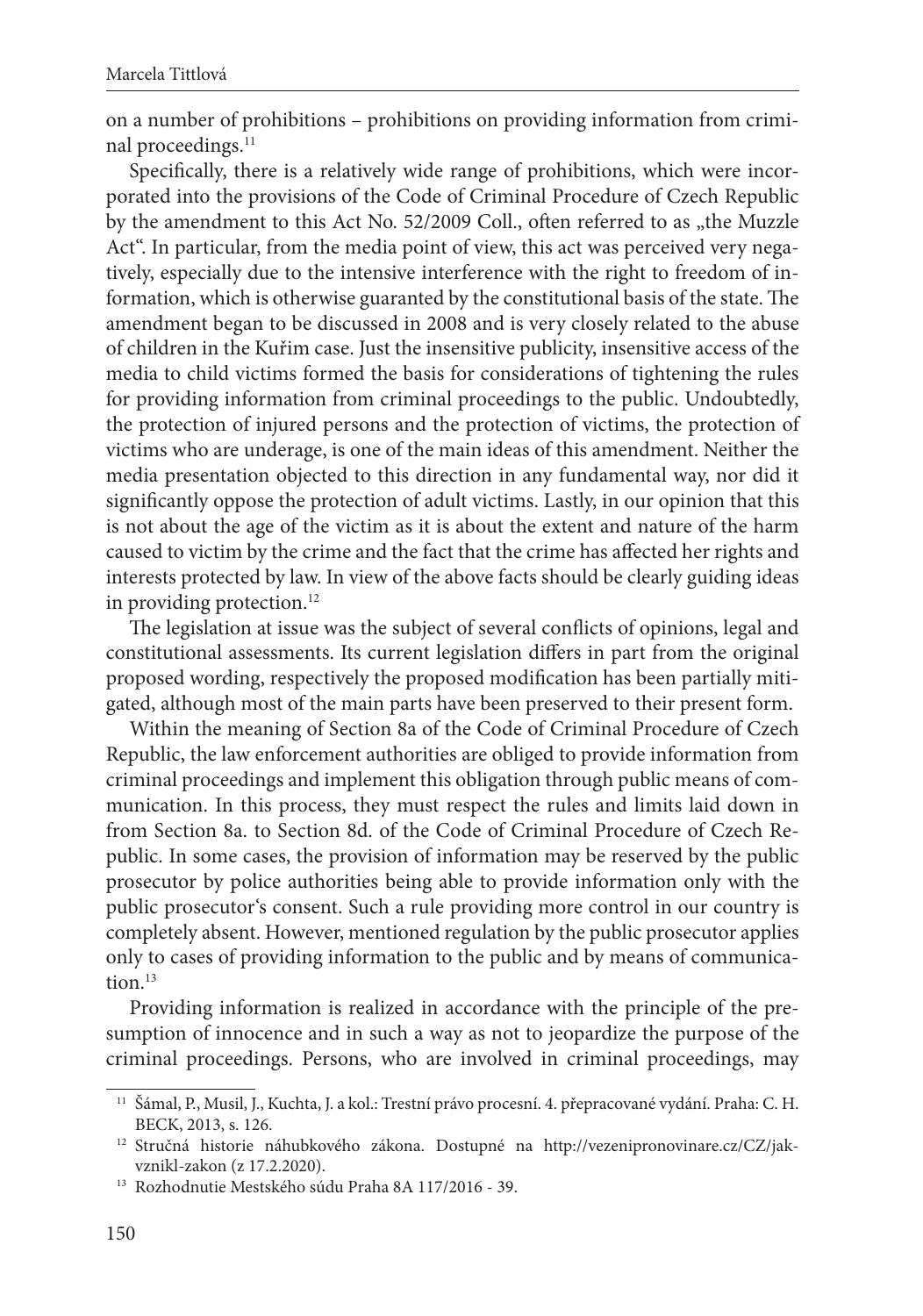not disclose information unrelated to the criminal case in question, so it is clearly prohibited to disclose information affecting personal, family, common life and non-criminal matters. At the same time, information in pre-trial may not be disclosed that would lead to the identification of the person prosecuted, injured person, the witness and the person involved, regardless of whether they are adults or under 18 years of age. The rule formulated in this way (from the point of class of persons) is also absent in our country. The wording of the prohibition on disclosure of information on persons involved in criminal proceedings which are not related to the criminal case in question has also been formulated. It is logical that such information should not be provided and should not be detected in criminal proceedings, which is the content of the principle of proportionality and restraint, as one of the guiding principles of the Slovak criminal process. This is limited solely by the purpose of procedural acts and criminal proceedings, beyond which the detection of information about persons cannot go (except for the detection of a possible reason or motive for a crime).

However, it is not a breach of these rules if only general and non-targeted information arising from criminal proceedings is published.14

In the context of the Czech legislation, the above information may be provided only necessary cases and extent in which i tis necessary for the search for persons or extent which is necessary to achieve the purpose of the criminal proceedings. Information is always carried out in accordance with the need to achieve the purpose of procedural acts and the purpose of criminal proceedings. The above-mentioned extension of the prohibition on provision of information on accused persons, injured persons or victims, witnesses and persons involved regardless of their age, has been strongly criticized by the Syndicate of Journalists in the Czech Republic and marked as a complete censorship preventing the free practising their profession. The information on persons should not be disclosed which are directly related to the prosecuted crime as outlined above. Persons under 18 years of age, their privacy and personal data are carefully protected.

Despite of such an express prohibition, if the information, which are prohibited to provide, is provided to the person, person is not allowed to disclose it, to give consent to disclose it, except in situations where it is necessary to fulfill obligations, to exercise rights under a separate regulation and for achieving the purpose of criminal proceedings (Section 8b of the Code of Criminal Procedure of Czech Republic).

Although this legislation seems to be very strict, prohibiting the publication or providing of a number of information about persons involved in criminal proceedings in various procedural positions, it should be noted that not only in the Czech Republic, but also in our country there are frequent cases of incorrect public information by the means of communication. The photographs are often published or provided with only minimal adjustments that do not prevent the recognition of the

 <sup>14</sup> I. ÚS ČR 1521/2012.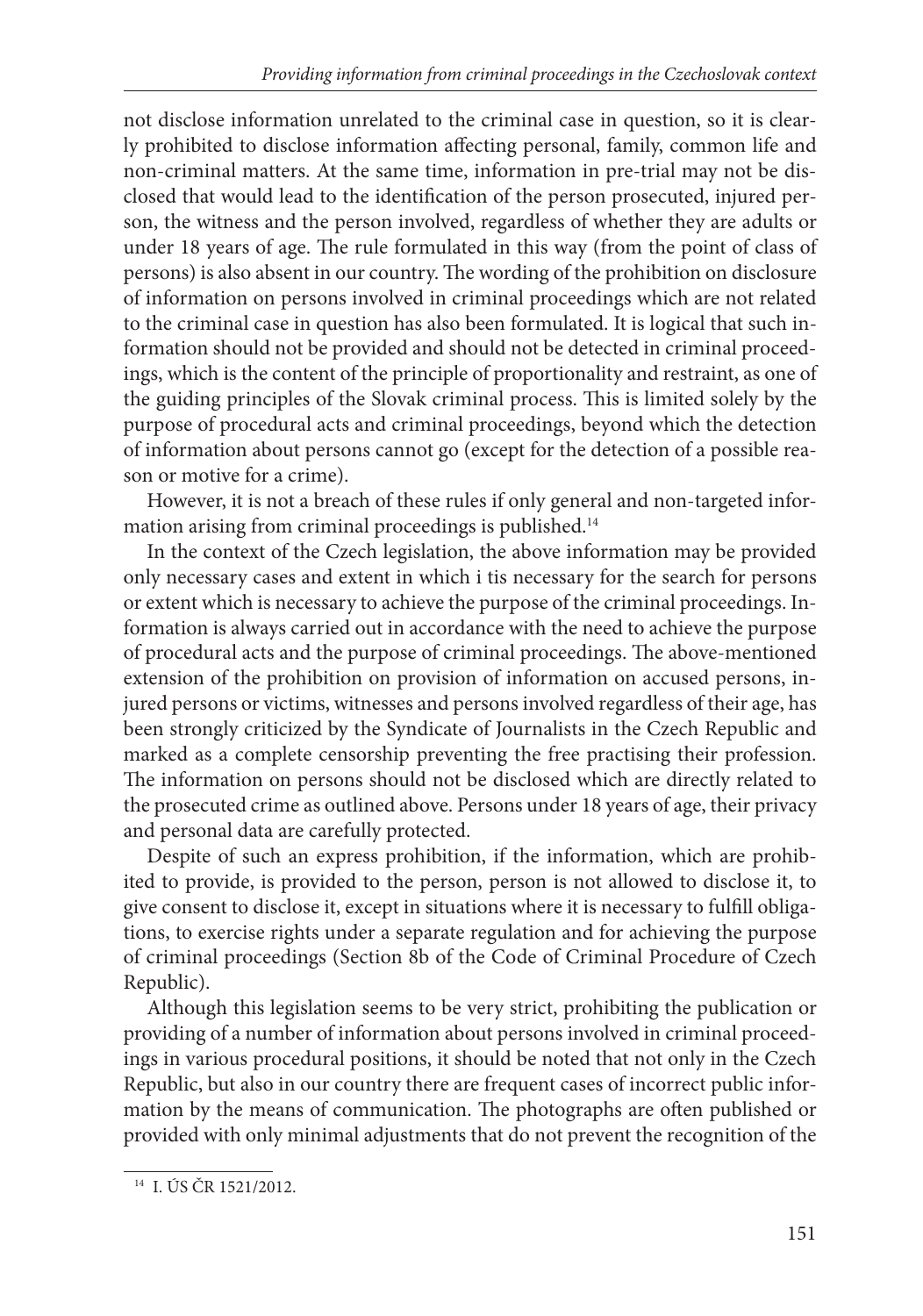person, personal expressions are disclosed, data by which persons are identifiable, interfere with the privacy of these persons, etc. According to the Czech legislation, this is not only ban on minors, juvenils and injured persons, but on a much wider range of persons.

On the one hand, it may be a relatively intensive interference with the right to inform the public, as well as an intensive interference with freedom of expression, but on the other hand undisciplinary and, in particular, incorrect provision of information by the media, frequent infringement of the guaranteed rights of the persons concerned directly required such action. Frequently, this is nothing more than an interest in media promotion in the market, while the real interests of the victims, their needs and protection requirements are not taken into account at all. They stand far behind in the sequence of interests considered. In this respect, it can only be recommended that the considerations and conclusions that led to such stricter legislation in the Czech Republic should also be discussed here as one of the possible solutions for the consistent protection of selected groups of persons involved in criminal proceedings.

The legislation has promoted the protection of injured persons in general in the context of the above-mentioned prohibition on the provision of data on them. More specifically, the protection of injured persons under 18 years of age was supported if they were victims of selected crimes within the meaning of Section 8b (2) of the Code of Criminal Procedure of Czech Republic. Data about them are not published in criminal proceedings and information about them is not provided from criminal proceedings. In this case, however, criminal protection only applies to the injured person, not to the victim.

In the case of injured juvenile and group of injured who have been subject to exhaustively defined offenses, it is not even possible to publish final convictions if they should show the names, surnames and residences of those persons. Therefore, if they are to be published or provided, then it is important to make the necessary adjustments to their content so that these data are not published. In connection with this, there is a controversy as to whether the principles of the public hearing in the main hearing are being undermined in this way. The main hearing is, in principle, public and, moreover, the judgment is always public. Thus, even if the media are present at the giving judgment, parts of it which contain such data cannot be used even though they have been publicly declared. This problem was solved by the Czech legislation in the way that although during giving the judgement the data of injured persons are provided, but can not be provided such information which can be used to identify, determine, it is not possible to give the judgment if the statement criminal proceedings.

No pictorial, audio or other records towards identification of the juvenile injured or injured persons, against whom exhaustive list of the criminal offenses as defined in § 8b (2) of the Code of Criminal Procedure of Czech Republic have been committed, may not be published from the main hearing and the public session.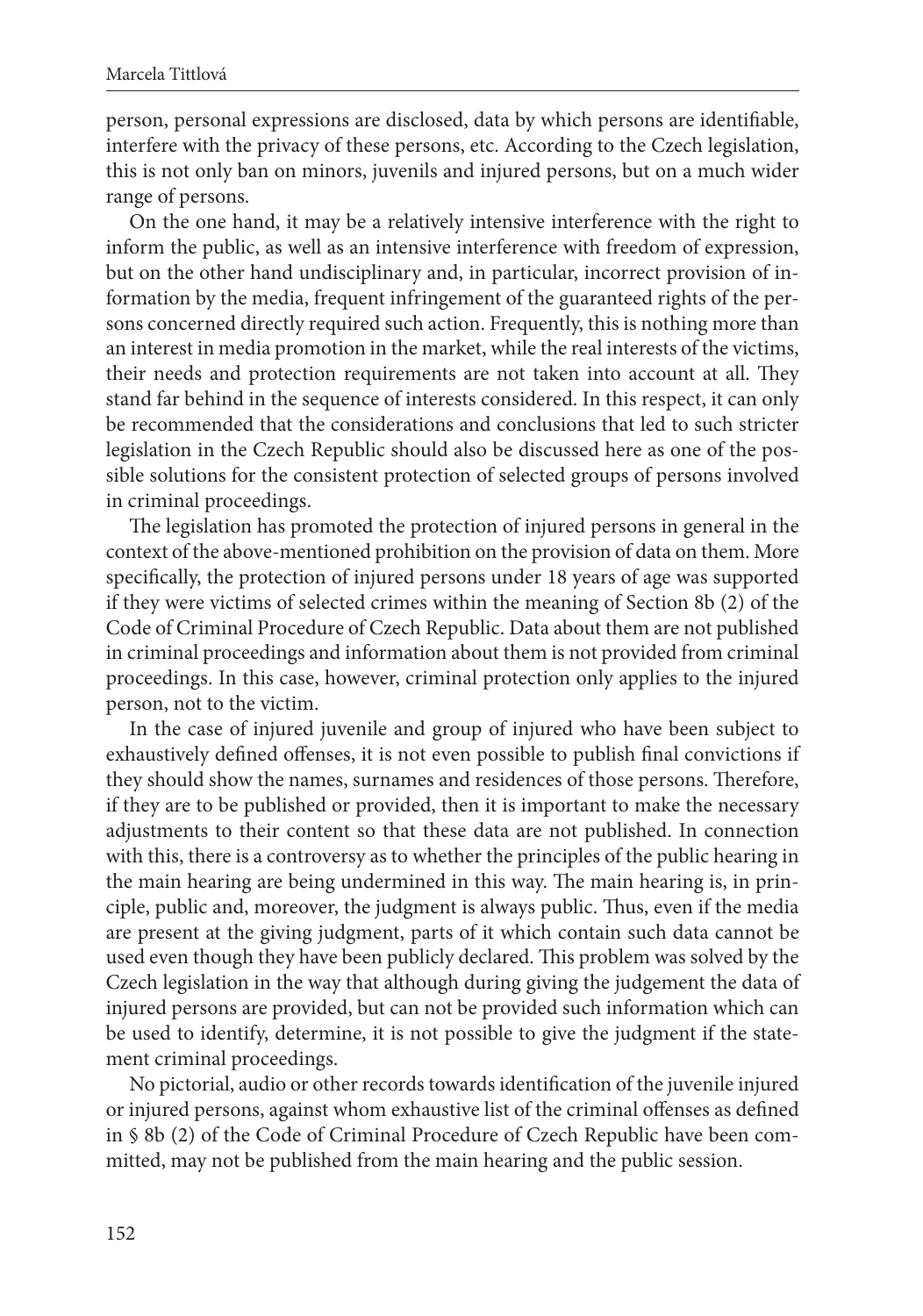In principle, information about injured persons is not disclosed, except when public interest is outbalanced in such disclosure, in particular as regards searches for persons or cases of detect of wider range of witnesses. Otherwise, the disclosure of this information is prohibited. The only exception is when the injured party directly agrees to such a process.

Within the meaning of the Section 8c of the Code of Criminal Procedure of Czech Republic, disclosure of information obtained by tapping is prohibited. The purpose of this provision is to prohibit parts of the evidence, parts of the criminal investigation file from being publicly presented. The newly introduced rule clearly prohibits the disclosure of such information. This amendment responded to the unacceptability of leaks from investigation files in the Czech Republic, which did not help the propose of the criminal proceedings. This is unprecedented in the surrounding European countries, but pursues a clear goal – achieving the purpose of criminal proceedings, procedural acts without unnecessary leaks of information, distortion, media presentation, media pressure, infringement on the principle of fairness of criminal proceedings, etc.

This rule applies in the Czech Republic to the interception and recording of telecommunications traffic and information obtained therefrom, as well as information from the tracking of persons and things, if they contain information that would lead to the identification of the person concerned but not used as evidence in the proceedings before the court (this last rule points to the above-mentioned exception, where the situation is diametrically different, because the information was made in the public trial and forms part of the court's decision). The communication of such information could only be possible with the consent of the data subject or person concerned. It is precisely the protection of those rules and, if that person agrees to disclose them, and must be fully capable of understanding the importance of such protection in terms of age and intelect, as well as by giving up his consent, then naturally their disclosure is possible.

The principles contained in the provisions of Sections 8a to Section 8c of the Code of Criminal Procedure of Czech Republic are not absolute and the legislator has formulated a few exceptions. Thus, information, which abovementioned provisions prohibit to disclose, is nevertheless possible to disclose, but only only to the extent necessary, when:

- a.) it is necessary for the purpose of searching for persons,
- b.) it is necessary to achieve the purpose of the criminal proceedings,
- c.) if permitted by the Code of Criminal Procedure of Czech Republic,
- d.) if it is justified by the public interest, if it outweighs the interest in the protection of the privacy of injured person in the given case (particular care should be taken to protect the interests of persons under 18 years of age),
- e.) always with the explicit consent of the injured person (consent cannot be given by the offender against the person who died or was declared dead).

There is no infringement if there is a public interest in the disclosure of information, and that outweighs the interest in protecting the privacy of the person con-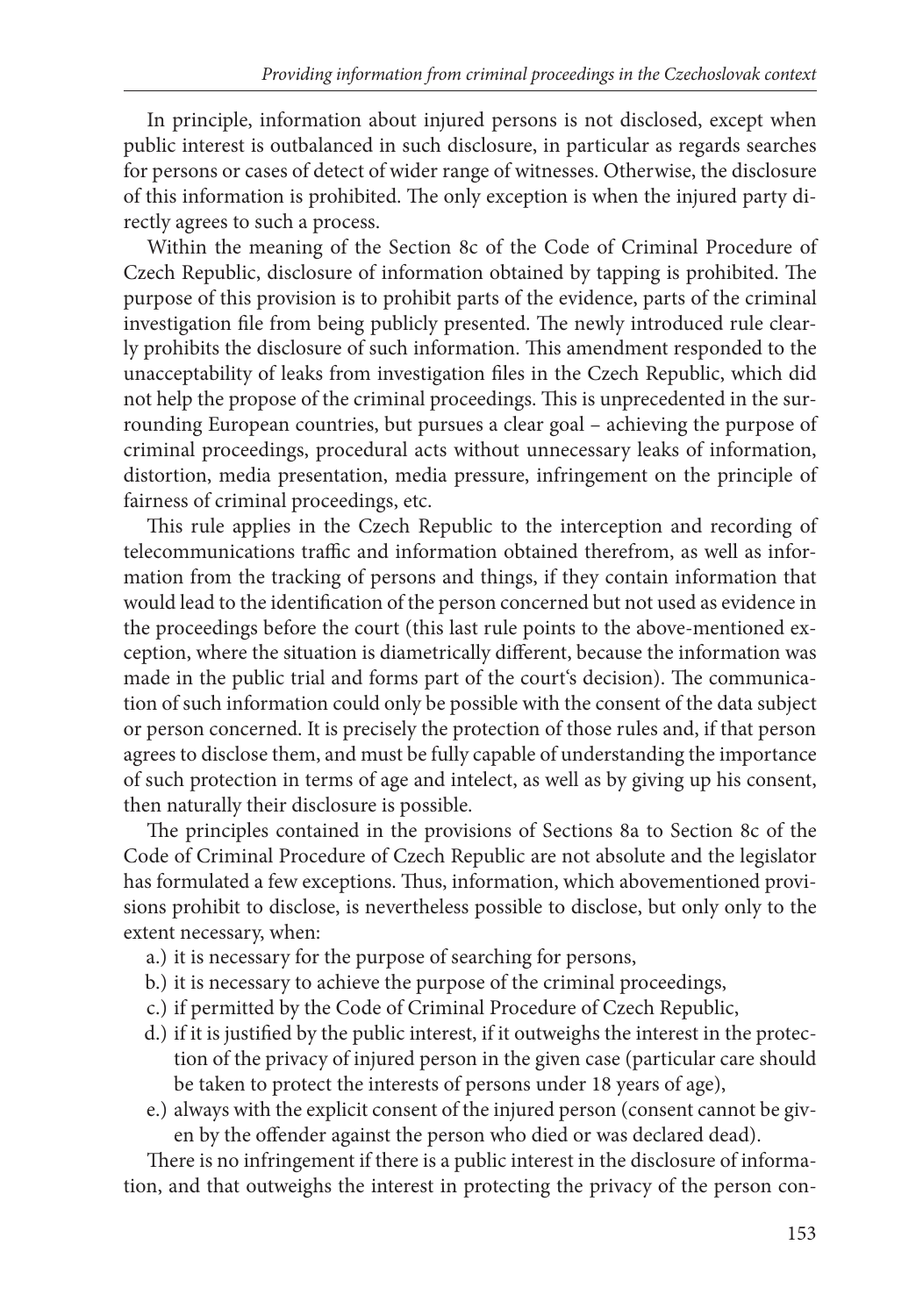cerned. It is a question of the proportionality assessment when it is necessary to take into account the facts, the relevance of the information to the public, public life, the person concerned and the extent to which it affects him. Proportionality requires that interference with guaranteed rights be assessed and must be balanced in order to limit the rights concerned. It is certainly not only the public interest that can be considered as a public interest, but it must be seen in a narrower sense and therefore that information is needed for public life, useful for shaping political views and for perceiving and judging the activities of state authorities, politicians or public life of society. Both politically important functions and important official capacity can lead to an overriding interest in disclosure of information.15

## **3. Conclusion**

Several of the outlined changes of the Czech procedural legislation regarding the provision of information from criminal proceedings can only be appreciated, although they have significantly affected the freedom of the press and information to the public. We believe that the achievement of the purpose of procedural acts and criminal proceedings is the primary objective to be pursued in providing information, together with the protection of the rights and rights of the protected interests of involved persons in criminal proceedings. In many cases, it is not so much a question of the age of these persons, but rather a question of protecting their rights and legally protected interests, which often do not mean any significance in media presentation at all.

It can be positively considered that this legislation aims at the protection of privacy, injured persons, witnesses, protection of personal data, prevents unwanted leak from criminal proceedings, distribution of video and audio recordings from criminal proceedings. This is undoubtedly a significant step, but it adversely affects the right to freedom of expression. On the other hand, if the media do not really respect the rules for the protection of the rights and legally protected interests of persons, their activities lead to further victimization and leak of information from criminal proceedings threatens the achievement of the purpose of criminal proceedings, procedural acts and negatively impact on right of fair trial, public opinion, is necessary to restrict the media, even in a significantly restrictive way (through restrictive measures). It is not necessary to mention about the negative consequences of such insensitive, sensational eager and disrespectful informing the public even in the Slovak conditions, especially nowadays. For this reason, too, in our opinion if the media fails to respect the rules of providing information from criminal proceeding and the principles of achieving purpose of procedural acts and criminal proceeding, if they are not taking into account the interests of specific individuals involved in criminal proceedings, this prohibition is fully relevant and can be recommended

 <sup>15</sup> Rozhodnutie Úradu na ochranu osobních údajov 2As 304/2017 - 42.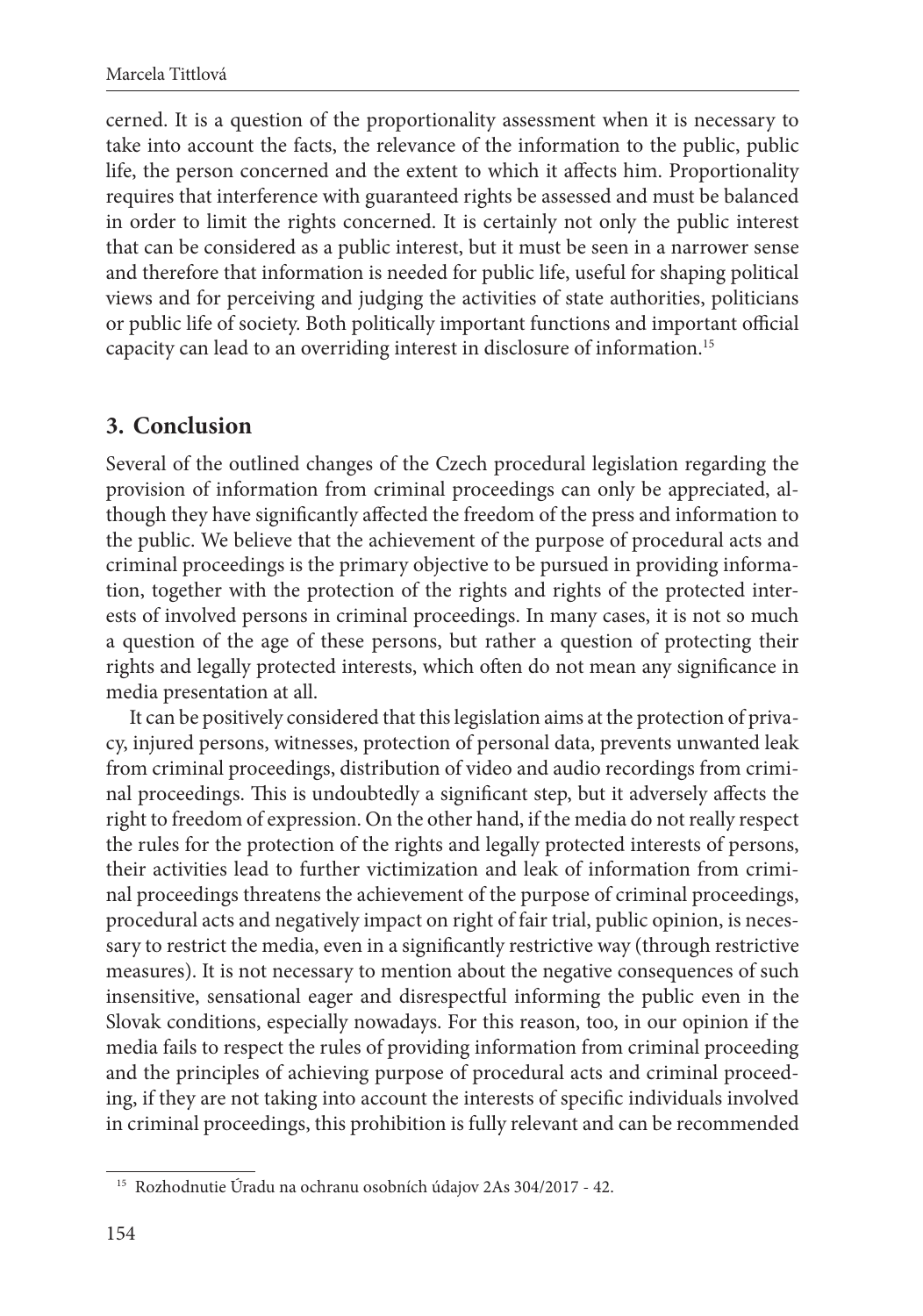to open discussions with subject of limitation of the scope of providing information from criminal proceedings also in our conditions.

# **Bibliography:**

Čentéš, J. a kol.: Trestné právo procesné. Všeobecná a osobitná časť. Šamorín: HEURÉKA, 2016. Ivor, J., Polák, P., Záhora, J.: Trestné právo procesné. I. Bratislava: Wolters Kluwer, 2017.

- Pagáč, M.: Právo na informácie z trestného konania. Analýza postupov správnych orgánov v pôsobnosti MV SR v kontexte aktuálnych rozhodnutí NS SR. In Magister Officiorum č. 1/2015.
- Polák, P., Brvnišťan, M.: Bezpečnostný štandard v systéme utajovaných skutočností. In Zborník príspevkov z medzinárodnej vedeckej konferencie "Riešenie krízových situácií v špecifickom prostředí", Fakulta špeciálneho inžinierstva, Žilina, 2012.
- Str[učná historie náhubkového zákona. Dostupné na http://vezenipronovinare.cz/CZ/jak-vznikl](http://vezenipronovinare.cz/CZ/jak-vznikl-zakon)zakon (z 17.2.2020).

Šámal, P., Musil, J., Kuchta, J. a kol.: Trestní právo procesní. 4. přepracované vydání, Praha: C. H. BECK, 2013.

Šimovček, I. a kol.: Trestné právo procesné. Druhé rozšírené vydanie. Plzeň: Aleš Čeněk, 2016.

Wilfling, P.: Zákon o slobodnom prístupe k informáciám – komentár, problémy z praxe, rozhodnutia súdov. Bratislava: VIA JURIS, 2012.

Záhora, J. a kol.: Obrazové, zvukové a obrazovo-zvukové záznamy v trestnom konaní. Bratislava: Wolters Kluwer, 2018.

I.ÚS ČR 1521/2012.

Rozhodnutie Mestského súdu Praha 8A 117/2016 – 39.

NS SR 10 Sži 3/2016.

Trestní řád č. 141/1961 Zb. v znení neskorších predpisov.

Trestný zákon č. 301/2005 Z. z. v znení neskorších predpisov.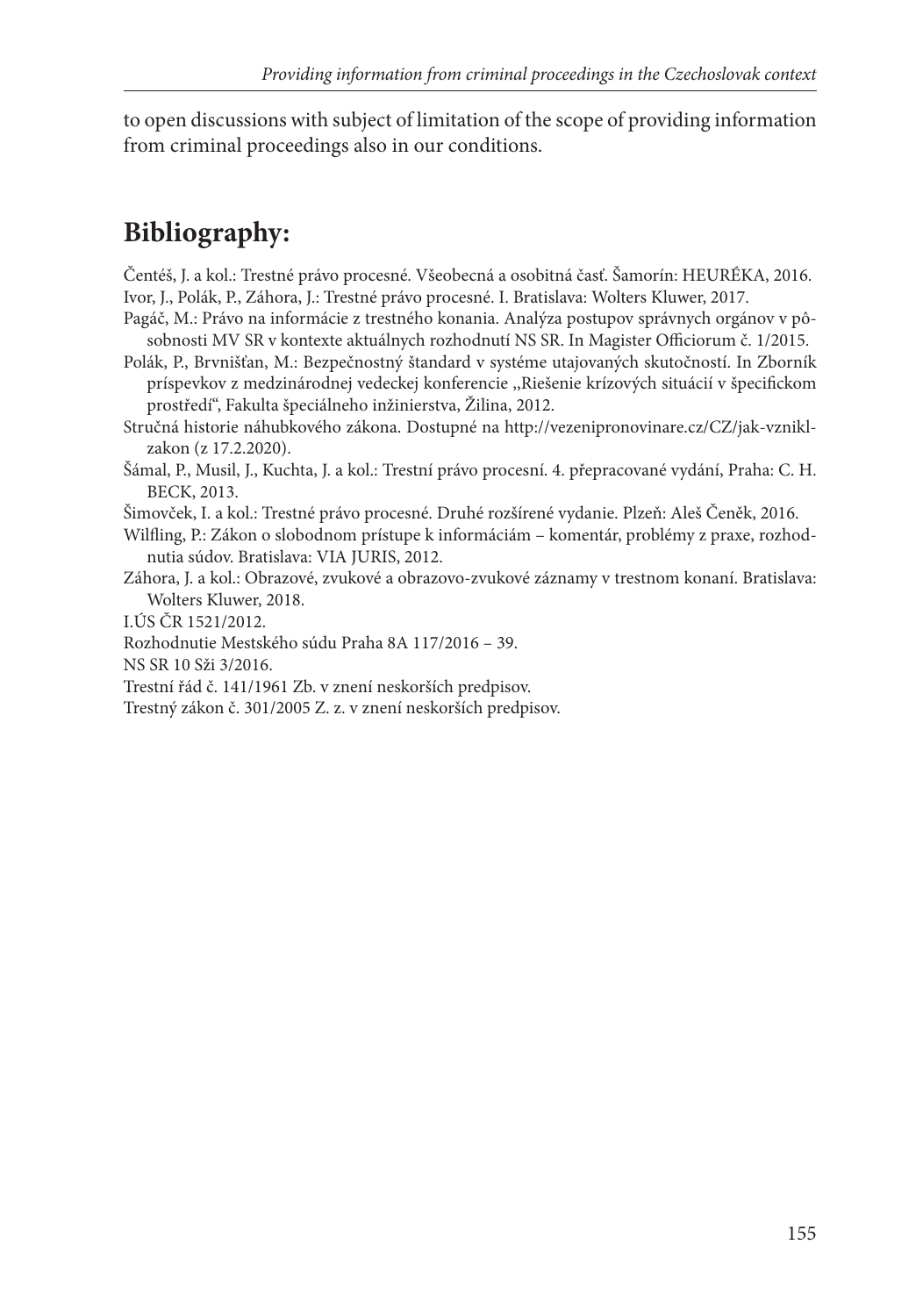# **Criminal proceedings against a member of the Israeli government as an alternative to Czech experience**

*Tomáš Pezl*

*Metropolitan University Prague, Czech Republic*

*tomas.pezl@mup.cz* 

*Abstract: Criminal proceedings against a member of the government not only always create criminal law questions but also constitutional consequences. Th ese are mainly related to options and abilities of the constitutional system to react to such situations and to prevent them. The presented chapter introduces the practice of the Israeli constitutional system that has plenty of experience with politicians' criminal investigations, and it is prepared so far for this reality. Nevertheless, also new challenges are emerging in the Israeli system, particularly in connection with the criminal proceedings of Prime minister Netanyahu.*

*Keywords: Israeli constitutional system, criminal investigation, criminal proceedings, procecution, member of government*

# **1. Introduction**

Criminal proceedings of a representative of one of the constitutionally defined powers represent a problematic issue in every democratic state; in the case of a representative of the chief executive, the issue becomes even more sensitive. It is a prerequisite for the proper performance of the function that the representatives of individual powers are people who respect the law, and their actions are not subject to doubts about their legality. On the other hand, this is not a situation unknown in many countries worldwide, including established democracies.

The subject of interest is not the fact that a person in the position of an executor of state power is prosecuted or suspected of committing a crime, but rather the possibility of the constitutional framework to react, the degree of preserving the principle of presumption of innocence, or other rights associated with defence.

If a member of the government is charged with a criminal offence, it is common in many countries for such a government member to resign and subsequently resolve the criminal matter as a private person. This approach is often referred to as a manifestation of high political culture or even a constitutional custom. In the vast majority of states, no legislation would prevent a prosecuted person from participating in government.

Israel could be mentioned as the example of the opposite approach, and its constitutional system will serve as a comparison within this section. The basic law  $-$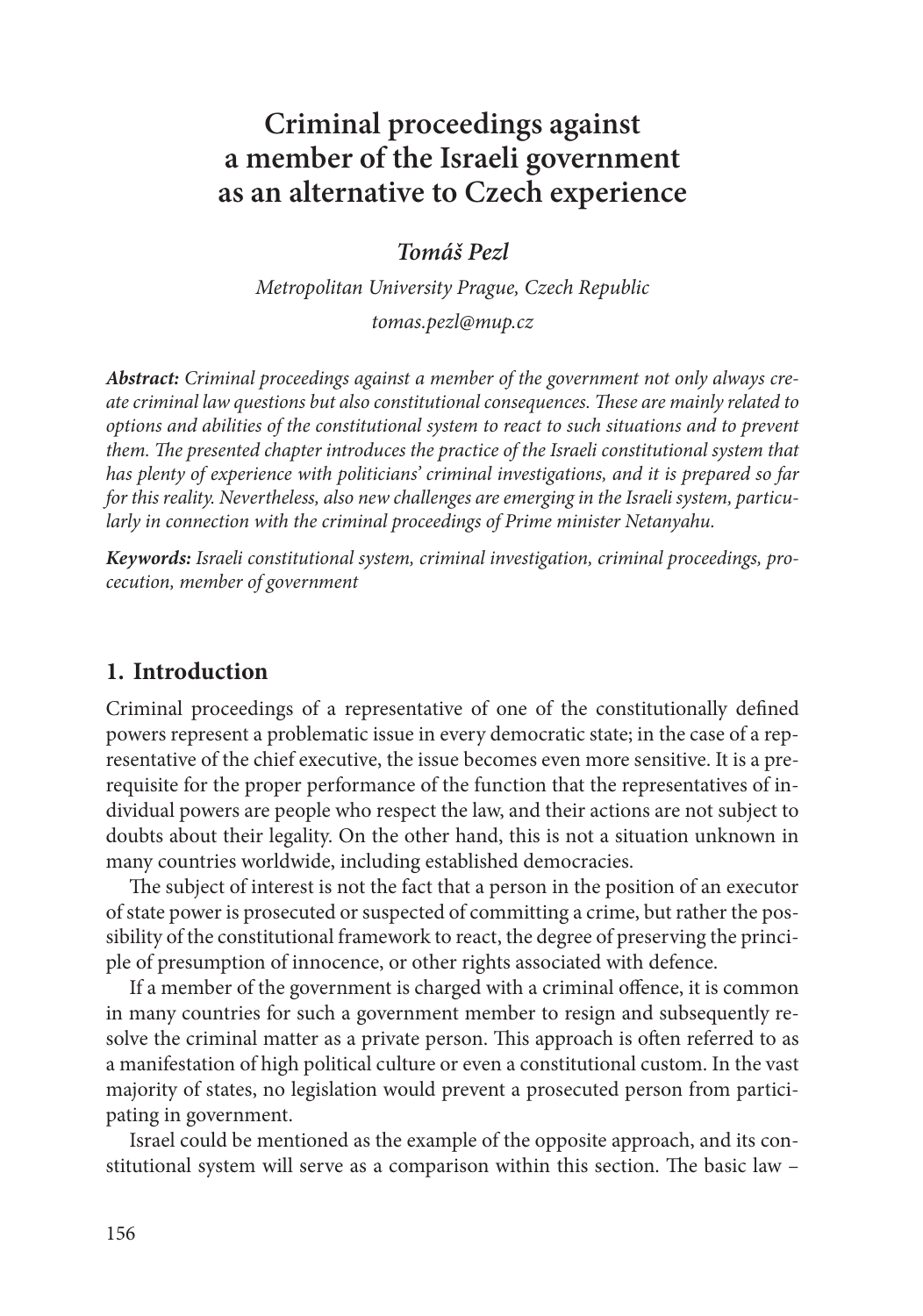Government of the State of Israel, which is a law replacing the constitutional regulation defining the executive power, includes an obstacle enshrined in the exercise of function if a member of the government is prosecuted.

# **2. Israel**

In the case of Israel, it is not an attempt to prevent prosecutions, but rather a reaction to their existence. The sad reality of the political scene is that members, especially of smaller parliamentary parties, are often accused and subsequently convicted of crimes, mostly of a corrupt nature. In the current Israeli government (i.e. the one finishing its period after the March 2020 elections), the Minister of the Interior could serve as a good example. Arye Deri is a member of a smaller party called Shas – Sephardic Torah Guardians, a party representing a certain spectrum of the ultra-Orthodox part of the Israeli population. Its election results are in mandate units, but it is one of the parties with a wide potential for coalitions.

Arye Deri was re-elected to the Knesset as one of the party's leaders and subsequently became a member of several Israeli governments, despite being unconditionally sentenced to three years in 1999 for bribery and abuse of power.<sup>1</sup>

He is not the only politician in Israel to be accused and convicted; a total of 11 ministers, one Prime Minister, and one President have been convicted. Therefore, it can be stated that the Israeli political and legal system is not only accustomed but also prepared for the eventuality of a top politician being accused of a crime.

As serious cases should be considered as cases when politicians were investigated while holding office. The case of Moshe Kacav, the Israeli President, who during his term of office was accused and subsequently sentenced to imprisonment, can undoubtedly be considered as fundamental. And the case of Ehud Olmert, who was accused and convicted of corruption after resigning from the position of Prime Minister. Finally, the case of Prime Minister Benjamin Netanyahu, who is currently accused in three criminal cases.

The case of Moshe Kacav, as well as Benjamin Netanyahu, differs from the others in that the investigation took place during their term of office, and they were accused during their term of office, or more precisely, immediately after its completion.

Moshe Kacav was elected to office in 2000 for seven years. In 2006, he accused an employee of the Ministry of Tourism of blackmailing him. However, an investigation that his charges initiated showed that Kacav himself was suspected of sexually assaulting and raping several women. The Attorney General ordered an investigation, culminating in search of the President's house, followed by the Attorney General's announcement that he was ready to press charges against the President. Only the President's immunity prevented him from being prosecuted. The prosecu-

 <sup>1</sup> Highest Court Decision, *Arye Deri vs. the State of Israel,* case no. CrimA 4360/99, from 12.7.2000, 721(2) PD 120.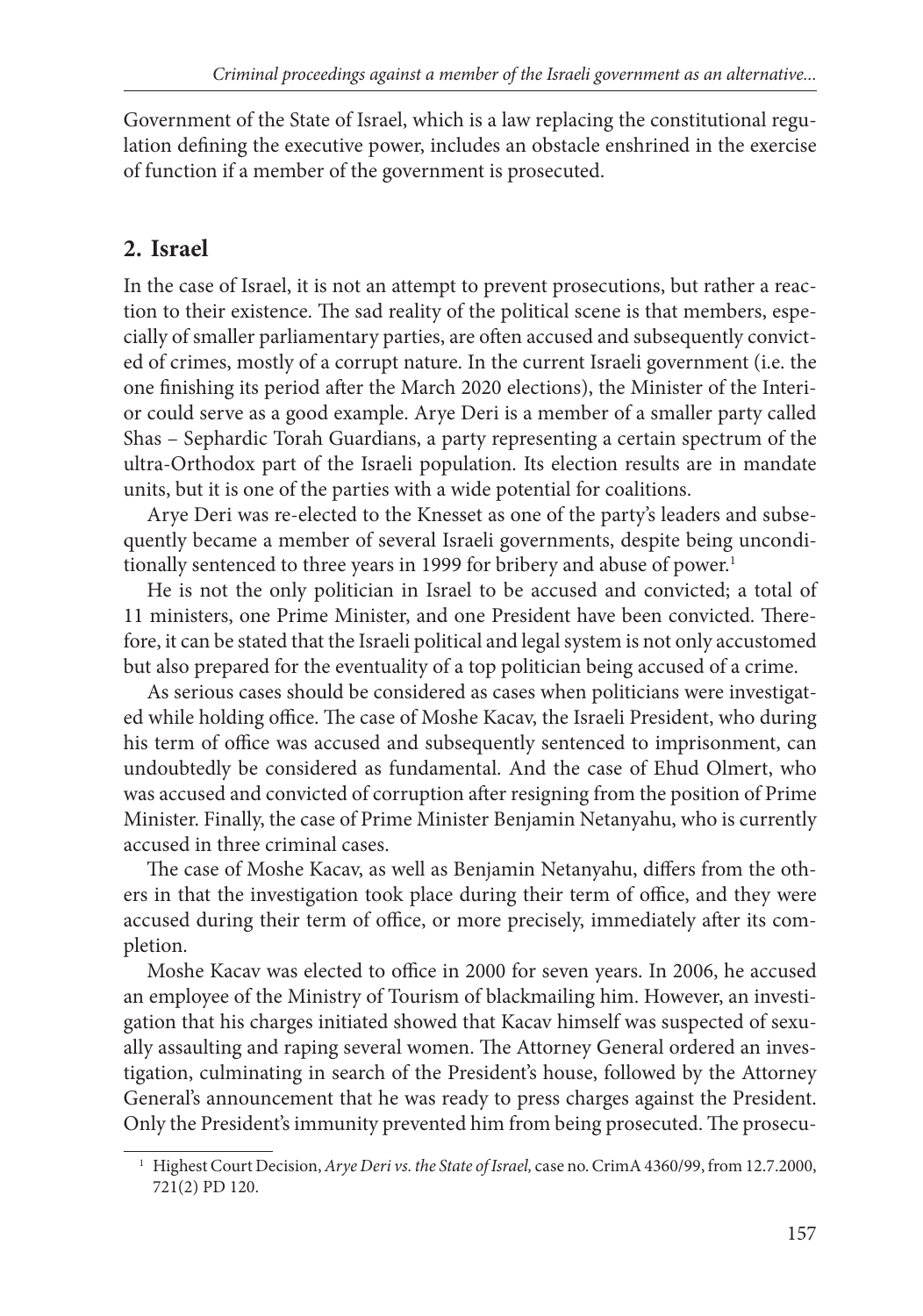tion and the defence subsequently attempted to settle an agreement on a negotiated sentence based on which Kacav consequently resigned from the President's office.<sup>2</sup> Subsequently, Kacav himself withdrew from the agreement with the prosecution and was indicted and in December 2010 found guilty of rape, sexual harassment and coercion and influencing a witness and obstructing justice, and was sentenced to seven years imprisonment. The Supreme Court upheld the decision in the appellate proceedings in 2011.<sup>3</sup>

#### **3. Basic Law: Government**

Basic law: Government<sup>4</sup> is one of the regulations that create Israel's unwritten constitution. The constitutional system in Israel is still based on an unwritten constitutional framework, which consists of both the so-called basic laws and constitutional customs. The category of basic laws was created to distinguish those laws that will form the Israeli constitution in the future. Their origin dates back to the time of the first Israeli parliament of Knesset, which was elected as a constituent and subsequently, by the so-called Harari resolution, transferred constitutional authority to other subsequent Knessets.5

Basic Law would constitute an obstacle to the appointment of a government minister if the minister were sentenced to a criminal offence with imprisonment in the past. This obstacle is not absolute but lasts if seven years had not passed from the time of serving a sentence or conviction. The set time limit may be waived if the chairman of the Central Elections Committee decides that the offence did not involve the candidate's moral failure. However, if the moral failure is expressed directly in the final conviction, then the chairman of the Central Elections Committee cannot decide on the relief in any way.<sup>6</sup> Unlike ministers, there is no similar obstacle stipulated for the execution of the Prime Minister function.

If a member of the government is being investigated for suspicion of a criminal offence, then there are different rules applying for government ministers and different rules for the Prime Minister. The primary difference lies in the higher protection of the Prime Minister when the Prosecutor General has to decide on his investigation and indictment.

 <sup>2</sup> NAVOT, Suzi. *The constitution of Israel: a contextual analysis*. Portland, Oregon: Hart Publishing, 2014. Constitutional systems of the world. ISBN 978-1-84113-835-0. s. 137. 3 Highest Court Decision, *Mose Kacav vs. the State of Israel,* case no. CrimA 3372/11, from 11. 8.

<sup>2011. 4</sup> Basic Law: Government, 5761 – 2001, *Sefer Ha-*Chukim, no. 1780, from 18. 3. 2001, p. 158.

<sup>5</sup> *"The First Knesset instructs the Constitutional, Legislative and Judicial Committee to prepare a draft constitution for the State of Israel. The Constitution will consist of separate parts, each of which will form a separate Basic Law. Each part will be submitted to the Committee for discussion*  after completion, and together, these parts will form the constitution of the state", 5 Divrey Haknes-

*set*, 1711-1722, 1743 (1950). 6 Art. 6 para. c), Basic Law: Government, 5761 – 2001, *Sefer Ha-*Chukim, no. 1780, from 18. 3. 2001, p. 158.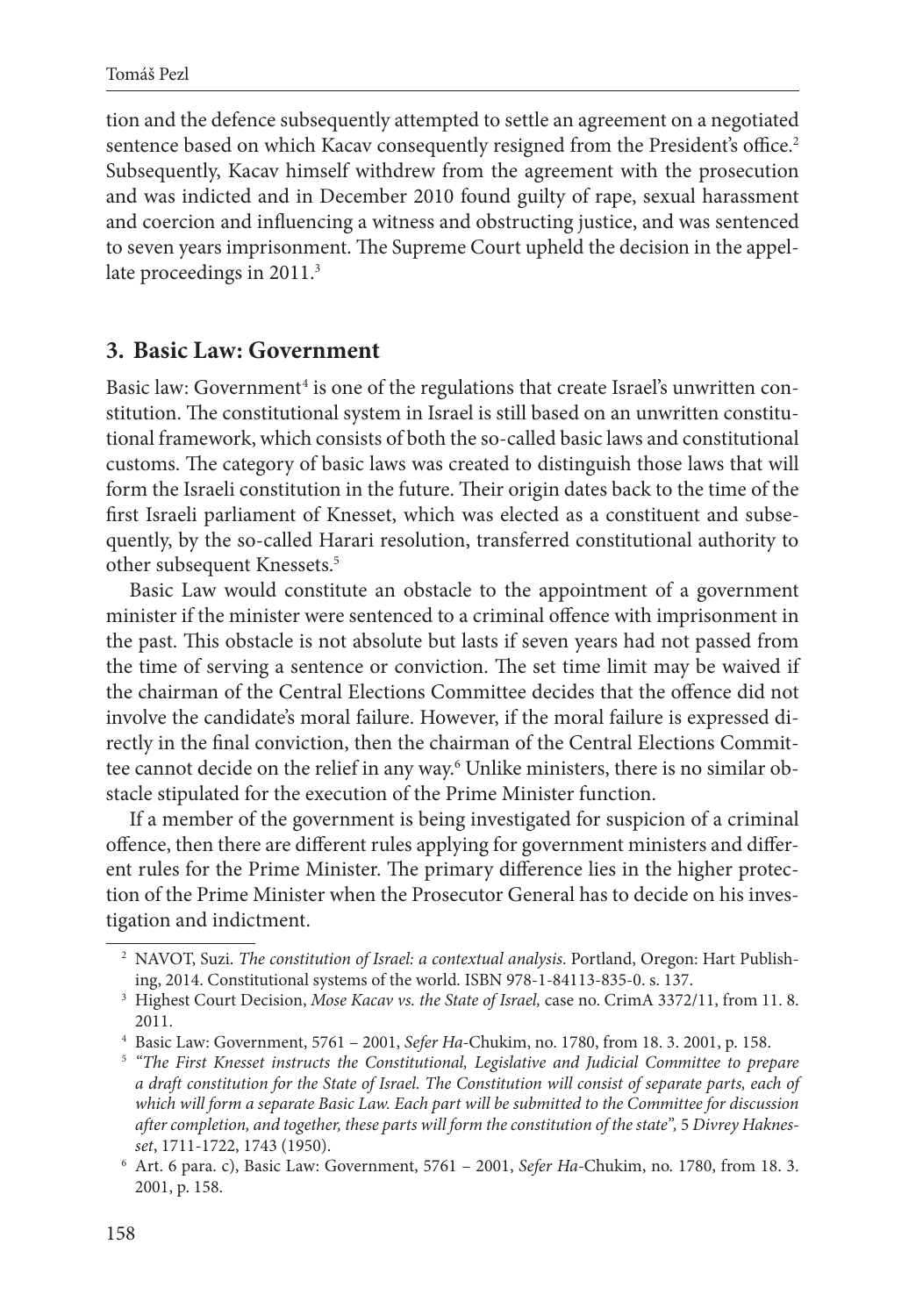If, based on an investigation, an indictment is filed against a government minister, until a final decision on the merits, Basic Law does not link any consequences with this fact. Of course, this does not preclude the minister's possible resignation or his dismissal by the Prime Minister.<sup>7</sup> However, the Supreme Court has ruled in the past that a government minister who is being investigated or even indicted should be dismissed. This was the case with the aforementioned Arye Deri, who was Minister of the Interior in 1990 and was already under investigation at the time. Still, the then Prime Minister decided not to remove him from office, as there was no legal obligation to do so. This was challenged by a civic association for quality government, which demanded the Supreme Court to order the Prime Minister to dismiss Minister Deri. The Supreme Court upheld the appeal, stating that in such a case, the Prime Minister was directly obliged to dismiss a member of the government in order to preserve the government's position and, in particular, the confidence in the government and the governance regime in the country.<sup>8</sup> If the minister is found guilty and the court states in the judgment that the crime constitutes a moral failure, then the ex-lege of the minister's office expires on the day of court's final decision.<sup>9</sup>

In the Prime Minister's case, the Attorney General must give his consent to the investigation; this also applies to those who held the office of prime minister in the past, and the investigation should relate to the time they held this position. At the end of the investigation, the case is again taken over by the Attorney General, who decides whether or not to file a lawsuit.<sup>10</sup> If a lawsuit is filed, the Jerusalem District Court has jurisdiction to hear it.<sup>11</sup>

If the Prime Minister is convicted, he may be removed from office by a resolution of the Knesset if he is found guilty, and at the same time, the court has ruled that the crime constitutes a moral failure. The Knesset's possibility to dismiss the Prime Minister is limited by the judgment of the court of the first instance and the moment when the conviction decision becomes final. If the conviction becomes final, then the government has resigned on that date.<sup>12</sup>

 <sup>7</sup> Art. 23 para. a), Basic Law: Government, 5761 – 2001, *Sefer Ha-*Chukim, no. 1780, from 18. 3. 2001, p. 158. 8 Supreme Court Decision, *The Movement for Government Quality in Israel v. Government of* 

*Israel,* HCJ 3094/93, 47(5) PD 422. 9 Art. 23 para. b), Basic Law: Government, 5761 – 2001, *Sefer Ha-*Chukim, no. 1780, from 18. 3.

<sup>2001,</sup> p. 158. 10 Art. 17, Basic Law: Government, 5761 – 2001, *Sefer Ha-*Chukim, no. 1780, from 18. 3. 2001,

p. 158. 11 The Israeli judicial system has three levels, with the district courts being the courts of the second

instance. 12 Art. 18, Basic Law: Government, 5761 – 2001, *Sefer Ha-*Chukim, no. 1780, from 18. 3. 2001, p. 158.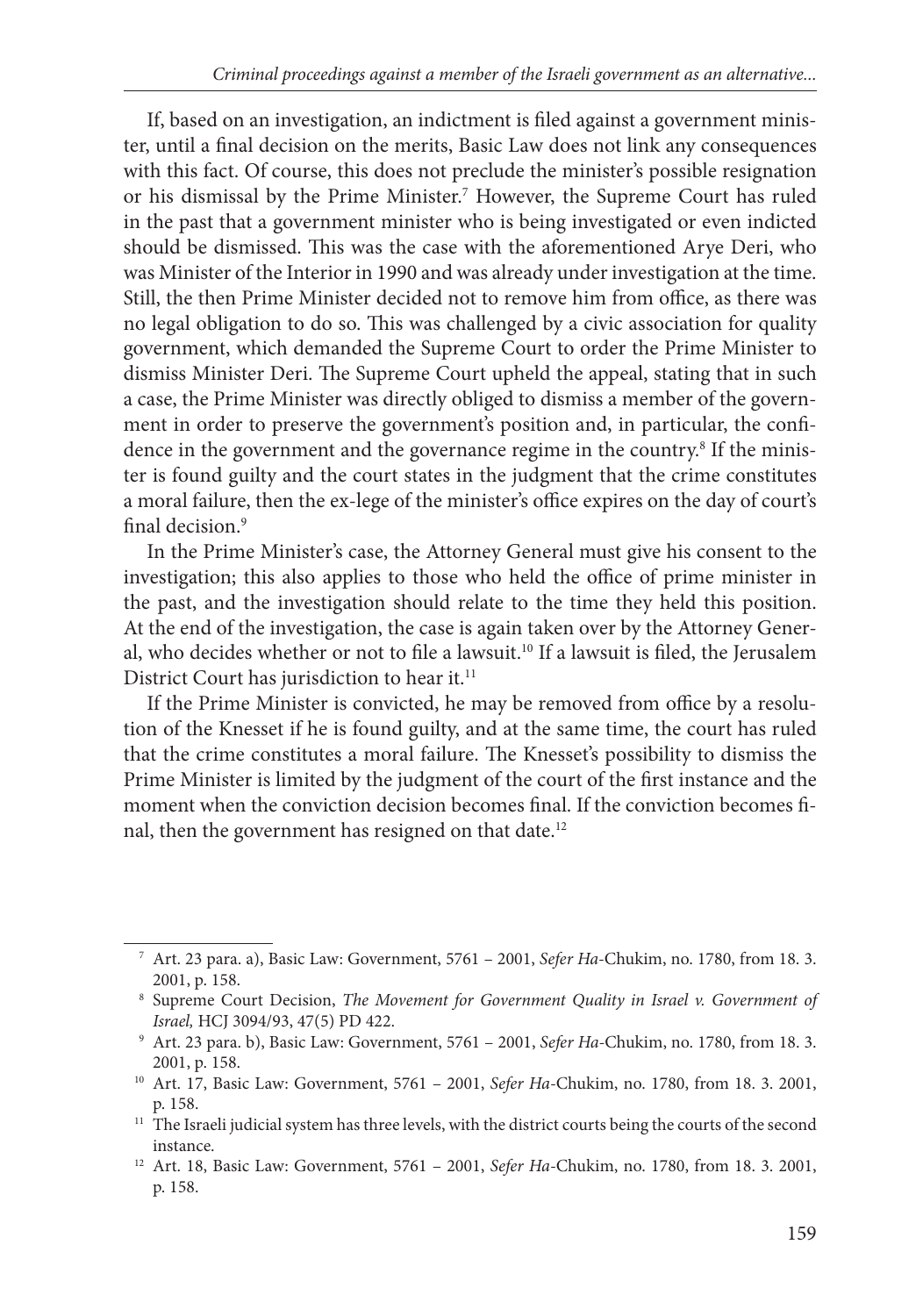## **4. Criminal proceedings in Israel**

Criminal proceedings in Israel are based on the English criminal procedure, which was introduced in the country shortly after the establishment of the British Mandate in 1922. However, many adjustments have been made since then, with the Criminal Procedure Laws' adoption in 1965 and further major amendments in 1982.<sup>13</sup> A fundamental change that may raise certain terminological doubts is the very concept of the individual stages of criminal prosecution. Over time, the jury decision-making process was omitted from the criminal procedure. The preliminary hearing of the indictment in the English sense was subsequently omitted, i.e. a real oral hearing, sometimes even with the hearing of some witnesses. Preliminary hearings are currently held only in more complex cases at the behest of the Attorney General.<sup>14</sup>

Today, criminal proceedings basically have two phases, firstly the investigation, which is carried out by the police under the prosecutor's supervision, and secondly, the court proceedings themselves after the lawsuit has been filed. The understanding of the position of the accused is probably different when, during the investigation, the accused is not understood in the same way as in the Czech Republic as a person in a specific procedural position.

The crucial moment indeed is filing the lawsuit at a competent court, when the person enters the procedural position of the accused, and the criminal proceedings themselves are initiated before the court. For this reason, the consequences for the people concerned in the position of the accused under the Basic Law – Government are only connected after filing the lawsuit.

## **5. Prosecution of the Prime Minister**

Israeli Prime Minister Benjamin Netanyahu is currently facing criminal proceedings. The investigation initiated in 2016 based on the approval of the Attorney General. The investigation was gradually carried out in 5 cases, and in 2019, the Attorney General filed a lawsuit against Netanyahu in two cases.

The cases referenced as Case no. 1000, Case no. 2000, and Case no. 4000. The first case involves suspicion of bribery in the form of luxury goods, which reached a value of almost \$ 200,000. In exchange for these goods, Netanyahu was to help the merchant Arnon Milchan. Case 2000 involves the Prime Minister's negotiation with the publisher of the daily Yedioth Achronot on the change of the legislative framework in exchange for a positive image of the Prime Minister in this newspaper. In this case, Netanyahu is suspected of abuse of power and bribery.

<sup>&</sup>lt;sup>13</sup> Criminal Procedure Code, 5742-1982, *Sefer Ha*-Chukim, no. 1043, from 1. 3. 1982, p. 43.<br><sup>14</sup> HARNON, Eliahu. Criminal Procedure in Israel – Some Comparative Aspects. *University of Pennsylvania Law Review*. 1967, **115** (7), 1091-1110. ISSN 0041-9907.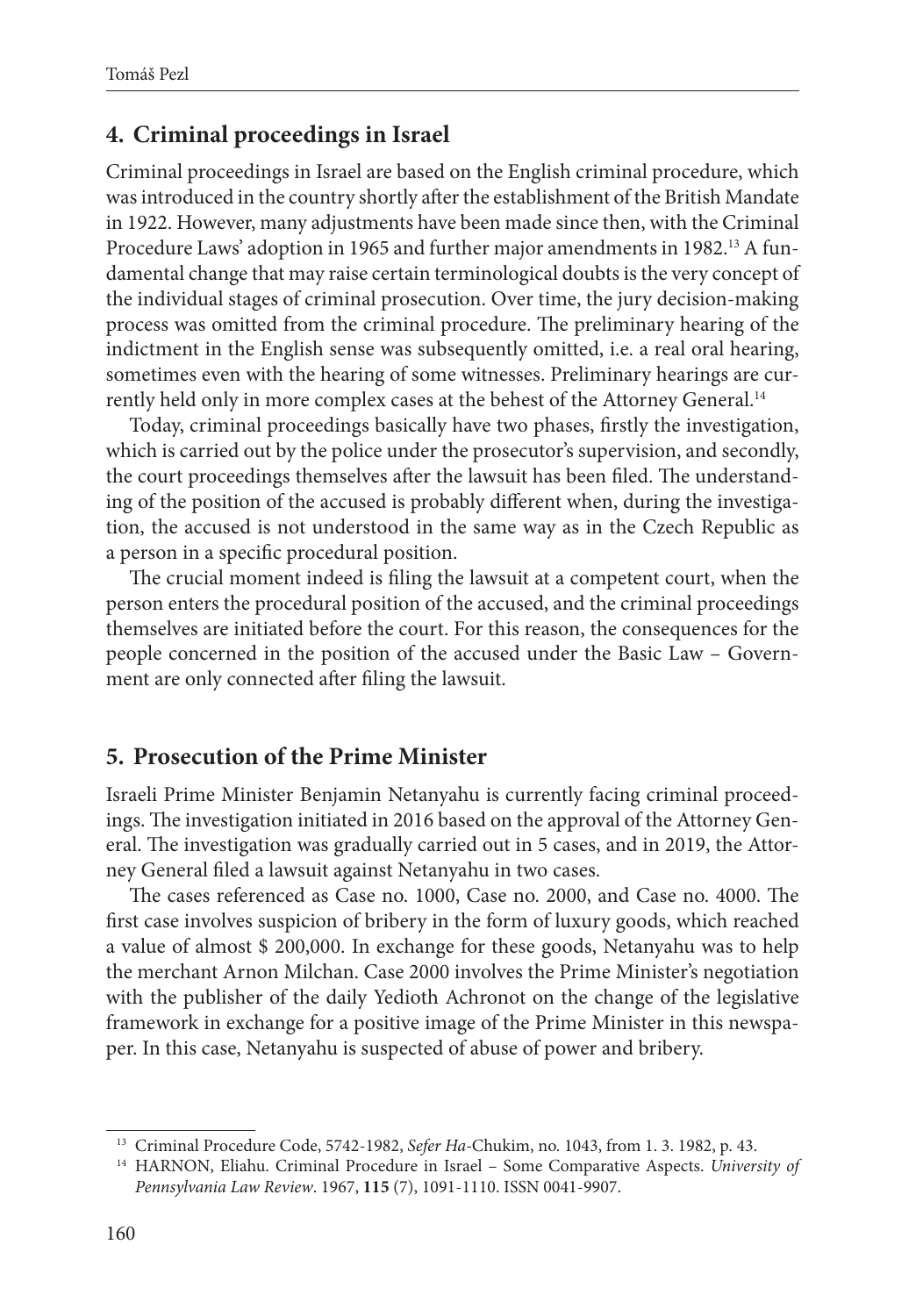The last case concerns agreements between the owner of the largest telecommunications company Bezeq and Netanyahu, regarding access to contracts in exchange for a positive campaign on the walla! server from the Bezequ portfolio.<sup>15</sup>

In addition to these cases, two more cases are open, investigating the circumstances of the purchase of German submarines for the Israeli Navy and a bribe to a District Court judge.

At the end of 2018, the Prosecutor in charge of the investigation recommended that the Attorney General file a lawsuit against the Prime Minister, who stated in February that, in three cases, he was prepared to file a lawsuit after a preliminary hearing, and subsequently in November 2019 decided to file the lawsuit, which he consequently did.16

## **6. Conclusion**

As mentioned at the beginning, the prosecution of a member of the government is always problematic for the functioning of the state's constitutional system as such. In the Israeli case, it is possible to demonstrate several findings that may be of some interest to the Czech Republic.

First, it is clear from the legal regulation of the conditions for the minister and Prime Minister function performance that the current legal regulation provides for the possibility of prosecuting a member of the government, and only then with the conviction, it connects the consequences in the form of loss of office. On the other hand, reference was also made to the Supreme Court decision, which requires the Prime Minister to dismiss the minister if the minister is already under investigation to protect public trust in the government and the constitutional system.

Although the wording of Basic Law - Government may seem to be in conflict with the Supreme Court case law, but this is not the case. In the case of Basic Law, it is the definition of the consequence of a final conviction as an obstacle to the minister or prime minister function execution. On the contrary, in the decision of the Supreme Court, much more emphasis is put on the prime minister's responsibility, so that the government the minister manages is truly credible, and to prevent party interests from taking precedence over the interests of the state.

The big unknown in terms of the impact on the constitutional system is now what kind of effect will have the fact that the current Prime Minister has a great chance to face a trial (the first hearing is scheduled for May 2020) in the position of the accused. Or worse, if he tries to enforce a law in the Knesset that gives him

<sup>&</sup>lt;sup>15</sup> Attorney General, Decision on investigation files in which the Prime Minister is the accused, from 28. 2. 2019 [online]. 23. 2. 2019 [cit. 2020-04-09]. Available from: <https://www.gov.il/ [BlobFolder/news/28-02-2019-01/he/file\\_decision.pdf>.](https://www.gov.il/BlobFolder/news/28-02-2019-01/he/file_decision.pdf)<br><sup>16</sup> Attorney General, "I made the decision to press charges with a heavy heart, but also with all my

[heart, from 21. 11. 2019 \[online\]. 21. 11. 2019 \[cit. 2020-04-09\]. Available from: <https://www.](https://www.gov.il/he/departments/news/21-11-2019-04) gov.il/he/departments/news/21-11-2019-04>.